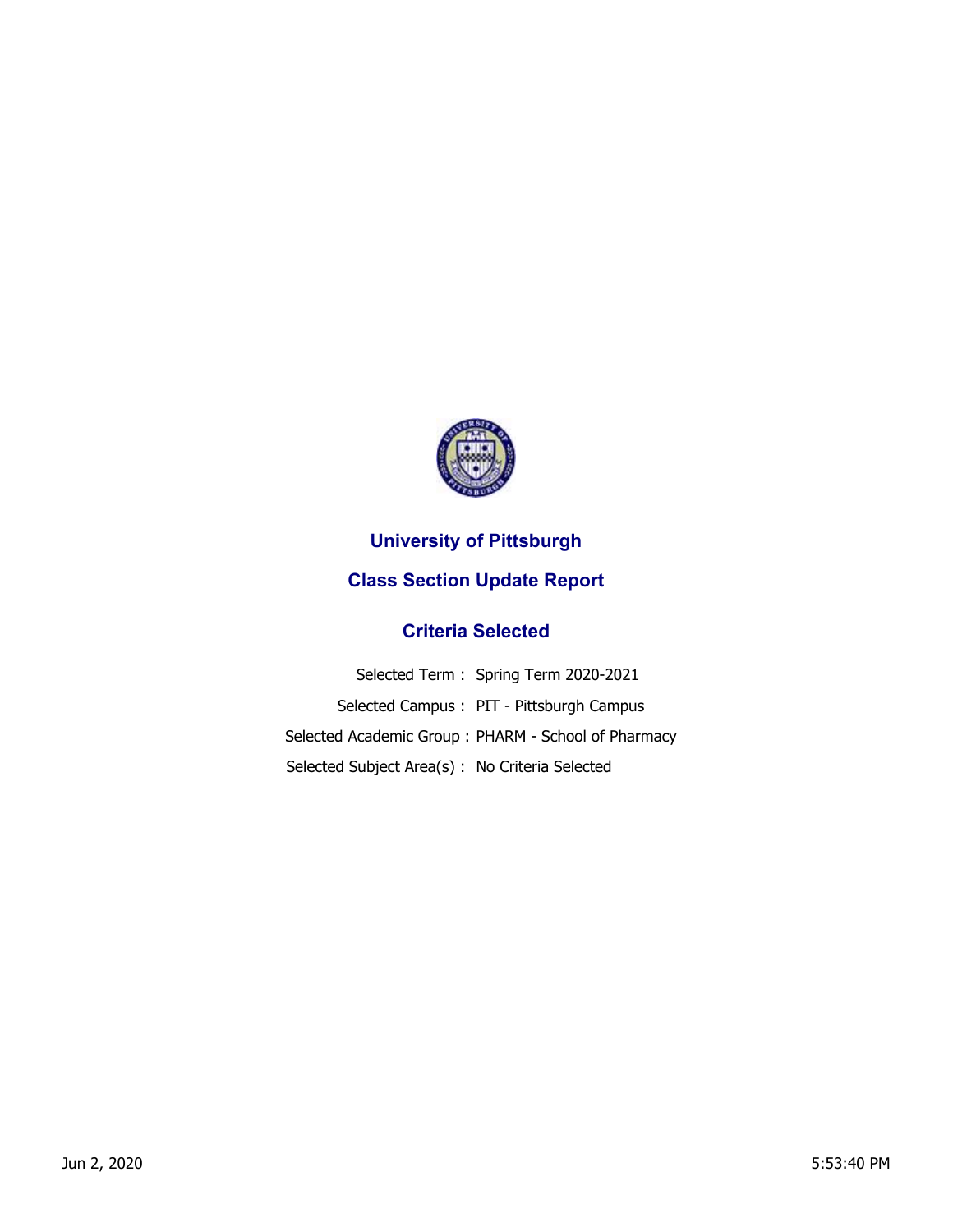| Jun 2, 2020 5:53:40 PM                                                                                                                                                                                  |                                                                                                                       | <b>Class Section Update Report</b>             | Cancel                                                                                 | Change                                                           |
|---------------------------------------------------------------------------------------------------------------------------------------------------------------------------------------------------------|-----------------------------------------------------------------------------------------------------------------------|------------------------------------------------|----------------------------------------------------------------------------------------|------------------------------------------------------------------|
| Page 1 of 187                                                                                                                                                                                           |                                                                                                                       | University of Pittsburgh                       |                                                                                        |                                                                  |
| Term: 2214                                                                                                                                                                                              | <b>Campus: PIT - Pittsburgh Campus</b>                                                                                |                                                | Academic Group: PHARM - School of Pharmacy                                             |                                                                  |
| <b>Course ID: 109387</b><br><b>Subject Area: FTDQ</b><br>Catalog Nbr: 0000<br><b>Class Nbr: 13483</b><br><b>Course Offering Nbr: 1</b><br>Academic Organization: PHARM-DEAN - Office of the Dean, PHARM | <b>Class Section: 1010</b><br><b>Component: FTD - Full Time Dissertation</b><br><b>Class Type: Enrollment Section</b> |                                                | <b>Minimum</b><br><b>Units: 0.00</b><br><b>Academic Progress</b><br><b>Units: 9.00</b> | <b>Maximum</b><br><b>Units: 0.00</b><br><b>FA Units:</b><br>9.00 |
| Short Title: FULL-TIME DISSERTATION STUDY                                                                                                                                                               |                                                                                                                       |                                                |                                                                                        |                                                                  |
| Free Format Topic: (30 Characters)                                                                                                                                                                      |                                                                                                                       |                                                | Fee Type:                                                                              | Fee Amount:                                                      |
| <b>Start Date: 1/11/2021</b><br><b>Session: AT</b><br><b>Schedule</b>                                                                                                                                   | <b>Instructor</b>                                                                                                     | End Date: 5/1/2021<br><b>Instructor Role</b>   | <b>Associated Class: 1010</b><br><b>Instructor Name:</b>                               | Location: PGH                                                    |
| Y/N<br><b>Print: N</b>                                                                                                                                                                                  | ID:                                                                                                                   |                                                |                                                                                        |                                                                  |
|                                                                                                                                                                                                         | 0                                                                                                                     |                                                | No Instructor Assigned                                                                 |                                                                  |
| <b>Facility ID:</b><br>Room:<br><b>TBATBA</b><br>TBA<br>0                                                                                                                                               | <b>Room Capacity: Mtg Start:</b>                                                                                      | Mtg End:<br>Day:                               | 1/11/2021                                                                              | <b>Start Date:</b><br><b>End Date:</b><br>5/1/2021               |
| Consent:<br>No Special Consent<br>Required                                                                                                                                                              | <b>Grading Basis:</b><br><b>Instructor Edit:</b><br>No Enrollment<br><b>Print No Grade</b><br>Choice                  | <b>Enrollment</b><br>Capacity: 999             |                                                                                        |                                                                  |
| Course<br><b>Course</b><br><b>Attribute Value: Subject:</b><br><b>Attribute:</b>                                                                                                                        | <b>Combined Section</b>                                                                                               | <b>Combined Section</b><br><b>Catalog Nbr:</b> | <b>Combined Section</b><br><b>Class Number:</b>                                        | <b>Combined Section</b><br><b>Enrollment Capacity:</b>           |
|                                                                                                                                                                                                         |                                                                                                                       |                                                |                                                                                        |                                                                  |
| <b>Room Characteristic</b>                                                                                                                                                                              |                                                                                                                       |                                                |                                                                                        |                                                                  |
|                                                                                                                                                                                                         |                                                                                                                       |                                                |                                                                                        |                                                                  |
| <b>Start Date</b>                                                                                                                                                                                       | <b>Reserve Capacity Requirement</b>                                                                                   | <b>Cap Enrl</b>                                |                                                                                        |                                                                  |
|                                                                                                                                                                                                         |                                                                                                                       |                                                |                                                                                        |                                                                  |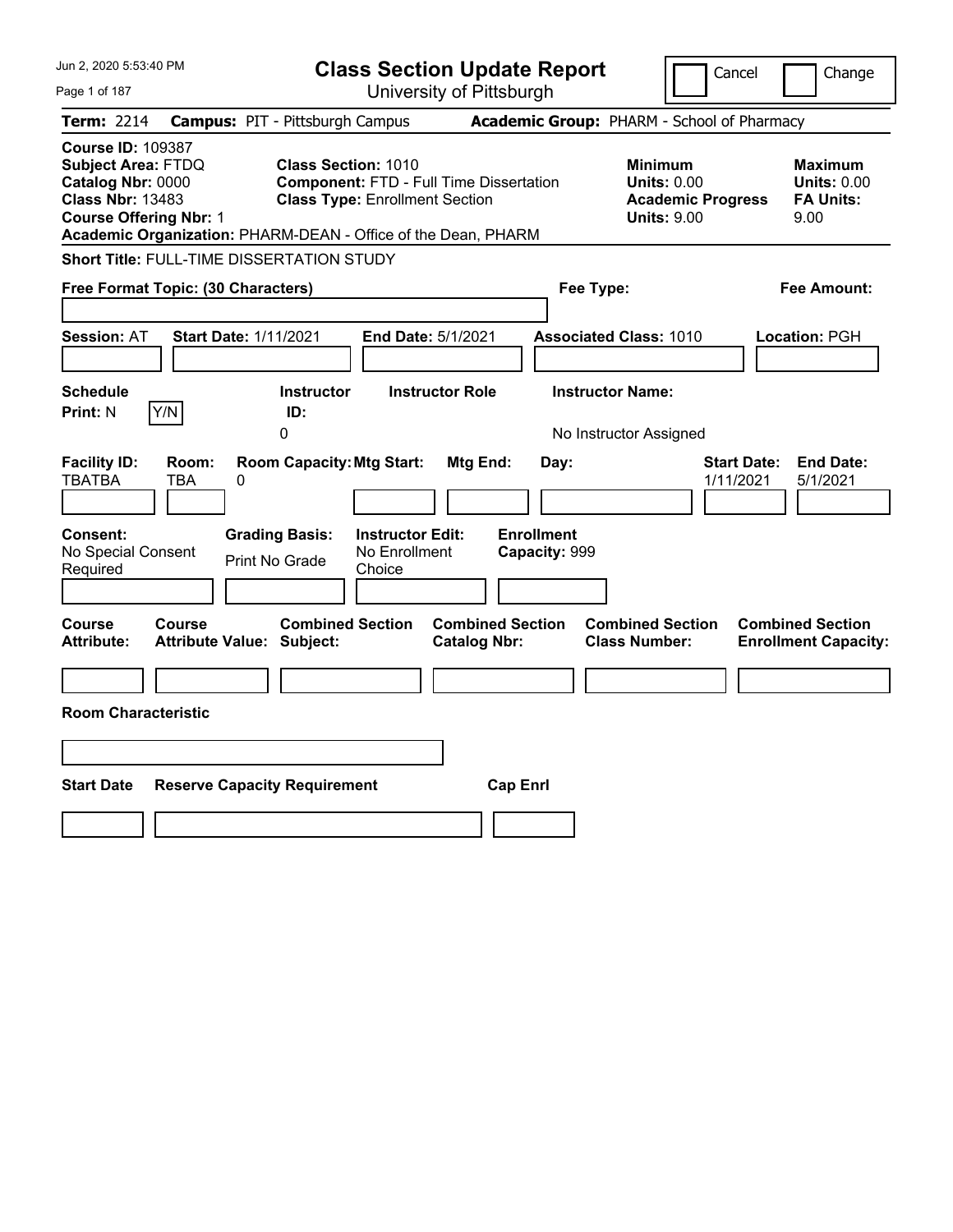| Jun 2, 2020 5:53:40 PM                                                                                                                      | <b>Class Section Update Report</b>                                                                                                                                                                                  | Cancel                                                                                                                    | Change                                                           |
|---------------------------------------------------------------------------------------------------------------------------------------------|---------------------------------------------------------------------------------------------------------------------------------------------------------------------------------------------------------------------|---------------------------------------------------------------------------------------------------------------------------|------------------------------------------------------------------|
| Page 2 of 187                                                                                                                               | University of Pittsburgh                                                                                                                                                                                            |                                                                                                                           |                                                                  |
| Term: 2214                                                                                                                                  | <b>Campus: PIT - Pittsburgh Campus</b>                                                                                                                                                                              | Academic Group: PHARM - School of Pharmacy                                                                                |                                                                  |
| <b>Course ID: 119085</b><br><b>Subject Area: PHARM</b><br>Catalog Nbr: 2001<br><b>Class Nbr: 16276</b><br><b>Course Offering Nbr: 1</b>     | <b>Class Section: 1060</b><br><b>Component: LEC - Lecture</b><br><b>Class Type: Enrollment Section</b><br>Academic Organization: PHARM - School of Pharmacy                                                         | <b>Minimum</b><br><b>Units: 4.00</b><br><b>Academic Progress</b><br><b>Units: 4.00</b>                                    | <b>Maximum</b><br><b>Units: 4.00</b><br><b>FA Units:</b><br>4.00 |
| <b>Short Title: PHARMACEUTICAL ANALYSIS</b>                                                                                                 |                                                                                                                                                                                                                     |                                                                                                                           |                                                                  |
| Free Format Topic: (30 Characters)                                                                                                          |                                                                                                                                                                                                                     | Fee Type:                                                                                                                 | Fee Amount:                                                      |
| <b>Session: AT</b>                                                                                                                          | <b>Start Date: 1/11/2021</b><br><b>End Date: 5/1/2021</b>                                                                                                                                                           | <b>Associated Class: 1060</b>                                                                                             | Location: PGH                                                    |
| <b>Schedule</b><br>Y/N<br>Print: Y                                                                                                          | <b>Instructor Role</b><br><b>Instructor</b><br>ID:<br>2906112<br>Special<br>2928923<br>Primary Instructor<br>2906112<br>Special<br>2928923<br>Primary Instructor                                                    | <b>Instructor Name:</b><br>Altenbaugh, Lori Marie<br>Beumer, Jan Hendrik<br>Altenbaugh, Lori Marie<br>Beumer, Jan Hendrik |                                                                  |
| <b>Facility ID:</b><br>Room:<br><b>SALK00524</b><br>00524<br><b>SALK00524</b><br>00524<br><b>Consent:</b><br>No Special Consent<br>Required | <b>Room Capacity: Mtg Start:</b><br>Mtg End:<br>12:00 PM<br>1:50 PM<br>49<br>49<br>1:00 PM<br>2:50 PM<br><b>Instructor Edit:</b><br><b>Grading Basis:</b><br>Grad LG/SNC<br>No Enrollment<br><b>Basis</b><br>Choice | <b>Start Date:</b><br>Day:<br>1/11/2021<br>Mo<br>1/11/2021<br>Fr<br><b>Enrollment</b><br>Capacity: 35                     | <b>End Date:</b><br>5/1/2021<br>5/1/2021                         |
| <b>Course</b><br>Course<br><b>Attribute:</b>                                                                                                | <b>Combined Section</b><br><b>Combined Section</b><br><b>Attribute Value: Subject:</b><br><b>Catalog Nbr:</b>                                                                                                       | <b>Combined Section</b><br><b>Class Number:</b>                                                                           | <b>Combined Section</b><br><b>Enrollment Capacity:</b>           |
| <b>Room Characteristic</b>                                                                                                                  |                                                                                                                                                                                                                     |                                                                                                                           |                                                                  |
|                                                                                                                                             |                                                                                                                                                                                                                     |                                                                                                                           |                                                                  |
| <b>Start Date</b>                                                                                                                           | <b>Reserve Capacity Requirement</b><br><b>Cap Enrl</b>                                                                                                                                                              |                                                                                                                           |                                                                  |
|                                                                                                                                             |                                                                                                                                                                                                                     |                                                                                                                           |                                                                  |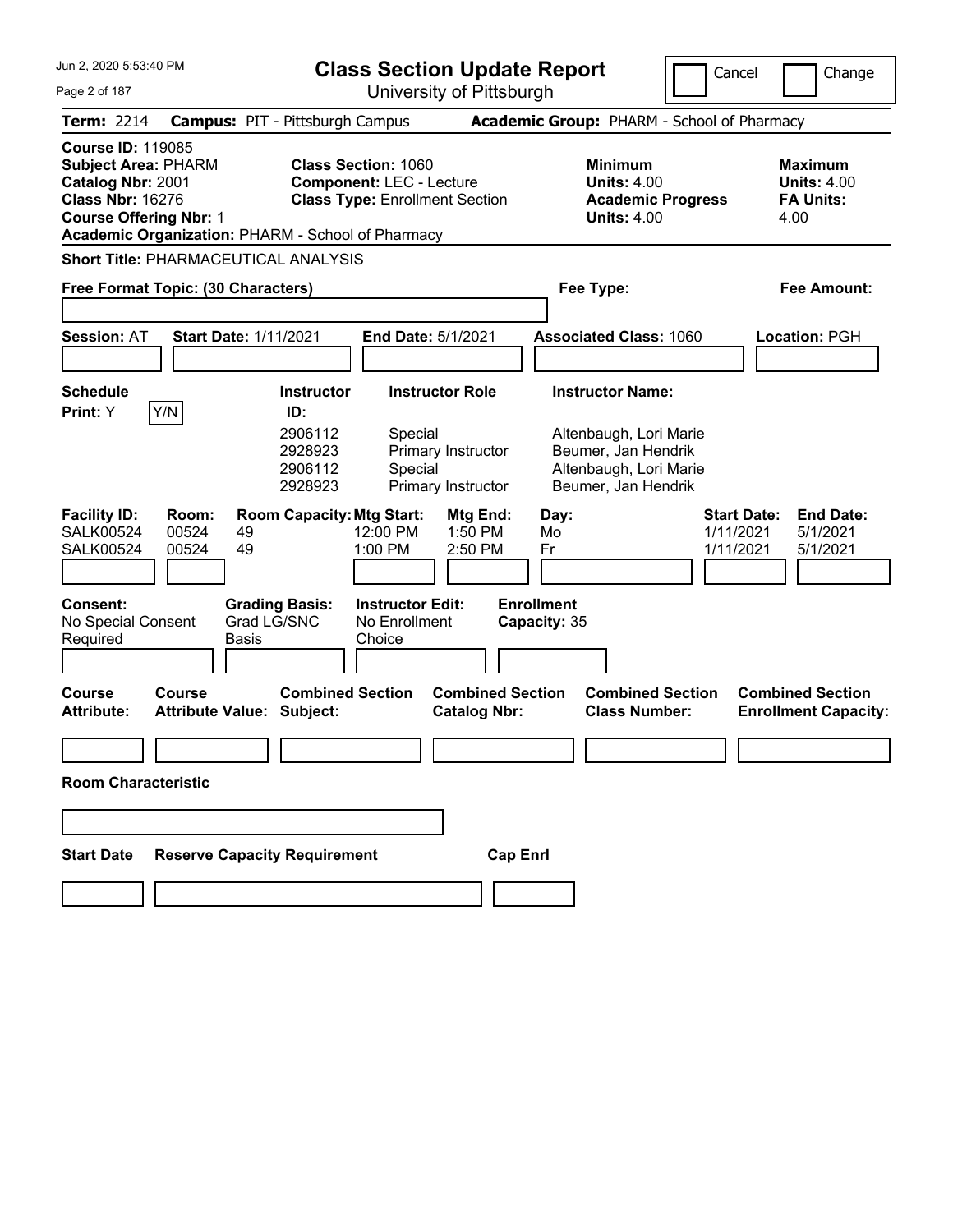| Jun 2, 2020 5:53:40 PM                                                                                                                                                                       | <b>Class Section Update Report</b>                                                                                                  |                                                                        |                                                                                                                                   | Cancel                          | Change                                                           |
|----------------------------------------------------------------------------------------------------------------------------------------------------------------------------------------------|-------------------------------------------------------------------------------------------------------------------------------------|------------------------------------------------------------------------|-----------------------------------------------------------------------------------------------------------------------------------|---------------------------------|------------------------------------------------------------------|
| Page 3 of 187                                                                                                                                                                                |                                                                                                                                     | University of Pittsburgh                                               |                                                                                                                                   |                                 |                                                                  |
| <b>Term: 2214</b>                                                                                                                                                                            | <b>Campus: PIT - Pittsburgh Campus</b>                                                                                              |                                                                        | <b>Academic Group: PHARM - School of Pharmacy</b>                                                                                 |                                 |                                                                  |
| <b>Course ID: 119087</b><br><b>Subject Area: PHARM</b><br>Catalog Nbr: 2003<br><b>Class Nbr: 29858</b><br><b>Course Offering Nbr: 1</b><br>Academic Organization: PHARM - School of Pharmacy | <b>Class Section: 1000</b><br><b>Component: LEC - Lecture</b><br><b>Class Type: Enrollment Section</b>                              |                                                                        | <b>Minimum</b><br><b>Units: 2.00</b><br><b>Academic Progress</b><br><b>Units: 2.00</b>                                            |                                 | <b>Maximum</b><br><b>Units: 2.00</b><br><b>FA Units:</b><br>2.00 |
| <b>Short Title: PHARMACOEPIDEMIOLOGY</b>                                                                                                                                                     |                                                                                                                                     |                                                                        |                                                                                                                                   |                                 |                                                                  |
| Free Format Topic: (30 Characters)                                                                                                                                                           |                                                                                                                                     |                                                                        | Fee Type:                                                                                                                         |                                 | <b>Fee Amount:</b>                                               |
|                                                                                                                                                                                              |                                                                                                                                     |                                                                        |                                                                                                                                   |                                 |                                                                  |
| <b>Start Date: 1/11/2021</b><br><b>Session: AT</b>                                                                                                                                           | <b>End Date: 5/1/2021</b>                                                                                                           |                                                                        | <b>Associated Class: 1000</b>                                                                                                     |                                 | Location: PGH                                                    |
|                                                                                                                                                                                              |                                                                                                                                     |                                                                        |                                                                                                                                   |                                 |                                                                  |
| <b>Schedule</b><br>Y/N<br><b>Print:</b> Y                                                                                                                                                    | <b>Instructor Role</b><br><b>Instructor</b><br>ID:                                                                                  |                                                                        | <b>Instructor Name:</b>                                                                                                           |                                 |                                                                  |
| <b>Facility ID:</b><br>Room:<br>PUBHL0A522<br>0A522<br>40                                                                                                                                    | 2963631<br>2955892<br>Special<br>3885964<br>2932410<br>Special<br>3616255<br>Special<br><b>Room Capacity: Mtg Start:</b><br>3:00 PM | <b>Teaching Assistant</b><br>Primary Instructor<br>Mtg End:<br>4:55 PM | Dooley, Megan<br>Giel, Allie E<br>Hernandez Delso, Inmaculada<br>Smith, Lori Sarracino<br>Tambellini, Juliana Maria<br>Day:<br>We | <b>Start Date:</b><br>1/11/2021 | <b>End Date:</b><br>5/1/2021                                     |
| <b>Consent:</b><br><b>Grading Basis:</b><br>Grad LG/SU3<br>No Special Consent<br><b>Basis</b><br>Required                                                                                    | <b>Instructor Edit:</b><br>No Enrollment<br>Choice                                                                                  |                                                                        | <b>Enrollment</b><br>Capacity: 10                                                                                                 |                                 |                                                                  |
| <b>Course</b><br>Course<br><b>Attribute Value: Subject:</b><br><b>Attribute:</b><br><b>Room Characteristic</b><br>PeopleSoft - Scheduled (PS)                                                | <b>Combined Section</b><br><b>EPIDEM</b><br><b>CLRES</b>                                                                            | <b>Combined Section</b><br><b>Catalog Nbr:</b><br>2850<br>2095         | <b>Combined Section</b><br><b>Class Number:</b><br>29651<br>30150                                                                 | 20<br>10                        | <b>Combined Section</b><br><b>Enrollment Capacity:</b>           |
| <b>Reserve Capacity Requirement</b><br><b>Start Date</b>                                                                                                                                     |                                                                                                                                     | <b>Cap Enrl</b>                                                        |                                                                                                                                   |                                 |                                                                  |
|                                                                                                                                                                                              |                                                                                                                                     |                                                                        |                                                                                                                                   |                                 |                                                                  |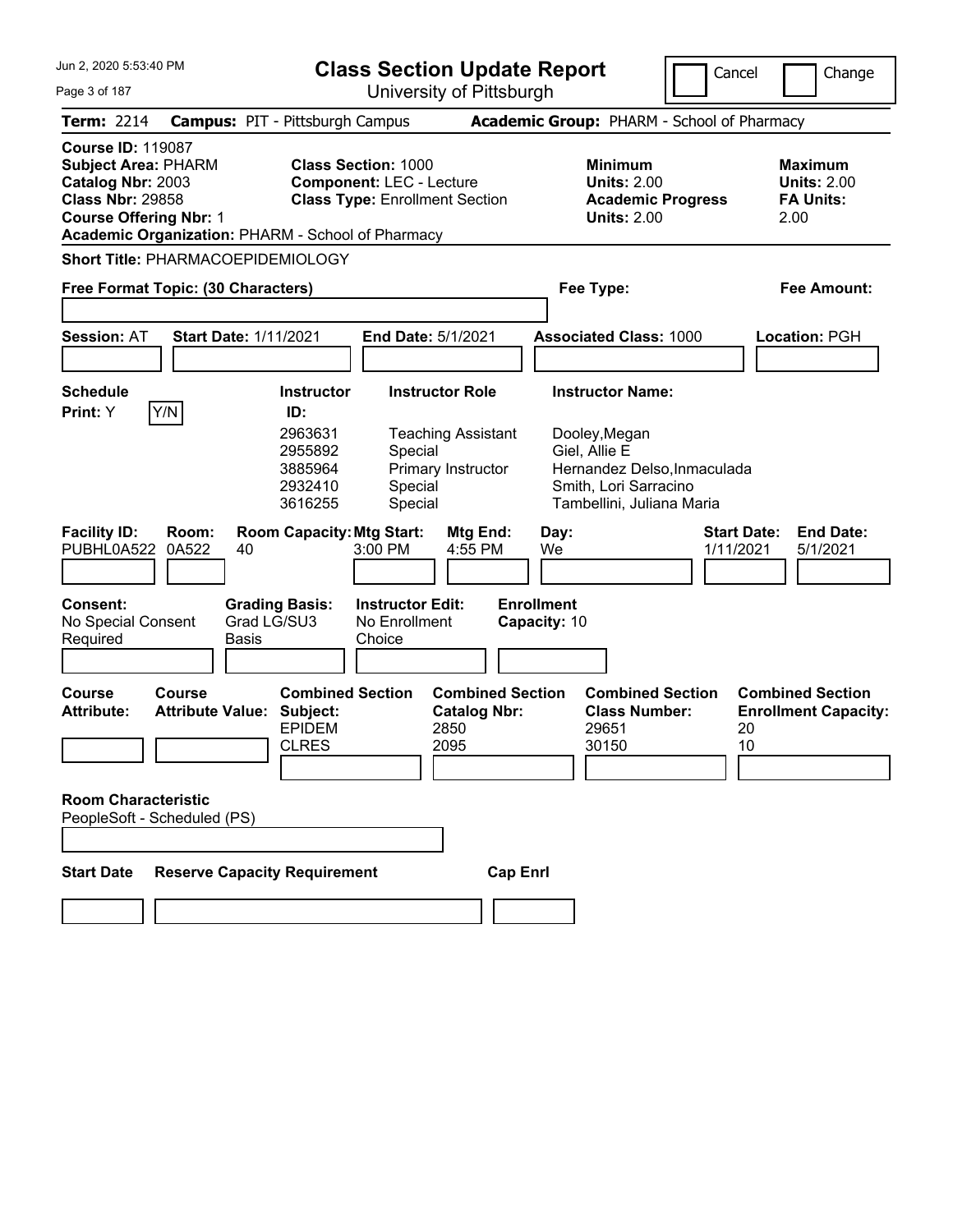| Jun 2, 2020 5:53:40 PM                                                                                                                                                                       | <b>Class Section Update Report</b>                                                                   |                                                                                        | Cancel<br>Change                                                 |
|----------------------------------------------------------------------------------------------------------------------------------------------------------------------------------------------|------------------------------------------------------------------------------------------------------|----------------------------------------------------------------------------------------|------------------------------------------------------------------|
| Page 4 of 187                                                                                                                                                                                | University of Pittsburgh                                                                             |                                                                                        |                                                                  |
| <b>Term: 2214</b>                                                                                                                                                                            | <b>Campus: PIT - Pittsburgh Campus</b>                                                               | Academic Group: PHARM - School of Pharmacy                                             |                                                                  |
| <b>Course ID: 185102</b><br><b>Subject Area: PHARM</b><br>Catalog Nbr: 2005<br><b>Class Nbr: 22134</b><br><b>Course Offering Nbr: 1</b><br>Academic Organization: PHARM - School of Pharmacy | <b>Class Section: 1200</b><br>Component: CLQ - Colloquium<br><b>Class Type: Enrollment Section</b>   | <b>Minimum</b><br><b>Units: 2.00</b><br><b>Academic Progress</b><br><b>Units: 2.00</b> | <b>Maximum</b><br><b>Units: 2.00</b><br><b>FA Units:</b><br>2.00 |
| Short Title: RESEARCH DISCUSSION COURSE                                                                                                                                                      |                                                                                                      |                                                                                        |                                                                  |
| Free Format Topic: (30 Characters)                                                                                                                                                           |                                                                                                      | Fee Type:                                                                              | Fee Amount:                                                      |
| <b>Start Date: 1/11/2021</b><br><b>Session: AT</b>                                                                                                                                           | End Date: 5/1/2021                                                                                   | <b>Associated Class: 1200</b>                                                          | Location: PGH                                                    |
| <b>Schedule</b><br>Print: Y<br>Y/N                                                                                                                                                           | <b>Instructor Role</b><br><b>Instructor</b><br>ID:<br>2902482<br>Primary Instructor                  | <b>Instructor Name:</b><br>Folan, Maggie M                                             |                                                                  |
| <b>Facility ID:</b><br>Room:<br>TBATBA<br>TBA<br>0                                                                                                                                           | <b>Room Capacity: Mtg Start:</b><br>Mtg End:                                                         | Day:                                                                                   | <b>Start Date:</b><br><b>End Date:</b><br>1/11/2021<br>5/1/2021  |
| Consent:<br>No Special Consent<br>Required                                                                                                                                                   | <b>Grading Basis:</b><br><b>Instructor Edit:</b><br>No Enrollment<br><b>Grad HSU Basis</b><br>Choice | <b>Enrollment</b><br>Capacity: 24                                                      |                                                                  |
| Course<br>Course<br><b>Attribute Value: Subject:</b><br><b>Attribute:</b>                                                                                                                    | <b>Combined Section</b><br><b>Catalog Nbr:</b>                                                       | <b>Combined Section</b><br><b>Combined Section</b><br><b>Class Number:</b>             | <b>Combined Section</b><br><b>Enrollment Capacity:</b>           |
|                                                                                                                                                                                              |                                                                                                      |                                                                                        |                                                                  |
| <b>Room Characteristic</b>                                                                                                                                                                   |                                                                                                      |                                                                                        |                                                                  |
|                                                                                                                                                                                              |                                                                                                      |                                                                                        |                                                                  |
| <b>Start Date</b><br><b>Reserve Capacity Requirement</b>                                                                                                                                     |                                                                                                      | <b>Cap Enrl</b>                                                                        |                                                                  |
|                                                                                                                                                                                              |                                                                                                      |                                                                                        |                                                                  |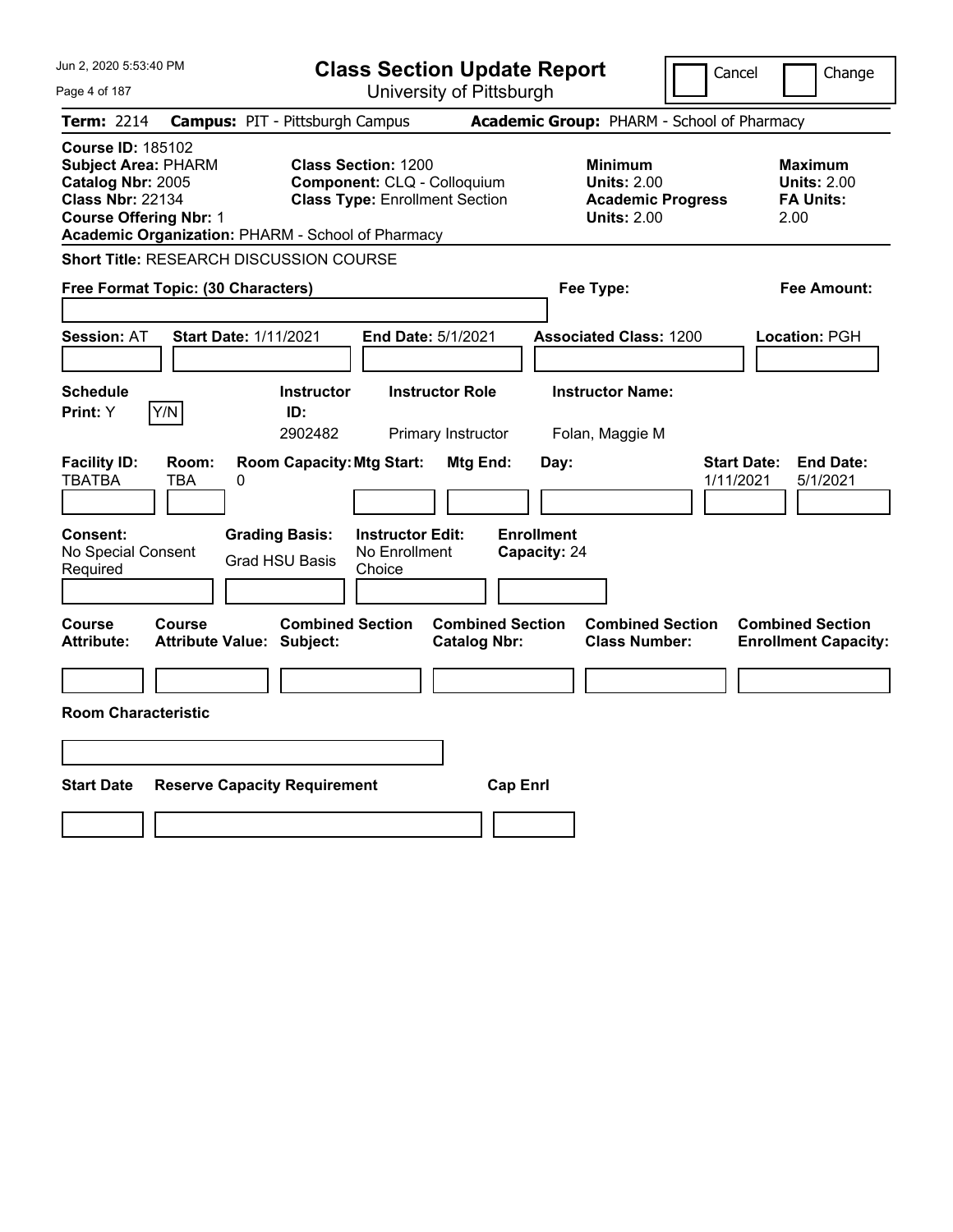| Jun 2, 2020 5:53:40 PM<br>Page 5 of 187                                                                                                                                                                                                                      | <b>Class Section Update Report</b><br>University of Pittsburgh                                                                    | Cancel<br>Change                                                  |
|--------------------------------------------------------------------------------------------------------------------------------------------------------------------------------------------------------------------------------------------------------------|-----------------------------------------------------------------------------------------------------------------------------------|-------------------------------------------------------------------|
| <b>Term: 2214</b><br><b>Campus: PIT - Pittsburgh Campus</b>                                                                                                                                                                                                  | Academic Group: PHARM - School of Pharmacy                                                                                        |                                                                   |
| <b>Course ID: 119090</b><br><b>Subject Area: PHARM</b><br>Class Section: 1010<br>Catalog Nbr: 2010<br><b>Class Nbr: 13480</b><br><b>Class Type: Enrollment Section</b><br><b>Course Offering Nbr: 1</b><br>Academic Organization: PHARM - School of Pharmacy | <b>Minimum</b><br><b>Component: THE - Thesis Research</b><br><b>Units: 1.00</b><br><b>Academic Progress</b><br><b>Units: 1.00</b> | <b>Maximum</b><br><b>Units: 12.00</b><br><b>FA Units:</b><br>1.00 |
| <b>Short Title: MASTER OF SCIENCE THESIS</b>                                                                                                                                                                                                                 |                                                                                                                                   |                                                                   |
| Free Format Topic: (30 Characters)                                                                                                                                                                                                                           | Fee Type:                                                                                                                         | Fee Amount:                                                       |
| <b>Session: AT</b><br><b>Start Date: 1/11/2021</b>                                                                                                                                                                                                           | <b>Associated Class: 1010</b><br><b>End Date: 5/1/2021</b>                                                                        | Location: PGH                                                     |
| <b>Schedule</b><br><b>Instructor</b><br>Y/N<br>Print: Y<br>ID:<br>2906112<br>2902482                                                                                                                                                                         | <b>Instructor Role</b><br><b>Instructor Name:</b><br>Special<br>Altenbaugh, Lori Marie<br>Primary Instructor<br>Folan, Maggie M   |                                                                   |
| <b>Room Capacity: Mtg Start:</b><br><b>Facility ID:</b><br>Room:<br><b>TBATBA</b><br><b>TBA</b><br>0<br><b>Consent:</b><br><b>Grading Basis:</b><br>No Special Consent<br><b>Grad SN Basis</b><br>Required<br>Choice                                         | Mtg End:<br>Day:<br><b>Enrollment</b><br><b>Instructor Edit:</b><br>No Enrollment<br>Capacity: 10                                 | <b>Start Date:</b><br><b>End Date:</b><br>5/1/2021<br>1/11/2021   |
| <b>Combined Section</b><br><b>Course</b><br>Course<br>Attribute Value: Subject:<br><b>Attribute:</b>                                                                                                                                                         | <b>Combined Section</b><br><b>Combined Section</b><br><b>Class Number:</b><br><b>Catalog Nbr:</b>                                 | <b>Combined Section</b><br><b>Enrollment Capacity:</b>            |
|                                                                                                                                                                                                                                                              |                                                                                                                                   |                                                                   |
| <b>Room Characteristic</b>                                                                                                                                                                                                                                   |                                                                                                                                   |                                                                   |
|                                                                                                                                                                                                                                                              |                                                                                                                                   |                                                                   |
| <b>Start Date</b><br><b>Reserve Capacity Requirement</b>                                                                                                                                                                                                     | <b>Cap Enrl</b>                                                                                                                   |                                                                   |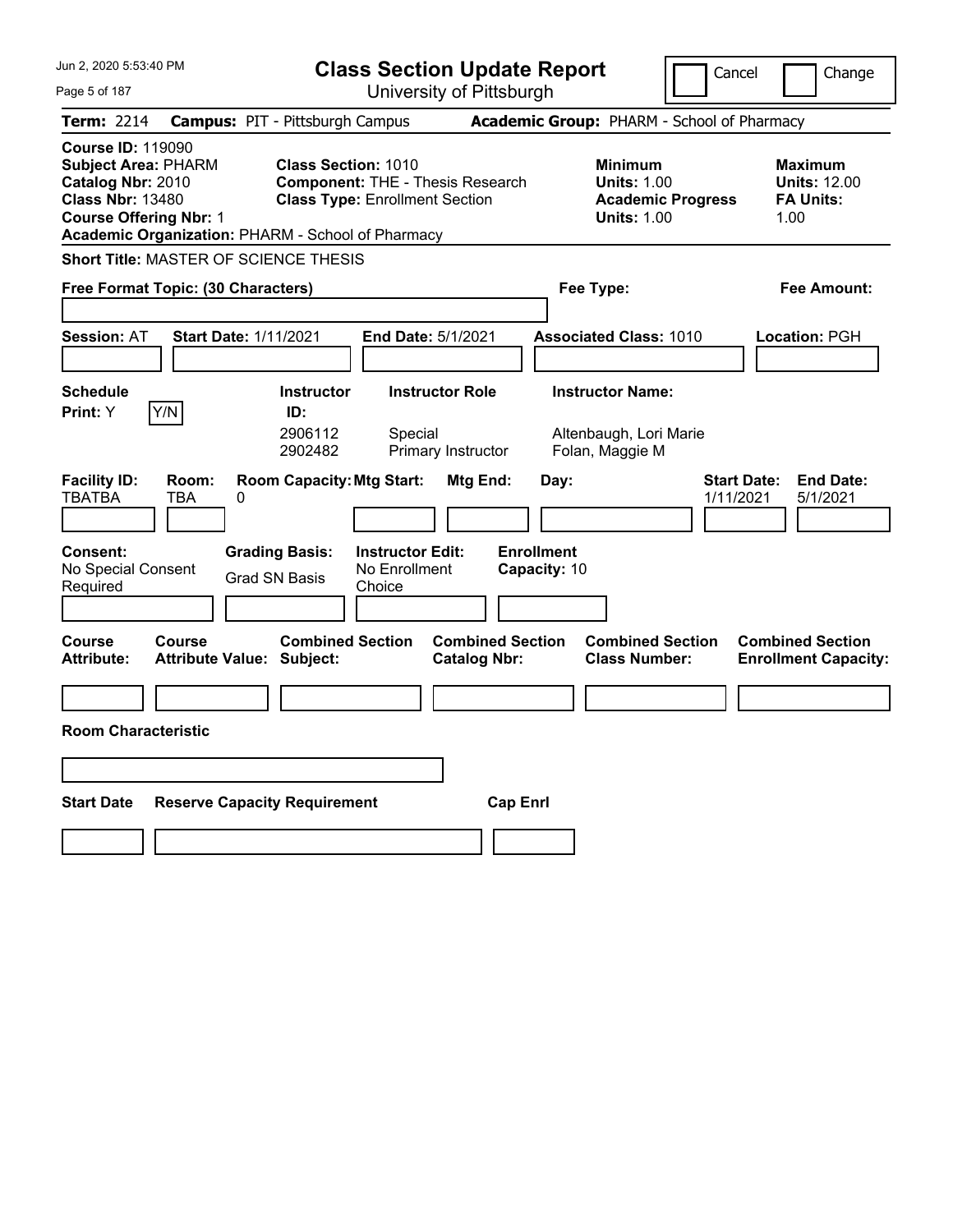| Jun 2, 2020 5:53:40 PM                                                                                                                                                                       |                                                                     | <b>Class Section Update Report</b>                      |                                                                      | Cancel                                         | Change                                                           |
|----------------------------------------------------------------------------------------------------------------------------------------------------------------------------------------------|---------------------------------------------------------------------|---------------------------------------------------------|----------------------------------------------------------------------|------------------------------------------------|------------------------------------------------------------------|
| Page 6 of 187                                                                                                                                                                                |                                                                     | University of Pittsburgh                                |                                                                      |                                                |                                                                  |
| <b>Term: 2214</b>                                                                                                                                                                            | <b>Campus: PIT - Pittsburgh Campus</b>                              |                                                         | Academic Group: PHARM - School of Pharmacy                           |                                                |                                                                  |
| <b>Course ID: 185013</b><br><b>Subject Area: PHARM</b><br>Catalog Nbr: 2015<br><b>Class Nbr: 22637</b><br><b>Course Offering Nbr: 1</b><br>Academic Organization: PHARM - School of Pharmacy | <b>Class Section: 1100</b><br><b>Class Type: Enrollment Section</b> | Component: IND - Independent Study                      | <b>Minimum</b><br><b>Units: 1.00</b>                                 | <b>Units: 1.00</b><br><b>Academic Progress</b> | <b>Maximum</b><br><b>Units: 3.00</b><br><b>FA Units:</b><br>1.00 |
| <b>Short Title: COMPREHENSIVE EXAM: NTMS</b>                                                                                                                                                 |                                                                     |                                                         |                                                                      |                                                |                                                                  |
| Free Format Topic: (30 Characters)                                                                                                                                                           |                                                                     |                                                         | Fee Type:                                                            |                                                | Fee Amount:                                                      |
| <b>Session: AT</b>                                                                                                                                                                           | <b>Start Date: 1/11/2021</b>                                        | End Date: 5/1/2021                                      | <b>Associated Class: 1100</b>                                        |                                                | Location: PGH                                                    |
| <b>Schedule</b><br>Y/N<br>Print: Y                                                                                                                                                           | <b>Instructor</b><br>ID:<br>2906112<br>2902482                      | <b>Instructor Role</b><br>Special<br>Primary Instructor | <b>Instructor Name:</b><br>Altenbaugh, Lori Marie<br>Folan, Maggie M |                                                |                                                                  |
| <b>Facility ID:</b><br>Room:<br><b>TBATBA</b><br>TBA<br><b>Consent:</b>                                                                                                                      | <b>Room Capacity: Mtg Start:</b><br>0<br><b>Grading Basis:</b>      | Mtg End:<br><b>Instructor Edit:</b>                     | Day:<br><b>Enrollment</b>                                            | <b>Start Date:</b><br>1/11/2021                | <b>End Date:</b><br>5/1/2021                                     |
| No Special Consent<br>Required                                                                                                                                                               | <b>Grad HSU Basis</b><br>Choice                                     | No Enrollment                                           | Capacity: 35                                                         |                                                |                                                                  |
|                                                                                                                                                                                              |                                                                     |                                                         |                                                                      |                                                |                                                                  |
| Course<br><b>Course</b><br>Attribute:                                                                                                                                                        | <b>Combined Section</b><br><b>Attribute Value: Subject:</b>         | <b>Combined Section</b><br><b>Catalog Nbr:</b>          | <b>Class Number:</b>                                                 | <b>Combined Section</b>                        | <b>Combined Section</b><br><b>Enrollment Capacity:</b>           |
|                                                                                                                                                                                              |                                                                     |                                                         |                                                                      |                                                |                                                                  |
| <b>Room Characteristic</b>                                                                                                                                                                   |                                                                     |                                                         |                                                                      |                                                |                                                                  |
|                                                                                                                                                                                              |                                                                     |                                                         |                                                                      |                                                |                                                                  |
| <b>Start Date</b>                                                                                                                                                                            | <b>Reserve Capacity Requirement</b>                                 | <b>Cap Enrl</b>                                         |                                                                      |                                                |                                                                  |
|                                                                                                                                                                                              |                                                                     |                                                         |                                                                      |                                                |                                                                  |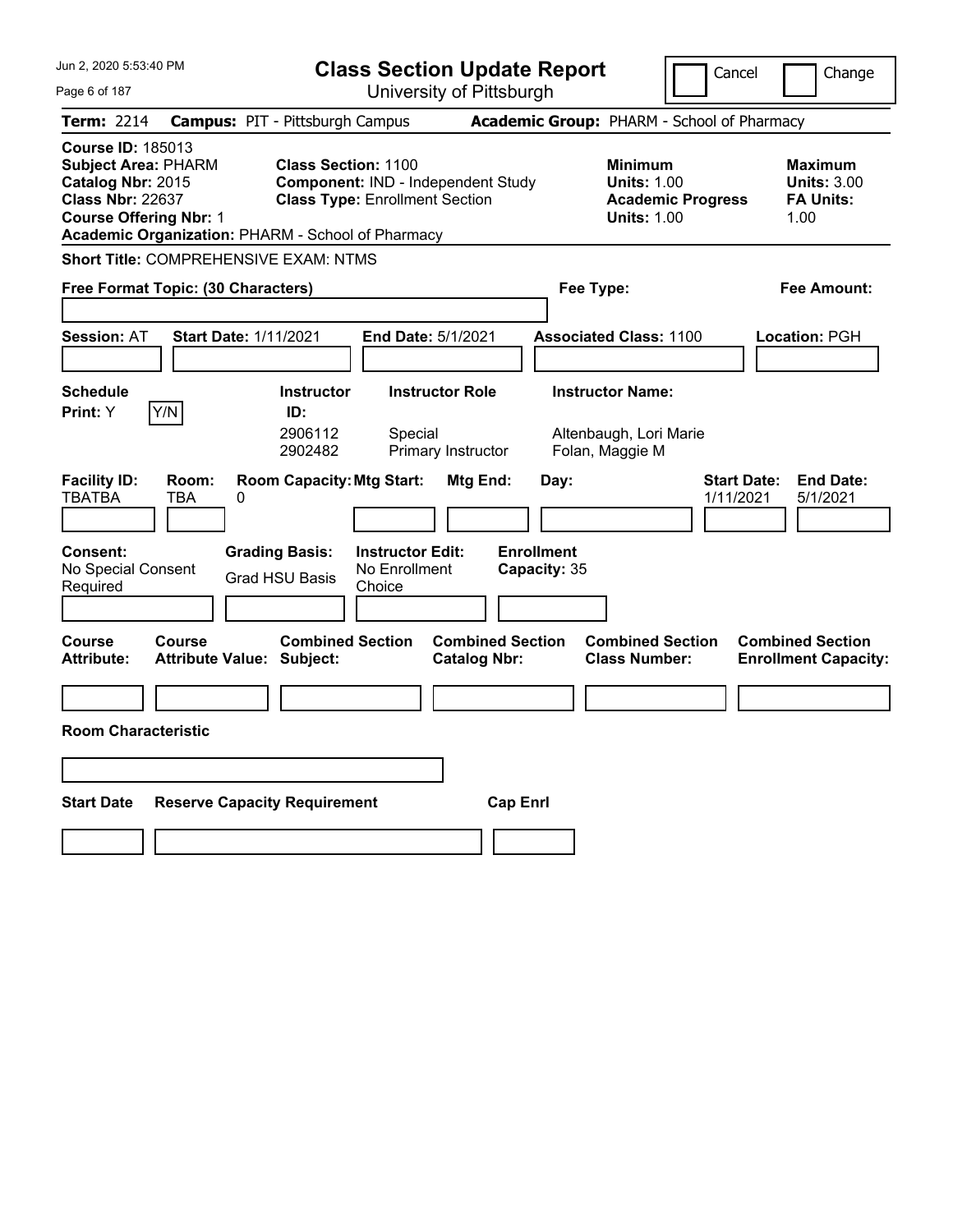| Jun 2. 2020 5:53:40 PM                                                                                                                                                                       | <b>Class Section Update Report</b>                                                                     |                                                                                        | Cancel<br>Change                                                 |
|----------------------------------------------------------------------------------------------------------------------------------------------------------------------------------------------|--------------------------------------------------------------------------------------------------------|----------------------------------------------------------------------------------------|------------------------------------------------------------------|
| Page 7 of 187                                                                                                                                                                                | University of Pittsburgh                                                                               |                                                                                        |                                                                  |
| <b>Term: 2214</b>                                                                                                                                                                            | <b>Campus: PIT - Pittsburgh Campus</b>                                                                 | Academic Group: PHARM - School of Pharmacy                                             |                                                                  |
| <b>Course ID: 119100</b><br><b>Subject Area: PHARM</b><br>Catalog Nbr: 3009<br><b>Class Nbr: 13484</b><br><b>Course Offering Nbr: 1</b><br>Academic Organization: PHARM - School of Pharmacy | <b>Class Section: 1010</b><br><b>Component: SEM - Seminar</b><br><b>Class Type: Enrollment Section</b> | <b>Minimum</b><br><b>Units: 1.00</b><br><b>Academic Progress</b><br><b>Units: 1.00</b> | <b>Maximum</b><br><b>Units: 1.00</b><br><b>FA Units:</b><br>1.00 |
| <b>Short Title: ADVANCES IN PHARMCTCL SCIENCES</b>                                                                                                                                           |                                                                                                        |                                                                                        |                                                                  |
| Free Format Topic: (30 Characters)                                                                                                                                                           |                                                                                                        | Fee Type:                                                                              | <b>Fee Amount:</b>                                               |
|                                                                                                                                                                                              |                                                                                                        |                                                                                        |                                                                  |
| <b>Start Date: 1/11/2021</b><br><b>Session: AT</b>                                                                                                                                           | End Date: 5/1/2021                                                                                     | <b>Associated Class: 1010</b>                                                          | Location: PGH                                                    |
|                                                                                                                                                                                              |                                                                                                        |                                                                                        |                                                                  |
| <b>Schedule</b>                                                                                                                                                                              | <b>Instructor Role</b><br><b>Instructor</b>                                                            | <b>Instructor Name:</b>                                                                |                                                                  |
| Y/N<br>Print: Y                                                                                                                                                                              | ID:<br>2906112<br>Special<br>2953142<br>Primary Instructor<br>2917803<br>Primary Instructor            | Altenbaugh, Lori Marie<br>Ma, Xiaochao<br>Xie, Wen                                     |                                                                  |
| <b>Facility ID:</b><br>Room:<br><b>SALK00314</b><br>00314<br>12                                                                                                                              | <b>Room Capacity: Mtg Start:</b><br>Mtg End:<br>3:00 PM<br>4:20 PM                                     | Day:<br>Th                                                                             | <b>Start Date:</b><br><b>End Date:</b><br>1/11/2021<br>5/1/2021  |
| <b>Consent:</b><br>No Special Consent<br>Required                                                                                                                                            | <b>Instructor Edit:</b><br><b>Grading Basis:</b><br>No Enrollment<br><b>Grad SN Basis</b><br>Choice    | <b>Enrollment</b><br>Capacity: 30                                                      |                                                                  |
| <b>Course</b><br>Course<br><b>Attribute:</b><br><b>Attribute Value: Subject:</b>                                                                                                             | <b>Combined Section</b><br><b>Catalog Nbr:</b>                                                         | <b>Combined Section</b><br><b>Combined Section</b><br><b>Class Number:</b>             | <b>Combined Section</b><br><b>Enrollment Capacity:</b>           |
|                                                                                                                                                                                              |                                                                                                        |                                                                                        |                                                                  |
| <b>Room Characteristic</b>                                                                                                                                                                   |                                                                                                        |                                                                                        |                                                                  |
|                                                                                                                                                                                              |                                                                                                        |                                                                                        |                                                                  |
| <b>Start Date</b>                                                                                                                                                                            | <b>Reserve Capacity Requirement</b>                                                                    | <b>Cap Enrl</b>                                                                        |                                                                  |
|                                                                                                                                                                                              |                                                                                                        |                                                                                        |                                                                  |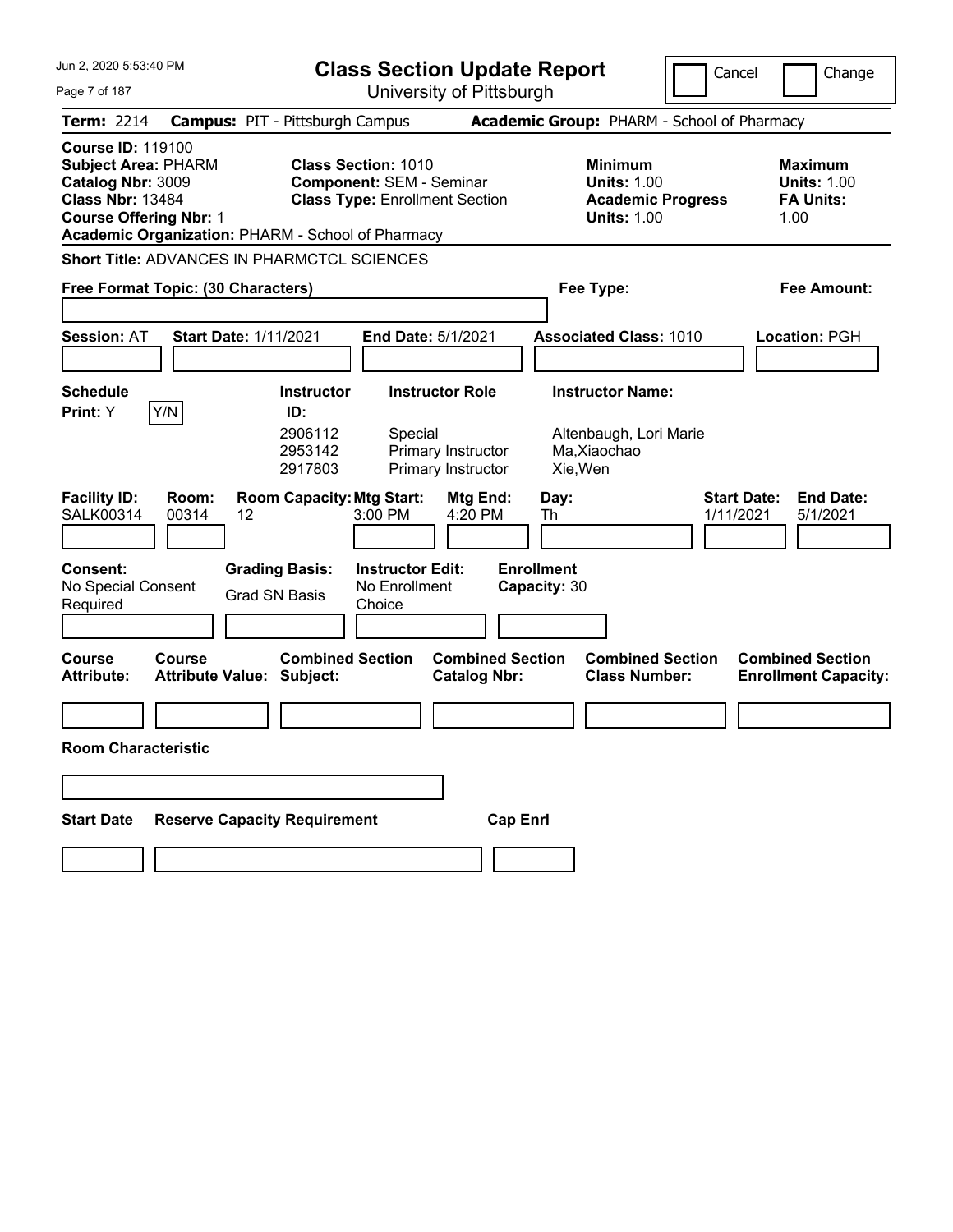| Jun 2, 2020 5:53:40 PM                                                                                                                                                                       | <b>Class Section Update Report</b>                                                                                                              | Cancel                                                                                 | Change                                                            |
|----------------------------------------------------------------------------------------------------------------------------------------------------------------------------------------------|-------------------------------------------------------------------------------------------------------------------------------------------------|----------------------------------------------------------------------------------------|-------------------------------------------------------------------|
| Page 8 of 187                                                                                                                                                                                | University of Pittsburgh                                                                                                                        |                                                                                        |                                                                   |
| Term: 2214<br><b>Campus: PIT - Pittsburgh Campus</b>                                                                                                                                         |                                                                                                                                                 | <b>Academic Group: PHARM - School of Pharmacy</b>                                      |                                                                   |
| <b>Course ID: 119101</b><br><b>Subject Area: PHARM</b><br>Catalog Nbr: 3010<br><b>Class Nbr: 13481</b><br><b>Course Offering Nbr: 1</b><br>Academic Organization: PHARM - School of Pharmacy | <b>Class Section: 1010</b><br><b>Component: THE - Thesis Research</b><br><b>Class Type: Enrollment Section</b>                                  | <b>Minimum</b><br><b>Units: 1.00</b><br><b>Academic Progress</b><br><b>Units: 1.00</b> | <b>Maximum</b><br><b>Units: 12.00</b><br><b>FA Units:</b><br>1.00 |
| <b>Short Title: PHD DISSERTATION RESEARCH</b>                                                                                                                                                |                                                                                                                                                 |                                                                                        |                                                                   |
| Free Format Topic: (30 Characters)                                                                                                                                                           |                                                                                                                                                 | Fee Type:                                                                              | Fee Amount:                                                       |
| <b>Session: AT</b><br><b>Start Date: 1/11/2021</b>                                                                                                                                           | <b>End Date: 5/1/2021</b>                                                                                                                       | <b>Associated Class: 1010</b>                                                          | Location: PGH                                                     |
| <b>Schedule</b><br>Y/N<br>Print: Y<br>ID:                                                                                                                                                    | <b>Instructor Role</b><br><b>Instructor</b><br>2906112<br>Special<br>2902482<br>Primary Instructor                                              | <b>Instructor Name:</b><br>Altenbaugh, Lori Marie<br>Folan, Maggie M                   |                                                                   |
| <b>Facility ID:</b><br>Room:<br><b>TBATBA</b><br><b>TBA</b><br>0<br><b>Consent:</b><br><b>Grading Basis:</b><br>No Special Consent<br><b>Grad SN Basis</b><br>Required                       | <b>Room Capacity: Mtg Start:</b><br>Mtg End:<br>Day:<br><b>Enrollment</b><br><b>Instructor Edit:</b><br>No Enrollment<br>Capacity: 30<br>Choice | <b>Start Date:</b><br>1/11/2021                                                        | <b>End Date:</b><br>5/1/2021                                      |
| Course<br>Course<br><b>Attribute Value: Subject:</b><br><b>Attribute:</b>                                                                                                                    | <b>Combined Section</b><br><b>Combined Section</b><br><b>Catalog Nbr:</b>                                                                       | <b>Combined Section</b><br><b>Class Number:</b>                                        | <b>Combined Section</b><br><b>Enrollment Capacity:</b>            |
|                                                                                                                                                                                              |                                                                                                                                                 |                                                                                        |                                                                   |
| <b>Room Characteristic</b>                                                                                                                                                                   |                                                                                                                                                 |                                                                                        |                                                                   |
|                                                                                                                                                                                              |                                                                                                                                                 |                                                                                        |                                                                   |
|                                                                                                                                                                                              |                                                                                                                                                 |                                                                                        |                                                                   |
| <b>Reserve Capacity Requirement</b><br><b>Start Date</b>                                                                                                                                     | <b>Cap Enrl</b>                                                                                                                                 |                                                                                        |                                                                   |
|                                                                                                                                                                                              |                                                                                                                                                 |                                                                                        |                                                                   |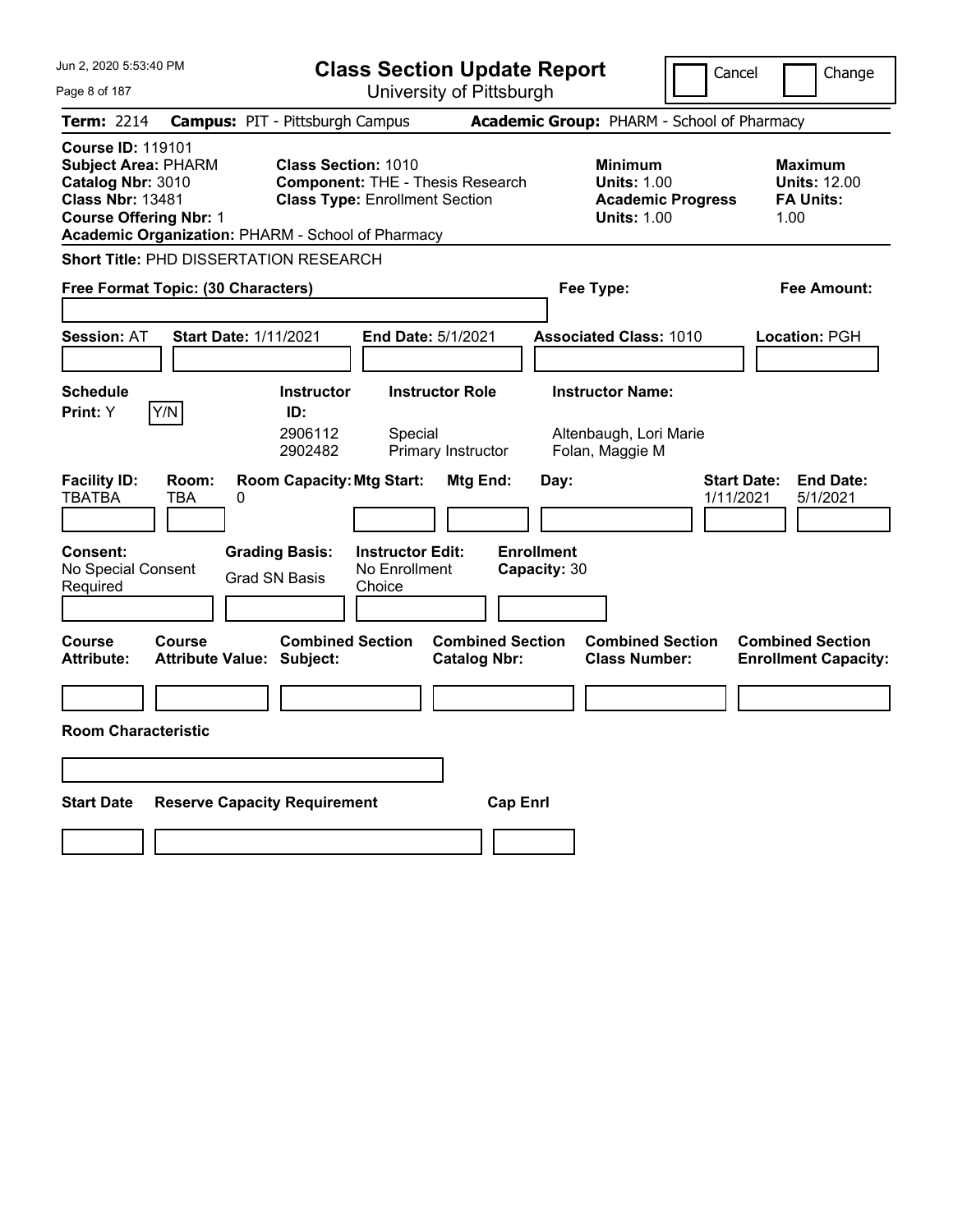| Jun 2, 2020 5:53:40 PM                                                                                                                                                                       | <b>Class Section Update Report</b>                                                                     |                                                | Cancel                                                                                 | Change                                                           |
|----------------------------------------------------------------------------------------------------------------------------------------------------------------------------------------------|--------------------------------------------------------------------------------------------------------|------------------------------------------------|----------------------------------------------------------------------------------------|------------------------------------------------------------------|
| Page 9 of 187                                                                                                                                                                                |                                                                                                        | University of Pittsburgh                       |                                                                                        |                                                                  |
| <b>Term: 2214</b>                                                                                                                                                                            | <b>Campus: PIT - Pittsburgh Campus</b>                                                                 |                                                | Academic Group: PHARM - School of Pharmacy                                             |                                                                  |
| <b>Course ID: 119114</b><br><b>Subject Area: PHARM</b><br>Catalog Nbr: 3025<br><b>Class Nbr: 13482</b><br><b>Course Offering Nbr: 1</b><br>Academic Organization: PHARM - School of Pharmacy | <b>Class Section: 1010</b><br><b>Component: SEM - Seminar</b><br><b>Class Type: Enrollment Section</b> |                                                | <b>Minimum</b><br><b>Units: 1.00</b><br><b>Academic Progress</b><br><b>Units: 1.00</b> | <b>Maximum</b><br><b>Units: 1.00</b><br><b>FA Units:</b><br>1.00 |
| <b>Short Title: PHARMACEUTCL SCIENCES SEMINAR</b>                                                                                                                                            |                                                                                                        |                                                |                                                                                        |                                                                  |
| Free Format Topic: (30 Characters)                                                                                                                                                           |                                                                                                        |                                                | Fee Type:                                                                              | Fee Amount:                                                      |
| <b>Start Date: 1/11/2021</b><br><b>Session: AT</b>                                                                                                                                           | End Date: 5/1/2021                                                                                     |                                                | <b>Associated Class: 1010</b>                                                          | Location: PGH                                                    |
| <b>Schedule</b>                                                                                                                                                                              | <b>Instructor Role</b><br><b>Instructor</b>                                                            |                                                | <b>Instructor Name:</b>                                                                |                                                                  |
| Print: Y<br>Y/N<br><b>Facility ID:</b><br>Room:                                                                                                                                              | ID:<br>2906112<br>Special<br>2902482<br>Primary Instructor<br><b>Room Capacity: Mtg Start:</b>         | Day:<br>Mtg End:                               | Altenbaugh, Lori Marie<br>Folan, Maggie M                                              | <b>End Date:</b><br><b>Start Date:</b>                           |
| <b>SALK00456</b><br>00456<br>130                                                                                                                                                             | 12:00 PM                                                                                               | 12:50 PM<br>Th                                 |                                                                                        | 1/11/2021<br>5/1/2021                                            |
| <b>Consent:</b><br>No Special Consent<br>Required                                                                                                                                            | <b>Grading Basis:</b><br><b>Instructor Edit:</b><br>No Enrollment<br>Grad HSU Basis<br>Choice          | <b>Enrollment</b><br>Capacity: 30              |                                                                                        |                                                                  |
| <b>Course</b><br>Course<br><b>Attribute:</b><br><b>Attribute Value: Subject:</b>                                                                                                             | <b>Combined Section</b>                                                                                | <b>Combined Section</b><br><b>Catalog Nbr:</b> | <b>Combined Section</b><br><b>Class Number:</b>                                        | <b>Combined Section</b><br><b>Enrollment Capacity:</b>           |
|                                                                                                                                                                                              |                                                                                                        |                                                |                                                                                        |                                                                  |
| <b>Room Characteristic</b><br>PeopleSoft - Scheduled (PS)                                                                                                                                    |                                                                                                        |                                                |                                                                                        |                                                                  |
| <b>Start Date</b>                                                                                                                                                                            | <b>Reserve Capacity Requirement</b>                                                                    | <b>Cap Enrl</b>                                |                                                                                        |                                                                  |
|                                                                                                                                                                                              |                                                                                                        |                                                |                                                                                        |                                                                  |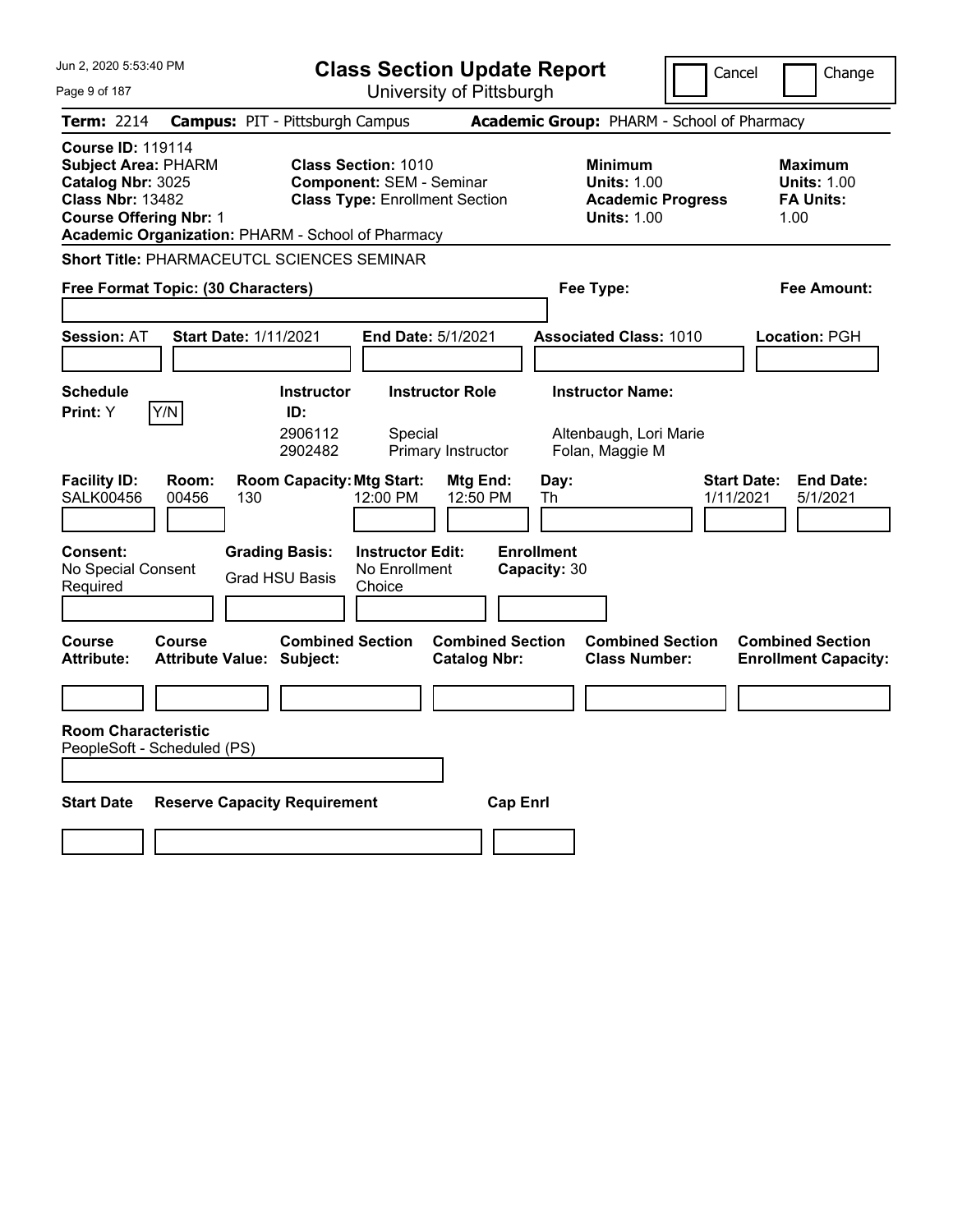| Jun 2, 2020 5:53:40 PM                                                                                                                                                                       | <b>Class Section Update Report</b>                                                                      | Cancel                                                                          | Change                                                    |
|----------------------------------------------------------------------------------------------------------------------------------------------------------------------------------------------|---------------------------------------------------------------------------------------------------------|---------------------------------------------------------------------------------|-----------------------------------------------------------|
| Page 10 of 187                                                                                                                                                                               | University of Pittsburgh                                                                                |                                                                                 |                                                           |
| <b>Term: 2214</b>                                                                                                                                                                            | <b>Campus: PIT - Pittsburgh Campus</b>                                                                  | Academic Group: PHARM - School of Pharmacy                                      |                                                           |
| <b>Course ID: 119125</b><br><b>Subject Area: PHARM</b><br>Catalog Nbr: 3039<br><b>Class Nbr: 13505</b><br><b>Course Offering Nbr: 1</b><br>Academic Organization: PHARM - School of Pharmacy | <b>Class Section: 1010</b><br><b>Component: SEM - Seminar</b><br><b>Class Type: Enrollment Section</b>  | Minimum<br><b>Units: 2.00</b><br><b>Academic Progress</b><br><b>Units: 2.00</b> | Maximum<br><b>Units: 2.00</b><br><b>FA Units:</b><br>2.00 |
| <b>Short Title: ESSENTIALS COMPV GRANT WRTNG 2</b>                                                                                                                                           |                                                                                                         |                                                                                 |                                                           |
| Free Format Topic: (30 Characters)                                                                                                                                                           |                                                                                                         | Fee Type:                                                                       | Fee Amount:                                               |
|                                                                                                                                                                                              |                                                                                                         |                                                                                 |                                                           |
| <b>Session: AT</b><br><b>Start Date: 1/11/2021</b>                                                                                                                                           | End Date: 5/1/2021                                                                                      | <b>Associated Class: 1010</b>                                                   | Location: PGH                                             |
|                                                                                                                                                                                              |                                                                                                         |                                                                                 |                                                           |
| <b>Schedule</b>                                                                                                                                                                              | <b>Instructor</b><br><b>Instructor Role</b>                                                             | <b>Instructor Name:</b>                                                         |                                                           |
| Y/N<br>Print: Y                                                                                                                                                                              | ID:<br>2906112<br>Special<br>2908549<br>Primary Instructor<br>2955412<br>Primary Instructor             | Altenbaugh, Lori Marie<br>Gibbs, Robert B<br>Yang,Da                            |                                                           |
| <b>Facility ID:</b><br>Room:<br>SALKX0G103<br>0G103<br>0                                                                                                                                     | <b>Room Capacity: Mtg Start:</b><br>Mtg End:<br>11:50 AM<br>10:30 AM                                    | <b>Start Date:</b><br>Day:<br>1/11/2021<br>Tu                                   | <b>End Date:</b><br>5/1/2021                              |
| <b>Consent:</b><br>No Special Consent<br>Required                                                                                                                                            | <b>Instructor Edit:</b><br><b>Grading Basis:</b><br>No Enrollment<br><b>Grad Letter Grade</b><br>Choice | <b>Enrollment</b><br>Capacity: 20                                               |                                                           |
| <b>Course</b><br>Course<br><b>Attribute:</b><br><b>Attribute Value: Subject:</b>                                                                                                             | <b>Combined Section</b><br><b>Combined Section</b><br><b>Catalog Nbr:</b>                               | <b>Combined Section</b><br><b>Class Number:</b>                                 | <b>Combined Section</b><br><b>Enrollment Capacity:</b>    |
|                                                                                                                                                                                              |                                                                                                         |                                                                                 |                                                           |
| <b>Room Characteristic</b>                                                                                                                                                                   |                                                                                                         |                                                                                 |                                                           |
|                                                                                                                                                                                              |                                                                                                         |                                                                                 |                                                           |
| <b>Start Date</b>                                                                                                                                                                            | <b>Reserve Capacity Requirement</b>                                                                     | <b>Cap Enrl</b>                                                                 |                                                           |
|                                                                                                                                                                                              |                                                                                                         |                                                                                 |                                                           |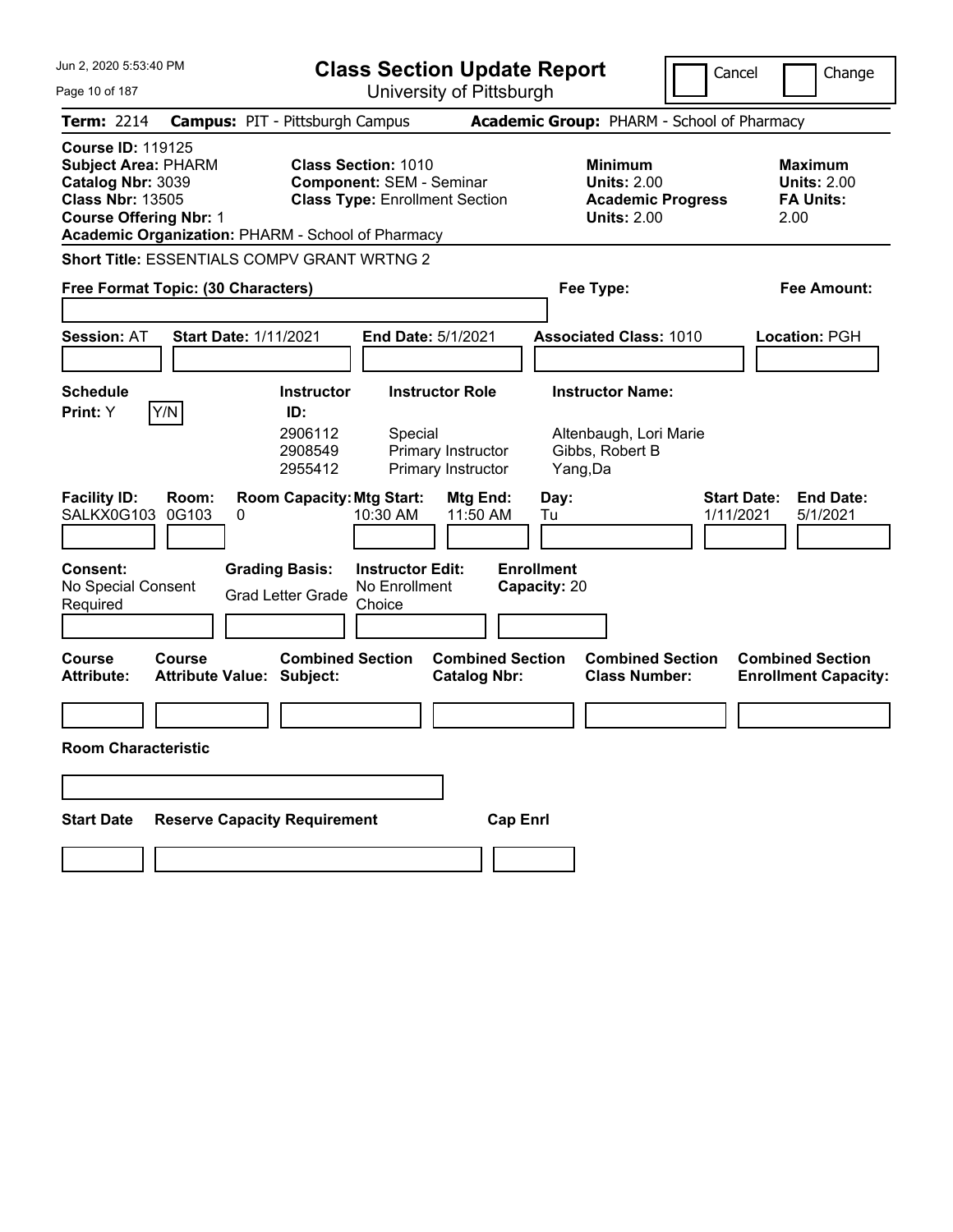| Jun 2, 2020 5:53:40 PM                                                                                                                                                                       | <b>Class Section Update Report</b>                                                                                                       |                                                                      | Cancel                                          | Change                                                            |
|----------------------------------------------------------------------------------------------------------------------------------------------------------------------------------------------|------------------------------------------------------------------------------------------------------------------------------------------|----------------------------------------------------------------------|-------------------------------------------------|-------------------------------------------------------------------|
| Page 11 of 187                                                                                                                                                                               | University of Pittsburgh                                                                                                                 |                                                                      |                                                 |                                                                   |
| <b>Term: 2214</b>                                                                                                                                                                            | <b>Campus: PIT - Pittsburgh Campus</b>                                                                                                   | Academic Group: PHARM - School of Pharmacy                           |                                                 |                                                                   |
| <b>Course ID: 150873</b><br><b>Subject Area: PHARM</b><br>Catalog Nbr: 3042<br><b>Class Nbr: 13507</b><br><b>Course Offering Nbr: 1</b><br>Academic Organization: PHARM - School of Pharmacy | <b>Class Section: 1010</b><br><b>Component: PRA - Practicum</b><br><b>Class Type: Enrollment Section</b>                                 | <b>Minimum</b><br><b>Units: 1.00</b><br><b>Units: 1.00</b>           | <b>Academic Progress</b>                        | <b>Maximum</b><br><b>Units: 12.00</b><br><b>FA Units:</b><br>1.00 |
| <b>Short Title: RESEARCH PRACTICUM</b>                                                                                                                                                       |                                                                                                                                          |                                                                      |                                                 |                                                                   |
| Free Format Topic: (30 Characters)                                                                                                                                                           |                                                                                                                                          | Fee Type:                                                            |                                                 | Fee Amount:                                                       |
| <b>Session: AT</b><br><b>Start Date: 1/11/2021</b>                                                                                                                                           | End Date: 5/1/2021                                                                                                                       | <b>Associated Class: 1010</b>                                        |                                                 | Location: PGH                                                     |
| <b>Schedule</b><br>Y/N<br>Print: Y                                                                                                                                                           | <b>Instructor Role</b><br><b>Instructor</b><br>ID:<br>2906112<br>Special<br>2902482<br>Primary Instructor                                | <b>Instructor Name:</b><br>Altenbaugh, Lori Marie<br>Folan, Maggie M |                                                 |                                                                   |
| <b>Facility ID:</b><br>Room:<br><b>TBATBA</b><br>TBA<br>0<br><b>Consent:</b><br>No Special Consent<br>Required                                                                               | <b>Room Capacity: Mtg Start:</b><br><b>Grading Basis:</b><br><b>Instructor Edit:</b><br>No Enrollment<br><b>Grad HSU Basis</b><br>Choice | Mtg End:<br>Day:<br><b>Enrollment</b><br>Capacity: 100               | <b>Start Date:</b><br>1/11/2021                 | <b>End Date:</b><br>5/1/2021                                      |
| Course<br>Course<br><b>Attribute:</b><br><b>Attribute Value: Subject:</b><br><b>Room Characteristic</b>                                                                                      | <b>Combined Section</b>                                                                                                                  | <b>Combined Section</b><br><b>Catalog Nbr:</b>                       | <b>Combined Section</b><br><b>Class Number:</b> | <b>Combined Section</b><br><b>Enrollment Capacity:</b>            |
|                                                                                                                                                                                              |                                                                                                                                          |                                                                      |                                                 |                                                                   |
| <b>Start Date</b><br><b>Reserve Capacity Requirement</b>                                                                                                                                     |                                                                                                                                          | <b>Cap Enrl</b>                                                      |                                                 |                                                                   |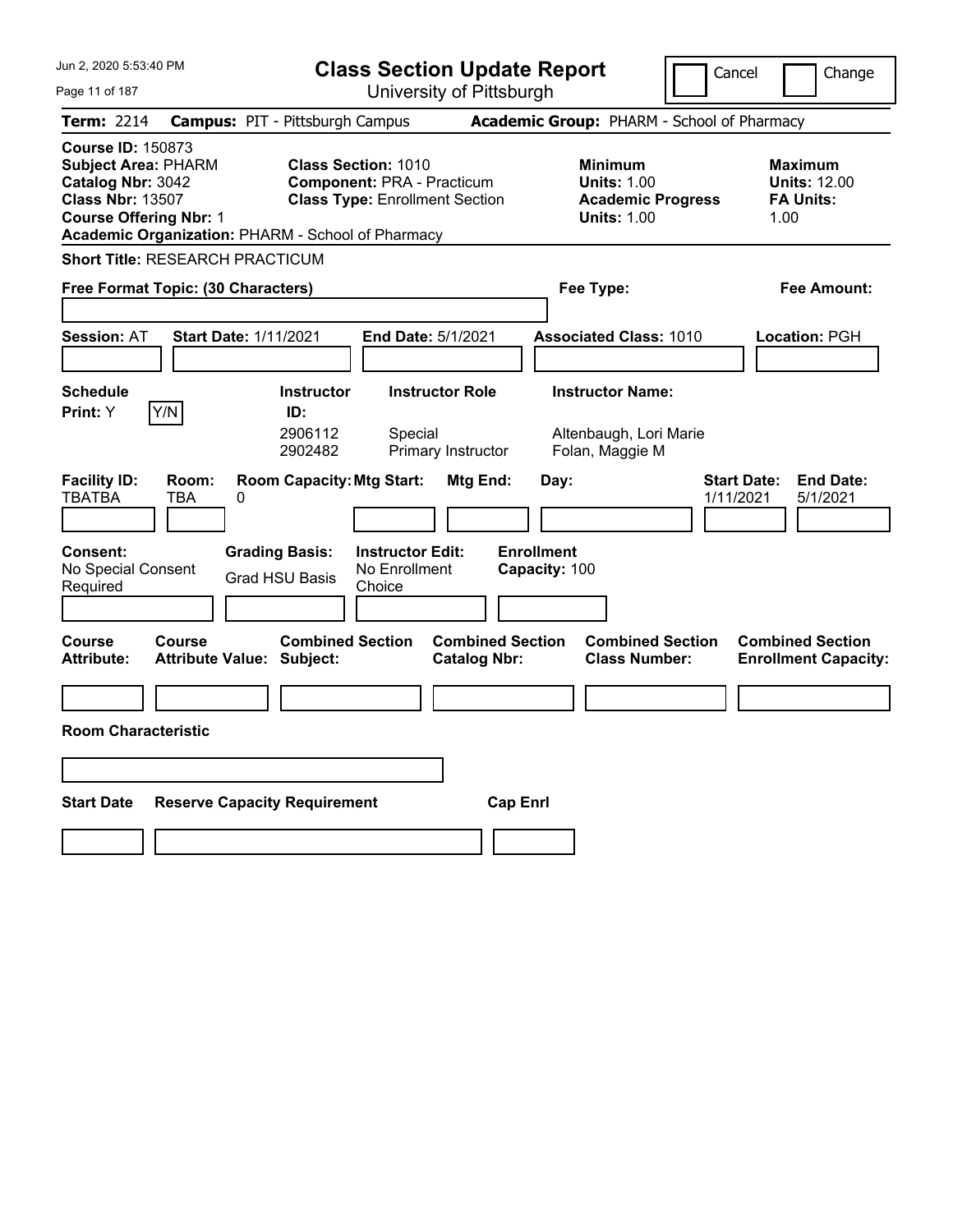| Jun 2, 2020 5:53:40 PM                                                                                                                  | <b>Class Section Update Report</b><br>Cancel                                                                                                                |                                                                                        |                                                                  |
|-----------------------------------------------------------------------------------------------------------------------------------------|-------------------------------------------------------------------------------------------------------------------------------------------------------------|----------------------------------------------------------------------------------------|------------------------------------------------------------------|
| Page 12 of 187                                                                                                                          | University of Pittsburgh                                                                                                                                    |                                                                                        | Change                                                           |
| <b>Term: 2214</b>                                                                                                                       | <b>Campus: PIT - Pittsburgh Campus</b>                                                                                                                      | Academic Group: PHARM - School of Pharmacy                                             |                                                                  |
| <b>Course ID: 174662</b><br><b>Subject Area: PHARM</b><br>Catalog Nbr: 3045<br><b>Class Nbr: 15421</b><br><b>Course Offering Nbr: 1</b> | <b>Class Section: 1010</b><br><b>Component: LEC - Lecture</b><br><b>Class Type: Enrollment Section</b><br>Academic Organization: PHARM - School of Pharmacy | <b>Minimum</b><br><b>Units: 3.00</b><br><b>Academic Progress</b><br><b>Units: 3.00</b> | <b>Maximum</b><br><b>Units: 3.00</b><br><b>FA Units:</b><br>3.00 |
| <b>Short Title: ADVANCED STATISTICAL METHODS</b>                                                                                        |                                                                                                                                                             |                                                                                        |                                                                  |
| Free Format Topic: (30 Characters)                                                                                                      |                                                                                                                                                             | Fee Type:                                                                              | Fee Amount:                                                      |
| <b>Session: AT</b>                                                                                                                      | <b>Start Date: 1/11/2021</b><br>End Date: 5/1/2021                                                                                                          | <b>Associated Class: 1010</b>                                                          | Location: PGH                                                    |
| <b>Schedule</b>                                                                                                                         | <b>Instructor Role</b><br><b>Instructor</b>                                                                                                                 | <b>Instructor Name:</b>                                                                |                                                                  |
| Y/N<br>Print: Y<br><b>Facility ID:</b><br>Room:                                                                                         | ID:<br>2906112<br>Special<br>2910064<br>Primary Instructor<br><b>Room Capacity: Mtg Start:</b><br>Mtg End:                                                  | Altenbaugh, Lori Marie<br>Kirisci, Levent<br>Day:                                      | <b>Start Date:</b><br><b>End Date:</b>                           |
| <b>SALK00214</b><br>00214<br>6                                                                                                          | 1:00 PM<br>3:50 PM                                                                                                                                          | 1/11/2021<br>Mo                                                                        | 5/1/2021                                                         |
| <b>Consent:</b><br>No Special Consent<br>Required                                                                                       | <b>Grading Basis:</b><br><b>Instructor Edit:</b><br>No Enrollment<br><b>Grad Letter Grade</b><br>Choice                                                     | <b>Enrollment</b><br>Capacity: 35                                                      |                                                                  |
| <b>Course</b><br><b>Course</b><br>Attribute:                                                                                            | <b>Combined Section</b><br><b>Combined Section</b><br><b>Attribute Value: Subject:</b><br><b>Catalog Nbr:</b>                                               | <b>Combined Section</b><br><b>Class Number:</b>                                        | <b>Combined Section</b><br><b>Enrollment Capacity:</b>           |
|                                                                                                                                         |                                                                                                                                                             |                                                                                        |                                                                  |
| <b>Room Characteristic</b>                                                                                                              |                                                                                                                                                             |                                                                                        |                                                                  |
|                                                                                                                                         |                                                                                                                                                             |                                                                                        |                                                                  |
| <b>Start Date</b>                                                                                                                       | <b>Reserve Capacity Requirement</b>                                                                                                                         | <b>Cap Enrl</b>                                                                        |                                                                  |
|                                                                                                                                         |                                                                                                                                                             |                                                                                        |                                                                  |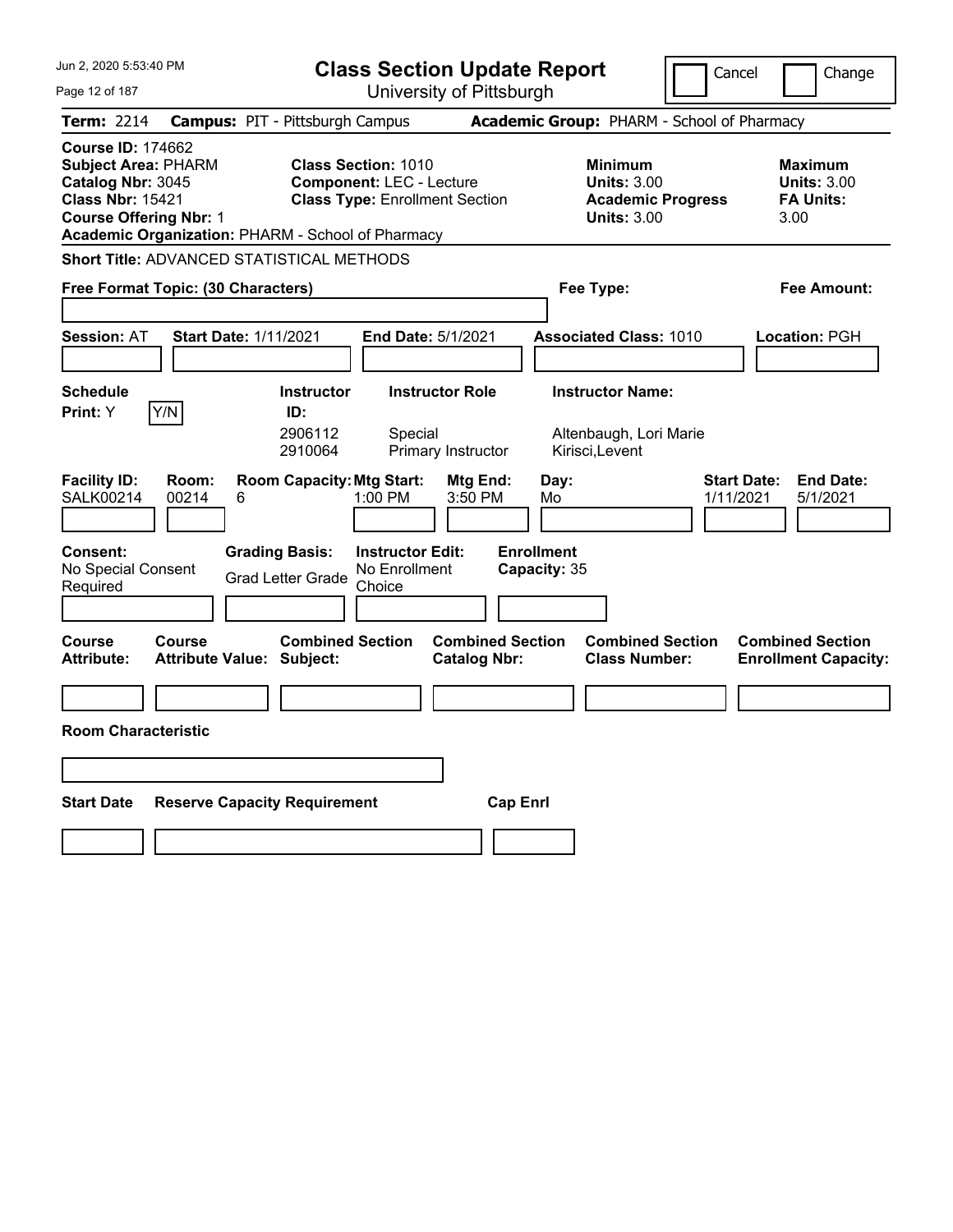| Jun 2, 2020 5:53:40 PM                                                                                                                                                                       | <b>Class Section Update Report</b><br>Cancel                                                           |                                                                                        |                                                                  |
|----------------------------------------------------------------------------------------------------------------------------------------------------------------------------------------------|--------------------------------------------------------------------------------------------------------|----------------------------------------------------------------------------------------|------------------------------------------------------------------|
| Page 13 of 187                                                                                                                                                                               | University of Pittsburgh                                                                               |                                                                                        | Change                                                           |
| Term: 2214                                                                                                                                                                                   | <b>Campus: PIT - Pittsburgh Campus</b>                                                                 | Academic Group: PHARM - School of Pharmacy                                             |                                                                  |
| <b>Course ID: 183867</b><br><b>Subject Area: PHARM</b><br>Catalog Nbr: 3048<br><b>Class Nbr: 29046</b><br><b>Course Offering Nbr: 1</b><br>Academic Organization: PHARM - School of Pharmacy | <b>Class Section: 1205</b><br><b>Component: SEM - Seminar</b><br><b>Class Type: Enrollment Section</b> | <b>Minimum</b><br><b>Units: 1.00</b><br><b>Academic Progress</b><br><b>Units: 1.00</b> | <b>Maximum</b><br><b>Units: 1.00</b><br><b>FA Units:</b><br>1.00 |
| Short Title: DRUG DSGN & DEVELP JOURN CLUB                                                                                                                                                   |                                                                                                        |                                                                                        |                                                                  |
| Free Format Topic: (30 Characters)                                                                                                                                                           |                                                                                                        | Fee Type:                                                                              | Fee Amount:                                                      |
| <b>Session: AT</b><br>Start Date: 1/11/2021                                                                                                                                                  | End Date: 5/1/2021                                                                                     | <b>Associated Class: 1205</b>                                                          | Location: PGH                                                    |
| <b>Schedule</b><br>Y/N<br>Print: Y                                                                                                                                                           | <b>Instructor Role</b><br><b>Instructor</b><br>ID:<br>2929624<br>Primary Instructor                    | <b>Instructor Name:</b><br>Johnston, Paul A                                            |                                                                  |
| <b>Facility ID:</b><br>Room:<br>SALK00214<br>00214<br>6                                                                                                                                      | <b>Room Capacity: Mtg Start:</b><br>Mtg End:<br>3:30 PM<br>4:50 PM                                     | <b>Start Date:</b><br>Day:<br>1/11/2021<br>Tu                                          | <b>End Date:</b><br>5/1/2021                                     |
| Consent:<br><b>Grading Basis:</b><br>Grad LG/SU3<br>No Special Consent<br>Required<br>Basis                                                                                                  | <b>Instructor Edit:</b><br>No Enrollment<br>Choice                                                     | <b>Enrollment</b><br>Capacity: 10                                                      |                                                                  |
| Course<br>Course<br><b>Attribute:</b><br><b>Attribute Value: Subject:</b>                                                                                                                    | <b>Combined Section</b><br><b>Combined Section</b><br><b>Catalog Nbr:</b>                              | <b>Combined Section</b><br><b>Class Number:</b>                                        | <b>Combined Section</b><br><b>Enrollment Capacity:</b>           |
|                                                                                                                                                                                              |                                                                                                        |                                                                                        |                                                                  |
| <b>Room Characteristic</b>                                                                                                                                                                   |                                                                                                        |                                                                                        |                                                                  |
|                                                                                                                                                                                              |                                                                                                        |                                                                                        |                                                                  |
| <b>Start Date</b><br><b>Reserve Capacity Requirement</b>                                                                                                                                     | <b>Cap Enrl</b>                                                                                        |                                                                                        |                                                                  |
|                                                                                                                                                                                              |                                                                                                        |                                                                                        |                                                                  |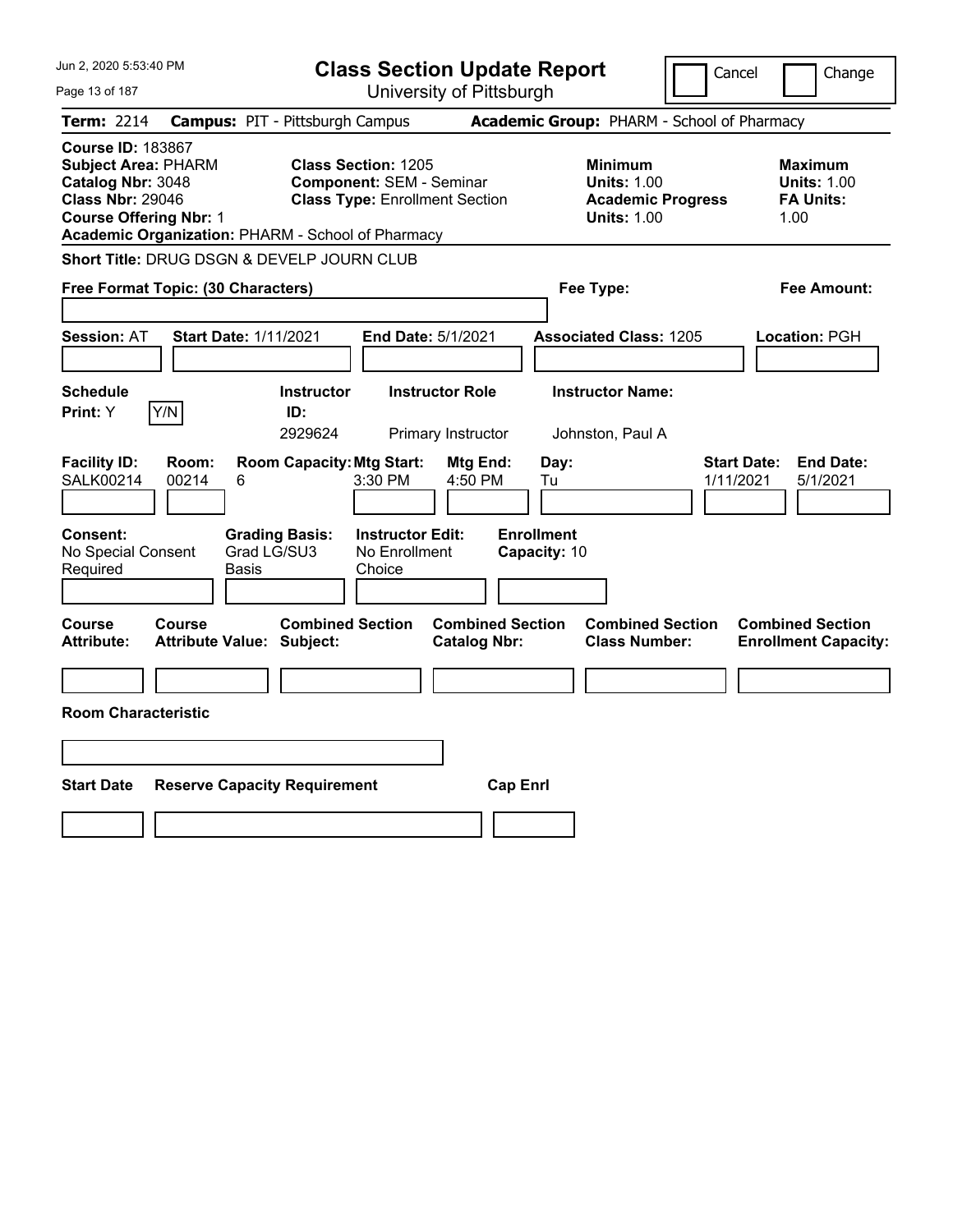| Jun 2, 2020 5:53:40 PM                                                                                                                                                                       | <b>Class Section Update Report</b><br>Cancel                                                                                   |                                                                                                                                             |                                                                                                           | Change                                                                                                       |  |  |
|----------------------------------------------------------------------------------------------------------------------------------------------------------------------------------------------|--------------------------------------------------------------------------------------------------------------------------------|---------------------------------------------------------------------------------------------------------------------------------------------|-----------------------------------------------------------------------------------------------------------|--------------------------------------------------------------------------------------------------------------|--|--|
| Page 14 of 187                                                                                                                                                                               | University of Pittsburgh                                                                                                       |                                                                                                                                             |                                                                                                           |                                                                                                              |  |  |
| <b>Term: 2214</b>                                                                                                                                                                            | <b>Campus: PIT - Pittsburgh Campus</b>                                                                                         |                                                                                                                                             | Academic Group: PHARM - School of Pharmacy                                                                |                                                                                                              |  |  |
| <b>Course ID: 119127</b><br><b>Subject Area: PHARM</b><br>Catalog Nbr: 3063<br><b>Class Nbr: 17939</b><br><b>Course Offering Nbr: 1</b><br>Academic Organization: PHARM - School of Pharmacy |                                                                                                                                | <b>Class Section: 1050</b><br><b>Component: PRA - Practicum</b><br><b>Class Type: Enrollment Section</b>                                    | <b>Minimum</b><br><b>Units: 3.00</b><br><b>Academic Progress</b><br><b>Units: 3.00</b>                    | <b>Maximum</b><br><b>Units: 3.00</b><br><b>FA Units:</b><br>3.00                                             |  |  |
| Short Title: GRADUATE RESEARCH ROTATION                                                                                                                                                      |                                                                                                                                |                                                                                                                                             |                                                                                                           |                                                                                                              |  |  |
| Free Format Topic: (30 Characters)                                                                                                                                                           |                                                                                                                                |                                                                                                                                             | Fee Type:                                                                                                 | Fee Amount:                                                                                                  |  |  |
| <b>Session: AT</b>                                                                                                                                                                           | <b>Start Date: 1/11/2021</b>                                                                                                   | <b>End Date: 5/1/2021</b>                                                                                                                   | <b>Associated Class: 1050</b>                                                                             | <b>Location: PGH</b>                                                                                         |  |  |
| <b>Schedule</b>                                                                                                                                                                              | <b>Instructor</b>                                                                                                              | <b>Instructor Role</b>                                                                                                                      | <b>Instructor Name:</b>                                                                                   |                                                                                                              |  |  |
| Y/N<br>Print: Y                                                                                                                                                                              | ID:                                                                                                                            |                                                                                                                                             |                                                                                                           |                                                                                                              |  |  |
|                                                                                                                                                                                              | 2906112<br>2902482                                                                                                             | Special<br>Primary Instructor                                                                                                               | Altenbaugh, Lori Marie<br>Folan, Maggie M                                                                 |                                                                                                              |  |  |
| <b>Facility ID:</b><br>Room:<br><b>TBATBA</b><br>TBA<br>Consent:<br>No Special Consent<br>Required<br>Course<br><b>Course</b><br><b>Attribute:</b>                                           | <b>Room Capacity: Mtg Start:</b><br>0<br><b>Grading Basis:</b><br><b>Grad Letter Grade</b><br><b>Attribute Value: Subject:</b> | Mtg End:<br><b>Instructor Edit:</b><br>No Enrollment<br>Choice<br><b>Combined Section</b><br><b>Combined Section</b><br><b>Catalog Nbr:</b> | Day:<br>1/11/2021<br><b>Enrollment</b><br>Capacity: 35<br><b>Combined Section</b><br><b>Class Number:</b> | <b>Start Date:</b><br><b>End Date:</b><br>5/1/2021<br><b>Combined Section</b><br><b>Enrollment Capacity:</b> |  |  |
| <b>Room Characteristic</b>                                                                                                                                                                   |                                                                                                                                |                                                                                                                                             |                                                                                                           |                                                                                                              |  |  |
|                                                                                                                                                                                              |                                                                                                                                |                                                                                                                                             |                                                                                                           |                                                                                                              |  |  |
|                                                                                                                                                                                              |                                                                                                                                |                                                                                                                                             |                                                                                                           |                                                                                                              |  |  |
| <b>Start Date</b>                                                                                                                                                                            | <b>Reserve Capacity Requirement</b>                                                                                            |                                                                                                                                             | <b>Cap Enrl</b>                                                                                           |                                                                                                              |  |  |
|                                                                                                                                                                                              |                                                                                                                                |                                                                                                                                             |                                                                                                           |                                                                                                              |  |  |
|                                                                                                                                                                                              |                                                                                                                                |                                                                                                                                             |                                                                                                           |                                                                                                              |  |  |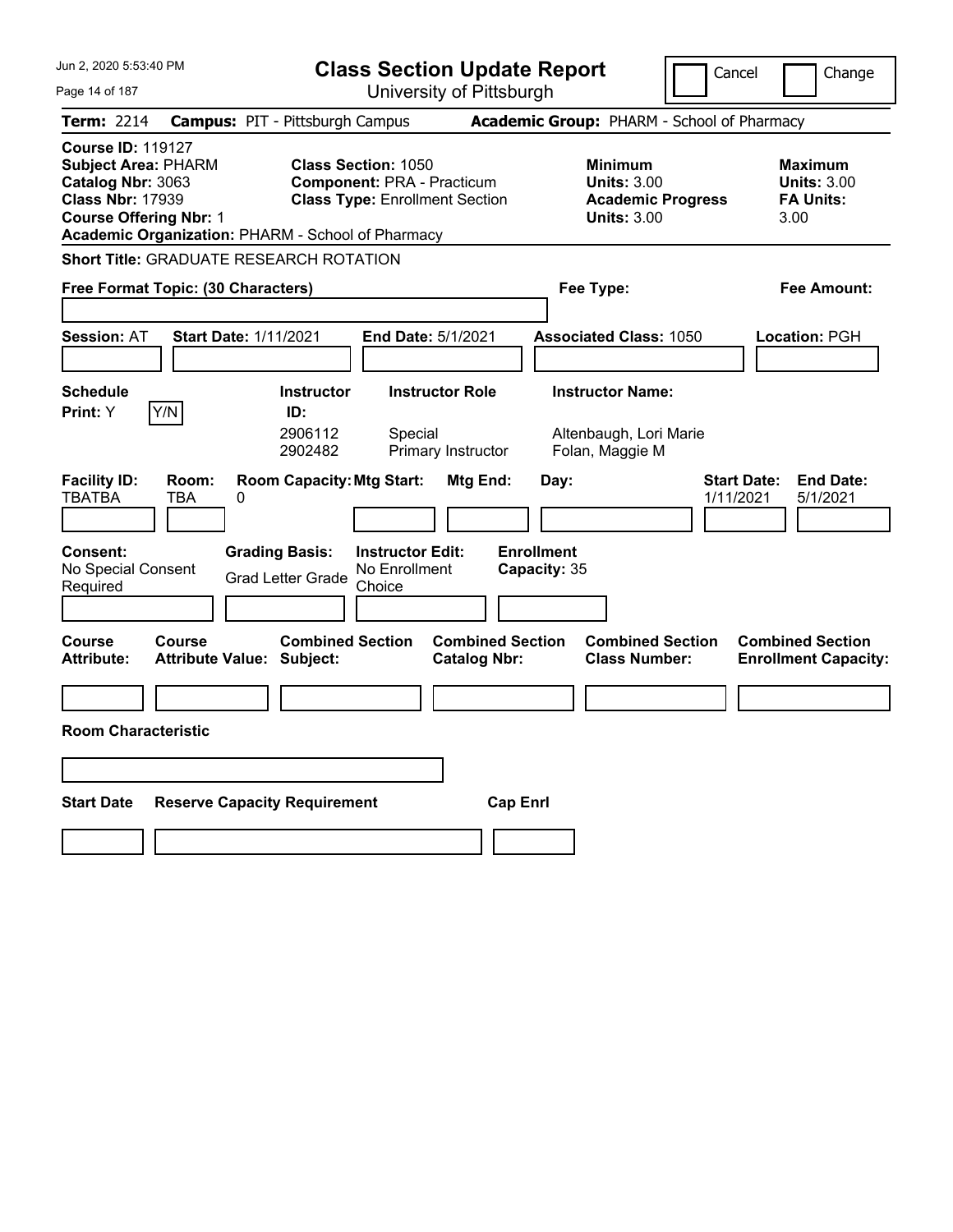| Jun 2, 2020 5:53:40 PM                                                                                                                                                                       | <b>Class Section Update Report</b><br>Cancel                                                            |                                                                                        |                                                                  |
|----------------------------------------------------------------------------------------------------------------------------------------------------------------------------------------------|---------------------------------------------------------------------------------------------------------|----------------------------------------------------------------------------------------|------------------------------------------------------------------|
| Page 15 of 187                                                                                                                                                                               | University of Pittsburgh                                                                                |                                                                                        | Change                                                           |
| <b>Term: 2214</b>                                                                                                                                                                            | <b>Campus: PIT - Pittsburgh Campus</b>                                                                  | Academic Group: PHARM - School of Pharmacy                                             |                                                                  |
| <b>Course ID: 182454</b><br><b>Subject Area: PHARM</b><br>Catalog Nbr: 3067<br><b>Class Nbr: 30350</b><br><b>Course Offering Nbr: 1</b><br>Academic Organization: PHARM - School of Pharmacy | <b>Class Section: 1010</b><br><b>Component: LEC - Lecture</b><br><b>Class Type: Enrollment Section</b>  | <b>Minimum</b><br><b>Units: 2.00</b><br><b>Academic Progress</b><br><b>Units: 2.00</b> | <b>Maximum</b><br><b>Units: 2.00</b><br><b>FA Units:</b><br>2.00 |
| <b>Short Title: CLINICAL PHARMACY ENVIROMENTS</b>                                                                                                                                            |                                                                                                         |                                                                                        |                                                                  |
| Free Format Topic: (30 Characters)                                                                                                                                                           |                                                                                                         | Fee Type:                                                                              | Fee Amount:                                                      |
| <b>Session: AT</b><br>Start Date: 1/11/2021                                                                                                                                                  | End Date: 5/1/2021                                                                                      | <b>Associated Class: 1010</b>                                                          | Location: PGH                                                    |
| <b>Schedule</b><br>Y/N<br>Print: Y                                                                                                                                                           | <b>Instructor Role</b><br><b>Instructor</b><br>ID:<br>2936918<br>Primary Instructor                     | <b>Instructor Name:</b><br>Empey, Kerry McGarr                                         |                                                                  |
| <b>Facility ID:</b><br>Room:<br>SALK00314<br>00314<br>12                                                                                                                                     | <b>Room Capacity: Mtg Start:</b><br>Mtg End:<br>10:00 AM<br>8:00 AM                                     | Day:<br>Th                                                                             | <b>Start Date:</b><br><b>End Date:</b><br>1/11/2021<br>5/1/2021  |
| Consent:<br>No Special Consent<br>Required                                                                                                                                                   | <b>Instructor Edit:</b><br><b>Grading Basis:</b><br>No Enrollment<br><b>Grad Letter Grade</b><br>Choice | <b>Enrollment</b><br>Capacity: 6                                                       |                                                                  |
| <b>Course</b><br>Course<br><b>Attribute Value: Subject:</b><br><b>Attribute:</b>                                                                                                             | <b>Combined Section</b><br><b>Combined Section</b><br><b>Catalog Nbr:</b>                               | <b>Combined Section</b><br><b>Class Number:</b>                                        | <b>Combined Section</b><br><b>Enrollment Capacity:</b>           |
| <b>Room Characteristic</b>                                                                                                                                                                   |                                                                                                         |                                                                                        |                                                                  |
|                                                                                                                                                                                              |                                                                                                         |                                                                                        |                                                                  |
| <b>Start Date</b><br><b>Reserve Capacity Requirement</b>                                                                                                                                     |                                                                                                         | <b>Cap Enrl</b>                                                                        |                                                                  |
|                                                                                                                                                                                              |                                                                                                         |                                                                                        |                                                                  |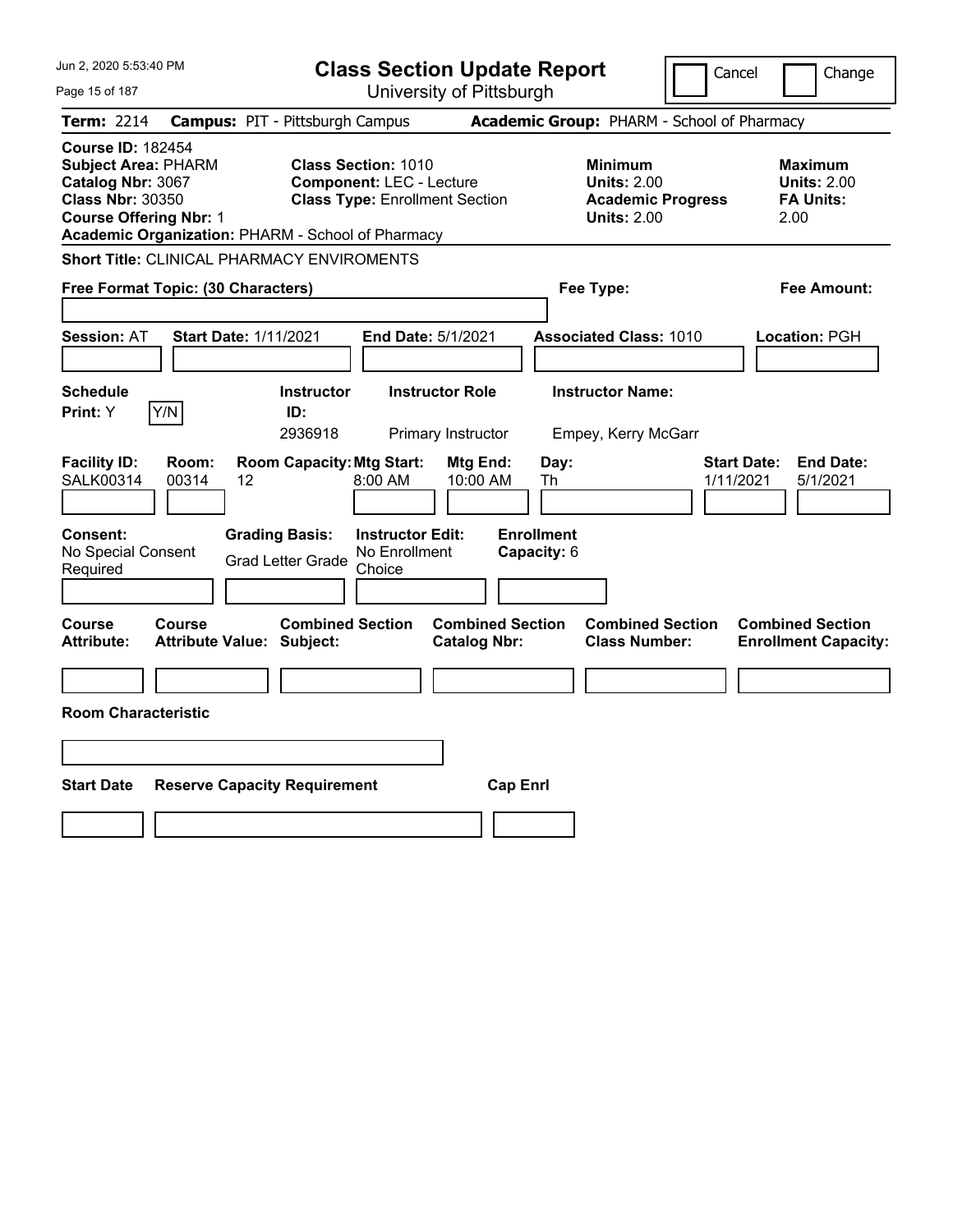| Jun 2, 2020 5:53:40 PM                                                                                                                                                                       | <b>Class Section Update Report</b>                                                                                   | Cancel                                                                                 | Change                                                    |
|----------------------------------------------------------------------------------------------------------------------------------------------------------------------------------------------|----------------------------------------------------------------------------------------------------------------------|----------------------------------------------------------------------------------------|-----------------------------------------------------------|
| Page 16 of 187                                                                                                                                                                               | University of Pittsburgh                                                                                             |                                                                                        |                                                           |
| <b>Term: 2214</b>                                                                                                                                                                            | <b>Campus: PIT - Pittsburgh Campus</b>                                                                               | Academic Group: PHARM - School of Pharmacy                                             |                                                           |
| <b>Course ID: 189703</b><br><b>Subject Area: PHARM</b><br>Catalog Nbr: 3070<br><b>Class Nbr: 28313</b><br><b>Course Offering Nbr: 1</b><br>Academic Organization: PHARM - School of Pharmacy | <b>Class Section: 1080</b><br><b>Component: SEM - Seminar</b><br><b>Class Type: Enrollment Section</b>               | <b>Minimum</b><br><b>Units: 1.00</b><br><b>Academic Progress</b><br><b>Units: 1.00</b> | Maximum<br><b>Units: 1.00</b><br><b>FA Units:</b><br>1.00 |
| <b>Short Title: GENOMICS &amp; CANCER THERAPEUTICS</b>                                                                                                                                       |                                                                                                                      |                                                                                        |                                                           |
| Free Format Topic: (30 Characters)                                                                                                                                                           |                                                                                                                      | Fee Type:                                                                              | Fee Amount:                                               |
| <b>Session: AT</b><br><b>Start Date: 1/11/2021</b>                                                                                                                                           | End Date: 5/1/2021                                                                                                   | <b>Associated Class: 1080</b>                                                          | Location: PGH                                             |
| <b>Schedule</b><br>Y/N<br>Print: Y                                                                                                                                                           | <b>Instructor Role</b><br><b>Instructor</b><br>ID:<br>2957737<br>Primary Instructor<br>Primary Instructor<br>2955412 | <b>Instructor Name:</b><br>Fernandez, Christian A<br>Yang, Da                          |                                                           |
| <b>Facility ID:</b><br>Room:<br>SALKX0G103<br>0G103<br>0                                                                                                                                     | <b>Room Capacity: Mtg Start:</b><br>Mtg End:<br>3:00 PM<br>4:20 PM                                                   | <b>Start Date:</b><br>Day:<br>1/11/2021<br>Th                                          | <b>End Date:</b><br>5/1/2021                              |
| <b>Grading Basis:</b><br><b>Consent:</b><br>No Special Consent<br>Required                                                                                                                   | <b>Instructor Edit:</b><br>No Enrollment<br><b>Grad Letter Grade</b><br>Choice                                       | <b>Enrollment</b><br>Capacity: 10                                                      |                                                           |
| Course<br>Course<br><b>Attribute:</b><br><b>Attribute Value: Subject:</b>                                                                                                                    | <b>Combined Section</b><br><b>Combined Section</b><br><b>Catalog Nbr:</b>                                            | <b>Combined Section</b><br><b>Class Number:</b>                                        | <b>Combined Section</b><br><b>Enrollment Capacity:</b>    |
|                                                                                                                                                                                              |                                                                                                                      |                                                                                        |                                                           |
| <b>Room Characteristic</b>                                                                                                                                                                   |                                                                                                                      |                                                                                        |                                                           |
|                                                                                                                                                                                              |                                                                                                                      |                                                                                        |                                                           |
| <b>Start Date</b><br><b>Reserve Capacity Requirement</b>                                                                                                                                     | <b>Cap Enrl</b>                                                                                                      |                                                                                        |                                                           |
|                                                                                                                                                                                              |                                                                                                                      |                                                                                        |                                                           |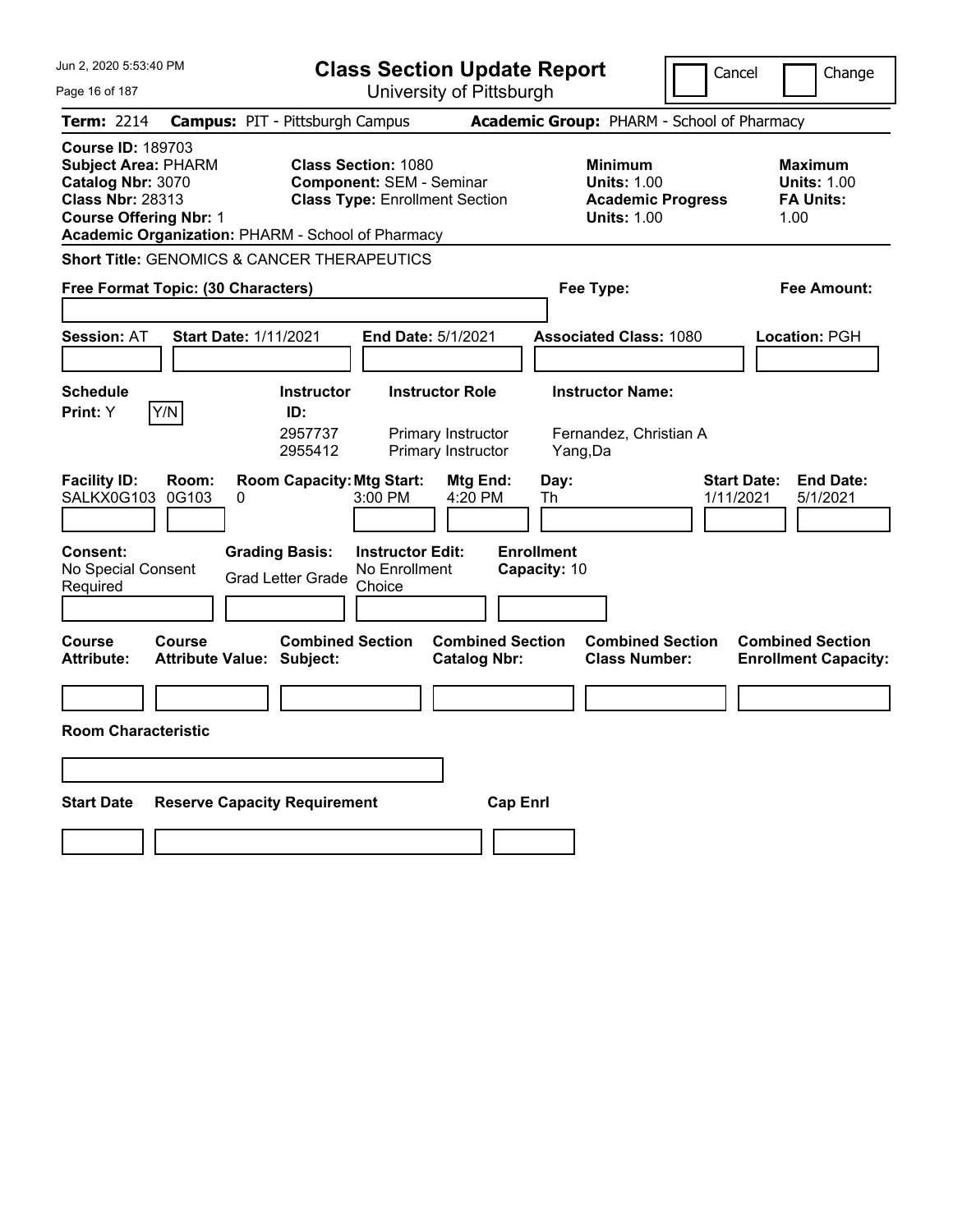| Jun 2, 2020 5:53:40 PM                                                                                                                                                                       | <b>Class Section Update Report</b>                                                                     |                                                                                        | Cancel<br>Change                                                 |
|----------------------------------------------------------------------------------------------------------------------------------------------------------------------------------------------|--------------------------------------------------------------------------------------------------------|----------------------------------------------------------------------------------------|------------------------------------------------------------------|
| Page 17 of 187                                                                                                                                                                               | University of Pittsburgh                                                                               |                                                                                        |                                                                  |
| <b>Term: 2214</b>                                                                                                                                                                            | <b>Campus: PIT - Pittsburgh Campus</b>                                                                 | Academic Group: PHARM - School of Pharmacy                                             |                                                                  |
| <b>Course ID: 189905</b><br><b>Subject Area: PHARM</b><br>Catalog Nbr: 3071<br><b>Class Nbr: 27884</b><br><b>Course Offering Nbr: 1</b><br>Academic Organization: PHARM - School of Pharmacy | <b>Class Section: 1010</b><br><b>Component: LEC - Lecture</b><br><b>Class Type: Enrollment Section</b> | <b>Minimum</b><br><b>Units: 4.00</b><br><b>Academic Progress</b><br><b>Units: 4.00</b> | <b>Maximum</b><br><b>Units: 4.00</b><br><b>FA Units:</b><br>4.00 |
| <b>Short Title: FDNS PHARMACEUTICAL SCIENCES</b>                                                                                                                                             |                                                                                                        |                                                                                        |                                                                  |
| Free Format Topic: (30 Characters)                                                                                                                                                           |                                                                                                        | Fee Type:                                                                              | Fee Amount:                                                      |
| <b>Session: AT</b><br>Start Date: 1/11/2021                                                                                                                                                  | End Date: 5/1/2021                                                                                     | <b>Associated Class: 1010</b>                                                          | Location: PGH                                                    |
| <b>Schedule</b><br>Y/N<br>Print: Y                                                                                                                                                           | <b>Instructor Role</b><br><b>Instructor</b><br>ID:<br>2903894<br>Primary Instructor                    | <b>Instructor Name:</b><br>Poloyac, Samuel M                                           |                                                                  |
| <b>Facility ID:</b><br>Room:<br><b>SALK00524</b><br>00524<br>49                                                                                                                              | <b>Room Capacity: Mtg Start:</b><br>Mtg End:<br>11:50 AM<br>10:00 AM                                   | Day:<br>MoTh                                                                           | <b>Start Date:</b><br><b>End Date:</b><br>1/11/2021<br>5/1/2021  |
| Consent:<br><b>Grading Basis:</b><br>No Special Consent<br>Required                                                                                                                          | <b>Instructor Edit:</b><br>No Enrollment<br><b>Grad Letter Grade</b><br>Choice                         | <b>Enrollment</b><br>Capacity: 30                                                      |                                                                  |
| <b>Course</b><br>Course<br><b>Attribute Value: Subject:</b><br><b>Attribute:</b>                                                                                                             | <b>Combined Section</b><br><b>Catalog Nbr:</b>                                                         | <b>Combined Section</b><br><b>Combined Section</b><br><b>Class Number:</b>             | <b>Combined Section</b><br><b>Enrollment Capacity:</b>           |
| <b>Room Characteristic</b>                                                                                                                                                                   |                                                                                                        |                                                                                        |                                                                  |
|                                                                                                                                                                                              |                                                                                                        |                                                                                        |                                                                  |
| <b>Start Date</b><br><b>Reserve Capacity Requirement</b>                                                                                                                                     |                                                                                                        | <b>Cap Enrl</b>                                                                        |                                                                  |
|                                                                                                                                                                                              |                                                                                                        |                                                                                        |                                                                  |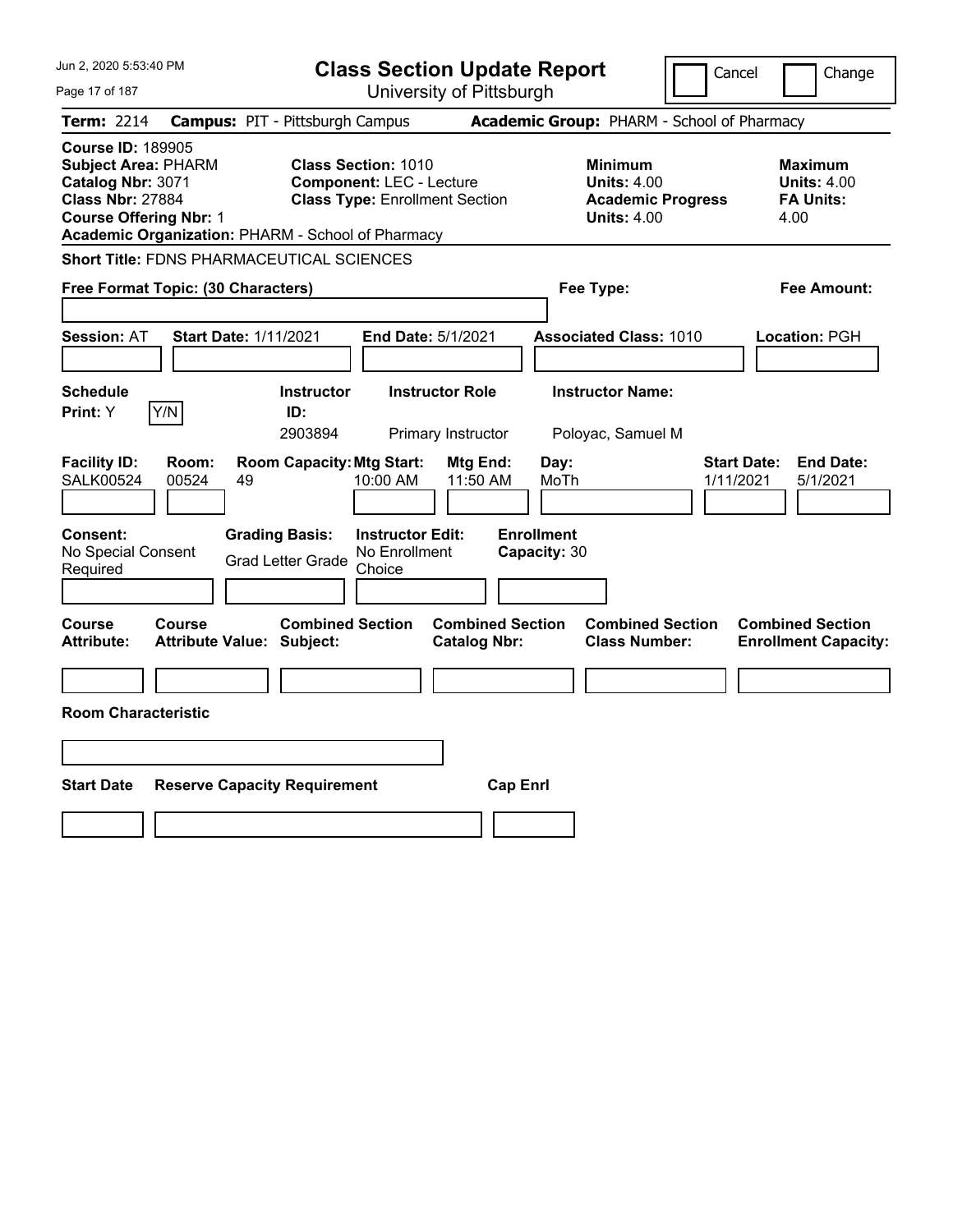| Jun 2, 2020 5:53:40 PM                                                                                                                                                                       | <b>Class Section Update Report</b>                                                                      | Cancel                                                                                 | Change                                                           |
|----------------------------------------------------------------------------------------------------------------------------------------------------------------------------------------------|---------------------------------------------------------------------------------------------------------|----------------------------------------------------------------------------------------|------------------------------------------------------------------|
| Page 18 of 187                                                                                                                                                                               | University of Pittsburgh                                                                                |                                                                                        |                                                                  |
| <b>Term: 2214</b>                                                                                                                                                                            | <b>Campus: PIT - Pittsburgh Campus</b>                                                                  | Academic Group: PHARM - School of Pharmacy                                             |                                                                  |
| <b>Course ID: 190870</b><br><b>Subject Area: PHARM</b><br>Catalog Nbr: 3073<br><b>Class Nbr: 29047</b><br><b>Course Offering Nbr: 1</b><br>Academic Organization: PHARM - School of Pharmacy | <b>Class Section: 1100</b><br><b>Component: LEC - Lecture</b><br><b>Class Type: Enrollment Section</b>  | <b>Minimum</b><br><b>Units: 3.00</b><br><b>Academic Progress</b><br><b>Units: 3.00</b> | <b>Maximum</b><br><b>Units: 3.00</b><br><b>FA Units:</b><br>3.00 |
| <b>Short Title: APLD MULT STATCL PHARMCTCL SCI</b>                                                                                                                                           |                                                                                                         |                                                                                        |                                                                  |
| Free Format Topic: (30 Characters)                                                                                                                                                           |                                                                                                         | Fee Type:                                                                              | Fee Amount:                                                      |
| <b>Session: AT</b><br><b>Start Date: 1/11/2021</b>                                                                                                                                           | End Date: 5/1/2021                                                                                      | <b>Associated Class: 1100</b>                                                          | Location: PGH                                                    |
| <b>Schedule</b><br>Y/N<br>Print: Y                                                                                                                                                           | <b>Instructor</b><br><b>Instructor Role</b><br>ID:<br>2910064<br>Primary Instructor                     | <b>Instructor Name:</b><br>Kirisci,Levent                                              |                                                                  |
| <b>Facility ID:</b><br>Room:<br>SALK00214<br>00214<br>6                                                                                                                                      | <b>Room Capacity: Mtg Start:</b><br>Mtg End:<br>11:50 AM<br>$9:00$ AM                                   | Day:<br>1/11/2021<br>Mo                                                                | <b>Start Date:</b><br><b>End Date:</b><br>5/1/2021               |
| Consent:<br><b>Instructor Consent</b><br>Required                                                                                                                                            | <b>Grading Basis:</b><br><b>Instructor Edit:</b><br>No Enrollment<br><b>Grad Letter Grade</b><br>Choice | <b>Enrollment</b><br>Capacity: 8                                                       |                                                                  |
| Course<br><b>Course</b><br><b>Attribute:</b><br><b>Attribute Value: Subject:</b>                                                                                                             | <b>Combined Section</b><br><b>Combined Section</b><br><b>Catalog Nbr:</b>                               | <b>Combined Section</b><br><b>Class Number:</b>                                        | <b>Combined Section</b><br><b>Enrollment Capacity:</b>           |
| <b>Room Characteristic</b>                                                                                                                                                                   |                                                                                                         |                                                                                        |                                                                  |
|                                                                                                                                                                                              |                                                                                                         |                                                                                        |                                                                  |
|                                                                                                                                                                                              |                                                                                                         |                                                                                        |                                                                  |
| <b>Start Date</b><br><b>Reserve Capacity Requirement</b>                                                                                                                                     |                                                                                                         | <b>Cap Enrl</b>                                                                        |                                                                  |
|                                                                                                                                                                                              |                                                                                                         |                                                                                        |                                                                  |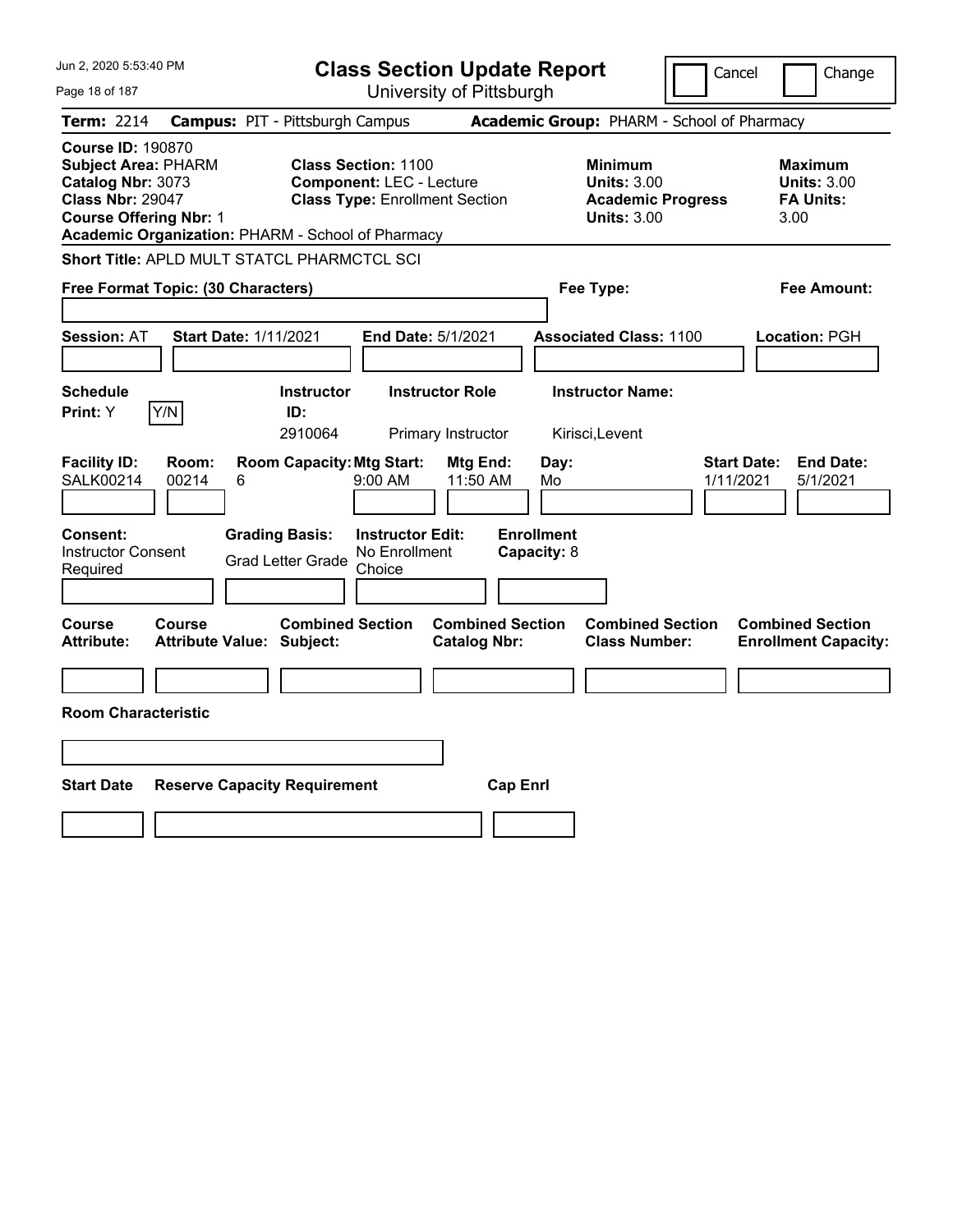| Jun 2, 2020 5:53:40 PM<br><b>Class Section Update Report</b>                                                                                                                                 |                                                                                                         |                                                |                                                                                        | Cancel<br>Change                                                 |
|----------------------------------------------------------------------------------------------------------------------------------------------------------------------------------------------|---------------------------------------------------------------------------------------------------------|------------------------------------------------|----------------------------------------------------------------------------------------|------------------------------------------------------------------|
| Page 19 of 187                                                                                                                                                                               |                                                                                                         | University of Pittsburgh                       |                                                                                        |                                                                  |
| <b>Term: 2214</b>                                                                                                                                                                            | <b>Campus: PIT - Pittsburgh Campus</b>                                                                  |                                                | Academic Group: PHARM - School of Pharmacy                                             |                                                                  |
| <b>Course ID: 176247</b><br><b>Subject Area: PHARM</b><br>Catalog Nbr: 4999<br><b>Class Nbr: 15632</b><br><b>Course Offering Nbr: 1</b><br>Academic Organization: PHARM - School of Pharmacy | <b>Class Section: 1010</b><br><b>Component: CLN - Clinical</b><br><b>Class Type: Enrollment Section</b> |                                                | <b>Minimum</b><br><b>Units: 0.00</b><br><b>Academic Progress</b><br><b>Units: 9.00</b> | <b>Maximum</b><br><b>Units: 0.00</b><br><b>FA Units:</b><br>9.00 |
| <b>Short Title: FULL TIME STATUS</b>                                                                                                                                                         |                                                                                                         |                                                |                                                                                        |                                                                  |
| Free Format Topic: (30 Characters)                                                                                                                                                           |                                                                                                         |                                                | Fee Type:                                                                              | <b>Fee Amount:</b>                                               |
| <b>Session: AT</b><br><b>Start Date: 1/11/2021</b>                                                                                                                                           | End Date: 5/1/2021                                                                                      |                                                | <b>Associated Class: 1010</b>                                                          | <b>Location: PGH</b>                                             |
| <b>Schedule</b>                                                                                                                                                                              | <b>Instructor</b><br><b>Instructor Role</b>                                                             |                                                | <b>Instructor Name:</b>                                                                |                                                                  |
| Y/N<br><b>Print: N</b>                                                                                                                                                                       | ID:<br>2906891<br>Special<br>2902051<br>Primary Instructor                                              |                                                | Schmotzer, Anna Grace<br>Skledar, Susan Jean                                           |                                                                  |
| <b>Facility ID:</b><br>Room:<br><b>TBATBA</b><br><b>TBA</b><br>0                                                                                                                             | <b>Room Capacity: Mtg Start:</b>                                                                        | Mtg End:<br>Day:                               |                                                                                        | <b>Start Date:</b><br><b>End Date:</b><br>1/11/2021<br>5/1/2021  |
| Consent:<br>No Special Consent<br>No Grade<br>Required<br>Required                                                                                                                           | <b>Grading Basis:</b><br><b>Instructor Edit:</b><br>No Enrollment<br>Choice                             | <b>Enrollment</b><br>Capacity: 110             |                                                                                        |                                                                  |
| <b>Course</b><br>Course<br><b>Attribute:</b><br><b>Attribute Value: Subject:</b>                                                                                                             | <b>Combined Section</b>                                                                                 | <b>Combined Section</b><br><b>Catalog Nbr:</b> | <b>Combined Section</b><br><b>Class Number:</b>                                        | <b>Combined Section</b><br><b>Enrollment Capacity:</b>           |
|                                                                                                                                                                                              |                                                                                                         |                                                |                                                                                        |                                                                  |
| <b>Room Characteristic</b>                                                                                                                                                                   |                                                                                                         |                                                |                                                                                        |                                                                  |
|                                                                                                                                                                                              |                                                                                                         |                                                |                                                                                        |                                                                  |
| <b>Start Date</b><br><b>Reserve Capacity Requirement</b>                                                                                                                                     |                                                                                                         | <b>Cap Enri</b>                                |                                                                                        |                                                                  |
|                                                                                                                                                                                              |                                                                                                         |                                                |                                                                                        |                                                                  |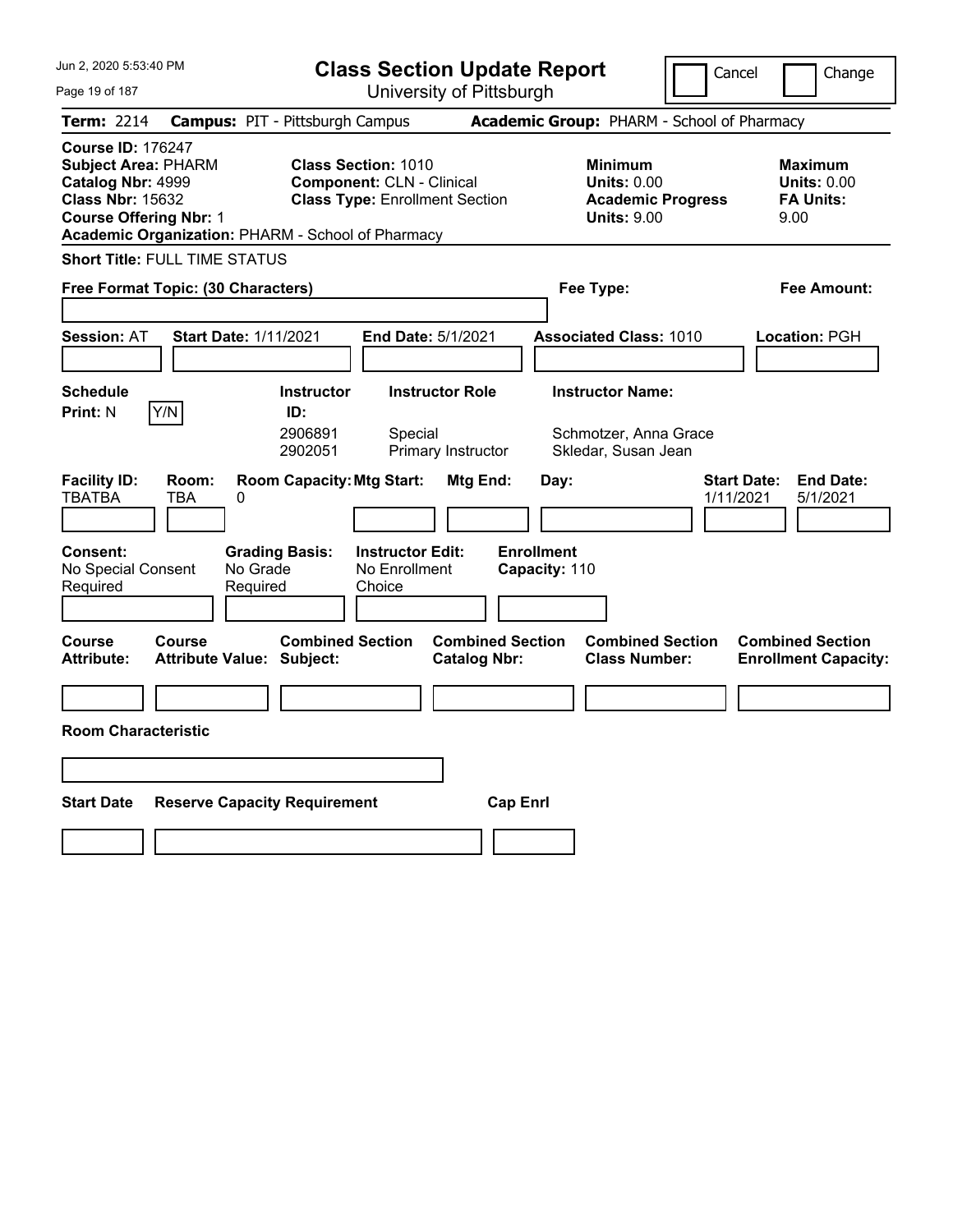| Jun 2, 2020 5:53:40 PM                                                                                                                                                                       |                | <b>Class Section Update Report</b><br>Cancel                                                                     |                                                                                                        |                                                                                                              | Change                                                                                                                                                   |                                                           |                                                                  |
|----------------------------------------------------------------------------------------------------------------------------------------------------------------------------------------------|----------------|------------------------------------------------------------------------------------------------------------------|--------------------------------------------------------------------------------------------------------|--------------------------------------------------------------------------------------------------------------|----------------------------------------------------------------------------------------------------------------------------------------------------------|-----------------------------------------------------------|------------------------------------------------------------------|
| Page 20 of 187                                                                                                                                                                               |                | University of Pittsburgh                                                                                         |                                                                                                        |                                                                                                              |                                                                                                                                                          |                                                           |                                                                  |
| <b>Term: 2214</b>                                                                                                                                                                            |                | <b>Campus: PIT - Pittsburgh Campus</b>                                                                           |                                                                                                        |                                                                                                              | Academic Group: PHARM - School of Pharmacy                                                                                                               |                                                           |                                                                  |
| <b>Course ID: 119186</b><br><b>Subject Area: PHARM</b><br>Catalog Nbr: 5111<br><b>Class Nbr: 13485</b><br><b>Course Offering Nbr: 1</b><br>Academic Organization: PHARM - School of Pharmacy |                |                                                                                                                  | <b>Class Section: 1030</b><br><b>Component: LEC - Lecture</b><br><b>Class Type: Enrollment Section</b> |                                                                                                              | <b>Minimum</b><br><b>Units: 4.00</b><br><b>Academic Progress</b><br><b>Units: 4.00</b>                                                                   |                                                           | <b>Maximum</b><br><b>Units: 4.00</b><br><b>FA Units:</b><br>4.00 |
| <b>Short Title: PHRMST PATNT CARE 2</b>                                                                                                                                                      |                |                                                                                                                  |                                                                                                        |                                                                                                              |                                                                                                                                                          |                                                           |                                                                  |
| Free Format Topic: (30 Characters)                                                                                                                                                           |                |                                                                                                                  |                                                                                                        |                                                                                                              | Fee Type:                                                                                                                                                |                                                           | <b>Fee Amount:</b>                                               |
|                                                                                                                                                                                              |                |                                                                                                                  |                                                                                                        |                                                                                                              |                                                                                                                                                          |                                                           |                                                                  |
| <b>Session: AT</b>                                                                                                                                                                           |                | <b>Start Date: 1/11/2021</b>                                                                                     | End Date: 5/1/2021                                                                                     |                                                                                                              | <b>Associated Class: 1030</b>                                                                                                                            |                                                           | Location: PGH                                                    |
|                                                                                                                                                                                              |                |                                                                                                                  |                                                                                                        |                                                                                                              |                                                                                                                                                          |                                                           |                                                                  |
| <b>Schedule</b>                                                                                                                                                                              |                | <b>Instructor</b>                                                                                                | <b>Instructor Role</b>                                                                                 |                                                                                                              | <b>Instructor Name:</b>                                                                                                                                  |                                                           |                                                                  |
| Y/N<br>Print: Y<br><b>Facility ID:</b><br><b>SALK00456</b><br><b>NEEDSAROOM</b><br><b>NEEDSAROOM</b>                                                                                         | Room:<br>00456 | ID:<br>2937454<br>2906999<br>2937454<br>2906999<br>2937454<br>2906999<br><b>Room Capacity: Mtg Start:</b><br>130 | Special<br>Special<br>Special<br>9:00 AM<br>10:00 AM<br>8:00 AM                                        | Primary Instructor<br>Primary Instructor<br>Primary Instructor<br>Mtg End:<br>9:50 AM<br>11:50 AM<br>8:50 AM | Fry, Renee L<br>Pater, Karen Steinmetz<br>Fry, Renee L<br>Pater, Karen Steinmetz<br>Fry, Renee L<br>Pater, Karen Steinmetz<br>Day:<br>TuFr<br>TuFr<br>Th | <b>Start Date:</b><br>1/11/2021<br>1/11/2021<br>1/11/2021 | <b>End Date:</b><br>5/1/2021<br>5/1/2021<br>5/1/2021             |
| Consent:<br>No Special Consent<br>Required                                                                                                                                                   |                | <b>Grading Basis:</b><br><b>Grad Letter Grade</b>                                                                | <b>Instructor Edit:</b><br>No Enrollment<br>Choice                                                     |                                                                                                              | <b>Enrollment</b><br>Capacity: 120                                                                                                                       |                                                           |                                                                  |
| Course<br><b>Attribute:</b>                                                                                                                                                                  | Course         | <b>Combined Section</b><br><b>Attribute Value: Subject:</b>                                                      |                                                                                                        | <b>Combined Section</b><br><b>Catalog Nbr:</b>                                                               | <b>Combined Section</b><br><b>Class Number:</b>                                                                                                          |                                                           | <b>Combined Section</b><br><b>Enrollment Capacity:</b>           |
|                                                                                                                                                                                              |                |                                                                                                                  |                                                                                                        |                                                                                                              |                                                                                                                                                          |                                                           |                                                                  |
| <b>Room Characteristic</b><br>PeopleSoft - Scheduled (PS)<br><b>Start Date</b>                                                                                                               |                | <b>Reserve Capacity Requirement</b>                                                                              |                                                                                                        | <b>Cap Enrl</b>                                                                                              |                                                                                                                                                          |                                                           |                                                                  |
|                                                                                                                                                                                              |                |                                                                                                                  |                                                                                                        |                                                                                                              |                                                                                                                                                          |                                                           |                                                                  |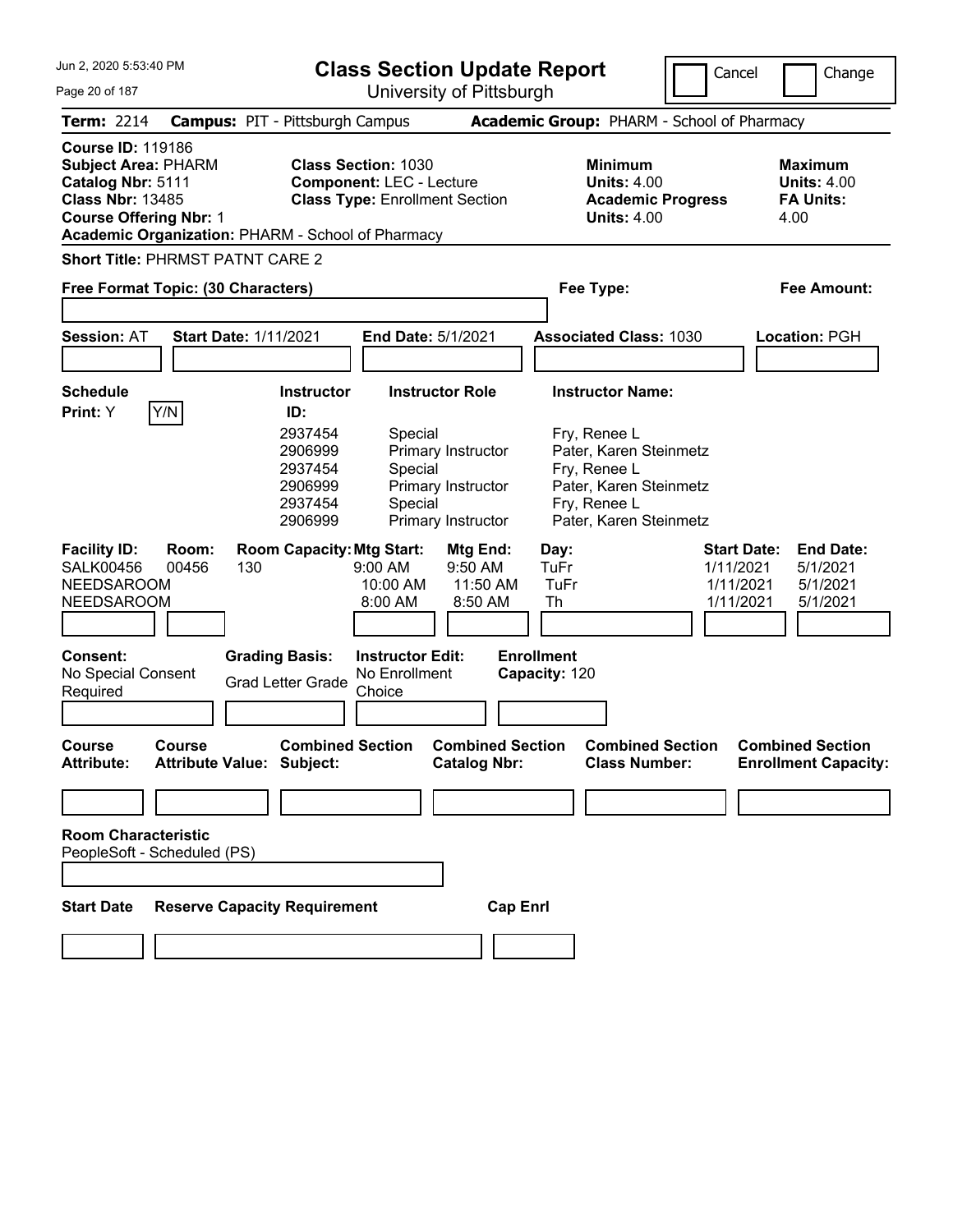| Jun 2, 2020 5:53:40 PM<br>Page 21 of 187                                                                                                                                                     | <b>Class Section Update Report</b><br>University of Pittsburgh                             |                                                                                                         |                                                                                      |                                                                                                                                   | Cancel                                       | Change                                                    |
|----------------------------------------------------------------------------------------------------------------------------------------------------------------------------------------------|--------------------------------------------------------------------------------------------|---------------------------------------------------------------------------------------------------------|--------------------------------------------------------------------------------------|-----------------------------------------------------------------------------------------------------------------------------------|----------------------------------------------|-----------------------------------------------------------|
| <b>Term: 2214</b>                                                                                                                                                                            | <b>Campus: PIT - Pittsburgh Campus</b>                                                     |                                                                                                         |                                                                                      | Academic Group: PHARM - School of Pharmacy                                                                                        |                                              |                                                           |
| <b>Course ID: 119188</b><br><b>Subject Area: PHARM</b><br>Catalog Nbr: 5113<br><b>Class Nbr: 13486</b><br><b>Course Offering Nbr: 1</b><br>Academic Organization: PHARM - School of Pharmacy |                                                                                            | <b>Class Section: 1010</b><br><b>Component: CLN - Clinical</b><br><b>Class Type: Enrollment Section</b> |                                                                                      | <b>Minimum</b><br><b>Units: 1.00</b><br><b>Academic Progress</b><br><b>Units: 1.00</b>                                            |                                              | Maximum<br><b>Units: 1.00</b><br><b>FA Units:</b><br>1.00 |
| <b>Short Title: COMMUNITY HEALTH 2</b>                                                                                                                                                       |                                                                                            |                                                                                                         |                                                                                      |                                                                                                                                   |                                              |                                                           |
| Free Format Topic: (30 Characters)                                                                                                                                                           |                                                                                            |                                                                                                         |                                                                                      | Fee Type:                                                                                                                         |                                              | Fee Amount:                                               |
| <b>Session: AT</b>                                                                                                                                                                           | <b>Start Date: 1/11/2021</b>                                                               | <b>End Date: 5/1/2021</b>                                                                               |                                                                                      | <b>Associated Class: 1010</b>                                                                                                     |                                              | Location: PGH                                             |
| <b>Schedule</b><br>Y/N<br>Print: Y                                                                                                                                                           | <b>Instructor</b><br>ID:<br>2909504<br>2903739<br>2937454<br>2909504<br>2903739<br>2937454 | <b>Instructor Role</b><br>Special<br>Special                                                            | Primary Instructor<br>Primary Instructor<br>Primary Instructor<br>Primary Instructor | <b>Instructor Name:</b><br>Connor, Sharon E<br>Drab, Scott R<br>Fry, Renee L<br>Connor, Sharon E<br>Drab, Scott R<br>Fry, Renee L |                                              |                                                           |
| <b>Facility ID:</b><br>Room:<br><b>NEEDSAROOM</b><br><b>NEEDSAROOM</b><br>Consent:<br>No Special Consent<br>Required                                                                         | <b>Room Capacity: Mtg Start:</b><br><b>Grading Basis:</b><br><b>Grad HSU Basis</b>         | 10:00 AM<br>1:00 PM<br><b>Instructor Edit:</b><br>No Enrollment<br>Choice                               | Mtg End:<br>11:50 AM<br>4:50 PM                                                      | Day:<br>Fr<br>TuTh<br><b>Enrollment</b><br>Capacity: 120                                                                          | <b>Start Date:</b><br>1/11/2021<br>1/11/2021 | <b>End Date:</b><br>5/1/2021<br>5/1/2021                  |
| <b>Course</b><br><b>Course</b><br><b>Attribute:</b><br><b>INTH</b><br><b>GENIM</b><br><b>Room Characteristic</b><br>PeopleSoft - Scheduled (PS)                                              | <b>Combined Section</b><br><b>Attribute Value: Subject:</b>                                |                                                                                                         | <b>Combined Section</b><br><b>Catalog Nbr:</b>                                       | <b>Combined Section</b><br><b>Class Number:</b>                                                                                   |                                              | <b>Combined Section</b><br><b>Enrollment Capacity:</b>    |
| <b>Start Date</b>                                                                                                                                                                            | <b>Reserve Capacity Requirement</b>                                                        |                                                                                                         | <b>Cap Enrl</b>                                                                      |                                                                                                                                   |                                              |                                                           |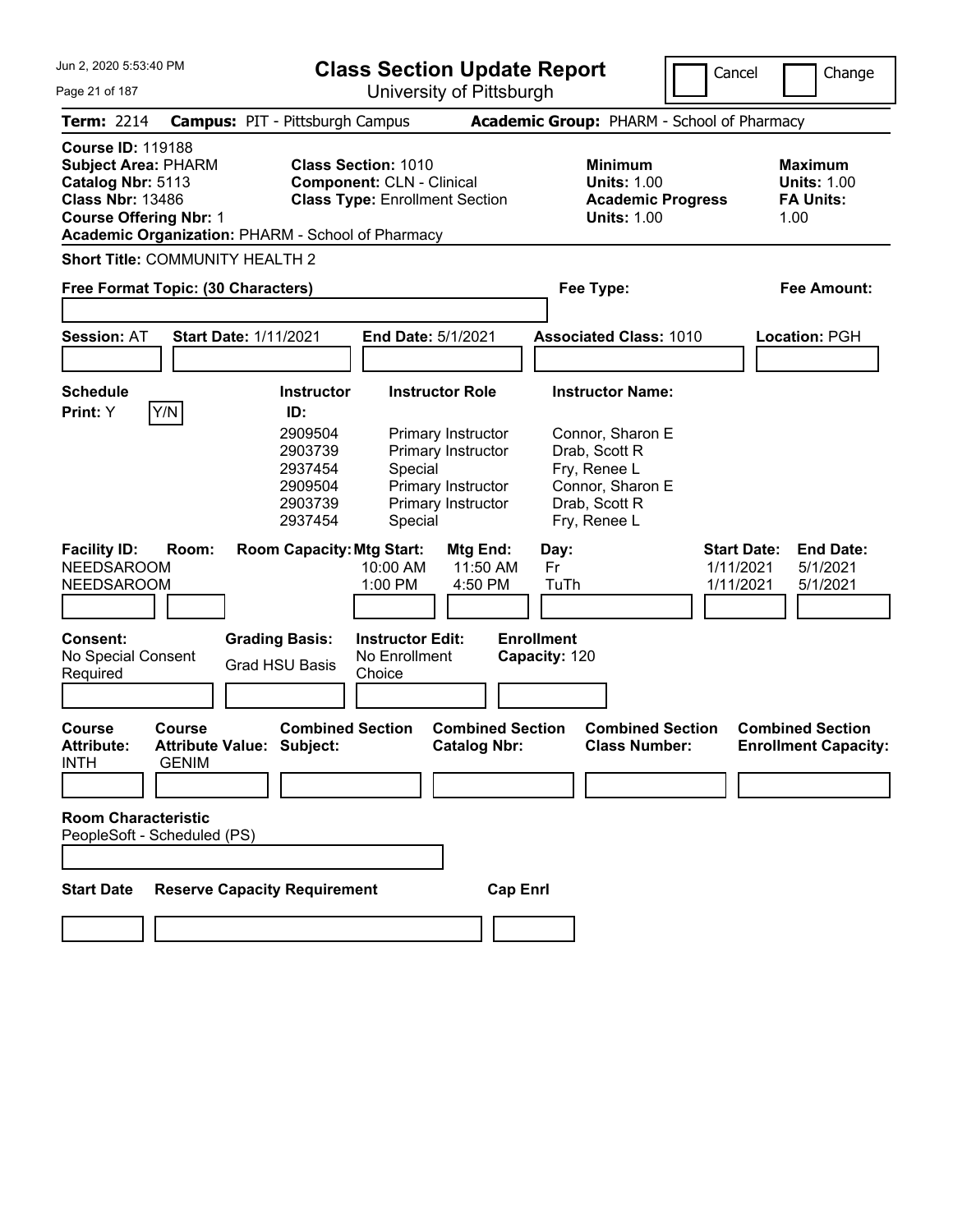| Jun 2, 2020 5:53:40 PM                                                                                                                  | <b>Class Section Update Report</b>                |                                      |                                                                                                        |                                                |                                                                                        | Cancel                          | Change                                                           |
|-----------------------------------------------------------------------------------------------------------------------------------------|---------------------------------------------------|--------------------------------------|--------------------------------------------------------------------------------------------------------|------------------------------------------------|----------------------------------------------------------------------------------------|---------------------------------|------------------------------------------------------------------|
| Page 22 of 187                                                                                                                          |                                                   |                                      | University of Pittsburgh                                                                               |                                                |                                                                                        |                                 |                                                                  |
| <b>Term: 2214</b>                                                                                                                       | <b>Campus: PIT - Pittsburgh Campus</b>            |                                      |                                                                                                        |                                                | Academic Group: PHARM - School of Pharmacy                                             |                                 |                                                                  |
| <b>Course ID: 119190</b><br><b>Subject Area: PHARM</b><br>Catalog Nbr: 5115<br><b>Class Nbr: 13487</b><br><b>Course Offering Nbr: 1</b> | Academic Organization: PHARM - School of Pharmacy |                                      | <b>Class Section: 1010</b><br><b>Component: LEC - Lecture</b><br><b>Class Type: Enrollment Section</b> |                                                | <b>Minimum</b><br><b>Units: 3.00</b><br><b>Academic Progress</b><br><b>Units: 3.00</b> |                                 | <b>Maximum</b><br><b>Units: 3.00</b><br><b>FA Units:</b><br>3.00 |
|                                                                                                                                         | <b>Short Title: ANATOMY AND PHYSIOLOGY 2</b>      |                                      |                                                                                                        |                                                |                                                                                        |                                 |                                                                  |
|                                                                                                                                         | Free Format Topic: (30 Characters)                |                                      |                                                                                                        |                                                | Fee Type:                                                                              |                                 | Fee Amount:                                                      |
|                                                                                                                                         |                                                   |                                      |                                                                                                        |                                                |                                                                                        |                                 |                                                                  |
| <b>Session: AT</b>                                                                                                                      | <b>Start Date: 1/11/2021</b>                      |                                      | <b>End Date: 5/1/2021</b>                                                                              |                                                | <b>Associated Class: 1010</b>                                                          |                                 | Location: PGH                                                    |
|                                                                                                                                         |                                                   |                                      |                                                                                                        |                                                |                                                                                        |                                 |                                                                  |
| <b>Schedule</b>                                                                                                                         |                                                   | <b>Instructor</b>                    | <b>Instructor Role</b>                                                                                 |                                                | <b>Instructor Name:</b>                                                                |                                 |                                                                  |
| Print: Y                                                                                                                                | Y/N                                               | ID:<br>2953142<br>1370423<br>2920328 | Primary Instructor<br>Primary Instructor<br>Primary Instructor                                         |                                                | Ma, Xiaochao<br>Nolin, Thomas D.<br>Parnell, Susan Marie                               |                                 |                                                                  |
| <b>Facility ID:</b><br><b>SALK00456</b>                                                                                                 | Room:<br>00456<br>130                             | <b>Room Capacity: Mtg Start:</b>     | 10:00 AM                                                                                               | Mtg End:<br>10:50 AM                           | Day:<br>MoWeTh                                                                         | <b>Start Date:</b><br>1/11/2021 | <b>End Date:</b><br>5/1/2021                                     |
| Consent:<br>No Special Consent<br>Required                                                                                              | <b>Basis</b>                                      | <b>Grading Basis:</b><br>Grad LG/SU3 | <b>Instructor Edit:</b><br>No Enrollment<br>Choice                                                     |                                                | <b>Enrollment</b><br>Capacity: 120                                                     |                                 |                                                                  |
| <b>Course</b><br><b>Attribute:</b>                                                                                                      | Course<br><b>Attribute Value: Subject:</b>        | <b>Combined Section</b>              |                                                                                                        | <b>Combined Section</b><br><b>Catalog Nbr:</b> | <b>Combined Section</b><br><b>Class Number:</b>                                        |                                 | <b>Combined Section</b><br><b>Enrollment Capacity:</b>           |
|                                                                                                                                         |                                                   |                                      |                                                                                                        |                                                |                                                                                        |                                 |                                                                  |
| Room Characteristic                                                                                                                     | PeopleSoft - Scheduled (PS)                       |                                      |                                                                                                        |                                                |                                                                                        |                                 |                                                                  |
| <b>Start Date</b>                                                                                                                       | <b>Reserve Capacity Requirement</b>               |                                      |                                                                                                        | <b>Cap Enrl</b>                                |                                                                                        |                                 |                                                                  |
|                                                                                                                                         |                                                   |                                      |                                                                                                        |                                                |                                                                                        |                                 |                                                                  |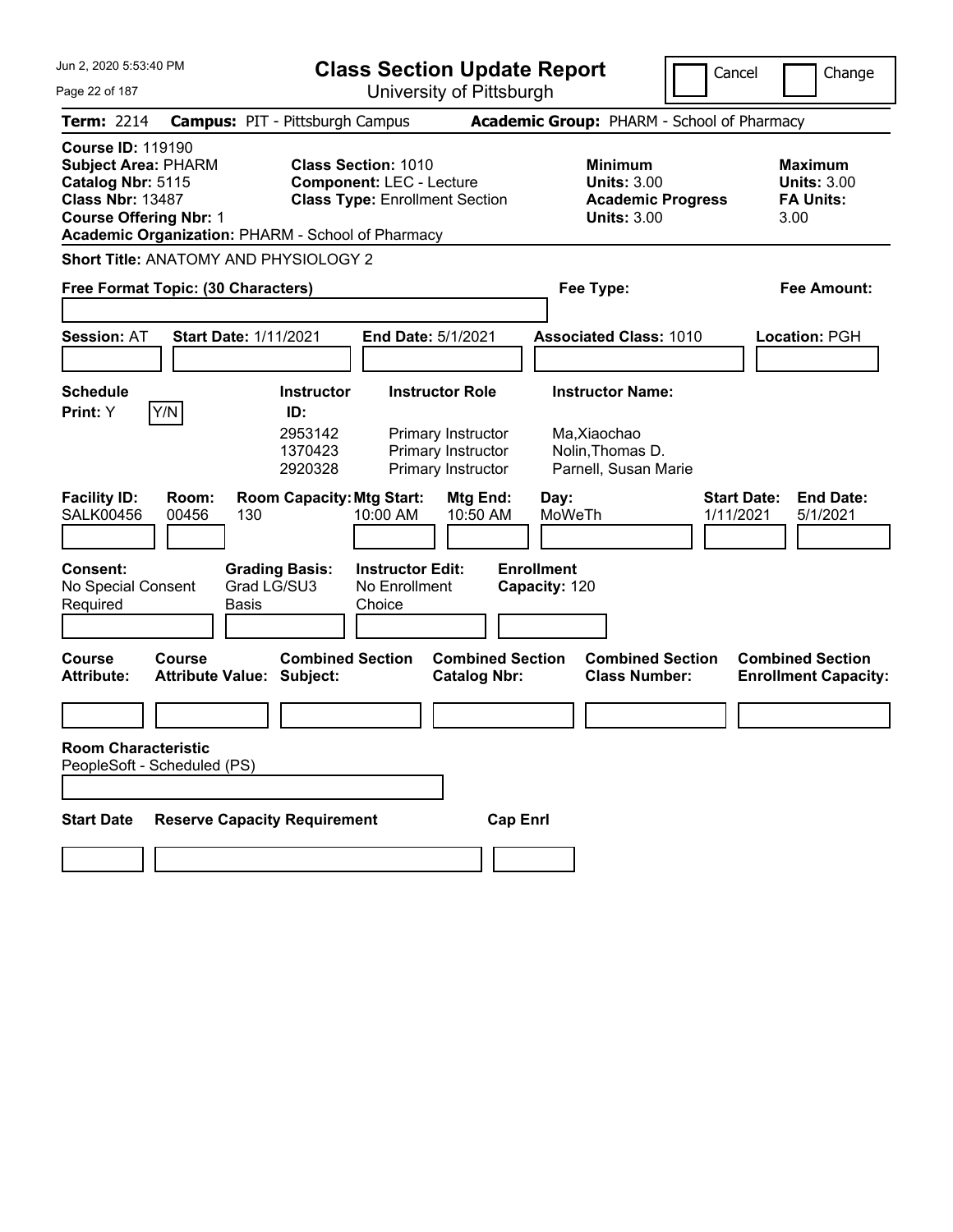| Jun 2, 2020 5:53:40 PM                                                                                                                  | <b>Class Section Update Report</b>                                                                                                                          |                                                                                                   | Cancel<br>Change                                                                         |
|-----------------------------------------------------------------------------------------------------------------------------------------|-------------------------------------------------------------------------------------------------------------------------------------------------------------|---------------------------------------------------------------------------------------------------|------------------------------------------------------------------------------------------|
| Page 23 of 187                                                                                                                          | University of Pittsburgh                                                                                                                                    |                                                                                                   |                                                                                          |
| <b>Term: 2214</b>                                                                                                                       | <b>Campus: PIT - Pittsburgh Campus</b>                                                                                                                      | Academic Group: PHARM - School of Pharmacy                                                        |                                                                                          |
| <b>Course ID: 119192</b><br><b>Subject Area: PHARM</b><br>Catalog Nbr: 5117<br><b>Class Nbr: 13488</b><br><b>Course Offering Nbr: 1</b> | <b>Class Section: 1010</b><br><b>Component: LEC - Lecture</b><br><b>Class Type: Enrollment Section</b><br>Academic Organization: PHARM - School of Pharmacy | <b>Minimum</b><br><b>Units: 3.00</b><br><b>Academic Progress</b><br><b>Units: 3.00</b>            | <b>Maximum</b><br><b>Units: 3.00</b><br><b>FA Units:</b><br>3.00                         |
| <b>Short Title: BIOCHEMISTRY 2</b>                                                                                                      |                                                                                                                                                             |                                                                                                   |                                                                                          |
| Free Format Topic: (30 Characters)                                                                                                      |                                                                                                                                                             | Fee Type:                                                                                         | <b>Fee Amount:</b>                                                                       |
| <b>Session: AT</b><br><b>Start Date: 1/11/2021</b>                                                                                      | End Date: 5/1/2021                                                                                                                                          | <b>Associated Class: 1010</b>                                                                     | Location: PGH                                                                            |
| <b>Schedule</b>                                                                                                                         | <b>Instructor</b><br><b>Instructor Role</b>                                                                                                                 | <b>Instructor Name:</b>                                                                           |                                                                                          |
| Y/N<br>Print: Y                                                                                                                         | ID:<br>2929624<br>Primary Instructor<br>2929624<br>Primary Instructor                                                                                       | Johnston, Paul A<br>Johnston, Paul A                                                              |                                                                                          |
| <b>Facility ID:</b><br>Room:<br><b>SALK00456</b><br>00456<br>130<br>130<br><b>SALK00456</b><br>00456                                    | <b>Room Capacity: Mtg Start:</b><br>8:55 AM<br>$9:00$ AM                                                                                                    | Mtg End:<br>Day:<br>9:50 AM<br>Mo<br>WeTh<br>9:50 AM                                              | <b>Start Date:</b><br><b>End Date:</b><br>1/11/2021<br>5/1/2021<br>1/11/2021<br>5/1/2021 |
| <b>Consent:</b><br>No Special Consent<br>Required                                                                                       | <b>Grading Basis:</b><br><b>Instructor Edit:</b><br>No Enrollment<br><b>Grad Letter Grade</b><br>Choice                                                     | <b>Enrollment</b><br>Capacity: 120                                                                |                                                                                          |
| <b>Course</b><br>Course<br><b>Attribute Value: Subject:</b><br><b>Attribute:</b>                                                        | <b>Combined Section</b>                                                                                                                                     | <b>Combined Section</b><br><b>Combined Section</b><br><b>Class Number:</b><br><b>Catalog Nbr:</b> | <b>Combined Section</b><br><b>Enrollment Capacity:</b>                                   |
|                                                                                                                                         |                                                                                                                                                             |                                                                                                   |                                                                                          |
| <b>Room Characteristic</b><br>PeopleSoft - Scheduled (PS)                                                                               |                                                                                                                                                             |                                                                                                   |                                                                                          |
| <b>Start Date</b>                                                                                                                       | <b>Reserve Capacity Requirement</b>                                                                                                                         | <b>Cap Enrl</b>                                                                                   |                                                                                          |
|                                                                                                                                         |                                                                                                                                                             |                                                                                                   |                                                                                          |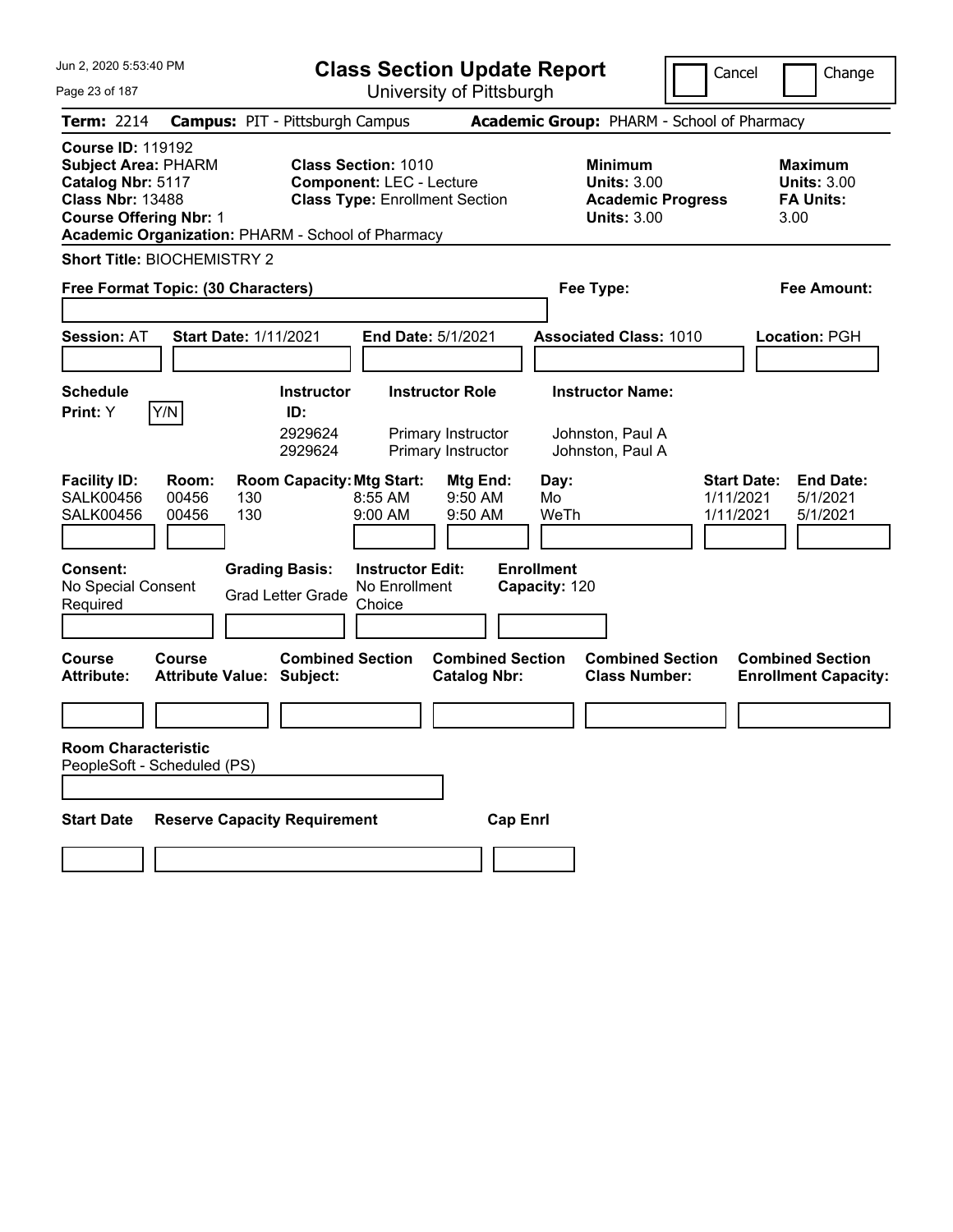| Jun 2, 2020 5:53:40 PM                                                                                                                                                                       | <b>Class Section Update Report</b>                                                                     |                                                                                        | Cancel<br>Change                                                 |
|----------------------------------------------------------------------------------------------------------------------------------------------------------------------------------------------|--------------------------------------------------------------------------------------------------------|----------------------------------------------------------------------------------------|------------------------------------------------------------------|
| Page 24 of 187                                                                                                                                                                               | University of Pittsburgh                                                                               |                                                                                        |                                                                  |
| <b>Term: 2214</b>                                                                                                                                                                            | <b>Campus: PIT - Pittsburgh Campus</b>                                                                 | Academic Group: PHARM - School of Pharmacy                                             |                                                                  |
| <b>Course ID: 119194</b><br><b>Subject Area: PHARM</b><br>Catalog Nbr: 5119<br><b>Class Nbr: 26014</b><br><b>Course Offering Nbr: 1</b><br>Academic Organization: PHARM - School of Pharmacy | <b>Class Section: 1010</b><br><b>Component: LEC - Lecture</b><br><b>Class Type: Enrollment Section</b> | <b>Minimum</b><br><b>Units: 4.00</b><br><b>Academic Progress</b><br><b>Units: 4.00</b> | <b>Maximum</b><br><b>Units: 4.00</b><br><b>FA Units:</b><br>4.00 |
| <b>Short Title: DRUG DEVELOPMENT 1</b>                                                                                                                                                       |                                                                                                        |                                                                                        |                                                                  |
| Free Format Topic: (30 Characters)                                                                                                                                                           |                                                                                                        | Fee Type:                                                                              | Fee Amount:                                                      |
| <b>Session: AT</b><br><b>Start Date: 1/11/2021</b>                                                                                                                                           | End Date: 5/1/2021                                                                                     | <b>Associated Class: 1010</b>                                                          | Location: PGH                                                    |
| <b>Schedule</b><br>Print: Y<br>Y/N                                                                                                                                                           | <b>Instructor Role</b><br><b>Instructor</b><br>ID:<br>0                                                | <b>Instructor Name:</b><br>No Instructor Assigned                                      |                                                                  |
| <b>Facility ID:</b><br>Room:<br><b>NEEDSAROOM</b><br>Consent:                                                                                                                                | <b>Room Capacity: Mtg Start:</b><br>Mtg End:<br><b>Grading Basis:</b><br><b>Instructor Edit:</b>       | Day:<br><b>Enrollment</b>                                                              | <b>Start Date:</b><br><b>End Date:</b>                           |
| Department Consent<br>Required                                                                                                                                                               | No Enrollment<br><b>Grad Letter Grade</b><br>Choice                                                    | Capacity: 120                                                                          |                                                                  |
| Course<br>Course<br><b>Attribute:</b><br><b>Attribute Value: Subject:</b>                                                                                                                    | <b>Combined Section</b><br><b>Catalog Nbr:</b>                                                         | <b>Combined Section</b><br><b>Combined Section</b><br><b>Class Number:</b>             | <b>Combined Section</b><br><b>Enrollment Capacity:</b>           |
| <b>Room Characteristic</b><br>PeopleSoft - Scheduled (PS)                                                                                                                                    |                                                                                                        |                                                                                        |                                                                  |
| <b>Start Date</b><br><b>Reserve Capacity Requirement</b>                                                                                                                                     |                                                                                                        | <b>Cap Enrl</b>                                                                        |                                                                  |
|                                                                                                                                                                                              |                                                                                                        |                                                                                        |                                                                  |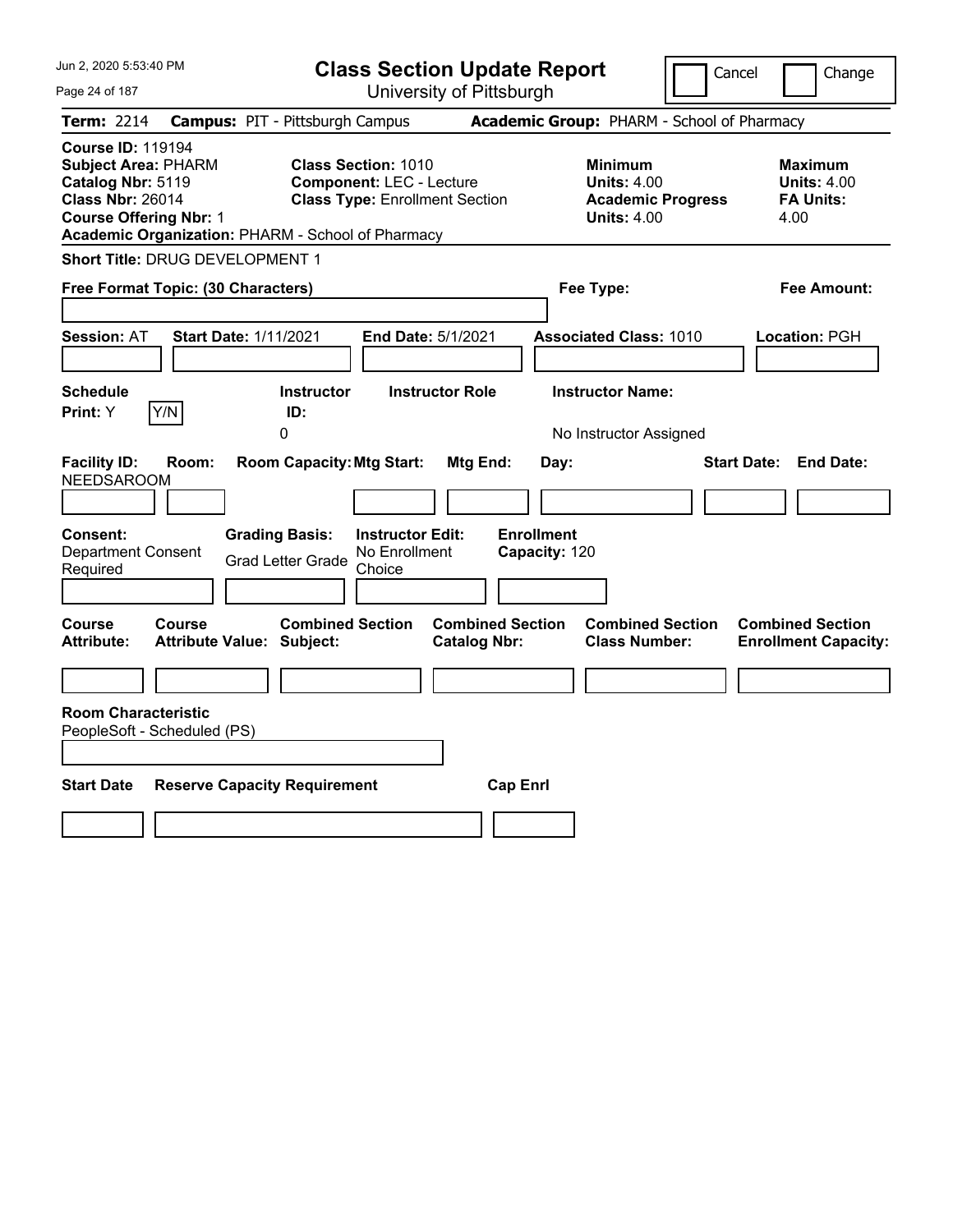| Jun 2, 2020 5:53:40 PM                                                                                                                                                                       | <b>Class Section Update Report</b>                                                                     |                                                            | Cancel                                          | Change                                                           |
|----------------------------------------------------------------------------------------------------------------------------------------------------------------------------------------------|--------------------------------------------------------------------------------------------------------|------------------------------------------------------------|-------------------------------------------------|------------------------------------------------------------------|
| Page 25 of 187                                                                                                                                                                               | University of Pittsburgh                                                                               |                                                            |                                                 |                                                                  |
| Term: 2214                                                                                                                                                                                   | <b>Campus: PIT - Pittsburgh Campus</b>                                                                 | Academic Group: PHARM - School of Pharmacy                 |                                                 |                                                                  |
| <b>Course ID: 188341</b><br><b>Subject Area: PHARM</b><br>Catalog Nbr: 5121<br><b>Class Nbr: 26015</b><br><b>Course Offering Nbr: 1</b><br>Academic Organization: PHARM - School of Pharmacy | <b>Class Section: 1010</b><br><b>Component: SEM - Seminar</b><br><b>Class Type: Enrollment Section</b> | <b>Minimum</b><br><b>Units: 1.00</b><br><b>Units: 1.00</b> | <b>Academic Progress</b>                        | <b>Maximum</b><br><b>Units: 1.00</b><br><b>FA Units:</b><br>1.00 |
| Short Title: CASE CONFERENCE SERIES 2                                                                                                                                                        |                                                                                                        |                                                            |                                                 |                                                                  |
| Free Format Topic: (30 Characters)                                                                                                                                                           |                                                                                                        | Fee Type:                                                  |                                                 | Fee Amount:                                                      |
| <b>Session: AT</b><br><b>Start Date: 1/11/2021</b>                                                                                                                                           | End Date: 5/1/2021                                                                                     | <b>Associated Class: 1010</b>                              |                                                 | Location: PGH                                                    |
| <b>Schedule</b>                                                                                                                                                                              | <b>Instructor Role</b><br><b>Instructor</b>                                                            | <b>Instructor Name:</b>                                    |                                                 |                                                                  |
| Y/N<br>Print: Y                                                                                                                                                                              | ID:<br>2913541<br>Primary Instructor<br>2913549<br>Primary Instructor                                  | Farrah, Roberta Marie<br>Hall, Deanne Lynn                 |                                                 |                                                                  |
| <b>Facility ID:</b><br>Room:<br><b>NEEDSAROOM</b>                                                                                                                                            | <b>Room Capacity: Mtg Start:</b><br>1:00 PM                                                            | Mtg End:<br>Day:<br>3:50 PM<br>Fr                          | <b>Start Date:</b><br>1/11/2021                 | <b>End Date:</b><br>5/1/2021                                     |
| <b>Consent:</b><br>No Special Consent<br>Required                                                                                                                                            | <b>Grading Basis:</b><br><b>Instructor Edit:</b><br>No Enrollment<br><b>Grad HSU Basis</b><br>Choice   | <b>Enrollment</b><br>Capacity: 120                         |                                                 |                                                                  |
| Course<br>Course<br><b>Attribute:</b><br>Attribute Value: Subject:                                                                                                                           | <b>Combined Section</b>                                                                                | <b>Combined Section</b><br><b>Catalog Nbr:</b>             | <b>Combined Section</b><br><b>Class Number:</b> | <b>Combined Section</b><br><b>Enrollment Capacity:</b>           |
|                                                                                                                                                                                              |                                                                                                        |                                                            |                                                 |                                                                  |
| <b>Room Characteristic</b><br>PeopleSoft - Scheduled (PS)                                                                                                                                    |                                                                                                        |                                                            |                                                 |                                                                  |
| <b>Start Date</b><br><b>Reserve Capacity Requirement</b><br><b>Cap Enrl</b>                                                                                                                  |                                                                                                        |                                                            |                                                 |                                                                  |
|                                                                                                                                                                                              |                                                                                                        |                                                            |                                                 |                                                                  |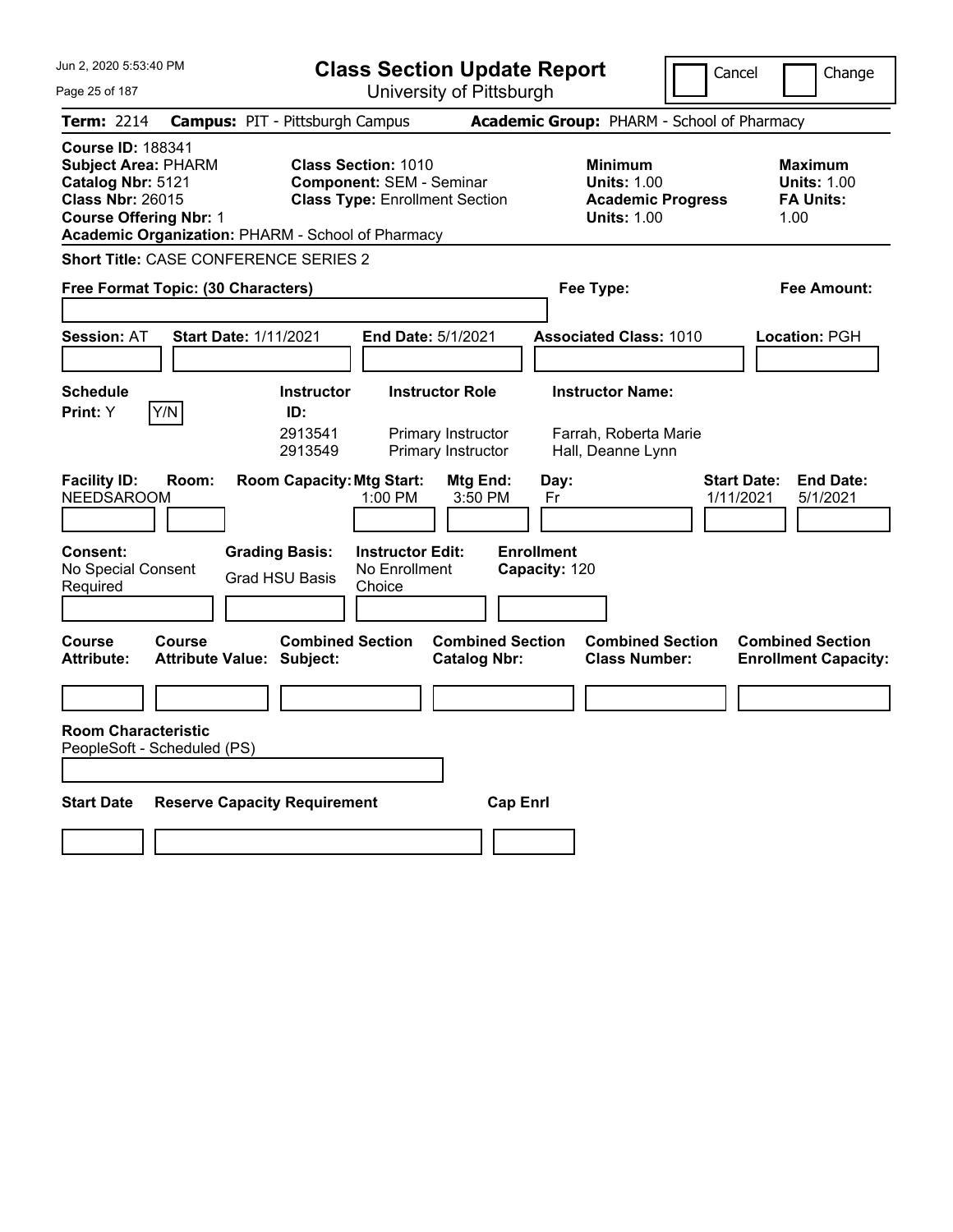| Jun 2, 2020 5:53:40 PM                                                                                                                                                                       |                                                                                                                            | <b>Class Section Update Report</b>                                                                                            |                                                                                                                 | Cancel                                       | Change                                                              |
|----------------------------------------------------------------------------------------------------------------------------------------------------------------------------------------------|----------------------------------------------------------------------------------------------------------------------------|-------------------------------------------------------------------------------------------------------------------------------|-----------------------------------------------------------------------------------------------------------------|----------------------------------------------|---------------------------------------------------------------------|
| Page 26 of 187                                                                                                                                                                               |                                                                                                                            | University of Pittsburgh                                                                                                      |                                                                                                                 |                                              |                                                                     |
| <b>Term: 2214</b>                                                                                                                                                                            | <b>Campus: PIT - Pittsburgh Campus</b>                                                                                     |                                                                                                                               | Academic Group: PHARM - School of Pharmacy                                                                      |                                              |                                                                     |
| <b>Course ID: 119198</b><br><b>Subject Area: PHARM</b><br>Catalog Nbr: 5211<br><b>Class Nbr: 13489</b><br><b>Course Offering Nbr: 1</b><br>Academic Organization: PHARM - School of Pharmacy | <b>Class Section: 1010</b>                                                                                                 | <b>Component: LEC - Lecture</b><br><b>Class Type: Enrollment Section</b>                                                      | <b>Minimum</b><br><b>Units: 3.00</b><br><b>Academic Progress</b><br><b>Units: 3.00</b>                          |                                              | <b>Maximum</b><br><b>Units: 3.00</b><br><b>FA Units:</b><br>3.00    |
| <b>Short Title: DRUG LIT ANAL &amp; EVAL</b>                                                                                                                                                 |                                                                                                                            |                                                                                                                               |                                                                                                                 |                                              |                                                                     |
| Free Format Topic: (30 Characters)                                                                                                                                                           |                                                                                                                            |                                                                                                                               | Fee Type:                                                                                                       |                                              | Fee Amount:                                                         |
| <b>Session: AT</b>                                                                                                                                                                           | <b>Start Date: 1/11/2021</b>                                                                                               | End Date: 5/1/2021                                                                                                            | <b>Associated Class: 1010</b>                                                                                   |                                              | Location: PGH                                                       |
| <b>Schedule</b><br>Y/N<br>Print: Y                                                                                                                                                           | <b>Instructor</b><br>ID:<br>2900627<br>2937454<br>2900627<br>2937454                                                       | <b>Instructor Role</b><br>Primary Instructor<br>Special<br>Primary Instructor<br>Secondary Instructor                         | <b>Instructor Name:</b><br>Culley, Colleen Margaret<br>Fry, Renee L<br>Culley, Colleen Margaret<br>Fry, Renee L |                                              |                                                                     |
| <b>Facility ID:</b><br>Room:<br><b>NEEDSAROOM</b><br><b>NEEDSAROOM</b><br><b>Consent:</b><br>No Special Consent<br>Required<br>Course<br>Course                                              | <b>Room Capacity: Mtg Start:</b><br><b>Grading Basis:</b><br><b>Grad Letter Grade</b><br>Choice<br><b>Combined Section</b> | Mtg End:<br>11:50 AM<br>11:00 AM<br>8:00 AM<br>9:50 AM<br><b>Instructor Edit:</b><br>No Enrollment<br><b>Combined Section</b> | Day:<br>Tu<br>We<br><b>Enrollment</b><br>Capacity: 120<br><b>Combined Section</b>                               | <b>Start Date:</b><br>1/11/2021<br>1/11/2021 | <b>End Date:</b><br>5/1/2021<br>5/1/2021<br><b>Combined Section</b> |
| <b>Attribute:</b>                                                                                                                                                                            | <b>Attribute Value: Subject:</b>                                                                                           | <b>Catalog Nbr:</b>                                                                                                           | <b>Class Number:</b>                                                                                            |                                              | <b>Enrollment Capacity:</b>                                         |
| <b>Room Characteristic</b>                                                                                                                                                                   |                                                                                                                            |                                                                                                                               |                                                                                                                 |                                              |                                                                     |
| PeopleSoft - Scheduled (PS)                                                                                                                                                                  |                                                                                                                            |                                                                                                                               |                                                                                                                 |                                              |                                                                     |
| <b>Reserve Capacity Requirement</b><br><b>Start Date</b><br><b>Cap Enrl</b>                                                                                                                  |                                                                                                                            |                                                                                                                               |                                                                                                                 |                                              |                                                                     |
|                                                                                                                                                                                              |                                                                                                                            |                                                                                                                               |                                                                                                                 |                                              |                                                                     |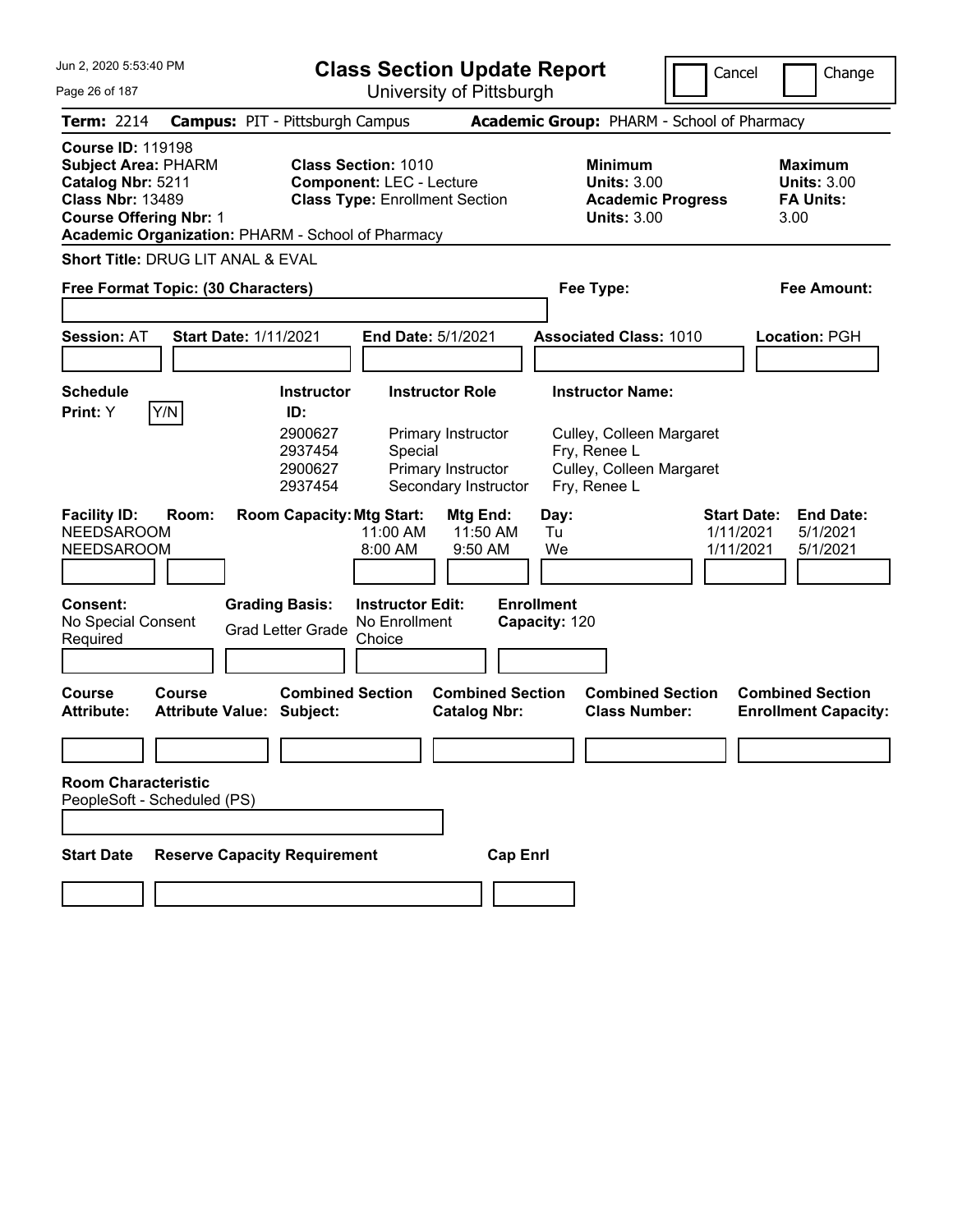| Jun 2, 2020 5:53:40 PM                                                                                                                  |                               |                                                                      | <b>Class Section Update Report</b>                                                                      |                                                                                 | Cancel                                                       | Change                                                    |
|-----------------------------------------------------------------------------------------------------------------------------------------|-------------------------------|----------------------------------------------------------------------|---------------------------------------------------------------------------------------------------------|---------------------------------------------------------------------------------|--------------------------------------------------------------|-----------------------------------------------------------|
| Page 27 of 187                                                                                                                          |                               |                                                                      | University of Pittsburgh                                                                                |                                                                                 |                                                              |                                                           |
| Term: 2214                                                                                                                              |                               | <b>Campus: PIT - Pittsburgh Campus</b>                               |                                                                                                         | Academic Group: PHARM - School of Pharmacy                                      |                                                              |                                                           |
| <b>Course ID: 119200</b><br><b>Subject Area: PHARM</b><br>Catalog Nbr: 5213<br><b>Class Nbr: 13490</b><br><b>Course Offering Nbr: 1</b> |                               | Academic Organization: PHARM - School of Pharmacy                    | <b>Class Section: 1010</b><br><b>Component: CLN - Clinical</b><br><b>Class Type: Enrollment Section</b> | Minimum<br><b>Units: 1.00</b><br><b>Academic Progress</b><br><b>Units: 1.00</b> |                                                              | Maximum<br><b>Units: 1.00</b><br><b>FA Units:</b><br>1.00 |
|                                                                                                                                         |                               | Short Title: COMMUNITY PHARMACIST PRA 2                              |                                                                                                         |                                                                                 |                                                              |                                                           |
| Free Format Topic: (30 Characters)                                                                                                      |                               |                                                                      |                                                                                                         | Fee Type:                                                                       |                                                              | Fee Amount:                                               |
| <b>Session: AT</b>                                                                                                                      |                               | <b>Start Date: 1/11/2021</b>                                         | <b>End Date: 5/1/2021</b>                                                                               | <b>Associated Class: 1010</b>                                                   |                                                              | Location: PGH                                             |
| <b>Schedule</b><br>Print: Y                                                                                                             | Y/N                           | <b>Instructor</b><br>ID:<br>2937454<br>2916887<br>2937454<br>2916887 | <b>Instructor Role</b><br>Special<br>Primary Instructor<br>Special<br>Primary Instructor                | <b>Instructor Name:</b><br>Fry, Renee L<br>Fry, Renee L                         | McGivney, Melissa Anne Somma<br>McGivney, Melissa Anne Somma |                                                           |
| <b>Facility ID:</b><br>TBATBA<br>TBATBA                                                                                                 | Room:<br>TBA<br>0<br>TBA<br>0 | <b>Room Capacity: Mtg Start:</b>                                     | Mtg End:<br>11:50 AM<br>$8:00 \, \text{AM}$<br>1:00 PM<br>4:50 PM                                       | Day:<br>Fr<br>Fr                                                                | <b>Start Date:</b><br>1/11/2021<br>1/11/2021                 | <b>End Date:</b><br>5/1/2021<br>5/1/2021                  |
| <b>Consent:</b><br>No Special Consent<br>Required                                                                                       |                               | <b>Grading Basis:</b><br><b>Grad HSU Basis</b>                       | <b>Instructor Edit:</b><br>No Enrollment<br>Choice                                                      | <b>Enrollment</b><br>Capacity: 120                                              |                                                              |                                                           |
| Course<br><b>Attribute:</b><br><b>INTH</b>                                                                                              | Course<br><b>GENIM</b>        | <b>Combined Section</b><br><b>Attribute Value: Subject:</b>          | <b>Combined Section</b><br><b>Catalog Nbr:</b>                                                          | <b>Combined Section</b><br><b>Class Number:</b>                                 |                                                              | <b>Combined Section</b><br><b>Enrollment Capacity:</b>    |
| <b>Room Characteristic</b>                                                                                                              |                               |                                                                      |                                                                                                         |                                                                                 |                                                              |                                                           |
|                                                                                                                                         |                               |                                                                      |                                                                                                         |                                                                                 |                                                              |                                                           |
| <b>Reserve Capacity Requirement</b><br><b>Start Date</b><br><b>Cap Enrl</b>                                                             |                               |                                                                      |                                                                                                         |                                                                                 |                                                              |                                                           |
|                                                                                                                                         |                               |                                                                      |                                                                                                         |                                                                                 |                                                              |                                                           |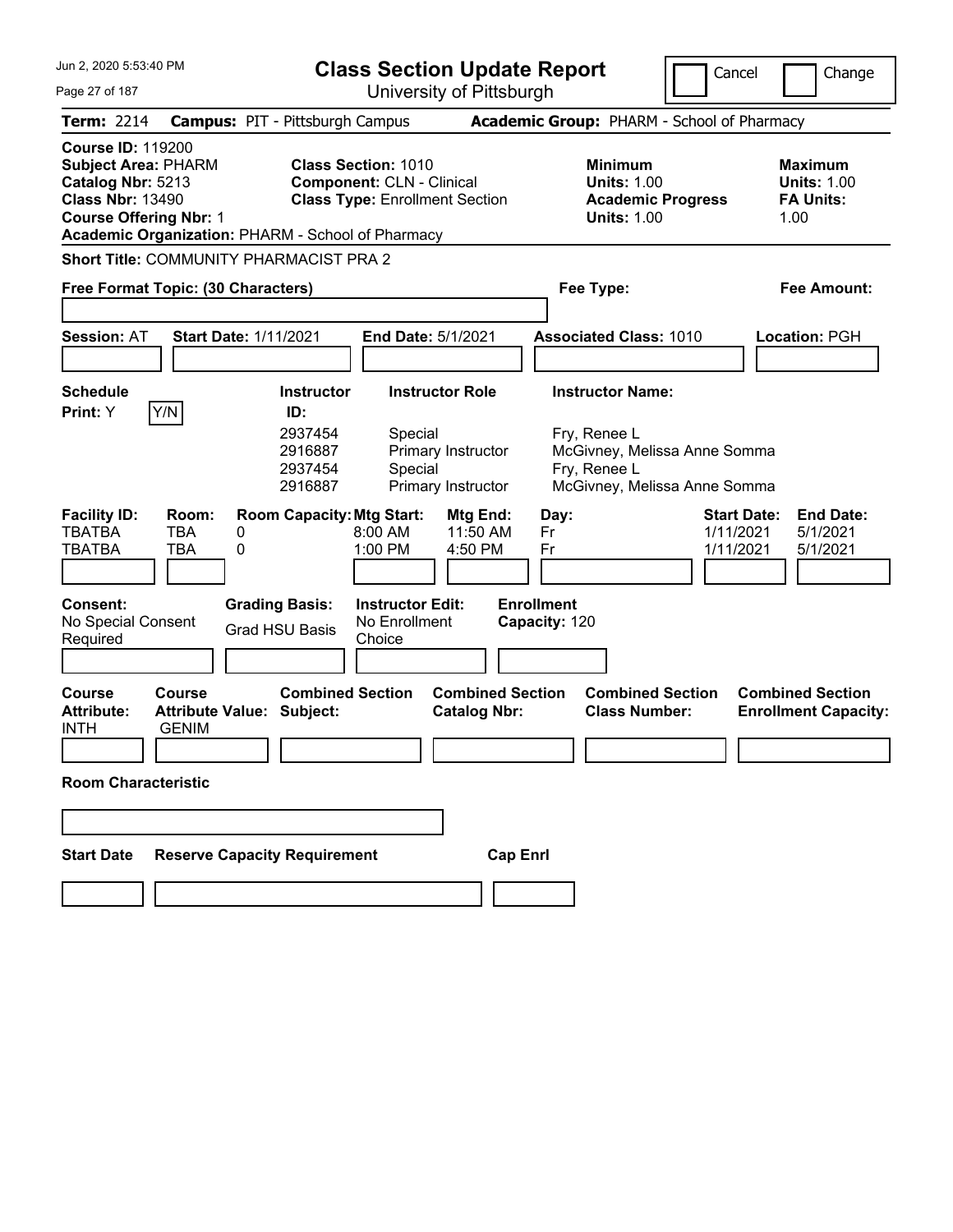| Jun 2, 2020 5:53:40 PM                                                                                                                                                                       | <b>Class Section Update Report</b>                                                                                                                                                                    | Cancel                                                                                                        | Change                                                           |
|----------------------------------------------------------------------------------------------------------------------------------------------------------------------------------------------|-------------------------------------------------------------------------------------------------------------------------------------------------------------------------------------------------------|---------------------------------------------------------------------------------------------------------------|------------------------------------------------------------------|
| Page 28 of 187                                                                                                                                                                               | University of Pittsburgh                                                                                                                                                                              |                                                                                                               |                                                                  |
| Term: 2214                                                                                                                                                                                   | <b>Campus: PIT - Pittsburgh Campus</b>                                                                                                                                                                | Academic Group: PHARM - School of Pharmacy                                                                    |                                                                  |
| <b>Course ID: 119202</b><br><b>Subject Area: PHARM</b><br>Catalog Nbr: 5215<br><b>Class Nbr: 13491</b><br><b>Course Offering Nbr: 1</b><br>Academic Organization: PHARM - School of Pharmacy | <b>Class Section: 1010</b><br><b>Component: LEC - Lecture</b><br><b>Class Type: Enrollment Section</b>                                                                                                | <b>Minimum</b><br><b>Units: 4.00</b><br><b>Academic Progress</b><br><b>Units: 4.00</b>                        | <b>Maximum</b><br><b>Units: 4.00</b><br><b>FA Units:</b><br>4.00 |
| <b>Short Title: PHARMACOTHRAPY OF INFCTUS DS 2</b>                                                                                                                                           |                                                                                                                                                                                                       |                                                                                                               |                                                                  |
| Free Format Topic: (30 Characters)                                                                                                                                                           |                                                                                                                                                                                                       | Fee Type:                                                                                                     | Fee Amount:                                                      |
| <b>Session: AT</b><br><b>Start Date: 1/11/2021</b>                                                                                                                                           | End Date: 5/1/2021                                                                                                                                                                                    | <b>Associated Class: 1010</b>                                                                                 | Location: PGH                                                    |
| <b>Schedule</b><br>Y/N<br>Print: Y                                                                                                                                                           | <b>Instructor Role</b><br><b>Instructor</b><br>ID:<br>2919360<br>Primary Instructor<br>2900679<br>Primary Instructor<br>2919360<br>Primary Instructor<br>2900679<br>Primary Instructor                | <b>Instructor Name:</b><br>Potoski, Brian Andrew<br>Schiff, Denise<br>Potoski, Brian Andrew<br>Schiff, Denise |                                                                  |
| <b>Facility ID:</b><br>Room:<br><b>SALK00456</b><br>00456<br>130<br><b>NEEDSAROOM</b><br><b>Consent:</b><br>No Special Consent<br>Required                                                   | <b>Room Capacity: Mtg Start:</b><br>Mtg End:<br>1:00 PM<br>2:20 PM<br>11:50 AM<br>10:00 AM<br><b>Grading Basis:</b><br><b>Instructor Edit:</b><br>No Enrollment<br><b>Grad Letter Grade</b><br>Choice | Day:<br><b>Start Date:</b><br>TuTh<br>1/11/2021<br>We<br>1/11/2021<br><b>Enrollment</b><br>Capacity: 120      | <b>End Date:</b><br>5/1/2021<br>5/1/2021                         |
| Course<br>Course<br><b>Attribute Value: Subject:</b><br><b>Attribute:</b>                                                                                                                    | <b>Combined Section</b><br><b>Combined Section</b><br><b>Catalog Nbr:</b>                                                                                                                             | <b>Combined Section</b><br><b>Class Number:</b>                                                               | <b>Combined Section</b><br><b>Enrollment Capacity:</b>           |
| <b>Room Characteristic</b><br>PeopleSoft - Scheduled (PS)                                                                                                                                    |                                                                                                                                                                                                       |                                                                                                               |                                                                  |
| <b>Start Date</b>                                                                                                                                                                            | <b>Reserve Capacity Requirement</b><br><b>Cap Enrl</b>                                                                                                                                                |                                                                                                               |                                                                  |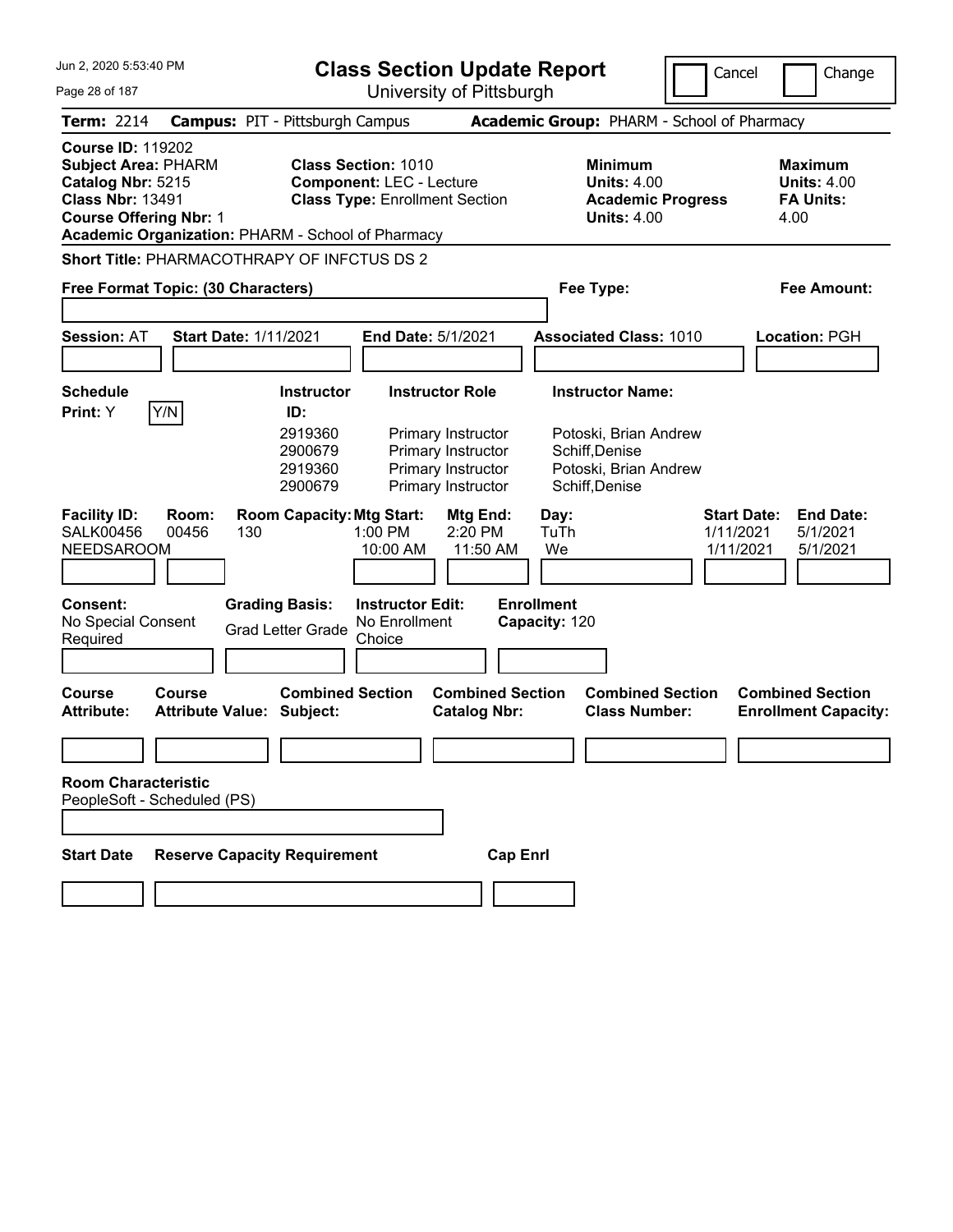| <b>Class Section Update Report</b>                                                                                                                          | Cancel                                                                                 | Change                                                                                                                                                     |
|-------------------------------------------------------------------------------------------------------------------------------------------------------------|----------------------------------------------------------------------------------------|------------------------------------------------------------------------------------------------------------------------------------------------------------|
|                                                                                                                                                             |                                                                                        |                                                                                                                                                            |
| <b>Campus: PIT - Pittsburgh Campus</b>                                                                                                                      |                                                                                        |                                                                                                                                                            |
| <b>Class Section: 1010</b><br><b>Component: LEC - Lecture</b><br><b>Class Type: Enrollment Section</b><br>Academic Organization: PHARM - School of Pharmacy | <b>Minimum</b><br><b>Units: 4.00</b><br><b>Academic Progress</b><br><b>Units: 4.00</b> | Maximum<br><b>Units: 4.00</b><br><b>FA Units:</b><br>4.00                                                                                                  |
| <b>Short Title: DOSAGE FORM DESIGN &amp; DELIVERY</b>                                                                                                       |                                                                                        |                                                                                                                                                            |
| Free Format Topic: (30 Characters)                                                                                                                          | Fee Type:                                                                              | <b>Fee Amount:</b>                                                                                                                                         |
|                                                                                                                                                             |                                                                                        |                                                                                                                                                            |
| Start Date: 1/11/2021<br>End Date: 5/1/2021                                                                                                                 | <b>Associated Class: 1010</b>                                                          | Location: PGH                                                                                                                                              |
|                                                                                                                                                             |                                                                                        |                                                                                                                                                            |
| <b>Instructor Role</b><br><b>Instructor</b>                                                                                                                 | <b>Instructor Name:</b>                                                                |                                                                                                                                                            |
| ID:<br>2951135<br>Primary Instructor<br>2951135<br>Primary Instructor                                                                                       | Sant, Vinayak<br>Sant, Vinayak                                                         |                                                                                                                                                            |
| <b>Room Capacity: Mtg Start:</b><br>Mtg End:<br>11:00 AM<br>11:50 AM<br>1:00 PM<br>5:50 PM                                                                  | <b>Start Date:</b><br>Day:<br>MoWeTh<br>1/11/2021<br>MoTh<br>1/11/2021                 | <b>End Date:</b><br>5/1/2021<br>5/1/2021                                                                                                                   |
| <b>Grading Basis:</b><br><b>Instructor Edit:</b><br>No Enrollment<br><b>Grad Letter Grade</b><br>Choice                                                     |                                                                                        |                                                                                                                                                            |
| <b>Combined Section</b><br><b>Attribute Value: Subject:</b><br><b>Catalog Nbr:</b>                                                                          | <b>Combined Section</b><br><b>Class Number:</b>                                        | <b>Combined Section</b><br><b>Enrollment Capacity:</b>                                                                                                     |
|                                                                                                                                                             |                                                                                        |                                                                                                                                                            |
|                                                                                                                                                             |                                                                                        |                                                                                                                                                            |
|                                                                                                                                                             |                                                                                        |                                                                                                                                                            |
|                                                                                                                                                             |                                                                                        |                                                                                                                                                            |
|                                                                                                                                                             |                                                                                        |                                                                                                                                                            |
|                                                                                                                                                             | <b>Reserve Capacity Requirement</b>                                                    | University of Pittsburgh<br>Academic Group: PHARM - School of Pharmacy<br><b>Enrollment</b><br>Capacity: 120<br><b>Combined Section</b><br><b>Cap Enrl</b> |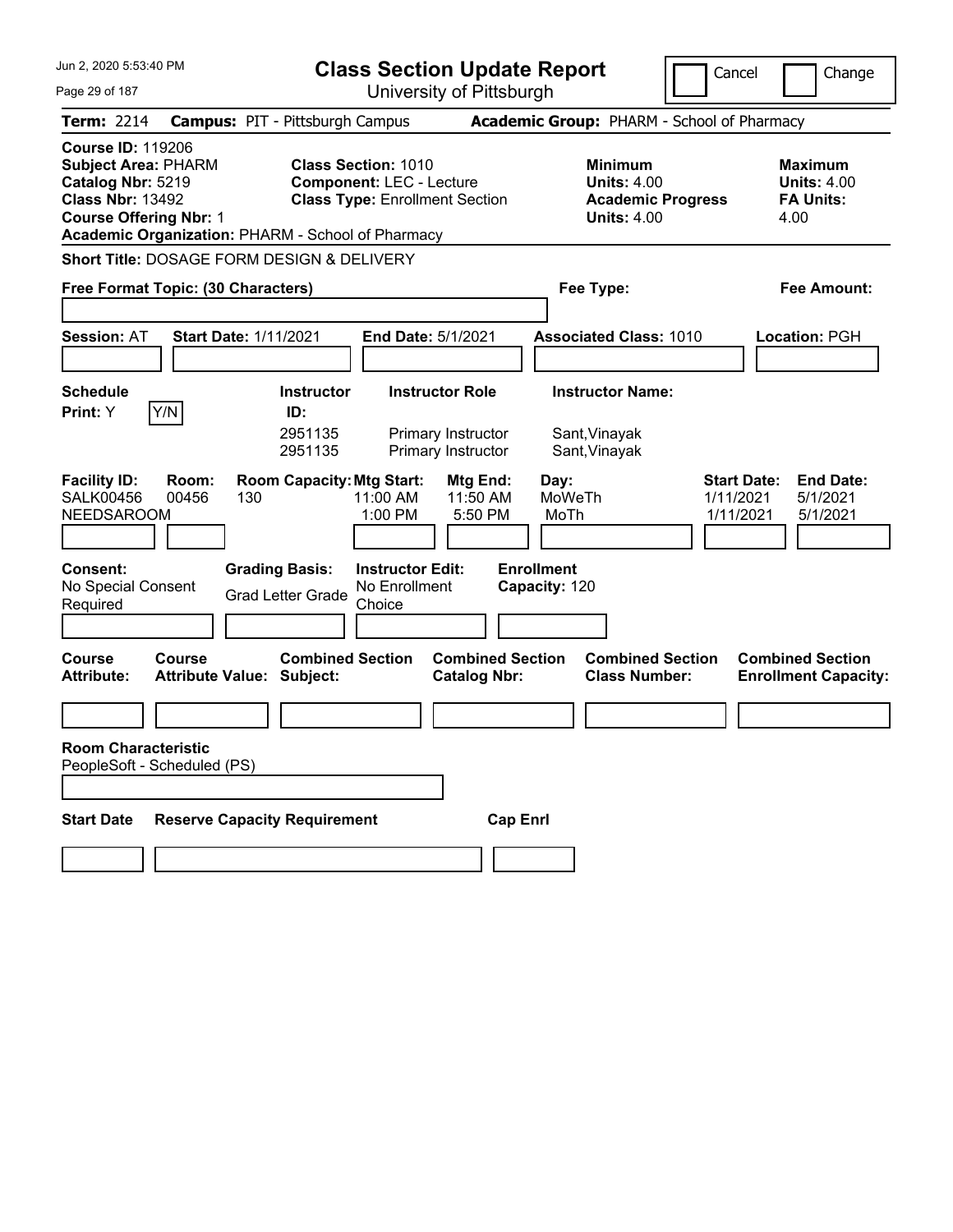| Jun 2, 2020 5:53:40 PM                                                                                                                                                                                    | <b>Class Section Update Report</b>                                                                                                                                              |                                                                                        | Cancel<br>Change                                                 |
|-----------------------------------------------------------------------------------------------------------------------------------------------------------------------------------------------------------|---------------------------------------------------------------------------------------------------------------------------------------------------------------------------------|----------------------------------------------------------------------------------------|------------------------------------------------------------------|
| Page 30 of 187                                                                                                                                                                                            | University of Pittsburgh                                                                                                                                                        |                                                                                        |                                                                  |
| Term: 2214                                                                                                                                                                                                | <b>Campus: PIT - Pittsburgh Campus</b>                                                                                                                                          | Academic Group: PHARM - School of Pharmacy                                             |                                                                  |
| <b>Course ID: 150214</b><br><b>Subject Area: PHARM</b><br>Catalog Nbr: 5223<br><b>Class Nbr: 13506</b><br><b>Course Offering Nbr: 1</b><br>Academic Organization: PHARM - School of Pharmacy              | <b>Class Section: 1010</b><br><b>Component: LEC - Lecture</b><br><b>Class Type: Enrollment Section</b>                                                                          | <b>Minimum</b><br><b>Units: 2.00</b><br><b>Academic Progress</b><br><b>Units: 2.00</b> | <b>Maximum</b><br><b>Units: 2.00</b><br><b>FA Units:</b><br>2.00 |
| <b>Short Title: GASTROENTEROLOGY/NUTRITION</b>                                                                                                                                                            |                                                                                                                                                                                 |                                                                                        |                                                                  |
| Free Format Topic: (30 Characters)                                                                                                                                                                        |                                                                                                                                                                                 | Fee Type:                                                                              | Fee Amount:                                                      |
| <b>Session: AT</b><br>Start Date: 1/11/2021<br><b>Schedule</b><br>Print: Y<br>Y/N                                                                                                                         | <b>End Date: 5/1/2021</b><br><b>Instructor Role</b><br><b>Instructor</b><br>ID:<br>2901646<br>Primary Instructor                                                                | <b>Associated Class: 1010</b><br><b>Instructor Name:</b><br>Donihi, Amy Calabrese      | Location: PGH                                                    |
| <b>Facility ID:</b><br>Room:<br>NEEDSAROOM<br>Consent:<br>No Special Consent<br>Required                                                                                                                  | <b>Room Capacity: Mtg Start:</b><br>Mtg End:<br>10:00 AM<br>11:50 AM<br><b>Grading Basis:</b><br><b>Instructor Edit:</b><br>No Enrollment<br><b>Grad Letter Grade</b><br>Choice | Day:<br>Mo<br><b>Enrollment</b><br>Capacity: 120                                       | <b>Start Date:</b><br><b>End Date:</b><br>1/11/2021<br>5/1/2021  |
| <b>Course</b><br>Course<br><b>Attribute:</b><br><b>Attribute Value: Subject:</b><br><b>Room Characteristic</b><br>PeopleSoft - Scheduled (PS)<br><b>Start Date</b><br><b>Reserve Capacity Requirement</b> | <b>Combined Section</b><br><b>Combined Section</b><br><b>Catalog Nbr:</b>                                                                                                       | <b>Combined Section</b><br><b>Class Number:</b><br><b>Cap Enrl</b>                     | <b>Combined Section</b><br><b>Enrollment Capacity:</b>           |
|                                                                                                                                                                                                           |                                                                                                                                                                                 |                                                                                        |                                                                  |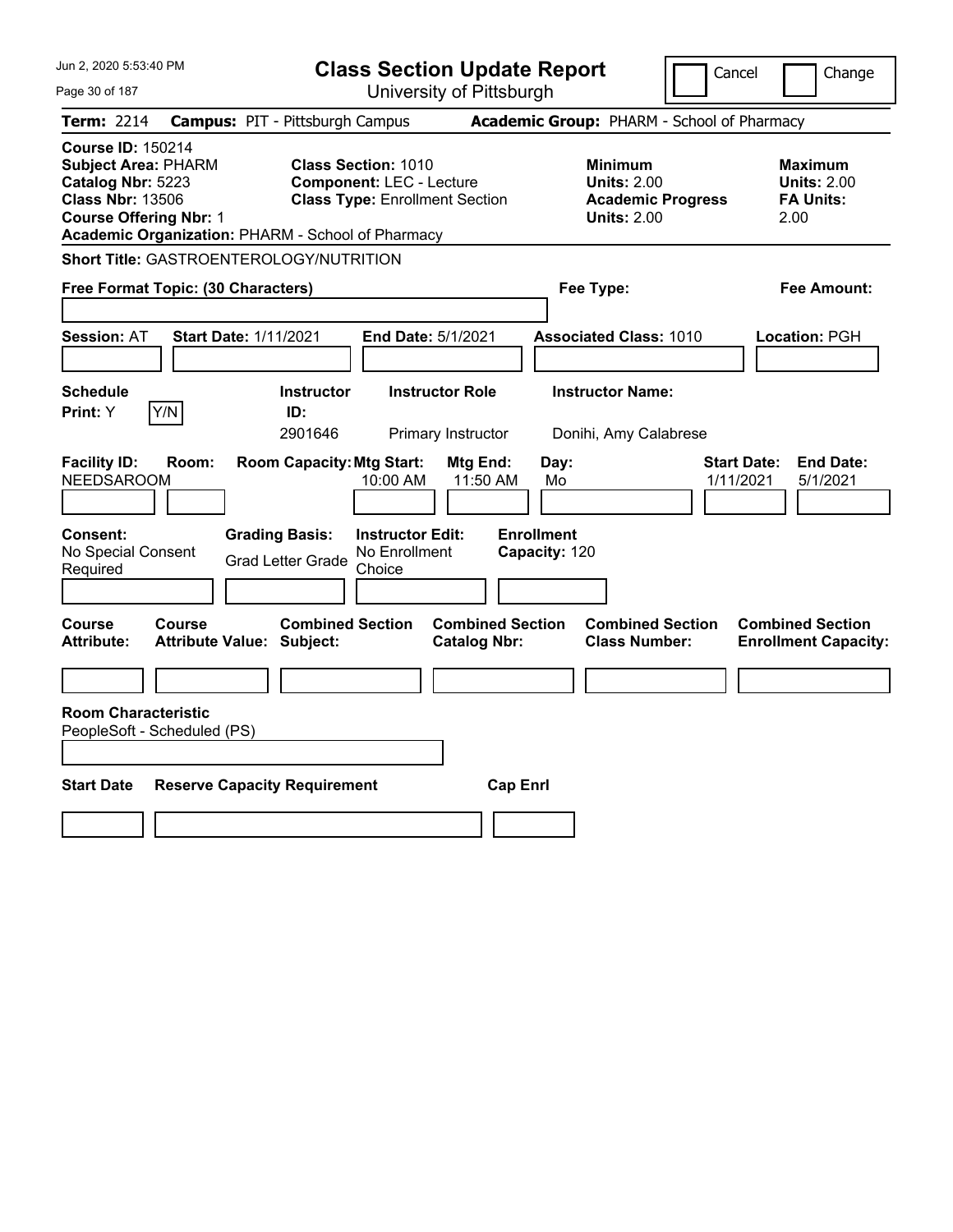| Jun 2, 2020 5:53:40 PM                                                                                                                                                                       | <b>Class Section Update Report</b>                                                                     |                                                                                        | Cancel<br>Change                                                 |  |
|----------------------------------------------------------------------------------------------------------------------------------------------------------------------------------------------|--------------------------------------------------------------------------------------------------------|----------------------------------------------------------------------------------------|------------------------------------------------------------------|--|
| Page 31 of 187                                                                                                                                                                               | University of Pittsburgh                                                                               |                                                                                        |                                                                  |  |
| <b>Term: 2214</b>                                                                                                                                                                            | <b>Campus: PIT - Pittsburgh Campus</b>                                                                 | Academic Group: PHARM - School of Pharmacy                                             |                                                                  |  |
| <b>Course ID: 187723</b><br><b>Subject Area: PHARM</b><br>Catalog Nbr: 5227<br><b>Class Nbr: 25194</b><br><b>Course Offering Nbr: 1</b><br>Academic Organization: PHARM - School of Pharmacy | <b>Class Section: 1010</b><br><b>Component: SEM - Seminar</b><br><b>Class Type: Enrollment Section</b> | <b>Minimum</b><br><b>Units: 1.00</b><br><b>Academic Progress</b><br><b>Units: 1.00</b> | <b>Maximum</b><br><b>Units: 1.00</b><br><b>FA Units:</b><br>1.00 |  |
| <b>Short Title: CASE CONFERENCE SERIES 4</b>                                                                                                                                                 |                                                                                                        |                                                                                        |                                                                  |  |
| Free Format Topic: (30 Characters)                                                                                                                                                           |                                                                                                        | Fee Type:                                                                              | Fee Amount:                                                      |  |
| <b>Start Date: 1/11/2021</b><br><b>Session: AT</b>                                                                                                                                           | End Date: 5/1/2021                                                                                     | <b>Associated Class: 1010</b>                                                          | <b>Location: PGH</b>                                             |  |
| <b>Schedule</b>                                                                                                                                                                              | <b>Instructor</b><br><b>Instructor Role</b>                                                            | <b>Instructor Name:</b>                                                                |                                                                  |  |
| Y/N<br>Print: Y                                                                                                                                                                              | ID:<br>2020024<br>Primary Instructor<br>2913549<br>Primary Instructor                                  | Berenbrok, Lucas A<br>Hall, Deanne Lynn                                                |                                                                  |  |
| <b>Facility ID:</b><br>Room:<br><b>NEEDSAROOM</b>                                                                                                                                            | <b>Room Capacity: Mtg Start:</b><br>Mtg End:<br>9:00 AM                                                | Day:<br>11:50 AM<br>Th                                                                 | <b>Start Date:</b><br><b>End Date:</b><br>5/1/2021<br>1/11/2021  |  |
| <b>Consent:</b><br>No Special Consent<br>Required                                                                                                                                            | <b>Grading Basis:</b><br><b>Instructor Edit:</b><br>No Enrollment<br><b>Grad HSU Basis</b><br>Choice   | <b>Enrollment</b><br>Capacity: 120                                                     |                                                                  |  |
| <b>Course</b><br>Course<br><b>Attribute:</b><br><b>Attribute Value: Subject:</b>                                                                                                             | <b>Combined Section</b><br><b>Catalog Nbr:</b>                                                         | <b>Combined Section</b><br><b>Combined Section</b><br><b>Class Number:</b>             | <b>Combined Section</b><br><b>Enrollment Capacity:</b>           |  |
|                                                                                                                                                                                              |                                                                                                        |                                                                                        |                                                                  |  |
| <b>Room Characteristic</b><br>PeopleSoft - Scheduled (PS)                                                                                                                                    |                                                                                                        |                                                                                        |                                                                  |  |
| <b>Reserve Capacity Requirement</b><br><b>Cap Enrl</b><br><b>Start Date</b>                                                                                                                  |                                                                                                        |                                                                                        |                                                                  |  |
|                                                                                                                                                                                              |                                                                                                        |                                                                                        |                                                                  |  |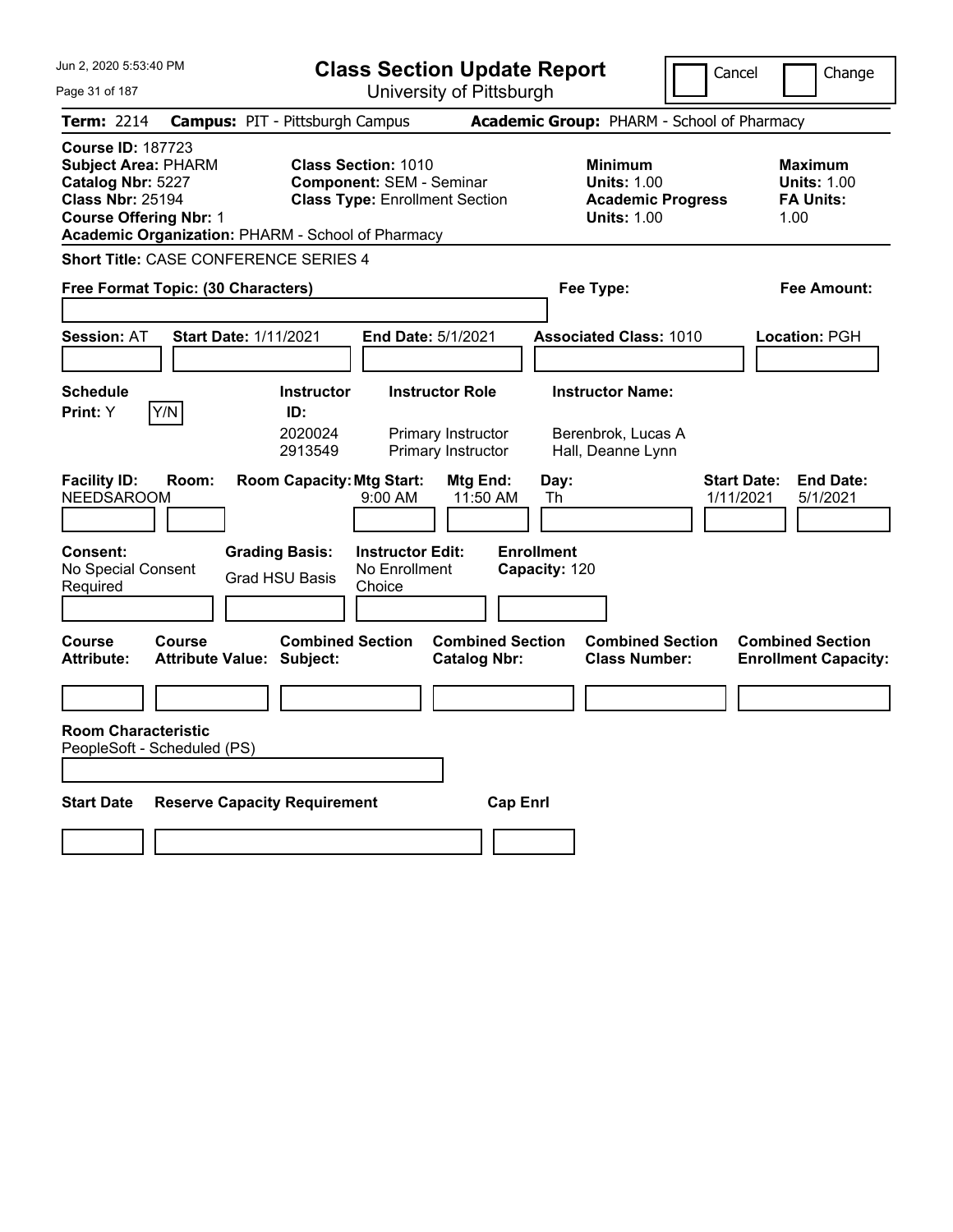| Jun 2, 2020 5:53:40 PM                                                                                                                                                                       | <b>Class Section Update Report</b>                                                                                                                                                     | Cancel                                                                                                 | Change                                                    |
|----------------------------------------------------------------------------------------------------------------------------------------------------------------------------------------------|----------------------------------------------------------------------------------------------------------------------------------------------------------------------------------------|--------------------------------------------------------------------------------------------------------|-----------------------------------------------------------|
| Page 32 of 187                                                                                                                                                                               | University of Pittsburgh                                                                                                                                                               |                                                                                                        |                                                           |
| <b>Term: 2214</b>                                                                                                                                                                            | <b>Campus: PIT - Pittsburgh Campus</b>                                                                                                                                                 | Academic Group: PHARM - School of Pharmacy                                                             |                                                           |
| <b>Course ID: 119209</b><br><b>Subject Area: PHARM</b><br>Catalog Nbr: 5311<br><b>Class Nbr: 13493</b><br><b>Course Offering Nbr: 1</b><br>Academic Organization: PHARM - School of Pharmacy | <b>Class Section: 1070</b><br><b>Component: LEC - Lecture</b><br><b>Class Type: Enrollment Section</b>                                                                                 | <b>Minimum</b><br><b>Units: 2.00</b><br><b>Academic Progress</b><br><b>Units: 2.00</b>                 | Maximum<br><b>Units: 2.00</b><br><b>FA Units:</b><br>2.00 |
| <b>Short Title: SAFE MED USE &amp; PHARMECON</b>                                                                                                                                             |                                                                                                                                                                                        |                                                                                                        |                                                           |
| Free Format Topic: (30 Characters)                                                                                                                                                           |                                                                                                                                                                                        | Fee Type:                                                                                              | Fee Amount:                                               |
| <b>Session: AT</b><br><b>Start Date: 1/11/2021</b>                                                                                                                                           | <b>End Date: 5/1/2021</b>                                                                                                                                                              | <b>Associated Class: 1070</b>                                                                          | Location: PGH                                             |
| <b>Schedule</b><br>Y/N<br>Print: Y                                                                                                                                                           | <b>Instructor Role</b><br><b>Instructor</b><br>ID:<br>2915877<br>Primary Instructor<br>2966540<br>Primary Instructor<br>Primary Instructor<br>2915877<br>2966540<br>Primary Instructor | <b>Instructor Name:</b><br>Gill, Sandra Lucille<br>Suh, Kangho<br>Gill, Sandra Lucille<br>Suh, Kangho  |                                                           |
| <b>Facility ID:</b><br>Room:<br><b>SALK00456</b><br>00456<br>130<br><b>NEEDSAROOM</b><br>Consent:<br>No Special Consent                                                                      | <b>Room Capacity: Mtg Start:</b><br><b>Mtg End:</b><br>10:00 AM<br>11:50 AM<br>1:00 PM<br>3:50 PM<br><b>Grading Basis:</b><br><b>Instructor Edit:</b><br>No Enrollment                 | <b>Start Date:</b><br>Day:<br>Tu<br>1/11/2021<br>Tu<br>1/11/2021<br><b>Enrollment</b><br>Capacity: 120 | <b>End Date:</b><br>5/1/2021<br>5/1/2021                  |
| Required                                                                                                                                                                                     | <b>Grad Letter Grade</b><br>Choice                                                                                                                                                     |                                                                                                        |                                                           |
|                                                                                                                                                                                              |                                                                                                                                                                                        |                                                                                                        |                                                           |
| <b>Course</b><br><b>Course</b><br><b>Attribute Value: Subject:</b><br><b>Attribute:</b>                                                                                                      | <b>Combined Section</b><br><b>Combined Section</b><br><b>Catalog Nbr:</b>                                                                                                              | <b>Combined Section</b><br><b>Class Number:</b>                                                        | <b>Combined Section</b><br><b>Enrollment Capacity:</b>    |
|                                                                                                                                                                                              |                                                                                                                                                                                        |                                                                                                        |                                                           |
| <b>Room Characteristic</b><br>PeopleSoft - Scheduled (PS)                                                                                                                                    |                                                                                                                                                                                        |                                                                                                        |                                                           |
| <b>Reserve Capacity Requirement</b><br><b>Start Date</b>                                                                                                                                     | <b>Cap Enrl</b>                                                                                                                                                                        |                                                                                                        |                                                           |
|                                                                                                                                                                                              |                                                                                                                                                                                        |                                                                                                        |                                                           |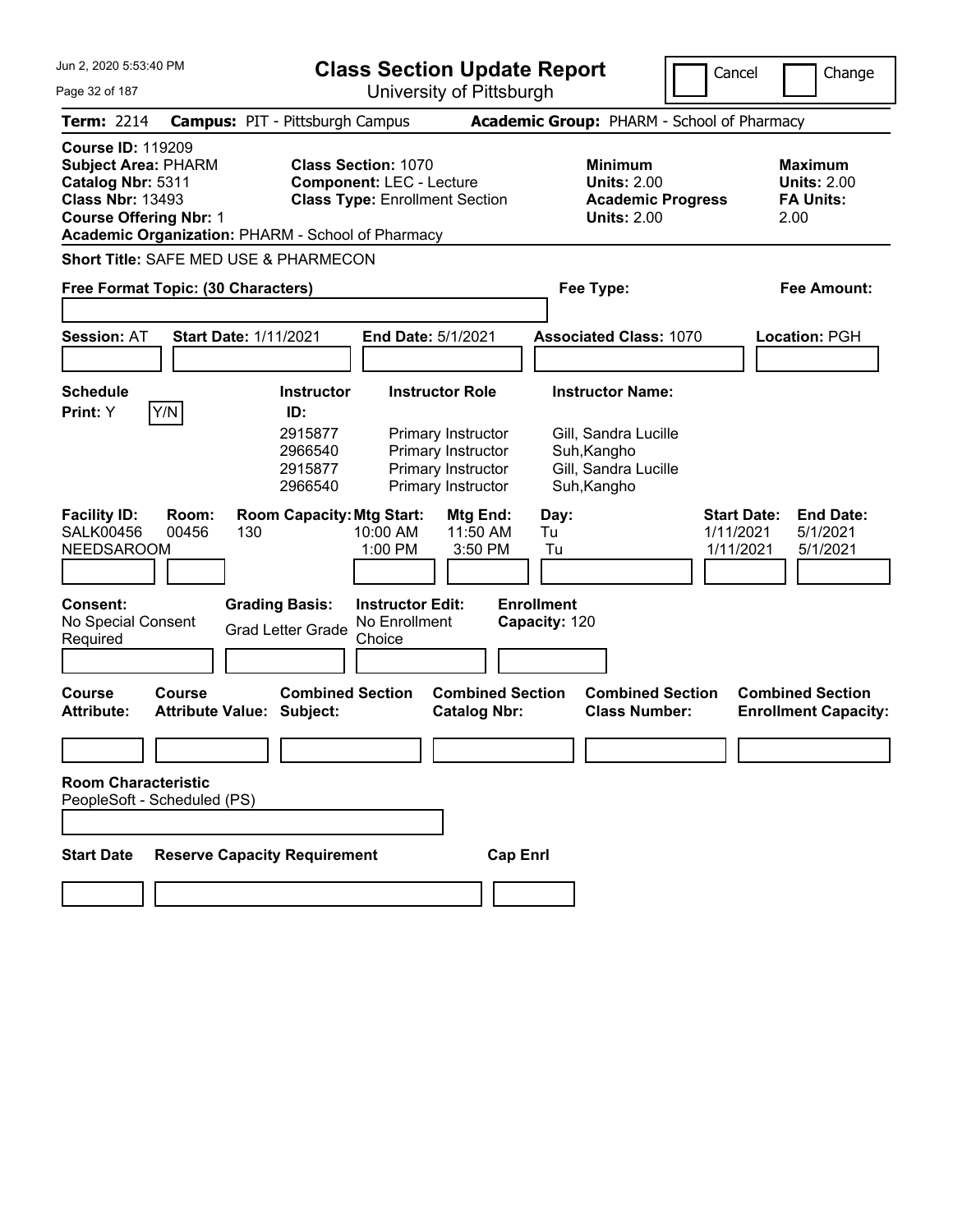Jun 2, 2020 5:53:40 PM Page 33 of 187 **Class Section Update Report** University of Pittsburgh Cancel Change **Term:** 2214 **Campus:** PIT - Pittsburgh Campus **Academic Group:** PHARM - School of Pharmacy **Course ID:** 119211 **Subject Area:** PHARM **Class Section:** 1060 **Minimum Maximum Catalog Nbr:** 5313 **Component:** CLN - Clinical **Units:** 1.00 **Units:** 1.00 **Class Nbr:** 13494 **Class Type:** Enrollment Section **Academic Progress FA Units: Course Offering Nbr:** 1 **Units:** 1.00 1.00 **Academic Organization:** PHARM - School of Pharmacy **Short Title:** HEALTH SYSTEM PHARM 2 **Free Format Topic: (30 Characters) Fee Type: Fee Amount: Session:** AT **Start Date:** 1/11/2021 **End Date:** 5/1/2021 **Associated Class:** 1060 **Location:** PGH **Schedule Instructor Instructor Role Instructor Name: Print:**  $Y$   $|Y/N|$  **ID:** 2920328 Special Parnell, Susan Marie 2900679 Primary Instructor Schiff,Denise 2902051 Primary Instructor Skledar, Susan Jean 2920328 Special Parnell, Susan Marie 2900679 Primary Instructor Schiff,Denise 2902051 Primary Instructor Skledar, Susan Jean **Facility ID: Room: Room Capacity:Mtg Start: Mtg End: Day: Start Date: End Date:** SALK00456 00456 130 8:00 AM 11:50 AM Fr 1/11/2021 5/1/2021 NEEDSAROOM 8:00 AM 11:50 AM Fr 1/11/2021 5/1/2021 **Consent: Grading Basis: Instructor Edit: Enrollment** No Special Consent Required Grad HSU Basis No Enrollment **Choice Capacity:** 120 **Course Course Combined Section Combined Section Combined Section Combined Section Attribute: Attribute Value: Subject: Catalog Nbr: Class Number: Enrollment Capacity: Room Characteristic** PeopleSoft - Scheduled (PS) **Start Date Reserve Capacity Requirement Cap Enrl**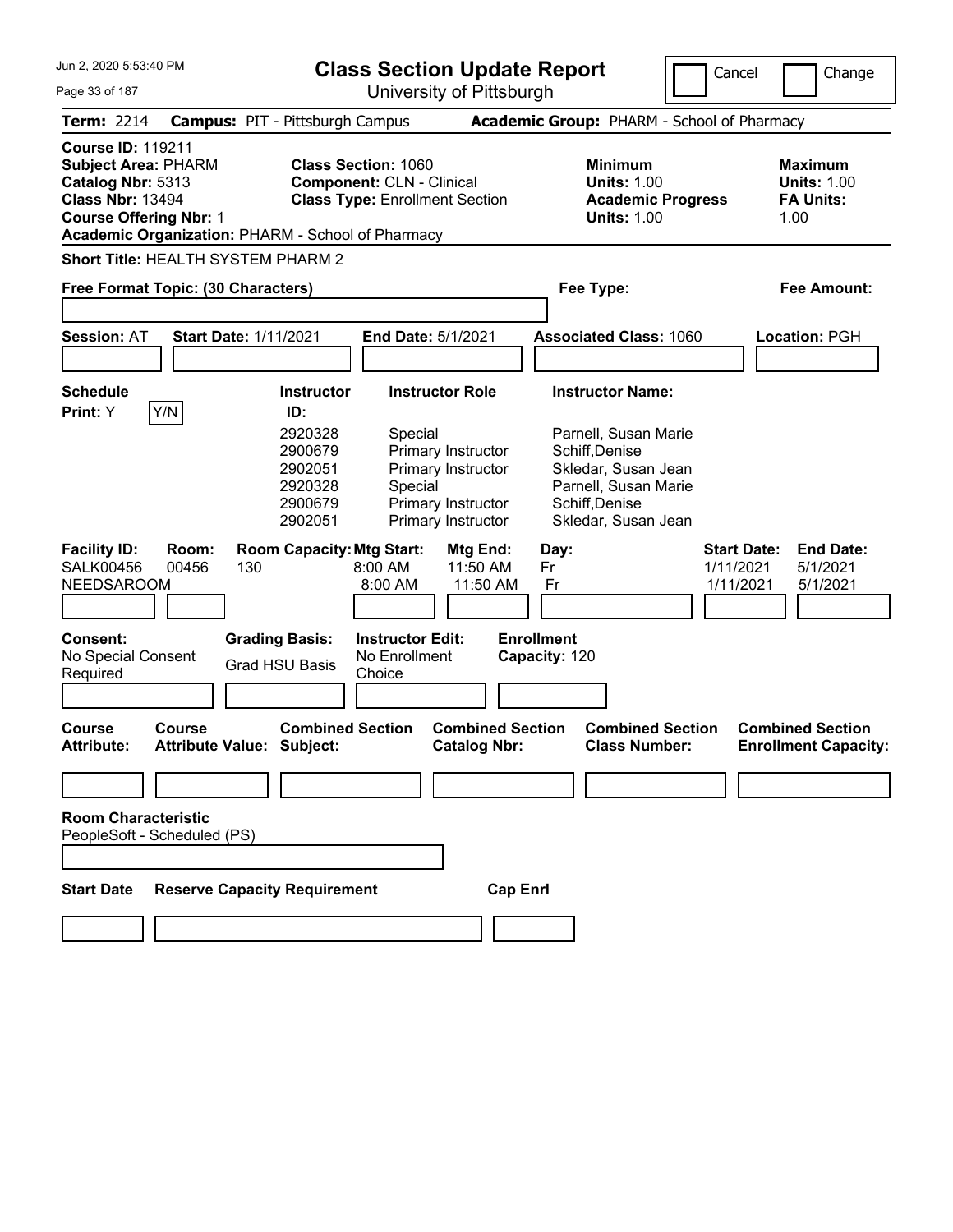| Jun 2, 2020 5:53:40 PM                                                                                                                                                                       |       |                                                                |                                                                                                        | <b>Class Section Update Report</b>                                                   |                                                                                                                                      | Cancel                                       | Change                                                    |
|----------------------------------------------------------------------------------------------------------------------------------------------------------------------------------------------|-------|----------------------------------------------------------------|--------------------------------------------------------------------------------------------------------|--------------------------------------------------------------------------------------|--------------------------------------------------------------------------------------------------------------------------------------|----------------------------------------------|-----------------------------------------------------------|
| Page 34 of 187                                                                                                                                                                               |       |                                                                |                                                                                                        | University of Pittsburgh                                                             |                                                                                                                                      |                                              |                                                           |
| <b>Term: 2214</b>                                                                                                                                                                            |       | <b>Campus: PIT - Pittsburgh Campus</b>                         |                                                                                                        |                                                                                      | Academic Group: PHARM - School of Pharmacy                                                                                           |                                              |                                                           |
| <b>Course ID: 119213</b><br><b>Subject Area: PHARM</b><br>Catalog Nbr: 5315<br><b>Class Nbr: 13495</b><br><b>Course Offering Nbr: 1</b><br>Academic Organization: PHARM - School of Pharmacy |       |                                                                | <b>Class Section: 1030</b><br><b>Component: LEC - Lecture</b><br><b>Class Type: Enrollment Section</b> |                                                                                      | <b>Minimum</b><br><b>Units: 2.00</b><br><b>Academic Progress</b><br><b>Units: 2.00</b>                                               |                                              | Maximum<br><b>Units: 2.00</b><br><b>FA Units:</b><br>2.00 |
| <b>Short Title: ONCOLOGY/HEMATOLOGY</b>                                                                                                                                                      |       |                                                                |                                                                                                        |                                                                                      |                                                                                                                                      |                                              |                                                           |
| Free Format Topic: (30 Characters)                                                                                                                                                           |       |                                                                |                                                                                                        |                                                                                      | Fee Type:                                                                                                                            |                                              | Fee Amount:                                               |
|                                                                                                                                                                                              |       |                                                                |                                                                                                        |                                                                                      |                                                                                                                                      |                                              |                                                           |
| <b>Session: AT</b>                                                                                                                                                                           |       | <b>Start Date: 1/11/2021</b>                                   | End Date: 5/1/2021                                                                                     |                                                                                      | <b>Associated Class: 1030</b>                                                                                                        |                                              | Location: PGH                                             |
|                                                                                                                                                                                              |       |                                                                |                                                                                                        |                                                                                      |                                                                                                                                      |                                              |                                                           |
| <b>Schedule</b><br> Y/N <br>Print: Y                                                                                                                                                         |       | <b>Instructor</b>                                              |                                                                                                        | <b>Instructor Role</b>                                                               | <b>Instructor Name:</b>                                                                                                              |                                              |                                                           |
|                                                                                                                                                                                              |       | 2957737<br>2920328<br>2900679<br>2957737<br>2920328<br>2900679 | Special<br>Special                                                                                     | Primary Instructor<br>Primary Instructor<br>Primary Instructor<br>Primary Instructor | Fernandez, Christian A<br>Parnell, Susan Marie<br>Schiff, Denise<br>Fernandez, Christian A<br>Parnell, Susan Marie<br>Schiff, Denise |                                              |                                                           |
| <b>Facility ID:</b><br><b>NEEDSAROOM</b><br><b>NEEDSAROOM</b>                                                                                                                                | Room: | <b>Room Capacity: Mtg Start:</b>                               | 8:00 AM<br>9:00 AM                                                                                     | Mtg End:<br>9:50 AM<br>9:50 AM                                                       | Day:<br>Mo<br>We                                                                                                                     | <b>Start Date:</b><br>1/11/2021<br>1/11/2021 | <b>End Date:</b><br>5/1/2021<br>5/1/2021                  |
| Consent:                                                                                                                                                                                     |       | <b>Grading Basis:</b>                                          | <b>Instructor Edit:</b>                                                                                |                                                                                      | <b>Enrollment</b>                                                                                                                    |                                              |                                                           |
| No Special Consent<br>Required                                                                                                                                                               |       | <b>Grad Letter Grade</b>                                       | No Enrollment<br>Choice                                                                                |                                                                                      | Capacity: 120                                                                                                                        |                                              |                                                           |
|                                                                                                                                                                                              |       |                                                                |                                                                                                        |                                                                                      |                                                                                                                                      |                                              |                                                           |
| <b>Course</b><br>Course<br><b>Attribute:</b>                                                                                                                                                 |       | <b>Combined Section</b><br><b>Attribute Value: Subject:</b>    |                                                                                                        | <b>Combined Section</b><br><b>Catalog Nbr:</b>                                       | <b>Combined Section</b><br><b>Class Number:</b>                                                                                      |                                              | <b>Combined Section</b><br><b>Enrollment Capacity:</b>    |
|                                                                                                                                                                                              |       |                                                                |                                                                                                        |                                                                                      |                                                                                                                                      |                                              |                                                           |
| <b>Room Characteristic</b><br>PeopleSoft - Scheduled (PS)<br><b>Start Date</b>                                                                                                               |       | <b>Reserve Capacity Requirement</b>                            |                                                                                                        | <b>Cap Enrl</b>                                                                      |                                                                                                                                      |                                              |                                                           |
|                                                                                                                                                                                              |       |                                                                |                                                                                                        |                                                                                      |                                                                                                                                      |                                              |                                                           |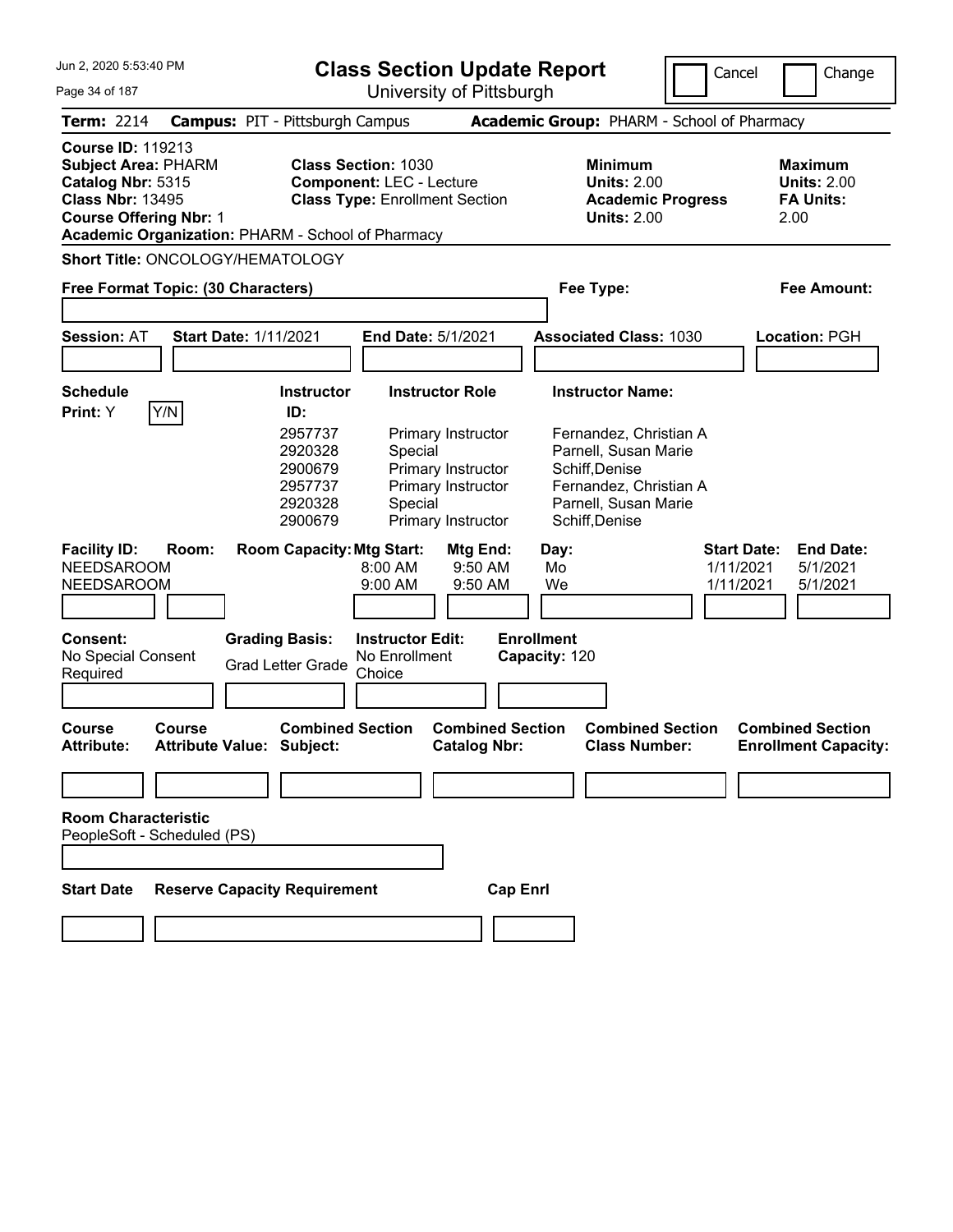| Jun 2, 2020 5:53:40 PM                                                                                                                  | <b>Class Section Update Report</b>                                                                                                                                                                    | Cancel                                                                                                              | Change                                                           |
|-----------------------------------------------------------------------------------------------------------------------------------------|-------------------------------------------------------------------------------------------------------------------------------------------------------------------------------------------------------|---------------------------------------------------------------------------------------------------------------------|------------------------------------------------------------------|
| Page 35 of 187                                                                                                                          | University of Pittsburgh                                                                                                                                                                              |                                                                                                                     |                                                                  |
| Term: 2214                                                                                                                              | <b>Campus: PIT - Pittsburgh Campus</b>                                                                                                                                                                | Academic Group: PHARM - School of Pharmacy                                                                          |                                                                  |
| <b>Course ID: 119217</b><br><b>Subject Area: PHARM</b><br>Catalog Nbr: 5319<br><b>Class Nbr: 13496</b><br><b>Course Offering Nbr: 1</b> | <b>Class Section: 1010</b><br><b>Component: LEC - Lecture</b><br><b>Class Type: Enrollment Section</b><br>Academic Organization: PHARM - School of Pharmacy                                           | <b>Minimum</b><br><b>Units: 4.00</b><br><b>Academic Progress</b><br><b>Units: 4.00</b>                              | <b>Maximum</b><br><b>Units: 4.00</b><br><b>FA Units:</b><br>4.00 |
| Short Title: NEUROLOGY/PSYCHIATRY                                                                                                       |                                                                                                                                                                                                       |                                                                                                                     |                                                                  |
| Free Format Topic: (30 Characters)                                                                                                      |                                                                                                                                                                                                       | Fee Type:                                                                                                           | Fee Amount:                                                      |
| <b>Session: AT</b>                                                                                                                      | <b>Start Date: 1/11/2021</b><br><b>End Date: 5/1/2021</b>                                                                                                                                             | <b>Associated Class: 1010</b>                                                                                       | Location: PGH                                                    |
| <b>Schedule</b><br>Y/N<br>Print: Y                                                                                                      | <b>Instructor Role</b><br><b>Instructor</b><br>ID:<br>2908549<br>Primary Instructor<br>1033502<br>Primary Instructor<br>2908549<br>Primary Instructor<br>1033502<br>Primary Instructor                | <b>Instructor Name:</b><br>Gibbs, Robert B<br>Scelsi, Christine Marie<br>Gibbs, Robert B<br>Scelsi, Christine Marie |                                                                  |
| <b>Facility ID:</b><br>Room:<br><b>NEEDSAROOM</b><br><b>NEEDSAROOM</b><br><b>Consent:</b><br>No Special Consent<br>Required             | <b>Room Capacity: Mtg Start:</b><br>Mtg End:<br>10:00 AM<br>11:50 AM<br>1:00 PM<br>3:50 PM<br><b>Instructor Edit:</b><br><b>Grading Basis:</b><br>No Enrollment<br><b>Grad Letter Grade</b><br>Choice | Day:<br>MoWe<br>1/11/2021<br>1/11/2021<br>Th<br><b>Enrollment</b><br>Capacity: 120                                  | <b>End Date:</b><br><b>Start Date:</b><br>5/1/2021<br>5/1/2021   |
| Course<br>Course<br><b>Attribute:</b>                                                                                                   | <b>Combined Section</b><br><b>Combined Section</b><br><b>Attribute Value: Subject:</b><br><b>Catalog Nbr:</b>                                                                                         | <b>Combined Section</b><br><b>Class Number:</b>                                                                     | <b>Combined Section</b><br><b>Enrollment Capacity:</b>           |
| <b>Room Characteristic</b><br>PeopleSoft - Scheduled (PS)<br><b>Start Date</b>                                                          | <b>Reserve Capacity Requirement</b><br><b>Cap Enrl</b>                                                                                                                                                |                                                                                                                     |                                                                  |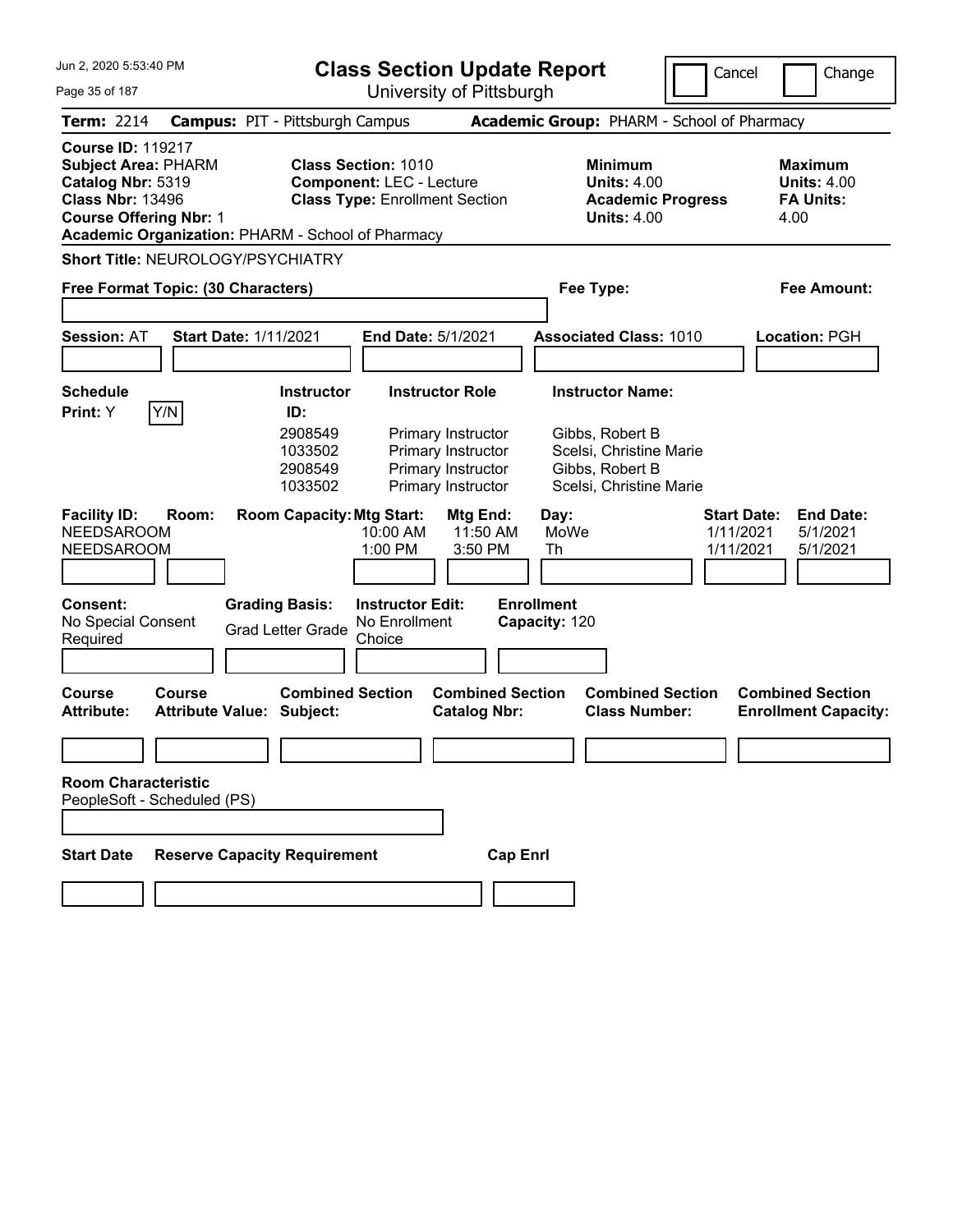| Jun 2, 2020 5:53:40 PM                                                                                                                  |                |                                                                | <b>Class Section Update Report</b>                                                                     |                                                                                      |                                                                                                                                                    | Cancel                                       | Change                                                           |
|-----------------------------------------------------------------------------------------------------------------------------------------|----------------|----------------------------------------------------------------|--------------------------------------------------------------------------------------------------------|--------------------------------------------------------------------------------------|----------------------------------------------------------------------------------------------------------------------------------------------------|----------------------------------------------|------------------------------------------------------------------|
| Page 36 of 187                                                                                                                          |                |                                                                |                                                                                                        | University of Pittsburgh                                                             |                                                                                                                                                    |                                              |                                                                  |
| <b>Term: 2214</b>                                                                                                                       |                | <b>Campus: PIT - Pittsburgh Campus</b>                         |                                                                                                        |                                                                                      | Academic Group: PHARM - School of Pharmacy                                                                                                         |                                              |                                                                  |
| <b>Course ID: 150216</b><br><b>Subject Area: PHARM</b><br>Catalog Nbr: 5321<br><b>Class Nbr: 13509</b><br><b>Course Offering Nbr: 1</b> |                | Academic Organization: PHARM - School of Pharmacy              | <b>Class Section: 1030</b><br><b>Component: LEC - Lecture</b><br><b>Class Type: Enrollment Section</b> |                                                                                      | <b>Minimum</b><br><b>Units: 2.00</b><br><b>Academic Progress</b><br><b>Units: 2.00</b>                                                             |                                              | <b>Maximum</b><br><b>Units: 2.00</b><br><b>FA Units:</b><br>2.00 |
|                                                                                                                                         |                | <b>Short Title: CRITICAL CARE &amp; NEPHROLOGY</b>             |                                                                                                        |                                                                                      |                                                                                                                                                    |                                              |                                                                  |
| Free Format Topic: (30 Characters)                                                                                                      |                |                                                                |                                                                                                        |                                                                                      | Fee Type:                                                                                                                                          |                                              | <b>Fee Amount:</b>                                               |
| <b>Session: AT</b>                                                                                                                      |                | <b>Start Date: 1/11/2021</b>                                   | <b>End Date: 5/1/2021</b>                                                                              |                                                                                      | <b>Associated Class: 1030</b>                                                                                                                      |                                              | <b>Location: PGH</b>                                             |
| <b>Schedule</b><br> Y/N <br>Print: Y                                                                                                    |                | <b>Instructor</b><br>ID:                                       |                                                                                                        | <b>Instructor Role</b>                                                               | <b>Instructor Name:</b>                                                                                                                            |                                              |                                                                  |
|                                                                                                                                         |                | 2922931<br>2936853<br>2913280<br>2922931<br>2936853<br>2913280 | Special<br>Special                                                                                     | Primary Instructor<br>Primary Instructor<br>Primary Instructor<br>Primary Instructor | Benedict, Neal Jaret<br>Gilchrist, Janie M<br>Schonder, Kristine Santus<br>Benedict, Neal Jaret<br>Gilchrist, Janie M<br>Schonder, Kristine Santus |                                              |                                                                  |
| <b>Facility ID:</b><br><b>SALK00456</b><br><b>NEEDSAROOM</b>                                                                            | Room:<br>00456 | <b>Room Capacity: Mtg Start:</b><br>130                        | 8:00 AM<br>1:00 PM                                                                                     | Mtg End:<br>9:50 AM<br>3:50 PM                                                       | Day:<br>Tu<br>Tu                                                                                                                                   | <b>Start Date:</b><br>1/11/2021<br>1/11/2021 | <b>End Date:</b><br>5/1/2021<br>5/1/2021                         |
| <b>Consent:</b><br>No Special Consent<br>Required                                                                                       |                | <b>Grading Basis:</b><br><b>Grad Letter Grade</b>              | <b>Instructor Edit:</b><br>No Enrollment<br>Choice                                                     |                                                                                      | <b>Enrollment</b><br>Capacity: 120                                                                                                                 |                                              |                                                                  |
| <b>Course</b><br><b>Attribute:</b>                                                                                                      | <b>Course</b>  | <b>Combined Section</b><br><b>Attribute Value: Subject:</b>    |                                                                                                        | <b>Combined Section</b><br><b>Catalog Nbr:</b>                                       | <b>Combined Section</b><br><b>Class Number:</b>                                                                                                    |                                              | <b>Combined Section</b><br><b>Enrollment Capacity:</b>           |
|                                                                                                                                         |                |                                                                |                                                                                                        |                                                                                      |                                                                                                                                                    |                                              |                                                                  |
| <b>Room Characteristic</b><br>PeopleSoft - Scheduled (PS)<br><b>Start Date</b>                                                          |                | <b>Reserve Capacity Requirement</b>                            |                                                                                                        | <b>Cap Enrl</b>                                                                      |                                                                                                                                                    |                                              |                                                                  |
|                                                                                                                                         |                |                                                                |                                                                                                        |                                                                                      |                                                                                                                                                    |                                              |                                                                  |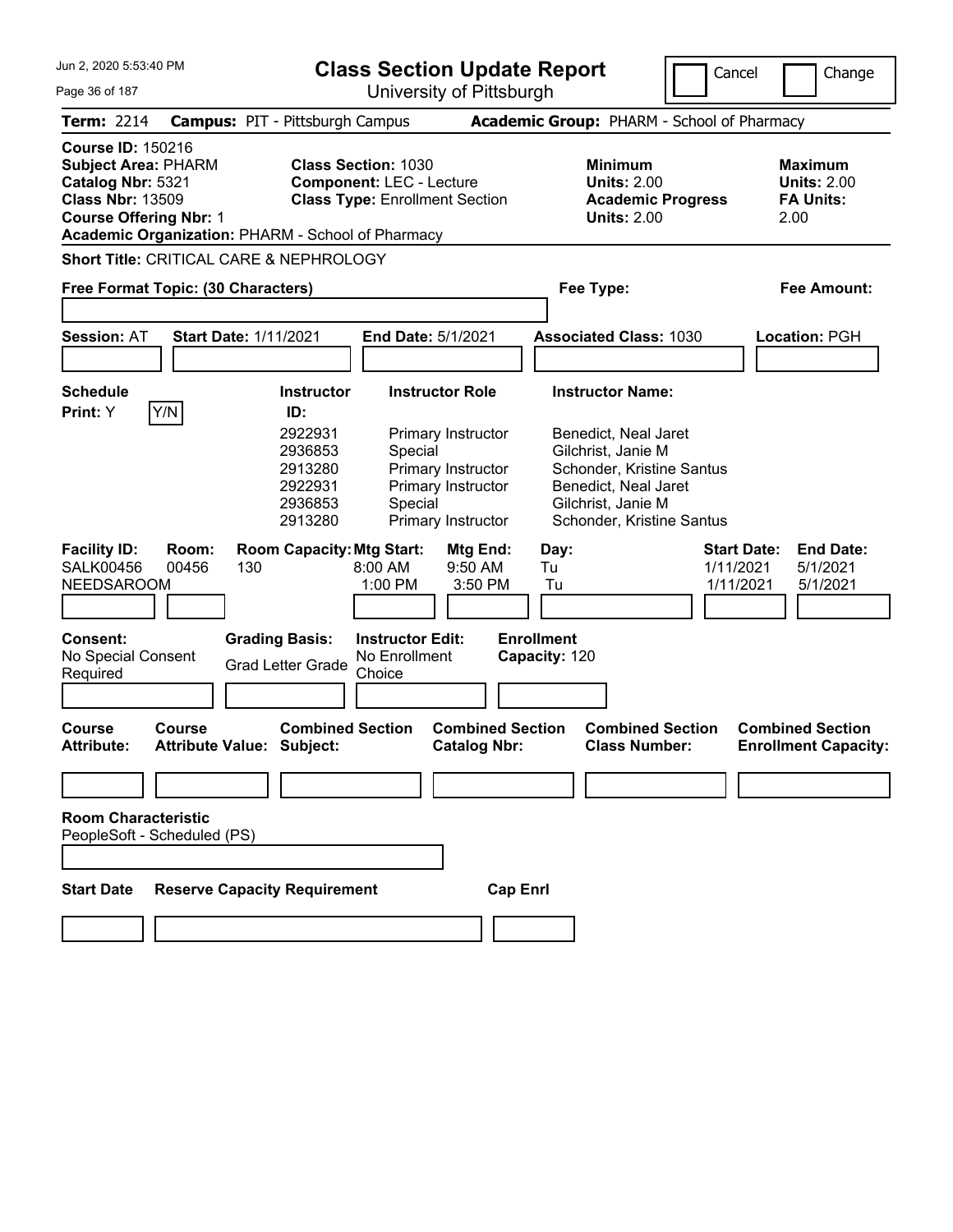| Jun 2. 2020 5:53:40 PM                                                                                                                                                                       | <b>Class Section Update Report</b>                                                                     |                                                                                                   | Cancel<br>Change                                                 |
|----------------------------------------------------------------------------------------------------------------------------------------------------------------------------------------------|--------------------------------------------------------------------------------------------------------|---------------------------------------------------------------------------------------------------|------------------------------------------------------------------|
| Page 37 of 187                                                                                                                                                                               | University of Pittsburgh                                                                               |                                                                                                   |                                                                  |
| <b>Term: 2214</b>                                                                                                                                                                            | <b>Campus: PIT - Pittsburgh Campus</b>                                                                 | Academic Group: PHARM - School of Pharmacy                                                        |                                                                  |
| <b>Course ID: 187722</b><br><b>Subject Area: PHARM</b><br>Catalog Nbr: 5323<br><b>Class Nbr: 25195</b><br><b>Course Offering Nbr: 1</b><br>Academic Organization: PHARM - School of Pharmacy | <b>Class Section: 1010</b><br><b>Component: SEM - Seminar</b><br><b>Class Type: Enrollment Section</b> | <b>Minimum</b><br><b>Units: 1.00</b><br><b>Academic Progress</b><br><b>Units: 1.00</b>            | <b>Maximum</b><br><b>Units: 1.00</b><br><b>FA Units:</b><br>1.00 |
| <b>Short Title: CASE CONFERENCE SERIES 6</b>                                                                                                                                                 |                                                                                                        |                                                                                                   |                                                                  |
| Free Format Topic: (30 Characters)                                                                                                                                                           |                                                                                                        | Fee Type:                                                                                         | <b>Fee Amount:</b>                                               |
| <b>Start Date: 1/11/2021</b><br><b>Session: AT</b>                                                                                                                                           | End Date: 5/1/2021                                                                                     | <b>Associated Class: 1010</b>                                                                     | <b>Location: PGH</b>                                             |
| <b>Schedule</b>                                                                                                                                                                              | <b>Instructor</b><br><b>Instructor Role</b>                                                            | <b>Instructor Name:</b>                                                                           |                                                                  |
| Y/N<br>Print: Y                                                                                                                                                                              | ID:<br>2922879<br>Primary Instructor<br>2913280<br>Primary Instructor                                  | Falcione, Bonnie<br>Schonder, Kristine Santus                                                     |                                                                  |
| <b>Facility ID:</b><br>Room:<br><b>NEEDSAROOM</b>                                                                                                                                            | <b>Room Capacity: Mtg Start:</b><br>1:00 PM                                                            | Mtg End:<br>Day:<br>3:50 PM<br>Th                                                                 | <b>Start Date:</b><br><b>End Date:</b><br>1/11/2021<br>5/1/2021  |
| <b>Consent:</b><br>No Special Consent<br>Required                                                                                                                                            | <b>Grading Basis:</b><br><b>Instructor Edit:</b><br>No Enrollment<br><b>Grad HSU Basis</b><br>Choice   | <b>Enrollment</b><br>Capacity: 120                                                                |                                                                  |
| <b>Course</b><br>Course<br><b>Attribute:</b><br><b>Attribute Value: Subject:</b>                                                                                                             | <b>Combined Section</b>                                                                                | <b>Combined Section</b><br><b>Combined Section</b><br><b>Catalog Nbr:</b><br><b>Class Number:</b> | <b>Combined Section</b><br><b>Enrollment Capacity:</b>           |
|                                                                                                                                                                                              |                                                                                                        |                                                                                                   |                                                                  |
| <b>Room Characteristic</b><br>PeopleSoft - Scheduled (PS)                                                                                                                                    |                                                                                                        |                                                                                                   |                                                                  |
| <b>Reserve Capacity Requirement</b><br><b>Start Date</b>                                                                                                                                     |                                                                                                        | <b>Cap Enrl</b>                                                                                   |                                                                  |
|                                                                                                                                                                                              |                                                                                                        |                                                                                                   |                                                                  |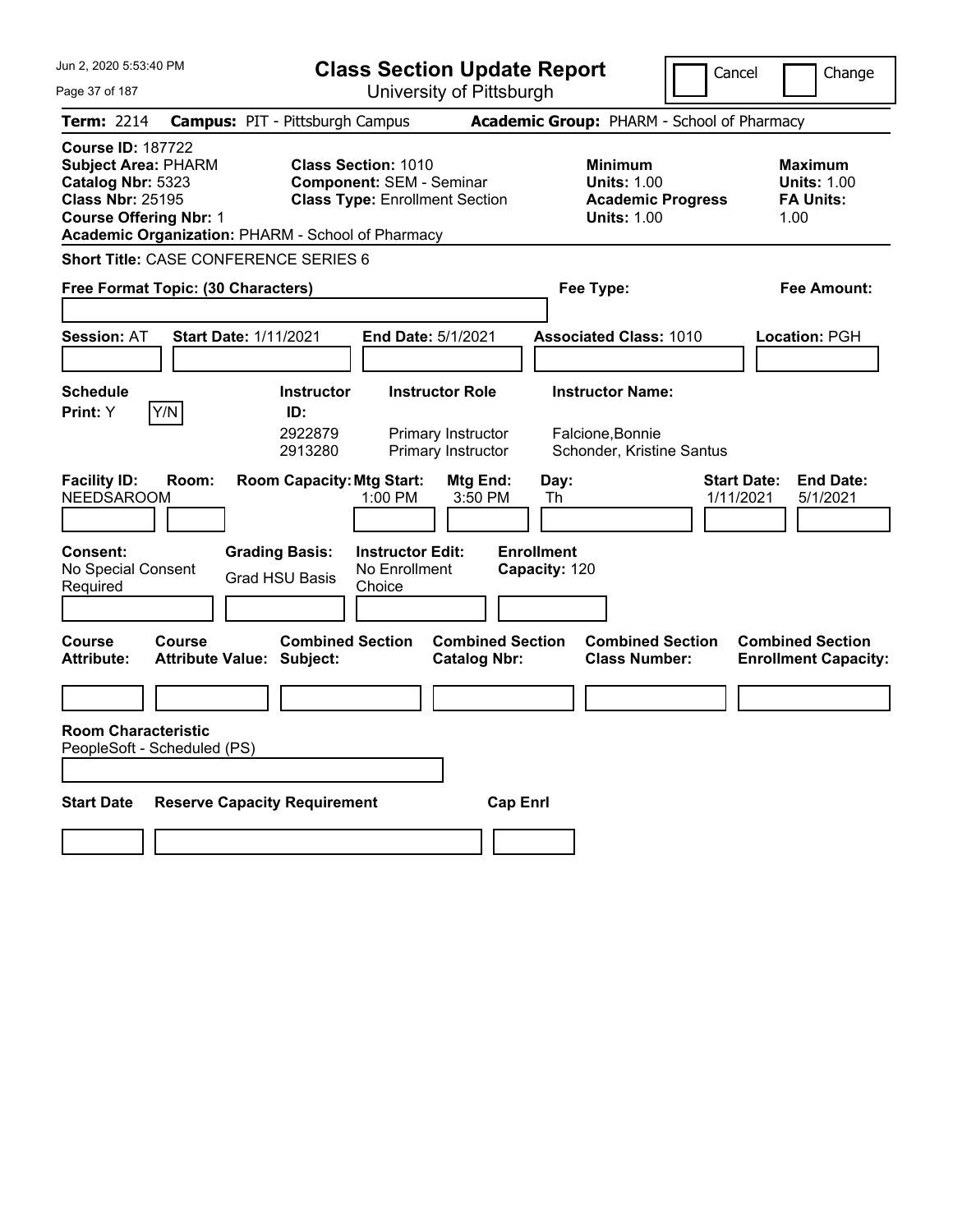| Jun 2, 2020 5:53:40 PM                                                                                                                  | <b>Class Section Update Report</b>                                                                                                                           | Cancel                                                                                 | Change                                                           |
|-----------------------------------------------------------------------------------------------------------------------------------------|--------------------------------------------------------------------------------------------------------------------------------------------------------------|----------------------------------------------------------------------------------------|------------------------------------------------------------------|
| Page 38 of 187                                                                                                                          | University of Pittsburgh                                                                                                                                     |                                                                                        |                                                                  |
| <b>Term: 2214</b>                                                                                                                       | <b>Campus: PIT - Pittsburgh Campus</b>                                                                                                                       | Academic Group: PHARM - School of Pharmacy                                             |                                                                  |
| <b>Course ID: 119219</b><br><b>Subject Area: PHARM</b><br>Catalog Nbr: 5401<br><b>Class Nbr: 13503</b><br><b>Course Offering Nbr: 1</b> | <b>Class Section: 1010</b><br><b>Component: CLN - Clinical</b><br><b>Class Type: Enrollment Section</b><br>Academic Organization: PHARM - School of Pharmacy | <b>Minimum</b><br><b>Units: 5.00</b><br><b>Academic Progress</b><br><b>Units: 5.00</b> | <b>Maximum</b><br><b>Units: 5.00</b><br><b>FA Units:</b><br>5.00 |
|                                                                                                                                         | <b>Short Title: PHARMD ADV PHARM PRACT EXPRN 1</b>                                                                                                           |                                                                                        |                                                                  |
| Free Format Topic: (30 Characters)                                                                                                      |                                                                                                                                                              | Fee Type:                                                                              | Fee Amount:                                                      |
| <b>Session: AT</b>                                                                                                                      | <b>Start Date: 1/11/2021</b><br><b>End Date: 5/1/2021</b>                                                                                                    | <b>Associated Class: 1010</b>                                                          | Location: PGH                                                    |
| <b>Schedule</b><br>Print: Y<br>Y/N                                                                                                      | <b>Instructor Role</b><br><b>Instructor</b><br>ID:<br>2906891<br>Special<br>2902051<br>Primary Instructor                                                    | <b>Instructor Name:</b><br>Schmotzer, Anna Grace<br>Skledar, Susan Jean                |                                                                  |
| <b>Facility ID:</b><br>Room:<br><b>TBATBA</b><br>TBA<br><b>Consent:</b><br>No Special Consent<br>Required                               | <b>Room Capacity: Mtg Start:</b><br>Mtg End:<br>0<br><b>Grading Basis:</b><br><b>Instructor Edit:</b><br>No Enrollment<br><b>Grad HSU Basis</b><br>Choice    | Day:<br>1/11/2021<br><b>Enrollment</b><br>Capacity: 115                                | <b>Start Date:</b><br><b>End Date:</b><br>5/1/2021               |
| Course<br>Course<br><b>Attribute:</b>                                                                                                   | <b>Combined Section</b><br>Attribute Value: Subject:<br><b>Catalog Nbr:</b>                                                                                  | <b>Combined Section</b><br><b>Combined Section</b><br><b>Class Number:</b>             | <b>Combined Section</b><br><b>Enrollment Capacity:</b>           |
|                                                                                                                                         |                                                                                                                                                              |                                                                                        |                                                                  |
| <b>Room Characteristic</b>                                                                                                              |                                                                                                                                                              |                                                                                        |                                                                  |
|                                                                                                                                         |                                                                                                                                                              |                                                                                        |                                                                  |
| <b>Start Date</b>                                                                                                                       | <b>Reserve Capacity Requirement</b>                                                                                                                          | <b>Cap Enrl</b>                                                                        |                                                                  |
|                                                                                                                                         |                                                                                                                                                              |                                                                                        |                                                                  |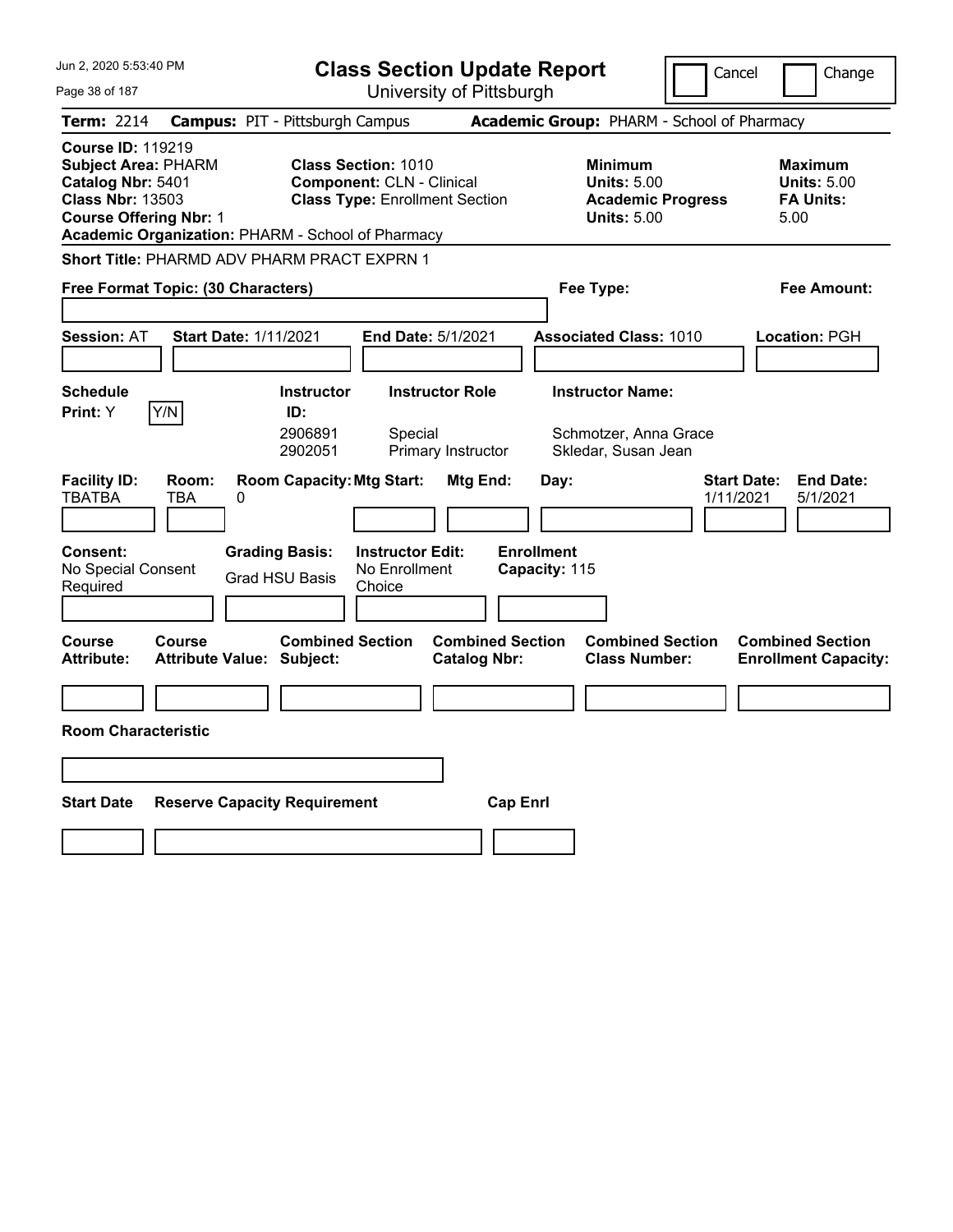| Jun 2, 2020 5:53:40 PM                                                                                                                  | <b>Class Section Update Report</b>                                                                                                                           | Cancel                                                                                 | Change                                                           |
|-----------------------------------------------------------------------------------------------------------------------------------------|--------------------------------------------------------------------------------------------------------------------------------------------------------------|----------------------------------------------------------------------------------------|------------------------------------------------------------------|
| Page 39 of 187                                                                                                                          | University of Pittsburgh                                                                                                                                     |                                                                                        |                                                                  |
| <b>Term: 2214</b>                                                                                                                       | <b>Campus: PIT - Pittsburgh Campus</b>                                                                                                                       | Academic Group: PHARM - School of Pharmacy                                             |                                                                  |
| <b>Course ID: 119220</b><br><b>Subject Area: PHARM</b><br>Catalog Nbr: 5402<br><b>Class Nbr: 13504</b><br><b>Course Offering Nbr: 1</b> | <b>Class Section: 1010</b><br><b>Component: CLN - Clinical</b><br><b>Class Type: Enrollment Section</b><br>Academic Organization: PHARM - School of Pharmacy | <b>Minimum</b><br><b>Units: 5.00</b><br><b>Academic Progress</b><br><b>Units: 5.00</b> | <b>Maximum</b><br><b>Units: 5.00</b><br><b>FA Units:</b><br>5.00 |
|                                                                                                                                         | Short Title: PHARMD ADV PHARM PRACT EXPRN 2                                                                                                                  |                                                                                        |                                                                  |
| Free Format Topic: (30 Characters)                                                                                                      |                                                                                                                                                              | Fee Type:                                                                              | Fee Amount:                                                      |
| <b>Session: AT</b>                                                                                                                      | <b>Start Date: 1/11/2021</b><br><b>End Date: 5/1/2021</b>                                                                                                    | <b>Associated Class: 1010</b>                                                          | Location: PGH                                                    |
| <b>Schedule</b><br>Print: Y<br>Y/N                                                                                                      | <b>Instructor Role</b><br><b>Instructor</b><br>ID:<br>2906891<br>Special<br>2902051<br>Primary Instructor                                                    | <b>Instructor Name:</b><br>Schmotzer, Anna Grace<br>Skledar, Susan Jean                |                                                                  |
| <b>Facility ID:</b><br>Room:<br><b>TBATBA</b><br>TBA<br><b>Consent:</b><br>No Special Consent<br>Required                               | <b>Room Capacity: Mtg Start:</b><br>Mtg End:<br>0<br><b>Grading Basis:</b><br><b>Instructor Edit:</b><br>No Enrollment<br><b>Grad HSU Basis</b><br>Choice    | Day:<br>1/11/2021<br><b>Enrollment</b><br>Capacity: 115                                | <b>Start Date:</b><br><b>End Date:</b><br>5/1/2021               |
| Course<br>Course<br><b>Attribute:</b>                                                                                                   | <b>Combined Section</b><br>Attribute Value: Subject:<br><b>Catalog Nbr:</b>                                                                                  | <b>Combined Section</b><br><b>Combined Section</b><br><b>Class Number:</b>             | <b>Combined Section</b><br><b>Enrollment Capacity:</b>           |
| <b>Room Characteristic</b>                                                                                                              |                                                                                                                                                              |                                                                                        |                                                                  |
|                                                                                                                                         |                                                                                                                                                              |                                                                                        |                                                                  |
|                                                                                                                                         |                                                                                                                                                              |                                                                                        |                                                                  |
| <b>Start Date</b>                                                                                                                       | <b>Reserve Capacity Requirement</b>                                                                                                                          | <b>Cap Enrl</b>                                                                        |                                                                  |
|                                                                                                                                         |                                                                                                                                                              |                                                                                        |                                                                  |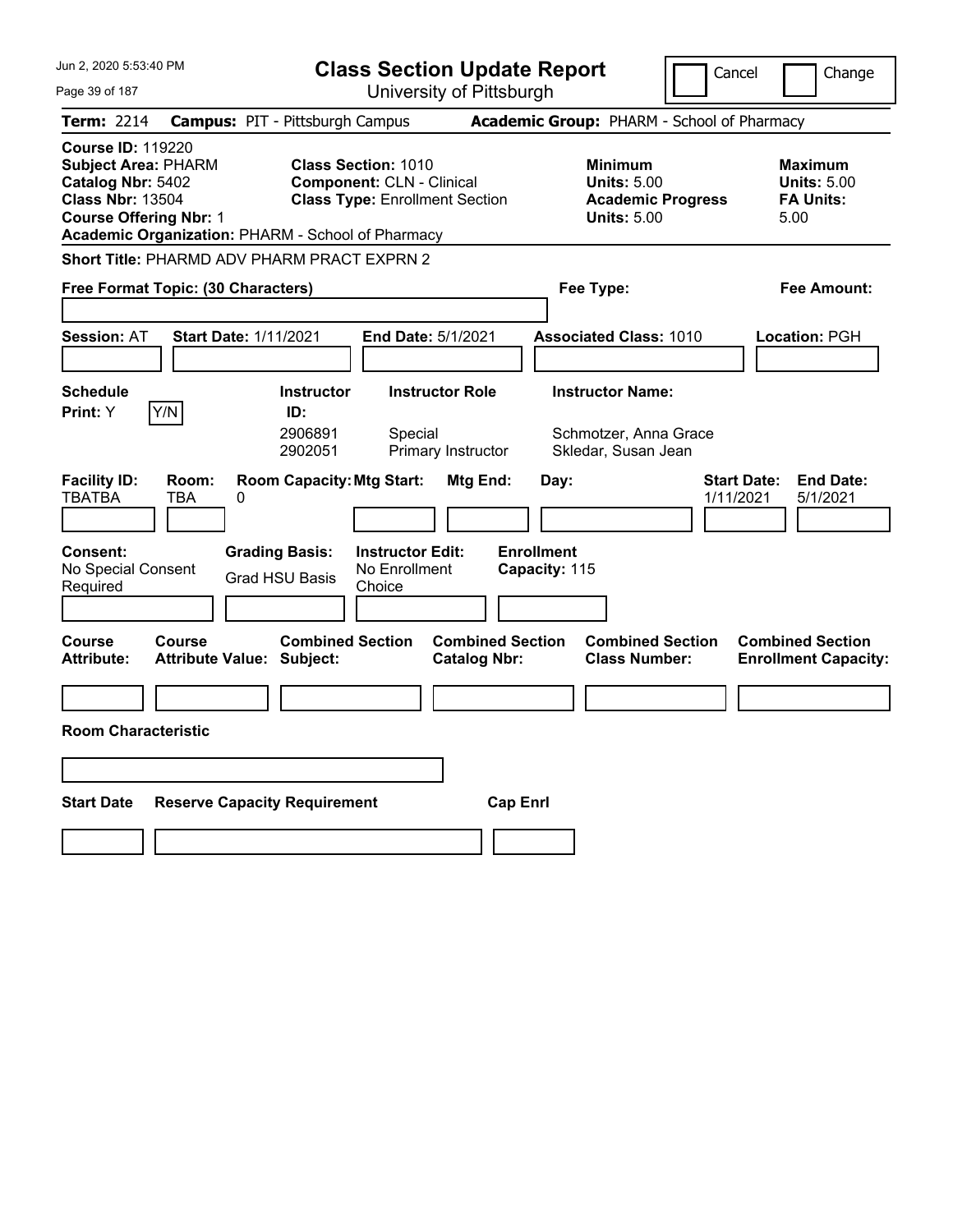| Jun 2, 2020 5:53:40 PM                                                                                                                  | <b>Class Section Update Report</b>                                                                                                                                                    | Cancel                                                                                               | Change                                                           |
|-----------------------------------------------------------------------------------------------------------------------------------------|---------------------------------------------------------------------------------------------------------------------------------------------------------------------------------------|------------------------------------------------------------------------------------------------------|------------------------------------------------------------------|
| Page 40 of 187                                                                                                                          | University of Pittsburgh                                                                                                                                                              |                                                                                                      |                                                                  |
| <b>Term: 2214</b>                                                                                                                       | <b>Campus: PIT - Pittsburgh Campus</b>                                                                                                                                                | Academic Group: PHARM - School of Pharmacy                                                           |                                                                  |
| <b>Course ID: 119221</b><br><b>Subject Area: PHARM</b><br>Catalog Nbr: 5403<br><b>Class Nbr: 13498</b><br><b>Course Offering Nbr: 1</b> | <b>Class Section: 1010</b><br><b>Component: CLN - Clinical</b><br><b>Class Type: Enrollment Section</b><br>Academic Organization: PHARM - School of Pharmacy                          | <b>Minimum</b><br><b>Units: 5.00</b><br><b>Academic Progress</b><br><b>Units: 5.00</b>               | <b>Maximum</b><br><b>Units: 5.00</b><br><b>FA Units:</b><br>5.00 |
|                                                                                                                                         | <b>Short Title: PHARMD ADV PHARM PRACT EXPRN 3</b>                                                                                                                                    |                                                                                                      |                                                                  |
| Free Format Topic: (30 Characters)                                                                                                      |                                                                                                                                                                                       | Fee Type:                                                                                            | Fee Amount:                                                      |
| <b>Session: AT</b>                                                                                                                      | <b>Start Date: 1/11/2021</b><br>End Date: 5/1/2021                                                                                                                                    | <b>Associated Class: 1010</b>                                                                        | Location: PGH                                                    |
| <b>Schedule</b><br>Y/N<br>Print: Y                                                                                                      | <b>Instructor Role</b><br><b>Instructor</b><br>ID:<br>2906891<br>Special                                                                                                              | <b>Instructor Name:</b><br>Schmotzer, Anna Grace                                                     |                                                                  |
| <b>Facility ID:</b><br>Room:<br><b>TBATBA</b><br>TBA<br>0<br><b>Consent:</b><br>No Special Consent<br>Required                          | 2902051<br>Primary Instructor<br><b>Room Capacity: Mtg Start:</b><br>Mtg End:<br><b>Grading Basis:</b><br><b>Instructor Edit:</b><br>No Enrollment<br><b>Grad HSU Basis</b><br>Choice | Skledar, Susan Jean<br><b>Start Date:</b><br>Day:<br>1/11/2021<br><b>Enrollment</b><br>Capacity: 115 | <b>End Date:</b><br>5/1/2021                                     |
| Course<br><b>Course</b><br><b>Attribute:</b>                                                                                            | <b>Combined Section</b><br><b>Combined Section</b><br><b>Attribute Value: Subject:</b><br><b>Catalog Nbr:</b>                                                                         | <b>Combined Section</b><br><b>Class Number:</b>                                                      | <b>Combined Section</b><br><b>Enrollment Capacity:</b>           |
|                                                                                                                                         |                                                                                                                                                                                       |                                                                                                      |                                                                  |
| <b>Room Characteristic</b>                                                                                                              |                                                                                                                                                                                       |                                                                                                      |                                                                  |
|                                                                                                                                         |                                                                                                                                                                                       |                                                                                                      |                                                                  |
|                                                                                                                                         |                                                                                                                                                                                       |                                                                                                      |                                                                  |
| <b>Start Date</b>                                                                                                                       | <b>Reserve Capacity Requirement</b>                                                                                                                                                   | <b>Cap Enrl</b>                                                                                      |                                                                  |
|                                                                                                                                         |                                                                                                                                                                                       |                                                                                                      |                                                                  |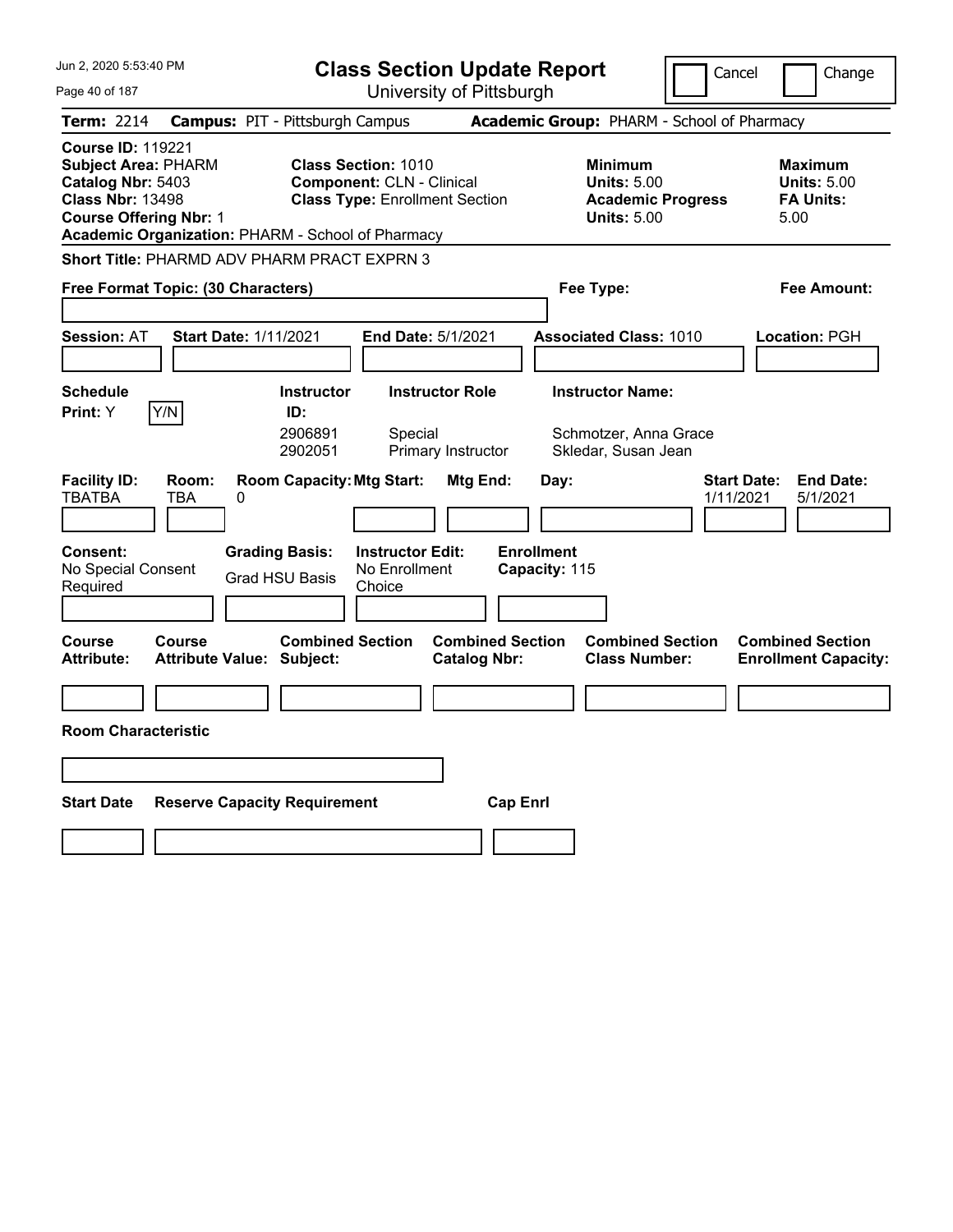| Jun 2, 2020 5:53:40 PM                                                                                                                  | <b>Class Section Update Report</b>                                                                                                                           |                                                                        | Cancel                          | Change                                                           |
|-----------------------------------------------------------------------------------------------------------------------------------------|--------------------------------------------------------------------------------------------------------------------------------------------------------------|------------------------------------------------------------------------|---------------------------------|------------------------------------------------------------------|
| Page 41 of 187                                                                                                                          | University of Pittsburgh                                                                                                                                     |                                                                        |                                 |                                                                  |
| <b>Term: 2214</b>                                                                                                                       | <b>Campus: PIT - Pittsburgh Campus</b>                                                                                                                       | Academic Group: PHARM - School of Pharmacy                             |                                 |                                                                  |
| <b>Course ID: 119222</b><br><b>Subject Area: PHARM</b><br>Catalog Nbr: 5404<br><b>Class Nbr: 13499</b><br><b>Course Offering Nbr: 1</b> | <b>Class Section: 1010</b><br><b>Component: CLN - Clinical</b><br><b>Class Type: Enrollment Section</b><br>Academic Organization: PHARM - School of Pharmacy | <b>Minimum</b><br><b>Units: 5.00</b><br><b>Units: 5.00</b>             | <b>Academic Progress</b>        | <b>Maximum</b><br><b>Units: 5.00</b><br><b>FA Units:</b><br>5.00 |
|                                                                                                                                         | Short Title: PHARMD ADV PHARM PRACT EXPRN 4                                                                                                                  |                                                                        |                                 |                                                                  |
| Free Format Topic: (30 Characters)                                                                                                      |                                                                                                                                                              | Fee Type:                                                              |                                 | Fee Amount:                                                      |
| <b>Session: AT</b>                                                                                                                      | <b>Start Date: 1/11/2021</b><br><b>End Date: 5/1/2021</b>                                                                                                    | <b>Associated Class: 1010</b>                                          |                                 | Location: PGH                                                    |
| <b>Schedule</b>                                                                                                                         | <b>Instructor Role</b><br><b>Instructor</b>                                                                                                                  | <b>Instructor Name:</b>                                                |                                 |                                                                  |
| Print: Y<br>Y/N                                                                                                                         | ID:<br>2906891<br>Special<br>2902051<br>Primary Instructor                                                                                                   | Schmotzer, Anna Grace<br>Skledar, Susan Jean                           |                                 |                                                                  |
| <b>Facility ID:</b><br>Room:<br><b>TBATBA</b><br>TBA                                                                                    | <b>Room Capacity: Mtg Start:</b><br>0                                                                                                                        | Mtg End:<br>Day:                                                       | <b>Start Date:</b><br>1/11/2021 | <b>End Date:</b><br>5/1/2021                                     |
| <b>Consent:</b><br>No Special Consent<br>Required                                                                                       | <b>Grading Basis:</b><br><b>Instructor Edit:</b><br>No Enrollment<br><b>Grad HSU Basis</b><br>Choice                                                         | <b>Enrollment</b><br>Capacity: 115                                     |                                 |                                                                  |
| Course<br>Course<br><b>Attribute:</b>                                                                                                   | <b>Combined Section</b><br>Attribute Value: Subject:                                                                                                         | <b>Combined Section</b><br><b>Catalog Nbr:</b><br><b>Class Number:</b> | <b>Combined Section</b>         | <b>Combined Section</b><br><b>Enrollment Capacity:</b>           |
|                                                                                                                                         |                                                                                                                                                              |                                                                        |                                 |                                                                  |
| <b>Room Characteristic</b>                                                                                                              |                                                                                                                                                              |                                                                        |                                 |                                                                  |
|                                                                                                                                         |                                                                                                                                                              |                                                                        |                                 |                                                                  |
|                                                                                                                                         |                                                                                                                                                              |                                                                        |                                 |                                                                  |
| <b>Start Date</b>                                                                                                                       | <b>Reserve Capacity Requirement</b>                                                                                                                          | <b>Cap Enrl</b>                                                        |                                 |                                                                  |
|                                                                                                                                         |                                                                                                                                                              |                                                                        |                                 |                                                                  |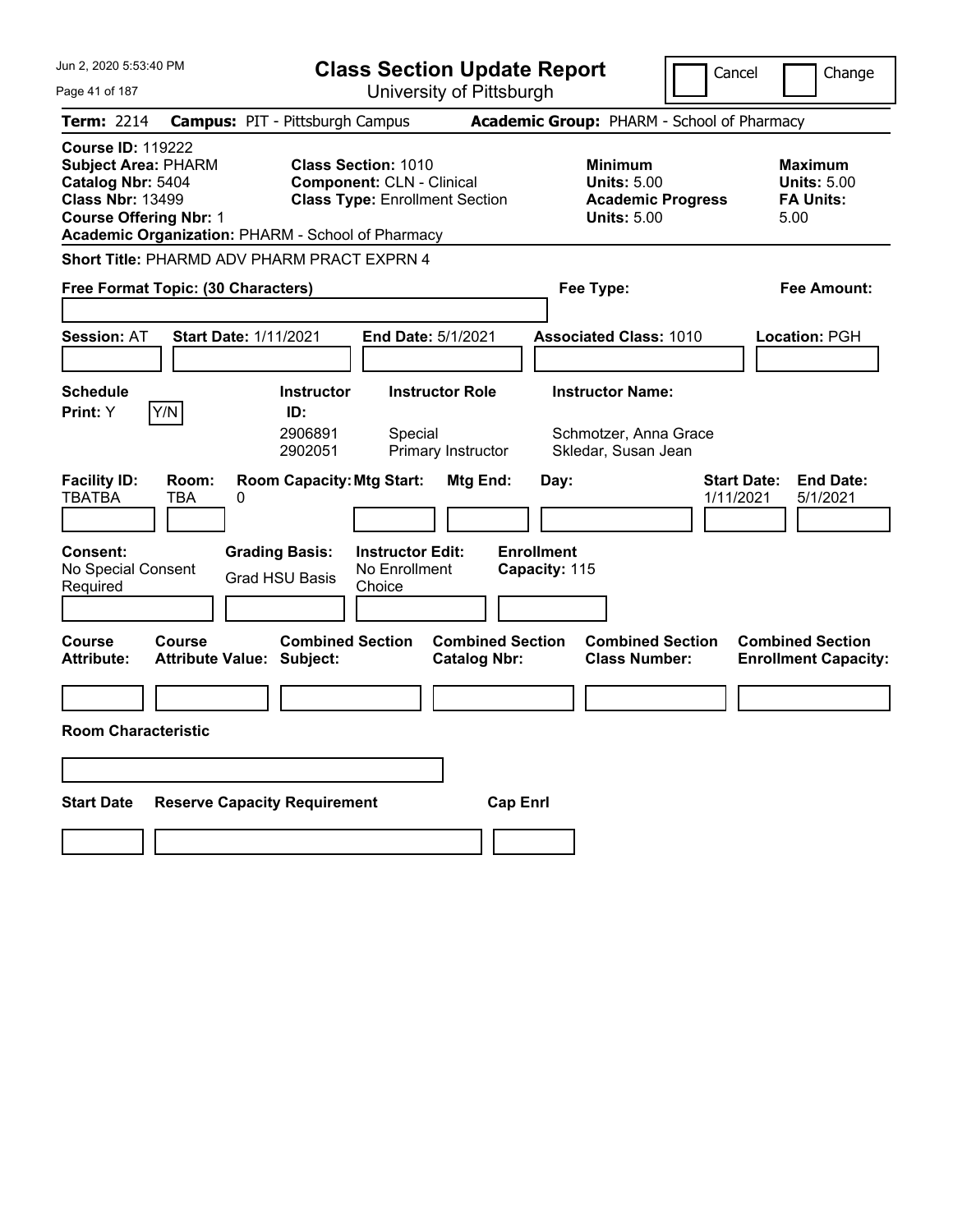| Jun 2, 2020 5:53:40 PM                                                                                                                  | <b>Class Section Update Report</b>                                                                                                                           |                                                                                        | Cancel<br>Change                                                 |
|-----------------------------------------------------------------------------------------------------------------------------------------|--------------------------------------------------------------------------------------------------------------------------------------------------------------|----------------------------------------------------------------------------------------|------------------------------------------------------------------|
| Page 42 of 187                                                                                                                          | University of Pittsburgh                                                                                                                                     |                                                                                        |                                                                  |
| <b>Term: 2214</b>                                                                                                                       | <b>Campus: PIT - Pittsburgh Campus</b>                                                                                                                       | Academic Group: PHARM - School of Pharmacy                                             |                                                                  |
| <b>Course ID: 119223</b><br><b>Subject Area: PHARM</b><br>Catalog Nbr: 5405<br><b>Class Nbr: 13500</b><br><b>Course Offering Nbr: 1</b> | <b>Class Section: 1010</b><br><b>Component: CLN - Clinical</b><br><b>Class Type: Enrollment Section</b><br>Academic Organization: PHARM - School of Pharmacy | <b>Minimum</b><br><b>Units: 5.00</b><br><b>Academic Progress</b><br><b>Units: 5.00</b> | <b>Maximum</b><br><b>Units: 5.00</b><br><b>FA Units:</b><br>5.00 |
|                                                                                                                                         | <b>Short Title: PHARMD ADV PHARM PRACT EXPRN 5</b>                                                                                                           |                                                                                        |                                                                  |
| Free Format Topic: (30 Characters)                                                                                                      |                                                                                                                                                              | Fee Type:                                                                              | Fee Amount:                                                      |
| <b>Session: AT</b>                                                                                                                      | <b>Start Date: 1/11/2021</b><br>End Date: 5/1/2021                                                                                                           | <b>Associated Class: 1010</b>                                                          | Location: PGH                                                    |
| <b>Schedule</b><br>Y/N<br>Print: Y                                                                                                      | <b>Instructor Role</b><br><b>Instructor</b><br>ID:<br>2906891<br>Special<br>2902051<br>Primary Instructor                                                    | <b>Instructor Name:</b><br>Schmotzer, Anna Grace<br>Skledar, Susan Jean                |                                                                  |
| <b>Facility ID:</b><br>Room:<br><b>TBATBA</b><br>TBA<br>0<br><b>Consent:</b>                                                            | <b>Room Capacity: Mtg Start:</b><br>Mtg End:<br><b>Grading Basis:</b><br><b>Instructor Edit:</b>                                                             | Day:<br><b>Enrollment</b>                                                              | <b>End Date:</b><br><b>Start Date:</b><br>1/11/2021<br>5/1/2021  |
| No Special Consent<br>Required                                                                                                          | No Enrollment<br><b>Grad HSU Basis</b><br>Choice                                                                                                             | Capacity: 115                                                                          |                                                                  |
|                                                                                                                                         |                                                                                                                                                              |                                                                                        |                                                                  |
| <b>Course</b><br><b>Course</b><br><b>Attribute:</b>                                                                                     | <b>Combined Section</b><br><b>Attribute Value: Subject:</b><br><b>Catalog Nbr:</b>                                                                           | <b>Combined Section</b><br><b>Combined Section</b><br><b>Class Number:</b>             | <b>Combined Section</b><br><b>Enrollment Capacity:</b>           |
|                                                                                                                                         |                                                                                                                                                              |                                                                                        |                                                                  |
| <b>Room Characteristic</b>                                                                                                              |                                                                                                                                                              |                                                                                        |                                                                  |
|                                                                                                                                         |                                                                                                                                                              |                                                                                        |                                                                  |
| <b>Start Date</b>                                                                                                                       | <b>Reserve Capacity Requirement</b>                                                                                                                          | <b>Cap Enrl</b>                                                                        |                                                                  |
|                                                                                                                                         |                                                                                                                                                              |                                                                                        |                                                                  |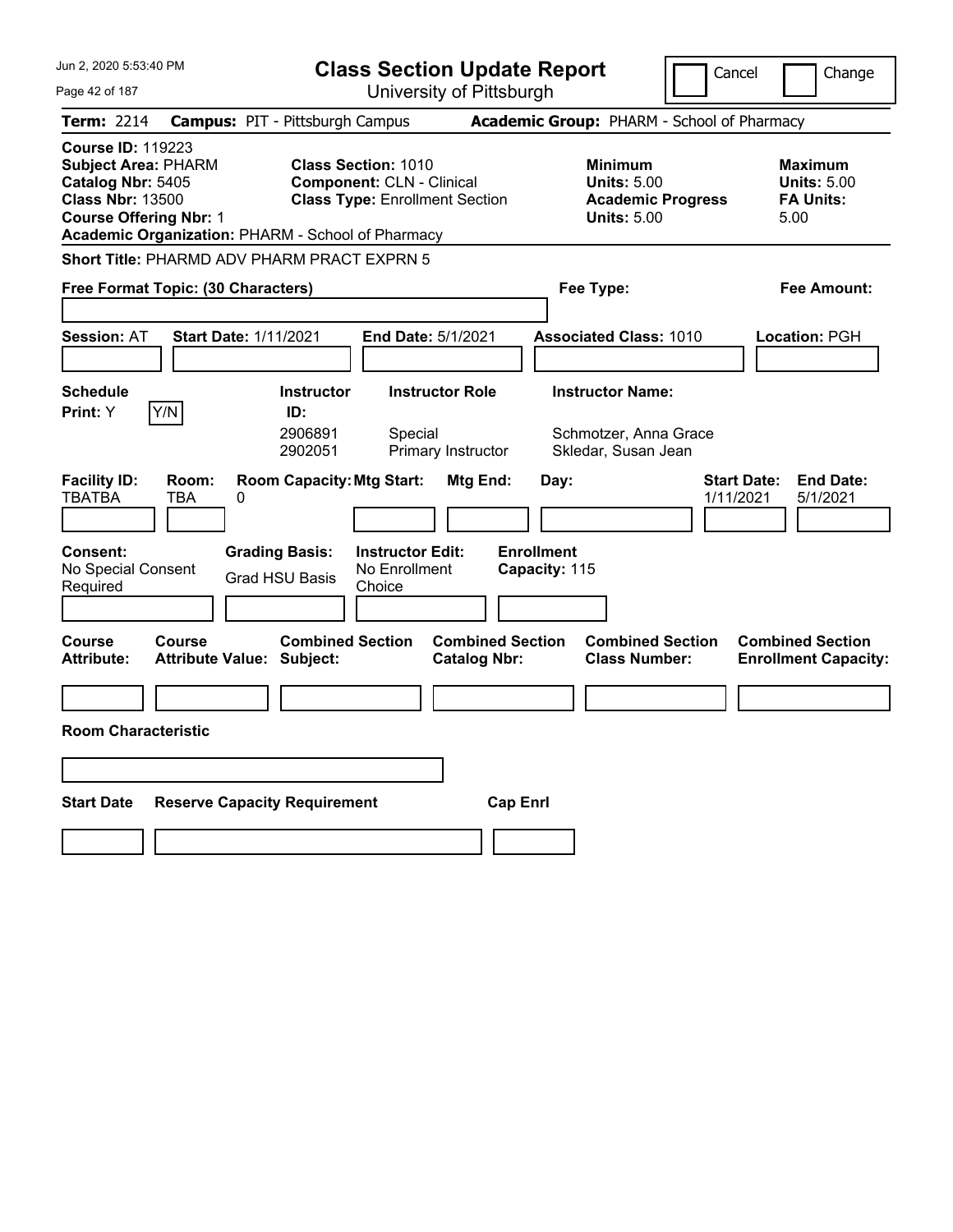| Jun 2, 2020 5:53:40 PM                                                                                                                  | <b>Class Section Update Report</b>                                                                                                                           | Cancel                                                                                 | Change                                                           |
|-----------------------------------------------------------------------------------------------------------------------------------------|--------------------------------------------------------------------------------------------------------------------------------------------------------------|----------------------------------------------------------------------------------------|------------------------------------------------------------------|
| Page 43 of 187                                                                                                                          | University of Pittsburgh                                                                                                                                     |                                                                                        |                                                                  |
| <b>Term: 2214</b>                                                                                                                       | <b>Campus: PIT - Pittsburgh Campus</b>                                                                                                                       | Academic Group: PHARM - School of Pharmacy                                             |                                                                  |
| <b>Course ID: 119224</b><br><b>Subject Area: PHARM</b><br>Catalog Nbr: 5406<br><b>Class Nbr: 13501</b><br><b>Course Offering Nbr: 1</b> | <b>Class Section: 1010</b><br><b>Component: CLN - Clinical</b><br><b>Class Type: Enrollment Section</b><br>Academic Organization: PHARM - School of Pharmacy | <b>Minimum</b><br><b>Units: 5.00</b><br><b>Academic Progress</b><br><b>Units: 5.00</b> | <b>Maximum</b><br><b>Units: 5.00</b><br><b>FA Units:</b><br>5.00 |
|                                                                                                                                         | <b>Short Title: PHARMD ADV PHARM PRACT EXPRN 6</b>                                                                                                           |                                                                                        |                                                                  |
| Free Format Topic: (30 Characters)                                                                                                      |                                                                                                                                                              | Fee Type:                                                                              | Fee Amount:                                                      |
| <b>Session: AT</b>                                                                                                                      | <b>Start Date: 1/11/2021</b><br>End Date: 5/1/2021                                                                                                           | <b>Associated Class: 1010</b>                                                          | Location: PGH                                                    |
| <b>Schedule</b><br>Y/N<br>Print: Y                                                                                                      | <b>Instructor Role</b><br><b>Instructor</b><br>ID:<br>2906891<br>Special<br>2902051<br>Primary Instructor                                                    | <b>Instructor Name:</b><br>Schmotzer, Anna Grace<br>Skledar, Susan Jean                |                                                                  |
| <b>Facility ID:</b><br>Room:<br><b>TBATBA</b><br>TBA<br>0<br><b>Consent:</b><br>No Special Consent<br>Required                          | <b>Room Capacity: Mtg Start:</b><br>Mtg End:<br><b>Grading Basis:</b><br><b>Instructor Edit:</b><br>No Enrollment<br><b>Grad HSU Basis</b><br>Choice         | Day:<br>1/11/2021<br><b>Enrollment</b><br>Capacity: 115                                | <b>End Date:</b><br><b>Start Date:</b><br>5/1/2021               |
| <b>Course</b><br><b>Course</b><br><b>Attribute:</b>                                                                                     | <b>Combined Section</b><br><b>Attribute Value: Subject:</b><br><b>Catalog Nbr:</b>                                                                           | <b>Combined Section</b><br><b>Combined Section</b><br><b>Class Number:</b>             | <b>Combined Section</b><br><b>Enrollment Capacity:</b>           |
|                                                                                                                                         |                                                                                                                                                              |                                                                                        |                                                                  |
| <b>Room Characteristic</b>                                                                                                              |                                                                                                                                                              |                                                                                        |                                                                  |
|                                                                                                                                         |                                                                                                                                                              |                                                                                        |                                                                  |
|                                                                                                                                         |                                                                                                                                                              |                                                                                        |                                                                  |
| <b>Start Date</b>                                                                                                                       | <b>Reserve Capacity Requirement</b>                                                                                                                          | <b>Cap Enrl</b>                                                                        |                                                                  |
|                                                                                                                                         |                                                                                                                                                              |                                                                                        |                                                                  |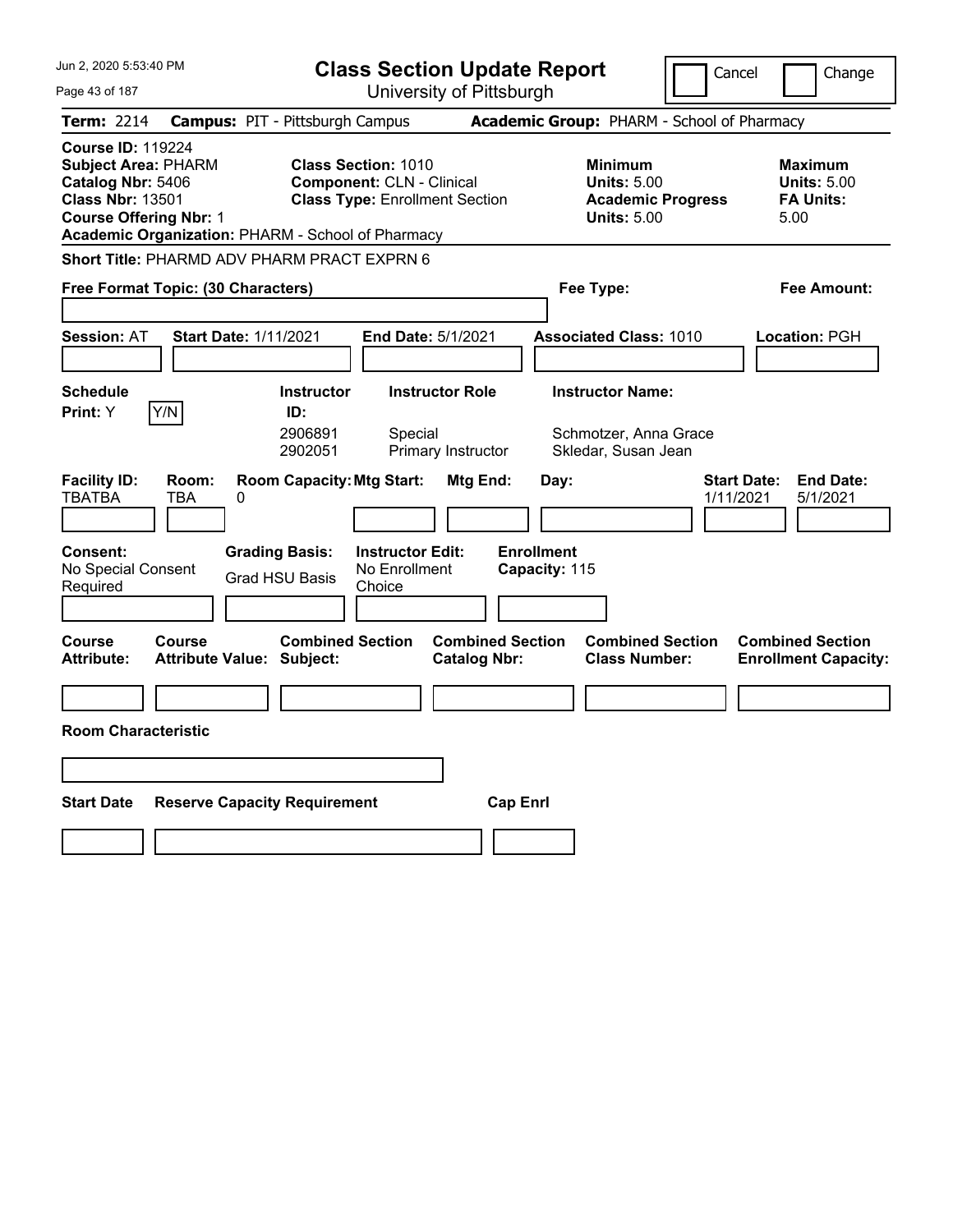| Jun 2, 2020 5:53:40 PM                                                                                                                  | <b>Class Section Update Report</b>                                                                                                                           |                                                                                        | Cancel<br>Change                                                 |
|-----------------------------------------------------------------------------------------------------------------------------------------|--------------------------------------------------------------------------------------------------------------------------------------------------------------|----------------------------------------------------------------------------------------|------------------------------------------------------------------|
| Page 44 of 187                                                                                                                          | University of Pittsburgh                                                                                                                                     |                                                                                        |                                                                  |
| <b>Term: 2214</b>                                                                                                                       | <b>Campus: PIT - Pittsburgh Campus</b>                                                                                                                       | Academic Group: PHARM - School of Pharmacy                                             |                                                                  |
| <b>Course ID: 119225</b><br><b>Subject Area: PHARM</b><br>Catalog Nbr: 5407<br><b>Class Nbr: 13497</b><br><b>Course Offering Nbr: 1</b> | <b>Class Section: 1010</b><br><b>Component: CLN - Clinical</b><br><b>Class Type: Enrollment Section</b><br>Academic Organization: PHARM - School of Pharmacy | <b>Minimum</b><br><b>Units: 5.00</b><br><b>Academic Progress</b><br><b>Units: 5.00</b> | <b>Maximum</b><br><b>Units: 5.00</b><br><b>FA Units:</b><br>5.00 |
|                                                                                                                                         | <b>Short Title: PHARMD ADV PHARM PRACT EXPRN 7</b>                                                                                                           |                                                                                        |                                                                  |
| Free Format Topic: (30 Characters)                                                                                                      |                                                                                                                                                              | Fee Type:                                                                              | Fee Amount:                                                      |
| <b>Session: AT</b>                                                                                                                      | <b>Start Date: 1/11/2021</b><br>End Date: 5/1/2021                                                                                                           | <b>Associated Class: 1010</b>                                                          | Location: PGH                                                    |
| <b>Schedule</b><br>Y/N<br>Print: Y                                                                                                      | <b>Instructor Role</b><br><b>Instructor</b><br>ID:<br>2906891<br>Special<br>2902051<br>Primary Instructor                                                    | <b>Instructor Name:</b><br>Schmotzer, Anna Grace<br>Skledar, Susan Jean                |                                                                  |
| <b>Facility ID:</b><br>Room:<br><b>TBATBA</b><br>TBA<br><b>Consent:</b>                                                                 | <b>Room Capacity: Mtg Start:</b><br>Mtg End:<br>0<br><b>Grading Basis:</b><br><b>Instructor Edit:</b>                                                        | Day:<br><b>Enrollment</b>                                                              | <b>End Date:</b><br><b>Start Date:</b><br>1/11/2021<br>5/1/2021  |
| No Special Consent<br>Required                                                                                                          | No Enrollment<br><b>Grad HSU Basis</b><br>Choice                                                                                                             | Capacity: 115                                                                          |                                                                  |
| <b>Course</b><br><b>Course</b><br><b>Attribute:</b>                                                                                     | <b>Combined Section</b><br><b>Attribute Value: Subject:</b><br><b>Catalog Nbr:</b>                                                                           | <b>Combined Section</b><br><b>Combined Section</b><br><b>Class Number:</b>             | <b>Combined Section</b><br><b>Enrollment Capacity:</b>           |
|                                                                                                                                         |                                                                                                                                                              |                                                                                        |                                                                  |
| <b>Room Characteristic</b>                                                                                                              |                                                                                                                                                              |                                                                                        |                                                                  |
|                                                                                                                                         |                                                                                                                                                              |                                                                                        |                                                                  |
| <b>Start Date</b>                                                                                                                       | <b>Reserve Capacity Requirement</b>                                                                                                                          | <b>Cap Enrl</b>                                                                        |                                                                  |
|                                                                                                                                         |                                                                                                                                                              |                                                                                        |                                                                  |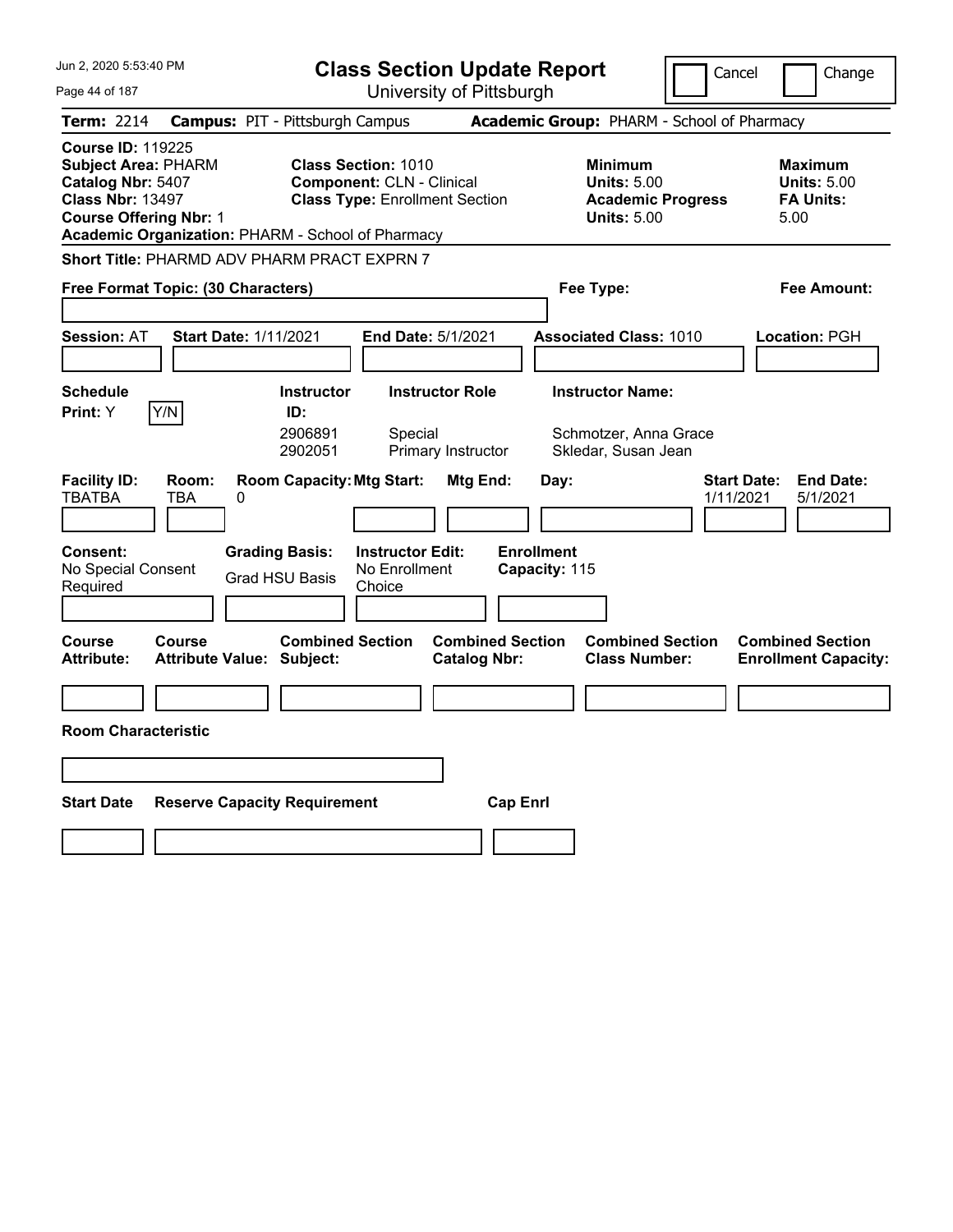| Jun 2, 2020 5:53:40 PM                                                                                                                  | <b>Class Section Update Report</b>                                                                                                                           |                                                                                        | Cancel<br>Change                                                 |
|-----------------------------------------------------------------------------------------------------------------------------------------|--------------------------------------------------------------------------------------------------------------------------------------------------------------|----------------------------------------------------------------------------------------|------------------------------------------------------------------|
| Page 45 of 187                                                                                                                          | University of Pittsburgh                                                                                                                                     |                                                                                        |                                                                  |
| <b>Term: 2214</b>                                                                                                                       | <b>Campus: PIT - Pittsburgh Campus</b>                                                                                                                       | Academic Group: PHARM - School of Pharmacy                                             |                                                                  |
| <b>Course ID: 176622</b><br><b>Subject Area: PHARM</b><br>Catalog Nbr: 5408<br><b>Class Nbr: 21097</b><br><b>Course Offering Nbr: 1</b> | <b>Class Section: 1010</b><br><b>Component: CLN - Clinical</b><br><b>Class Type: Enrollment Section</b><br>Academic Organization: PHARM - School of Pharmacy | <b>Minimum</b><br><b>Units: 5.00</b><br><b>Academic Progress</b><br><b>Units: 5.00</b> | <b>Maximum</b><br><b>Units: 5.00</b><br><b>FA Units:</b><br>5.00 |
|                                                                                                                                         | <b>Short Title: PHARMD ADV PHARM PRACT EXPRN 8</b>                                                                                                           |                                                                                        |                                                                  |
| Free Format Topic: (30 Characters)                                                                                                      |                                                                                                                                                              | Fee Type:                                                                              | Fee Amount:                                                      |
| <b>Session: AT</b>                                                                                                                      | <b>Start Date: 1/11/2021</b><br><b>End Date: 5/1/2021</b>                                                                                                    | <b>Associated Class: 1010</b>                                                          | Location: PGH                                                    |
| <b>Schedule</b>                                                                                                                         | <b>Instructor Role</b><br><b>Instructor</b>                                                                                                                  | <b>Instructor Name:</b>                                                                |                                                                  |
| Y/N<br><b>Print: N</b>                                                                                                                  | ID:                                                                                                                                                          |                                                                                        |                                                                  |
|                                                                                                                                         | 2906891<br>Special<br>2902051<br>Primary Instructor                                                                                                          | Schmotzer, Anna Grace<br>Skledar, Susan Jean                                           |                                                                  |
| <b>Facility ID:</b><br>Room:<br><b>TBATBA</b><br>TBA<br><b>Consent:</b><br>No Special Consent                                           | <b>Room Capacity: Mtg Start:</b><br>Mtg End:<br>0<br><b>Grading Basis:</b><br><b>Instructor Edit:</b><br>No Enrollment                                       | Day:<br><b>Enrollment</b><br>Capacity: 110                                             | <b>Start Date:</b><br><b>End Date:</b><br>1/11/2021<br>5/1/2021  |
| Required                                                                                                                                | <b>Grad HSU Basis</b><br>Choice                                                                                                                              |                                                                                        |                                                                  |
| Course<br>Course<br><b>Attribute:</b>                                                                                                   | <b>Combined Section</b><br>Attribute Value: Subject:<br><b>Catalog Nbr:</b>                                                                                  | <b>Combined Section</b><br><b>Combined Section</b><br><b>Class Number:</b>             | <b>Combined Section</b><br><b>Enrollment Capacity:</b>           |
|                                                                                                                                         |                                                                                                                                                              |                                                                                        |                                                                  |
| <b>Room Characteristic</b>                                                                                                              |                                                                                                                                                              |                                                                                        |                                                                  |
|                                                                                                                                         |                                                                                                                                                              |                                                                                        |                                                                  |
|                                                                                                                                         |                                                                                                                                                              |                                                                                        |                                                                  |
| <b>Start Date</b>                                                                                                                       | <b>Reserve Capacity Requirement</b>                                                                                                                          | <b>Cap Enrl</b>                                                                        |                                                                  |
|                                                                                                                                         |                                                                                                                                                              |                                                                                        |                                                                  |
|                                                                                                                                         |                                                                                                                                                              |                                                                                        |                                                                  |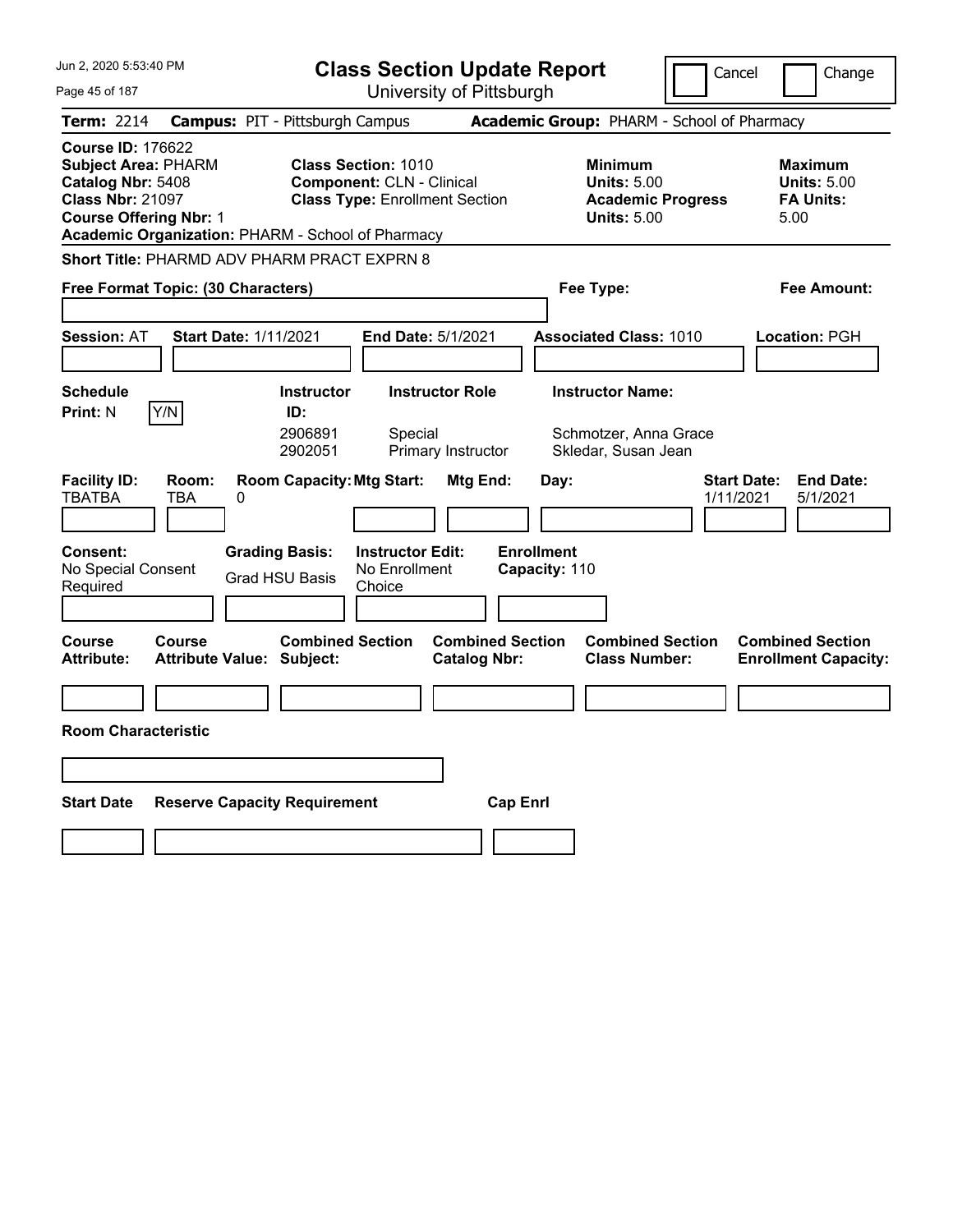| Jun 2, 2020 5:53:40 PM                                                                                                                                                                       | <b>Class Section Update Report</b>                                                                      | Cancel                                                                                 | Change                                                           |
|----------------------------------------------------------------------------------------------------------------------------------------------------------------------------------------------|---------------------------------------------------------------------------------------------------------|----------------------------------------------------------------------------------------|------------------------------------------------------------------|
| Page 46 of 187                                                                                                                                                                               | University of Pittsburgh                                                                                |                                                                                        |                                                                  |
| Term: 2214                                                                                                                                                                                   | <b>Campus: PIT - Pittsburgh Campus</b>                                                                  | Academic Group: PHARM - School of Pharmacy                                             |                                                                  |
| <b>Course ID: 184370</b><br><b>Subject Area: PHARM</b><br>Catalog Nbr: 5409<br><b>Class Nbr: 21729</b><br><b>Course Offering Nbr: 1</b><br>Academic Organization: PHARM - School of Pharmacy | <b>Class Section: 1020</b><br><b>Component: CLN - Clinical</b><br><b>Class Type: Enrollment Section</b> | <b>Minimum</b><br><b>Units: 5.00</b><br><b>Academic Progress</b><br><b>Units: 5.00</b> | <b>Maximum</b><br><b>Units: 5.00</b><br><b>FA Units:</b><br>5.00 |
| Short Title: PHARMD ADV PHARM PRAC EXPRN 9                                                                                                                                                   |                                                                                                         |                                                                                        |                                                                  |
| Free Format Topic: (30 Characters)                                                                                                                                                           |                                                                                                         | Fee Type:                                                                              | Fee Amount:                                                      |
| <b>Session: AT</b><br><b>Start Date: 1/11/2021</b>                                                                                                                                           | <b>End Date: 5/1/2021</b>                                                                               | <b>Associated Class: 1020</b>                                                          | <b>Location: PGH</b>                                             |
| <b>Schedule</b>                                                                                                                                                                              | <b>Instructor</b><br><b>Instructor Role</b>                                                             | <b>Instructor Name:</b>                                                                |                                                                  |
| Y/N<br>Print: Y                                                                                                                                                                              | ID:<br>2906891<br>Special<br>2902051<br>Primary Instructor                                              | Schmotzer, Anna Grace<br>Skledar, Susan Jean                                           |                                                                  |
| <b>Facility ID:</b><br>Room:<br><b>TBATBA</b><br>TBA<br>0                                                                                                                                    | <b>Room Capacity: Mtg Start:</b><br>Mtg End:                                                            | Day:<br><b>Start Date:</b><br>1/11/2021                                                | <b>End Date:</b><br>5/1/2021                                     |
| Consent:<br>No Special Consent<br>Required                                                                                                                                                   | <b>Grading Basis:</b><br><b>Instructor Edit:</b><br>No Enrollment<br><b>Grad HSU Basis</b><br>Choice    | <b>Enrollment</b><br>Capacity: 110                                                     |                                                                  |
| <b>Course</b><br>Course<br><b>Attribute:</b><br><b>Attribute Value: Subject:</b>                                                                                                             | <b>Combined Section</b><br><b>Combined Section</b><br><b>Catalog Nbr:</b>                               | <b>Combined Section</b><br><b>Class Number:</b>                                        | <b>Combined Section</b><br><b>Enrollment Capacity:</b>           |
|                                                                                                                                                                                              |                                                                                                         |                                                                                        |                                                                  |
| <b>Room Characteristic</b>                                                                                                                                                                   |                                                                                                         |                                                                                        |                                                                  |
|                                                                                                                                                                                              |                                                                                                         |                                                                                        |                                                                  |
| <b>Start Date</b><br><b>Reserve Capacity Requirement</b>                                                                                                                                     |                                                                                                         | <b>Cap Enri</b>                                                                        |                                                                  |
|                                                                                                                                                                                              |                                                                                                         |                                                                                        |                                                                  |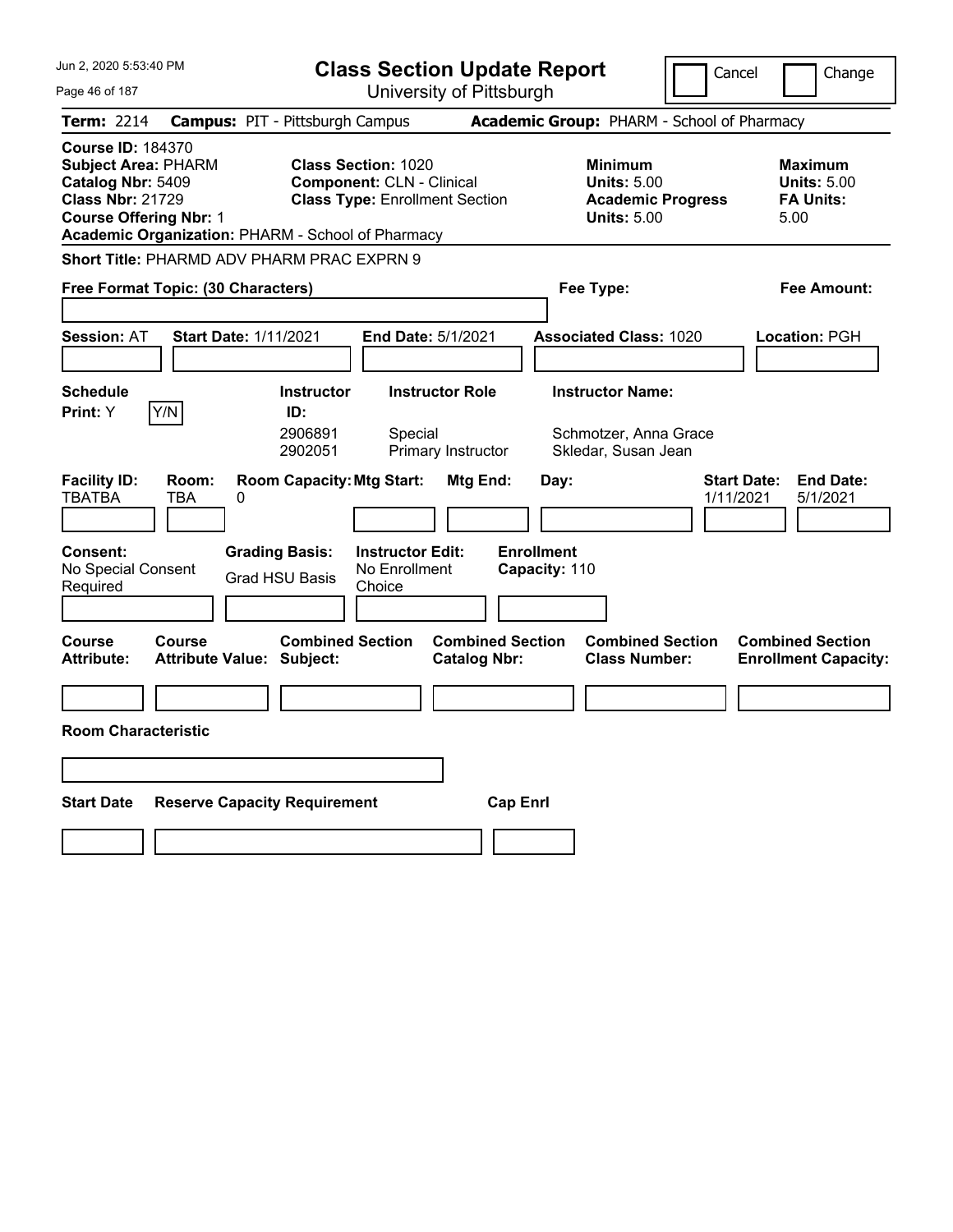| Jun 2, 2020 5:53:40 PM                                                                                                                                                                       |                                                             | <b>Class Section Update Report</b>                                                                      |                                                                                        | Cancel<br>Change                                                 |
|----------------------------------------------------------------------------------------------------------------------------------------------------------------------------------------------|-------------------------------------------------------------|---------------------------------------------------------------------------------------------------------|----------------------------------------------------------------------------------------|------------------------------------------------------------------|
| Page 47 of 187                                                                                                                                                                               |                                                             | University of Pittsburgh                                                                                |                                                                                        |                                                                  |
| <b>Term: 2214</b>                                                                                                                                                                            | <b>Campus: PIT - Pittsburgh Campus</b>                      |                                                                                                         | Academic Group: PHARM - School of Pharmacy                                             |                                                                  |
| <b>Course ID: 175974</b><br><b>Subject Area: PHARM</b><br>Catalog Nbr: 5410<br><b>Class Nbr: 21717</b><br><b>Course Offering Nbr: 1</b><br>Academic Organization: PHARM - School of Pharmacy |                                                             | <b>Class Section: 1050</b><br><b>Component: CLN - Clinical</b><br><b>Class Type: Enrollment Section</b> | <b>Minimum</b><br><b>Units: 5.00</b><br><b>Academic Progress</b><br><b>Units: 5.00</b> | <b>Maximum</b><br><b>Units: 5.00</b><br><b>FA Units:</b><br>5.00 |
| <b>Short Title: ADV PHAR PRACT EXPRN 1 - INT'L</b>                                                                                                                                           |                                                             |                                                                                                         |                                                                                        |                                                                  |
| Free Format Topic: (30 Characters)                                                                                                                                                           |                                                             |                                                                                                         | Fee Type:                                                                              | Fee Amount:                                                      |
| <b>Session: AT</b>                                                                                                                                                                           | <b>Start Date: 1/11/2021</b>                                | <b>End Date: 5/1/2021</b>                                                                               | <b>Associated Class: 1050</b>                                                          | <b>Location: PGH</b>                                             |
| <b>Schedule</b>                                                                                                                                                                              | <b>Instructor</b>                                           | <b>Instructor Role</b>                                                                                  | <b>Instructor Name:</b>                                                                |                                                                  |
| Y/N<br>Print: Y                                                                                                                                                                              | ID:                                                         |                                                                                                         |                                                                                        |                                                                  |
|                                                                                                                                                                                              | 2906891<br>2902051                                          | Special<br>Primary Instructor                                                                           | Schmotzer, Anna Grace<br>Skledar, Susan Jean                                           |                                                                  |
| <b>Facility ID:</b><br>Room:<br><b>TBATBA</b><br>TBA                                                                                                                                         | <b>Room Capacity: Mtg Start:</b><br>0                       | Mtg End:                                                                                                | Day:                                                                                   | <b>Start Date:</b><br><b>End Date:</b><br>1/11/2021<br>5/1/2021  |
| Consent:<br><b>Instructor Consent</b><br>Required                                                                                                                                            | <b>Grading Basis:</b><br><b>Grad HSU Basis</b>              | <b>Instructor Edit:</b><br>No Enrollment<br>Choice                                                      | <b>Enrollment</b><br>Capacity: 20                                                      |                                                                  |
| Course<br><b>Course</b><br><b>Attribute:</b>                                                                                                                                                 | <b>Combined Section</b><br><b>Attribute Value: Subject:</b> | <b>Combined Section</b><br><b>Catalog Nbr:</b>                                                          | <b>Combined Section</b><br><b>Class Number:</b>                                        | <b>Combined Section</b><br><b>Enrollment Capacity:</b>           |
|                                                                                                                                                                                              |                                                             |                                                                                                         |                                                                                        |                                                                  |
| <b>Room Characteristic</b>                                                                                                                                                                   |                                                             |                                                                                                         |                                                                                        |                                                                  |
|                                                                                                                                                                                              |                                                             |                                                                                                         |                                                                                        |                                                                  |
| <b>Start Date</b>                                                                                                                                                                            | <b>Reserve Capacity Requirement</b>                         |                                                                                                         | <b>Cap Enrl</b>                                                                        |                                                                  |
|                                                                                                                                                                                              |                                                             |                                                                                                         |                                                                                        |                                                                  |
|                                                                                                                                                                                              |                                                             |                                                                                                         |                                                                                        |                                                                  |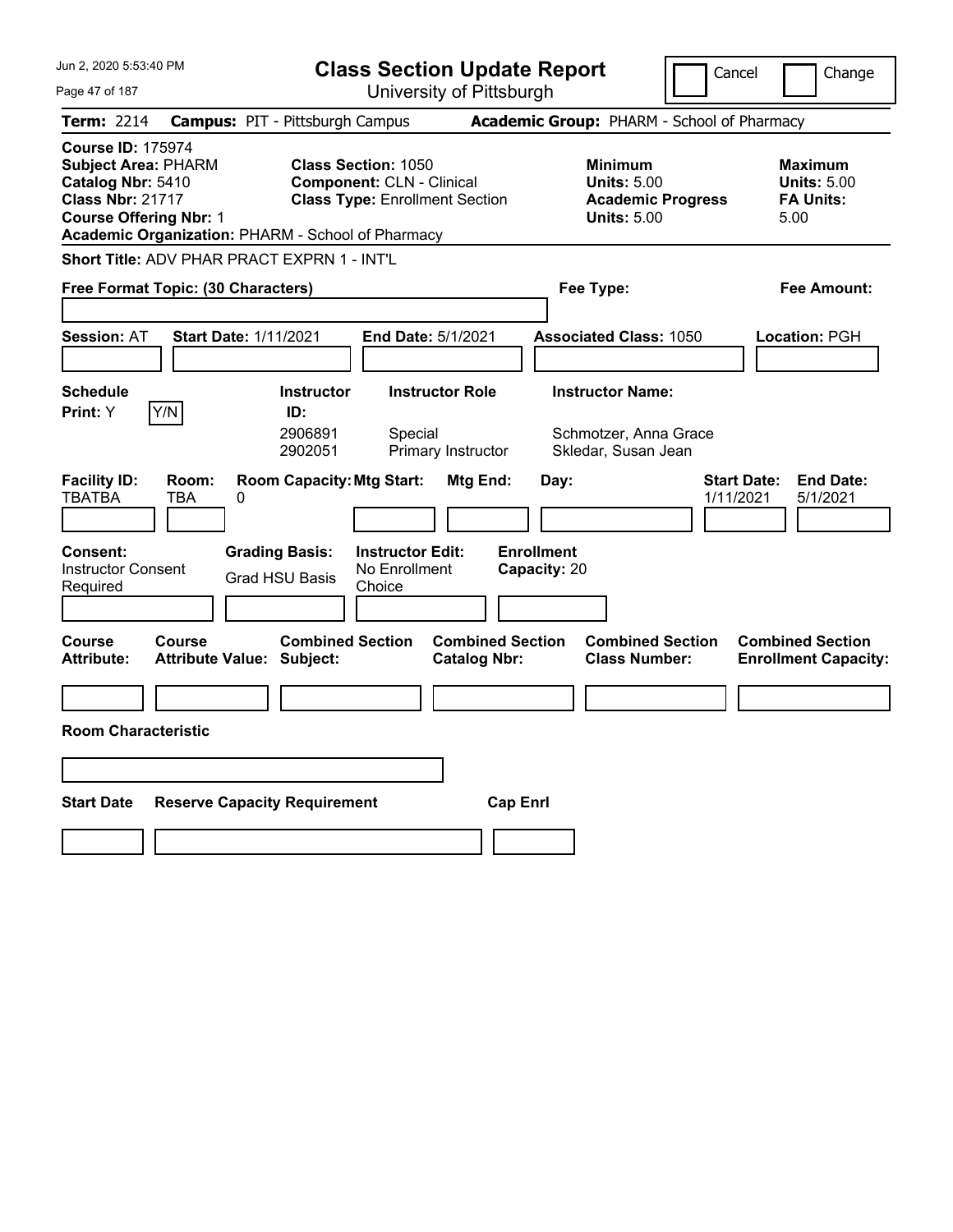| Jun 2, 2020 5:53:40 PM                                                                                                                                                                                    | <b>Class Section Update Report</b>                                                                                                                                                                                                | Cancel                                                                                                                          | Change                                                                                 |
|-----------------------------------------------------------------------------------------------------------------------------------------------------------------------------------------------------------|-----------------------------------------------------------------------------------------------------------------------------------------------------------------------------------------------------------------------------------|---------------------------------------------------------------------------------------------------------------------------------|----------------------------------------------------------------------------------------|
| Page 48 of 187                                                                                                                                                                                            | University of Pittsburgh                                                                                                                                                                                                          |                                                                                                                                 |                                                                                        |
| <b>Term: 2214</b>                                                                                                                                                                                         | <b>Campus: PIT - Pittsburgh Campus</b>                                                                                                                                                                                            | Academic Group: PHARM - School of Pharmacy                                                                                      |                                                                                        |
| <b>Course ID: 184555</b><br><b>Subject Area: PHARM</b><br>Catalog Nbr: 5411<br><b>Class Nbr: 21718</b><br><b>Course Offering Nbr: 1</b><br>Academic Organization: PHARM - School of Pharmacy              | <b>Class Section: 1050</b><br><b>Component: CLN - Clinical</b><br><b>Class Type: Enrollment Section</b>                                                                                                                           | <b>Minimum</b><br><b>Units: 5.00</b><br><b>Academic Progress</b><br><b>Units: 5.00</b>                                          | <b>Maximum</b><br><b>Units: 5.00</b><br><b>FA Units:</b><br>5.00                       |
| Short Title: ADV PHAR PRACT EXPRN 2 - INT'L                                                                                                                                                               |                                                                                                                                                                                                                                   |                                                                                                                                 |                                                                                        |
| Free Format Topic: (30 Characters)                                                                                                                                                                        |                                                                                                                                                                                                                                   | Fee Type:                                                                                                                       | Fee Amount:                                                                            |
|                                                                                                                                                                                                           |                                                                                                                                                                                                                                   |                                                                                                                                 |                                                                                        |
| <b>Session: AT</b><br><b>Start Date: 1/11/2021</b>                                                                                                                                                        | <b>End Date: 5/1/2021</b>                                                                                                                                                                                                         | <b>Associated Class: 1050</b>                                                                                                   | <b>Location: PGH</b>                                                                   |
|                                                                                                                                                                                                           |                                                                                                                                                                                                                                   |                                                                                                                                 |                                                                                        |
| <b>Schedule</b>                                                                                                                                                                                           | <b>Instructor</b><br><b>Instructor Role</b>                                                                                                                                                                                       | <b>Instructor Name:</b>                                                                                                         |                                                                                        |
| Print: Y<br>Y/N                                                                                                                                                                                           | ID:                                                                                                                                                                                                                               |                                                                                                                                 |                                                                                        |
|                                                                                                                                                                                                           | 2906891<br>Special<br>Primary Instructor<br>2902051                                                                                                                                                                               | Schmotzer, Anna Grace<br>Skledar, Susan Jean                                                                                    |                                                                                        |
| <b>Facility ID:</b><br>Room:<br><b>TBATBA</b><br>TBA<br>0<br>Consent:<br><b>Instructor Consent</b><br>Required<br><b>Course</b><br><b>Course</b><br><b>Attribute:</b><br><b>Attribute Value: Subject:</b> | <b>Room Capacity: Mtg Start:</b><br>Mtg End:<br><b>Grading Basis:</b><br><b>Instructor Edit:</b><br>No Enrollment<br><b>Grad HSU Basis</b><br>Choice<br><b>Combined Section</b><br><b>Combined Section</b><br><b>Catalog Nbr:</b> | <b>Start Date:</b><br>Day:<br>1/11/2021<br><b>Enrollment</b><br>Capacity: 20<br><b>Combined Section</b><br><b>Class Number:</b> | <b>End Date:</b><br>5/1/2021<br><b>Combined Section</b><br><b>Enrollment Capacity:</b> |
|                                                                                                                                                                                                           |                                                                                                                                                                                                                                   |                                                                                                                                 |                                                                                        |
| <b>Room Characteristic</b>                                                                                                                                                                                |                                                                                                                                                                                                                                   |                                                                                                                                 |                                                                                        |
|                                                                                                                                                                                                           |                                                                                                                                                                                                                                   |                                                                                                                                 |                                                                                        |
|                                                                                                                                                                                                           |                                                                                                                                                                                                                                   |                                                                                                                                 |                                                                                        |
| <b>Start Date</b><br><b>Reserve Capacity Requirement</b>                                                                                                                                                  |                                                                                                                                                                                                                                   | <b>Cap Enrl</b>                                                                                                                 |                                                                                        |
|                                                                                                                                                                                                           |                                                                                                                                                                                                                                   |                                                                                                                                 |                                                                                        |
|                                                                                                                                                                                                           |                                                                                                                                                                                                                                   |                                                                                                                                 |                                                                                        |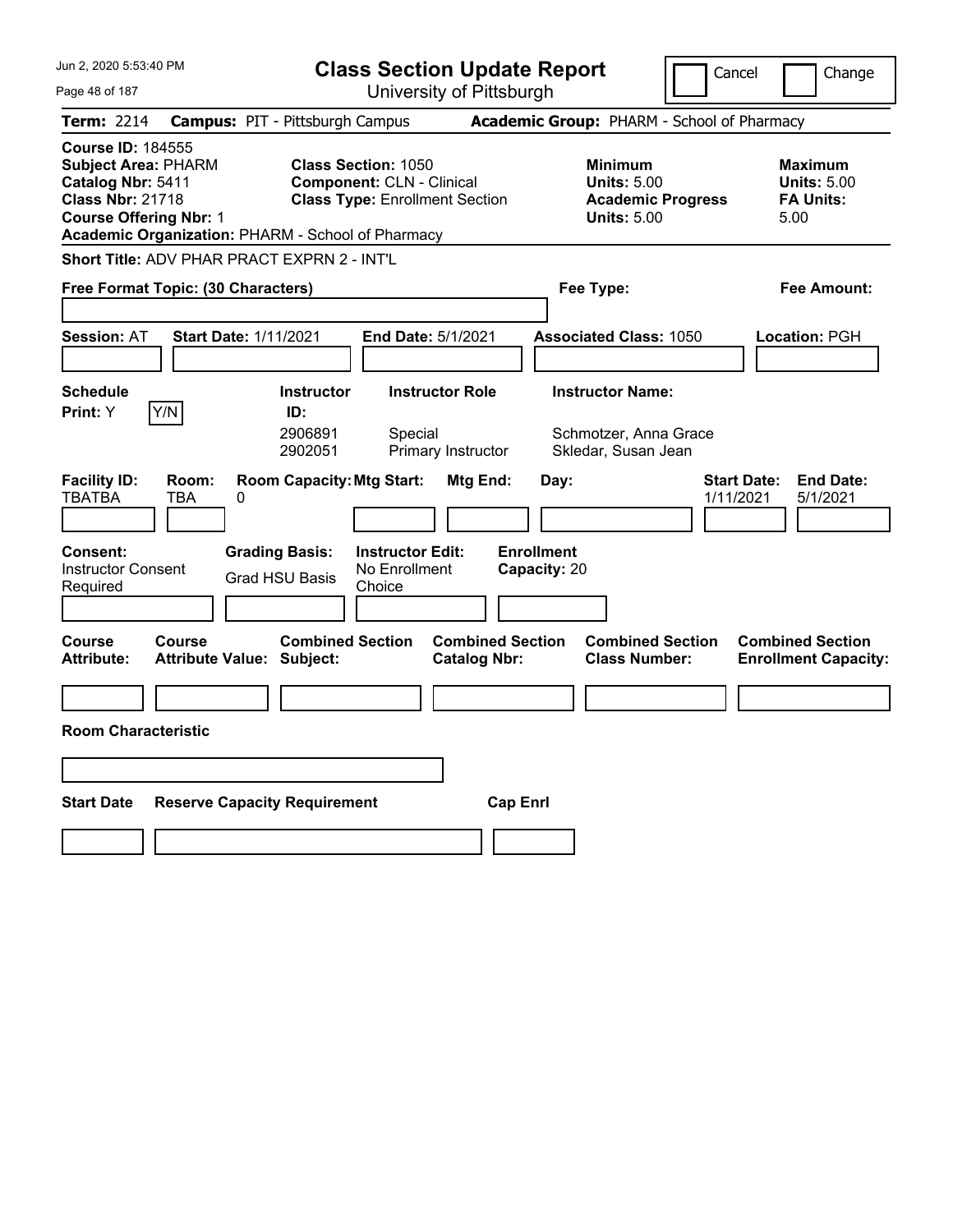| Jun 2, 2020 5:53:40 PM                                                                                                                                                                       | <b>Class Section Update Report</b>                                                                      |                                                                                        | Cancel<br>Change                                                 |
|----------------------------------------------------------------------------------------------------------------------------------------------------------------------------------------------|---------------------------------------------------------------------------------------------------------|----------------------------------------------------------------------------------------|------------------------------------------------------------------|
| Page 49 of 187                                                                                                                                                                               | University of Pittsburgh                                                                                |                                                                                        |                                                                  |
| <b>Term: 2214</b>                                                                                                                                                                            | <b>Campus: PIT - Pittsburgh Campus</b>                                                                  | Academic Group: PHARM - School of Pharmacy                                             |                                                                  |
| <b>Course ID: 119232</b><br><b>Subject Area: PHARM</b><br>Catalog Nbr: 5805<br><b>Class Nbr: 13502</b><br><b>Course Offering Nbr: 1</b><br>Academic Organization: PHARM - School of Pharmacy | <b>Class Section: 1010</b><br><b>Component: LEC - Lecture</b><br><b>Class Type: Enrollment Section</b>  | <b>Minimum</b><br><b>Units: 3.00</b><br><b>Academic Progress</b><br><b>Units: 3.00</b> | <b>Maximum</b><br><b>Units: 3.00</b><br><b>FA Units:</b><br>3.00 |
| Short Title: COMMUNITY PHARMACY MANAGEMENT                                                                                                                                                   |                                                                                                         |                                                                                        |                                                                  |
| Free Format Topic: (30 Characters)                                                                                                                                                           |                                                                                                         | Fee Type:                                                                              | Fee Amount:                                                      |
| <b>Session: AT</b><br><b>Start Date: 1/11/2021</b>                                                                                                                                           | End Date: 5/1/2021                                                                                      | <b>Associated Class: 1010</b>                                                          | Location: PGH                                                    |
| <b>Schedule</b>                                                                                                                                                                              | <b>Instructor Role</b><br><b>Instructor</b>                                                             | <b>Instructor Name:</b>                                                                |                                                                  |
| Print: Y<br>Y/N                                                                                                                                                                              | ID:<br>2903739<br>Primary Instructor<br>2920328<br>Special                                              | Drab, Scott R<br>Parnell, Susan Marie                                                  |                                                                  |
| <b>Facility ID:</b><br>Room:<br><b>SALK00456</b><br>00456<br>130                                                                                                                             | <b>Room Capacity: Mtg Start:</b><br>Mtg End:<br>1:00 PM<br>2:20 PM                                      | Day:<br>MoWe                                                                           | <b>Start Date:</b><br><b>End Date:</b><br>5/1/2021<br>1/11/2021  |
| <b>Consent:</b><br>No Special Consent<br>Required                                                                                                                                            | <b>Grading Basis:</b><br><b>Instructor Edit:</b><br>No Enrollment<br><b>Grad Letter Grade</b><br>Choice | <b>Enrollment</b><br>Capacity: 130                                                     |                                                                  |
| <b>Course</b><br>Course<br><b>Attribute Value: Subject:</b><br><b>Attribute:</b>                                                                                                             | <b>Combined Section</b><br><b>Catalog Nbr:</b>                                                          | <b>Combined Section</b><br><b>Combined Section</b><br><b>Class Number:</b>             | <b>Combined Section</b><br><b>Enrollment Capacity:</b>           |
|                                                                                                                                                                                              |                                                                                                         |                                                                                        |                                                                  |
| <b>Room Characteristic</b><br>PeopleSoft - Scheduled (PS)                                                                                                                                    |                                                                                                         |                                                                                        |                                                                  |
| <b>Start Date</b><br><b>Reserve Capacity Requirement</b><br><b>Cap Enrl</b>                                                                                                                  |                                                                                                         |                                                                                        |                                                                  |
|                                                                                                                                                                                              |                                                                                                         |                                                                                        |                                                                  |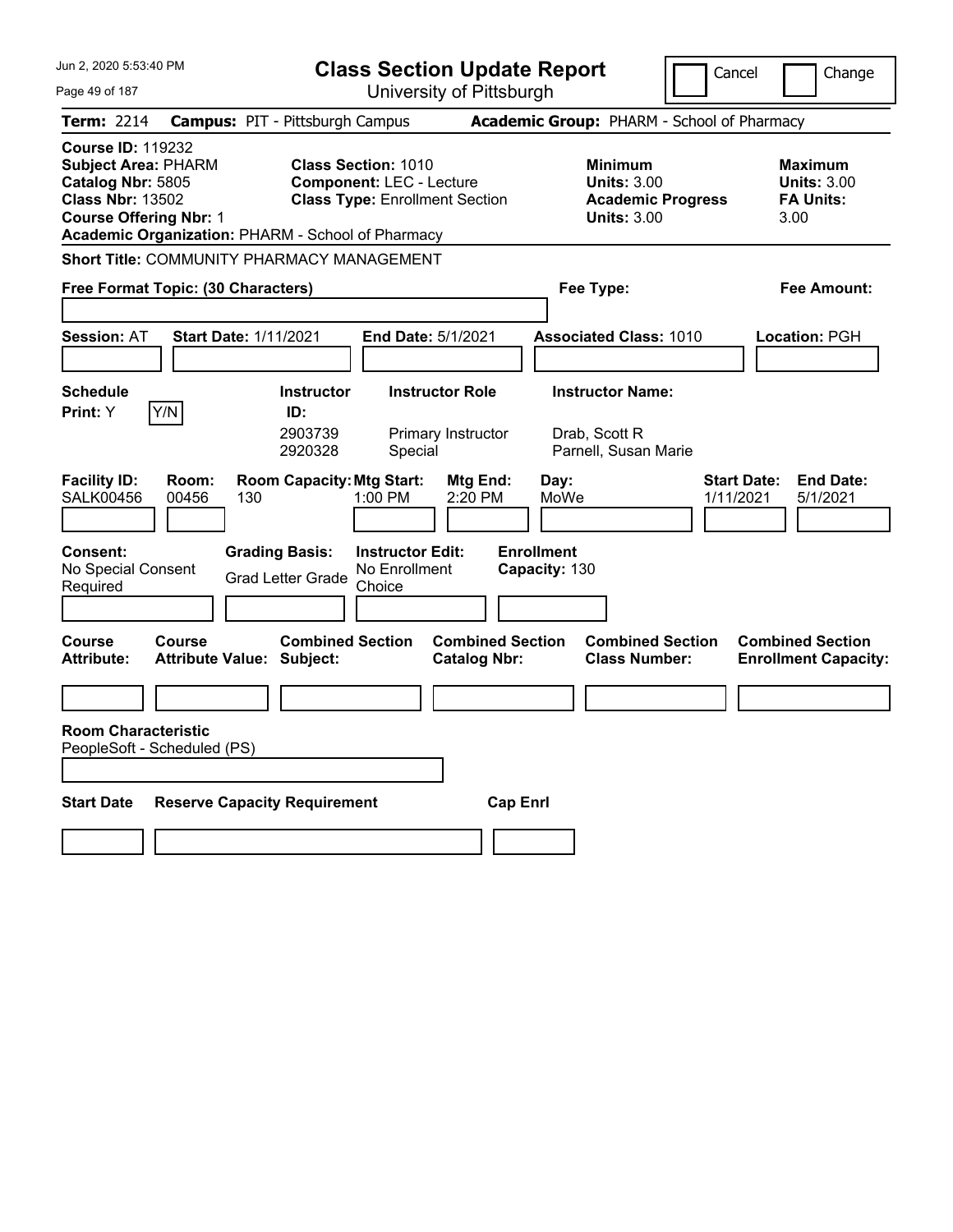| Jun 2, 2020 5:53:40 PM                                                                                                                  | <b>Class Section Update Report</b>                                                                                                                          | Cancel                                                                                 | Change                                                           |
|-----------------------------------------------------------------------------------------------------------------------------------------|-------------------------------------------------------------------------------------------------------------------------------------------------------------|----------------------------------------------------------------------------------------|------------------------------------------------------------------|
| Page 50 of 187                                                                                                                          | University of Pittsburgh                                                                                                                                    |                                                                                        |                                                                  |
| <b>Term: 2214</b>                                                                                                                       | <b>Campus: PIT - Pittsburgh Campus</b>                                                                                                                      | Academic Group: PHARM - School of Pharmacy                                             |                                                                  |
| <b>Course ID: 170598</b><br><b>Subject Area: PHARM</b><br>Catalog Nbr: 5808<br><b>Class Nbr: 13508</b><br><b>Course Offering Nbr: 1</b> | <b>Class Section: 1010</b><br><b>Component: LEC - Lecture</b><br><b>Class Type: Enrollment Section</b><br>Academic Organization: PHARM - School of Pharmacy | <b>Minimum</b><br><b>Units: 3.00</b><br><b>Academic Progress</b><br><b>Units: 3.00</b> | <b>Maximum</b><br><b>Units: 3.00</b><br><b>FA Units:</b><br>3.00 |
| Short Title: COMPREHENSIVE DIABETES MGMNT                                                                                               |                                                                                                                                                             |                                                                                        |                                                                  |
| Free Format Topic: (30 Characters)                                                                                                      |                                                                                                                                                             | Fee Type:                                                                              | Fee Amount:                                                      |
| <b>Session: AT</b>                                                                                                                      | <b>Start Date: 1/11/2021</b><br><b>End Date: 5/1/2021</b>                                                                                                   | <b>Associated Class: 1010</b>                                                          | Location: PGH                                                    |
| <b>Schedule</b>                                                                                                                         | <b>Instructor</b><br><b>Instructor Role</b>                                                                                                                 | <b>Instructor Name:</b>                                                                |                                                                  |
| Print: Y<br>Y/N<br>Room:                                                                                                                | ID:<br>2903739<br>Primary Instructor<br>2913549<br>Primary Instructor                                                                                       | Drab, Scott R<br>Hall, Deanne Lynn                                                     | <b>Start Date:</b><br><b>End Date:</b>                           |
| <b>Facility ID:</b><br><b>SALK00456</b><br>00456                                                                                        | <b>Room Capacity: Mtg Start:</b><br>Mtg End:<br>130<br>3:00 PM<br>4:50 PM                                                                                   | Day:<br>1/11/2021<br>We                                                                | 5/1/2021                                                         |
| Consent:<br>No Special Consent<br>Required                                                                                              | <b>Grading Basis:</b><br><b>Instructor Edit:</b><br>No Enrollment<br><b>Grad Letter Grade</b><br>Choice                                                     | <b>Enrollment</b><br>Capacity: 130                                                     |                                                                  |
| <b>Course</b><br>Course<br><b>Attribute:</b>                                                                                            | <b>Combined Section</b><br><b>Attribute Value: Subject:</b><br><b>Catalog Nbr:</b>                                                                          | <b>Combined Section</b><br><b>Combined Section</b><br><b>Class Number:</b>             | <b>Combined Section</b><br><b>Enrollment Capacity:</b>           |
|                                                                                                                                         |                                                                                                                                                             |                                                                                        |                                                                  |
| <b>Room Characteristic</b><br>PeopleSoft - Scheduled (PS)                                                                               |                                                                                                                                                             |                                                                                        |                                                                  |
| <b>Reserve Capacity Requirement</b><br><b>Cap Enrl</b><br><b>Start Date</b>                                                             |                                                                                                                                                             |                                                                                        |                                                                  |
|                                                                                                                                         |                                                                                                                                                             |                                                                                        |                                                                  |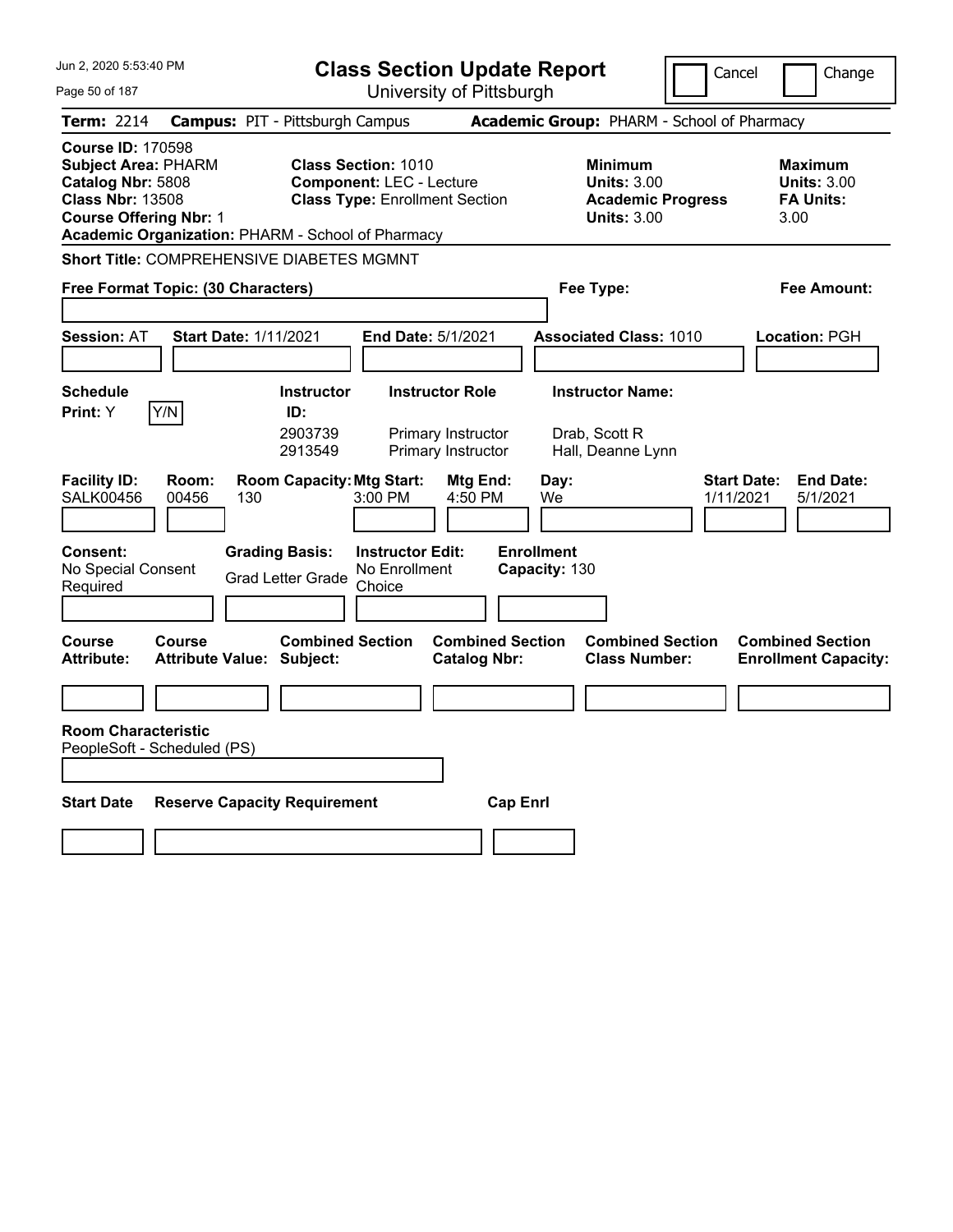| Jun 2, 2020 5:53:40 PM                                                                                                                                                                       | <b>Class Section Update Report</b>                                                                      | Cancel                                                                                 | Change                                                           |
|----------------------------------------------------------------------------------------------------------------------------------------------------------------------------------------------|---------------------------------------------------------------------------------------------------------|----------------------------------------------------------------------------------------|------------------------------------------------------------------|
| Page 51 of 187                                                                                                                                                                               | University of Pittsburgh                                                                                |                                                                                        |                                                                  |
| Term: 2214                                                                                                                                                                                   | <b>Campus: PIT - Pittsburgh Campus</b>                                                                  | Academic Group: PHARM - School of Pharmacy                                             |                                                                  |
| <b>Course ID: 176128</b><br><b>Subject Area: PHARM</b><br>Catalog Nbr: 5813<br><b>Class Nbr: 16540</b><br><b>Course Offering Nbr: 1</b><br>Academic Organization: PHARM - School of Pharmacy | <b>Class Section: 1020</b><br><b>Component: CLN - Clinical</b><br><b>Class Type: Enrollment Section</b> | <b>Minimum</b><br><b>Units: 3.00</b><br><b>Academic Progress</b><br><b>Units: 3.00</b> | <b>Maximum</b><br><b>Units: 3.00</b><br><b>FA Units:</b><br>3.00 |
| Short Title: ACUTE CARE PHARMCTHRPY SIMUL                                                                                                                                                    |                                                                                                         |                                                                                        |                                                                  |
| Free Format Topic: (30 Characters)                                                                                                                                                           |                                                                                                         | Fee Type:                                                                              | Fee Amount:                                                      |
|                                                                                                                                                                                              |                                                                                                         |                                                                                        |                                                                  |
| <b>Session: AT</b><br><b>Start Date: 1/11/2021</b>                                                                                                                                           | End Date: 5/1/2021                                                                                      | <b>Associated Class: 1020</b>                                                          | Location: PGH                                                    |
|                                                                                                                                                                                              |                                                                                                         |                                                                                        |                                                                  |
| <b>Schedule</b>                                                                                                                                                                              | <b>Instructor Role</b><br><b>Instructor</b>                                                             | <b>Instructor Name:</b>                                                                |                                                                  |
| Y/N<br><b>Print:</b> Y                                                                                                                                                                       | ID:<br>3368596<br>Primary Instructor<br>1701396<br>Primary Instructor                                   | Korenoski, Amanda Suzanne<br>Smithburger, Pamela Lynn                                  |                                                                  |
| <b>Facility ID:</b><br>Room:<br><b>SALK00524</b><br>00524<br>49                                                                                                                              | <b>Room Capacity: Mtg Start:</b><br>Mtg End:<br>$1:00$ PM<br>3:50 PM                                    | Day:<br><b>Start Date:</b><br>1/11/2021<br>We                                          | <b>End Date:</b><br>5/1/2021                                     |
| <b>Consent:</b><br>No Special Consent<br>Required                                                                                                                                            | <b>Grading Basis:</b><br><b>Instructor Edit:</b><br>No Enrollment<br><b>Grad Letter Grade</b><br>Choice | <b>Enrollment</b><br>Capacity: 28                                                      |                                                                  |
| Course<br><b>Course</b><br><b>Attribute:</b><br><b>Attribute Value: Subject:</b>                                                                                                             | <b>Combined Section</b><br><b>Catalog Nbr:</b>                                                          | <b>Combined Section</b><br><b>Combined Section</b><br><b>Class Number:</b>             | <b>Combined Section</b><br><b>Enrollment Capacity:</b>           |
|                                                                                                                                                                                              |                                                                                                         |                                                                                        |                                                                  |
| <b>Room Characteristic</b>                                                                                                                                                                   |                                                                                                         |                                                                                        |                                                                  |
|                                                                                                                                                                                              |                                                                                                         |                                                                                        |                                                                  |
| <b>Start Date</b><br><b>Reserve Capacity Requirement</b>                                                                                                                                     |                                                                                                         | <b>Cap Enri</b>                                                                        |                                                                  |
|                                                                                                                                                                                              |                                                                                                         |                                                                                        |                                                                  |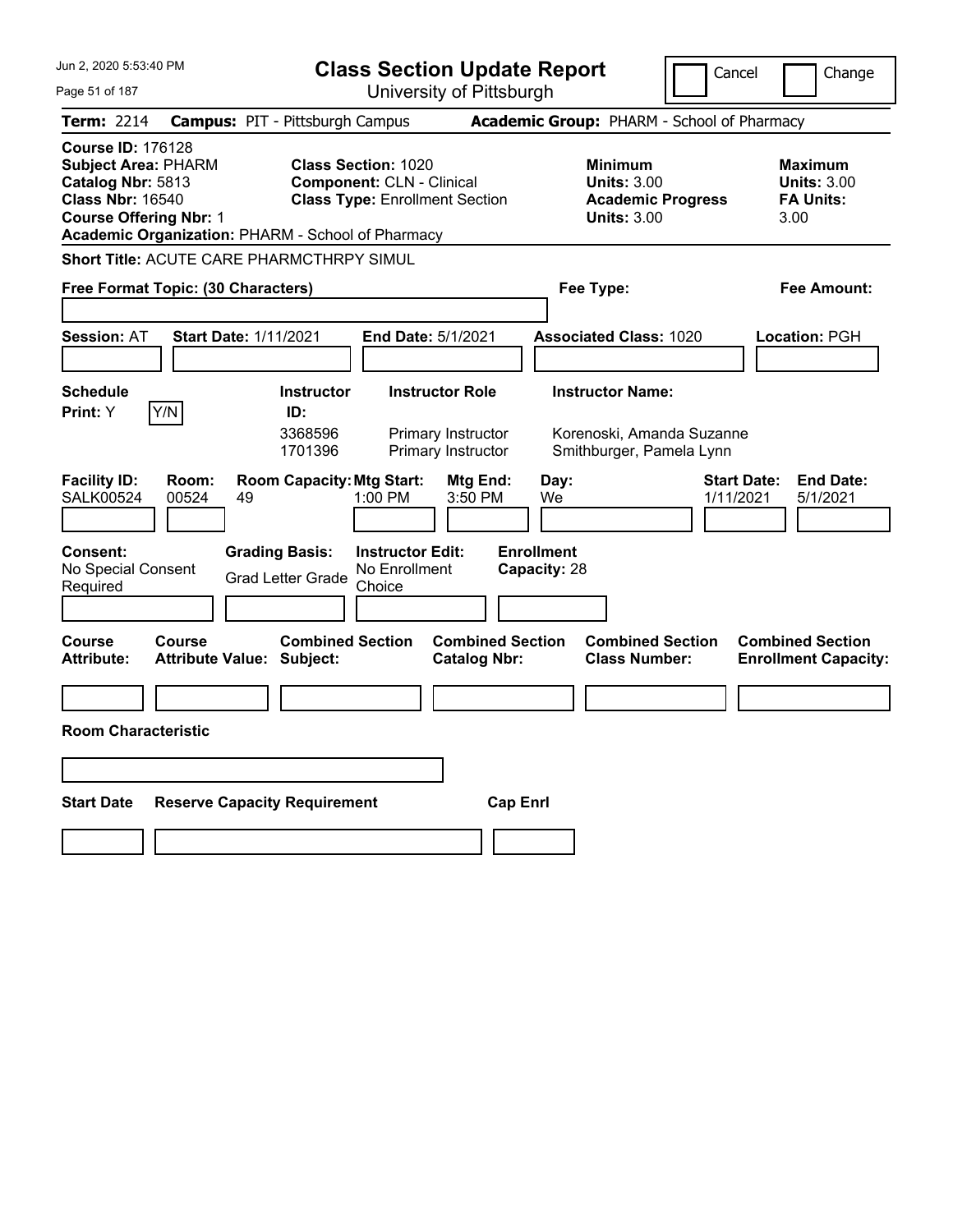| Jun 2, 2020 5:53:40 PM                                                                                                                                                                       | <b>Class Section Update Report</b>                                                                      | Cancel                                                                                 | Change                                                           |
|----------------------------------------------------------------------------------------------------------------------------------------------------------------------------------------------|---------------------------------------------------------------------------------------------------------|----------------------------------------------------------------------------------------|------------------------------------------------------------------|
| Page 52 of 187                                                                                                                                                                               | University of Pittsburgh                                                                                |                                                                                        |                                                                  |
| Term: 2214                                                                                                                                                                                   | <b>Campus: PIT - Pittsburgh Campus</b>                                                                  | Academic Group: PHARM - School of Pharmacy                                             |                                                                  |
| <b>Course ID: 178007</b><br><b>Subject Area: PHARM</b><br>Catalog Nbr: 5814<br><b>Class Nbr: 16320</b><br><b>Course Offering Nbr: 1</b><br>Academic Organization: PHARM - School of Pharmacy | <b>Class Section: 1060</b><br><b>Component: LEC - Lecture</b><br><b>Class Type: Enrollment Section</b>  | <b>Minimum</b><br><b>Units: 3.00</b><br><b>Academic Progress</b><br><b>Units: 3.00</b> | <b>Maximum</b><br><b>Units: 3.00</b><br><b>FA Units:</b><br>3.00 |
| Short Title: GLOBL HLTH: DETERMNTS & APPLC                                                                                                                                                   |                                                                                                         |                                                                                        |                                                                  |
| Free Format Topic: (30 Characters)                                                                                                                                                           |                                                                                                         | Fee Type:                                                                              | Fee Amount:                                                      |
| Start Date: 1/11/2021<br><b>Session: AT</b>                                                                                                                                                  | End Date: 5/1/2021                                                                                      | <b>Associated Class: 1060</b>                                                          | Location: PGH                                                    |
| <b>Schedule</b><br>Y/N<br>Print: Y                                                                                                                                                           | <b>Instructor Role</b><br><b>Instructor</b><br>ID:<br>1608889<br>Primary Instructor                     | <b>Instructor Name:</b><br>Jonkman, Lauren Jennifer                                    |                                                                  |
| <b>Facility ID:</b><br>Room:<br><b>SALK05123</b><br>05123<br>12                                                                                                                              | <b>Room Capacity: Mtg Start:</b><br>Mtg End:<br>1:00 PM<br>1:50 PM                                      | <b>Start Date:</b><br>Day:<br>Mo<br>1/11/2021                                          | <b>End Date:</b><br>5/1/2021                                     |
| Consent:<br>No Special Consent<br>Required                                                                                                                                                   | <b>Grading Basis:</b><br><b>Instructor Edit:</b><br>No Enrollment<br><b>Grad Letter Grade</b><br>Choice | <b>Enrollment</b><br>Capacity: 8                                                       |                                                                  |
| <b>Course</b><br><b>Course</b><br><b>Attribute Value: Subject:</b><br><b>Attribute:</b>                                                                                                      | <b>Combined Section</b><br><b>Combined Section</b><br><b>Catalog Nbr:</b>                               | <b>Combined Section</b><br><b>Class Number:</b>                                        | <b>Combined Section</b><br><b>Enrollment Capacity:</b>           |
| <b>Room Characteristic</b>                                                                                                                                                                   |                                                                                                         |                                                                                        |                                                                  |
| <b>Start Date</b><br><b>Reserve Capacity Requirement</b>                                                                                                                                     | <b>Cap Enrl</b>                                                                                         |                                                                                        |                                                                  |
|                                                                                                                                                                                              |                                                                                                         |                                                                                        |                                                                  |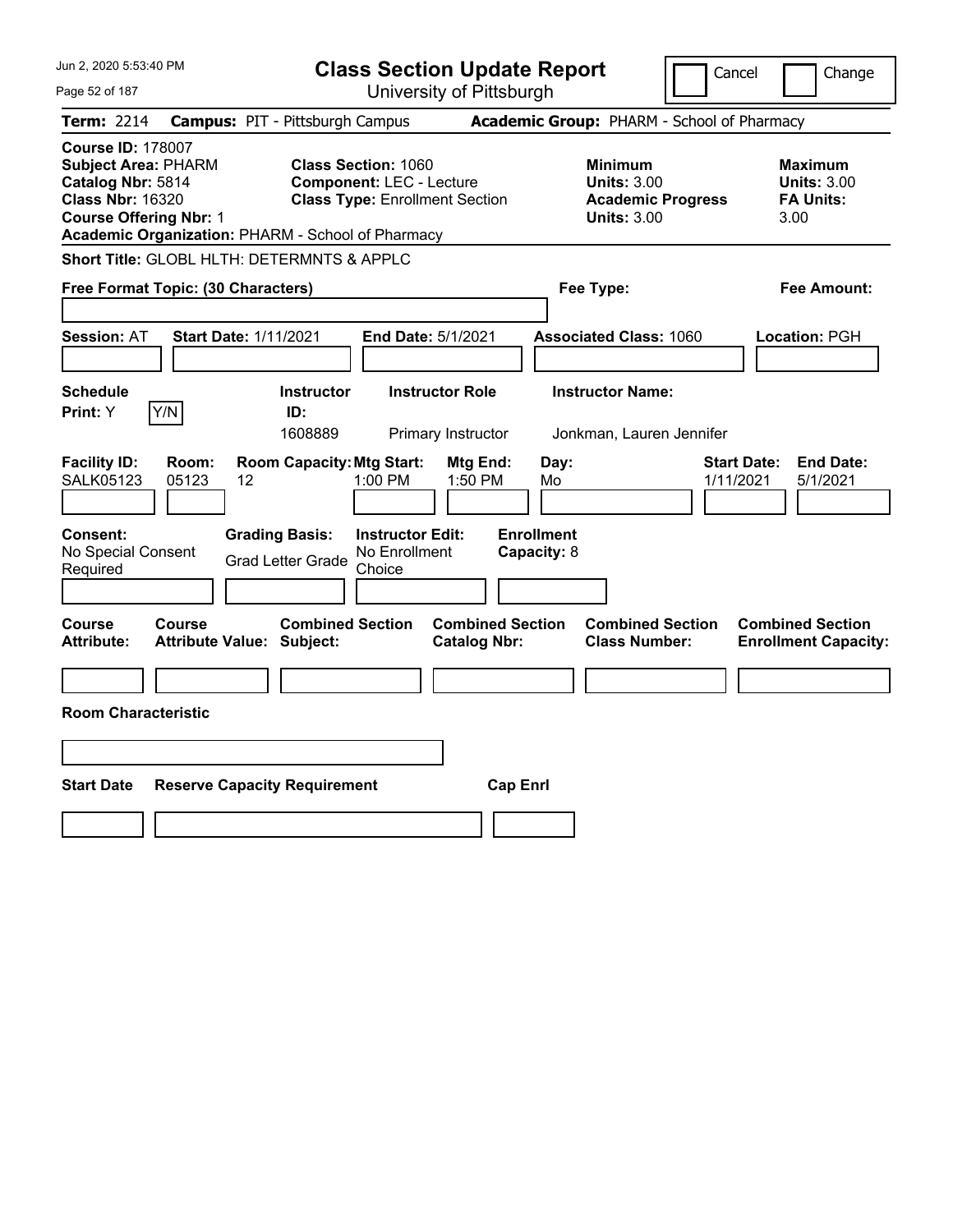| Jun 2, 2020 5:53:40 PM                                                                                                                                                                       | <b>Class Section Update Report</b>                                                                                                                                                      |                                                                        |                                                                                        | Cancel<br>Change                                                 |
|----------------------------------------------------------------------------------------------------------------------------------------------------------------------------------------------|-----------------------------------------------------------------------------------------------------------------------------------------------------------------------------------------|------------------------------------------------------------------------|----------------------------------------------------------------------------------------|------------------------------------------------------------------|
| Page 53 of 187                                                                                                                                                                               | University of Pittsburgh                                                                                                                                                                |                                                                        |                                                                                        |                                                                  |
| <b>Term: 2214</b>                                                                                                                                                                            | <b>Campus: PIT - Pittsburgh Campus</b>                                                                                                                                                  |                                                                        | Academic Group: PHARM - School of Pharmacy                                             |                                                                  |
| <b>Course ID: 183464</b><br><b>Subject Area: PHARM</b><br>Catalog Nbr: 5821<br><b>Class Nbr: 20869</b><br><b>Course Offering Nbr: 1</b><br>Academic Organization: PHARM - School of Pharmacy | <b>Class Section: 1010</b><br><b>Component: SEM - Seminar</b><br><b>Class Type: Enrollment Section</b>                                                                                  |                                                                        | <b>Minimum</b><br><b>Units: 1.00</b><br><b>Academic Progress</b><br><b>Units: 1.00</b> | <b>Maximum</b><br><b>Units: 1.00</b><br><b>FA Units:</b><br>1.00 |
| <b>Short Title: PHARMACY INNOVATION 2</b>                                                                                                                                                    |                                                                                                                                                                                         |                                                                        |                                                                                        |                                                                  |
| Free Format Topic: (30 Characters)                                                                                                                                                           |                                                                                                                                                                                         |                                                                        | Fee Type:                                                                              | Fee Amount:                                                      |
| <b>Session: AT</b><br><b>Start Date: 1/11/2021</b>                                                                                                                                           | End Date: 5/1/2021                                                                                                                                                                      |                                                                        | <b>Associated Class: 1010</b>                                                          | <b>Location: PGH</b>                                             |
| <b>Schedule</b><br>Y/N<br>Print: Y                                                                                                                                                           | <b>Instructor Role</b><br><b>Instructor</b><br>ID:<br>2920624<br>Primary Instructor                                                                                                     |                                                                        | <b>Instructor Name:</b><br>Ali, Ameer Sa'ad                                            |                                                                  |
| <b>Facility ID:</b><br>Room:<br><b>NEEDSAROOM</b><br><b>Consent:</b><br>No Special Consent<br>Required                                                                                       | Primary Instructor<br>3517618<br><b>Room Capacity: Mtg Start:</b><br>5:00 PM<br><b>Grading Basis:</b><br><b>Instructor Edit:</b><br>No Enrollment<br><b>Grad Letter Grade</b><br>Choice | Mtg End:<br>Day:<br>5:50 PM<br>Tu<br><b>Enrollment</b><br>Capacity: 10 | Patel, Ravi Mahendra                                                                   | <b>Start Date:</b><br><b>End Date:</b><br>1/11/2021<br>5/1/2021  |
| Course<br>Course<br><b>Attribute:</b><br><b>Attribute Value: Subject:</b>                                                                                                                    | <b>Combined Section</b>                                                                                                                                                                 | <b>Combined Section</b><br><b>Catalog Nbr:</b>                         | <b>Combined Section</b><br><b>Class Number:</b>                                        | <b>Combined Section</b><br><b>Enrollment Capacity:</b>           |
|                                                                                                                                                                                              |                                                                                                                                                                                         |                                                                        |                                                                                        |                                                                  |
| <b>Room Characteristic</b><br>PeopleSoft - Scheduled (PS)                                                                                                                                    |                                                                                                                                                                                         |                                                                        |                                                                                        |                                                                  |
| <b>Start Date</b><br><b>Reserve Capacity Requirement</b>                                                                                                                                     |                                                                                                                                                                                         | <b>Cap Enrl</b>                                                        |                                                                                        |                                                                  |
|                                                                                                                                                                                              |                                                                                                                                                                                         |                                                                        |                                                                                        |                                                                  |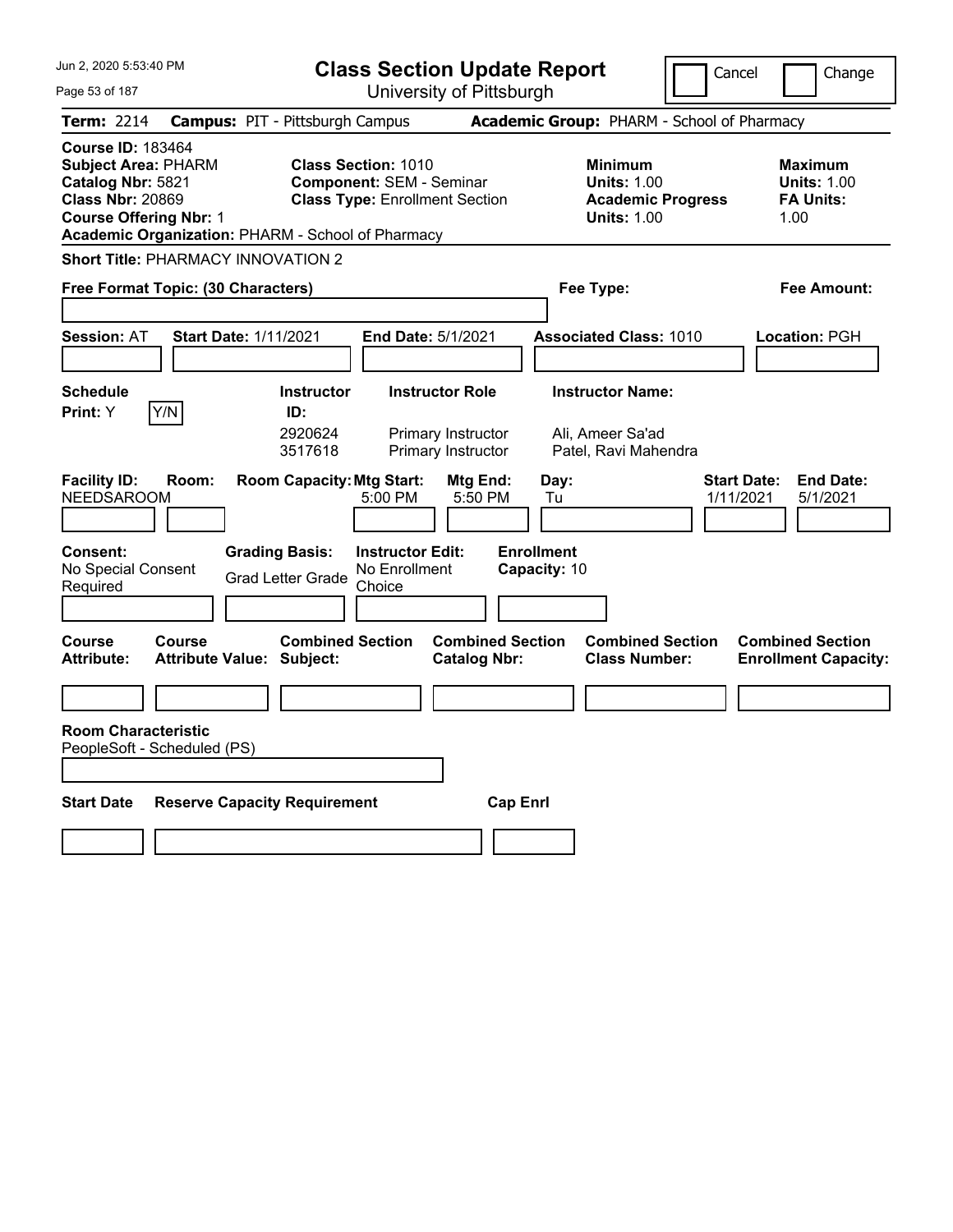| Jun 2, 2020 5:53:40 PM                                                                                                                                                                       |                                                                                                                 | <b>Class Section Update Report</b>             |                                                                                        | Cancel<br>Change                                                 |
|----------------------------------------------------------------------------------------------------------------------------------------------------------------------------------------------|-----------------------------------------------------------------------------------------------------------------|------------------------------------------------|----------------------------------------------------------------------------------------|------------------------------------------------------------------|
| Page 54 of 187                                                                                                                                                                               |                                                                                                                 | University of Pittsburgh                       |                                                                                        |                                                                  |
| <b>Term: 2214</b>                                                                                                                                                                            | <b>Campus: PIT - Pittsburgh Campus</b>                                                                          |                                                | Academic Group: PHARM - School of Pharmacy                                             |                                                                  |
| <b>Course ID: 185482</b><br><b>Subject Area: PHARM</b><br>Catalog Nbr: 5824<br><b>Class Nbr: 22796</b><br><b>Course Offering Nbr: 1</b><br>Academic Organization: PHARM - School of Pharmacy | <b>Class Section: 1200</b><br><b>Component: DIR - Directed Studies</b><br><b>Class Type: Enrollment Section</b> |                                                | <b>Minimum</b><br><b>Units: 1.00</b><br><b>Academic Progress</b><br><b>Units: 1.00</b> | <b>Maximum</b><br><b>Units: 3.00</b><br><b>FA Units:</b><br>1.00 |
| Short Title: MENTORED RESEARCH                                                                                                                                                               |                                                                                                                 |                                                |                                                                                        |                                                                  |
| Free Format Topic: (30 Characters)                                                                                                                                                           |                                                                                                                 |                                                | Fee Type:                                                                              | Fee Amount:                                                      |
| <b>Session: AT</b><br><b>Start Date: 1/11/2021</b>                                                                                                                                           | End Date: 5/1/2021                                                                                              |                                                | <b>Associated Class: 1200</b>                                                          | Location: PGH                                                    |
| <b>Schedule</b><br>Y/N<br><b>Print:</b> Y                                                                                                                                                    | <b>Instructor</b><br>ID:<br>2934391                                                                             | <b>Instructor Role</b><br>Primary Instructor   | <b>Instructor Name:</b><br>Iyer, Prema Chandrasekhar                                   |                                                                  |
| <b>Facility ID:</b><br>Room:<br><b>TBATBA</b><br>0<br>TBA                                                                                                                                    | <b>Room Capacity: Mtg Start:</b>                                                                                | Mtg End:<br>Day:                               |                                                                                        | <b>End Date:</b><br><b>Start Date:</b><br>1/11/2021<br>5/1/2021  |
| <b>Consent:</b><br><b>Department Consent</b><br>Required                                                                                                                                     | <b>Grading Basis:</b><br><b>Instructor Edit:</b><br>No Enrollment<br><b>Grad Letter Grade</b><br>Choice         | <b>Enrollment</b><br>Capacity: 35              |                                                                                        |                                                                  |
| Course<br>Course<br><b>Attribute Value: Subject:</b><br>Attribute:                                                                                                                           | <b>Combined Section</b>                                                                                         | <b>Combined Section</b><br><b>Catalog Nbr:</b> | <b>Combined Section</b><br><b>Class Number:</b>                                        | <b>Combined Section</b><br><b>Enrollment Capacity:</b>           |
| <b>Room Characteristic</b>                                                                                                                                                                   |                                                                                                                 |                                                |                                                                                        |                                                                  |
|                                                                                                                                                                                              |                                                                                                                 |                                                |                                                                                        |                                                                  |
| <b>Start Date</b><br><b>Reserve Capacity Requirement</b>                                                                                                                                     |                                                                                                                 | <b>Cap Enrl</b>                                |                                                                                        |                                                                  |
|                                                                                                                                                                                              |                                                                                                                 |                                                |                                                                                        |                                                                  |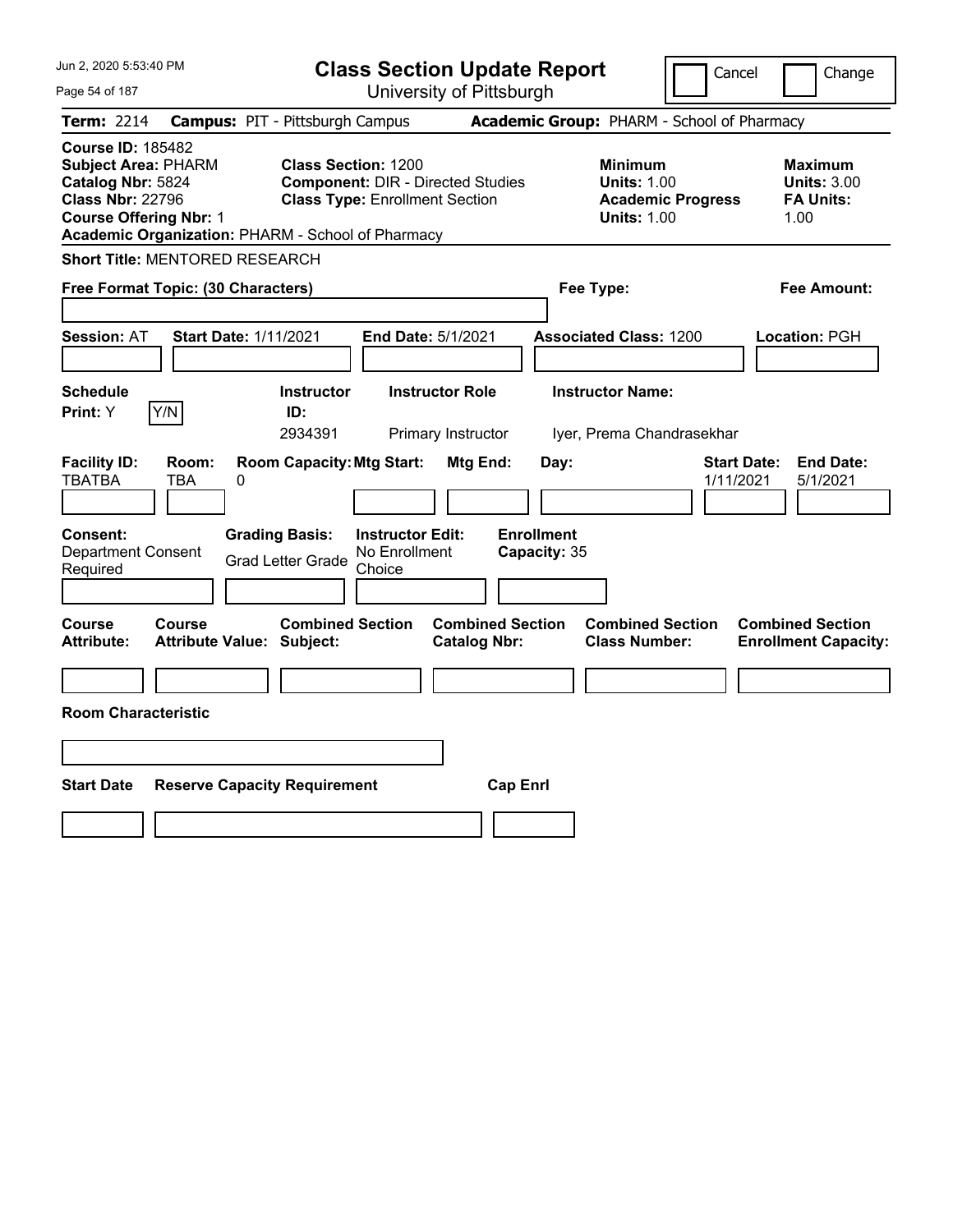| Jun 2, 2020 5:53:40 PM                                                                                                                                                                       | <b>Class Section Update Report</b>                                                                              |                                                |                                                                                        | Cancel<br>Change                                                 |
|----------------------------------------------------------------------------------------------------------------------------------------------------------------------------------------------|-----------------------------------------------------------------------------------------------------------------|------------------------------------------------|----------------------------------------------------------------------------------------|------------------------------------------------------------------|
| Page 55 of 187                                                                                                                                                                               | University of Pittsburgh                                                                                        |                                                |                                                                                        |                                                                  |
| Term: 2214                                                                                                                                                                                   | <b>Campus: PIT - Pittsburgh Campus</b>                                                                          |                                                | Academic Group: PHARM - School of Pharmacy                                             |                                                                  |
| <b>Course ID: 185482</b><br><b>Subject Area: PHARM</b><br>Catalog Nbr: 5824<br><b>Class Nbr: 24649</b><br><b>Course Offering Nbr: 1</b><br>Academic Organization: PHARM - School of Pharmacy | <b>Class Section: 1205</b><br><b>Component: DIR - Directed Studies</b><br><b>Class Type: Enrollment Section</b> |                                                | <b>Minimum</b><br><b>Units: 1.00</b><br><b>Academic Progress</b><br><b>Units: 1.00</b> | <b>Maximum</b><br><b>Units: 3.00</b><br><b>FA Units:</b><br>1.00 |
| Short Title: MENTORED RESEARCH                                                                                                                                                               |                                                                                                                 |                                                |                                                                                        |                                                                  |
| Free Format Topic: (30 Characters)                                                                                                                                                           |                                                                                                                 |                                                | Fee Type:                                                                              | Fee Amount:                                                      |
| <b>Start Date: 1/11/2021</b><br><b>Session: AT</b>                                                                                                                                           | End Date: 5/1/2021                                                                                              |                                                | <b>Associated Class: 1205</b>                                                          | Location: PGH                                                    |
| <b>Schedule</b><br>Y/N<br>Print: Y                                                                                                                                                           | <b>Instructor Role</b><br><b>Instructor</b><br>ID:<br>2903894<br>Primary Instructor                             |                                                | <b>Instructor Name:</b><br>Poloyac, Samuel M                                           |                                                                  |
| <b>Facility ID:</b><br>Room:<br><b>TBATBA</b><br>TBA<br>0                                                                                                                                    | <b>Room Capacity: Mtg Start:</b>                                                                                | Mtg End:<br>Day:                               |                                                                                        | <b>Start Date:</b><br><b>End Date:</b><br>1/11/2021<br>5/1/2021  |
| <b>Consent:</b><br>Department Consent<br>Required                                                                                                                                            | <b>Grading Basis:</b><br><b>Instructor Edit:</b><br>No Enrollment<br><b>Grad Letter Grade</b><br>Choice         | <b>Enrollment</b><br>Capacity: 35              |                                                                                        |                                                                  |
| Course<br>Course<br><b>Attribute Value: Subject:</b><br>Attribute:                                                                                                                           | <b>Combined Section</b>                                                                                         | <b>Combined Section</b><br><b>Catalog Nbr:</b> | <b>Combined Section</b><br><b>Class Number:</b>                                        | <b>Combined Section</b><br><b>Enrollment Capacity:</b>           |
| <b>Room Characteristic</b>                                                                                                                                                                   |                                                                                                                 |                                                |                                                                                        |                                                                  |
|                                                                                                                                                                                              |                                                                                                                 |                                                |                                                                                        |                                                                  |
| <b>Start Date</b><br><b>Reserve Capacity Requirement</b>                                                                                                                                     |                                                                                                                 | <b>Cap Enrl</b>                                |                                                                                        |                                                                  |
|                                                                                                                                                                                              |                                                                                                                 |                                                |                                                                                        |                                                                  |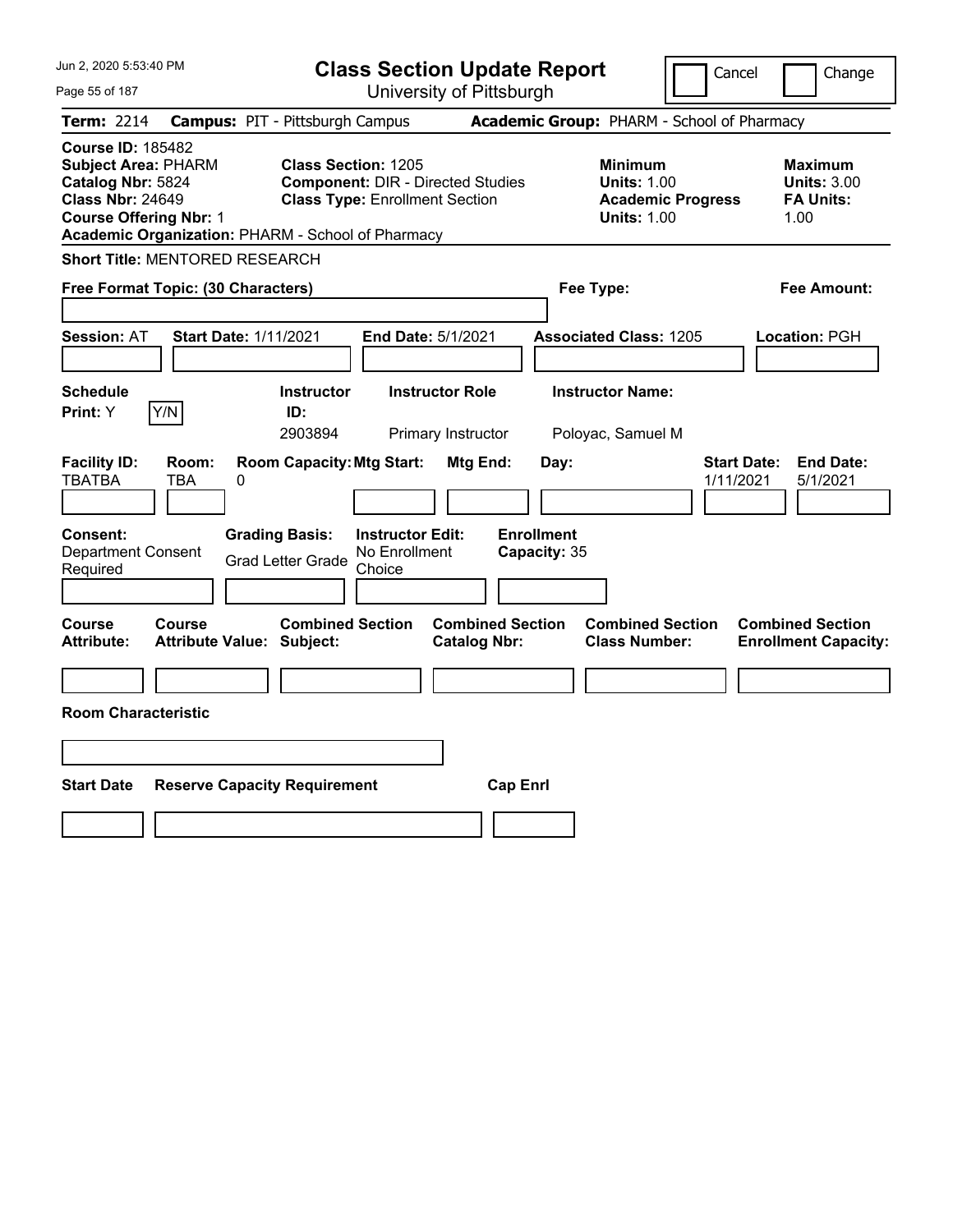| Jun 2, 2020 5:53:40 PM<br>Page 56 of 187                                                                                                                                                     | <b>Class Section Update Report</b><br>University of Pittsburgh                                                                               | Cancel                                                                                 | Change                                                           |
|----------------------------------------------------------------------------------------------------------------------------------------------------------------------------------------------|----------------------------------------------------------------------------------------------------------------------------------------------|----------------------------------------------------------------------------------------|------------------------------------------------------------------|
| <b>Term: 2214</b>                                                                                                                                                                            | <b>Campus: PIT - Pittsburgh Campus</b>                                                                                                       | Academic Group: PHARM - School of Pharmacy                                             |                                                                  |
| <b>Course ID: 185482</b><br><b>Subject Area: PHARM</b><br>Catalog Nbr: 5824<br><b>Class Nbr: 24650</b><br><b>Course Offering Nbr: 1</b><br>Academic Organization: PHARM - School of Pharmacy | <b>Class Section: 1210</b><br><b>Component: DIR - Directed Studies</b><br><b>Class Type: Enrollment Section</b>                              | <b>Minimum</b><br><b>Units: 1.00</b><br><b>Academic Progress</b><br><b>Units: 1.00</b> | <b>Maximum</b><br><b>Units: 3.00</b><br><b>FA Units:</b><br>1.00 |
| Short Title: MENTORED RESEARCH                                                                                                                                                               |                                                                                                                                              |                                                                                        |                                                                  |
| Free Format Topic: (30 Characters)                                                                                                                                                           |                                                                                                                                              | Fee Type:                                                                              | Fee Amount:                                                      |
| <b>Session: AT</b><br><b>Start Date: 1/11/2021</b>                                                                                                                                           | End Date: 5/1/2021                                                                                                                           | <b>Associated Class: 1210</b>                                                          | Location: PGH                                                    |
| <b>Schedule</b><br>Print: Y<br>Y/N                                                                                                                                                           | <b>Instructor Role</b><br><b>Instructor</b><br>ID:<br>2934316<br>Primary Instructor                                                          | <b>Instructor Name:</b><br>Xie, Xiangqun                                               |                                                                  |
| <b>Facility ID:</b><br>Room:<br>TBATBA<br>TBA<br>0                                                                                                                                           | <b>Room Capacity: Mtg Start:</b><br><b>Mtg End:</b>                                                                                          | Day:<br>1/11/2021                                                                      | <b>Start Date:</b><br><b>End Date:</b><br>5/1/2021               |
| Consent:<br><b>Department Consent</b><br>Required                                                                                                                                            | <b>Enrollment</b><br><b>Grading Basis:</b><br><b>Instructor Edit:</b><br>No Enrollment<br>Capacity: 35<br><b>Grad Letter Grade</b><br>Choice |                                                                                        |                                                                  |
| Course<br>Course<br><b>Attribute Value: Subject:</b><br><b>Attribute:</b>                                                                                                                    | <b>Combined Section</b><br><b>Combined Section</b><br><b>Catalog Nbr:</b>                                                                    | <b>Combined Section</b><br><b>Class Number:</b>                                        | <b>Combined Section</b><br><b>Enrollment Capacity:</b>           |
| <b>Room Characteristic</b>                                                                                                                                                                   |                                                                                                                                              |                                                                                        |                                                                  |
|                                                                                                                                                                                              |                                                                                                                                              |                                                                                        |                                                                  |
| <b>Start Date</b><br><b>Reserve Capacity Requirement</b>                                                                                                                                     | <b>Cap Enrl</b>                                                                                                                              |                                                                                        |                                                                  |
|                                                                                                                                                                                              |                                                                                                                                              |                                                                                        |                                                                  |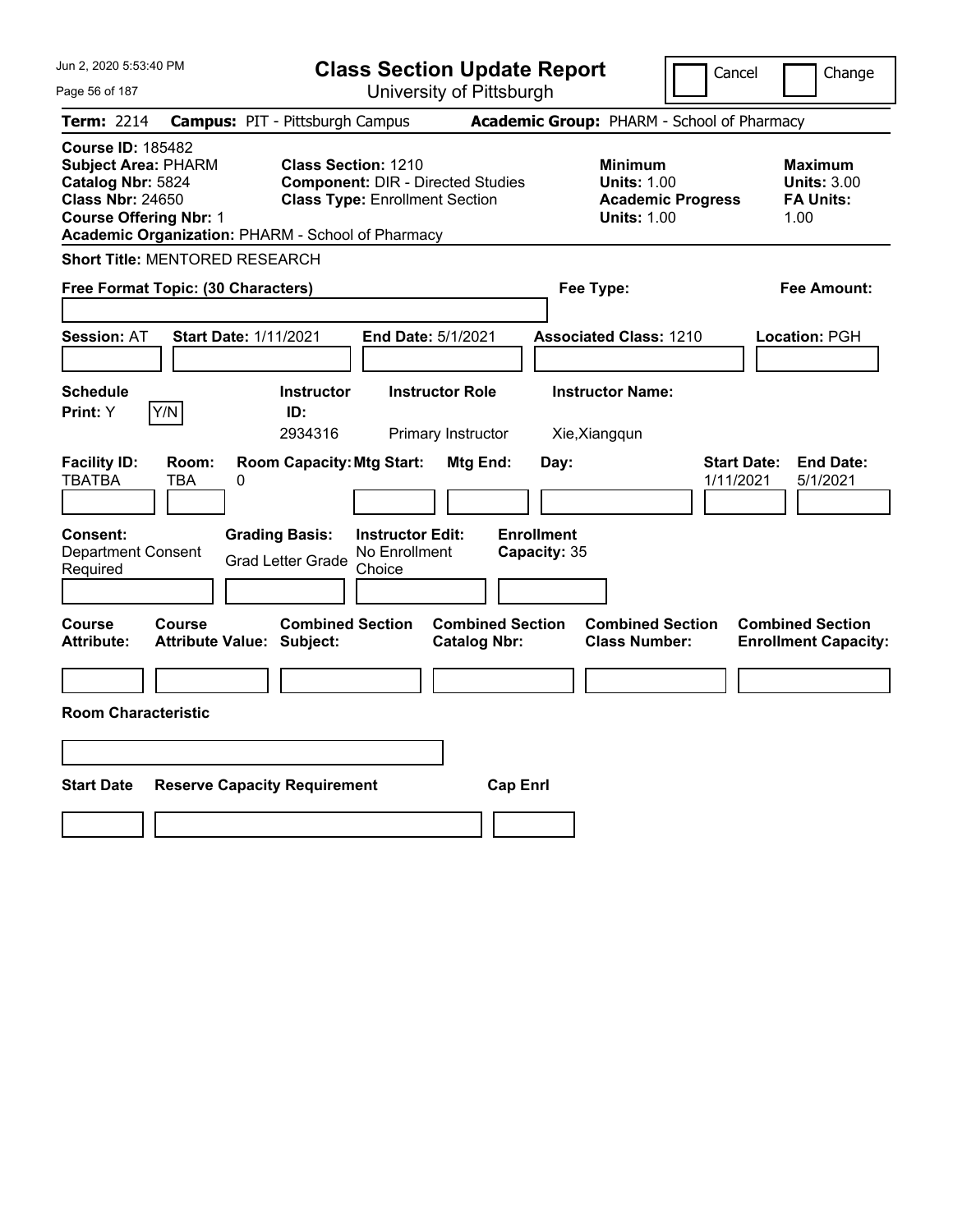| Jun 2, 2020 5:53:40 PM<br>Page 57 of 187                                                                                                                                                     | <b>Class Section Update Report</b><br>University of Pittsburgh                                                                               | Cancel                                                                                 | Change                                                           |
|----------------------------------------------------------------------------------------------------------------------------------------------------------------------------------------------|----------------------------------------------------------------------------------------------------------------------------------------------|----------------------------------------------------------------------------------------|------------------------------------------------------------------|
| <b>Term: 2214</b>                                                                                                                                                                            | <b>Campus: PIT - Pittsburgh Campus</b>                                                                                                       | Academic Group: PHARM - School of Pharmacy                                             |                                                                  |
| <b>Course ID: 185482</b><br><b>Subject Area: PHARM</b><br>Catalog Nbr: 5824<br><b>Class Nbr: 24651</b><br><b>Course Offering Nbr: 1</b><br>Academic Organization: PHARM - School of Pharmacy | <b>Class Section: 1215</b><br><b>Component: DIR - Directed Studies</b><br><b>Class Type: Enrollment Section</b>                              | <b>Minimum</b><br><b>Units: 1.00</b><br><b>Academic Progress</b><br><b>Units: 1.00</b> | <b>Maximum</b><br><b>Units: 3.00</b><br><b>FA Units:</b><br>1.00 |
| <b>Short Title: MENTORED RESEARCH</b>                                                                                                                                                        |                                                                                                                                              |                                                                                        |                                                                  |
| Free Format Topic: (30 Characters)                                                                                                                                                           |                                                                                                                                              | Fee Type:                                                                              | Fee Amount:                                                      |
| <b>Start Date: 1/11/2021</b><br><b>Session: AT</b>                                                                                                                                           | End Date: 5/1/2021                                                                                                                           | <b>Associated Class: 1215</b>                                                          | Location: PGH                                                    |
| <b>Schedule</b><br>Print: Y<br>Y/N                                                                                                                                                           | Instructor<br><b>Instructor Role</b><br>ID:<br>2936918<br>Primary Instructor                                                                 | <b>Instructor Name:</b><br>Empey, Kerry McGarr                                         |                                                                  |
| <b>Facility ID:</b><br>Room:<br>TBATBA<br>TBA<br>0                                                                                                                                           | <b>Room Capacity: Mtg Start:</b><br>Mtg End:                                                                                                 | Day:                                                                                   | <b>End Date:</b><br><b>Start Date:</b><br>1/11/2021<br>5/1/2021  |
| Consent:<br><b>Department Consent</b><br>Required                                                                                                                                            | <b>Enrollment</b><br><b>Grading Basis:</b><br><b>Instructor Edit:</b><br>No Enrollment<br>Capacity: 35<br><b>Grad Letter Grade</b><br>Choice |                                                                                        |                                                                  |
| Course<br>Course<br><b>Attribute Value: Subject:</b><br><b>Attribute:</b>                                                                                                                    | <b>Combined Section</b><br><b>Combined Section</b><br><b>Catalog Nbr:</b>                                                                    | <b>Combined Section</b><br><b>Class Number:</b>                                        | <b>Combined Section</b><br><b>Enrollment Capacity:</b>           |
| <b>Room Characteristic</b>                                                                                                                                                                   |                                                                                                                                              |                                                                                        |                                                                  |
|                                                                                                                                                                                              |                                                                                                                                              |                                                                                        |                                                                  |
| <b>Start Date</b><br><b>Reserve Capacity Requirement</b>                                                                                                                                     | <b>Cap Enrl</b>                                                                                                                              |                                                                                        |                                                                  |
|                                                                                                                                                                                              |                                                                                                                                              |                                                                                        |                                                                  |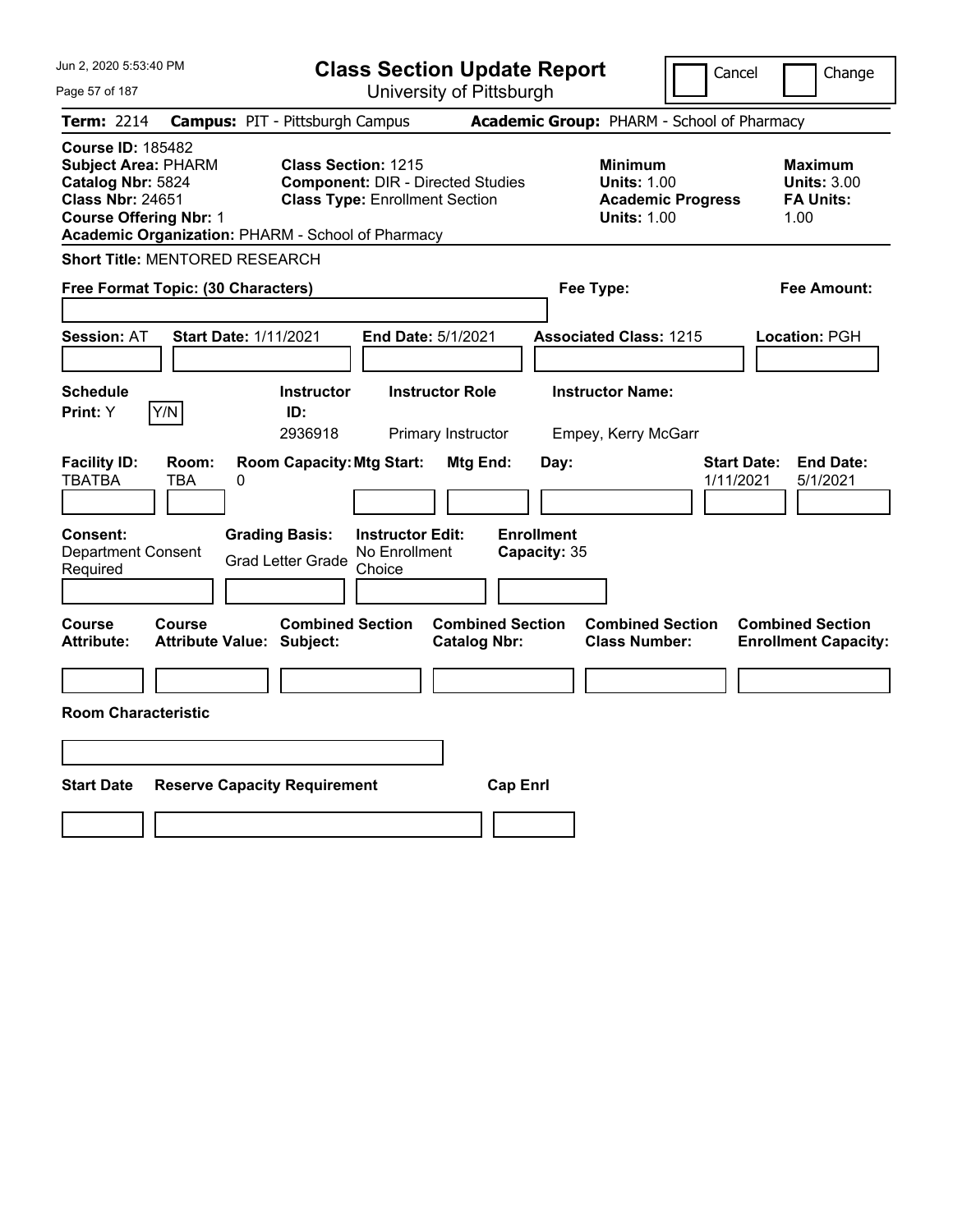| Jun 2, 2020 5:53:40 PM                                                                                                                                                                       | <b>Class Section Update Report</b>                                                                                                           | Cancel                                                                                 | Change                                                           |
|----------------------------------------------------------------------------------------------------------------------------------------------------------------------------------------------|----------------------------------------------------------------------------------------------------------------------------------------------|----------------------------------------------------------------------------------------|------------------------------------------------------------------|
| Page 58 of 187                                                                                                                                                                               | University of Pittsburgh                                                                                                                     |                                                                                        |                                                                  |
| Term: 2214                                                                                                                                                                                   | <b>Campus: PIT - Pittsburgh Campus</b>                                                                                                       | Academic Group: PHARM - School of Pharmacy                                             |                                                                  |
| <b>Course ID: 185482</b><br><b>Subject Area: PHARM</b><br>Catalog Nbr: 5824<br><b>Class Nbr: 24652</b><br><b>Course Offering Nbr: 1</b><br>Academic Organization: PHARM - School of Pharmacy | <b>Class Section: 1220</b><br><b>Component: DIR - Directed Studies</b><br><b>Class Type: Enrollment Section</b>                              | <b>Minimum</b><br><b>Units: 1.00</b><br><b>Academic Progress</b><br><b>Units: 1.00</b> | <b>Maximum</b><br><b>Units: 3.00</b><br><b>FA Units:</b><br>1.00 |
| Short Title: MENTORED RESEARCH                                                                                                                                                               |                                                                                                                                              |                                                                                        |                                                                  |
| Free Format Topic: (30 Characters)                                                                                                                                                           |                                                                                                                                              | Fee Type:                                                                              | Fee Amount:                                                      |
| <b>Session: AT</b><br>Start Date: 1/11/2021                                                                                                                                                  | End Date: 5/1/2021                                                                                                                           | <b>Associated Class: 1220</b>                                                          | Location: PGH                                                    |
| <b>Schedule</b><br>Y/N<br>Print: Y                                                                                                                                                           | <b>Instructor</b><br><b>Instructor Role</b><br>ID:<br>2936884<br>Primary Instructor                                                          | <b>Instructor Name:</b><br>Empey, Philip E                                             |                                                                  |
| <b>Facility ID:</b><br>Room:<br><b>TBATBA</b><br>TBA<br>0                                                                                                                                    | <b>Room Capacity: Mtg Start:</b><br>Mtg End:                                                                                                 | <b>Start Date:</b><br>Day:<br>1/11/2021                                                | <b>End Date:</b><br>5/1/2021                                     |
| Consent:<br><b>Department Consent</b><br>Required                                                                                                                                            | <b>Enrollment</b><br><b>Grading Basis:</b><br><b>Instructor Edit:</b><br>No Enrollment<br>Capacity: 35<br><b>Grad Letter Grade</b><br>Choice |                                                                                        |                                                                  |
| <b>Course</b><br>Course<br><b>Attribute Value: Subject:</b><br><b>Attribute:</b>                                                                                                             | <b>Combined Section</b><br><b>Combined Section</b><br><b>Catalog Nbr:</b>                                                                    | <b>Combined Section</b><br><b>Class Number:</b>                                        | <b>Combined Section</b><br><b>Enrollment Capacity:</b>           |
| <b>Room Characteristic</b>                                                                                                                                                                   |                                                                                                                                              |                                                                                        |                                                                  |
|                                                                                                                                                                                              |                                                                                                                                              |                                                                                        |                                                                  |
| <b>Start Date</b><br><b>Reserve Capacity Requirement</b>                                                                                                                                     | <b>Cap Enrl</b>                                                                                                                              |                                                                                        |                                                                  |
|                                                                                                                                                                                              |                                                                                                                                              |                                                                                        |                                                                  |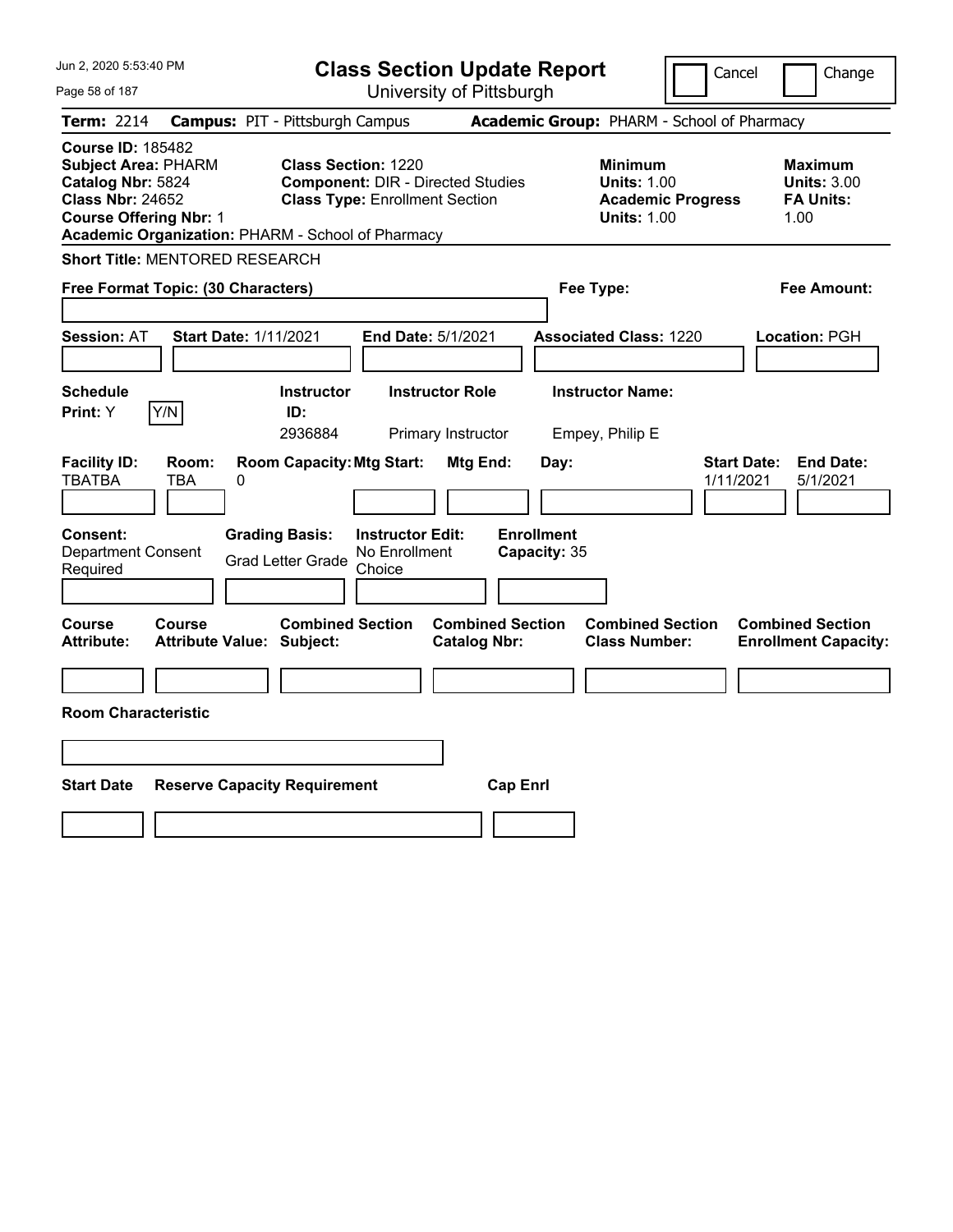| Jun 2, 2020 5:53:40 PM<br>Page 59 of 187                                                                                                                                                     | <b>Class Section Update Report</b><br>University of Pittsburgh                                                  | Cancel                                                                                 | Change                                                           |
|----------------------------------------------------------------------------------------------------------------------------------------------------------------------------------------------|-----------------------------------------------------------------------------------------------------------------|----------------------------------------------------------------------------------------|------------------------------------------------------------------|
| <b>Term: 2214</b>                                                                                                                                                                            | <b>Campus: PIT - Pittsburgh Campus</b>                                                                          | Academic Group: PHARM - School of Pharmacy                                             |                                                                  |
| <b>Course ID: 185482</b><br><b>Subject Area: PHARM</b><br>Catalog Nbr: 5824<br><b>Class Nbr: 24653</b><br><b>Course Offering Nbr: 1</b><br>Academic Organization: PHARM - School of Pharmacy | <b>Class Section: 1225</b><br><b>Component: DIR - Directed Studies</b><br><b>Class Type: Enrollment Section</b> | <b>Minimum</b><br><b>Units: 1.00</b><br><b>Academic Progress</b><br><b>Units: 1.00</b> | <b>Maximum</b><br><b>Units: 3.00</b><br><b>FA Units:</b><br>1.00 |
| <b>Short Title: MENTORED RESEARCH</b>                                                                                                                                                        |                                                                                                                 |                                                                                        |                                                                  |
| Free Format Topic: (30 Characters)                                                                                                                                                           |                                                                                                                 | Fee Type:                                                                              | Fee Amount:                                                      |
| <b>Start Date: 1/11/2021</b><br><b>Session: AT</b>                                                                                                                                           | End Date: 5/1/2021                                                                                              | <b>Associated Class: 1225</b>                                                          | Location: PGH                                                    |
| <b>Schedule</b><br>Print: Y<br>Y/N                                                                                                                                                           | <b>Instructor Role</b><br><b>Instructor</b><br>ID:<br>2902408<br>Primary Instructor                             | <b>Instructor Name:</b><br>Rohan, Lisa Cencia                                          |                                                                  |
| <b>Facility ID:</b><br>Room:<br>TBATBA<br>TBA<br>0                                                                                                                                           | <b>Room Capacity: Mtg Start:</b><br>Mtg End:                                                                    | Day:<br>1/11/2021                                                                      | <b>Start Date:</b><br><b>End Date:</b><br>5/1/2021               |
| Consent:<br>Department Consent<br>Required                                                                                                                                                   | <b>Grading Basis:</b><br><b>Instructor Edit:</b><br>No Enrollment<br><b>Grad Letter Grade</b><br>Choice         | <b>Enrollment</b><br>Capacity: 35                                                      |                                                                  |
| Course<br>Course<br><b>Attribute:</b><br><b>Attribute Value: Subject:</b>                                                                                                                    | <b>Combined Section</b><br><b>Combined Section</b><br><b>Catalog Nbr:</b>                                       | <b>Combined Section</b><br><b>Class Number:</b>                                        | <b>Combined Section</b><br><b>Enrollment Capacity:</b>           |
| <b>Room Characteristic</b>                                                                                                                                                                   |                                                                                                                 |                                                                                        |                                                                  |
|                                                                                                                                                                                              |                                                                                                                 |                                                                                        |                                                                  |
| <b>Start Date</b><br><b>Reserve Capacity Requirement</b>                                                                                                                                     | <b>Cap Enrl</b>                                                                                                 |                                                                                        |                                                                  |
|                                                                                                                                                                                              |                                                                                                                 |                                                                                        |                                                                  |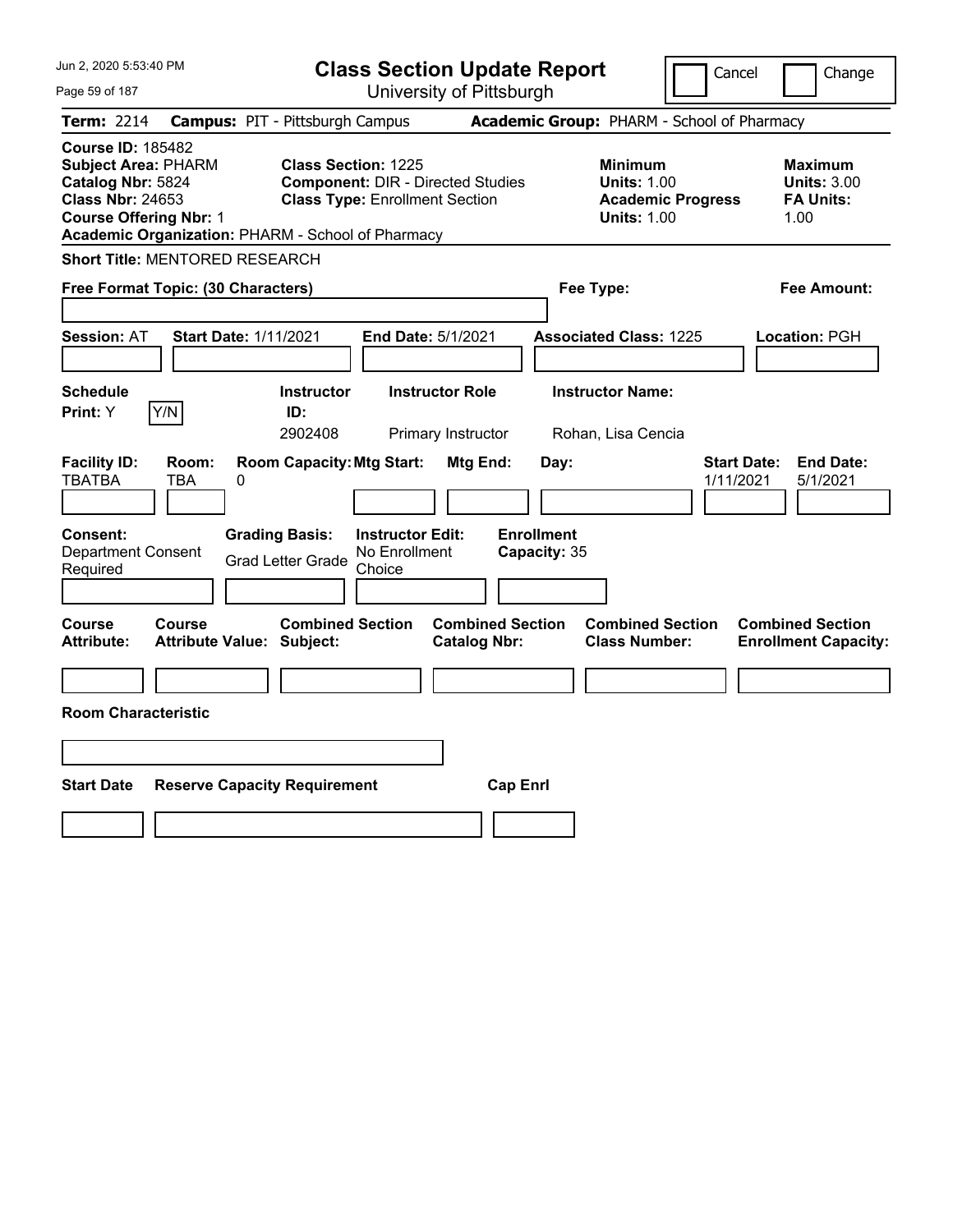| Jun 2, 2020 5:53:40 PM                                                                                                                                                                       | <b>Class Section Update Report</b>                                                                              | Cancel                                                                                 | Change                                                           |
|----------------------------------------------------------------------------------------------------------------------------------------------------------------------------------------------|-----------------------------------------------------------------------------------------------------------------|----------------------------------------------------------------------------------------|------------------------------------------------------------------|
| Page 60 of 187                                                                                                                                                                               | University of Pittsburgh                                                                                        |                                                                                        |                                                                  |
| <b>Term: 2214</b>                                                                                                                                                                            | <b>Campus: PIT - Pittsburgh Campus</b>                                                                          | Academic Group: PHARM - School of Pharmacy                                             |                                                                  |
| <b>Course ID: 185482</b><br><b>Subject Area: PHARM</b><br>Catalog Nbr: 5824<br><b>Class Nbr: 24654</b><br><b>Course Offering Nbr: 1</b><br>Academic Organization: PHARM - School of Pharmacy | <b>Class Section: 1230</b><br><b>Component: DIR - Directed Studies</b><br><b>Class Type: Enrollment Section</b> | <b>Minimum</b><br><b>Units: 1.00</b><br><b>Academic Progress</b><br><b>Units: 1.00</b> | <b>Maximum</b><br><b>Units: 3.00</b><br><b>FA Units:</b><br>1.00 |
| <b>Short Title: MENTORED RESEARCH</b>                                                                                                                                                        |                                                                                                                 |                                                                                        |                                                                  |
| Free Format Topic: (30 Characters)                                                                                                                                                           |                                                                                                                 | Fee Type:                                                                              | Fee Amount:                                                      |
| <b>Start Date: 1/11/2021</b><br><b>Session: AT</b>                                                                                                                                           | End Date: 5/1/2021                                                                                              | <b>Associated Class: 1230</b>                                                          | Location: PGH                                                    |
|                                                                                                                                                                                              |                                                                                                                 |                                                                                        |                                                                  |
| <b>Schedule</b><br>Print: Y<br> Y/N                                                                                                                                                          | <b>Instructor Role</b><br><b>Instructor</b><br>ID:<br>2909650<br>Primary Instructor                             | <b>Instructor Name:</b><br>Venkataramanan, Raman                                       |                                                                  |
| <b>Facility ID:</b><br>Room:<br><b>TBATBA</b><br>TBA<br>0                                                                                                                                    | <b>Room Capacity: Mtg Start:</b><br>Mtg End:                                                                    | Day:<br><b>Start Date:</b><br>1/11/2021                                                | <b>End Date:</b><br>5/1/2021                                     |
| Consent:<br><b>Department Consent</b><br>Required                                                                                                                                            | <b>Grading Basis:</b><br><b>Instructor Edit:</b><br>No Enrollment<br><b>Grad Letter Grade</b><br>Choice         | <b>Enrollment</b><br>Capacity: 35                                                      |                                                                  |
| Course<br><b>Course</b><br><b>Attribute Value: Subject:</b><br><b>Attribute:</b>                                                                                                             | <b>Combined Section</b><br><b>Combined Section</b><br><b>Catalog Nbr:</b>                                       | <b>Combined Section</b><br><b>Class Number:</b>                                        | <b>Combined Section</b><br><b>Enrollment Capacity:</b>           |
| <b>Room Characteristic</b>                                                                                                                                                                   |                                                                                                                 |                                                                                        |                                                                  |
|                                                                                                                                                                                              |                                                                                                                 |                                                                                        |                                                                  |
| <b>Start Date</b><br><b>Reserve Capacity Requirement</b>                                                                                                                                     | <b>Cap Enrl</b>                                                                                                 |                                                                                        |                                                                  |
|                                                                                                                                                                                              |                                                                                                                 |                                                                                        |                                                                  |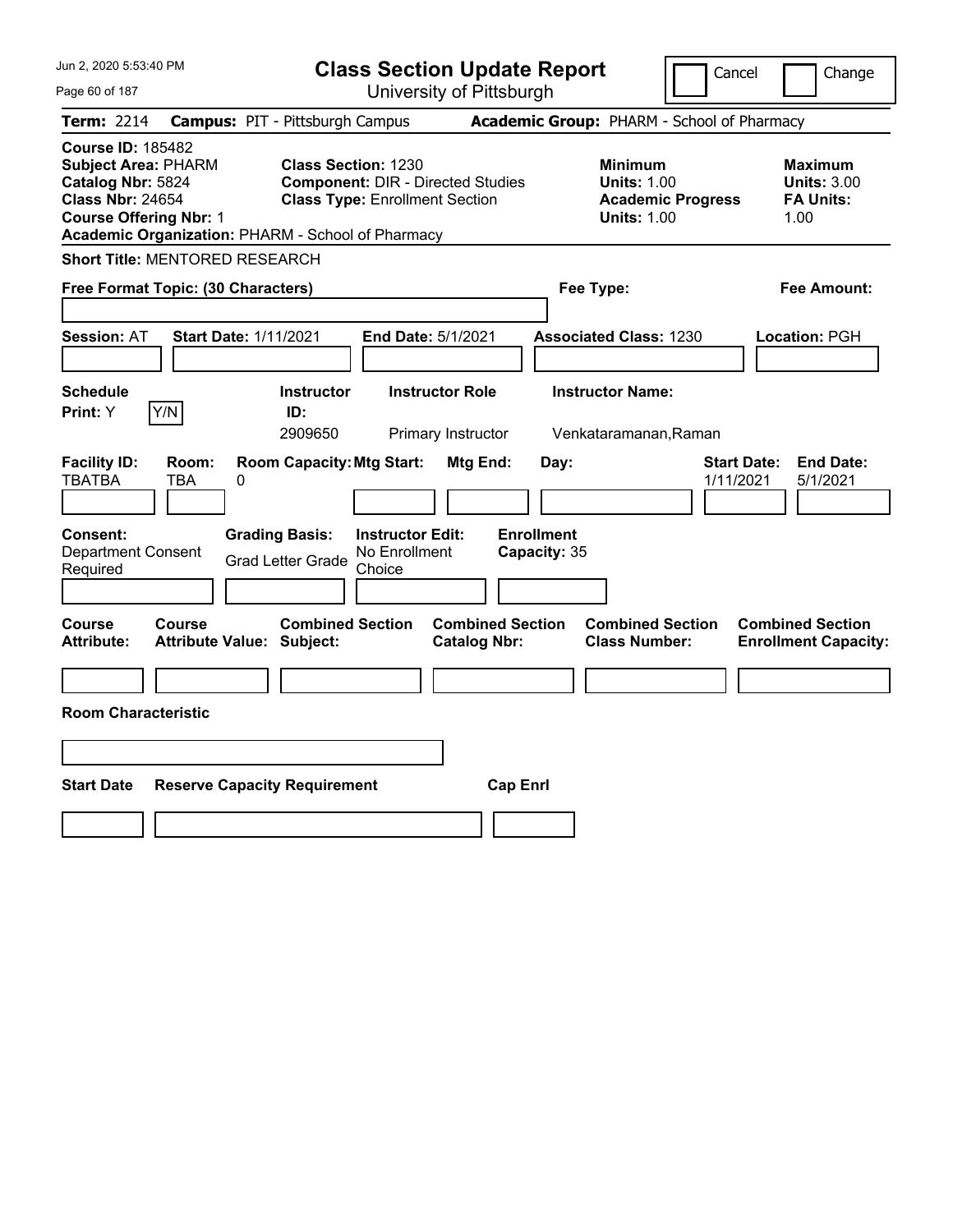| Jun 2, 2020 5:53:40 PM                                                                                                                                                                       | <b>Class Section Update Report</b>                                                                      | Cancel                                                                                 | Change                                                           |
|----------------------------------------------------------------------------------------------------------------------------------------------------------------------------------------------|---------------------------------------------------------------------------------------------------------|----------------------------------------------------------------------------------------|------------------------------------------------------------------|
| Page 61 of 187                                                                                                                                                                               | University of Pittsburgh                                                                                |                                                                                        |                                                                  |
| <b>Term: 2214</b>                                                                                                                                                                            | <b>Campus: PIT - Pittsburgh Campus</b>                                                                  | Academic Group: PHARM - School of Pharmacy                                             |                                                                  |
| <b>Course ID: 185816</b><br><b>Subject Area: PHARM</b><br>Catalog Nbr: 5825<br><b>Class Nbr: 23009</b><br><b>Course Offering Nbr: 1</b><br>Academic Organization: PHARM - School of Pharmacy | <b>Class Section: 1010</b><br><b>Component: LEC - Lecture</b><br><b>Class Type: Enrollment Section</b>  | <b>Minimum</b><br><b>Units: 2.00</b><br><b>Academic Progress</b><br><b>Units: 2.00</b> | <b>Maximum</b><br><b>Units: 2.00</b><br><b>FA Units:</b><br>2.00 |
| <b>Short Title: HEALTHCARE INNOVATIONS 2</b>                                                                                                                                                 |                                                                                                         |                                                                                        |                                                                  |
| Free Format Topic: (30 Characters)                                                                                                                                                           |                                                                                                         | Fee Type:                                                                              | Fee Amount:                                                      |
| Start Date: 1/11/2021<br><b>Session: AT</b>                                                                                                                                                  | End Date: 5/1/2021                                                                                      | <b>Associated Class: 1010</b>                                                          | Location: PGH                                                    |
| <b>Schedule</b><br>Y/N<br><b>Print:</b> Y                                                                                                                                                    | <b>Instructor Role</b><br><b>Instructor</b><br>ID:<br>2904836<br>Primary Instructor                     | <b>Instructor Name:</b><br>Pringle, Janice Lee                                         |                                                                  |
| <b>Facility ID:</b><br>Room:<br><b>TBATBA</b><br>TBA<br>0                                                                                                                                    | <b>Room Capacity: Mtg Start:</b><br>Mtg End:                                                            | Day:<br>1/11/2021                                                                      | <b>Start Date:</b><br><b>End Date:</b><br>5/1/2021               |
| Consent:<br><b>Instructor Consent</b><br>Required                                                                                                                                            | <b>Grading Basis:</b><br><b>Instructor Edit:</b><br>No Enrollment<br><b>Grad Letter Grade</b><br>Choice | <b>Enrollment</b><br>Capacity: 16                                                      |                                                                  |
| <b>Course</b><br><b>Course</b><br><b>Attribute Value: Subject:</b><br><b>Attribute:</b>                                                                                                      | <b>Combined Section</b><br><b>Combined Section</b><br><b>Catalog Nbr:</b>                               | <b>Combined Section</b><br><b>Class Number:</b>                                        | <b>Combined Section</b><br><b>Enrollment Capacity:</b>           |
| <b>Room Characteristic</b>                                                                                                                                                                   |                                                                                                         |                                                                                        |                                                                  |
|                                                                                                                                                                                              |                                                                                                         |                                                                                        |                                                                  |
| <b>Start Date</b><br><b>Reserve Capacity Requirement</b>                                                                                                                                     |                                                                                                         | <b>Cap Enrl</b>                                                                        |                                                                  |
|                                                                                                                                                                                              |                                                                                                         |                                                                                        |                                                                  |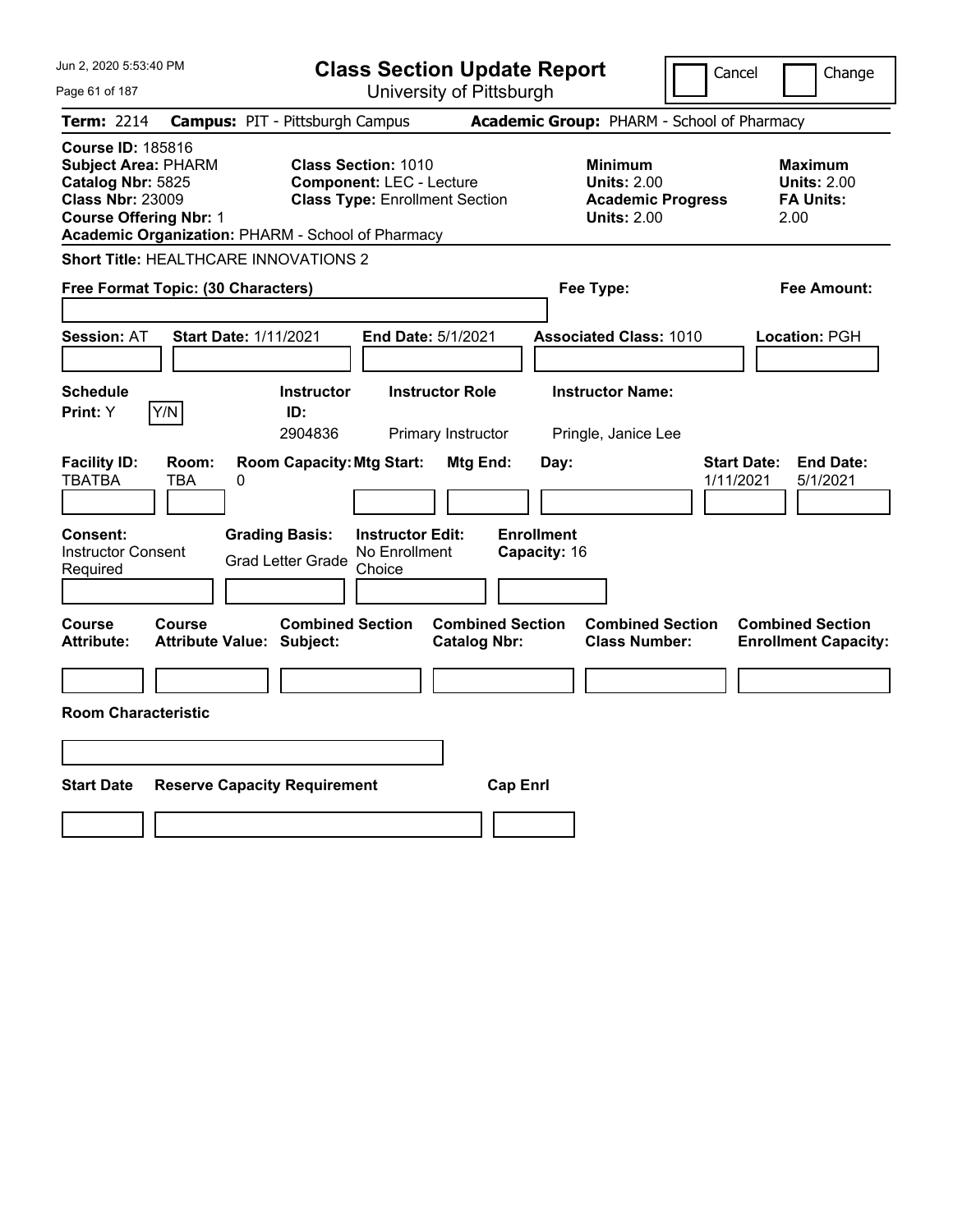| Jun 2, 2020 5:53:40 PM                                                                                                                  |                                                                                                                                                             | <b>Class Section Update Report</b>             |                                                                                        | Cancel<br>Change                                                 |
|-----------------------------------------------------------------------------------------------------------------------------------------|-------------------------------------------------------------------------------------------------------------------------------------------------------------|------------------------------------------------|----------------------------------------------------------------------------------------|------------------------------------------------------------------|
| Page 62 of 187                                                                                                                          |                                                                                                                                                             | University of Pittsburgh                       |                                                                                        |                                                                  |
| Term: 2214                                                                                                                              | <b>Campus: PIT - Pittsburgh Campus</b>                                                                                                                      |                                                | Academic Group: PHARM - School of Pharmacy                                             |                                                                  |
| <b>Course ID: 185859</b><br><b>Subject Area: PHARM</b><br>Catalog Nbr: 5826<br><b>Class Nbr: 23026</b><br><b>Course Offering Nbr: 1</b> | <b>Class Section: 1100</b><br><b>Component: LEC - Lecture</b><br><b>Class Type: Enrollment Section</b><br>Academic Organization: PHARM - School of Pharmacy |                                                | <b>Minimum</b><br><b>Units: 2.00</b><br><b>Academic Progress</b><br><b>Units: 2.00</b> | <b>Maximum</b><br><b>Units: 2.00</b><br><b>FA Units:</b><br>2.00 |
| Short Title: ADV PEDIATRIC PHARMCTCL CARE                                                                                               |                                                                                                                                                             |                                                |                                                                                        |                                                                  |
| Free Format Topic: (30 Characters)                                                                                                      |                                                                                                                                                             |                                                | Fee Type:                                                                              | Fee Amount:                                                      |
| <b>Session: AT</b><br>Start Date: 1/11/2021                                                                                             | End Date: 5/1/2021                                                                                                                                          |                                                | <b>Associated Class: 1100</b>                                                          | Location: PGH                                                    |
| <b>Schedule</b><br>Y/N<br>Print: Y                                                                                                      | <b>Instructor Role</b><br><b>Instructor</b><br>ID:<br>2900679<br>Primary Instructor                                                                         |                                                | <b>Instructor Name:</b><br>Schiff, Denise                                              |                                                                  |
| <b>Facility ID:</b><br>Room:<br>SALK00314<br>00314<br>12                                                                                | <b>Room Capacity: Mtg Start:</b><br>$1:00$ PM                                                                                                               | Mtg End:<br>Day:<br>2:50 PM<br>Mo              |                                                                                        | <b>Start Date:</b><br><b>End Date:</b><br>1/11/2021<br>5/1/2021  |
| Consent:<br>No Special Consent<br>Required                                                                                              | <b>Grading Basis:</b><br><b>Instructor Edit:</b><br>No Enrollment<br><b>Grad Letter Grade</b><br>Choice                                                     | <b>Enrollment</b><br>Capacity: 7               |                                                                                        |                                                                  |
| <b>Course</b><br><b>Course</b><br><b>Attribute:</b><br><b>Attribute Value: Subject:</b>                                                 | <b>Combined Section</b>                                                                                                                                     | <b>Combined Section</b><br><b>Catalog Nbr:</b> | <b>Combined Section</b><br><b>Class Number:</b>                                        | <b>Combined Section</b><br><b>Enrollment Capacity:</b>           |
| <b>Room Characteristic</b>                                                                                                              |                                                                                                                                                             |                                                |                                                                                        |                                                                  |
| <b>Start Date</b>                                                                                                                       | <b>Reserve Capacity Requirement</b>                                                                                                                         | <b>Cap Enrl</b>                                |                                                                                        |                                                                  |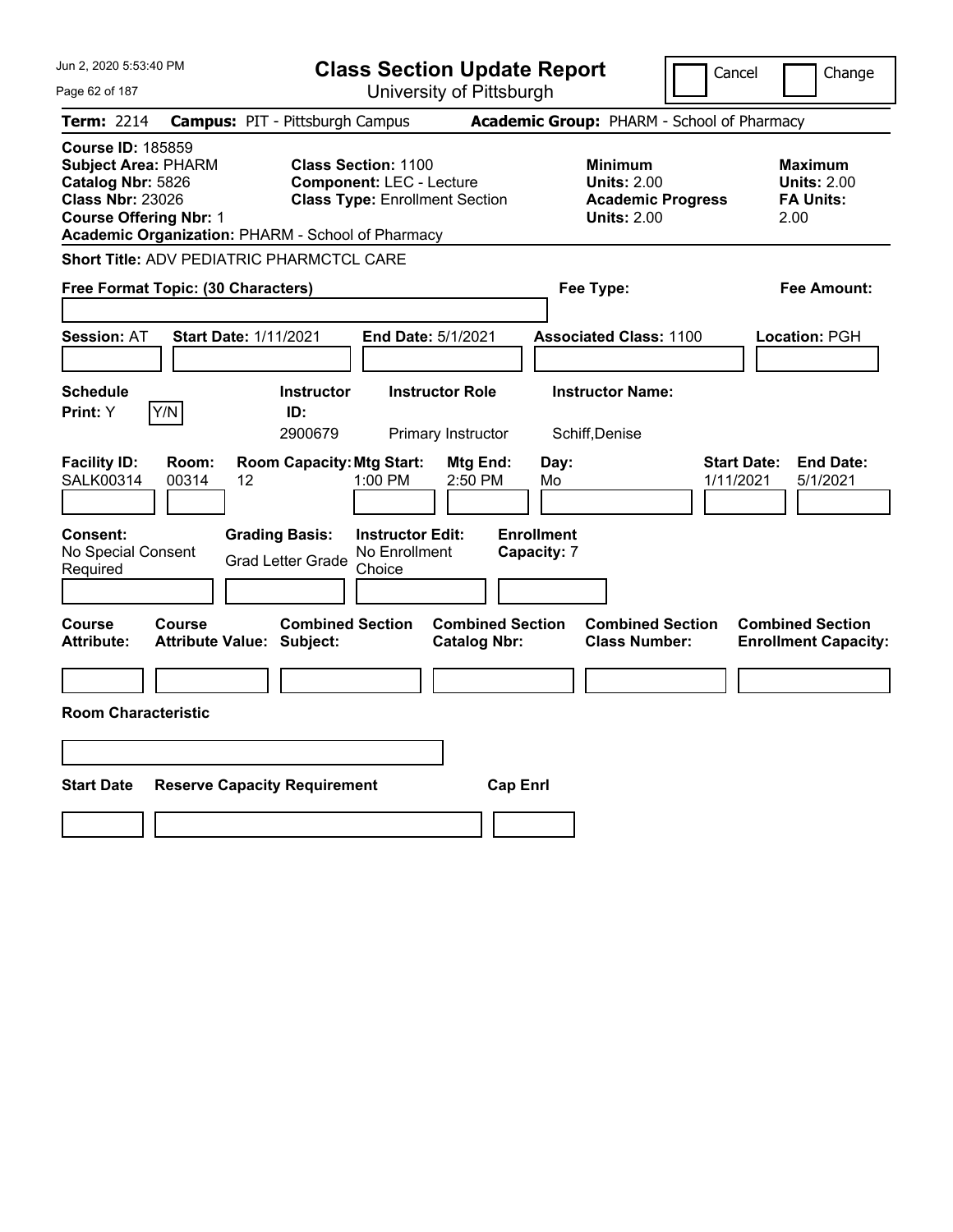| Jun 2, 2020 5:53:40 PM                                                                                                                                                                       | <b>Class Section Update Report</b><br>Cancel<br>Change      |                                                                          |                                                                                        |                                                                 |
|----------------------------------------------------------------------------------------------------------------------------------------------------------------------------------------------|-------------------------------------------------------------|--------------------------------------------------------------------------|----------------------------------------------------------------------------------------|-----------------------------------------------------------------|
| Page 63 of 187                                                                                                                                                                               |                                                             | University of Pittsburgh                                                 |                                                                                        |                                                                 |
| <b>Term: 2214</b>                                                                                                                                                                            | <b>Campus: PIT - Pittsburgh Campus</b>                      |                                                                          | Academic Group: PHARM - School of Pharmacy                                             |                                                                 |
| <b>Course ID: 185630</b><br><b>Subject Area: PHARM</b><br>Catalog Nbr: 5830<br><b>Class Nbr: 22611</b><br><b>Course Offering Nbr: 1</b><br>Academic Organization: PHARM - School of Pharmacy | Class Section: 1200                                         | <b>Component: SEM - Seminar</b><br><b>Class Type: Enrollment Section</b> | <b>Minimum</b><br><b>Units: 2.00</b><br><b>Academic Progress</b><br><b>Units: 2.00</b> | Maximum<br><b>Units: 2.00</b><br><b>FA Units:</b><br>2.00       |
| <b>Short Title: DISCOVRNG SCNTFC INQRY (DSI)</b>                                                                                                                                             |                                                             |                                                                          |                                                                                        |                                                                 |
| Free Format Topic: (30 Characters)                                                                                                                                                           |                                                             |                                                                          | Fee Type:                                                                              | Fee Amount:                                                     |
|                                                                                                                                                                                              |                                                             |                                                                          |                                                                                        |                                                                 |
| <b>Session: AT</b>                                                                                                                                                                           | <b>Start Date: 1/11/2021</b>                                | <b>End Date: 5/1/2021</b>                                                | <b>Associated Class: 1200</b>                                                          | Location: PGH                                                   |
|                                                                                                                                                                                              |                                                             |                                                                          |                                                                                        |                                                                 |
| <b>Schedule</b>                                                                                                                                                                              | <b>Instructor</b>                                           | <b>Instructor Role</b>                                                   | <b>Instructor Name:</b>                                                                |                                                                 |
| Y/N<br>Print: Y                                                                                                                                                                              | ID:                                                         |                                                                          |                                                                                        |                                                                 |
|                                                                                                                                                                                              | 1274372<br>3529449<br>2920328                               | Primary Instructor<br>Primary Instructor<br>Special                      | Coons, James Christopher<br>lasella, Carlo John<br>Parnell, Susan Marie                |                                                                 |
| <b>Facility ID:</b><br>Room:<br><b>SALK00524</b><br>00524                                                                                                                                    | <b>Room Capacity: Mtg Start:</b><br>49                      | Mtg End:<br>2:00 PM<br>3:50 PM                                           | Day:<br>Mo                                                                             | <b>Start Date:</b><br><b>End Date:</b><br>1/11/2021<br>5/1/2021 |
| Consent:                                                                                                                                                                                     | <b>Grading Basis:</b>                                       | <b>Instructor Edit:</b>                                                  | <b>Enrollment</b>                                                                      |                                                                 |
| No Special Consent                                                                                                                                                                           | <b>Grad Letter Grade</b>                                    | No Enrollment                                                            | Capacity: 16                                                                           |                                                                 |
| Required                                                                                                                                                                                     |                                                             | Choice                                                                   |                                                                                        |                                                                 |
| <b>Course</b><br>Course<br><b>Attribute:</b>                                                                                                                                                 | <b>Combined Section</b><br><b>Attribute Value: Subject:</b> | <b>Combined Section</b><br><b>Catalog Nbr:</b>                           | <b>Combined Section</b><br><b>Class Number:</b>                                        | <b>Combined Section</b><br><b>Enrollment Capacity:</b>          |
|                                                                                                                                                                                              |                                                             |                                                                          |                                                                                        |                                                                 |
| Room Characteristic                                                                                                                                                                          |                                                             |                                                                          |                                                                                        |                                                                 |
|                                                                                                                                                                                              |                                                             |                                                                          |                                                                                        |                                                                 |
| <b>Start Date</b>                                                                                                                                                                            | <b>Reserve Capacity Requirement</b>                         | <b>Cap Enrl</b>                                                          |                                                                                        |                                                                 |
|                                                                                                                                                                                              |                                                             |                                                                          |                                                                                        |                                                                 |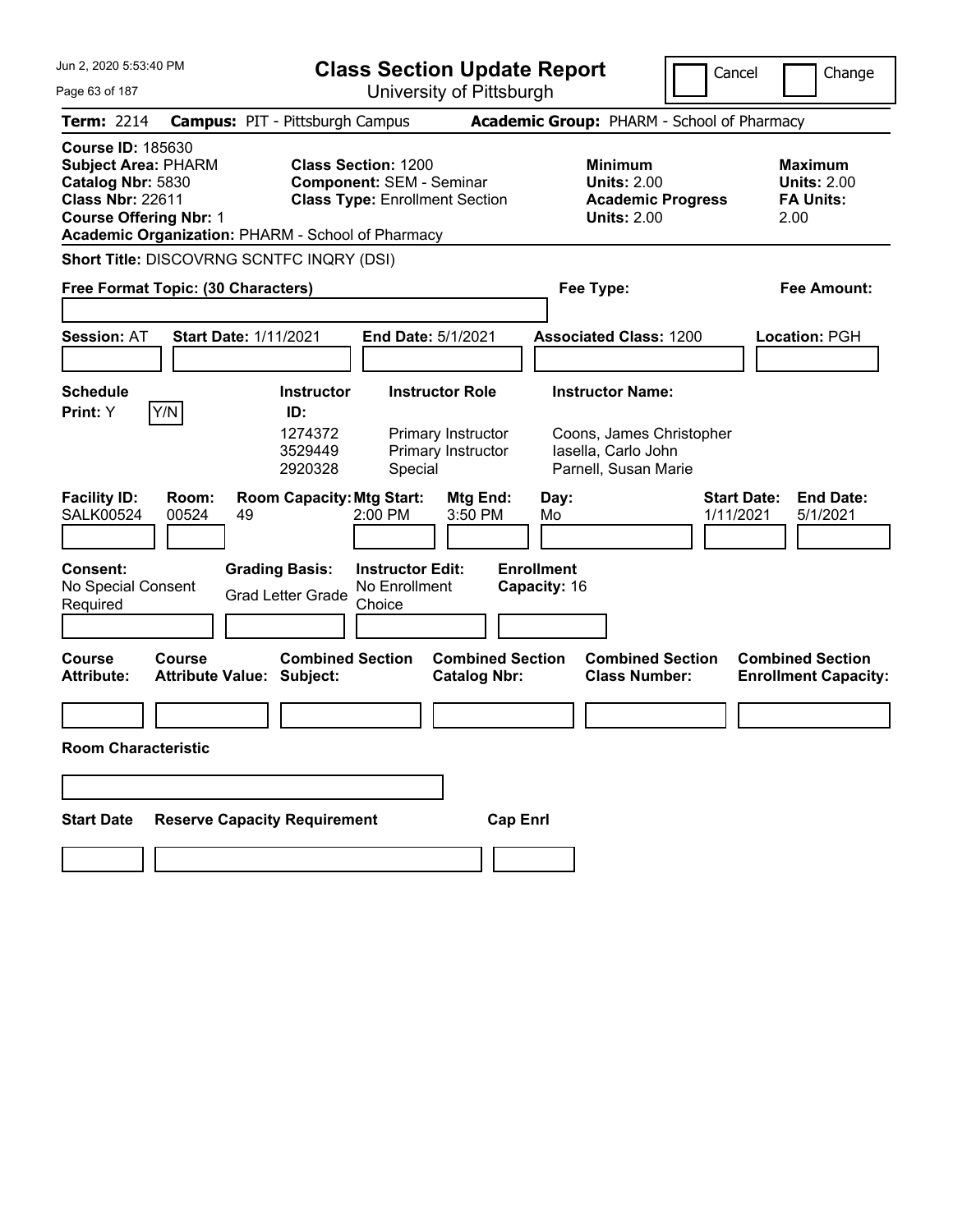|                                                                                                                                                             |                                                                                        | Cancel<br>Change                                                                                                                                                                                                                                            |
|-------------------------------------------------------------------------------------------------------------------------------------------------------------|----------------------------------------------------------------------------------------|-------------------------------------------------------------------------------------------------------------------------------------------------------------------------------------------------------------------------------------------------------------|
|                                                                                                                                                             |                                                                                        |                                                                                                                                                                                                                                                             |
| <b>Campus: PIT - Pittsburgh Campus</b>                                                                                                                      |                                                                                        |                                                                                                                                                                                                                                                             |
| <b>Class Section: 1010</b><br><b>Component: SEM - Seminar</b><br><b>Class Type: Enrollment Section</b><br>Academic Organization: PHARM - School of Pharmacy | <b>Minimum</b><br><b>Units: 2.00</b><br><b>Academic Progress</b><br><b>Units: 2.00</b> | <b>Maximum</b><br><b>Units: 2.00</b><br><b>FA Units:</b><br>2.00                                                                                                                                                                                            |
| <b>Short Title: HEALTHCARE LGBTQIA COMMUNITY</b>                                                                                                            |                                                                                        |                                                                                                                                                                                                                                                             |
|                                                                                                                                                             | Fee Type:                                                                              | Fee Amount:                                                                                                                                                                                                                                                 |
| End Date: 5/1/2021                                                                                                                                          | <b>Associated Class: 1010</b>                                                          | Location: PGH                                                                                                                                                                                                                                               |
|                                                                                                                                                             |                                                                                        |                                                                                                                                                                                                                                                             |
|                                                                                                                                                             |                                                                                        |                                                                                                                                                                                                                                                             |
| <b>Room Capacity: Mtg Start:</b><br>Mtg End:<br>6:00 PM<br>7:50 PM<br><b>Instructor Edit:</b><br>No Enrollment<br><b>Grad Letter Grade</b><br>Choice        | Day:<br>Th                                                                             | <b>Start Date:</b><br><b>End Date:</b><br>1/11/2021<br>5/1/2021                                                                                                                                                                                             |
| <b>Combined Section</b><br><b>Catalog Nbr:</b>                                                                                                              | <b>Combined Section</b><br><b>Class Number:</b>                                        | <b>Combined Section</b><br><b>Enrollment Capacity:</b>                                                                                                                                                                                                      |
|                                                                                                                                                             |                                                                                        |                                                                                                                                                                                                                                                             |
|                                                                                                                                                             |                                                                                        |                                                                                                                                                                                                                                                             |
| <b>Reserve Capacity Requirement</b>                                                                                                                         |                                                                                        |                                                                                                                                                                                                                                                             |
|                                                                                                                                                             |                                                                                        |                                                                                                                                                                                                                                                             |
|                                                                                                                                                             | <b>Instructor Role</b><br><b>Instructor</b><br>Primary Instructor                      | <b>Class Section Update Report</b><br>University of Pittsburgh<br>Academic Group: PHARM - School of Pharmacy<br><b>Instructor Name:</b><br>Grieve, Victoria Luna Brennan<br><b>Enrollment</b><br>Capacity: 20<br><b>Combined Section</b><br><b>Cap Enrl</b> |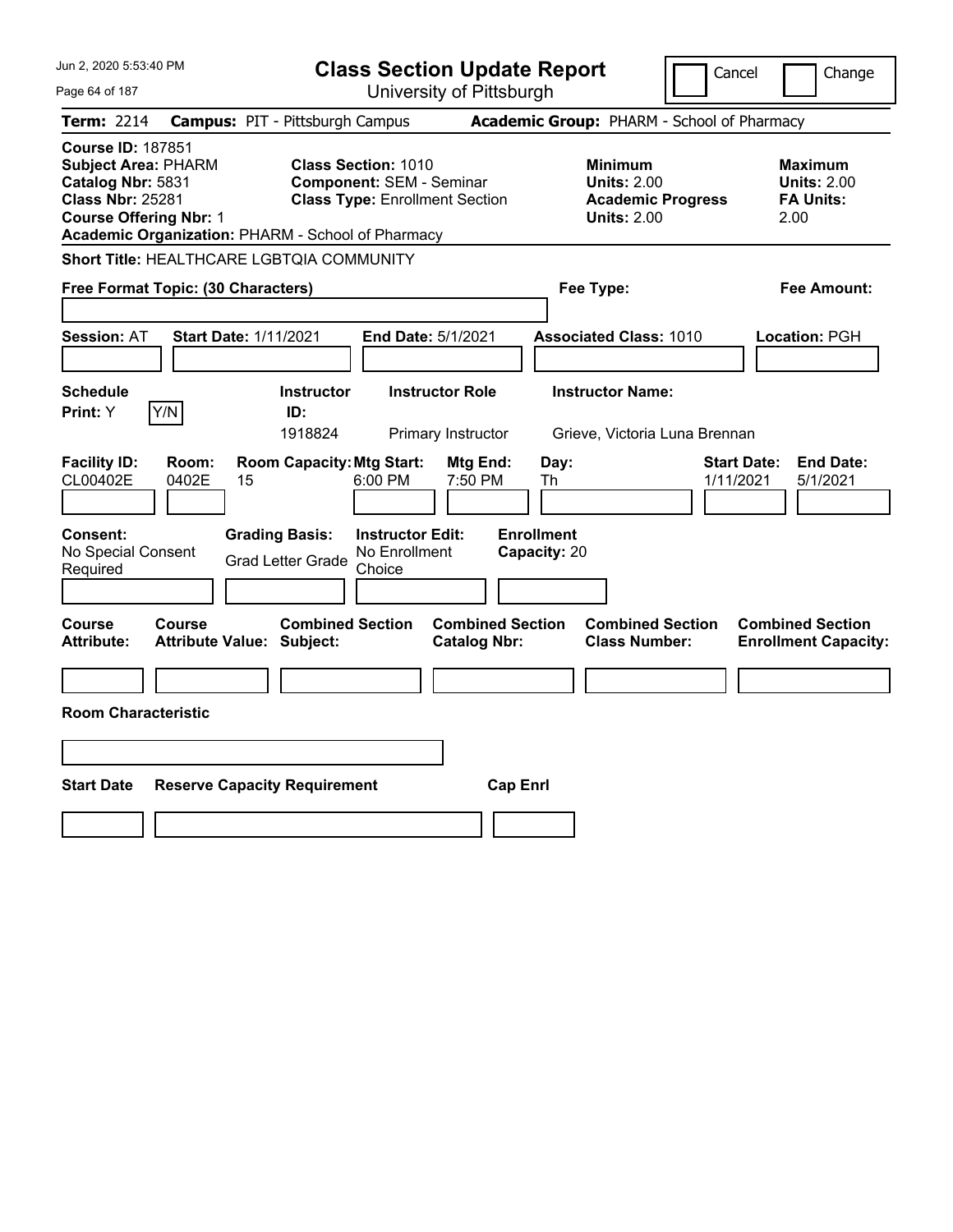| Jun 2, 2020 5:53:40 PM                                                                                                                                                                       | <b>Class Section Update Report</b>                                                                      |                                                                                              | Cancel<br>Change                                                  |
|----------------------------------------------------------------------------------------------------------------------------------------------------------------------------------------------|---------------------------------------------------------------------------------------------------------|----------------------------------------------------------------------------------------------|-------------------------------------------------------------------|
| Page 65 of 187                                                                                                                                                                               | University of Pittsburgh                                                                                |                                                                                              |                                                                   |
| <b>Term: 2214</b>                                                                                                                                                                            | <b>Campus: PIT - Pittsburgh Campus</b>                                                                  | Academic Group: PHARM - School of Pharmacy                                                   |                                                                   |
| <b>Course ID: 188440</b><br><b>Subject Area: PHARM</b><br>Catalog Nbr: 5832<br><b>Class Nbr: 26013</b><br><b>Course Offering Nbr: 1</b><br>Academic Organization: PHARM - School of Pharmacy | <b>Class Section: 1010</b><br><b>Component: LEC - Lecture</b><br><b>Class Type: Enrollment Section</b>  | <b>Minimum</b><br><b>Units: 1.00</b><br><b>Academic Progress</b><br><b>Units: 1.00</b>       | Maximum<br><b>Units: 1.00</b><br><b>FA Units:</b><br>1.00         |
| <b>Short Title: LIT &amp; FILM UNDERSTAND PAT-PRAC</b>                                                                                                                                       |                                                                                                         |                                                                                              |                                                                   |
| Free Format Topic: (30 Characters)                                                                                                                                                           |                                                                                                         | Fee Type:                                                                                    | Fee Amount:                                                       |
| <b>Session: AT</b><br><b>Start Date: 1/11/2021</b>                                                                                                                                           | <b>End Date: 5/1/2021</b>                                                                               | <b>Associated Class: 1010</b>                                                                | <b>Location: PGH</b>                                              |
| <b>Schedule</b>                                                                                                                                                                              | <b>Instructor</b><br><b>Instructor Role</b>                                                             | <b>Instructor Name:</b>                                                                      |                                                                   |
| Y/N<br>Print: Y                                                                                                                                                                              | ID:<br>0                                                                                                |                                                                                              |                                                                   |
| <b>Facility ID:</b><br>Room:<br><b>NEEDSAROOM</b>                                                                                                                                            | <b>Room Capacity: Mtg Start:</b><br>Mtg End:                                                            | No Instructor Assigned<br>Day:                                                               | <b>Start Date:</b><br><b>End Date:</b>                            |
| Consent:<br><b>Instructor Consent</b><br>Required                                                                                                                                            | <b>Grading Basis:</b><br><b>Instructor Edit:</b><br>No Enrollment<br><b>Grad Letter Grade</b><br>Choice | <b>Enrollment</b><br>Capacity: 18                                                            |                                                                   |
| Course<br>Course<br><b>Attribute:</b><br><b>Attribute Value: Subject:</b>                                                                                                                    | <b>Combined Section</b><br><b>Catalog Nbr:</b><br><b>CDENT</b><br>5910<br><b>NUR</b><br>2040            | <b>Combined Section</b><br><b>Combined Section</b><br><b>Class Number:</b><br>26034<br>27027 | <b>Combined Section</b><br><b>Enrollment Capacity:</b><br>4<br>25 |
| <b>Room Characteristic</b>                                                                                                                                                                   |                                                                                                         |                                                                                              |                                                                   |
|                                                                                                                                                                                              |                                                                                                         |                                                                                              |                                                                   |
| <b>Start Date</b><br><b>Reserve Capacity Requirement</b>                                                                                                                                     |                                                                                                         | <b>Cap Enrl</b>                                                                              |                                                                   |
|                                                                                                                                                                                              |                                                                                                         |                                                                                              |                                                                   |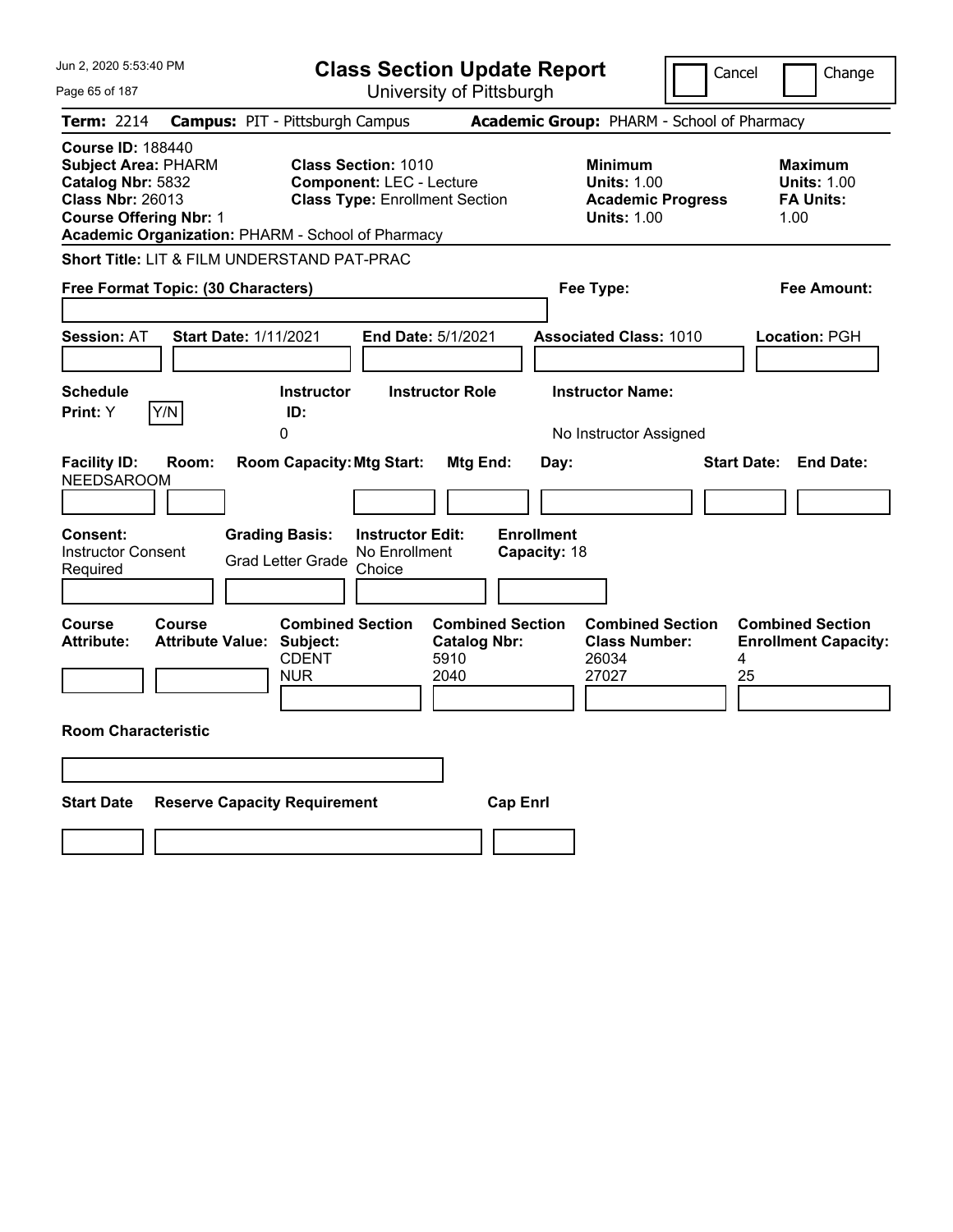| Jun 2, 2020 5:53:40 PM                                                                                                                  | <b>Class Section Update Report</b>                                                                                                                          | Cancel                                                                                 | Change                                                           |
|-----------------------------------------------------------------------------------------------------------------------------------------|-------------------------------------------------------------------------------------------------------------------------------------------------------------|----------------------------------------------------------------------------------------|------------------------------------------------------------------|
| Page 66 of 187                                                                                                                          | University of Pittsburgh                                                                                                                                    |                                                                                        |                                                                  |
| <b>Term: 2214</b>                                                                                                                       | <b>Campus: PIT - Pittsburgh Campus</b>                                                                                                                      | Academic Group: PHARM - School of Pharmacy                                             |                                                                  |
| <b>Course ID: 189615</b><br><b>Subject Area: PHARM</b><br>Catalog Nbr: 5834<br><b>Class Nbr: 28041</b><br><b>Course Offering Nbr: 1</b> | <b>Class Section: 1060</b><br><b>Component: LEC - Lecture</b><br><b>Class Type: Enrollment Section</b><br>Academic Organization: PHARM - School of Pharmacy | <b>Minimum</b><br><b>Units: 3.00</b><br><b>Academic Progress</b><br><b>Units: 3.00</b> | <b>Maximum</b><br><b>Units: 3.00</b><br><b>FA Units:</b><br>3.00 |
| <b>Short Title: PYTHON DATA MGT AND ANLYTCS</b>                                                                                         |                                                                                                                                                             |                                                                                        |                                                                  |
| Free Format Topic: (30 Characters)                                                                                                      |                                                                                                                                                             | Fee Type:                                                                              | Fee Amount:                                                      |
| <b>Session: AT</b>                                                                                                                      | <b>Start Date: 1/11/2021</b><br>End Date: 5/1/2021                                                                                                          | <b>Associated Class: 1060</b>                                                          | Location: PGH                                                    |
| <b>Schedule</b>                                                                                                                         | <b>Instructor Role</b><br><b>Instructor</b>                                                                                                                 | <b>Instructor Name:</b>                                                                |                                                                  |
| Y/N<br>Print: Y<br><b>Facility ID:</b><br>Room:                                                                                         | ID:<br>1764698<br>Primary Instructor<br>3517618<br>Primary Instructor<br><b>Room Capacity: Mtg Start:</b><br>Mtg End:                                       | Babichenko, Dmitriy<br>Patel, Ravi Mahendra<br>Day:                                    | <b>End Date:</b><br><b>Start Date:</b>                           |
| <b>SALK00523</b><br>00523                                                                                                               | 24<br>1:00 PM<br>3:50 PM                                                                                                                                    | 1/11/2021<br>Mo                                                                        | 5/1/2021                                                         |
| <b>Consent:</b><br>No Special Consent<br>Required                                                                                       | <b>Grading Basis:</b><br><b>Instructor Edit:</b><br>No Enrollment<br><b>Grad Letter Grade</b><br>Choice<br><b>Combined Section</b>                          | <b>Enrollment</b><br>Capacity: 25<br><b>Combined Section</b>                           |                                                                  |
| <b>Course</b><br><b>Course</b><br><b>Attribute:</b>                                                                                     | <b>Combined Section</b><br><b>Catalog Nbr:</b><br><b>Attribute Value: Subject:</b>                                                                          | <b>Class Number:</b>                                                                   | <b>Combined Section</b><br><b>Enrollment Capacity:</b>           |
|                                                                                                                                         |                                                                                                                                                             |                                                                                        |                                                                  |
| <b>Room Characteristic</b>                                                                                                              |                                                                                                                                                             |                                                                                        |                                                                  |
|                                                                                                                                         |                                                                                                                                                             |                                                                                        |                                                                  |
| <b>Start Date</b>                                                                                                                       | <b>Reserve Capacity Requirement</b>                                                                                                                         | <b>Cap Enrl</b>                                                                        |                                                                  |
|                                                                                                                                         |                                                                                                                                                             |                                                                                        |                                                                  |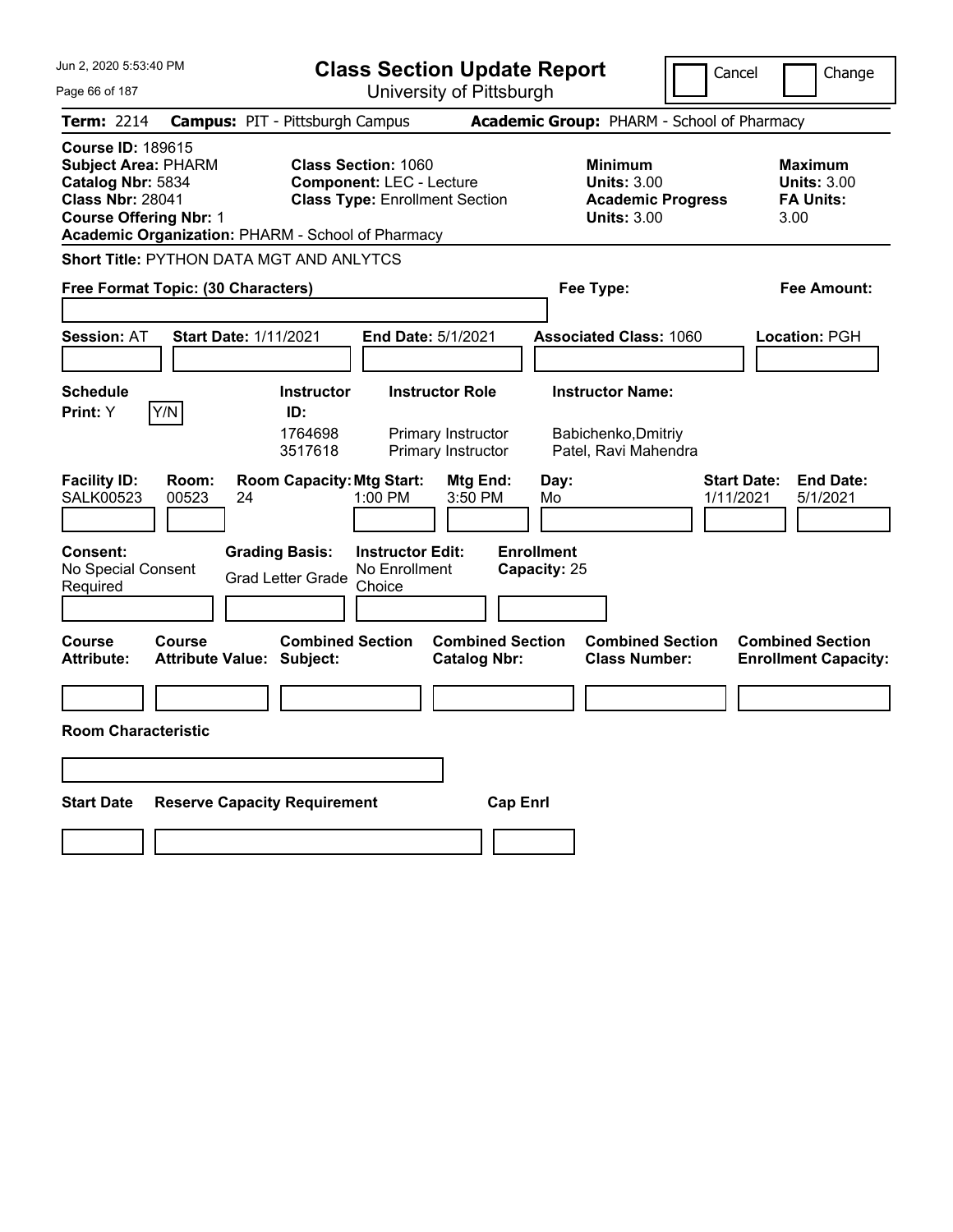| Jun 2, 2020 5:53:40 PM                                                                                                                  | <b>Class Section Update Report</b><br>Cancel                                                                                                                |                                                                                        |                                                                  |  |  |
|-----------------------------------------------------------------------------------------------------------------------------------------|-------------------------------------------------------------------------------------------------------------------------------------------------------------|----------------------------------------------------------------------------------------|------------------------------------------------------------------|--|--|
| Page 67 of 187                                                                                                                          | University of Pittsburgh                                                                                                                                    |                                                                                        |                                                                  |  |  |
| <b>Term: 2214</b>                                                                                                                       | <b>Campus: PIT - Pittsburgh Campus</b>                                                                                                                      | Academic Group: PHARM - School of Pharmacy                                             |                                                                  |  |  |
| <b>Course ID: 188710</b><br><b>Subject Area: PHARM</b><br>Catalog Nbr: 5836<br><b>Class Nbr: 26630</b><br><b>Course Offering Nbr: 1</b> | <b>Class Section: 1010</b><br><b>Component: LEC - Lecture</b><br><b>Class Type: Enrollment Section</b><br>Academic Organization: PHARM - School of Pharmacy | <b>Minimum</b><br><b>Units: 1.00</b><br><b>Academic Progress</b><br><b>Units: 1.00</b> | <b>Maximum</b><br><b>Units: 1.00</b><br><b>FA Units:</b><br>1.00 |  |  |
| Short Title: SIDE PROJECT: BUILDING VALUE                                                                                               |                                                                                                                                                             |                                                                                        |                                                                  |  |  |
| Free Format Topic: (30 Characters)                                                                                                      |                                                                                                                                                             | Fee Type:                                                                              | Fee Amount:                                                      |  |  |
| <b>Session: AT</b>                                                                                                                      | <b>Start Date: 1/11/2021</b><br><b>End Date: 5/1/2021</b>                                                                                                   | <b>Associated Class: 1010</b>                                                          | Location: PGH                                                    |  |  |
| <b>Schedule</b>                                                                                                                         | <b>Instructor</b><br><b>Instructor Role</b>                                                                                                                 | <b>Instructor Name:</b>                                                                |                                                                  |  |  |
| Print: Y<br>Y/N                                                                                                                         | ID:                                                                                                                                                         |                                                                                        |                                                                  |  |  |
|                                                                                                                                         | 2920624<br>Primary Instructor<br>3517618<br>Primary Instructor                                                                                              | Ali, Ameer Sa'ad<br>Patel, Ravi Mahendra                                               |                                                                  |  |  |
| <b>Facility ID:</b><br>Room:<br><b>NEEDSAROOM</b>                                                                                       | <b>Room Capacity: Mtg Start:</b><br>Mtg End:<br>4:00 PM<br>4:50 PM                                                                                          | Day:<br>Tu                                                                             | <b>Start Date:</b><br><b>End Date:</b><br>1/11/2021<br>5/1/2021  |  |  |
| Consent:<br>No Special Consent<br>Required                                                                                              | <b>Grading Basis:</b><br><b>Instructor Edit:</b><br>No Enrollment<br><b>Grad Letter Grade</b><br>Choice                                                     | <b>Enrollment</b><br>Capacity: 10                                                      |                                                                  |  |  |
| <b>Course</b><br>Course<br><b>Attribute:</b>                                                                                            | <b>Combined Section</b><br><b>Attribute Value: Subject:</b><br><b>Catalog Nbr:</b>                                                                          | <b>Combined Section</b><br><b>Combined Section</b><br><b>Class Number:</b>             | <b>Combined Section</b><br><b>Enrollment Capacity:</b>           |  |  |
|                                                                                                                                         |                                                                                                                                                             |                                                                                        |                                                                  |  |  |
| <b>Room Characteristic</b><br>PeopleSoft - Scheduled (PS)                                                                               |                                                                                                                                                             |                                                                                        |                                                                  |  |  |
| <b>Start Date</b>                                                                                                                       | <b>Reserve Capacity Requirement</b>                                                                                                                         | <b>Cap Enrl</b>                                                                        |                                                                  |  |  |
|                                                                                                                                         |                                                                                                                                                             |                                                                                        |                                                                  |  |  |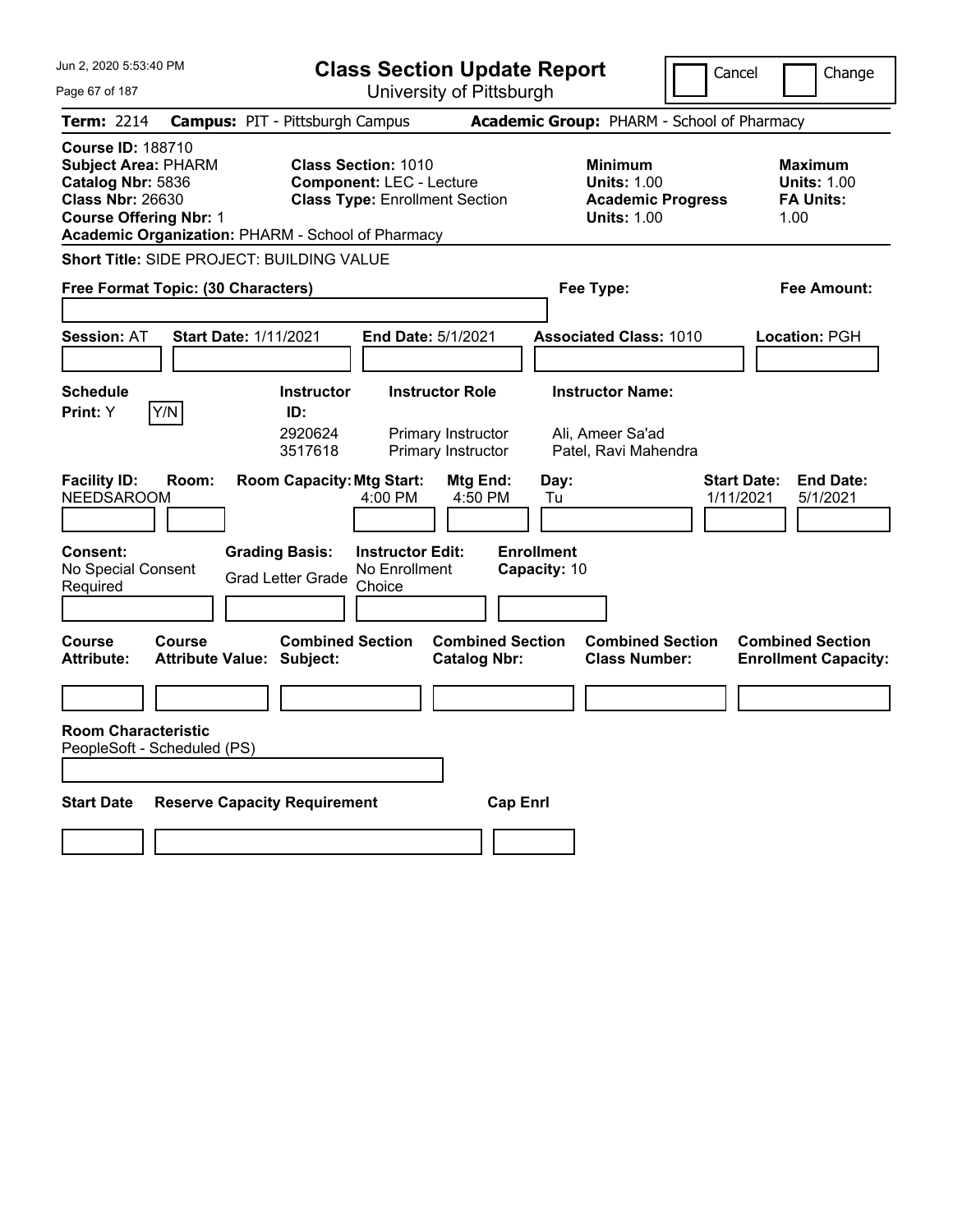| Jun 2, 2020 5:53:40 PM                                                                                                                                                                       |                                                             |                                                                             | <b>Class Section Update Report</b>             |                                                                                        | Cancel<br>Change                                                 |
|----------------------------------------------------------------------------------------------------------------------------------------------------------------------------------------------|-------------------------------------------------------------|-----------------------------------------------------------------------------|------------------------------------------------|----------------------------------------------------------------------------------------|------------------------------------------------------------------|
| Page 68 of 187                                                                                                                                                                               |                                                             | University of Pittsburgh                                                    |                                                |                                                                                        |                                                                  |
| <b>Term: 2214</b>                                                                                                                                                                            | <b>Campus: PIT - Pittsburgh Campus</b>                      |                                                                             |                                                | Academic Group: PHARM - School of Pharmacy                                             |                                                                  |
| <b>Course ID: 185305</b><br><b>Subject Area: PHARM</b><br>Catalog Nbr: 5851<br><b>Class Nbr: 22424</b><br><b>Course Offering Nbr: 1</b><br>Academic Organization: PHARM - School of Pharmacy | <b>Class Section: 1200</b>                                  | Component: IND - Independent Study<br><b>Class Type: Enrollment Section</b> |                                                | <b>Minimum</b><br><b>Units: 1.00</b><br><b>Academic Progress</b><br><b>Units: 1.00</b> | <b>Maximum</b><br><b>Units: 3.00</b><br><b>FA Units:</b><br>1.00 |
| Short Title: SPECIAL TOPICS 1                                                                                                                                                                |                                                             |                                                                             |                                                |                                                                                        |                                                                  |
| Free Format Topic: (30 Characters)                                                                                                                                                           |                                                             |                                                                             |                                                | Fee Type:                                                                              | Fee Amount:                                                      |
| <b>Session: AT</b>                                                                                                                                                                           | <b>Start Date: 1/11/2021</b>                                | End Date: 5/1/2021                                                          |                                                | <b>Associated Class: 1200</b>                                                          | Location: PGH                                                    |
| <b>Schedule</b><br>Y/N<br>Print: Y                                                                                                                                                           | <b>Instructor</b><br>ID:<br>2909255                         | <b>Instructor Role</b><br>Primary Instructor                                |                                                | <b>Instructor Name:</b><br>Tarter, Ralph E                                             |                                                                  |
| <b>Facility ID:</b><br>Room:<br><b>TBATBA</b><br>TBA                                                                                                                                         | <b>Room Capacity: Mtg Start:</b><br>0                       |                                                                             | Mtg End:<br>Day:                               |                                                                                        | <b>Start Date:</b><br><b>End Date:</b><br>1/11/2021<br>5/1/2021  |
| <b>Consent:</b><br>No Special Consent<br>Required                                                                                                                                            | <b>Grading Basis:</b><br><b>Grad Letter Grade</b>           | <b>Instructor Edit:</b><br>No Enrollment<br>Choice                          | <b>Enrollment</b><br>Capacity: 35              |                                                                                        |                                                                  |
| <b>Course</b><br><b>Course</b><br><b>Attribute:</b>                                                                                                                                          | <b>Combined Section</b><br><b>Attribute Value: Subject:</b> |                                                                             | <b>Combined Section</b><br><b>Catalog Nbr:</b> | <b>Combined Section</b><br><b>Class Number:</b>                                        | <b>Combined Section</b><br><b>Enrollment Capacity:</b>           |
| <b>Room Characteristic</b>                                                                                                                                                                   |                                                             |                                                                             |                                                |                                                                                        |                                                                  |
|                                                                                                                                                                                              |                                                             |                                                                             |                                                |                                                                                        |                                                                  |
| <b>Start Date</b>                                                                                                                                                                            | <b>Reserve Capacity Requirement</b>                         |                                                                             | <b>Cap Enrl</b>                                |                                                                                        |                                                                  |
|                                                                                                                                                                                              |                                                             |                                                                             |                                                |                                                                                        |                                                                  |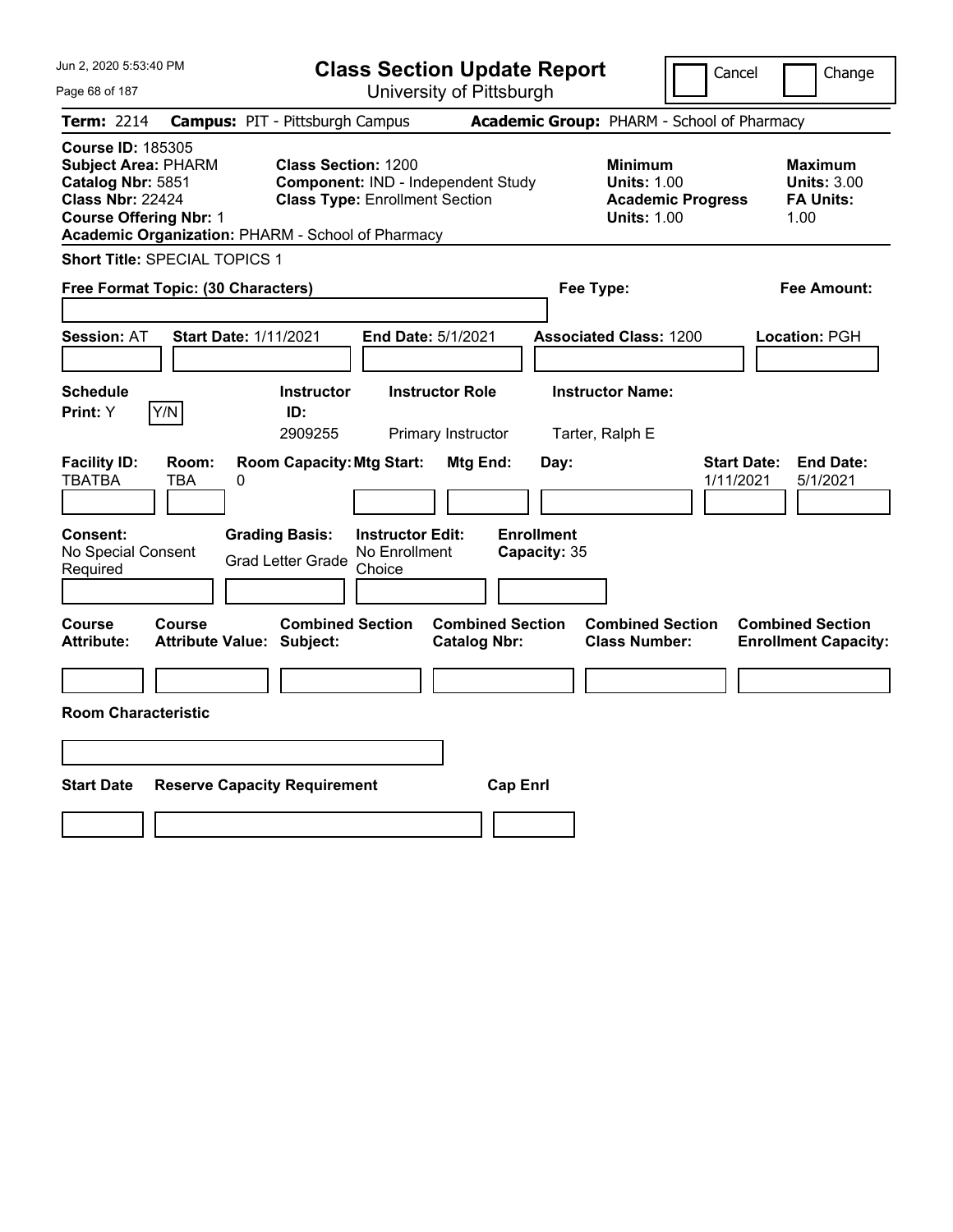| Jun 2, 2020 5:53:40 PM                                                                                                                                                                       |                                            |                                                                     |                                                    | <b>Class Section Update Report</b>             |                                   |                                                            | Cancel                   | Change                                                           |
|----------------------------------------------------------------------------------------------------------------------------------------------------------------------------------------------|--------------------------------------------|---------------------------------------------------------------------|----------------------------------------------------|------------------------------------------------|-----------------------------------|------------------------------------------------------------|--------------------------|------------------------------------------------------------------|
| Page 69 of 187                                                                                                                                                                               |                                            |                                                                     |                                                    | University of Pittsburgh                       |                                   |                                                            |                          |                                                                  |
| Term: 2214                                                                                                                                                                                   | <b>Campus: PIT - Pittsburgh Campus</b>     |                                                                     |                                                    |                                                |                                   | Academic Group: PHARM - School of Pharmacy                 |                          |                                                                  |
| <b>Course ID: 185305</b><br><b>Subject Area: PHARM</b><br>Catalog Nbr: 5851<br><b>Class Nbr: 22425</b><br><b>Course Offering Nbr: 1</b><br>Academic Organization: PHARM - School of Pharmacy |                                            | <b>Class Section: 1201</b><br><b>Class Type: Enrollment Section</b> |                                                    | Component: IND - Independent Study             |                                   | <b>Minimum</b><br><b>Units: 1.00</b><br><b>Units: 1.00</b> | <b>Academic Progress</b> | <b>Maximum</b><br><b>Units: 3.00</b><br><b>FA Units:</b><br>1.00 |
| Short Title: SPECIAL TOPICS 1                                                                                                                                                                |                                            |                                                                     |                                                    |                                                |                                   |                                                            |                          |                                                                  |
| Free Format Topic: (30 Characters)                                                                                                                                                           |                                            |                                                                     |                                                    |                                                |                                   | Fee Type:                                                  |                          | Fee Amount:                                                      |
| <b>Session: AT</b>                                                                                                                                                                           | <b>Start Date: 1/11/2021</b>               |                                                                     |                                                    | End Date: 5/1/2021                             |                                   | <b>Associated Class: 1201</b>                              |                          | Location: PGH                                                    |
| <b>Schedule</b><br>Y/N<br>Print: Y                                                                                                                                                           |                                            | <b>Instructor</b><br>ID:<br>2937974                                 |                                                    | <b>Instructor Role</b><br>Primary Instructor   |                                   | <b>Instructor Name:</b><br>Wang, Lirong                    |                          |                                                                  |
| <b>Facility ID:</b><br><b>TBATBA</b>                                                                                                                                                         | Room:<br>TBA<br>0                          | <b>Room Capacity: Mtg Start:</b>                                    |                                                    | Mtg End:                                       | Day:                              |                                                            |                          | <b>Start Date:</b><br><b>End Date:</b><br>1/11/2021<br>5/1/2021  |
| <b>Consent:</b><br>No Special Consent<br>Required                                                                                                                                            |                                            | <b>Grading Basis:</b><br><b>Grad Letter Grade</b>                   | <b>Instructor Edit:</b><br>No Enrollment<br>Choice |                                                | <b>Enrollment</b><br>Capacity: 35 |                                                            |                          |                                                                  |
| Course<br>Attribute:                                                                                                                                                                         | Course<br><b>Attribute Value: Subject:</b> | <b>Combined Section</b>                                             |                                                    | <b>Combined Section</b><br><b>Catalog Nbr:</b> |                                   | <b>Combined Section</b><br><b>Class Number:</b>            |                          | <b>Combined Section</b><br><b>Enrollment Capacity:</b>           |
|                                                                                                                                                                                              |                                            |                                                                     |                                                    |                                                |                                   |                                                            |                          |                                                                  |
| <b>Room Characteristic</b>                                                                                                                                                                   |                                            |                                                                     |                                                    |                                                |                                   |                                                            |                          |                                                                  |
|                                                                                                                                                                                              |                                            |                                                                     |                                                    |                                                |                                   |                                                            |                          |                                                                  |
| <b>Start Date</b>                                                                                                                                                                            | <b>Reserve Capacity Requirement</b>        |                                                                     |                                                    |                                                | <b>Cap Enrl</b>                   |                                                            |                          |                                                                  |
|                                                                                                                                                                                              |                                            |                                                                     |                                                    |                                                |                                   |                                                            |                          |                                                                  |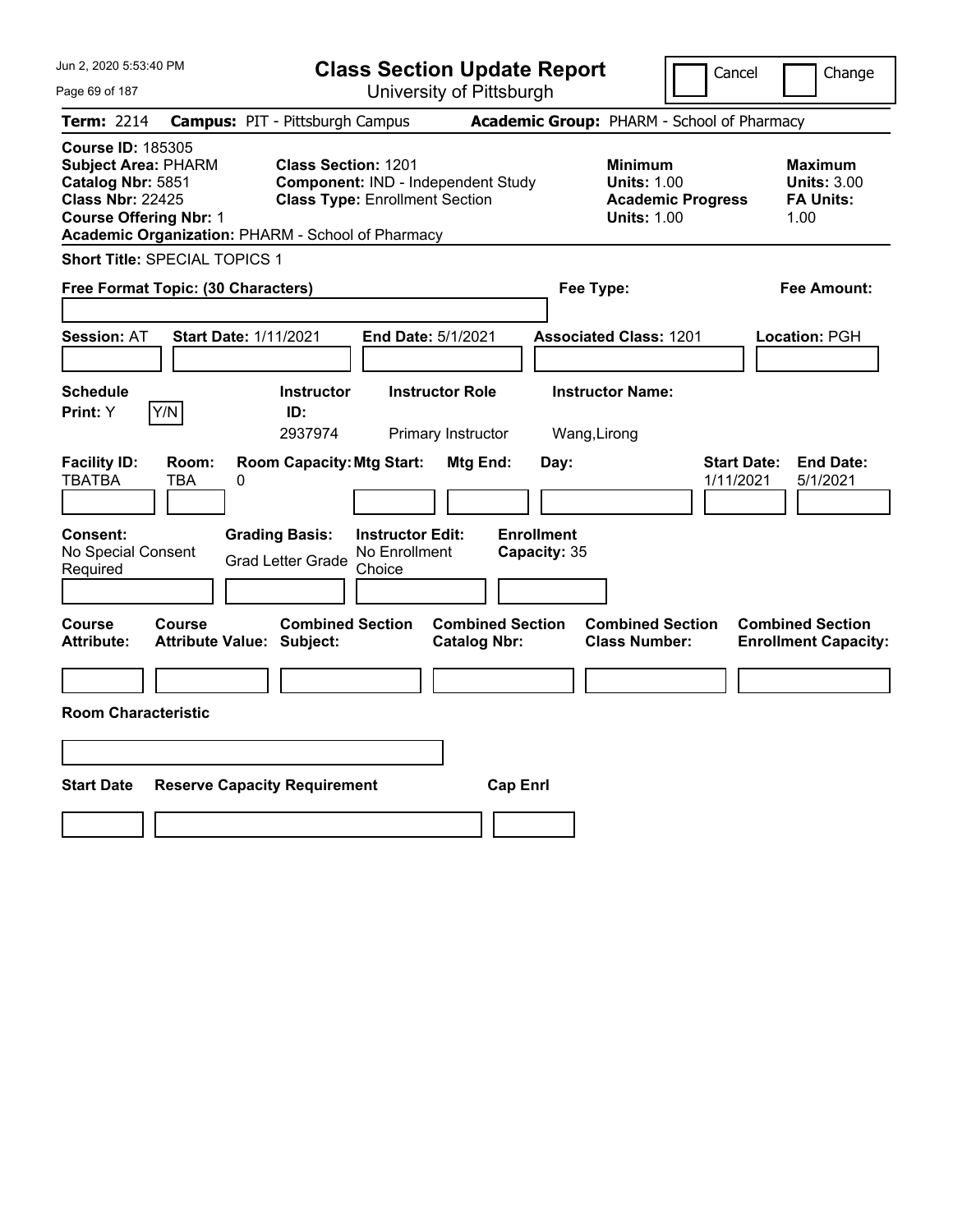| Jun 2, 2020 5:53:40 PM                                                                                                                                                                       |                                        |                                                                     |                                                    | <b>Class Section Update Report</b>             |                                   |                                                            | Cancel                   |                                 | Change                                                           |
|----------------------------------------------------------------------------------------------------------------------------------------------------------------------------------------------|----------------------------------------|---------------------------------------------------------------------|----------------------------------------------------|------------------------------------------------|-----------------------------------|------------------------------------------------------------|--------------------------|---------------------------------|------------------------------------------------------------------|
| Page 70 of 187                                                                                                                                                                               |                                        |                                                                     |                                                    | University of Pittsburgh                       |                                   |                                                            |                          |                                 |                                                                  |
| Term: 2214                                                                                                                                                                                   | <b>Campus: PIT - Pittsburgh Campus</b> |                                                                     |                                                    |                                                |                                   | Academic Group: PHARM - School of Pharmacy                 |                          |                                 |                                                                  |
| <b>Course ID: 185305</b><br><b>Subject Area: PHARM</b><br>Catalog Nbr: 5851<br><b>Class Nbr: 22426</b><br><b>Course Offering Nbr: 1</b><br>Academic Organization: PHARM - School of Pharmacy |                                        | <b>Class Section: 1202</b><br><b>Class Type: Enrollment Section</b> |                                                    | Component: IND - Independent Study             |                                   | <b>Minimum</b><br><b>Units: 1.00</b><br><b>Units: 1.00</b> | <b>Academic Progress</b> |                                 | <b>Maximum</b><br><b>Units: 3.00</b><br><b>FA Units:</b><br>1.00 |
| Short Title: SPECIAL TOPICS 1                                                                                                                                                                |                                        |                                                                     |                                                    |                                                |                                   |                                                            |                          |                                 |                                                                  |
| Free Format Topic: (30 Characters)                                                                                                                                                           |                                        |                                                                     |                                                    |                                                |                                   | Fee Type:                                                  |                          |                                 | Fee Amount:                                                      |
| <b>Session: AT</b>                                                                                                                                                                           | <b>Start Date: 1/11/2021</b>           |                                                                     |                                                    | End Date: 5/1/2021                             |                                   | <b>Associated Class: 1202</b>                              |                          |                                 | Location: PGH                                                    |
| <b>Schedule</b><br>Y/N<br>Print: Y                                                                                                                                                           |                                        | <b>Instructor</b><br>ID:<br>2909194                                 |                                                    | <b>Instructor Role</b><br>Primary Instructor   |                                   | <b>Instructor Name:</b><br>Smith, Randall Bruce            |                          |                                 |                                                                  |
| <b>Facility ID:</b><br><b>TBATBA</b><br>TBA                                                                                                                                                  | Room:<br>0                             | <b>Room Capacity: Mtg Start:</b>                                    |                                                    | Mtg End:                                       | Day:                              |                                                            |                          | <b>Start Date:</b><br>1/11/2021 | <b>End Date:</b><br>5/1/2021                                     |
| Consent:<br>No Special Consent<br>Required                                                                                                                                                   |                                        | <b>Grading Basis:</b><br><b>Grad Letter Grade</b>                   | <b>Instructor Edit:</b><br>No Enrollment<br>Choice |                                                | <b>Enrollment</b><br>Capacity: 35 |                                                            |                          |                                 |                                                                  |
| Course<br>Course<br><b>Attribute:</b>                                                                                                                                                        | <b>Attribute Value: Subject:</b>       | <b>Combined Section</b>                                             |                                                    | <b>Combined Section</b><br><b>Catalog Nbr:</b> |                                   | <b>Combined Section</b><br><b>Class Number:</b>            |                          |                                 | <b>Combined Section</b><br><b>Enrollment Capacity:</b>           |
| <b>Room Characteristic</b>                                                                                                                                                                   |                                        |                                                                     |                                                    |                                                |                                   |                                                            |                          |                                 |                                                                  |
|                                                                                                                                                                                              |                                        |                                                                     |                                                    |                                                |                                   |                                                            |                          |                                 |                                                                  |
| <b>Start Date</b>                                                                                                                                                                            | <b>Reserve Capacity Requirement</b>    |                                                                     |                                                    |                                                | <b>Cap Enrl</b>                   |                                                            |                          |                                 |                                                                  |
|                                                                                                                                                                                              |                                        |                                                                     |                                                    |                                                |                                   |                                                            |                          |                                 |                                                                  |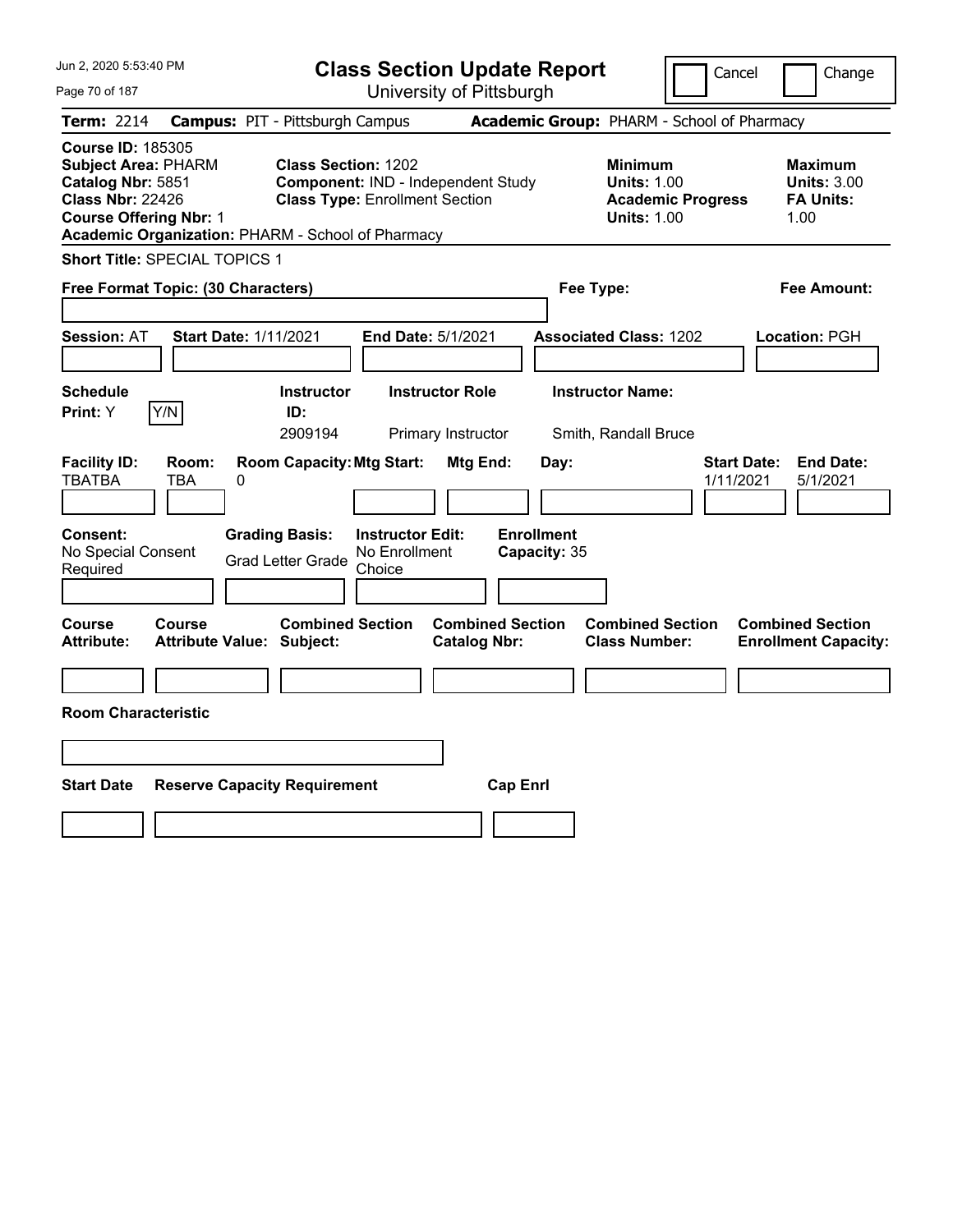| Jun 2, 2020 5:53:40 PM                                                                                                                                                                       |                                            |                                                                     |                                                    | <b>Class Section Update Report</b>             |                                   |                                                            | Cancel                   | Change                                                           |
|----------------------------------------------------------------------------------------------------------------------------------------------------------------------------------------------|--------------------------------------------|---------------------------------------------------------------------|----------------------------------------------------|------------------------------------------------|-----------------------------------|------------------------------------------------------------|--------------------------|------------------------------------------------------------------|
| Page 71 of 187                                                                                                                                                                               |                                            |                                                                     |                                                    | University of Pittsburgh                       |                                   |                                                            |                          |                                                                  |
| Term: 2214                                                                                                                                                                                   | <b>Campus: PIT - Pittsburgh Campus</b>     |                                                                     |                                                    |                                                |                                   | Academic Group: PHARM - School of Pharmacy                 |                          |                                                                  |
| <b>Course ID: 185305</b><br><b>Subject Area: PHARM</b><br>Catalog Nbr: 5851<br><b>Class Nbr: 22427</b><br><b>Course Offering Nbr: 1</b><br>Academic Organization: PHARM - School of Pharmacy |                                            | <b>Class Section: 1203</b><br><b>Class Type: Enrollment Section</b> |                                                    | Component: IND - Independent Study             |                                   | <b>Minimum</b><br><b>Units: 1.00</b><br><b>Units: 1.00</b> | <b>Academic Progress</b> | <b>Maximum</b><br><b>Units: 3.00</b><br><b>FA Units:</b><br>1.00 |
| Short Title: SPECIAL TOPICS 1                                                                                                                                                                |                                            |                                                                     |                                                    |                                                |                                   |                                                            |                          |                                                                  |
| Free Format Topic: (30 Characters)                                                                                                                                                           |                                            |                                                                     |                                                    |                                                |                                   | Fee Type:                                                  |                          | Fee Amount:                                                      |
| <b>Session: AT</b>                                                                                                                                                                           | <b>Start Date: 1/11/2021</b>               |                                                                     |                                                    | End Date: 5/1/2021                             |                                   | <b>Associated Class: 1203</b>                              |                          | Location: PGH                                                    |
| <b>Schedule</b><br>Y/N<br>Print: Y                                                                                                                                                           |                                            | <b>Instructor</b><br>ID:<br>3517618                                 |                                                    | <b>Instructor Role</b><br>Primary Instructor   |                                   | <b>Instructor Name:</b><br>Patel, Ravi Mahendra            |                          |                                                                  |
| <b>Facility ID:</b><br><b>TBATBA</b>                                                                                                                                                         | Room:<br>TBA<br>0                          | <b>Room Capacity: Mtg Start:</b>                                    |                                                    | Mtg End:                                       | Day:                              |                                                            |                          | <b>Start Date:</b><br><b>End Date:</b><br>1/11/2021<br>5/1/2021  |
| <b>Consent:</b><br>No Special Consent<br>Required                                                                                                                                            |                                            | <b>Grading Basis:</b><br><b>Grad Letter Grade</b>                   | <b>Instructor Edit:</b><br>No Enrollment<br>Choice |                                                | <b>Enrollment</b><br>Capacity: 35 |                                                            |                          |                                                                  |
| Course<br>Attribute:                                                                                                                                                                         | Course<br><b>Attribute Value: Subject:</b> | <b>Combined Section</b>                                             |                                                    | <b>Combined Section</b><br><b>Catalog Nbr:</b> |                                   | <b>Combined Section</b><br><b>Class Number:</b>            |                          | <b>Combined Section</b><br><b>Enrollment Capacity:</b>           |
| <b>Room Characteristic</b>                                                                                                                                                                   |                                            |                                                                     |                                                    |                                                |                                   |                                                            |                          |                                                                  |
|                                                                                                                                                                                              |                                            |                                                                     |                                                    |                                                |                                   |                                                            |                          |                                                                  |
| <b>Start Date</b>                                                                                                                                                                            | <b>Reserve Capacity Requirement</b>        |                                                                     |                                                    |                                                | <b>Cap Enrl</b>                   |                                                            |                          |                                                                  |
|                                                                                                                                                                                              |                                            |                                                                     |                                                    |                                                |                                   |                                                            |                          |                                                                  |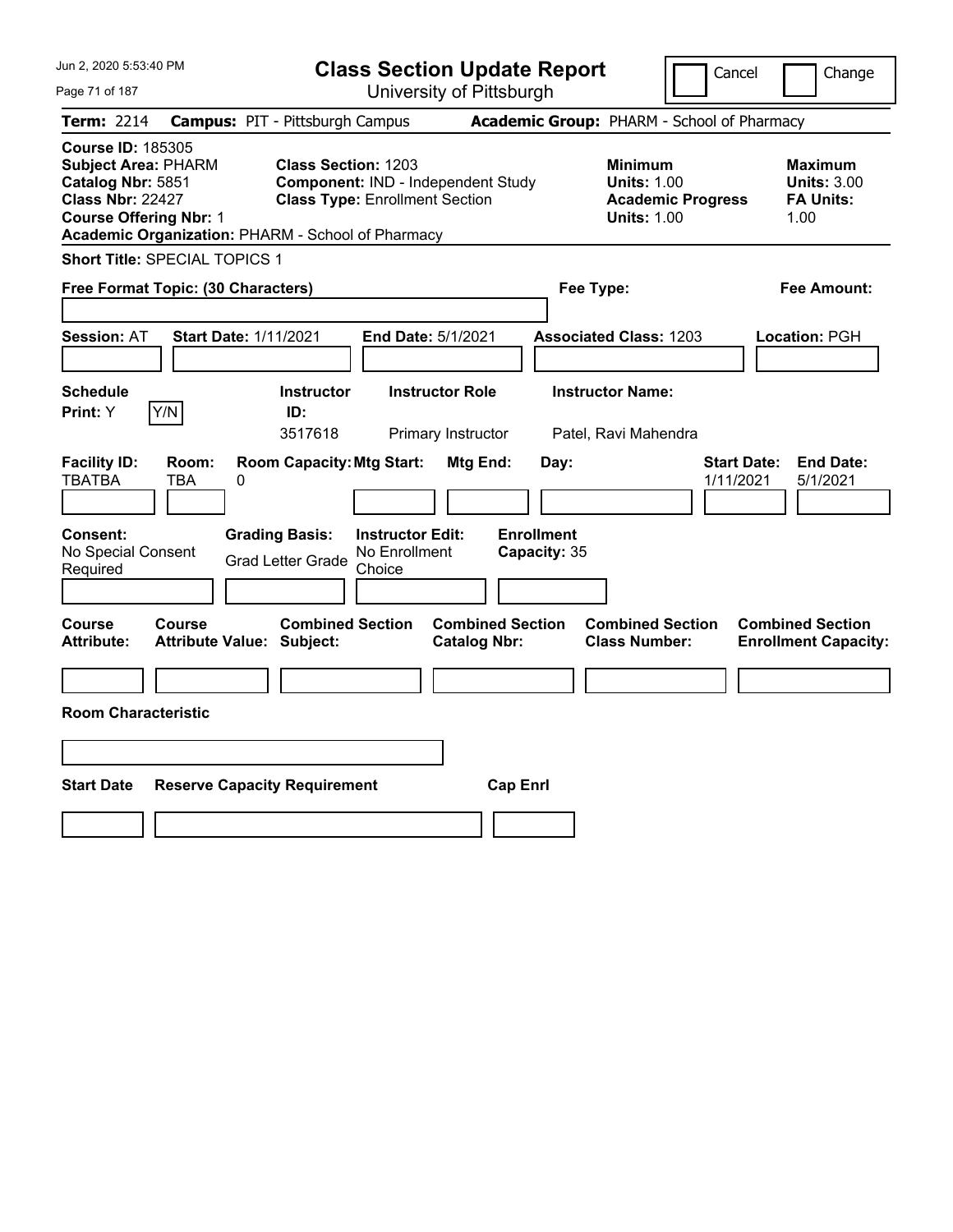| Jun 2, 2020 5:53:40 PM                                                                                                                                                                       |                                        |                                                                     |                                                    | <b>Class Section Update Report</b>             |                                            |                                                            | Cancel                   | Change                                                           |  |
|----------------------------------------------------------------------------------------------------------------------------------------------------------------------------------------------|----------------------------------------|---------------------------------------------------------------------|----------------------------------------------------|------------------------------------------------|--------------------------------------------|------------------------------------------------------------|--------------------------|------------------------------------------------------------------|--|
| Page 72 of 187                                                                                                                                                                               |                                        |                                                                     |                                                    | University of Pittsburgh                       |                                            |                                                            |                          |                                                                  |  |
| Term: 2214                                                                                                                                                                                   | <b>Campus: PIT - Pittsburgh Campus</b> |                                                                     |                                                    |                                                | Academic Group: PHARM - School of Pharmacy |                                                            |                          |                                                                  |  |
| <b>Course ID: 185305</b><br><b>Subject Area: PHARM</b><br>Catalog Nbr: 5851<br><b>Class Nbr: 22428</b><br><b>Course Offering Nbr: 1</b><br>Academic Organization: PHARM - School of Pharmacy |                                        | <b>Class Section: 1204</b><br><b>Class Type: Enrollment Section</b> |                                                    | Component: IND - Independent Study             |                                            | <b>Minimum</b><br><b>Units: 1.00</b><br><b>Units: 1.00</b> | <b>Academic Progress</b> | <b>Maximum</b><br><b>Units: 3.00</b><br><b>FA Units:</b><br>1.00 |  |
| Short Title: SPECIAL TOPICS 1                                                                                                                                                                |                                        |                                                                     |                                                    |                                                |                                            |                                                            |                          |                                                                  |  |
| Free Format Topic: (30 Characters)                                                                                                                                                           |                                        |                                                                     |                                                    |                                                | Fee Type:                                  |                                                            |                          | Fee Amount:                                                      |  |
| <b>Session: AT</b>                                                                                                                                                                           | <b>Start Date: 1/11/2021</b>           |                                                                     |                                                    | End Date: 5/1/2021                             |                                            | <b>Associated Class: 1204</b>                              |                          | Location: PGH                                                    |  |
| <b>Schedule</b><br>Y/N<br>Print: Y                                                                                                                                                           |                                        | <b>Instructor</b><br>ID:<br>2933099                                 |                                                    | <b>Instructor Role</b><br>Primary Instructor   |                                            | <b>Instructor Name:</b><br>Meyer, Susan Marie              |                          |                                                                  |  |
| <b>Facility ID:</b><br><b>TBATBA</b><br>TBA                                                                                                                                                  | Room:<br>0                             | <b>Room Capacity: Mtg Start:</b>                                    |                                                    | Mtg End:                                       | Day:                                       |                                                            | 1/11/2021                | <b>Start Date:</b><br><b>End Date:</b><br>5/1/2021               |  |
| Consent:<br>No Special Consent<br>Required                                                                                                                                                   |                                        | <b>Grading Basis:</b><br><b>Grad Letter Grade</b>                   | <b>Instructor Edit:</b><br>No Enrollment<br>Choice |                                                | <b>Enrollment</b><br>Capacity: 35          |                                                            |                          |                                                                  |  |
| Course<br>Course<br><b>Attribute:</b>                                                                                                                                                        | <b>Attribute Value: Subject:</b>       | <b>Combined Section</b>                                             |                                                    | <b>Combined Section</b><br><b>Catalog Nbr:</b> |                                            | <b>Combined Section</b><br><b>Class Number:</b>            |                          | <b>Combined Section</b><br><b>Enrollment Capacity:</b>           |  |
| <b>Room Characteristic</b>                                                                                                                                                                   |                                        |                                                                     |                                                    |                                                |                                            |                                                            |                          |                                                                  |  |
|                                                                                                                                                                                              |                                        |                                                                     |                                                    |                                                |                                            |                                                            |                          |                                                                  |  |
| <b>Start Date</b>                                                                                                                                                                            | <b>Reserve Capacity Requirement</b>    |                                                                     |                                                    |                                                | <b>Cap Enrl</b>                            |                                                            |                          |                                                                  |  |
|                                                                                                                                                                                              |                                        |                                                                     |                                                    |                                                |                                            |                                                            |                          |                                                                  |  |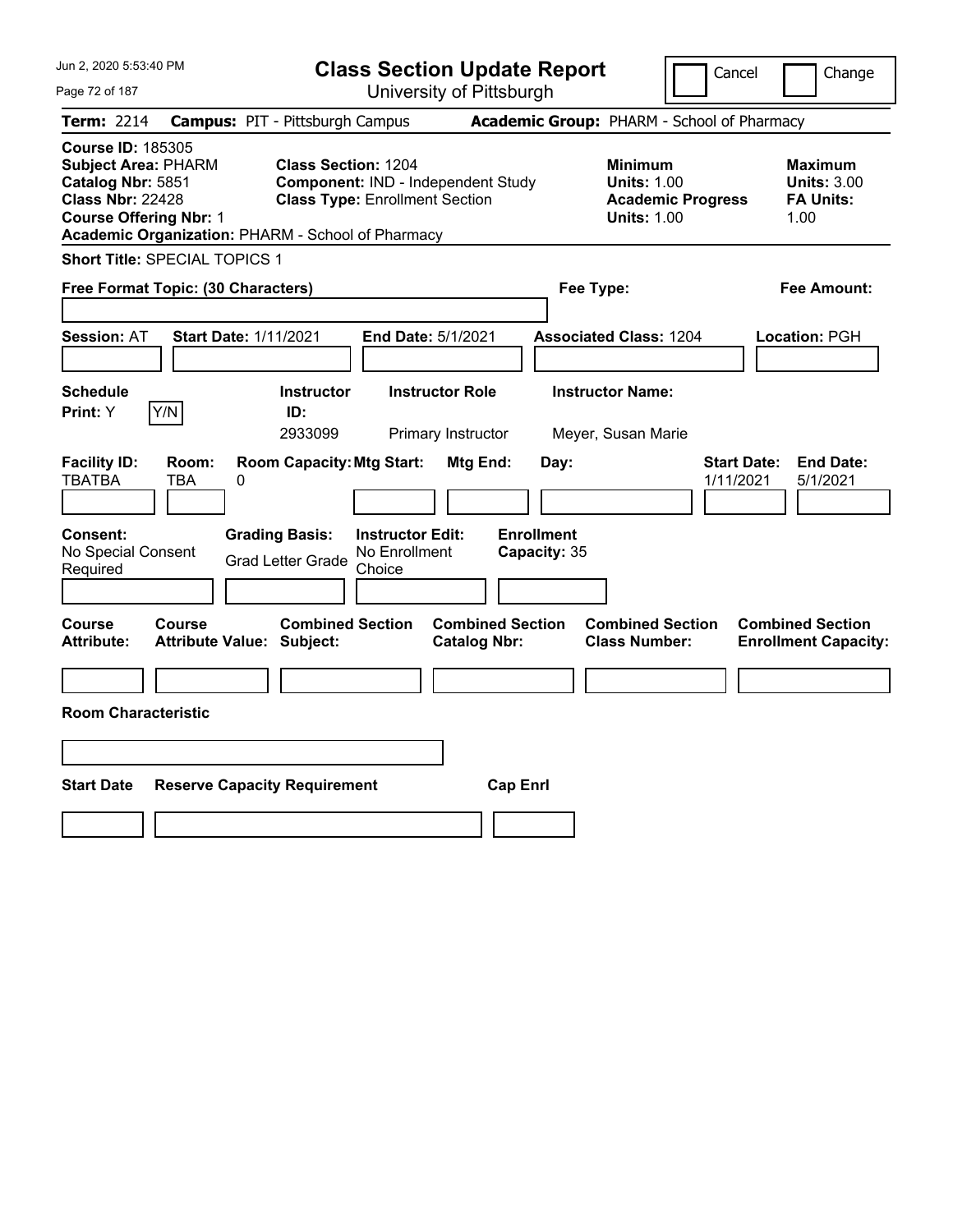|                         |                                                                                                                                                                                                                                                                                                                                                                                                                                                                 |                                                                                                                                                                                                                                                                        | Cancel<br>Change                                                                                                                                                                                                                       |
|-------------------------|-----------------------------------------------------------------------------------------------------------------------------------------------------------------------------------------------------------------------------------------------------------------------------------------------------------------------------------------------------------------------------------------------------------------------------------------------------------------|------------------------------------------------------------------------------------------------------------------------------------------------------------------------------------------------------------------------------------------------------------------------|----------------------------------------------------------------------------------------------------------------------------------------------------------------------------------------------------------------------------------------|
|                         |                                                                                                                                                                                                                                                                                                                                                                                                                                                                 |                                                                                                                                                                                                                                                                        |                                                                                                                                                                                                                                        |
|                         |                                                                                                                                                                                                                                                                                                                                                                                                                                                                 |                                                                                                                                                                                                                                                                        |                                                                                                                                                                                                                                        |
|                         |                                                                                                                                                                                                                                                                                                                                                                                                                                                                 | <b>Minimum</b><br><b>Units: 1.00</b><br><b>Academic Progress</b><br><b>Units: 1.00</b>                                                                                                                                                                                 | <b>Maximum</b><br><b>Units: 3.00</b><br><b>FA Units:</b><br>1.00                                                                                                                                                                       |
|                         |                                                                                                                                                                                                                                                                                                                                                                                                                                                                 |                                                                                                                                                                                                                                                                        |                                                                                                                                                                                                                                        |
|                         |                                                                                                                                                                                                                                                                                                                                                                                                                                                                 |                                                                                                                                                                                                                                                                        | Fee Amount:                                                                                                                                                                                                                            |
|                         |                                                                                                                                                                                                                                                                                                                                                                                                                                                                 |                                                                                                                                                                                                                                                                        | Location: PGH                                                                                                                                                                                                                          |
| ID:                     |                                                                                                                                                                                                                                                                                                                                                                                                                                                                 |                                                                                                                                                                                                                                                                        |                                                                                                                                                                                                                                        |
|                         |                                                                                                                                                                                                                                                                                                                                                                                                                                                                 |                                                                                                                                                                                                                                                                        |                                                                                                                                                                                                                                        |
|                         | Day:                                                                                                                                                                                                                                                                                                                                                                                                                                                            |                                                                                                                                                                                                                                                                        | <b>Start Date:</b><br><b>End Date:</b><br>1/11/2021<br>5/1/2021                                                                                                                                                                        |
| No Enrollment<br>Choice | <b>Enrollment</b><br>Capacity: 35                                                                                                                                                                                                                                                                                                                                                                                                                               |                                                                                                                                                                                                                                                                        |                                                                                                                                                                                                                                        |
|                         |                                                                                                                                                                                                                                                                                                                                                                                                                                                                 |                                                                                                                                                                                                                                                                        | <b>Combined Section</b><br><b>Enrollment Capacity:</b>                                                                                                                                                                                 |
|                         |                                                                                                                                                                                                                                                                                                                                                                                                                                                                 |                                                                                                                                                                                                                                                                        |                                                                                                                                                                                                                                        |
|                         |                                                                                                                                                                                                                                                                                                                                                                                                                                                                 |                                                                                                                                                                                                                                                                        |                                                                                                                                                                                                                                        |
|                         | <b>Cap Enrl</b>                                                                                                                                                                                                                                                                                                                                                                                                                                                 |                                                                                                                                                                                                                                                                        |                                                                                                                                                                                                                                        |
|                         |                                                                                                                                                                                                                                                                                                                                                                                                                                                                 |                                                                                                                                                                                                                                                                        |                                                                                                                                                                                                                                        |
|                         | <b>Campus: PIT - Pittsburgh Campus</b><br><b>Class Section: 1205</b><br>Academic Organization: PHARM - School of Pharmacy<br>Short Title: SPECIAL TOPICS 1<br>Free Format Topic: (30 Characters)<br><b>Start Date: 1/11/2021</b><br><b>Instructor</b><br>2906999<br><b>Room Capacity: Mtg Start:</b><br><b>Grading Basis:</b><br><b>Grad Letter Grade</b><br><b>Combined Section</b><br><b>Attribute Value: Subject:</b><br><b>Reserve Capacity Requirement</b> | University of Pittsburgh<br>Component: IND - Independent Study<br><b>Class Type: Enrollment Section</b><br>End Date: 5/1/2021<br><b>Instructor Role</b><br>Primary Instructor<br>Mtg End:<br><b>Instructor Edit:</b><br><b>Combined Section</b><br><b>Catalog Nbr:</b> | <b>Class Section Update Report</b><br>Academic Group: PHARM - School of Pharmacy<br>Fee Type:<br><b>Associated Class: 1205</b><br><b>Instructor Name:</b><br>Pater, Karen Steinmetz<br><b>Combined Section</b><br><b>Class Number:</b> |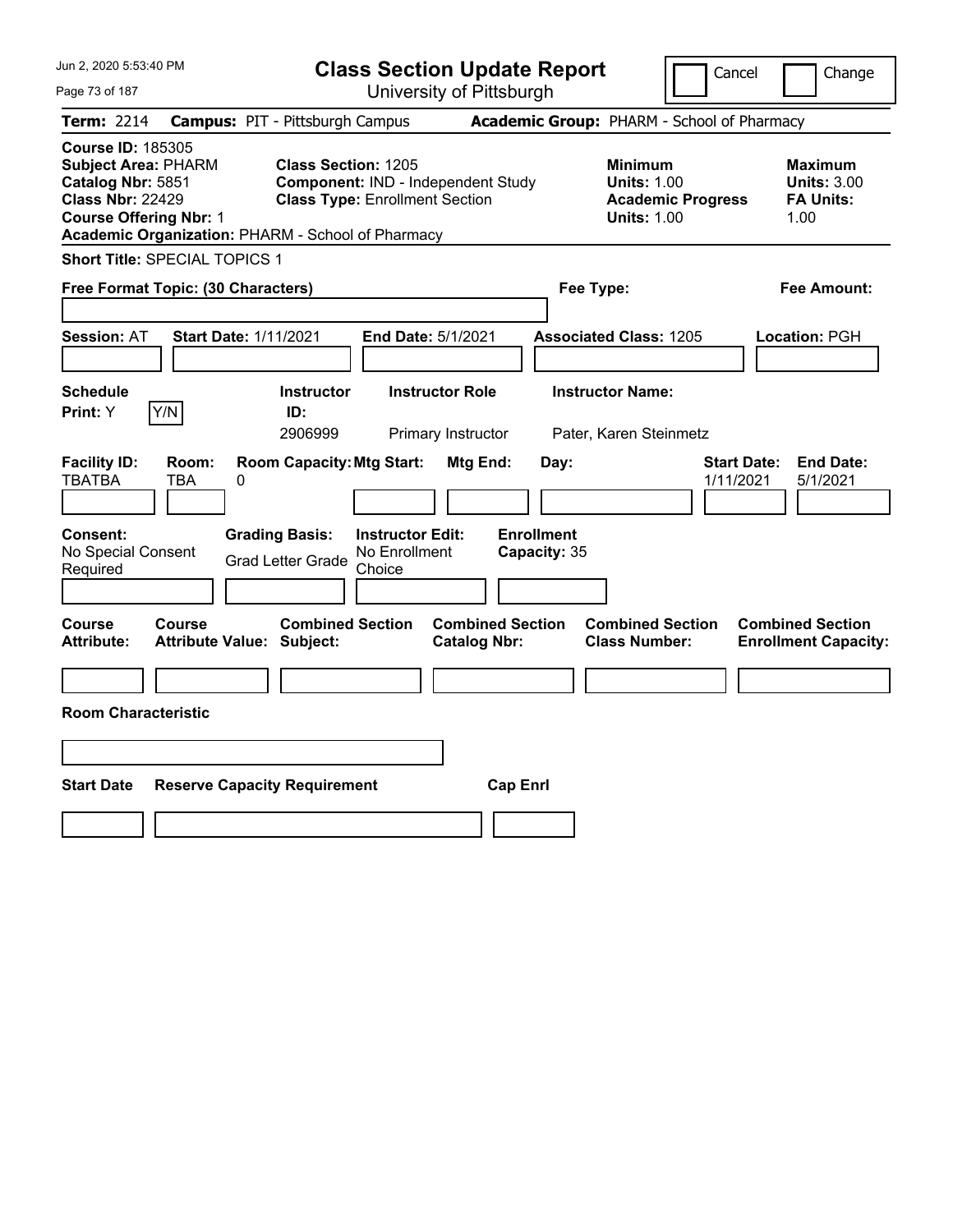| Jun 2, 2020 5:53:40 PM                                                                                                                                                                       |                                                                                                           | <b>Class Section Update Report</b>             |                                                                                        | Cancel<br>Change                                                 |
|----------------------------------------------------------------------------------------------------------------------------------------------------------------------------------------------|-----------------------------------------------------------------------------------------------------------|------------------------------------------------|----------------------------------------------------------------------------------------|------------------------------------------------------------------|
| Page 74 of 187                                                                                                                                                                               |                                                                                                           | University of Pittsburgh                       |                                                                                        |                                                                  |
| Term: 2214                                                                                                                                                                                   | <b>Campus: PIT - Pittsburgh Campus</b>                                                                    |                                                | Academic Group: PHARM - School of Pharmacy                                             |                                                                  |
| <b>Course ID: 185305</b><br><b>Subject Area: PHARM</b><br>Catalog Nbr: 5851<br><b>Class Nbr: 22430</b><br><b>Course Offering Nbr: 1</b><br>Academic Organization: PHARM - School of Pharmacy | <b>Class Section: 1206</b><br>Component: IND - Independent Study<br><b>Class Type: Enrollment Section</b> |                                                | <b>Minimum</b><br><b>Units: 1.00</b><br><b>Academic Progress</b><br><b>Units: 1.00</b> | <b>Maximum</b><br><b>Units: 3.00</b><br><b>FA Units:</b><br>1.00 |
| Short Title: SPECIAL TOPICS 1                                                                                                                                                                |                                                                                                           |                                                |                                                                                        |                                                                  |
| Free Format Topic: (30 Characters)                                                                                                                                                           |                                                                                                           |                                                | Fee Type:                                                                              | Fee Amount:                                                      |
| <b>Session: AT</b><br><b>Start Date: 1/11/2021</b>                                                                                                                                           | End Date: 5/1/2021                                                                                        |                                                | <b>Associated Class: 1206</b>                                                          | Location: PGH                                                    |
| <b>Schedule</b><br>Y/N<br>Print: Y                                                                                                                                                           | <b>Instructor</b><br>ID:<br>2909504                                                                       | <b>Instructor Role</b><br>Primary Instructor   | <b>Instructor Name:</b><br>Connor, Sharon E                                            |                                                                  |
| <b>Facility ID:</b><br>Room:<br><b>TBATBA</b><br>TBA<br>0                                                                                                                                    | <b>Room Capacity: Mtg Start:</b>                                                                          | Mtg End:<br>Day:                               |                                                                                        | <b>Start Date:</b><br><b>End Date:</b><br>1/11/2021<br>5/1/2021  |
| Consent:<br>No Special Consent<br>Required                                                                                                                                                   | <b>Grading Basis:</b><br><b>Instructor Edit:</b><br>No Enrollment<br><b>Grad Letter Grade</b><br>Choice   | <b>Enrollment</b><br>Capacity: 35              |                                                                                        |                                                                  |
| Course<br>Course<br><b>Attribute:</b><br><b>Attribute Value: Subject:</b>                                                                                                                    | <b>Combined Section</b>                                                                                   | <b>Combined Section</b><br><b>Catalog Nbr:</b> | <b>Combined Section</b><br><b>Class Number:</b>                                        | <b>Combined Section</b><br><b>Enrollment Capacity:</b>           |
| <b>Room Characteristic</b>                                                                                                                                                                   |                                                                                                           |                                                |                                                                                        |                                                                  |
|                                                                                                                                                                                              |                                                                                                           |                                                |                                                                                        |                                                                  |
| <b>Start Date</b>                                                                                                                                                                            | <b>Reserve Capacity Requirement</b>                                                                       | <b>Cap Enrl</b>                                |                                                                                        |                                                                  |
|                                                                                                                                                                                              |                                                                                                           |                                                |                                                                                        |                                                                  |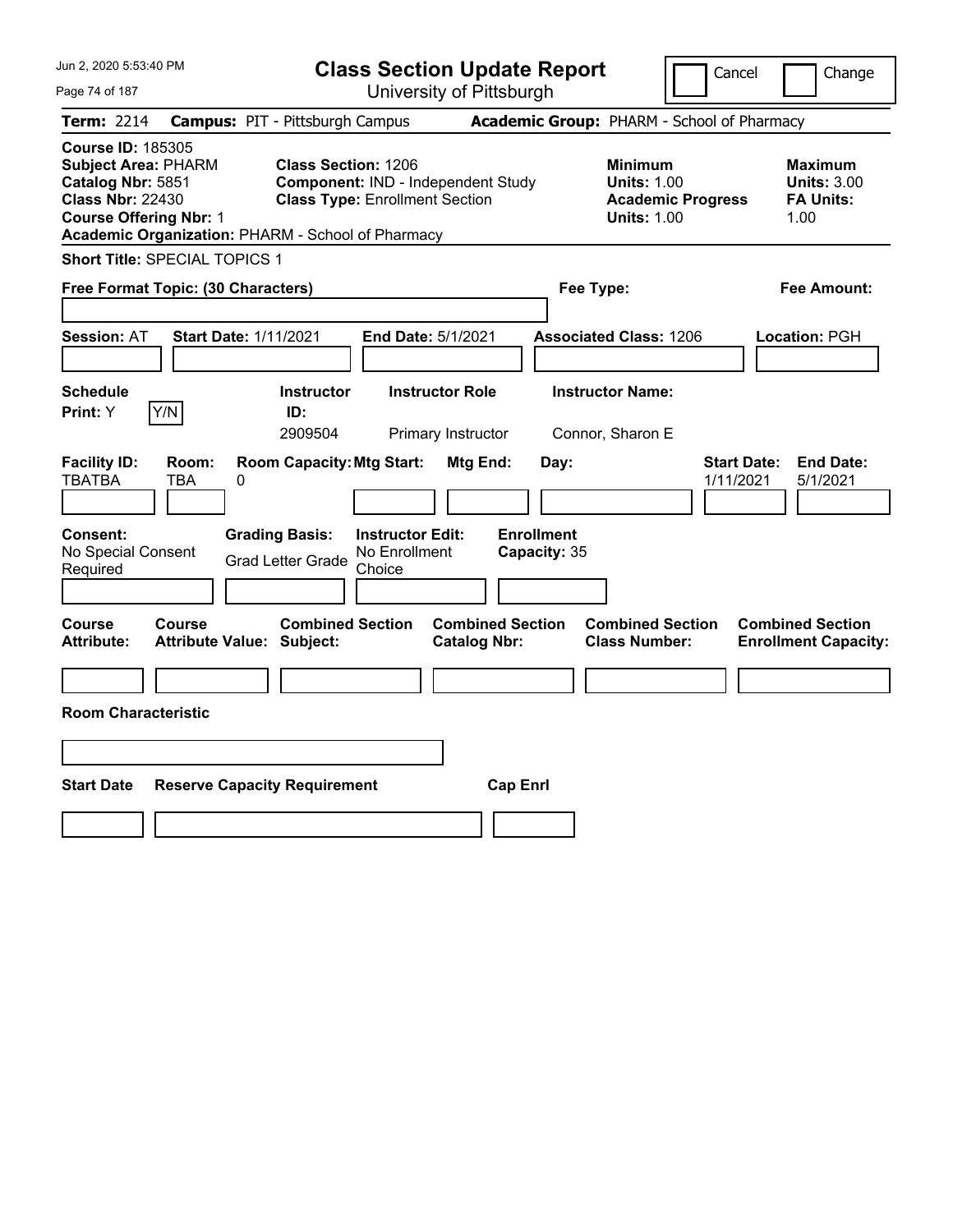| Jun 2, 2020 5:53:40 PM                                                                                                                                                                       |                                            |                                                                     |                                                    | <b>Class Section Update Report</b>             |                                   |                                                            | Cancel                   | Change                                                           |
|----------------------------------------------------------------------------------------------------------------------------------------------------------------------------------------------|--------------------------------------------|---------------------------------------------------------------------|----------------------------------------------------|------------------------------------------------|-----------------------------------|------------------------------------------------------------|--------------------------|------------------------------------------------------------------|
| Page 75 of 187                                                                                                                                                                               |                                            |                                                                     |                                                    | University of Pittsburgh                       |                                   |                                                            |                          |                                                                  |
| Term: 2214                                                                                                                                                                                   | <b>Campus: PIT - Pittsburgh Campus</b>     |                                                                     |                                                    |                                                |                                   | Academic Group: PHARM - School of Pharmacy                 |                          |                                                                  |
| <b>Course ID: 185305</b><br><b>Subject Area: PHARM</b><br>Catalog Nbr: 5851<br><b>Class Nbr: 22431</b><br><b>Course Offering Nbr: 1</b><br>Academic Organization: PHARM - School of Pharmacy |                                            | <b>Class Section: 1207</b><br><b>Class Type: Enrollment Section</b> |                                                    | Component: IND - Independent Study             |                                   | <b>Minimum</b><br><b>Units: 1.00</b><br><b>Units: 1.00</b> | <b>Academic Progress</b> | <b>Maximum</b><br><b>Units: 3.00</b><br><b>FA Units:</b><br>1.00 |
| <b>Short Title: SPECIAL TOPICS 1</b>                                                                                                                                                         |                                            |                                                                     |                                                    |                                                |                                   |                                                            |                          |                                                                  |
| Free Format Topic: (30 Characters)                                                                                                                                                           |                                            |                                                                     |                                                    |                                                |                                   | Fee Type:                                                  |                          | Fee Amount:                                                      |
| <b>Session: AT</b>                                                                                                                                                                           | <b>Start Date: 1/11/2021</b>               |                                                                     |                                                    | End Date: 5/1/2021                             |                                   | <b>Associated Class: 1207</b>                              |                          | Location: PGH                                                    |
| <b>Schedule</b><br>Y/N<br>Print: Y                                                                                                                                                           |                                            | <b>Instructor</b><br>ID:<br>2020024                                 |                                                    | <b>Instructor Role</b><br>Primary Instructor   |                                   | <b>Instructor Name:</b><br>Berenbrok, Lucas A              |                          |                                                                  |
| <b>Facility ID:</b><br><b>TBATBA</b>                                                                                                                                                         | Room:<br>TBA<br>0                          | <b>Room Capacity: Mtg Start:</b>                                    |                                                    | Mtg End:                                       | Day:                              |                                                            |                          | <b>Start Date:</b><br><b>End Date:</b><br>1/11/2021<br>5/1/2021  |
| <b>Consent:</b><br>No Special Consent<br>Required                                                                                                                                            |                                            | <b>Grading Basis:</b><br><b>Grad Letter Grade</b>                   | <b>Instructor Edit:</b><br>No Enrollment<br>Choice |                                                | <b>Enrollment</b><br>Capacity: 35 |                                                            |                          |                                                                  |
| Course<br>Attribute:                                                                                                                                                                         | Course<br><b>Attribute Value: Subject:</b> | <b>Combined Section</b>                                             |                                                    | <b>Combined Section</b><br><b>Catalog Nbr:</b> |                                   | <b>Combined Section</b><br><b>Class Number:</b>            |                          | <b>Combined Section</b><br><b>Enrollment Capacity:</b>           |
| <b>Room Characteristic</b>                                                                                                                                                                   |                                            |                                                                     |                                                    |                                                |                                   |                                                            |                          |                                                                  |
|                                                                                                                                                                                              |                                            |                                                                     |                                                    |                                                |                                   |                                                            |                          |                                                                  |
| <b>Start Date</b>                                                                                                                                                                            | <b>Reserve Capacity Requirement</b>        |                                                                     |                                                    |                                                | <b>Cap Enrl</b>                   |                                                            |                          |                                                                  |
|                                                                                                                                                                                              |                                            |                                                                     |                                                    |                                                |                                   |                                                            |                          |                                                                  |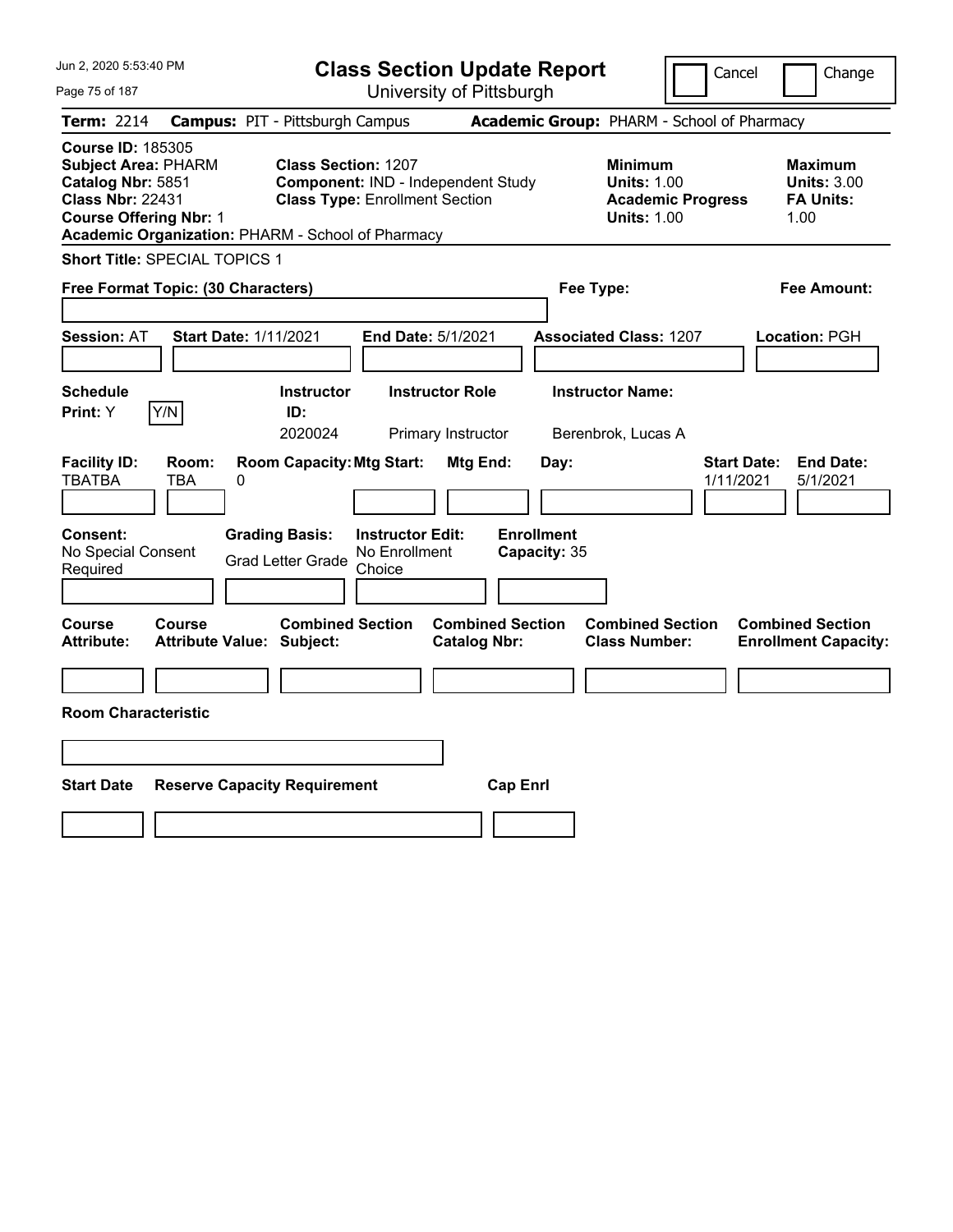| Jun 2, 2020 5:53:40 PM                                                                                                                                                                       |                                                                                                           | <b>Class Section Update Report</b>             |                                                                                        | Cancel<br>Change                                                 |
|----------------------------------------------------------------------------------------------------------------------------------------------------------------------------------------------|-----------------------------------------------------------------------------------------------------------|------------------------------------------------|----------------------------------------------------------------------------------------|------------------------------------------------------------------|
| Page 76 of 187                                                                                                                                                                               |                                                                                                           | University of Pittsburgh                       |                                                                                        |                                                                  |
| Term: 2214                                                                                                                                                                                   | <b>Campus: PIT - Pittsburgh Campus</b>                                                                    |                                                | Academic Group: PHARM - School of Pharmacy                                             |                                                                  |
| <b>Course ID: 185305</b><br><b>Subject Area: PHARM</b><br>Catalog Nbr: 5851<br><b>Class Nbr: 22432</b><br><b>Course Offering Nbr: 1</b><br>Academic Organization: PHARM - School of Pharmacy | <b>Class Section: 1208</b><br>Component: IND - Independent Study<br><b>Class Type: Enrollment Section</b> |                                                | <b>Minimum</b><br><b>Units: 1.00</b><br><b>Academic Progress</b><br><b>Units: 1.00</b> | <b>Maximum</b><br><b>Units: 3.00</b><br><b>FA Units:</b><br>1.00 |
| Short Title: SPECIAL TOPICS 1                                                                                                                                                                |                                                                                                           |                                                |                                                                                        |                                                                  |
| Free Format Topic: (30 Characters)                                                                                                                                                           |                                                                                                           |                                                | Fee Type:                                                                              | Fee Amount:                                                      |
| <b>Session: AT</b><br><b>Start Date: 1/11/2021</b>                                                                                                                                           | End Date: 5/1/2021                                                                                        |                                                | <b>Associated Class: 1208</b>                                                          | Location: PGH                                                    |
| <b>Schedule</b><br>Y/N<br>Print: Y                                                                                                                                                           | <b>Instructor</b><br>ID:<br>2915877                                                                       | <b>Instructor Role</b><br>Primary Instructor   | <b>Instructor Name:</b><br>Gill, Sandra Lucille                                        |                                                                  |
| <b>Facility ID:</b><br>Room:<br><b>TBATBA</b><br>TBA<br>0                                                                                                                                    | <b>Room Capacity: Mtg Start:</b>                                                                          | Mtg End:<br>Day:                               |                                                                                        | <b>Start Date:</b><br><b>End Date:</b><br>1/11/2021<br>5/1/2021  |
| Consent:<br>No Special Consent<br>Required                                                                                                                                                   | <b>Grading Basis:</b><br><b>Instructor Edit:</b><br>No Enrollment<br><b>Grad Letter Grade</b><br>Choice   | <b>Enrollment</b><br>Capacity: 35              |                                                                                        |                                                                  |
| Course<br>Course<br><b>Attribute:</b><br><b>Attribute Value: Subject:</b>                                                                                                                    | <b>Combined Section</b>                                                                                   | <b>Combined Section</b><br><b>Catalog Nbr:</b> | <b>Combined Section</b><br><b>Class Number:</b>                                        | <b>Combined Section</b><br><b>Enrollment Capacity:</b>           |
| <b>Room Characteristic</b>                                                                                                                                                                   |                                                                                                           |                                                |                                                                                        |                                                                  |
|                                                                                                                                                                                              |                                                                                                           |                                                |                                                                                        |                                                                  |
|                                                                                                                                                                                              |                                                                                                           |                                                |                                                                                        |                                                                  |
| <b>Start Date</b><br><b>Reserve Capacity Requirement</b>                                                                                                                                     |                                                                                                           | <b>Cap Enrl</b>                                |                                                                                        |                                                                  |
|                                                                                                                                                                                              |                                                                                                           |                                                |                                                                                        |                                                                  |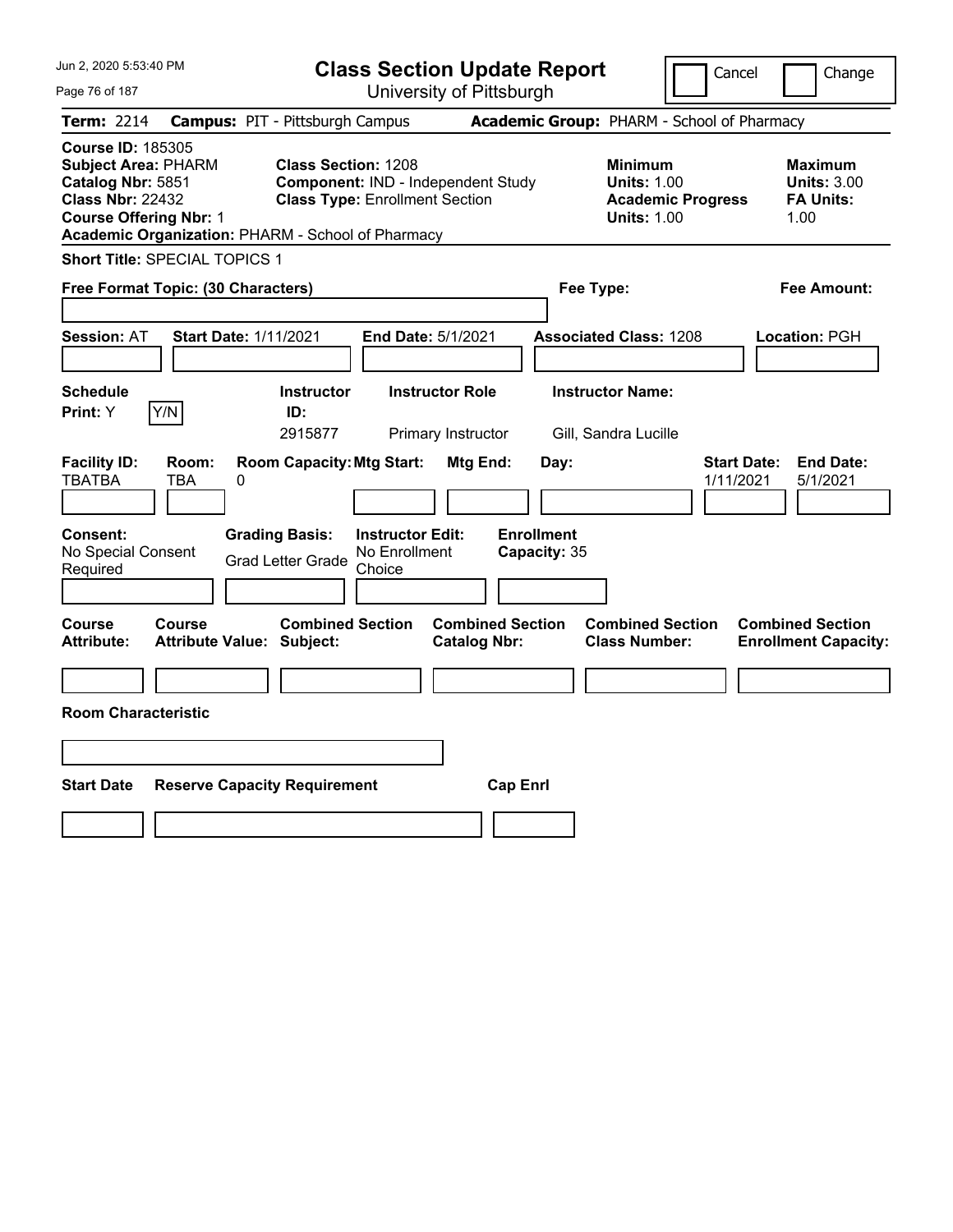| Jun 2, 2020 5:53:40 PM                                                                                                                                                                       |                                                             | <b>Class Section Update Report</b>                                          |                                                |                                                                                        | Cancel<br>Change                                                 |
|----------------------------------------------------------------------------------------------------------------------------------------------------------------------------------------------|-------------------------------------------------------------|-----------------------------------------------------------------------------|------------------------------------------------|----------------------------------------------------------------------------------------|------------------------------------------------------------------|
| Page 77 of 187                                                                                                                                                                               |                                                             | University of Pittsburgh                                                    |                                                |                                                                                        |                                                                  |
| Term: 2214                                                                                                                                                                                   | <b>Campus: PIT - Pittsburgh Campus</b>                      |                                                                             |                                                | Academic Group: PHARM - School of Pharmacy                                             |                                                                  |
| <b>Course ID: 185305</b><br><b>Subject Area: PHARM</b><br>Catalog Nbr: 5851<br><b>Class Nbr: 22433</b><br><b>Course Offering Nbr: 1</b><br>Academic Organization: PHARM - School of Pharmacy | <b>Class Section: 1209</b>                                  | Component: IND - Independent Study<br><b>Class Type: Enrollment Section</b> |                                                | <b>Minimum</b><br><b>Units: 1.00</b><br><b>Academic Progress</b><br><b>Units: 1.00</b> | <b>Maximum</b><br><b>Units: 3.00</b><br><b>FA Units:</b><br>1.00 |
| Short Title: SPECIAL TOPICS 1                                                                                                                                                                |                                                             |                                                                             |                                                |                                                                                        |                                                                  |
| Free Format Topic: (30 Characters)                                                                                                                                                           |                                                             |                                                                             |                                                | Fee Type:                                                                              | Fee Amount:                                                      |
| <b>Session: AT</b>                                                                                                                                                                           | <b>Start Date: 1/11/2021</b>                                | End Date: 5/1/2021                                                          |                                                | <b>Associated Class: 1209</b>                                                          | Location: PGH                                                    |
| <b>Schedule</b><br>Y/N<br>Print: Y                                                                                                                                                           | <b>Instructor</b><br>ID:<br>2901646                         | <b>Instructor Role</b><br>Primary Instructor                                |                                                | <b>Instructor Name:</b><br>Donihi, Amy Calabrese                                       |                                                                  |
| <b>Facility ID:</b><br>Room:<br><b>TBATBA</b><br>TBA                                                                                                                                         | <b>Room Capacity: Mtg Start:</b><br>0                       |                                                                             | Mtg End:<br>Day:                               |                                                                                        | <b>Start Date:</b><br><b>End Date:</b><br>1/11/2021<br>5/1/2021  |
| Consent:<br>No Special Consent<br>Required                                                                                                                                                   | <b>Grading Basis:</b><br><b>Grad Letter Grade</b>           | <b>Instructor Edit:</b><br>No Enrollment<br>Choice                          | <b>Enrollment</b><br>Capacity: 35              |                                                                                        |                                                                  |
| Course<br>Course<br><b>Attribute:</b>                                                                                                                                                        | <b>Combined Section</b><br><b>Attribute Value: Subject:</b> |                                                                             | <b>Combined Section</b><br><b>Catalog Nbr:</b> | <b>Combined Section</b><br><b>Class Number:</b>                                        | <b>Combined Section</b><br><b>Enrollment Capacity:</b>           |
| <b>Room Characteristic</b>                                                                                                                                                                   |                                                             |                                                                             |                                                |                                                                                        |                                                                  |
|                                                                                                                                                                                              |                                                             |                                                                             |                                                |                                                                                        |                                                                  |
| <b>Start Date</b>                                                                                                                                                                            | <b>Reserve Capacity Requirement</b>                         |                                                                             | <b>Cap Enrl</b>                                |                                                                                        |                                                                  |
|                                                                                                                                                                                              |                                                             |                                                                             |                                                |                                                                                        |                                                                  |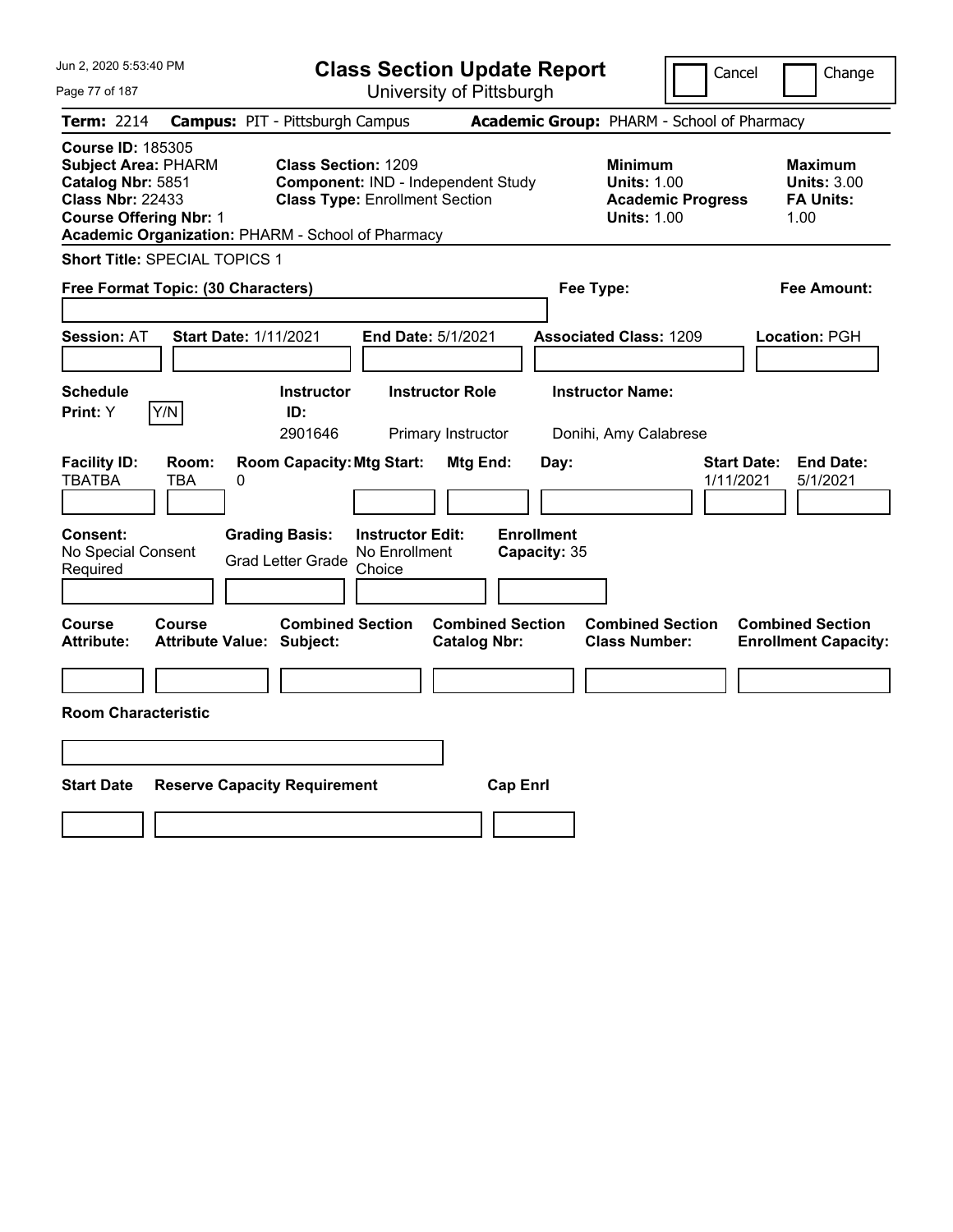| Jun 2, 2020 5:53:40 PM                                                                                                                                                                       |                                        |                                                              |                                                    | <b>Class Section Update Report</b>             |                                   |                                                            | Cancel                   | Change                                                           |
|----------------------------------------------------------------------------------------------------------------------------------------------------------------------------------------------|----------------------------------------|--------------------------------------------------------------|----------------------------------------------------|------------------------------------------------|-----------------------------------|------------------------------------------------------------|--------------------------|------------------------------------------------------------------|
| Page 78 of 187                                                                                                                                                                               |                                        |                                                              |                                                    | University of Pittsburgh                       |                                   |                                                            |                          |                                                                  |
| <b>Term: 2214</b>                                                                                                                                                                            | <b>Campus: PIT - Pittsburgh Campus</b> |                                                              |                                                    |                                                |                                   | Academic Group: PHARM - School of Pharmacy                 |                          |                                                                  |
| <b>Course ID: 185305</b><br><b>Subject Area: PHARM</b><br>Catalog Nbr: 5851<br><b>Class Nbr: 23402</b><br><b>Course Offering Nbr: 1</b><br>Academic Organization: PHARM - School of Pharmacy |                                        | Class Section: 1210<br><b>Class Type: Enrollment Section</b> |                                                    | Component: IND - Independent Study             |                                   | <b>Minimum</b><br><b>Units: 1.00</b><br><b>Units: 1.00</b> | <b>Academic Progress</b> | <b>Maximum</b><br><b>Units: 3.00</b><br><b>FA Units:</b><br>1.00 |
| Short Title: SPECIAL TOPICS 1                                                                                                                                                                |                                        |                                                              |                                                    |                                                |                                   |                                                            |                          |                                                                  |
| Free Format Topic: (30 Characters)                                                                                                                                                           |                                        |                                                              |                                                    |                                                |                                   | Fee Type:                                                  |                          | Fee Amount:                                                      |
| <b>Session: AT</b>                                                                                                                                                                           | <b>Start Date: 1/11/2021</b>           |                                                              |                                                    | End Date: 5/1/2021                             |                                   | <b>Associated Class: 1210</b>                              |                          | Location: PGH                                                    |
| <b>Schedule</b><br>Y/N<br>Print: Y                                                                                                                                                           |                                        | <b>Instructor</b><br>ID:<br>2957737                          |                                                    | <b>Instructor Role</b><br>Primary Instructor   |                                   | <b>Instructor Name:</b><br>Fernandez, Christian A          |                          |                                                                  |
| <b>Facility ID:</b><br><b>TBATBA</b><br>TBA                                                                                                                                                  | Room:<br>0                             | <b>Room Capacity: Mtg Start:</b>                             |                                                    | Mtg End:                                       | Day:                              |                                                            |                          | <b>Start Date:</b><br><b>End Date:</b><br>1/11/2021<br>5/1/2021  |
| <b>Consent:</b><br>No Special Consent<br>Required                                                                                                                                            | <b>Grading Basis:</b>                  | <b>Grad Letter Grade</b>                                     | <b>Instructor Edit:</b><br>No Enrollment<br>Choice |                                                | <b>Enrollment</b><br>Capacity: 35 |                                                            |                          |                                                                  |
| Course<br><b>Course</b><br><b>Attribute:</b>                                                                                                                                                 | <b>Attribute Value: Subject:</b>       | <b>Combined Section</b>                                      |                                                    | <b>Combined Section</b><br><b>Catalog Nbr:</b> |                                   | <b>Combined Section</b><br><b>Class Number:</b>            |                          | <b>Combined Section</b><br><b>Enrollment Capacity:</b>           |
| <b>Room Characteristic</b>                                                                                                                                                                   |                                        |                                                              |                                                    |                                                |                                   |                                                            |                          |                                                                  |
|                                                                                                                                                                                              |                                        |                                                              |                                                    |                                                |                                   |                                                            |                          |                                                                  |
| <b>Start Date</b>                                                                                                                                                                            | <b>Reserve Capacity Requirement</b>    |                                                              |                                                    |                                                | <b>Cap Enrl</b>                   |                                                            |                          |                                                                  |
|                                                                                                                                                                                              |                                        |                                                              |                                                    |                                                |                                   |                                                            |                          |                                                                  |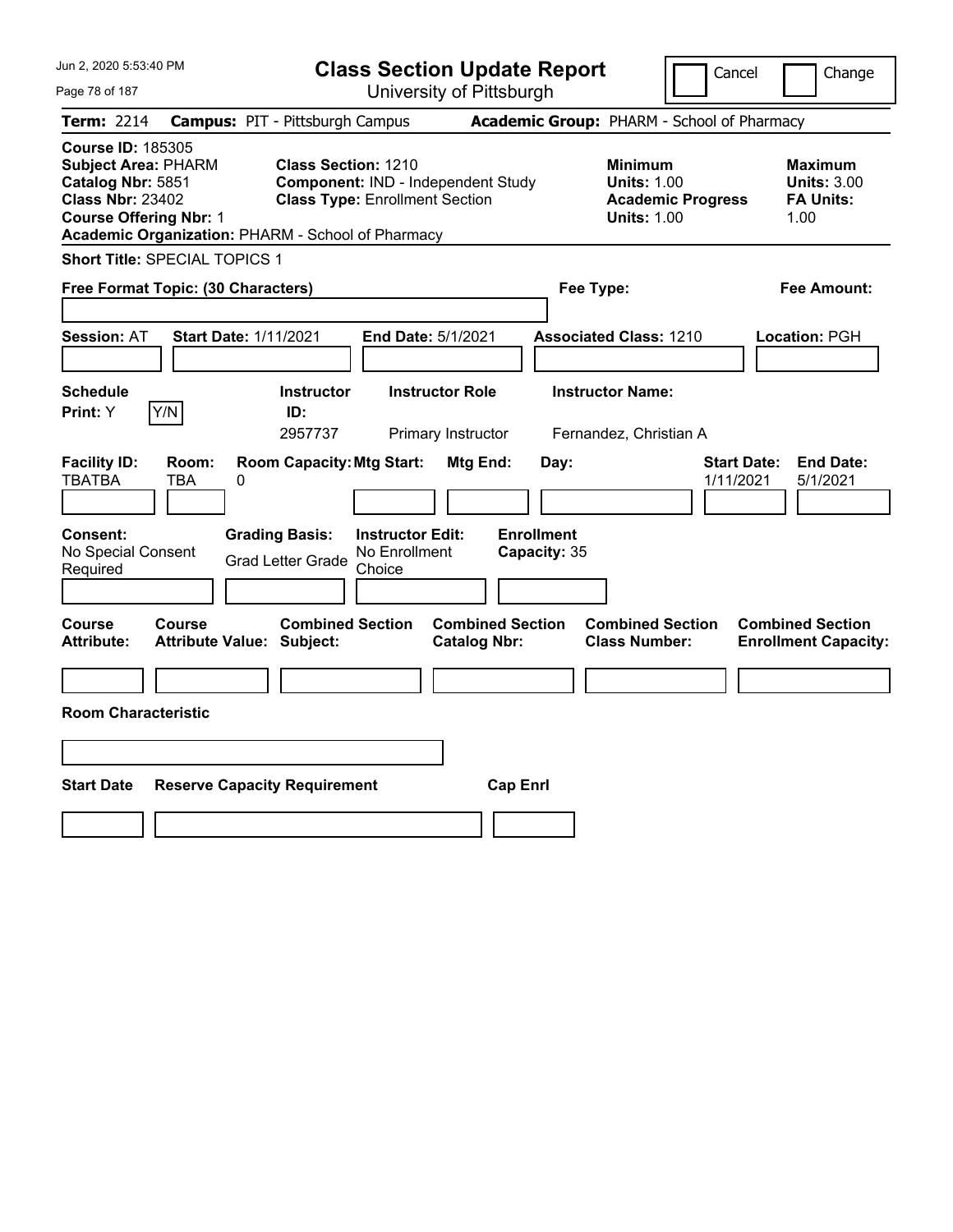| Jun 2, 2020 5:53:40 PM                                                                                                                                                                       |                                                   |                                                                                                           |                                                    | <b>Class Section Update Report</b>             |                                            |                                                                                    | Cancel                   | Change                                                           |
|----------------------------------------------------------------------------------------------------------------------------------------------------------------------------------------------|---------------------------------------------------|-----------------------------------------------------------------------------------------------------------|----------------------------------------------------|------------------------------------------------|--------------------------------------------|------------------------------------------------------------------------------------|--------------------------|------------------------------------------------------------------|
| Page 79 of 187                                                                                                                                                                               |                                                   |                                                                                                           |                                                    | University of Pittsburgh                       |                                            |                                                                                    |                          |                                                                  |
| <b>Term: 2214</b>                                                                                                                                                                            | <b>Campus: PIT - Pittsburgh Campus</b>            |                                                                                                           |                                                    |                                                | Academic Group: PHARM - School of Pharmacy |                                                                                    |                          |                                                                  |
| <b>Course ID: 185305</b><br><b>Subject Area: PHARM</b><br>Catalog Nbr: 5851<br><b>Class Nbr: 23403</b><br><b>Course Offering Nbr: 1</b><br>Academic Organization: PHARM - School of Pharmacy |                                                   | <b>Class Section: 1211</b><br>Component: IND - Independent Study<br><b>Class Type: Enrollment Section</b> |                                                    |                                                |                                            | Minimum<br><b>Units: 1.00</b><br><b>Units: 1.00</b>                                | <b>Academic Progress</b> | <b>Maximum</b><br><b>Units: 3.00</b><br><b>FA Units:</b><br>1.00 |
| <b>Short Title: SPECIAL TOPICS 1</b>                                                                                                                                                         |                                                   |                                                                                                           |                                                    |                                                |                                            |                                                                                    |                          |                                                                  |
| Free Format Topic: (30 Characters)                                                                                                                                                           |                                                   |                                                                                                           |                                                    |                                                | Fee Type:                                  |                                                                                    |                          | Fee Amount:                                                      |
| <b>Session: AT</b><br><b>Schedule</b><br>Print: Y                                                                                                                                            | <b>Start Date: 1/11/2021</b><br>Y/N               | Instructor<br>ID:<br>0                                                                                    | End Date: 5/1/2021                                 | <b>Instructor Role</b>                         |                                            | <b>Associated Class: 1211</b><br><b>Instructor Name:</b><br>No Instructor Assigned |                          | Location: PGH                                                    |
| <b>Facility ID:</b><br><b>TBATBA</b><br>Consent:<br>No Special Consent<br>Required                                                                                                           | Room:<br>TBA<br>0                                 | <b>Room Capacity: Mtg Start:</b><br><b>Grading Basis:</b><br><b>Grad Letter Grade</b>                     | <b>Instructor Edit:</b><br>No Enrollment<br>Choice | Mtg End:                                       | Day:<br><b>Enrollment</b><br>Capacity: 35  |                                                                                    | 1/11/2021                | <b>Start Date:</b><br><b>End Date:</b><br>5/1/2021               |
| Course<br><b>Attribute:</b><br><b>Room Characteristic</b>                                                                                                                                    | <b>Course</b><br><b>Attribute Value: Subject:</b> | <b>Combined Section</b>                                                                                   |                                                    | <b>Combined Section</b><br><b>Catalog Nbr:</b> |                                            | <b>Combined Section</b><br><b>Class Number:</b>                                    |                          | <b>Combined Section</b><br><b>Enrollment Capacity:</b>           |
| <b>Start Date</b>                                                                                                                                                                            | <b>Reserve Capacity Requirement</b>               |                                                                                                           |                                                    |                                                | <b>Cap Enrl</b>                            |                                                                                    |                          |                                                                  |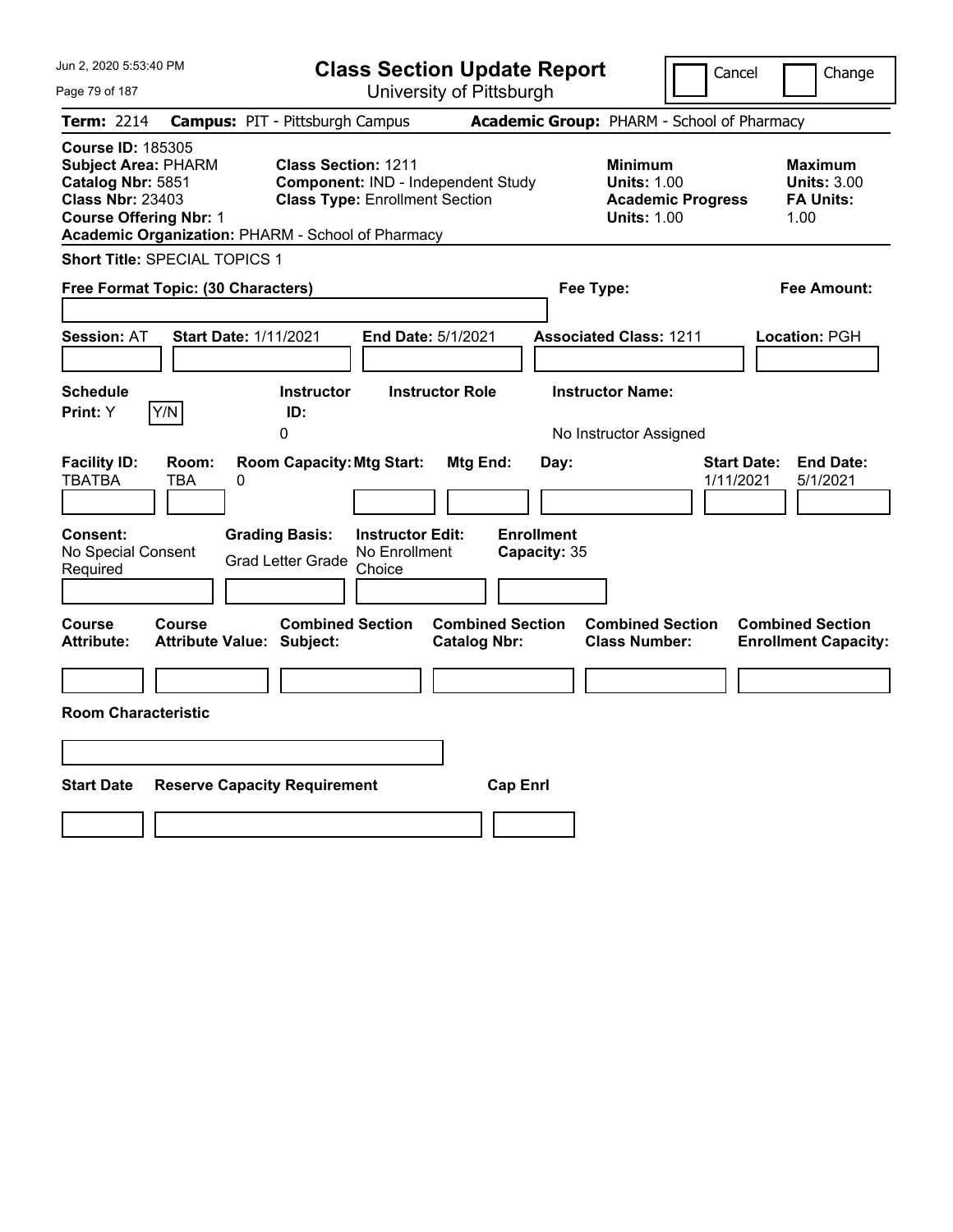| Jun 2, 2020 5:53:40 PM                                                                                                                                                                       |                                                             | <b>Class Section Update Report</b>                                          |                                                |                                                                                        | Cancel<br>Change                                                 |
|----------------------------------------------------------------------------------------------------------------------------------------------------------------------------------------------|-------------------------------------------------------------|-----------------------------------------------------------------------------|------------------------------------------------|----------------------------------------------------------------------------------------|------------------------------------------------------------------|
| Page 80 of 187                                                                                                                                                                               |                                                             | University of Pittsburgh                                                    |                                                |                                                                                        |                                                                  |
| Term: 2214                                                                                                                                                                                   | <b>Campus: PIT - Pittsburgh Campus</b>                      |                                                                             |                                                | Academic Group: PHARM - School of Pharmacy                                             |                                                                  |
| <b>Course ID: 185305</b><br><b>Subject Area: PHARM</b><br>Catalog Nbr: 5851<br><b>Class Nbr: 23404</b><br><b>Course Offering Nbr: 1</b><br>Academic Organization: PHARM - School of Pharmacy | <b>Class Section: 1212</b>                                  | Component: IND - Independent Study<br><b>Class Type: Enrollment Section</b> |                                                | <b>Minimum</b><br><b>Units: 1.00</b><br><b>Academic Progress</b><br><b>Units: 1.00</b> | <b>Maximum</b><br><b>Units: 3.00</b><br><b>FA Units:</b><br>1.00 |
| Short Title: SPECIAL TOPICS 1                                                                                                                                                                |                                                             |                                                                             |                                                |                                                                                        |                                                                  |
| Free Format Topic: (30 Characters)                                                                                                                                                           |                                                             |                                                                             |                                                | Fee Type:                                                                              | Fee Amount:                                                      |
| <b>Session: AT</b>                                                                                                                                                                           | <b>Start Date: 1/11/2021</b>                                | End Date: 5/1/2021                                                          |                                                | <b>Associated Class: 1212</b>                                                          | Location: PGH                                                    |
| <b>Schedule</b><br>Y/N<br>Print: Y                                                                                                                                                           | <b>Instructor</b><br>ID:<br>2913549                         | <b>Instructor Role</b><br>Primary Instructor                                |                                                | <b>Instructor Name:</b><br>Hall, Deanne Lynn                                           |                                                                  |
| <b>Facility ID:</b><br>Room:<br><b>TBATBA</b><br>TBA                                                                                                                                         | <b>Room Capacity: Mtg Start:</b><br>0                       |                                                                             | Mtg End:<br>Day:                               |                                                                                        | <b>Start Date:</b><br><b>End Date:</b><br>1/11/2021<br>5/1/2021  |
| <b>Consent:</b><br>No Special Consent<br>Required                                                                                                                                            | <b>Grading Basis:</b><br><b>Grad Letter Grade</b>           | <b>Instructor Edit:</b><br>No Enrollment<br>Choice                          | <b>Enrollment</b><br>Capacity: 35              |                                                                                        |                                                                  |
| Course<br>Course<br>Attribute:                                                                                                                                                               | <b>Combined Section</b><br><b>Attribute Value: Subject:</b> |                                                                             | <b>Combined Section</b><br><b>Catalog Nbr:</b> | <b>Combined Section</b><br><b>Class Number:</b>                                        | <b>Combined Section</b><br><b>Enrollment Capacity:</b>           |
| <b>Room Characteristic</b>                                                                                                                                                                   |                                                             |                                                                             |                                                |                                                                                        |                                                                  |
|                                                                                                                                                                                              |                                                             |                                                                             |                                                |                                                                                        |                                                                  |
| <b>Start Date</b>                                                                                                                                                                            | <b>Reserve Capacity Requirement</b>                         |                                                                             | <b>Cap Enrl</b>                                |                                                                                        |                                                                  |
|                                                                                                                                                                                              |                                                             |                                                                             |                                                |                                                                                        |                                                                  |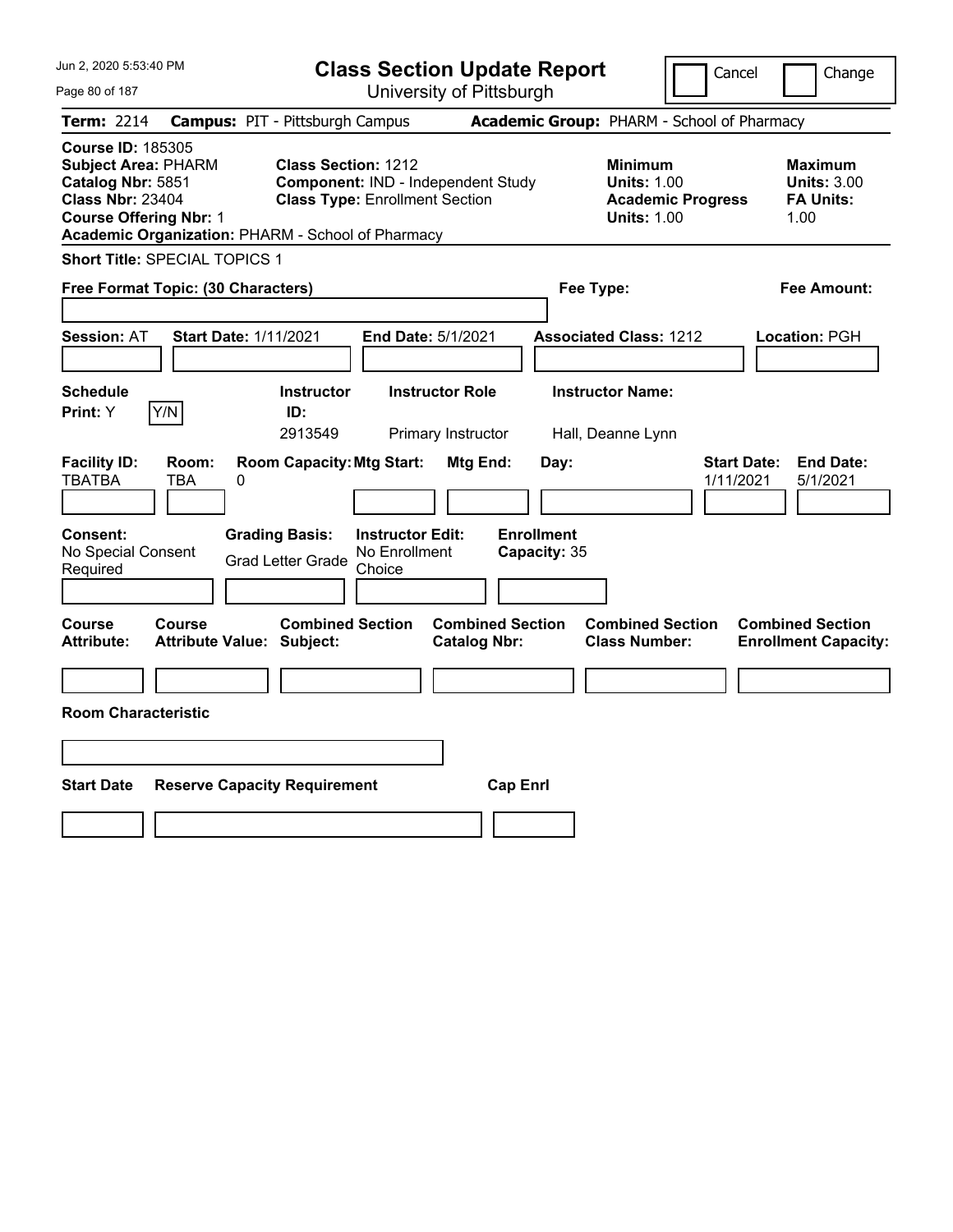| Jun 2, 2020 5:53:40 PM                                                                                                                                                                       |                                                                                                                                             | <b>Class Section Update Report</b>                    |                                                                                        | Cancel<br>Change                                                 |
|----------------------------------------------------------------------------------------------------------------------------------------------------------------------------------------------|---------------------------------------------------------------------------------------------------------------------------------------------|-------------------------------------------------------|----------------------------------------------------------------------------------------|------------------------------------------------------------------|
| Page 81 of 187                                                                                                                                                                               |                                                                                                                                             | University of Pittsburgh                              |                                                                                        |                                                                  |
| <b>Term: 2214</b>                                                                                                                                                                            | <b>Campus: PIT - Pittsburgh Campus</b>                                                                                                      |                                                       | Academic Group: PHARM - School of Pharmacy                                             |                                                                  |
| <b>Course ID: 185305</b><br><b>Subject Area: PHARM</b><br>Catalog Nbr: 5851<br><b>Class Nbr: 23405</b><br><b>Course Offering Nbr: 1</b><br>Academic Organization: PHARM - School of Pharmacy | <b>Class Section: 1213</b><br>Component: IND - Independent Study<br><b>Class Type: Enrollment Section</b>                                   |                                                       | <b>Minimum</b><br><b>Units: 1.00</b><br><b>Academic Progress</b><br><b>Units: 1.00</b> | <b>Maximum</b><br><b>Units: 3.00</b><br><b>FA Units:</b><br>1.00 |
| Short Title: SPECIAL TOPICS 1                                                                                                                                                                |                                                                                                                                             |                                                       |                                                                                        |                                                                  |
| Free Format Topic: (30 Characters)                                                                                                                                                           |                                                                                                                                             |                                                       | Fee Type:                                                                              | Fee Amount:                                                      |
| <b>Session: AT</b><br><b>Start Date: 1/11/2021</b>                                                                                                                                           | End Date: 5/1/2021                                                                                                                          |                                                       | <b>Associated Class: 1213</b>                                                          | Location: PGH                                                    |
| <b>Schedule</b>                                                                                                                                                                              | <b>Instructor</b>                                                                                                                           | <b>Instructor Role</b>                                | <b>Instructor Name:</b>                                                                |                                                                  |
| Y/N<br>Print: Y                                                                                                                                                                              | ID:<br>2904406                                                                                                                              | Primary Instructor                                    | Fabian, Tanya Joye                                                                     |                                                                  |
| <b>Facility ID:</b><br>Room:<br><b>TBATBA</b><br>TBA<br>0<br>Consent:<br>No Special Consent<br>Required                                                                                      | <b>Room Capacity: Mtg Start:</b><br><b>Grading Basis:</b><br><b>Instructor Edit:</b><br>No Enrollment<br><b>Grad Letter Grade</b><br>Choice | Mtg End:<br>Day:<br><b>Enrollment</b><br>Capacity: 35 |                                                                                        | <b>Start Date:</b><br><b>End Date:</b><br>1/11/2021<br>5/1/2021  |
| Course<br>Course<br><b>Attribute:</b><br><b>Attribute Value: Subject:</b><br><b>Room Characteristic</b>                                                                                      | <b>Combined Section</b>                                                                                                                     | <b>Combined Section</b><br><b>Catalog Nbr:</b>        | <b>Combined Section</b><br><b>Class Number:</b>                                        | <b>Combined Section</b><br><b>Enrollment Capacity:</b>           |
|                                                                                                                                                                                              |                                                                                                                                             |                                                       |                                                                                        |                                                                  |
| <b>Start Date</b>                                                                                                                                                                            | <b>Reserve Capacity Requirement</b>                                                                                                         | <b>Cap Enrl</b>                                       |                                                                                        |                                                                  |
|                                                                                                                                                                                              |                                                                                                                                             |                                                       |                                                                                        |                                                                  |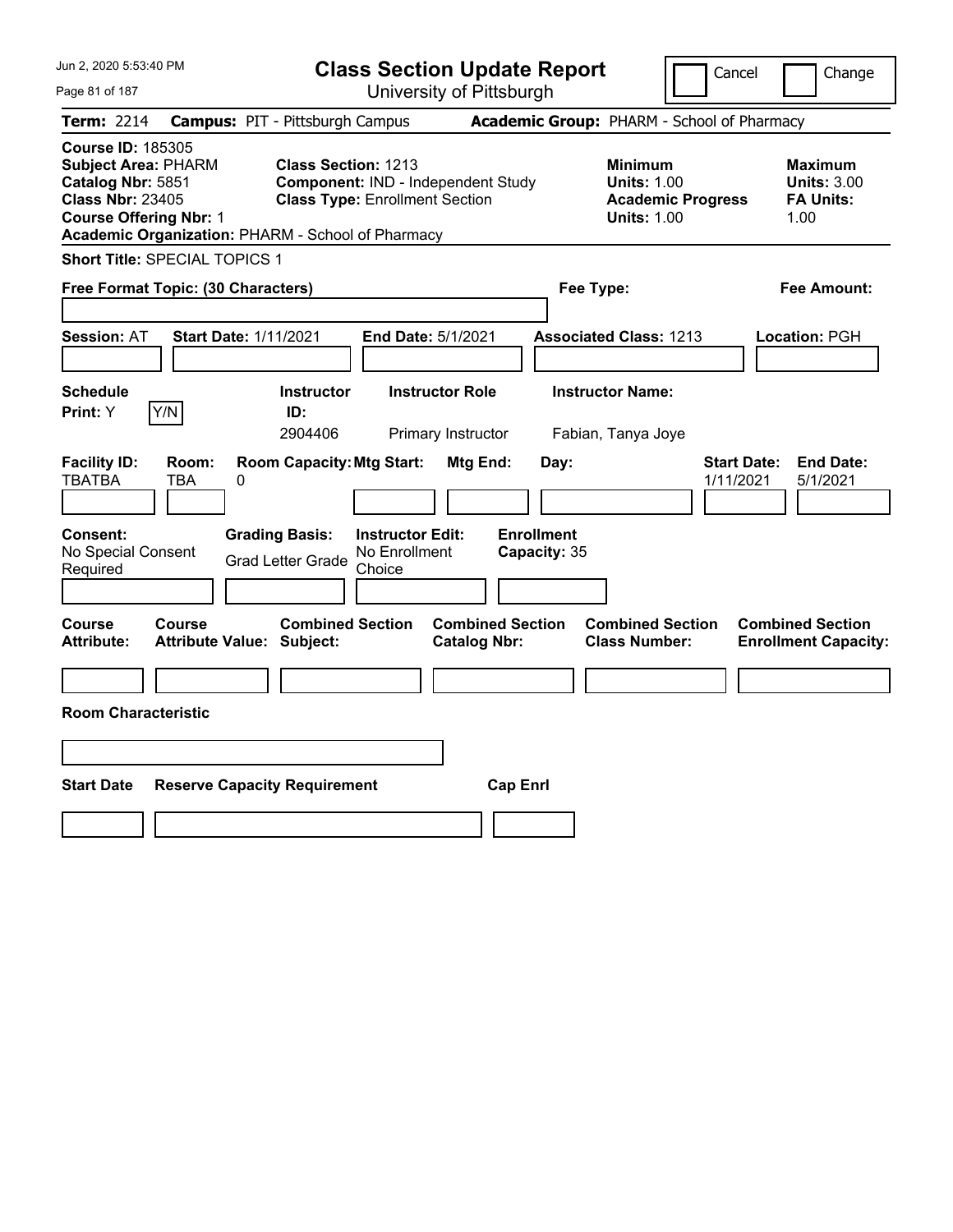| Jun 2, 2020 5:53:40 PM                                                                                                                                                                       |                                                             |                                                                             | <b>Class Section Update Report</b>             |                                                                                        | Cancel<br>Change                                                 |
|----------------------------------------------------------------------------------------------------------------------------------------------------------------------------------------------|-------------------------------------------------------------|-----------------------------------------------------------------------------|------------------------------------------------|----------------------------------------------------------------------------------------|------------------------------------------------------------------|
| Page 82 of 187                                                                                                                                                                               |                                                             | University of Pittsburgh                                                    |                                                |                                                                                        |                                                                  |
| <b>Term: 2214</b>                                                                                                                                                                            | <b>Campus: PIT - Pittsburgh Campus</b>                      |                                                                             |                                                | Academic Group: PHARM - School of Pharmacy                                             |                                                                  |
| <b>Course ID: 185305</b><br><b>Subject Area: PHARM</b><br>Catalog Nbr: 5851<br><b>Class Nbr: 23406</b><br><b>Course Offering Nbr: 1</b><br>Academic Organization: PHARM - School of Pharmacy | <b>Class Section: 1214</b>                                  | Component: IND - Independent Study<br><b>Class Type: Enrollment Section</b> |                                                | <b>Minimum</b><br><b>Units: 1.00</b><br><b>Academic Progress</b><br><b>Units: 1.00</b> | <b>Maximum</b><br><b>Units: 3.00</b><br><b>FA Units:</b><br>1.00 |
| Short Title: SPECIAL TOPICS 1                                                                                                                                                                |                                                             |                                                                             |                                                |                                                                                        |                                                                  |
| Free Format Topic: (30 Characters)                                                                                                                                                           |                                                             |                                                                             |                                                | Fee Type:                                                                              | Fee Amount:                                                      |
| <b>Session: AT</b>                                                                                                                                                                           | <b>Start Date: 1/11/2021</b>                                | End Date: 5/1/2021                                                          |                                                | <b>Associated Class: 1214</b>                                                          | Location: PGH                                                    |
| <b>Schedule</b><br>Y/N<br>Print: Y                                                                                                                                                           | <b>Instructor</b><br>ID:<br>1274372                         | <b>Instructor Role</b><br>Primary Instructor                                |                                                | <b>Instructor Name:</b><br>Coons, James Christopher                                    |                                                                  |
| <b>Facility ID:</b><br>Room:<br><b>TBATBA</b><br>TBA                                                                                                                                         | <b>Room Capacity: Mtg Start:</b><br>0                       |                                                                             | Mtg End:<br>Day:                               |                                                                                        | <b>Start Date:</b><br><b>End Date:</b><br>1/11/2021<br>5/1/2021  |
| <b>Consent:</b><br>No Special Consent<br>Required                                                                                                                                            | <b>Grading Basis:</b><br><b>Grad Letter Grade</b>           | <b>Instructor Edit:</b><br>No Enrollment<br>Choice                          | <b>Enrollment</b><br>Capacity: 35              |                                                                                        |                                                                  |
| Course<br><b>Course</b><br><b>Attribute:</b>                                                                                                                                                 | <b>Combined Section</b><br><b>Attribute Value: Subject:</b> |                                                                             | <b>Combined Section</b><br><b>Catalog Nbr:</b> | <b>Combined Section</b><br><b>Class Number:</b>                                        | <b>Combined Section</b><br><b>Enrollment Capacity:</b>           |
| <b>Room Characteristic</b>                                                                                                                                                                   |                                                             |                                                                             |                                                |                                                                                        |                                                                  |
|                                                                                                                                                                                              |                                                             |                                                                             |                                                |                                                                                        |                                                                  |
| <b>Start Date</b>                                                                                                                                                                            | <b>Reserve Capacity Requirement</b>                         |                                                                             | <b>Cap Enrl</b>                                |                                                                                        |                                                                  |
|                                                                                                                                                                                              |                                                             |                                                                             |                                                |                                                                                        |                                                                  |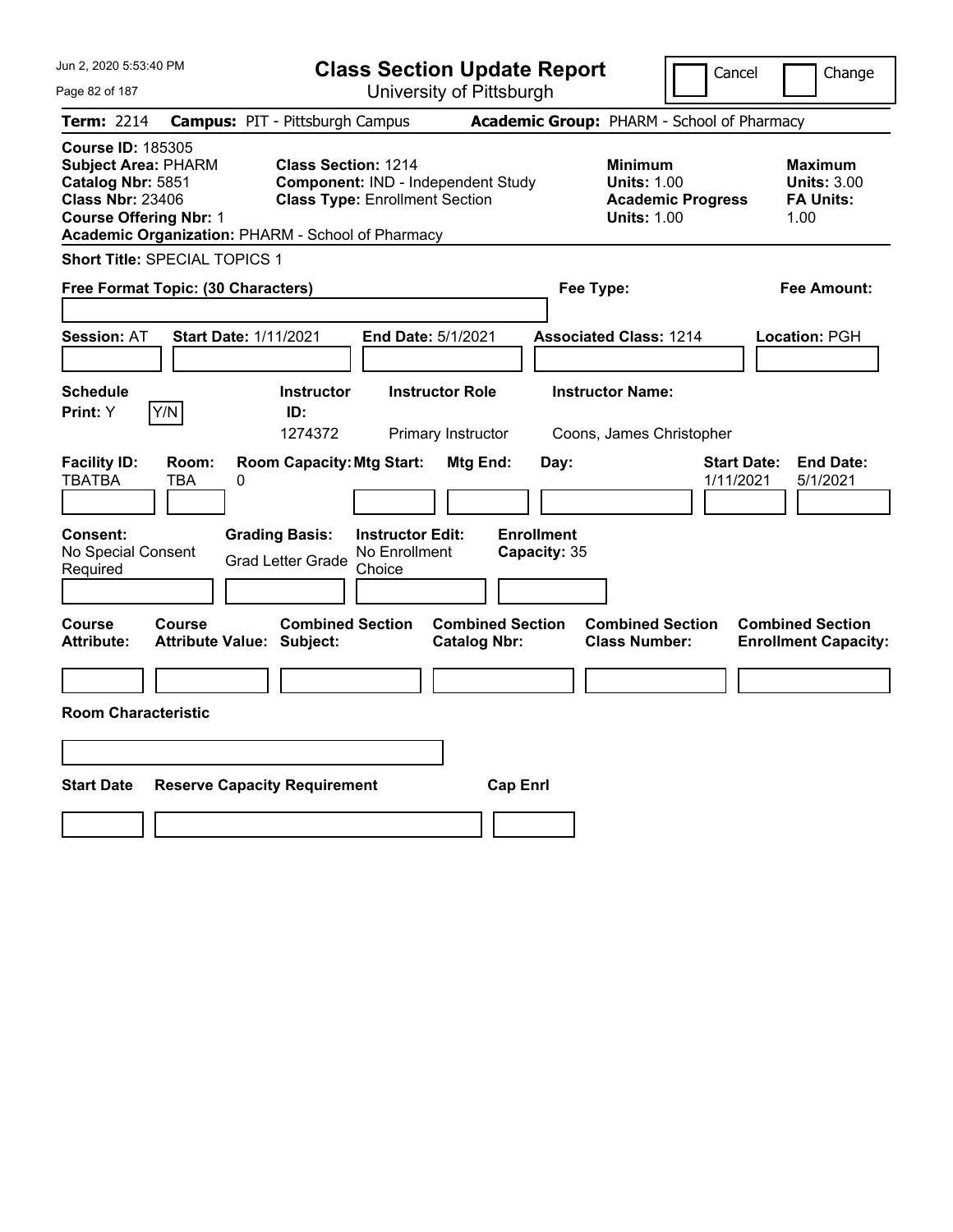| Jun 2, 2020 5:53:40 PM                                                                                                                                                                       |                                                                | <b>Class Section Update Report</b>                                          |                                                |                                                                                        | Cancel<br>Change                                                 |
|----------------------------------------------------------------------------------------------------------------------------------------------------------------------------------------------|----------------------------------------------------------------|-----------------------------------------------------------------------------|------------------------------------------------|----------------------------------------------------------------------------------------|------------------------------------------------------------------|
| Page 83 of 187                                                                                                                                                                               |                                                                | University of Pittsburgh                                                    |                                                |                                                                                        |                                                                  |
| <b>Term: 2214</b>                                                                                                                                                                            | <b>Campus: PIT - Pittsburgh Campus</b>                         |                                                                             |                                                | Academic Group: PHARM - School of Pharmacy                                             |                                                                  |
| <b>Course ID: 185305</b><br><b>Subject Area: PHARM</b><br>Catalog Nbr: 5851<br><b>Class Nbr: 25448</b><br><b>Course Offering Nbr: 1</b><br>Academic Organization: PHARM - School of Pharmacy | Class Section: 1215                                            | Component: IND - Independent Study<br><b>Class Type: Enrollment Section</b> |                                                | <b>Minimum</b><br><b>Units: 1.00</b><br><b>Academic Progress</b><br><b>Units: 1.00</b> | <b>Maximum</b><br><b>Units: 3.00</b><br><b>FA Units:</b><br>1.00 |
| Short Title: SPECIAL TOPICS 1                                                                                                                                                                |                                                                |                                                                             |                                                |                                                                                        |                                                                  |
| Free Format Topic: (30 Characters)                                                                                                                                                           |                                                                |                                                                             |                                                | Fee Type:                                                                              | Fee Amount:                                                      |
| <b>Session: AT</b>                                                                                                                                                                           | <b>Start Date: 1/11/2021</b>                                   | End Date: 5/1/2021                                                          |                                                | <b>Associated Class: 1215</b>                                                          | Location: PGH                                                    |
| <b>Schedule</b><br>Y/N<br>Print: Y                                                                                                                                                           | <b>Instructor</b><br>ID:                                       | <b>Instructor Role</b>                                                      |                                                | <b>Instructor Name:</b>                                                                |                                                                  |
|                                                                                                                                                                                              | 2928923                                                        | Primary Instructor                                                          |                                                | Beumer, Jan Hendrik                                                                    |                                                                  |
| <b>Facility ID:</b><br>Room:<br><b>TBATBA</b><br>TBA<br><b>Consent:</b>                                                                                                                      | <b>Room Capacity: Mtg Start:</b><br>0<br><b>Grading Basis:</b> | <b>Instructor Edit:</b>                                                     | Mtg End:<br>Day:<br><b>Enrollment</b>          |                                                                                        | <b>Start Date:</b><br><b>End Date:</b><br>1/11/2021<br>5/1/2021  |
| No Special Consent<br>Required                                                                                                                                                               | <b>Grad Letter Grade</b>                                       | No Enrollment<br>Choice                                                     | Capacity: 35                                   |                                                                                        |                                                                  |
|                                                                                                                                                                                              |                                                                |                                                                             |                                                |                                                                                        |                                                                  |
| Course<br><b>Course</b><br><b>Attribute:</b>                                                                                                                                                 | <b>Combined Section</b><br><b>Attribute Value: Subject:</b>    |                                                                             | <b>Combined Section</b><br><b>Catalog Nbr:</b> | <b>Combined Section</b><br><b>Class Number:</b>                                        | <b>Combined Section</b><br><b>Enrollment Capacity:</b>           |
|                                                                                                                                                                                              |                                                                |                                                                             |                                                |                                                                                        |                                                                  |
| <b>Room Characteristic</b>                                                                                                                                                                   |                                                                |                                                                             |                                                |                                                                                        |                                                                  |
|                                                                                                                                                                                              |                                                                |                                                                             |                                                |                                                                                        |                                                                  |
| <b>Start Date</b>                                                                                                                                                                            | <b>Reserve Capacity Requirement</b>                            |                                                                             | <b>Cap Enrl</b>                                |                                                                                        |                                                                  |
|                                                                                                                                                                                              |                                                                |                                                                             |                                                |                                                                                        |                                                                  |
|                                                                                                                                                                                              |                                                                |                                                                             |                                                |                                                                                        |                                                                  |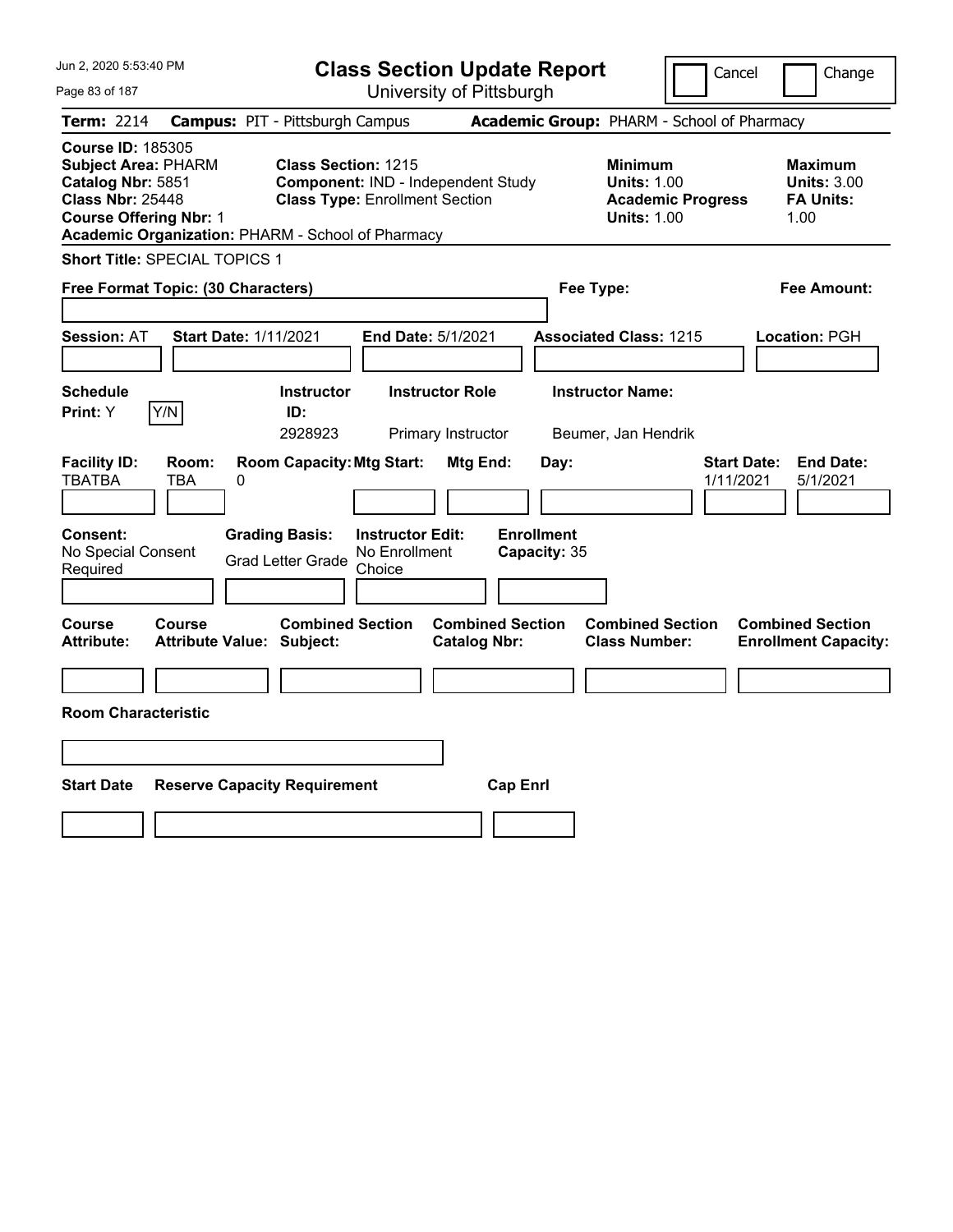| Jun 2, 2020 5:53:40 PM                                                                                                                                                                       |                                                                                                           | <b>Class Section Update Report</b>             |                                                                                        | Cancel<br>Change                                                 |
|----------------------------------------------------------------------------------------------------------------------------------------------------------------------------------------------|-----------------------------------------------------------------------------------------------------------|------------------------------------------------|----------------------------------------------------------------------------------------|------------------------------------------------------------------|
| Page 84 of 187                                                                                                                                                                               |                                                                                                           | University of Pittsburgh                       |                                                                                        |                                                                  |
| <b>Term: 2214</b>                                                                                                                                                                            | <b>Campus: PIT - Pittsburgh Campus</b>                                                                    |                                                | Academic Group: PHARM - School of Pharmacy                                             |                                                                  |
| <b>Course ID: 185305</b><br><b>Subject Area: PHARM</b><br>Catalog Nbr: 5851<br><b>Class Nbr: 25449</b><br><b>Course Offering Nbr: 1</b><br>Academic Organization: PHARM - School of Pharmacy | <b>Class Section: 1216</b><br>Component: IND - Independent Study<br><b>Class Type: Enrollment Section</b> |                                                | <b>Minimum</b><br><b>Units: 1.00</b><br><b>Academic Progress</b><br><b>Units: 1.00</b> | <b>Maximum</b><br><b>Units: 3.00</b><br><b>FA Units:</b><br>1.00 |
| Short Title: SPECIAL TOPICS 1                                                                                                                                                                |                                                                                                           |                                                |                                                                                        |                                                                  |
| Free Format Topic: (30 Characters)                                                                                                                                                           |                                                                                                           |                                                | Fee Type:                                                                              | Fee Amount:                                                      |
| <b>Session: AT</b><br><b>Start Date: 1/11/2021</b>                                                                                                                                           | End Date: 5/1/2021                                                                                        |                                                | <b>Associated Class: 1216</b>                                                          | Location: PGH                                                    |
| <b>Schedule</b>                                                                                                                                                                              | <b>Instructor</b>                                                                                         | <b>Instructor Role</b>                         | <b>Instructor Name:</b>                                                                |                                                                  |
| Y/N<br>Print: Y                                                                                                                                                                              | ID:<br>1033502                                                                                            | Primary Instructor                             | Scelsi, Christine Marie                                                                |                                                                  |
| <b>Facility ID:</b><br>Room:<br><b>TBATBA</b><br>TBA<br>0                                                                                                                                    | <b>Room Capacity: Mtg Start:</b>                                                                          | Mtg End:<br>Day:                               |                                                                                        | <b>Start Date:</b><br><b>End Date:</b><br>1/11/2021<br>5/1/2021  |
| Consent:<br>No Special Consent<br>Required                                                                                                                                                   | <b>Grading Basis:</b><br><b>Instructor Edit:</b><br>No Enrollment<br><b>Grad Letter Grade</b><br>Choice   | <b>Enrollment</b><br>Capacity: 35              |                                                                                        |                                                                  |
| Course<br>Course<br><b>Attribute:</b><br><b>Attribute Value: Subject:</b>                                                                                                                    | <b>Combined Section</b>                                                                                   | <b>Combined Section</b><br><b>Catalog Nbr:</b> | <b>Combined Section</b><br><b>Class Number:</b>                                        | <b>Combined Section</b><br><b>Enrollment Capacity:</b>           |
|                                                                                                                                                                                              |                                                                                                           |                                                |                                                                                        |                                                                  |
| <b>Room Characteristic</b>                                                                                                                                                                   |                                                                                                           |                                                |                                                                                        |                                                                  |
|                                                                                                                                                                                              |                                                                                                           |                                                |                                                                                        |                                                                  |
| <b>Start Date</b><br><b>Reserve Capacity Requirement</b>                                                                                                                                     |                                                                                                           | <b>Cap Enrl</b>                                |                                                                                        |                                                                  |
|                                                                                                                                                                                              |                                                                                                           |                                                |                                                                                        |                                                                  |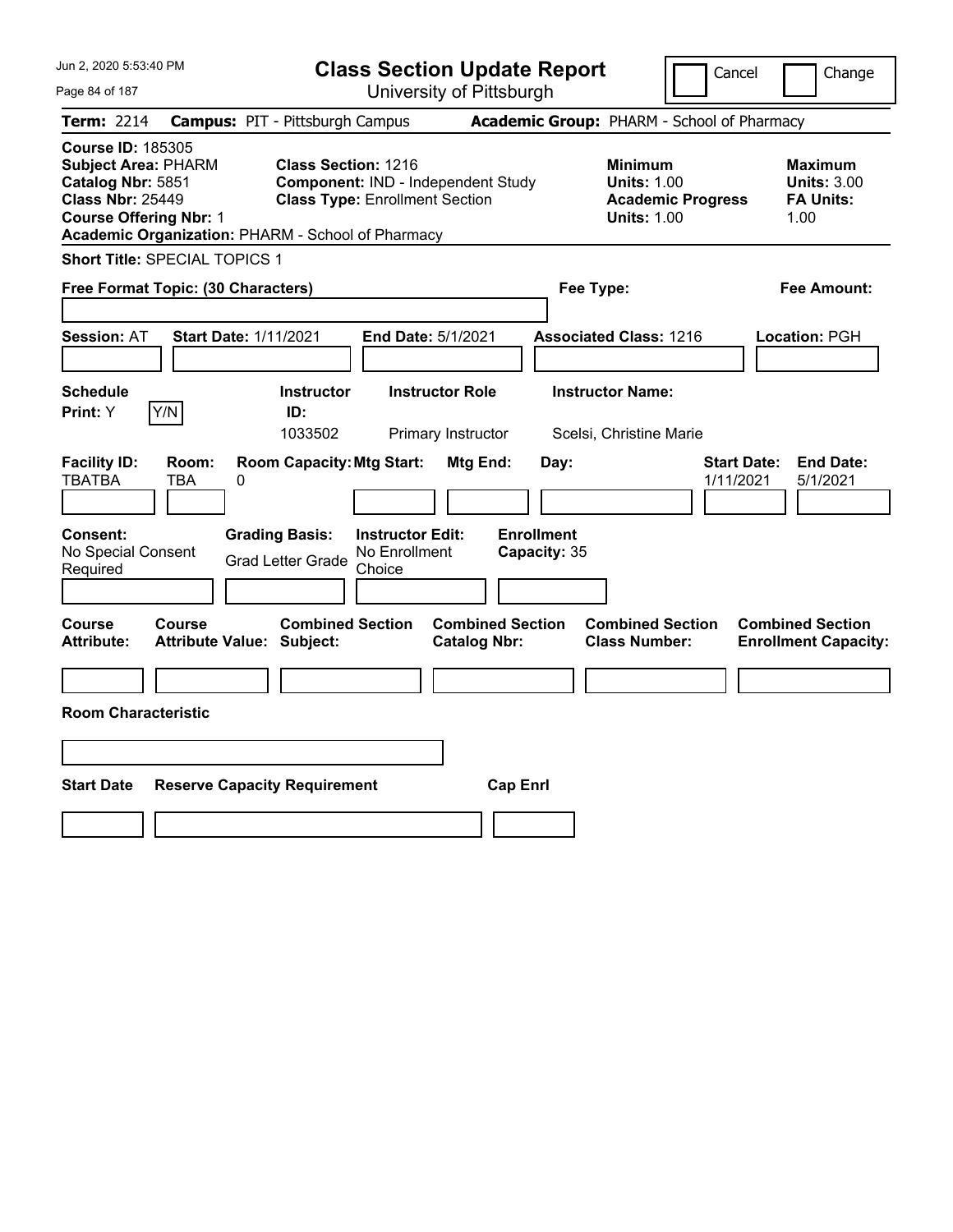| Jun 2, 2020 5:53:40 PM                                                                                                                                                                       |                                                             | <b>Class Section Update Report</b>                                          |                                                |                                            |                                                            |                          | Cancel<br>Change                                                |
|----------------------------------------------------------------------------------------------------------------------------------------------------------------------------------------------|-------------------------------------------------------------|-----------------------------------------------------------------------------|------------------------------------------------|--------------------------------------------|------------------------------------------------------------|--------------------------|-----------------------------------------------------------------|
| Page 85 of 187                                                                                                                                                                               |                                                             |                                                                             | University of Pittsburgh                       |                                            |                                                            |                          |                                                                 |
| Term: 2214                                                                                                                                                                                   | <b>Campus: PIT - Pittsburgh Campus</b>                      |                                                                             |                                                | Academic Group: PHARM - School of Pharmacy |                                                            |                          |                                                                 |
| <b>Course ID: 185305</b><br><b>Subject Area: PHARM</b><br>Catalog Nbr: 5851<br><b>Class Nbr: 25450</b><br><b>Course Offering Nbr: 1</b><br>Academic Organization: PHARM - School of Pharmacy | <b>Class Section: 1217</b>                                  | Component: IND - Independent Study<br><b>Class Type: Enrollment Section</b> |                                                |                                            | <b>Minimum</b><br><b>Units: 1.00</b><br><b>Units: 1.00</b> | <b>Academic Progress</b> | Maximum<br><b>Units: 3.00</b><br><b>FA Units:</b><br>1.00       |
| Short Title: SPECIAL TOPICS 1                                                                                                                                                                |                                                             |                                                                             |                                                |                                            |                                                            |                          |                                                                 |
| Free Format Topic: (30 Characters)                                                                                                                                                           |                                                             |                                                                             |                                                | Fee Type:                                  |                                                            |                          | Fee Amount:                                                     |
| <b>Session: AT</b><br><b>Schedule</b>                                                                                                                                                        | <b>Start Date: 1/11/2021</b><br><b>Instructor</b>           | End Date: 5/1/2021<br><b>Instructor Role</b>                                |                                                | <b>Associated Class: 1217</b>              | <b>Instructor Name:</b>                                    |                          | Location: PGH                                                   |
| Y/N<br>Print: Y                                                                                                                                                                              | ID:                                                         |                                                                             |                                                |                                            |                                                            |                          |                                                                 |
|                                                                                                                                                                                              | 1608889                                                     |                                                                             | Primary Instructor                             |                                            | Jonkman, Lauren Jennifer                                   |                          |                                                                 |
| <b>Facility ID:</b><br>Room:<br><b>TBATBA</b><br><b>TBA</b><br>0                                                                                                                             | <b>Room Capacity: Mtg Start:</b>                            |                                                                             | <b>Mtg End:</b>                                | Day:                                       |                                                            |                          | <b>Start Date:</b><br><b>End Date:</b><br>1/11/2021<br>5/1/2021 |
| <b>Consent:</b><br>No Special Consent<br>Required                                                                                                                                            | <b>Grading Basis:</b><br><b>Grad Letter Grade</b>           | <b>Instructor Edit:</b><br>No Enrollment<br>Choice                          |                                                | <b>Enrollment</b><br>Capacity: 35          |                                                            |                          |                                                                 |
| <b>Course</b><br><b>Course</b><br><b>Attribute:</b>                                                                                                                                          | <b>Combined Section</b><br><b>Attribute Value: Subject:</b> |                                                                             | <b>Combined Section</b><br><b>Catalog Nbr:</b> |                                            | <b>Combined Section</b><br><b>Class Number:</b>            |                          | <b>Combined Section</b><br><b>Enrollment Capacity:</b>          |
|                                                                                                                                                                                              |                                                             |                                                                             |                                                |                                            |                                                            |                          |                                                                 |
| <b>Room Characteristic</b>                                                                                                                                                                   |                                                             |                                                                             |                                                |                                            |                                                            |                          |                                                                 |
|                                                                                                                                                                                              |                                                             |                                                                             |                                                |                                            |                                                            |                          |                                                                 |
| <b>Start Date</b>                                                                                                                                                                            | <b>Reserve Capacity Requirement</b>                         |                                                                             | <b>Cap Enrl</b>                                |                                            |                                                            |                          |                                                                 |
|                                                                                                                                                                                              |                                                             |                                                                             |                                                |                                            |                                                            |                          |                                                                 |
|                                                                                                                                                                                              |                                                             |                                                                             |                                                |                                            |                                                            |                          |                                                                 |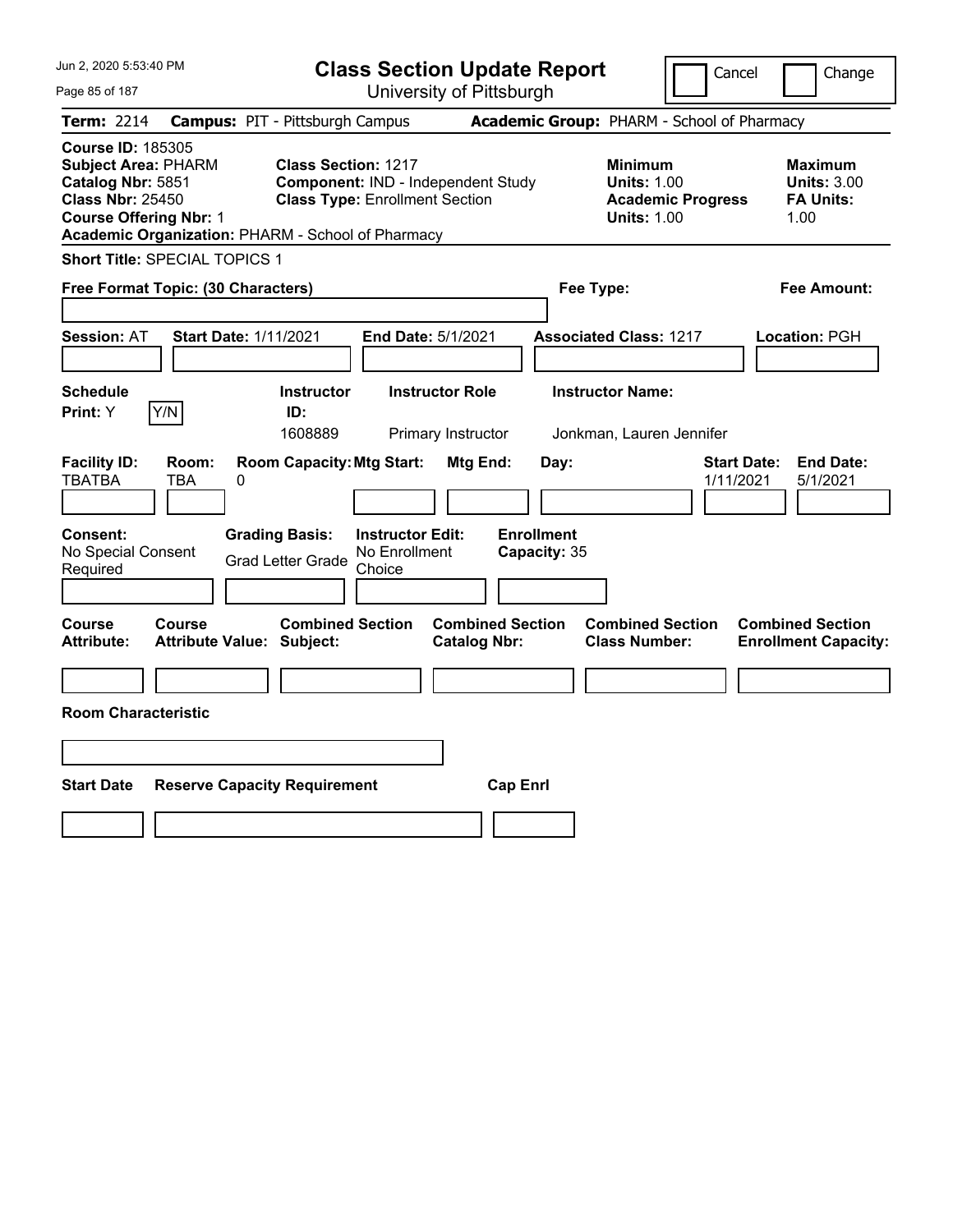| Jun 2, 2020 5:53:40 PM                                                                                                                                                                       |                                                                                                           | <b>Class Section Update Report</b>             | Cancel                                                                                 | Change                                                           |
|----------------------------------------------------------------------------------------------------------------------------------------------------------------------------------------------|-----------------------------------------------------------------------------------------------------------|------------------------------------------------|----------------------------------------------------------------------------------------|------------------------------------------------------------------|
| Page 86 of 187                                                                                                                                                                               |                                                                                                           | University of Pittsburgh                       |                                                                                        |                                                                  |
| Term: 2214                                                                                                                                                                                   | <b>Campus: PIT - Pittsburgh Campus</b>                                                                    |                                                | Academic Group: PHARM - School of Pharmacy                                             |                                                                  |
| <b>Course ID: 185305</b><br><b>Subject Area: PHARM</b><br>Catalog Nbr: 5851<br><b>Class Nbr: 25451</b><br><b>Course Offering Nbr: 1</b><br>Academic Organization: PHARM - School of Pharmacy | <b>Class Section: 1218</b><br>Component: IND - Independent Study<br><b>Class Type: Enrollment Section</b> |                                                | <b>Minimum</b><br><b>Units: 1.00</b><br><b>Academic Progress</b><br><b>Units: 1.00</b> | <b>Maximum</b><br><b>Units: 3.00</b><br><b>FA Units:</b><br>1.00 |
| Short Title: SPECIAL TOPICS 1                                                                                                                                                                |                                                                                                           |                                                |                                                                                        |                                                                  |
| Free Format Topic: (30 Characters)                                                                                                                                                           |                                                                                                           | Fee Type:                                      |                                                                                        | Fee Amount:                                                      |
| <b>Session: AT</b><br><b>Start Date: 1/11/2021</b>                                                                                                                                           | End Date: 5/1/2021                                                                                        |                                                | <b>Associated Class: 1218</b>                                                          | Location: PGH                                                    |
| <b>Schedule</b><br>Y/N<br>Print: Y                                                                                                                                                           | <b>Instructor</b><br><b>Instructor Role</b><br>ID:<br>2953142                                             | Primary Instructor<br>Ma, Xiaochao             | <b>Instructor Name:</b>                                                                |                                                                  |
| <b>Facility ID:</b><br>Room:<br><b>TBATBA</b><br>TBA<br>0                                                                                                                                    | <b>Room Capacity: Mtg Start:</b>                                                                          | Mtg End:<br>Day:                               | 1/11/2021                                                                              | <b>Start Date:</b><br><b>End Date:</b><br>5/1/2021               |
| Consent:<br>No Special Consent<br>Required                                                                                                                                                   | <b>Grading Basis:</b><br><b>Instructor Edit:</b><br>No Enrollment<br><b>Grad Letter Grade</b><br>Choice   | <b>Enrollment</b><br>Capacity: 35              |                                                                                        |                                                                  |
| Course<br>Course<br><b>Attribute:</b><br><b>Attribute Value: Subject:</b>                                                                                                                    | <b>Combined Section</b>                                                                                   | <b>Combined Section</b><br><b>Catalog Nbr:</b> | <b>Combined Section</b><br><b>Class Number:</b>                                        | <b>Combined Section</b><br><b>Enrollment Capacity:</b>           |
| <b>Room Characteristic</b>                                                                                                                                                                   |                                                                                                           |                                                |                                                                                        |                                                                  |
|                                                                                                                                                                                              |                                                                                                           |                                                |                                                                                        |                                                                  |
|                                                                                                                                                                                              |                                                                                                           |                                                |                                                                                        |                                                                  |
| <b>Start Date</b><br><b>Reserve Capacity Requirement</b>                                                                                                                                     |                                                                                                           | <b>Cap Enrl</b>                                |                                                                                        |                                                                  |
|                                                                                                                                                                                              |                                                                                                           |                                                |                                                                                        |                                                                  |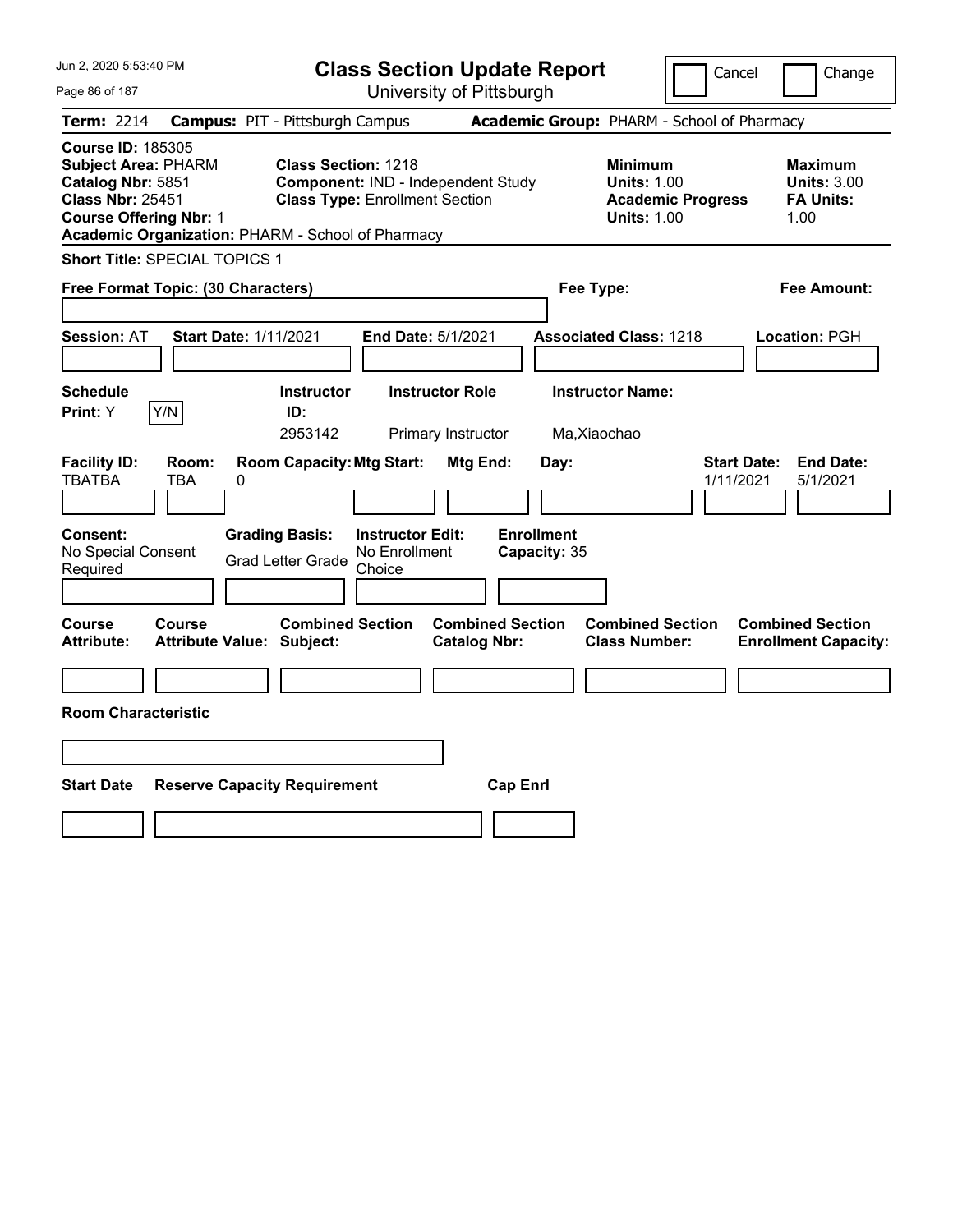| Jun 2, 2020 5:53:40 PM<br><b>Class Section Update Report</b>                                                                                                                                 |                                            |                                                                                                           |                                                    |                          |                                   |                         | Cancel                                                                                 | Change                          |                                                                  |
|----------------------------------------------------------------------------------------------------------------------------------------------------------------------------------------------|--------------------------------------------|-----------------------------------------------------------------------------------------------------------|----------------------------------------------------|--------------------------|-----------------------------------|-------------------------|----------------------------------------------------------------------------------------|---------------------------------|------------------------------------------------------------------|
| Page 87 of 187                                                                                                                                                                               |                                            |                                                                                                           |                                                    | University of Pittsburgh |                                   |                         |                                                                                        |                                 |                                                                  |
| Term: 2214                                                                                                                                                                                   | <b>Campus: PIT - Pittsburgh Campus</b>     |                                                                                                           |                                                    |                          |                                   |                         | Academic Group: PHARM - School of Pharmacy                                             |                                 |                                                                  |
| <b>Course ID: 185305</b><br><b>Subject Area: PHARM</b><br>Catalog Nbr: 5851<br><b>Class Nbr: 25452</b><br><b>Course Offering Nbr: 1</b><br>Academic Organization: PHARM - School of Pharmacy |                                            | <b>Class Section: 1219</b><br>Component: IND - Independent Study<br><b>Class Type: Enrollment Section</b> |                                                    |                          |                                   |                         | <b>Minimum</b><br><b>Units: 1.00</b><br><b>Academic Progress</b><br><b>Units: 1.00</b> |                                 | <b>Maximum</b><br><b>Units: 3.00</b><br><b>FA Units:</b><br>1.00 |
| Short Title: SPECIAL TOPICS 1                                                                                                                                                                |                                            |                                                                                                           |                                                    |                          |                                   |                         |                                                                                        |                                 |                                                                  |
| Free Format Topic: (30 Characters)                                                                                                                                                           |                                            |                                                                                                           |                                                    |                          |                                   | Fee Type:               |                                                                                        |                                 | Fee Amount:                                                      |
| <b>Session: AT</b>                                                                                                                                                                           | <b>Start Date: 1/11/2021</b>               |                                                                                                           |                                                    | End Date: 5/1/2021       |                                   |                         | <b>Associated Class: 1219</b>                                                          |                                 | Location: PGH                                                    |
| <b>Schedule</b><br>Y/N<br>Print: Y                                                                                                                                                           |                                            | <b>Instructor</b><br>ID:                                                                                  |                                                    | <b>Instructor Role</b>   |                                   | <b>Instructor Name:</b> |                                                                                        |                                 |                                                                  |
|                                                                                                                                                                                              |                                            | 2900627                                                                                                   |                                                    | Primary Instructor       |                                   |                         | Culley, Colleen Margaret                                                               |                                 |                                                                  |
| <b>Facility ID:</b><br><b>TBATBA</b>                                                                                                                                                         | Room:<br>TBA<br>0                          | <b>Room Capacity: Mtg Start:</b>                                                                          |                                                    | Mtg End:                 | Day:                              |                         |                                                                                        | <b>Start Date:</b><br>1/11/2021 | <b>End Date:</b><br>5/1/2021                                     |
| <b>Consent:</b><br>No Special Consent<br>Required                                                                                                                                            |                                            | <b>Grading Basis:</b><br><b>Grad Letter Grade</b>                                                         | <b>Instructor Edit:</b><br>No Enrollment<br>Choice |                          | <b>Enrollment</b><br>Capacity: 35 |                         |                                                                                        |                                 |                                                                  |
| Course<br><b>Attribute:</b>                                                                                                                                                                  | Course<br><b>Attribute Value: Subject:</b> | <b>Combined Section</b>                                                                                   |                                                    | <b>Catalog Nbr:</b>      | <b>Combined Section</b>           |                         | <b>Combined Section</b><br><b>Class Number:</b>                                        |                                 | <b>Combined Section</b><br><b>Enrollment Capacity:</b>           |
|                                                                                                                                                                                              |                                            |                                                                                                           |                                                    |                          |                                   |                         |                                                                                        |                                 |                                                                  |
| <b>Room Characteristic</b>                                                                                                                                                                   |                                            |                                                                                                           |                                                    |                          |                                   |                         |                                                                                        |                                 |                                                                  |
|                                                                                                                                                                                              |                                            |                                                                                                           |                                                    |                          |                                   |                         |                                                                                        |                                 |                                                                  |
| <b>Start Date</b>                                                                                                                                                                            | <b>Reserve Capacity Requirement</b>        |                                                                                                           |                                                    |                          | <b>Cap Enrl</b>                   |                         |                                                                                        |                                 |                                                                  |
|                                                                                                                                                                                              |                                            |                                                                                                           |                                                    |                          |                                   |                         |                                                                                        |                                 |                                                                  |
|                                                                                                                                                                                              |                                            |                                                                                                           |                                                    |                          |                                   |                         |                                                                                        |                                 |                                                                  |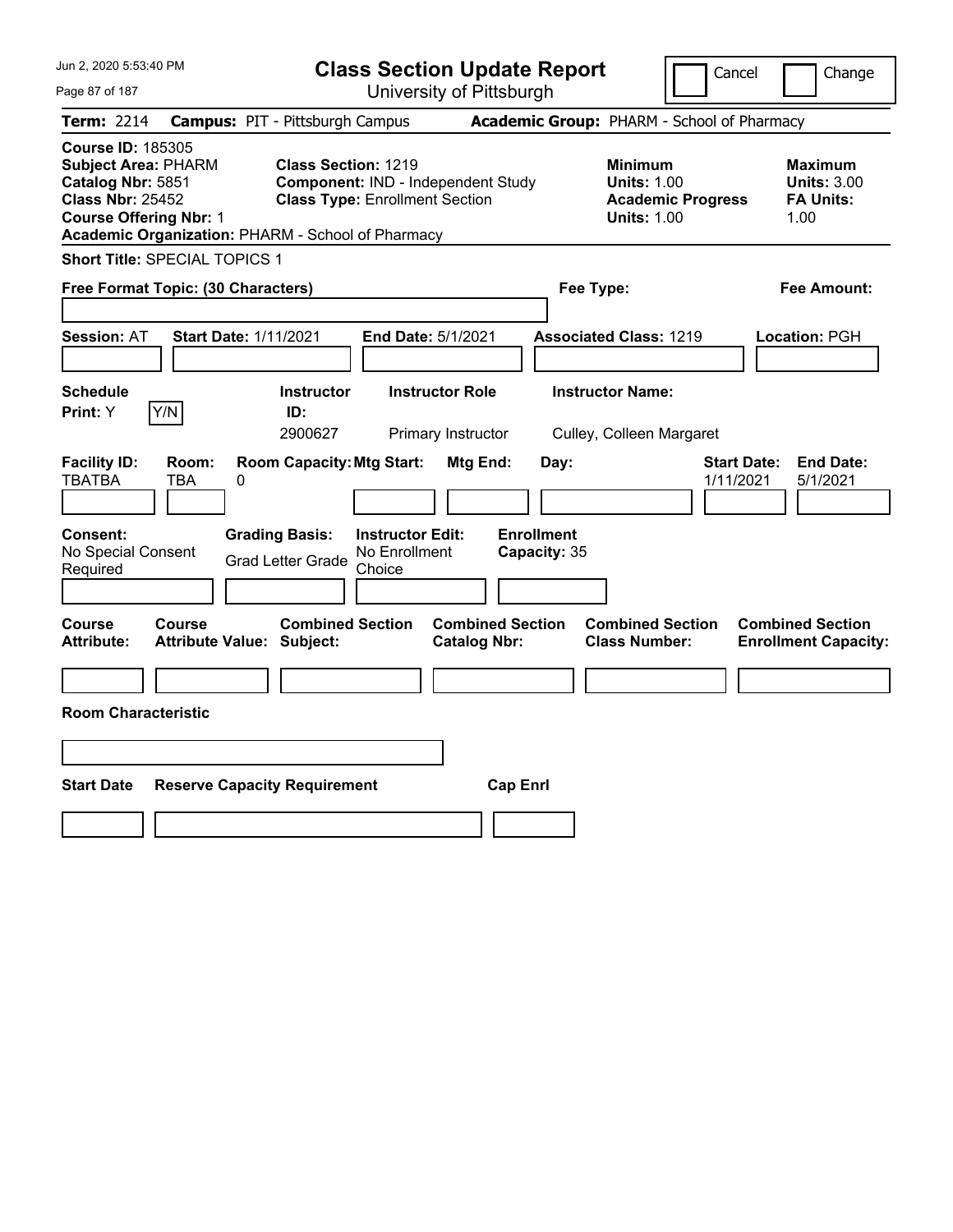| Jun 2, 2020 5:53:40 PM                                                                                                                                                                       |                                                                                                                                   | <b>Class Section Update Report</b>                    |                                                                                        | Cancel<br>Change                                                 |
|----------------------------------------------------------------------------------------------------------------------------------------------------------------------------------------------|-----------------------------------------------------------------------------------------------------------------------------------|-------------------------------------------------------|----------------------------------------------------------------------------------------|------------------------------------------------------------------|
| Page 88 of 187                                                                                                                                                                               |                                                                                                                                   | University of Pittsburgh                              |                                                                                        |                                                                  |
| <b>Term: 2214</b>                                                                                                                                                                            | <b>Campus: PIT - Pittsburgh Campus</b>                                                                                            |                                                       | Academic Group: PHARM - School of Pharmacy                                             |                                                                  |
| <b>Course ID: 185305</b><br><b>Subject Area: PHARM</b><br>Catalog Nbr: 5851<br><b>Class Nbr: 28537</b><br><b>Course Offering Nbr: 1</b><br>Academic Organization: PHARM - School of Pharmacy | <b>Class Section: 1220</b><br>Component: IND - Independent Study<br><b>Class Type: Enrollment Section</b>                         |                                                       | <b>Minimum</b><br><b>Units: 1.00</b><br><b>Academic Progress</b><br><b>Units: 1.00</b> | <b>Maximum</b><br><b>Units: 3.00</b><br><b>FA Units:</b><br>1.00 |
| Short Title: SPECIAL TOPICS 1                                                                                                                                                                |                                                                                                                                   |                                                       |                                                                                        |                                                                  |
| Free Format Topic: (30 Characters)                                                                                                                                                           |                                                                                                                                   |                                                       | Fee Type:                                                                              | Fee Amount:                                                      |
| <b>Start Date: 1/11/2021</b><br><b>Session: AT</b>                                                                                                                                           | End Date: 5/1/2021                                                                                                                |                                                       | <b>Associated Class: 1220</b>                                                          | Location: PGH                                                    |
| <b>Schedule</b><br>Y/N<br>Print: Y                                                                                                                                                           | <b>Instructor</b><br>ID:                                                                                                          | <b>Instructor Role</b>                                | <b>Instructor Name:</b>                                                                |                                                                  |
|                                                                                                                                                                                              | 2907256                                                                                                                           | Primary Instructor                                    | Seybert, Amy Lynn                                                                      |                                                                  |
| <b>Facility ID:</b><br>Room:<br><b>TBATBA</b><br>TBA<br>0<br><b>Consent:</b><br>No Special Consent                                                                                           | <b>Room Capacity: Mtg Start:</b><br><b>Grading Basis:</b><br><b>Instructor Edit:</b><br>No Enrollment<br><b>Grad Letter Grade</b> | Mtg End:<br>Day:<br><b>Enrollment</b><br>Capacity: 35 |                                                                                        | <b>Start Date:</b><br><b>End Date:</b><br>1/11/2021<br>5/1/2021  |
| Required                                                                                                                                                                                     | Choice                                                                                                                            |                                                       |                                                                                        |                                                                  |
| Course<br><b>Course</b><br><b>Attribute:</b><br><b>Attribute Value: Subject:</b><br><b>Room Characteristic</b>                                                                               | <b>Combined Section</b>                                                                                                           | <b>Combined Section</b><br><b>Catalog Nbr:</b>        | <b>Combined Section</b><br><b>Class Number:</b>                                        | <b>Combined Section</b><br><b>Enrollment Capacity:</b>           |
|                                                                                                                                                                                              |                                                                                                                                   |                                                       |                                                                                        |                                                                  |
| <b>Start Date</b><br><b>Reserve Capacity Requirement</b>                                                                                                                                     |                                                                                                                                   | <b>Cap Enrl</b>                                       |                                                                                        |                                                                  |
|                                                                                                                                                                                              |                                                                                                                                   |                                                       |                                                                                        |                                                                  |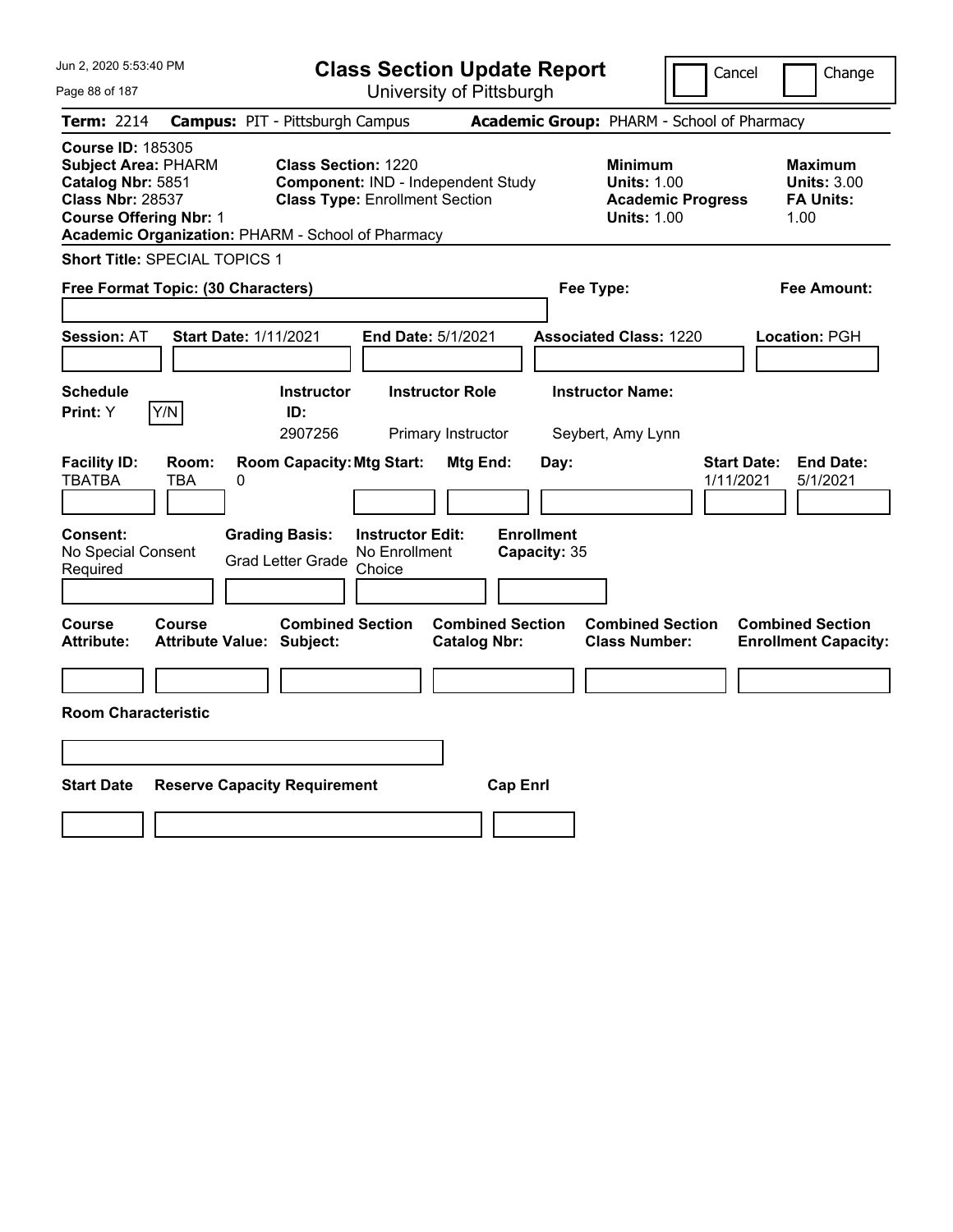| Jun 2, 2020 5:53:40 PM                                                                                                                                                                       |                                                                                                           | <b>Class Section Update Report</b>             |                                                                                        | Cancel<br>Change                                                 |
|----------------------------------------------------------------------------------------------------------------------------------------------------------------------------------------------|-----------------------------------------------------------------------------------------------------------|------------------------------------------------|----------------------------------------------------------------------------------------|------------------------------------------------------------------|
| Page 89 of 187                                                                                                                                                                               |                                                                                                           | University of Pittsburgh                       |                                                                                        |                                                                  |
| <b>Term: 2214</b>                                                                                                                                                                            | <b>Campus: PIT - Pittsburgh Campus</b>                                                                    |                                                | Academic Group: PHARM - School of Pharmacy                                             |                                                                  |
| <b>Course ID: 185305</b><br><b>Subject Area: PHARM</b><br>Catalog Nbr: 5851<br><b>Class Nbr: 28538</b><br><b>Course Offering Nbr: 1</b><br>Academic Organization: PHARM - School of Pharmacy | <b>Class Section: 1221</b><br>Component: IND - Independent Study<br><b>Class Type: Enrollment Section</b> |                                                | <b>Minimum</b><br><b>Units: 1.00</b><br><b>Academic Progress</b><br><b>Units: 1.00</b> | <b>Maximum</b><br><b>Units: 3.00</b><br><b>FA Units:</b><br>1.00 |
| Short Title: SPECIAL TOPICS 1                                                                                                                                                                |                                                                                                           |                                                |                                                                                        |                                                                  |
| Free Format Topic: (30 Characters)                                                                                                                                                           |                                                                                                           |                                                | Fee Type:                                                                              | Fee Amount:                                                      |
| <b>Session: AT</b><br><b>Start Date: 1/11/2021</b>                                                                                                                                           |                                                                                                           | End Date: 5/1/2021                             | <b>Associated Class: 1221</b>                                                          | Location: PGH                                                    |
| <b>Schedule</b>                                                                                                                                                                              | <b>Instructor</b>                                                                                         | <b>Instructor Role</b>                         | <b>Instructor Name:</b>                                                                |                                                                  |
| Y/N<br>Print: Y                                                                                                                                                                              | ID:<br>1172457                                                                                            | Primary Instructor                             | Horn, Edward T                                                                         |                                                                  |
| <b>Facility ID:</b><br>Room:<br><b>TBATBA</b><br>TBA<br>0                                                                                                                                    | <b>Room Capacity: Mtg Start:</b>                                                                          | Mtg End:<br>Day:                               |                                                                                        | <b>Start Date:</b><br><b>End Date:</b><br>1/11/2021<br>5/1/2021  |
| Consent:<br>No Special Consent<br>Required                                                                                                                                                   | <b>Grading Basis:</b><br><b>Instructor Edit:</b><br>No Enrollment<br><b>Grad Letter Grade</b><br>Choice   | <b>Enrollment</b><br>Capacity: 35              |                                                                                        |                                                                  |
| Course<br>Course<br><b>Attribute:</b><br><b>Attribute Value: Subject:</b>                                                                                                                    | <b>Combined Section</b>                                                                                   | <b>Combined Section</b><br><b>Catalog Nbr:</b> | <b>Combined Section</b><br><b>Class Number:</b>                                        | <b>Combined Section</b><br><b>Enrollment Capacity:</b>           |
|                                                                                                                                                                                              |                                                                                                           |                                                |                                                                                        |                                                                  |
| <b>Room Characteristic</b>                                                                                                                                                                   |                                                                                                           |                                                |                                                                                        |                                                                  |
|                                                                                                                                                                                              |                                                                                                           |                                                |                                                                                        |                                                                  |
| <b>Start Date</b>                                                                                                                                                                            | <b>Reserve Capacity Requirement</b>                                                                       | <b>Cap Enrl</b>                                |                                                                                        |                                                                  |
|                                                                                                                                                                                              |                                                                                                           |                                                |                                                                                        |                                                                  |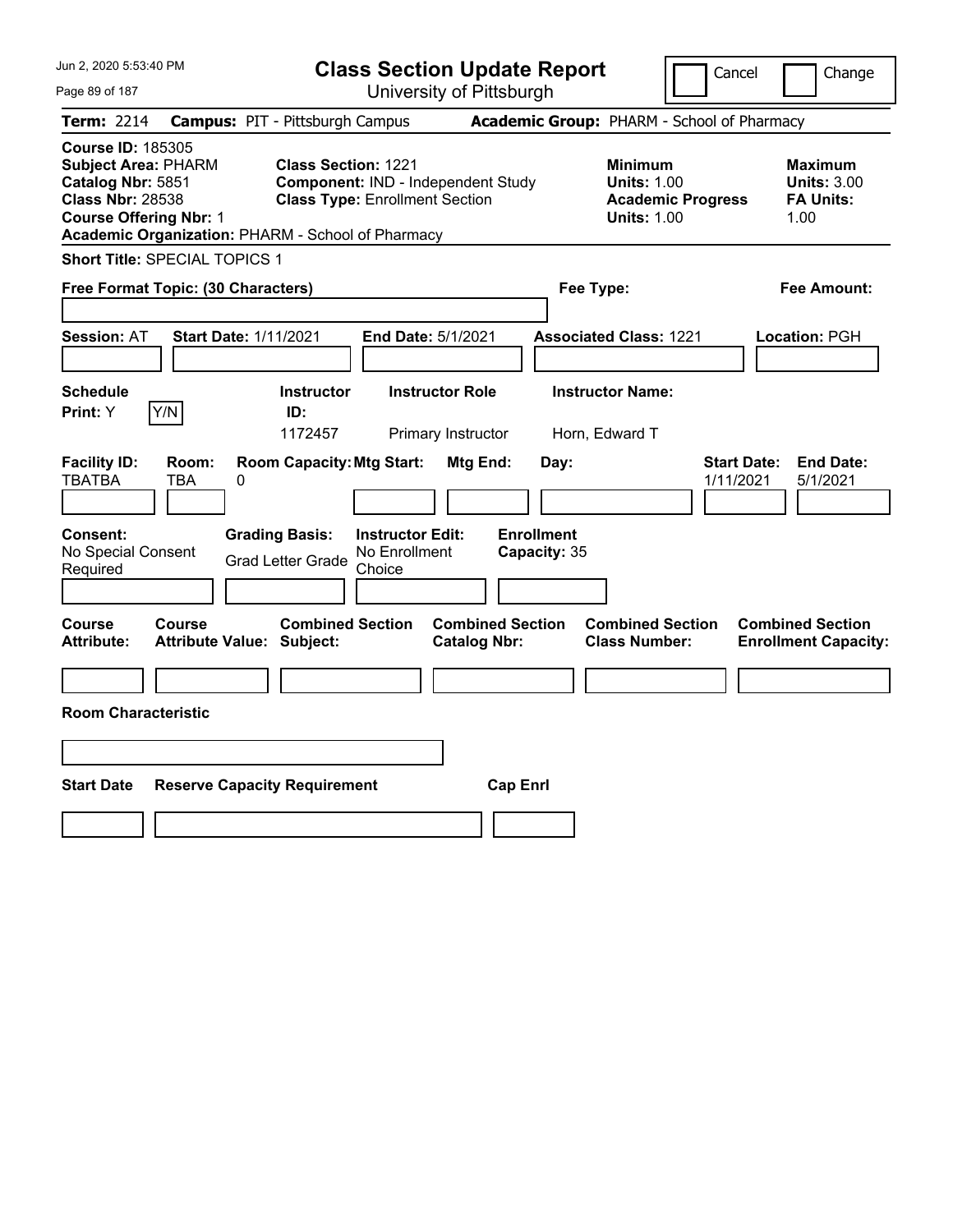| Jun 2, 2020 5:53:40 PM<br><b>Class Section Update Report</b>                                                                                                                                 |                                            |                                                                     |                                                    |                                                |                                   | Cancel                                                     | Change                   |                                                                  |
|----------------------------------------------------------------------------------------------------------------------------------------------------------------------------------------------|--------------------------------------------|---------------------------------------------------------------------|----------------------------------------------------|------------------------------------------------|-----------------------------------|------------------------------------------------------------|--------------------------|------------------------------------------------------------------|
| Page 90 of 187                                                                                                                                                                               |                                            |                                                                     |                                                    | University of Pittsburgh                       |                                   |                                                            |                          |                                                                  |
| Term: 2214                                                                                                                                                                                   | <b>Campus: PIT - Pittsburgh Campus</b>     |                                                                     |                                                    |                                                |                                   | Academic Group: PHARM - School of Pharmacy                 |                          |                                                                  |
| <b>Course ID: 185305</b><br><b>Subject Area: PHARM</b><br>Catalog Nbr: 5851<br><b>Class Nbr: 28539</b><br><b>Course Offering Nbr: 1</b><br>Academic Organization: PHARM - School of Pharmacy |                                            | <b>Class Section: 1222</b><br><b>Class Type: Enrollment Section</b> |                                                    | Component: IND - Independent Study             |                                   | <b>Minimum</b><br><b>Units: 1.00</b><br><b>Units: 1.00</b> | <b>Academic Progress</b> | <b>Maximum</b><br><b>Units: 3.00</b><br><b>FA Units:</b><br>1.00 |
| Short Title: SPECIAL TOPICS 1                                                                                                                                                                |                                            |                                                                     |                                                    |                                                |                                   |                                                            |                          |                                                                  |
| Free Format Topic: (30 Characters)                                                                                                                                                           |                                            |                                                                     |                                                    |                                                |                                   | Fee Type:                                                  |                          | Fee Amount:                                                      |
| <b>Session: AT</b>                                                                                                                                                                           | <b>Start Date: 1/11/2021</b>               |                                                                     |                                                    | End Date: 5/1/2021                             |                                   | <b>Associated Class: 1222</b>                              |                          | Location: PGH                                                    |
| <b>Schedule</b><br>Y/N<br>Print: Y                                                                                                                                                           |                                            | <b>Instructor</b><br>ID:<br>1370423                                 |                                                    | <b>Instructor Role</b><br>Primary Instructor   |                                   | <b>Instructor Name:</b><br>Nolin, Thomas D.                |                          |                                                                  |
| <b>Facility ID:</b><br><b>TBATBA</b>                                                                                                                                                         | Room:<br>TBA<br>0                          | <b>Room Capacity: Mtg Start:</b>                                    |                                                    | Mtg End:                                       | Day:                              |                                                            | 1/11/2021                | <b>Start Date:</b><br><b>End Date:</b><br>5/1/2021               |
| <b>Consent:</b><br>No Special Consent<br>Required                                                                                                                                            |                                            | <b>Grading Basis:</b><br><b>Grad Letter Grade</b>                   | <b>Instructor Edit:</b><br>No Enrollment<br>Choice |                                                | <b>Enrollment</b><br>Capacity: 35 |                                                            |                          |                                                                  |
| Course<br>Attribute:                                                                                                                                                                         | Course<br><b>Attribute Value: Subject:</b> | <b>Combined Section</b>                                             |                                                    | <b>Combined Section</b><br><b>Catalog Nbr:</b> |                                   | <b>Combined Section</b><br><b>Class Number:</b>            |                          | <b>Combined Section</b><br><b>Enrollment Capacity:</b>           |
| <b>Room Characteristic</b>                                                                                                                                                                   |                                            |                                                                     |                                                    |                                                |                                   |                                                            |                          |                                                                  |
|                                                                                                                                                                                              |                                            |                                                                     |                                                    |                                                |                                   |                                                            |                          |                                                                  |
| <b>Start Date</b>                                                                                                                                                                            | <b>Reserve Capacity Requirement</b>        |                                                                     |                                                    |                                                | <b>Cap Enrl</b>                   |                                                            |                          |                                                                  |
|                                                                                                                                                                                              |                                            |                                                                     |                                                    |                                                |                                   |                                                            |                          |                                                                  |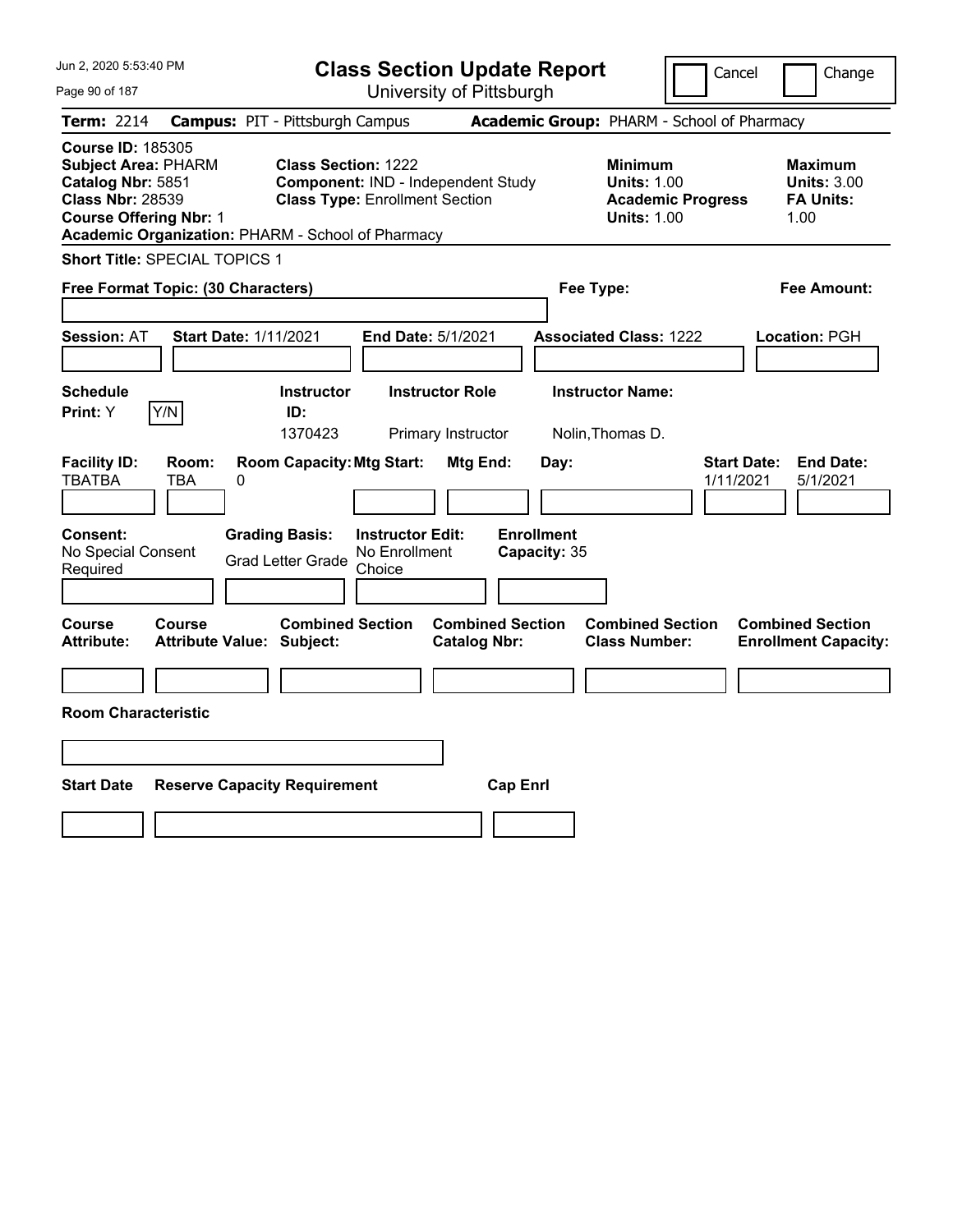| Jun 2, 2020 5:53:40 PM                                                                                                                                                                       |                                                                                                           | <b>Class Section Update Report</b>             |                                                                                        | Cancel<br>Change                                                 |
|----------------------------------------------------------------------------------------------------------------------------------------------------------------------------------------------|-----------------------------------------------------------------------------------------------------------|------------------------------------------------|----------------------------------------------------------------------------------------|------------------------------------------------------------------|
| Page 91 of 187                                                                                                                                                                               |                                                                                                           | University of Pittsburgh                       |                                                                                        |                                                                  |
| <b>Term: 2214</b>                                                                                                                                                                            | <b>Campus: PIT - Pittsburgh Campus</b>                                                                    |                                                | Academic Group: PHARM - School of Pharmacy                                             |                                                                  |
| <b>Course ID: 185305</b><br><b>Subject Area: PHARM</b><br>Catalog Nbr: 5851<br><b>Class Nbr: 28540</b><br><b>Course Offering Nbr: 1</b><br>Academic Organization: PHARM - School of Pharmacy | <b>Class Section: 1223</b><br>Component: IND - Independent Study<br><b>Class Type: Enrollment Section</b> |                                                | <b>Minimum</b><br><b>Units: 1.00</b><br><b>Academic Progress</b><br><b>Units: 1.00</b> | <b>Maximum</b><br><b>Units: 3.00</b><br><b>FA Units:</b><br>1.00 |
| <b>Short Title: SPECIAL TOPICS 1</b>                                                                                                                                                         |                                                                                                           |                                                |                                                                                        |                                                                  |
| Free Format Topic: (30 Characters)                                                                                                                                                           |                                                                                                           |                                                | Fee Type:                                                                              | Fee Amount:                                                      |
| <b>Session: AT</b><br><b>Start Date: 1/11/2021</b>                                                                                                                                           |                                                                                                           | End Date: 5/1/2021                             | <b>Associated Class: 1223</b>                                                          | Location: PGH                                                    |
| <b>Schedule</b><br>Y/N<br>Print: Y                                                                                                                                                           | <b>Instructor</b><br>ID:<br>2909498                                                                       | <b>Instructor Role</b><br>Primary Instructor   | <b>Instructor Name:</b><br>Johnson, Heather J                                          |                                                                  |
| <b>Facility ID:</b><br>Room:<br><b>TBATBA</b><br>TBA<br>0                                                                                                                                    | <b>Room Capacity: Mtg Start:</b>                                                                          | <b>Mtg End:</b><br>Day:                        |                                                                                        | <b>Start Date:</b><br><b>End Date:</b><br>1/11/2021<br>5/1/2021  |
| Consent:<br>No Special Consent<br>Required                                                                                                                                                   | <b>Grading Basis:</b><br><b>Instructor Edit:</b><br>No Enrollment<br><b>Grad Letter Grade</b><br>Choice   | <b>Enrollment</b><br>Capacity: 35              |                                                                                        |                                                                  |
| Course<br>Course<br><b>Attribute:</b><br><b>Attribute Value: Subject:</b>                                                                                                                    | <b>Combined Section</b>                                                                                   | <b>Combined Section</b><br><b>Catalog Nbr:</b> | <b>Combined Section</b><br><b>Class Number:</b>                                        | <b>Combined Section</b><br><b>Enrollment Capacity:</b>           |
| <b>Room Characteristic</b>                                                                                                                                                                   |                                                                                                           |                                                |                                                                                        |                                                                  |
|                                                                                                                                                                                              |                                                                                                           |                                                |                                                                                        |                                                                  |
| <b>Start Date</b>                                                                                                                                                                            | <b>Reserve Capacity Requirement</b>                                                                       | <b>Cap Enrl</b>                                |                                                                                        |                                                                  |
|                                                                                                                                                                                              |                                                                                                           |                                                |                                                                                        |                                                                  |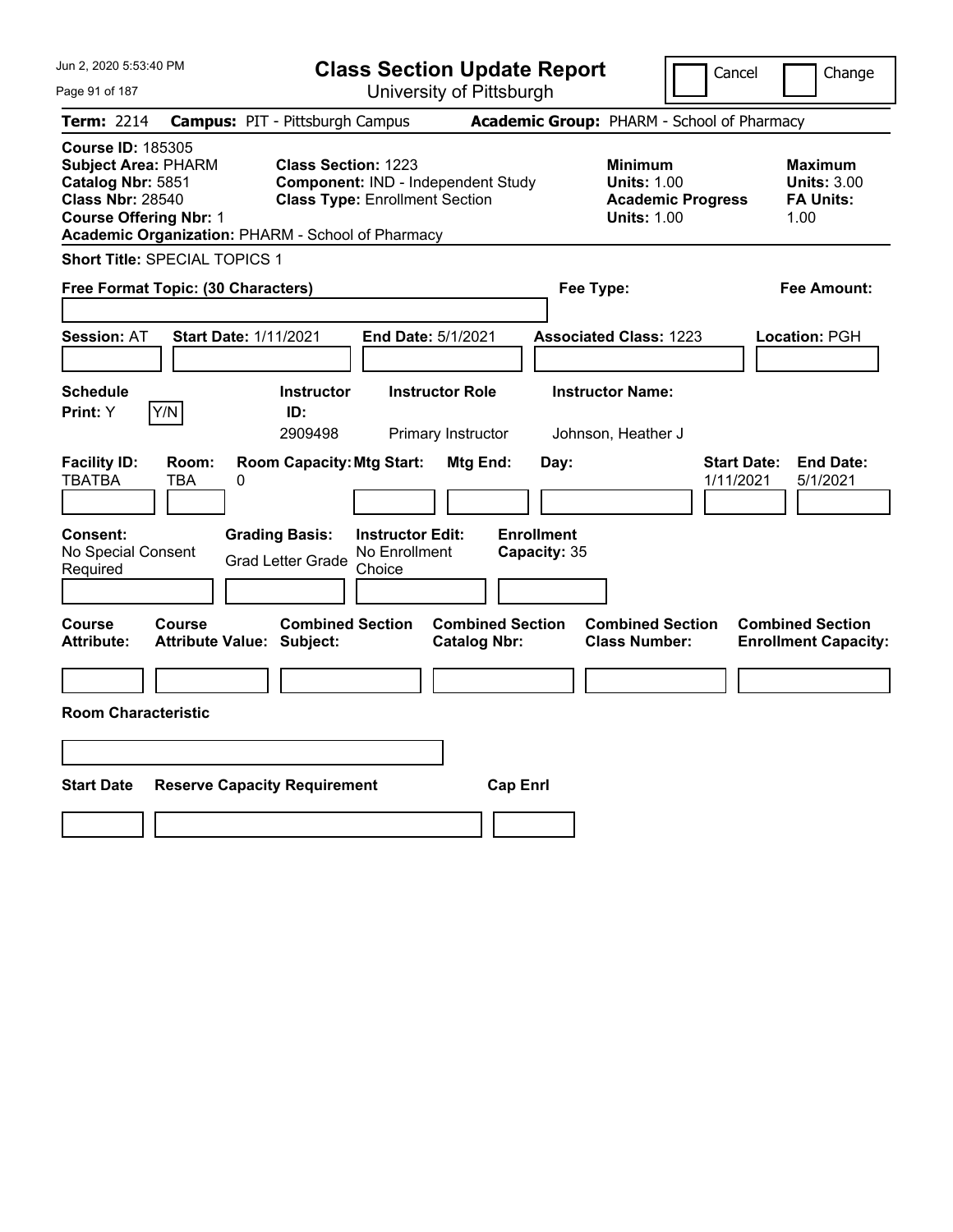| Jun 2, 2020 5:53:40 PM                                                                                                                                                                       |                                                                                                           | <b>Class Section Update Report</b>             |                                                                                        | Cancel<br>Change                                                 |
|----------------------------------------------------------------------------------------------------------------------------------------------------------------------------------------------|-----------------------------------------------------------------------------------------------------------|------------------------------------------------|----------------------------------------------------------------------------------------|------------------------------------------------------------------|
| Page 92 of 187                                                                                                                                                                               |                                                                                                           | University of Pittsburgh                       |                                                                                        |                                                                  |
| Term: 2214                                                                                                                                                                                   | <b>Campus: PIT - Pittsburgh Campus</b>                                                                    |                                                | Academic Group: PHARM - School of Pharmacy                                             |                                                                  |
| <b>Course ID: 185305</b><br><b>Subject Area: PHARM</b><br>Catalog Nbr: 5851<br><b>Class Nbr: 28541</b><br><b>Course Offering Nbr: 1</b><br>Academic Organization: PHARM - School of Pharmacy | <b>Class Section: 1224</b><br>Component: IND - Independent Study<br><b>Class Type: Enrollment Section</b> |                                                | <b>Minimum</b><br><b>Units: 1.00</b><br><b>Academic Progress</b><br><b>Units: 1.00</b> | <b>Maximum</b><br><b>Units: 3.00</b><br><b>FA Units:</b><br>1.00 |
| Short Title: SPECIAL TOPICS 1                                                                                                                                                                |                                                                                                           |                                                |                                                                                        |                                                                  |
| Free Format Topic: (30 Characters)                                                                                                                                                           |                                                                                                           |                                                | Fee Type:                                                                              | Fee Amount:                                                      |
| <b>Start Date: 1/11/2021</b><br><b>Session: AT</b>                                                                                                                                           |                                                                                                           | End Date: 5/1/2021                             | <b>Associated Class: 1224</b>                                                          | Location: PGH                                                    |
| <b>Schedule</b><br>Y/N<br><b>Print: Y</b>                                                                                                                                                    | <b>Instructor</b><br>ID:<br>3529449                                                                       | <b>Instructor Role</b><br>Primary Instructor   | <b>Instructor Name:</b><br>lasella, Carlo John                                         |                                                                  |
| <b>Facility ID:</b><br>Room:<br><b>TBATBA</b><br>TBA<br>0                                                                                                                                    | <b>Room Capacity: Mtg Start:</b>                                                                          | Mtg End:<br>Day:                               |                                                                                        | <b>Start Date:</b><br><b>End Date:</b><br>5/1/2021<br>1/11/2021  |
| Consent:<br>No Special Consent<br>Required                                                                                                                                                   | <b>Grading Basis:</b><br><b>Instructor Edit:</b><br>No Enrollment<br><b>Grad Letter Grade</b><br>Choice   | <b>Enrollment</b><br>Capacity: 35              |                                                                                        |                                                                  |
| Course<br><b>Course</b><br><b>Attribute:</b><br><b>Attribute Value: Subject:</b>                                                                                                             | <b>Combined Section</b>                                                                                   | <b>Combined Section</b><br><b>Catalog Nbr:</b> | <b>Combined Section</b><br><b>Class Number:</b>                                        | <b>Combined Section</b><br><b>Enrollment Capacity:</b>           |
| <b>Room Characteristic</b>                                                                                                                                                                   |                                                                                                           |                                                |                                                                                        |                                                                  |
|                                                                                                                                                                                              |                                                                                                           |                                                |                                                                                        |                                                                  |
| <b>Start Date</b>                                                                                                                                                                            | <b>Reserve Capacity Requirement</b>                                                                       | <b>Cap Enrl</b>                                |                                                                                        |                                                                  |
|                                                                                                                                                                                              |                                                                                                           |                                                |                                                                                        |                                                                  |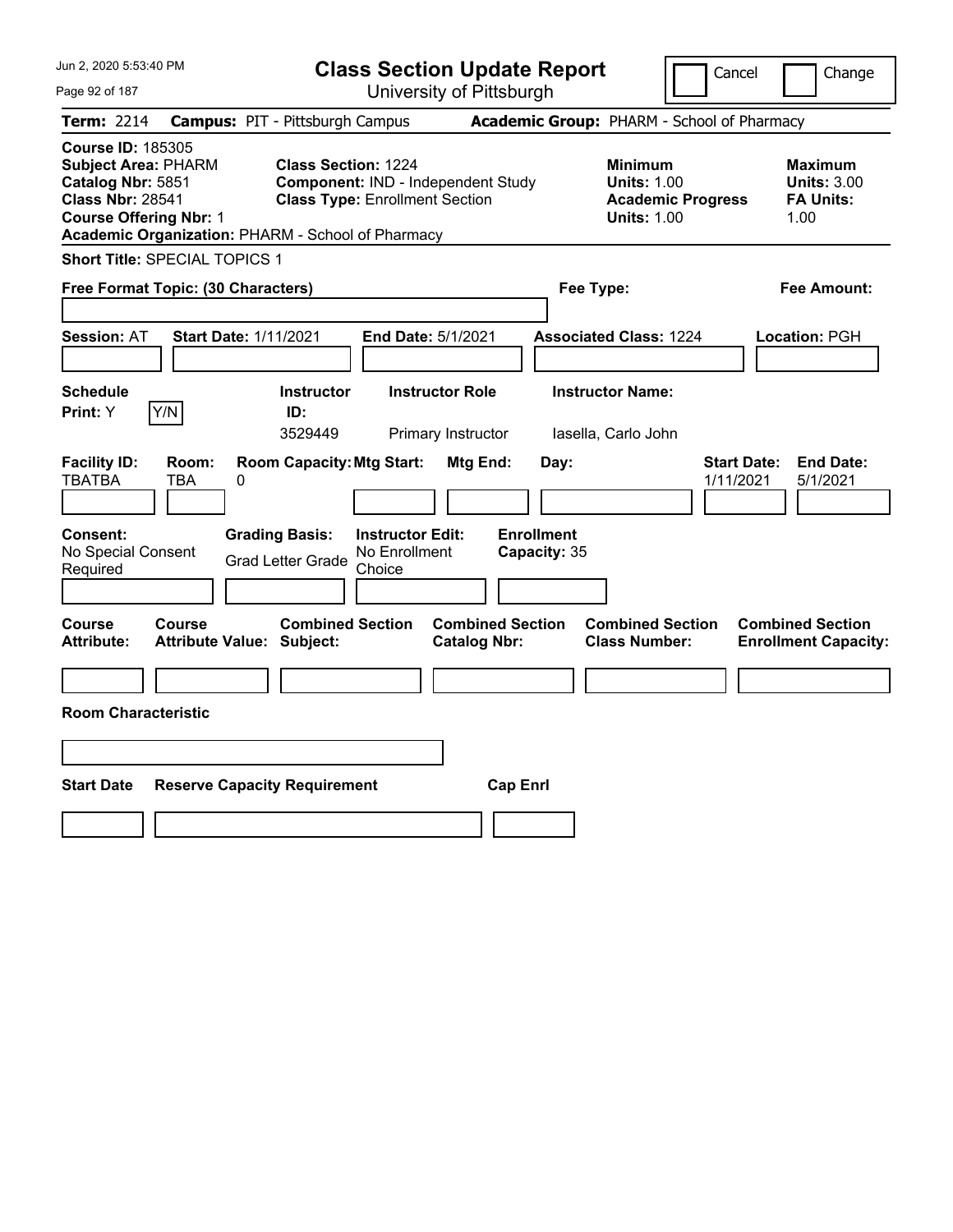| Jun 2, 2020 5:53:40 PM                                                                                                                                                                       |                                                                                                           | <b>Class Section Update Report</b>             |                                                                                        | Cancel<br>Change                                                 |
|----------------------------------------------------------------------------------------------------------------------------------------------------------------------------------------------|-----------------------------------------------------------------------------------------------------------|------------------------------------------------|----------------------------------------------------------------------------------------|------------------------------------------------------------------|
| Page 93 of 187                                                                                                                                                                               |                                                                                                           | University of Pittsburgh                       |                                                                                        |                                                                  |
| Term: 2214                                                                                                                                                                                   | <b>Campus: PIT - Pittsburgh Campus</b>                                                                    |                                                | Academic Group: PHARM - School of Pharmacy                                             |                                                                  |
| <b>Course ID: 185306</b><br><b>Subject Area: PHARM</b><br>Catalog Nbr: 5852<br><b>Class Nbr: 22434</b><br><b>Course Offering Nbr: 1</b><br>Academic Organization: PHARM - School of Pharmacy | <b>Class Section: 1200</b><br>Component: IND - Independent Study<br><b>Class Type: Enrollment Section</b> |                                                | <b>Minimum</b><br><b>Units: 1.00</b><br><b>Academic Progress</b><br><b>Units: 1.00</b> | <b>Maximum</b><br><b>Units: 3.00</b><br><b>FA Units:</b><br>1.00 |
| Short Title: SPECIAL TOPICS 2                                                                                                                                                                |                                                                                                           |                                                |                                                                                        |                                                                  |
| Free Format Topic: (30 Characters)                                                                                                                                                           |                                                                                                           |                                                | Fee Type:                                                                              | Fee Amount:                                                      |
| <b>Session: AT</b><br><b>Start Date: 1/11/2021</b>                                                                                                                                           |                                                                                                           | End Date: 5/1/2021                             | <b>Associated Class: 1200</b>                                                          | Location: PGH                                                    |
| <b>Schedule</b><br>Y/N<br>Print: Y                                                                                                                                                           | <b>Instructor</b><br>ID:<br>2901646                                                                       | <b>Instructor Role</b><br>Primary Instructor   | <b>Instructor Name:</b><br>Donihi, Amy Calabrese                                       |                                                                  |
| <b>Facility ID:</b><br>Room:<br><b>TBATBA</b><br>TBA<br>0                                                                                                                                    | <b>Room Capacity: Mtg Start:</b>                                                                          | Mtg End:<br>Day:                               |                                                                                        | <b>Start Date:</b><br><b>End Date:</b><br>1/11/2021<br>5/1/2021  |
| Consent:<br>No Special Consent<br>Required                                                                                                                                                   | <b>Grading Basis:</b><br><b>Instructor Edit:</b><br>No Enrollment<br><b>Grad Letter Grade</b><br>Choice   | <b>Enrollment</b><br>Capacity: 35              |                                                                                        |                                                                  |
| Course<br>Course<br><b>Attribute:</b><br><b>Attribute Value: Subject:</b>                                                                                                                    | <b>Combined Section</b>                                                                                   | <b>Combined Section</b><br><b>Catalog Nbr:</b> | <b>Combined Section</b><br><b>Class Number:</b>                                        | <b>Combined Section</b><br><b>Enrollment Capacity:</b>           |
| <b>Room Characteristic</b>                                                                                                                                                                   |                                                                                                           |                                                |                                                                                        |                                                                  |
|                                                                                                                                                                                              |                                                                                                           |                                                |                                                                                        |                                                                  |
| <b>Start Date</b>                                                                                                                                                                            | <b>Reserve Capacity Requirement</b>                                                                       | <b>Cap Enrl</b>                                |                                                                                        |                                                                  |
|                                                                                                                                                                                              |                                                                                                           |                                                |                                                                                        |                                                                  |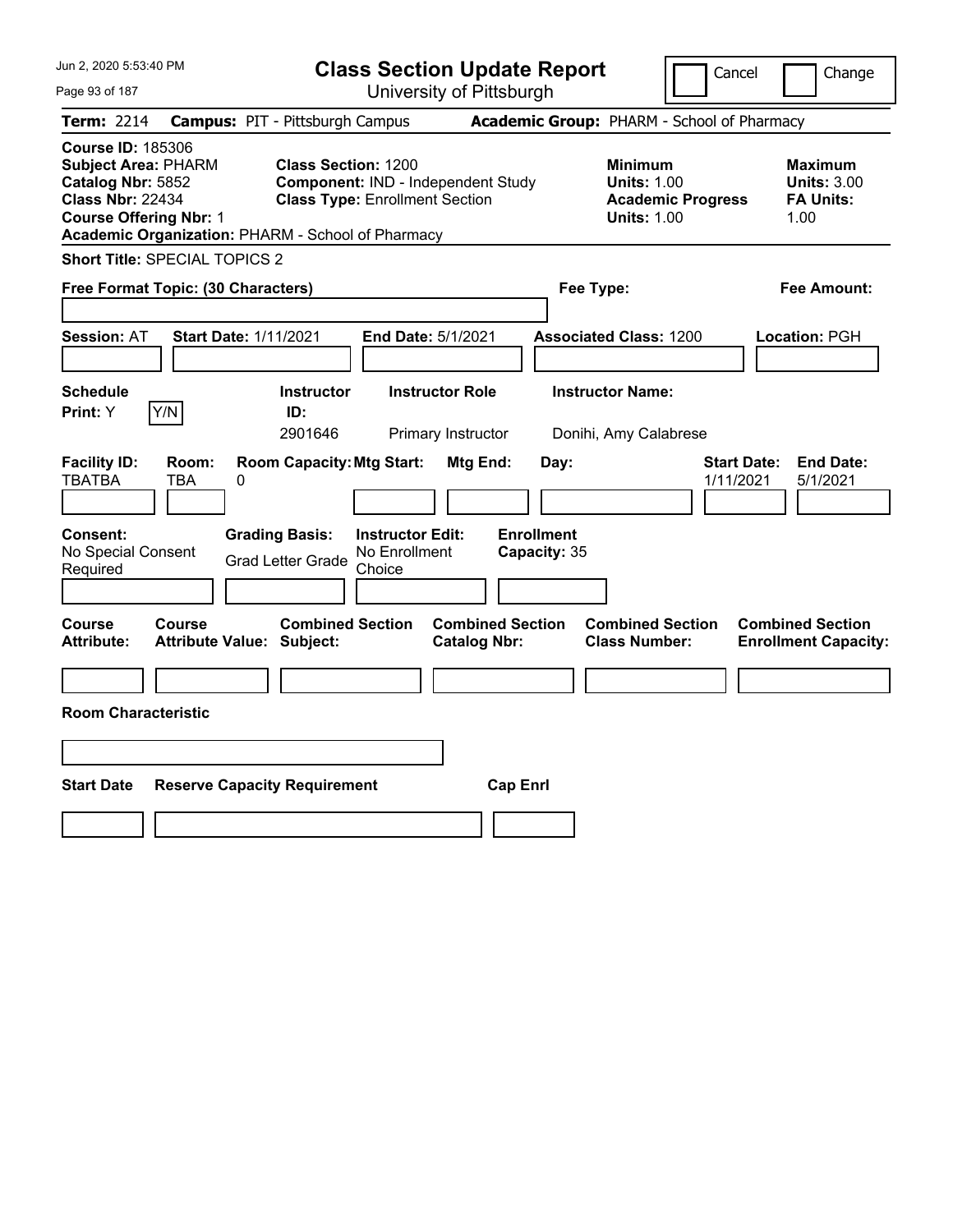| Jun 2, 2020 5:53:40 PM<br><b>Class Section Update Report</b>                                                                                                                                 |                                        |                                                                                                           |                                                    |                                                |                                   |                                                            | Cancel                   | Change                                                           |
|----------------------------------------------------------------------------------------------------------------------------------------------------------------------------------------------|----------------------------------------|-----------------------------------------------------------------------------------------------------------|----------------------------------------------------|------------------------------------------------|-----------------------------------|------------------------------------------------------------|--------------------------|------------------------------------------------------------------|
| Page 94 of 187                                                                                                                                                                               |                                        |                                                                                                           |                                                    | University of Pittsburgh                       |                                   |                                                            |                          |                                                                  |
| <b>Term: 2214</b>                                                                                                                                                                            | <b>Campus: PIT - Pittsburgh Campus</b> |                                                                                                           |                                                    |                                                |                                   | Academic Group: PHARM - School of Pharmacy                 |                          |                                                                  |
| <b>Course ID: 185306</b><br><b>Subject Area: PHARM</b><br>Catalog Nbr: 5852<br><b>Class Nbr: 22435</b><br><b>Course Offering Nbr: 1</b><br>Academic Organization: PHARM - School of Pharmacy |                                        | <b>Class Section: 1201</b><br>Component: IND - Independent Study<br><b>Class Type: Enrollment Section</b> |                                                    |                                                |                                   | <b>Minimum</b><br><b>Units: 1.00</b><br><b>Units: 1.00</b> | <b>Academic Progress</b> | <b>Maximum</b><br><b>Units: 3.00</b><br><b>FA Units:</b><br>1.00 |
| Short Title: SPECIAL TOPICS 2                                                                                                                                                                |                                        |                                                                                                           |                                                    |                                                |                                   |                                                            |                          |                                                                  |
| Free Format Topic: (30 Characters)                                                                                                                                                           |                                        |                                                                                                           |                                                    |                                                |                                   | Fee Type:                                                  |                          | Fee Amount:                                                      |
| <b>Session: AT</b>                                                                                                                                                                           | <b>Start Date: 1/11/2021</b>           |                                                                                                           |                                                    | End Date: 5/1/2021                             |                                   | <b>Associated Class: 1201</b>                              |                          | Location: PGH                                                    |
| <b>Schedule</b><br>Y/N<br>Print: Y                                                                                                                                                           |                                        | <b>Instructor</b><br>ID:<br>1033502                                                                       |                                                    | <b>Instructor Role</b><br>Primary Instructor   |                                   | <b>Instructor Name:</b><br>Scelsi, Christine Marie         |                          |                                                                  |
| <b>Facility ID:</b><br><b>TBATBA</b><br>TBA                                                                                                                                                  | Room:<br>0                             | <b>Room Capacity: Mtg Start:</b>                                                                          |                                                    | Mtg End:                                       | Day:                              |                                                            |                          | <b>Start Date:</b><br><b>End Date:</b><br>1/11/2021<br>5/1/2021  |
| <b>Consent:</b><br>No Special Consent<br>Required                                                                                                                                            |                                        | <b>Grading Basis:</b><br><b>Grad Letter Grade</b>                                                         | <b>Instructor Edit:</b><br>No Enrollment<br>Choice |                                                | <b>Enrollment</b><br>Capacity: 35 |                                                            |                          |                                                                  |
| Course<br><b>Course</b><br><b>Attribute:</b>                                                                                                                                                 | <b>Attribute Value: Subject:</b>       | <b>Combined Section</b>                                                                                   |                                                    | <b>Combined Section</b><br><b>Catalog Nbr:</b> |                                   | <b>Combined Section</b><br><b>Class Number:</b>            |                          | <b>Combined Section</b><br><b>Enrollment Capacity:</b>           |
| <b>Room Characteristic</b>                                                                                                                                                                   |                                        |                                                                                                           |                                                    |                                                |                                   |                                                            |                          |                                                                  |
|                                                                                                                                                                                              |                                        |                                                                                                           |                                                    |                                                |                                   |                                                            |                          |                                                                  |
| <b>Start Date</b>                                                                                                                                                                            | <b>Reserve Capacity Requirement</b>    |                                                                                                           |                                                    |                                                | <b>Cap Enrl</b>                   |                                                            |                          |                                                                  |
|                                                                                                                                                                                              |                                        |                                                                                                           |                                                    |                                                |                                   |                                                            |                          |                                                                  |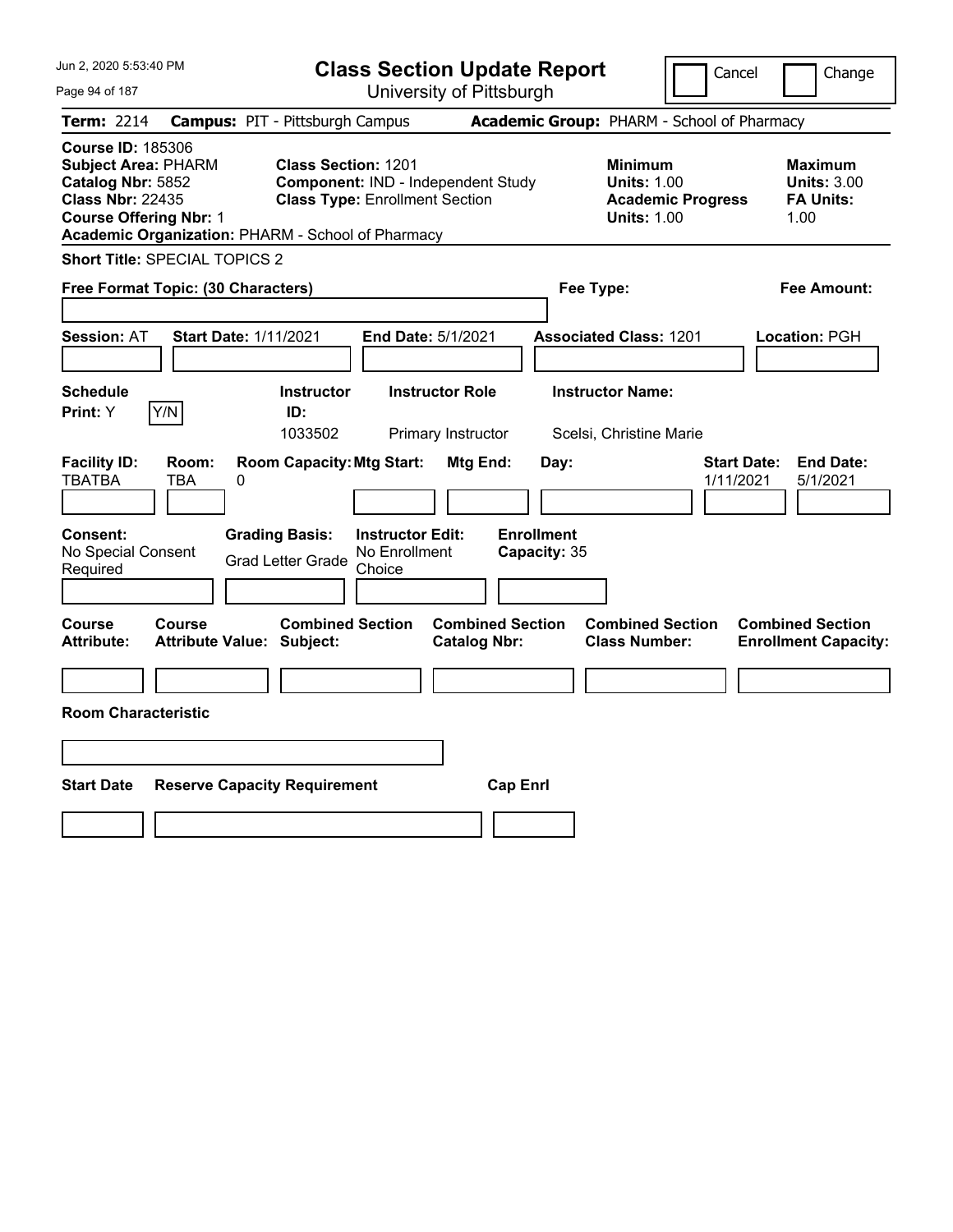| Jun 2, 2020 5:53:40 PM<br><b>Class Section Update Report</b>                                                                                                                                 |                                        |                                                                     |                                                    |                                                |                                            |                                                            | Cancel                   | Change                                                           |  |
|----------------------------------------------------------------------------------------------------------------------------------------------------------------------------------------------|----------------------------------------|---------------------------------------------------------------------|----------------------------------------------------|------------------------------------------------|--------------------------------------------|------------------------------------------------------------|--------------------------|------------------------------------------------------------------|--|
| Page 95 of 187                                                                                                                                                                               |                                        |                                                                     |                                                    | University of Pittsburgh                       |                                            |                                                            |                          |                                                                  |  |
| Term: 2214                                                                                                                                                                                   | <b>Campus: PIT - Pittsburgh Campus</b> |                                                                     |                                                    |                                                | Academic Group: PHARM - School of Pharmacy |                                                            |                          |                                                                  |  |
| <b>Course ID: 185306</b><br><b>Subject Area: PHARM</b><br>Catalog Nbr: 5852<br><b>Class Nbr: 22436</b><br><b>Course Offering Nbr: 1</b><br>Academic Organization: PHARM - School of Pharmacy |                                        | <b>Class Section: 1202</b><br><b>Class Type: Enrollment Section</b> |                                                    | Component: IND - Independent Study             |                                            | <b>Minimum</b><br><b>Units: 1.00</b><br><b>Units: 1.00</b> | <b>Academic Progress</b> | <b>Maximum</b><br><b>Units: 3.00</b><br><b>FA Units:</b><br>1.00 |  |
| Short Title: SPECIAL TOPICS 2                                                                                                                                                                |                                        |                                                                     |                                                    |                                                |                                            |                                                            |                          |                                                                  |  |
| Free Format Topic: (30 Characters)                                                                                                                                                           |                                        |                                                                     |                                                    |                                                | Fee Type:                                  |                                                            |                          | Fee Amount:                                                      |  |
| <b>Session: AT</b>                                                                                                                                                                           | <b>Start Date: 1/11/2021</b>           |                                                                     | End Date: 5/1/2021                                 |                                                |                                            | <b>Associated Class: 1202</b>                              |                          | Location: PGH                                                    |  |
| <b>Schedule</b><br>Y/N<br>Print: Y                                                                                                                                                           |                                        | <b>Instructor</b><br>ID:<br>2915877                                 |                                                    | <b>Instructor Role</b><br>Primary Instructor   |                                            | <b>Instructor Name:</b><br>Gill, Sandra Lucille            |                          |                                                                  |  |
| <b>Facility ID:</b><br><b>TBATBA</b><br>TBA                                                                                                                                                  | Room:<br>0                             | <b>Room Capacity: Mtg Start:</b>                                    |                                                    | Mtg End:                                       | Day:                                       |                                                            | 1/11/2021                | <b>Start Date:</b><br><b>End Date:</b><br>5/1/2021               |  |
| Consent:<br>No Special Consent<br>Required                                                                                                                                                   | <b>Grading Basis:</b>                  | <b>Grad Letter Grade</b>                                            | <b>Instructor Edit:</b><br>No Enrollment<br>Choice |                                                | <b>Enrollment</b><br>Capacity: 35          |                                                            |                          |                                                                  |  |
| Course<br>Course<br><b>Attribute:</b>                                                                                                                                                        | <b>Attribute Value: Subject:</b>       | <b>Combined Section</b>                                             |                                                    | <b>Combined Section</b><br><b>Catalog Nbr:</b> |                                            | <b>Combined Section</b><br><b>Class Number:</b>            |                          | <b>Combined Section</b><br><b>Enrollment Capacity:</b>           |  |
| <b>Room Characteristic</b>                                                                                                                                                                   |                                        |                                                                     |                                                    |                                                |                                            |                                                            |                          |                                                                  |  |
|                                                                                                                                                                                              |                                        |                                                                     |                                                    |                                                |                                            |                                                            |                          |                                                                  |  |
| <b>Start Date</b>                                                                                                                                                                            | <b>Reserve Capacity Requirement</b>    |                                                                     |                                                    | <b>Cap Enrl</b>                                |                                            |                                                            |                          |                                                                  |  |
|                                                                                                                                                                                              |                                        |                                                                     |                                                    |                                                |                                            |                                                            |                          |                                                                  |  |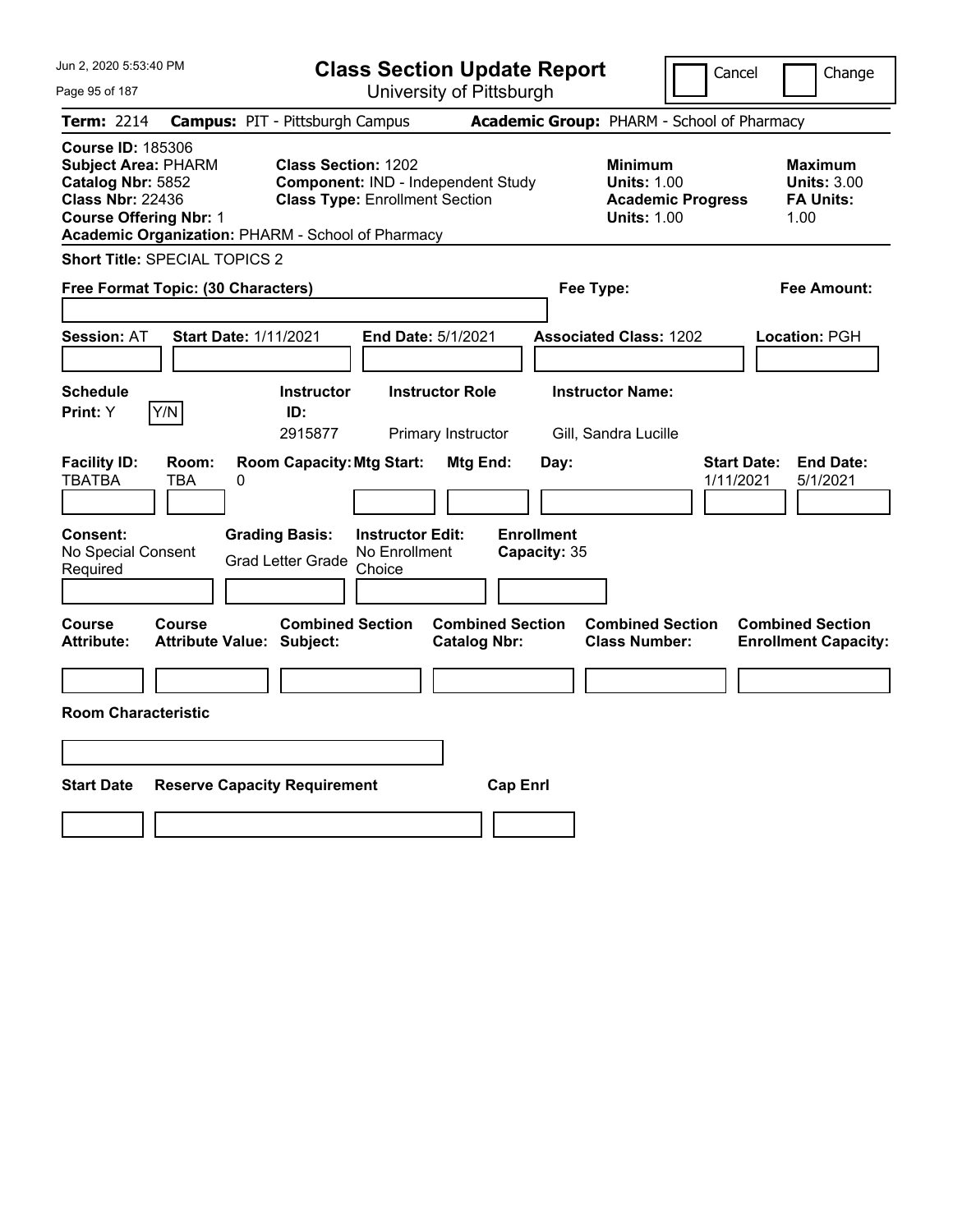| Jun 2, 2020 5:53:40 PM                                                                                                                                                                       |                                            |                                                                                                           |                                                    |                                              | <b>Class Section Update Report</b> |                                                            | Cancel                   |                                                                  | Change |
|----------------------------------------------------------------------------------------------------------------------------------------------------------------------------------------------|--------------------------------------------|-----------------------------------------------------------------------------------------------------------|----------------------------------------------------|----------------------------------------------|------------------------------------|------------------------------------------------------------|--------------------------|------------------------------------------------------------------|--------|
| Page 96 of 187                                                                                                                                                                               |                                            |                                                                                                           |                                                    | University of Pittsburgh                     |                                    |                                                            |                          |                                                                  |        |
| Term: 2214                                                                                                                                                                                   | <b>Campus: PIT - Pittsburgh Campus</b>     |                                                                                                           |                                                    |                                              |                                    | Academic Group: PHARM - School of Pharmacy                 |                          |                                                                  |        |
| <b>Course ID: 185306</b><br><b>Subject Area: PHARM</b><br>Catalog Nbr: 5852<br><b>Class Nbr: 22437</b><br><b>Course Offering Nbr: 1</b><br>Academic Organization: PHARM - School of Pharmacy |                                            | <b>Class Section: 1203</b><br>Component: IND - Independent Study<br><b>Class Type: Enrollment Section</b> |                                                    |                                              |                                    | <b>Minimum</b><br><b>Units: 1.00</b><br><b>Units: 1.00</b> | <b>Academic Progress</b> | <b>Maximum</b><br><b>Units: 3.00</b><br><b>FA Units:</b><br>1.00 |        |
| <b>Short Title: SPECIAL TOPICS 2</b>                                                                                                                                                         |                                            |                                                                                                           |                                                    |                                              |                                    |                                                            |                          |                                                                  |        |
| Free Format Topic: (30 Characters)                                                                                                                                                           |                                            |                                                                                                           |                                                    |                                              |                                    | Fee Type:                                                  |                          | Fee Amount:                                                      |        |
| <b>Session: AT</b>                                                                                                                                                                           | <b>Start Date: 1/11/2021</b>               |                                                                                                           |                                                    | End Date: 5/1/2021                           |                                    | <b>Associated Class: 1203</b>                              |                          | Location: PGH                                                    |        |
| <b>Schedule</b><br>Y/N<br>Print: Y                                                                                                                                                           |                                            | <b>Instructor</b><br>ID:<br>3885964                                                                       |                                                    | <b>Instructor Role</b><br>Primary Instructor |                                    | <b>Instructor Name:</b><br>Hernandez Delso, Inmaculada     |                          |                                                                  |        |
| <b>Facility ID:</b><br><b>TBATBA</b>                                                                                                                                                         | Room:<br>TBA<br>0                          | <b>Room Capacity: Mtg Start:</b>                                                                          |                                                    | Mtg End:                                     | Day:                               |                                                            | 1/11/2021                | <b>End Date:</b><br><b>Start Date:</b><br>5/1/2021               |        |
| Consent:<br>No Special Consent<br>Required                                                                                                                                                   |                                            | <b>Grading Basis:</b><br><b>Grad Letter Grade</b>                                                         | <b>Instructor Edit:</b><br>No Enrollment<br>Choice |                                              | <b>Enrollment</b><br>Capacity: 35  |                                                            |                          |                                                                  |        |
| Course<br>Attribute:                                                                                                                                                                         | Course<br><b>Attribute Value: Subject:</b> | <b>Combined Section</b>                                                                                   |                                                    | <b>Catalog Nbr:</b>                          | <b>Combined Section</b>            | <b>Combined Section</b><br><b>Class Number:</b>            |                          | <b>Combined Section</b><br><b>Enrollment Capacity:</b>           |        |
|                                                                                                                                                                                              |                                            |                                                                                                           |                                                    |                                              |                                    |                                                            |                          |                                                                  |        |
| <b>Room Characteristic</b>                                                                                                                                                                   |                                            |                                                                                                           |                                                    |                                              |                                    |                                                            |                          |                                                                  |        |
|                                                                                                                                                                                              |                                            |                                                                                                           |                                                    |                                              |                                    |                                                            |                          |                                                                  |        |
| <b>Start Date</b>                                                                                                                                                                            | <b>Reserve Capacity Requirement</b>        |                                                                                                           |                                                    |                                              | <b>Cap Enrl</b>                    |                                                            |                          |                                                                  |        |
|                                                                                                                                                                                              |                                            |                                                                                                           |                                                    |                                              |                                    |                                                            |                          |                                                                  |        |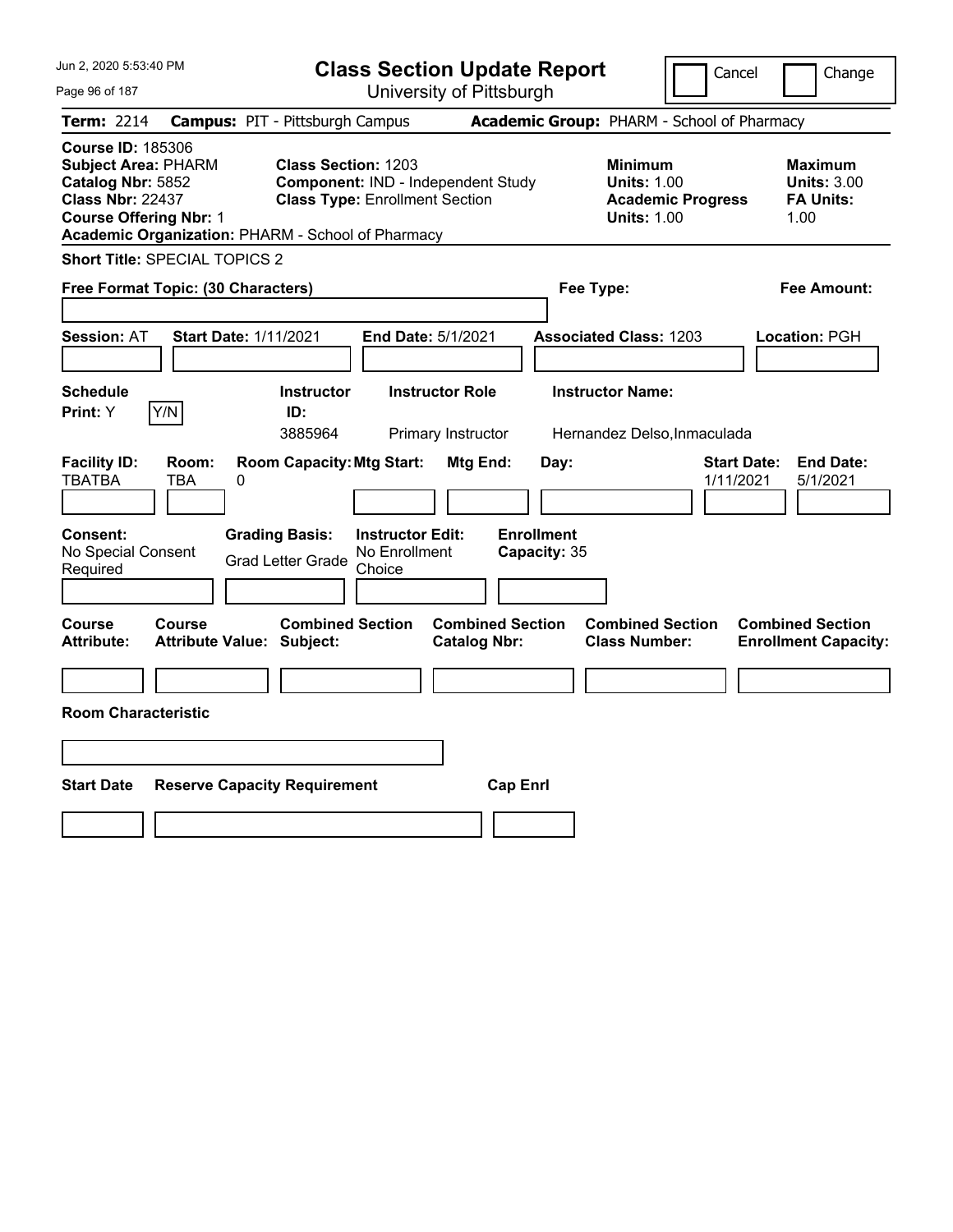| Jun 2, 2020 5:53:40 PM                                                                                                                                                                       |                                                                                                           | <b>Class Section Update Report</b>             |                                                                                        | Cancel<br>Change                                                 |
|----------------------------------------------------------------------------------------------------------------------------------------------------------------------------------------------|-----------------------------------------------------------------------------------------------------------|------------------------------------------------|----------------------------------------------------------------------------------------|------------------------------------------------------------------|
| Page 97 of 187                                                                                                                                                                               |                                                                                                           | University of Pittsburgh                       |                                                                                        |                                                                  |
| Term: 2214                                                                                                                                                                                   | <b>Campus: PIT - Pittsburgh Campus</b>                                                                    |                                                | Academic Group: PHARM - School of Pharmacy                                             |                                                                  |
| <b>Course ID: 185306</b><br><b>Subject Area: PHARM</b><br>Catalog Nbr: 5852<br><b>Class Nbr: 22438</b><br><b>Course Offering Nbr: 1</b><br>Academic Organization: PHARM - School of Pharmacy | <b>Class Section: 1204</b><br>Component: IND - Independent Study<br><b>Class Type: Enrollment Section</b> |                                                | <b>Minimum</b><br><b>Units: 1.00</b><br><b>Academic Progress</b><br><b>Units: 1.00</b> | <b>Maximum</b><br><b>Units: 3.00</b><br><b>FA Units:</b><br>1.00 |
| <b>Short Title: SPECIAL TOPICS 2</b>                                                                                                                                                         |                                                                                                           |                                                |                                                                                        |                                                                  |
| Free Format Topic: (30 Characters)                                                                                                                                                           |                                                                                                           | Fee Type:                                      |                                                                                        | Fee Amount:                                                      |
| <b>Session: AT</b><br><b>Start Date: 1/11/2021</b>                                                                                                                                           | End Date: 5/1/2021                                                                                        |                                                | <b>Associated Class: 1204</b>                                                          | Location: PGH                                                    |
| <b>Schedule</b><br>Y/N<br>Print: Y                                                                                                                                                           | <b>Instructor Role</b><br><b>Instructor</b><br>ID:<br>3745542<br>Primary Instructor                       | Carroll, Joni C                                | <b>Instructor Name:</b>                                                                |                                                                  |
| <b>Facility ID:</b><br>Room:<br><b>TBATBA</b><br>TBA<br>0                                                                                                                                    | <b>Room Capacity: Mtg Start:</b>                                                                          | <b>Mtg End:</b><br>Day:                        |                                                                                        | <b>Start Date:</b><br><b>End Date:</b><br>1/11/2021<br>5/1/2021  |
| Consent:<br>No Special Consent<br>Required                                                                                                                                                   | <b>Grading Basis:</b><br><b>Instructor Edit:</b><br>No Enrollment<br><b>Grad Letter Grade</b><br>Choice   | <b>Enrollment</b><br>Capacity: 35              |                                                                                        |                                                                  |
| Course<br>Course<br><b>Attribute Value: Subject:</b><br>Attribute:                                                                                                                           | <b>Combined Section</b>                                                                                   | <b>Combined Section</b><br><b>Catalog Nbr:</b> | <b>Combined Section</b><br><b>Class Number:</b>                                        | <b>Combined Section</b><br><b>Enrollment Capacity:</b>           |
|                                                                                                                                                                                              |                                                                                                           |                                                |                                                                                        |                                                                  |
| <b>Room Characteristic</b>                                                                                                                                                                   |                                                                                                           |                                                |                                                                                        |                                                                  |
|                                                                                                                                                                                              |                                                                                                           |                                                |                                                                                        |                                                                  |
| <b>Start Date</b><br><b>Reserve Capacity Requirement</b>                                                                                                                                     |                                                                                                           | <b>Cap Enrl</b>                                |                                                                                        |                                                                  |
|                                                                                                                                                                                              |                                                                                                           |                                                |                                                                                        |                                                                  |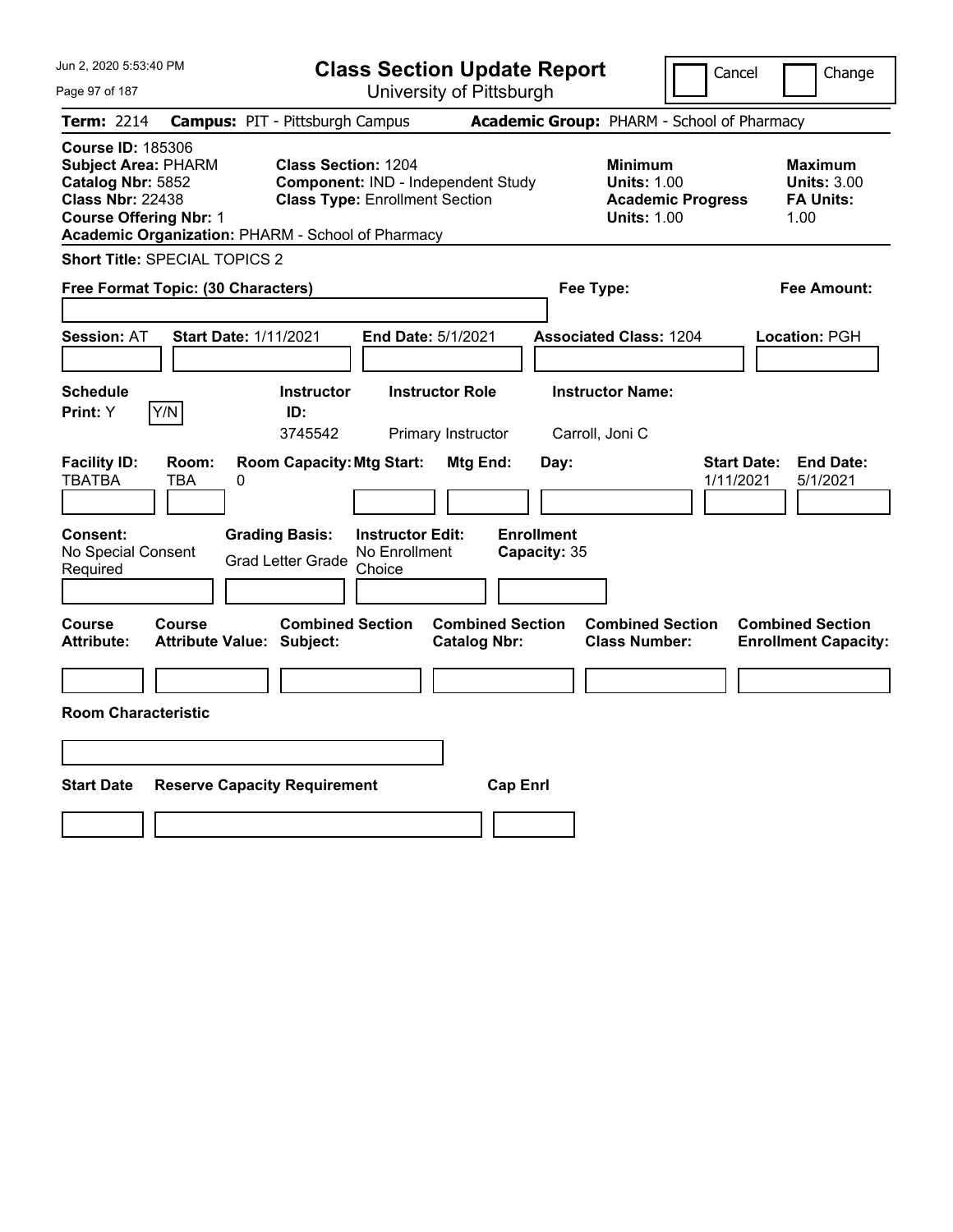| Jun 2, 2020 5:53:40 PM                                                                                                                                                                       |                                                             | <b>Class Section Update Report</b>                                          |                                                |                                            |                                                            | Cancel                   | Change                                                           |
|----------------------------------------------------------------------------------------------------------------------------------------------------------------------------------------------|-------------------------------------------------------------|-----------------------------------------------------------------------------|------------------------------------------------|--------------------------------------------|------------------------------------------------------------|--------------------------|------------------------------------------------------------------|
| Page 98 of 187                                                                                                                                                                               |                                                             | University of Pittsburgh                                                    |                                                |                                            |                                                            |                          |                                                                  |
| Term: 2214                                                                                                                                                                                   | <b>Campus: PIT - Pittsburgh Campus</b>                      |                                                                             |                                                | Academic Group: PHARM - School of Pharmacy |                                                            |                          |                                                                  |
| <b>Course ID: 185306</b><br><b>Subject Area: PHARM</b><br>Catalog Nbr: 5852<br><b>Class Nbr: 22439</b><br><b>Course Offering Nbr: 1</b><br>Academic Organization: PHARM - School of Pharmacy | <b>Class Section: 1205</b>                                  | Component: IND - Independent Study<br><b>Class Type: Enrollment Section</b> |                                                |                                            | <b>Minimum</b><br><b>Units: 1.00</b><br><b>Units: 1.00</b> | <b>Academic Progress</b> | <b>Maximum</b><br><b>Units: 3.00</b><br><b>FA Units:</b><br>1.00 |
| <b>Short Title: SPECIAL TOPICS 2</b>                                                                                                                                                         |                                                             |                                                                             |                                                |                                            |                                                            |                          |                                                                  |
| Free Format Topic: (30 Characters)                                                                                                                                                           |                                                             |                                                                             |                                                | Fee Type:                                  |                                                            |                          | Fee Amount:                                                      |
| <b>Session: AT</b>                                                                                                                                                                           | <b>Start Date: 1/11/2021</b>                                | End Date: 5/1/2021                                                          |                                                | <b>Associated Class: 1205</b>              |                                                            |                          | Location: PGH                                                    |
| <b>Schedule</b><br>Y/N<br>Print: Y                                                                                                                                                           | <b>Instructor</b><br>ID:<br>2913280                         | <b>Instructor Role</b>                                                      | Primary Instructor                             |                                            | <b>Instructor Name:</b><br>Schonder, Kristine Santus       |                          |                                                                  |
| <b>Facility ID:</b><br>Room:<br><b>TBATBA</b><br>TBA                                                                                                                                         | <b>Room Capacity: Mtg Start:</b><br>0                       |                                                                             | Mtg End:                                       | Day:                                       |                                                            | 1/11/2021                | <b>End Date:</b><br><b>Start Date:</b><br>5/1/2021               |
| Consent:<br>No Special Consent<br>Required                                                                                                                                                   | <b>Grading Basis:</b><br><b>Grad Letter Grade</b>           | <b>Instructor Edit:</b><br>No Enrollment<br>Choice                          |                                                | <b>Enrollment</b><br>Capacity: 35          |                                                            |                          |                                                                  |
| Course<br>Course<br>Attribute:                                                                                                                                                               | <b>Combined Section</b><br><b>Attribute Value: Subject:</b> |                                                                             | <b>Combined Section</b><br><b>Catalog Nbr:</b> |                                            | <b>Combined Section</b><br><b>Class Number:</b>            |                          | <b>Combined Section</b><br><b>Enrollment Capacity:</b>           |
|                                                                                                                                                                                              |                                                             |                                                                             |                                                |                                            |                                                            |                          |                                                                  |
| <b>Room Characteristic</b>                                                                                                                                                                   |                                                             |                                                                             |                                                |                                            |                                                            |                          |                                                                  |
|                                                                                                                                                                                              |                                                             |                                                                             |                                                |                                            |                                                            |                          |                                                                  |
| <b>Start Date</b>                                                                                                                                                                            | <b>Reserve Capacity Requirement</b>                         |                                                                             | <b>Cap Enrl</b>                                |                                            |                                                            |                          |                                                                  |
|                                                                                                                                                                                              |                                                             |                                                                             |                                                |                                            |                                                            |                          |                                                                  |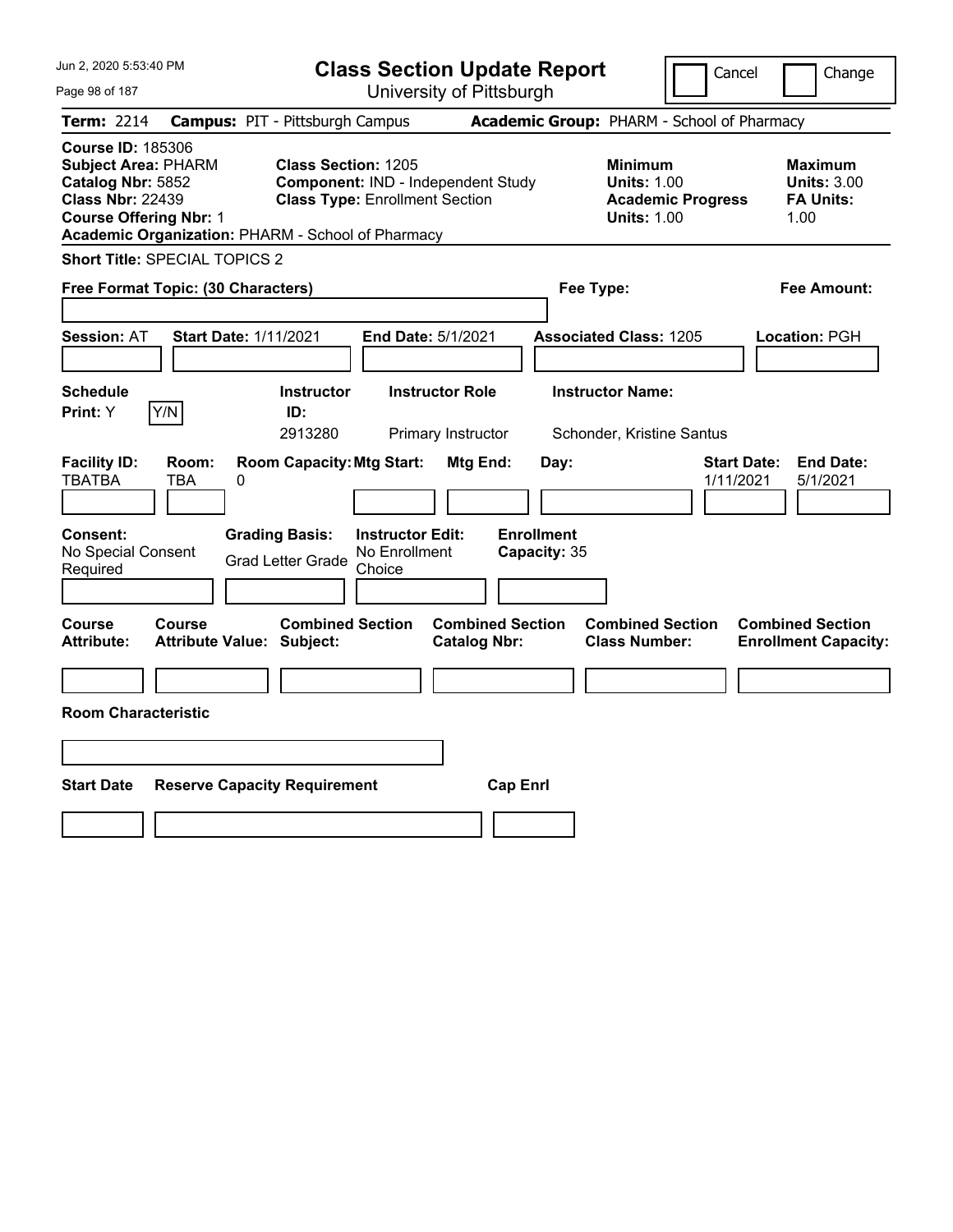| Jun 2, 2020 5:53:40 PM                                                                                                                                                                       |                                                                                                           | <b>Class Section Update Report</b>             |                                                                                        | Cancel<br>Change                                                 |
|----------------------------------------------------------------------------------------------------------------------------------------------------------------------------------------------|-----------------------------------------------------------------------------------------------------------|------------------------------------------------|----------------------------------------------------------------------------------------|------------------------------------------------------------------|
| Page 99 of 187                                                                                                                                                                               |                                                                                                           | University of Pittsburgh                       |                                                                                        |                                                                  |
| Term: 2214                                                                                                                                                                                   | <b>Campus: PIT - Pittsburgh Campus</b>                                                                    |                                                | Academic Group: PHARM - School of Pharmacy                                             |                                                                  |
| <b>Course ID: 185306</b><br><b>Subject Area: PHARM</b><br>Catalog Nbr: 5852<br><b>Class Nbr: 22440</b><br><b>Course Offering Nbr: 1</b><br>Academic Organization: PHARM - School of Pharmacy | <b>Class Section: 1206</b><br>Component: IND - Independent Study<br><b>Class Type: Enrollment Section</b> |                                                | <b>Minimum</b><br><b>Units: 1.00</b><br><b>Academic Progress</b><br><b>Units: 1.00</b> | <b>Maximum</b><br><b>Units: 3.00</b><br><b>FA Units:</b><br>1.00 |
| Short Title: SPECIAL TOPICS 2                                                                                                                                                                |                                                                                                           |                                                |                                                                                        |                                                                  |
| Free Format Topic: (30 Characters)                                                                                                                                                           |                                                                                                           |                                                | Fee Type:                                                                              | Fee Amount:                                                      |
| <b>Session: AT</b><br><b>Start Date: 1/11/2021</b>                                                                                                                                           | End Date: 5/1/2021                                                                                        |                                                | <b>Associated Class: 1206</b>                                                          | Location: PGH                                                    |
| <b>Schedule</b><br>Y/N<br>Print: Y                                                                                                                                                           | <b>Instructor</b><br>ID:<br>2900679                                                                       | <b>Instructor Role</b><br>Primary Instructor   | <b>Instructor Name:</b><br>Schiff, Denise                                              |                                                                  |
| <b>Facility ID:</b><br>Room:<br><b>TBATBA</b><br>TBA<br>0                                                                                                                                    | <b>Room Capacity: Mtg Start:</b>                                                                          | Mtg End:<br>Day:                               |                                                                                        | <b>Start Date:</b><br><b>End Date:</b><br>1/11/2021<br>5/1/2021  |
| Consent:<br>No Special Consent<br>Required                                                                                                                                                   | <b>Grading Basis:</b><br><b>Instructor Edit:</b><br>No Enrollment<br><b>Grad Letter Grade</b><br>Choice   | <b>Enrollment</b><br>Capacity: 35              |                                                                                        |                                                                  |
| Course<br>Course<br><b>Attribute:</b><br><b>Attribute Value: Subject:</b>                                                                                                                    | <b>Combined Section</b>                                                                                   | <b>Combined Section</b><br><b>Catalog Nbr:</b> | <b>Combined Section</b><br><b>Class Number:</b>                                        | <b>Combined Section</b><br><b>Enrollment Capacity:</b>           |
| <b>Room Characteristic</b>                                                                                                                                                                   |                                                                                                           |                                                |                                                                                        |                                                                  |
|                                                                                                                                                                                              |                                                                                                           |                                                |                                                                                        |                                                                  |
| <b>Start Date</b>                                                                                                                                                                            | <b>Reserve Capacity Requirement</b>                                                                       | <b>Cap Enrl</b>                                |                                                                                        |                                                                  |
|                                                                                                                                                                                              |                                                                                                           |                                                |                                                                                        |                                                                  |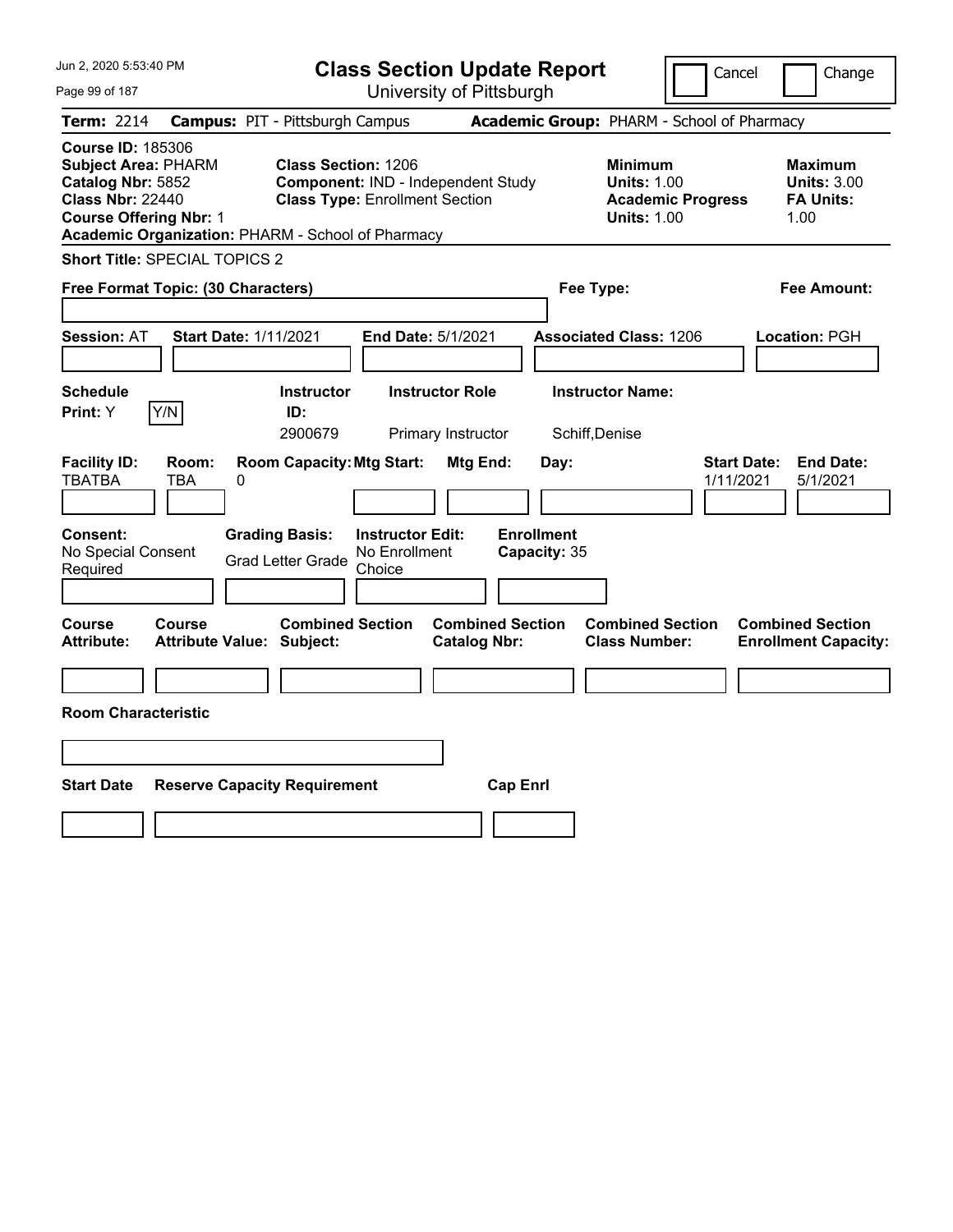| Jun 2, 2020 5:53:40 PM                                                                                                                                                                       |                                                                                                                  | <b>Class Section Update Report</b>             |                                                                                        | Cancel<br>Change                                                 |
|----------------------------------------------------------------------------------------------------------------------------------------------------------------------------------------------|------------------------------------------------------------------------------------------------------------------|------------------------------------------------|----------------------------------------------------------------------------------------|------------------------------------------------------------------|
| Page 100 of 187                                                                                                                                                                              |                                                                                                                  | University of Pittsburgh                       |                                                                                        |                                                                  |
| Term: 2214                                                                                                                                                                                   | <b>Campus: PIT - Pittsburgh Campus</b>                                                                           |                                                | Academic Group: PHARM - School of Pharmacy                                             |                                                                  |
| <b>Course ID: 185306</b><br><b>Subject Area: PHARM</b><br>Catalog Nbr: 5852<br><b>Class Nbr: 22441</b><br><b>Course Offering Nbr: 1</b><br>Academic Organization: PHARM - School of Pharmacy | <b>Class Section: 1207</b><br><b>Component: IND - Independent Study</b><br><b>Class Type: Enrollment Section</b> |                                                | <b>Minimum</b><br><b>Units: 1.00</b><br><b>Academic Progress</b><br><b>Units: 1.00</b> | <b>Maximum</b><br><b>Units: 3.00</b><br><b>FA Units:</b><br>1.00 |
| Short Title: SPECIAL TOPICS 2                                                                                                                                                                |                                                                                                                  |                                                |                                                                                        |                                                                  |
| Free Format Topic: (30 Characters)                                                                                                                                                           |                                                                                                                  |                                                | Fee Type:                                                                              | Fee Amount:                                                      |
| <b>Session: AT</b><br><b>Start Date: 1/11/2021</b>                                                                                                                                           |                                                                                                                  | End Date: 5/1/2021                             | <b>Associated Class: 1207</b>                                                          | Location: PGH                                                    |
| <b>Schedule</b><br>Y/N<br>Print: Y                                                                                                                                                           | <b>Instructor</b><br>ID:<br>2909504                                                                              | <b>Instructor Role</b><br>Primary Instructor   | <b>Instructor Name:</b><br>Connor, Sharon E                                            |                                                                  |
| <b>Facility ID:</b><br>Room:<br><b>TBATBA</b><br>TBA<br>0                                                                                                                                    | <b>Room Capacity: Mtg Start:</b>                                                                                 | Mtg End:<br>Day:                               |                                                                                        | <b>Start Date:</b><br><b>End Date:</b><br>1/11/2021<br>5/1/2021  |
| Consent:<br>No Special Consent<br>Required                                                                                                                                                   | <b>Grading Basis:</b><br><b>Instructor Edit:</b><br>No Enrollment<br><b>Grad Letter Grade</b><br>Choice          | <b>Enrollment</b><br>Capacity: 35              |                                                                                        |                                                                  |
| Course<br>Course<br><b>Attribute:</b><br><b>Attribute Value: Subject:</b>                                                                                                                    | <b>Combined Section</b>                                                                                          | <b>Combined Section</b><br><b>Catalog Nbr:</b> | <b>Combined Section</b><br><b>Class Number:</b>                                        | <b>Combined Section</b><br><b>Enrollment Capacity:</b>           |
| <b>Room Characteristic</b>                                                                                                                                                                   |                                                                                                                  |                                                |                                                                                        |                                                                  |
|                                                                                                                                                                                              |                                                                                                                  |                                                |                                                                                        |                                                                  |
| <b>Start Date</b>                                                                                                                                                                            | <b>Reserve Capacity Requirement</b>                                                                              | <b>Cap Enrl</b>                                |                                                                                        |                                                                  |
|                                                                                                                                                                                              |                                                                                                                  |                                                |                                                                                        |                                                                  |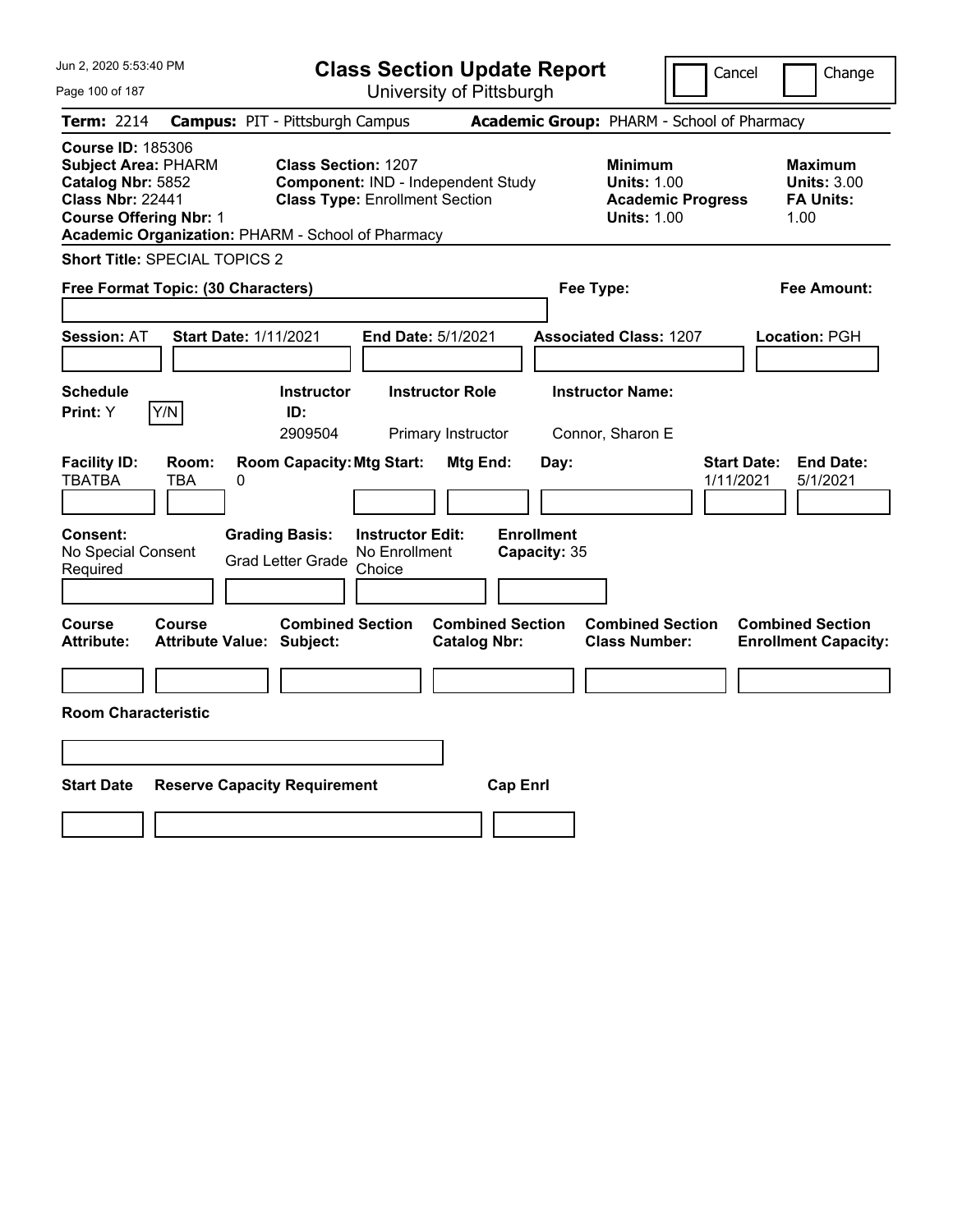| Jun 2, 2020 5:53:40 PM                                                                                                                                                                       |                                                             | <b>Class Section Update Report</b>                                          |                                                |                                            |                                                            | Cancel                   | Change                                                           |
|----------------------------------------------------------------------------------------------------------------------------------------------------------------------------------------------|-------------------------------------------------------------|-----------------------------------------------------------------------------|------------------------------------------------|--------------------------------------------|------------------------------------------------------------|--------------------------|------------------------------------------------------------------|
| Page 101 of 187                                                                                                                                                                              |                                                             | University of Pittsburgh                                                    |                                                |                                            |                                                            |                          |                                                                  |
| Term: 2214                                                                                                                                                                                   | <b>Campus: PIT - Pittsburgh Campus</b>                      |                                                                             |                                                | Academic Group: PHARM - School of Pharmacy |                                                            |                          |                                                                  |
| <b>Course ID: 185306</b><br><b>Subject Area: PHARM</b><br>Catalog Nbr: 5852<br><b>Class Nbr: 22442</b><br><b>Course Offering Nbr: 1</b><br>Academic Organization: PHARM - School of Pharmacy | <b>Class Section: 1208</b>                                  | Component: IND - Independent Study<br><b>Class Type: Enrollment Section</b> |                                                |                                            | <b>Minimum</b><br><b>Units: 1.00</b><br><b>Units: 1.00</b> | <b>Academic Progress</b> | <b>Maximum</b><br><b>Units: 3.00</b><br><b>FA Units:</b><br>1.00 |
| Short Title: SPECIAL TOPICS 2                                                                                                                                                                |                                                             |                                                                             |                                                |                                            |                                                            |                          |                                                                  |
| Free Format Topic: (30 Characters)                                                                                                                                                           |                                                             |                                                                             |                                                | Fee Type:                                  |                                                            |                          | Fee Amount:                                                      |
| <b>Session: AT</b>                                                                                                                                                                           | <b>Start Date: 1/11/2021</b>                                | End Date: 5/1/2021                                                          |                                                |                                            | <b>Associated Class: 1208</b>                              |                          | Location: PGH                                                    |
| <b>Schedule</b><br>Y/N<br>Print: Y                                                                                                                                                           | <b>Instructor</b><br>ID:<br>1172457                         | <b>Instructor Role</b><br>Primary Instructor                                |                                                |                                            | <b>Instructor Name:</b><br>Horn, Edward T                  |                          |                                                                  |
| <b>Facility ID:</b><br>Room:<br><b>TBATBA</b><br>TBA                                                                                                                                         | <b>Room Capacity: Mtg Start:</b><br>0                       |                                                                             | Mtg End:                                       | Day:                                       |                                                            | 1/11/2021                | <b>Start Date:</b><br><b>End Date:</b><br>5/1/2021               |
| Consent:<br>No Special Consent<br>Required                                                                                                                                                   | <b>Grading Basis:</b><br><b>Grad Letter Grade</b>           | <b>Instructor Edit:</b><br>No Enrollment<br>Choice                          |                                                | <b>Enrollment</b><br>Capacity: 35          |                                                            |                          |                                                                  |
| Course<br>Course<br><b>Attribute:</b>                                                                                                                                                        | <b>Combined Section</b><br><b>Attribute Value: Subject:</b> |                                                                             | <b>Combined Section</b><br><b>Catalog Nbr:</b> |                                            | <b>Combined Section</b><br><b>Class Number:</b>            |                          | <b>Combined Section</b><br><b>Enrollment Capacity:</b>           |
| <b>Room Characteristic</b>                                                                                                                                                                   |                                                             |                                                                             |                                                |                                            |                                                            |                          |                                                                  |
|                                                                                                                                                                                              |                                                             |                                                                             |                                                |                                            |                                                            |                          |                                                                  |
| <b>Start Date</b>                                                                                                                                                                            | <b>Reserve Capacity Requirement</b>                         |                                                                             | <b>Cap Enrl</b>                                |                                            |                                                            |                          |                                                                  |
|                                                                                                                                                                                              |                                                             |                                                                             |                                                |                                            |                                                            |                          |                                                                  |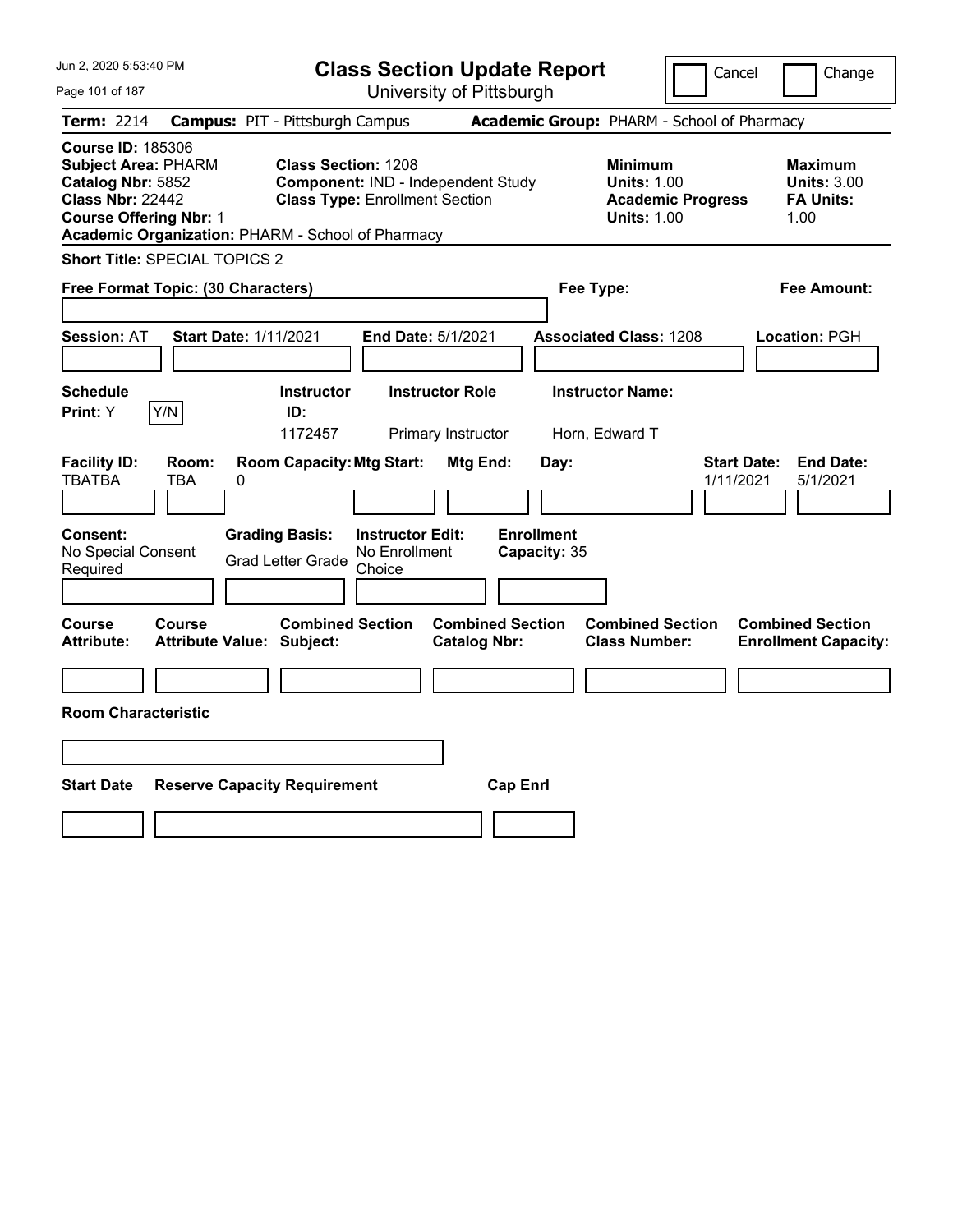| Jun 2, 2020 5:53:40 PM                                                                                                                                                                       |                                            |                                                                     |                                                    | <b>Class Section Update Report</b>             |                                            |                                                            | Cancel                   | Change                                                           |
|----------------------------------------------------------------------------------------------------------------------------------------------------------------------------------------------|--------------------------------------------|---------------------------------------------------------------------|----------------------------------------------------|------------------------------------------------|--------------------------------------------|------------------------------------------------------------|--------------------------|------------------------------------------------------------------|
| Page 102 of 187                                                                                                                                                                              |                                            |                                                                     |                                                    | University of Pittsburgh                       |                                            |                                                            |                          |                                                                  |
| Term: 2214                                                                                                                                                                                   | <b>Campus: PIT - Pittsburgh Campus</b>     |                                                                     |                                                    |                                                | Academic Group: PHARM - School of Pharmacy |                                                            |                          |                                                                  |
| <b>Course ID: 185306</b><br><b>Subject Area: PHARM</b><br>Catalog Nbr: 5852<br><b>Class Nbr: 22443</b><br><b>Course Offering Nbr: 1</b><br>Academic Organization: PHARM - School of Pharmacy |                                            | <b>Class Section: 1209</b><br><b>Class Type: Enrollment Section</b> |                                                    | Component: IND - Independent Study             |                                            | <b>Minimum</b><br><b>Units: 1.00</b><br><b>Units: 1.00</b> | <b>Academic Progress</b> | <b>Maximum</b><br><b>Units: 3.00</b><br><b>FA Units:</b><br>1.00 |
| <b>Short Title: SPECIAL TOPICS 2</b>                                                                                                                                                         |                                            |                                                                     |                                                    |                                                |                                            |                                                            |                          |                                                                  |
| Free Format Topic: (30 Characters)                                                                                                                                                           |                                            |                                                                     |                                                    |                                                |                                            | Fee Type:                                                  |                          | Fee Amount:                                                      |
| <b>Session: AT</b>                                                                                                                                                                           | <b>Start Date: 1/11/2021</b>               |                                                                     |                                                    | End Date: 5/1/2021                             |                                            | <b>Associated Class: 1209</b>                              |                          | Location: PGH                                                    |
| <b>Schedule</b><br>Y/N<br>Print: Y                                                                                                                                                           |                                            | <b>Instructor</b><br>ID:<br>3517618                                 |                                                    | <b>Instructor Role</b><br>Primary Instructor   |                                            | <b>Instructor Name:</b><br>Patel, Ravi Mahendra            |                          |                                                                  |
| <b>Facility ID:</b><br><b>TBATBA</b>                                                                                                                                                         | Room:<br>TBA<br>0                          | <b>Room Capacity: Mtg Start:</b>                                    |                                                    | Mtg End:                                       | Day:                                       |                                                            |                          | <b>Start Date:</b><br><b>End Date:</b><br>1/11/2021<br>5/1/2021  |
| <b>Consent:</b><br>No Special Consent<br>Required                                                                                                                                            |                                            | <b>Grading Basis:</b><br><b>Grad Letter Grade</b>                   | <b>Instructor Edit:</b><br>No Enrollment<br>Choice |                                                | <b>Enrollment</b><br>Capacity: 35          |                                                            |                          |                                                                  |
| Course<br>Attribute:                                                                                                                                                                         | Course<br><b>Attribute Value: Subject:</b> | <b>Combined Section</b>                                             |                                                    | <b>Combined Section</b><br><b>Catalog Nbr:</b> |                                            | <b>Combined Section</b><br><b>Class Number:</b>            |                          | <b>Combined Section</b><br><b>Enrollment Capacity:</b>           |
|                                                                                                                                                                                              |                                            |                                                                     |                                                    |                                                |                                            |                                                            |                          |                                                                  |
| <b>Room Characteristic</b>                                                                                                                                                                   |                                            |                                                                     |                                                    |                                                |                                            |                                                            |                          |                                                                  |
|                                                                                                                                                                                              |                                            |                                                                     |                                                    |                                                |                                            |                                                            |                          |                                                                  |
| <b>Start Date</b>                                                                                                                                                                            | <b>Reserve Capacity Requirement</b>        |                                                                     |                                                    |                                                | <b>Cap Enrl</b>                            |                                                            |                          |                                                                  |
|                                                                                                                                                                                              |                                            |                                                                     |                                                    |                                                |                                            |                                                            |                          |                                                                  |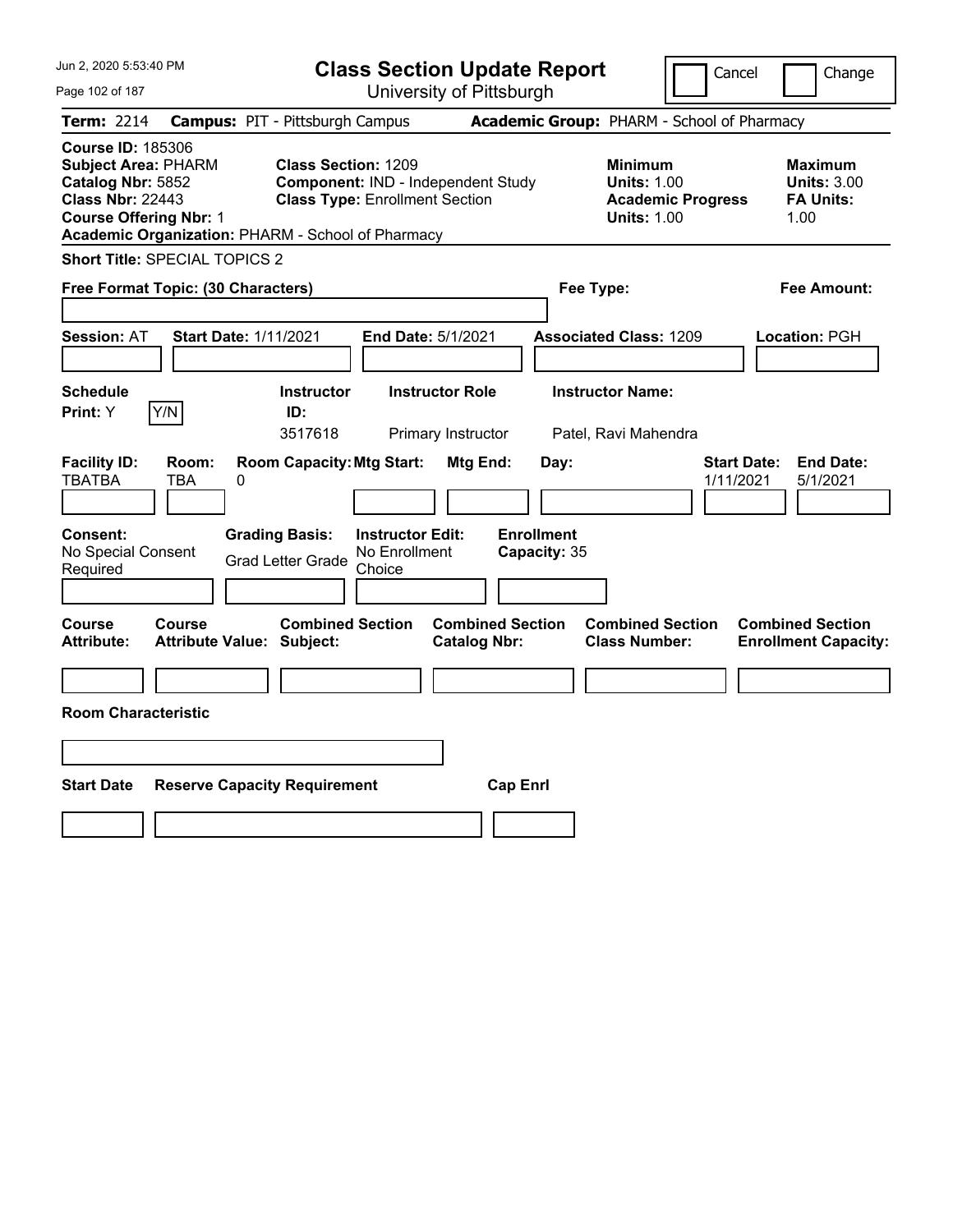| Jun 2, 2020 5:53:40 PM                                                                                                                                                                       |                                                             |                                                                             | <b>Class Section Update Report</b>             |                                                                                        | Cancel<br>Change                                                 |
|----------------------------------------------------------------------------------------------------------------------------------------------------------------------------------------------|-------------------------------------------------------------|-----------------------------------------------------------------------------|------------------------------------------------|----------------------------------------------------------------------------------------|------------------------------------------------------------------|
| Page 103 of 187                                                                                                                                                                              |                                                             |                                                                             | University of Pittsburgh                       |                                                                                        |                                                                  |
| Term: 2214                                                                                                                                                                                   | <b>Campus: PIT - Pittsburgh Campus</b>                      |                                                                             |                                                | Academic Group: PHARM - School of Pharmacy                                             |                                                                  |
| <b>Course ID: 185306</b><br><b>Subject Area: PHARM</b><br>Catalog Nbr: 5852<br><b>Class Nbr: 23407</b><br><b>Course Offering Nbr: 1</b><br>Academic Organization: PHARM - School of Pharmacy | <b>Class Section: 1210</b>                                  | Component: IND - Independent Study<br><b>Class Type: Enrollment Section</b> |                                                | <b>Minimum</b><br><b>Units: 1.00</b><br><b>Academic Progress</b><br><b>Units: 1.00</b> | <b>Maximum</b><br><b>Units: 3.00</b><br><b>FA Units:</b><br>1.00 |
| Short Title: SPECIAL TOPICS 2                                                                                                                                                                |                                                             |                                                                             |                                                |                                                                                        |                                                                  |
| Free Format Topic: (30 Characters)                                                                                                                                                           |                                                             |                                                                             |                                                | Fee Type:                                                                              | Fee Amount:                                                      |
| <b>Session: AT</b>                                                                                                                                                                           | <b>Start Date: 1/11/2021</b>                                | End Date: 5/1/2021                                                          |                                                | <b>Associated Class: 1210</b>                                                          | Location: PGH                                                    |
| <b>Schedule</b><br>Y/N<br>Print: Y                                                                                                                                                           | <b>Instructor</b><br>ID:<br>2920624                         | <b>Instructor Role</b><br>Primary Instructor                                |                                                | <b>Instructor Name:</b><br>Ali, Ameer Sa'ad                                            |                                                                  |
| <b>Facility ID:</b><br>Room:<br><b>TBATBA</b><br>TBA                                                                                                                                         | <b>Room Capacity: Mtg Start:</b><br>0                       |                                                                             | Mtg End:<br>Day:                               |                                                                                        | <b>Start Date:</b><br><b>End Date:</b><br>1/11/2021<br>5/1/2021  |
| Consent:<br>No Special Consent<br>Required                                                                                                                                                   | <b>Grading Basis:</b><br><b>Grad Letter Grade</b>           | <b>Instructor Edit:</b><br>No Enrollment<br>Choice                          | <b>Enrollment</b><br>Capacity: 35              |                                                                                        |                                                                  |
| Course<br>Course<br><b>Attribute:</b>                                                                                                                                                        | <b>Combined Section</b><br><b>Attribute Value: Subject:</b> |                                                                             | <b>Combined Section</b><br><b>Catalog Nbr:</b> | <b>Combined Section</b><br><b>Class Number:</b>                                        | <b>Combined Section</b><br><b>Enrollment Capacity:</b>           |
| <b>Room Characteristic</b>                                                                                                                                                                   |                                                             |                                                                             |                                                |                                                                                        |                                                                  |
|                                                                                                                                                                                              |                                                             |                                                                             |                                                |                                                                                        |                                                                  |
| <b>Start Date</b>                                                                                                                                                                            | <b>Reserve Capacity Requirement</b>                         |                                                                             | <b>Cap Enrl</b>                                |                                                                                        |                                                                  |
|                                                                                                                                                                                              |                                                             |                                                                             |                                                |                                                                                        |                                                                  |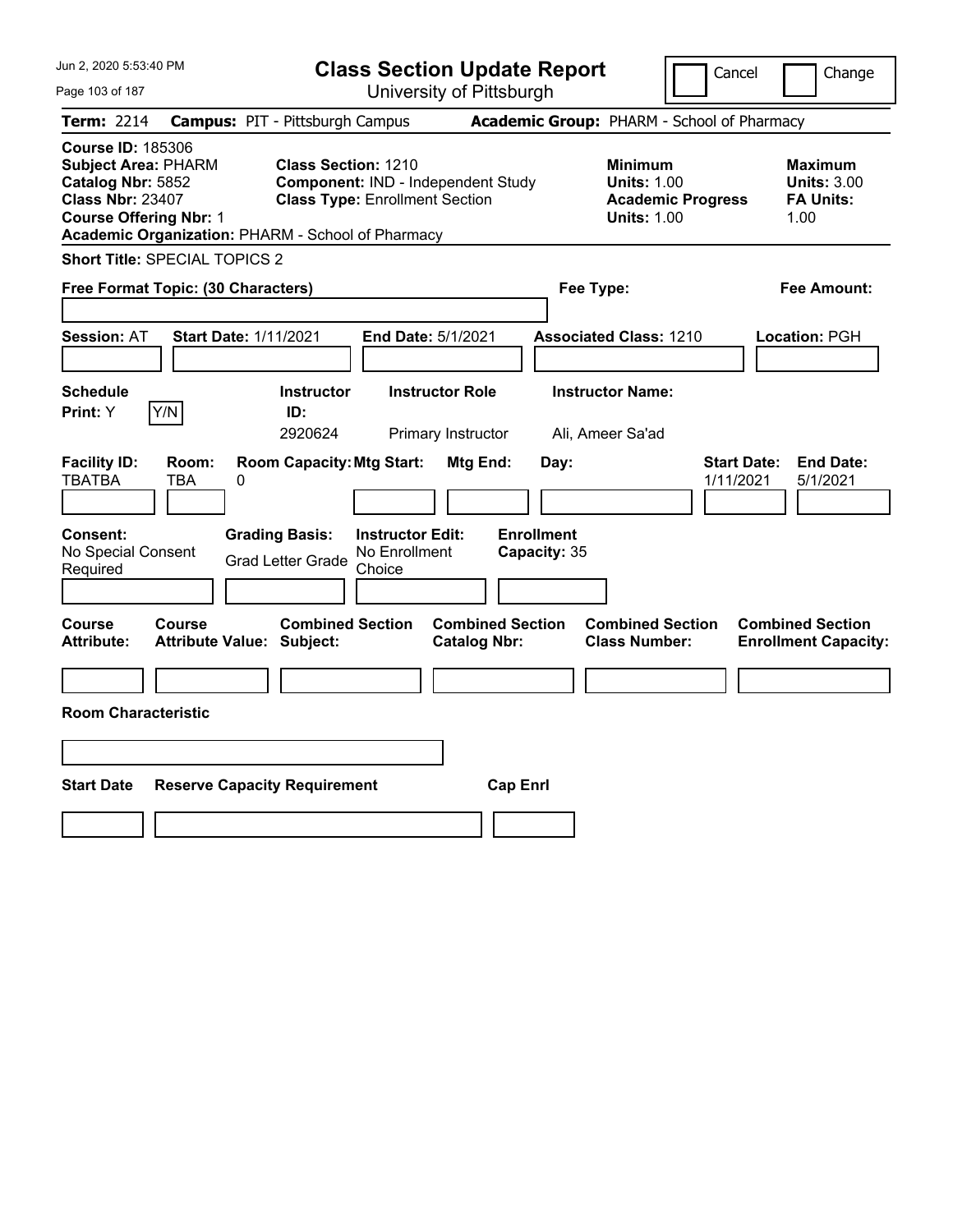| Jun 2, 2020 5:53:40 PM                                                                                                                                                                       |                                                                                                           | <b>Class Section Update Report</b>             |                                                                                        | Cancel<br>Change                                                 |
|----------------------------------------------------------------------------------------------------------------------------------------------------------------------------------------------|-----------------------------------------------------------------------------------------------------------|------------------------------------------------|----------------------------------------------------------------------------------------|------------------------------------------------------------------|
| Page 104 of 187                                                                                                                                                                              |                                                                                                           | University of Pittsburgh                       |                                                                                        |                                                                  |
| Term: 2214                                                                                                                                                                                   | <b>Campus: PIT - Pittsburgh Campus</b>                                                                    |                                                | Academic Group: PHARM - School of Pharmacy                                             |                                                                  |
| <b>Course ID: 185306</b><br><b>Subject Area: PHARM</b><br>Catalog Nbr: 5852<br><b>Class Nbr: 23408</b><br><b>Course Offering Nbr: 1</b><br>Academic Organization: PHARM - School of Pharmacy | <b>Class Section: 1211</b><br>Component: IND - Independent Study<br><b>Class Type: Enrollment Section</b> |                                                | <b>Minimum</b><br><b>Units: 1.00</b><br><b>Academic Progress</b><br><b>Units: 1.00</b> | <b>Maximum</b><br><b>Units: 3.00</b><br><b>FA Units:</b><br>1.00 |
| <b>Short Title: SPECIAL TOPICS 2</b>                                                                                                                                                         |                                                                                                           |                                                |                                                                                        |                                                                  |
| Free Format Topic: (30 Characters)                                                                                                                                                           |                                                                                                           |                                                | Fee Type:                                                                              | Fee Amount:                                                      |
| <b>Session: AT</b><br><b>Start Date: 1/11/2021</b>                                                                                                                                           | End Date: 5/1/2021                                                                                        |                                                | <b>Associated Class: 1211</b>                                                          | Location: PGH                                                    |
| <b>Schedule</b><br>Y/N<br><b>Print: Y</b>                                                                                                                                                    | <b>Instructor</b><br>ID:                                                                                  | <b>Instructor Role</b>                         | <b>Instructor Name:</b>                                                                |                                                                  |
|                                                                                                                                                                                              | 2909650                                                                                                   | Primary Instructor                             | Venkataramanan, Raman                                                                  |                                                                  |
| <b>Facility ID:</b><br>Room:<br><b>TBATBA</b><br>TBA<br>0<br><b>Consent:</b>                                                                                                                 | <b>Room Capacity: Mtg Start:</b><br><b>Grading Basis:</b><br><b>Instructor Edit:</b>                      | <b>Mtg End:</b><br>Day:<br><b>Enrollment</b>   |                                                                                        | <b>Start Date:</b><br><b>End Date:</b><br>1/11/2021<br>5/1/2021  |
| No Special Consent<br>Required                                                                                                                                                               | No Enrollment<br><b>Grad Letter Grade</b><br>Choice                                                       | Capacity: 35                                   |                                                                                        |                                                                  |
| Course<br>Course<br><b>Attribute:</b><br><b>Attribute Value: Subject:</b>                                                                                                                    | <b>Combined Section</b>                                                                                   | <b>Combined Section</b><br><b>Catalog Nbr:</b> | <b>Combined Section</b><br><b>Class Number:</b>                                        | <b>Combined Section</b><br><b>Enrollment Capacity:</b>           |
|                                                                                                                                                                                              |                                                                                                           |                                                |                                                                                        |                                                                  |
| <b>Room Characteristic</b>                                                                                                                                                                   |                                                                                                           |                                                |                                                                                        |                                                                  |
|                                                                                                                                                                                              |                                                                                                           |                                                |                                                                                        |                                                                  |
| <b>Start Date</b>                                                                                                                                                                            | <b>Reserve Capacity Requirement</b>                                                                       | <b>Cap Enrl</b>                                |                                                                                        |                                                                  |
|                                                                                                                                                                                              |                                                                                                           |                                                |                                                                                        |                                                                  |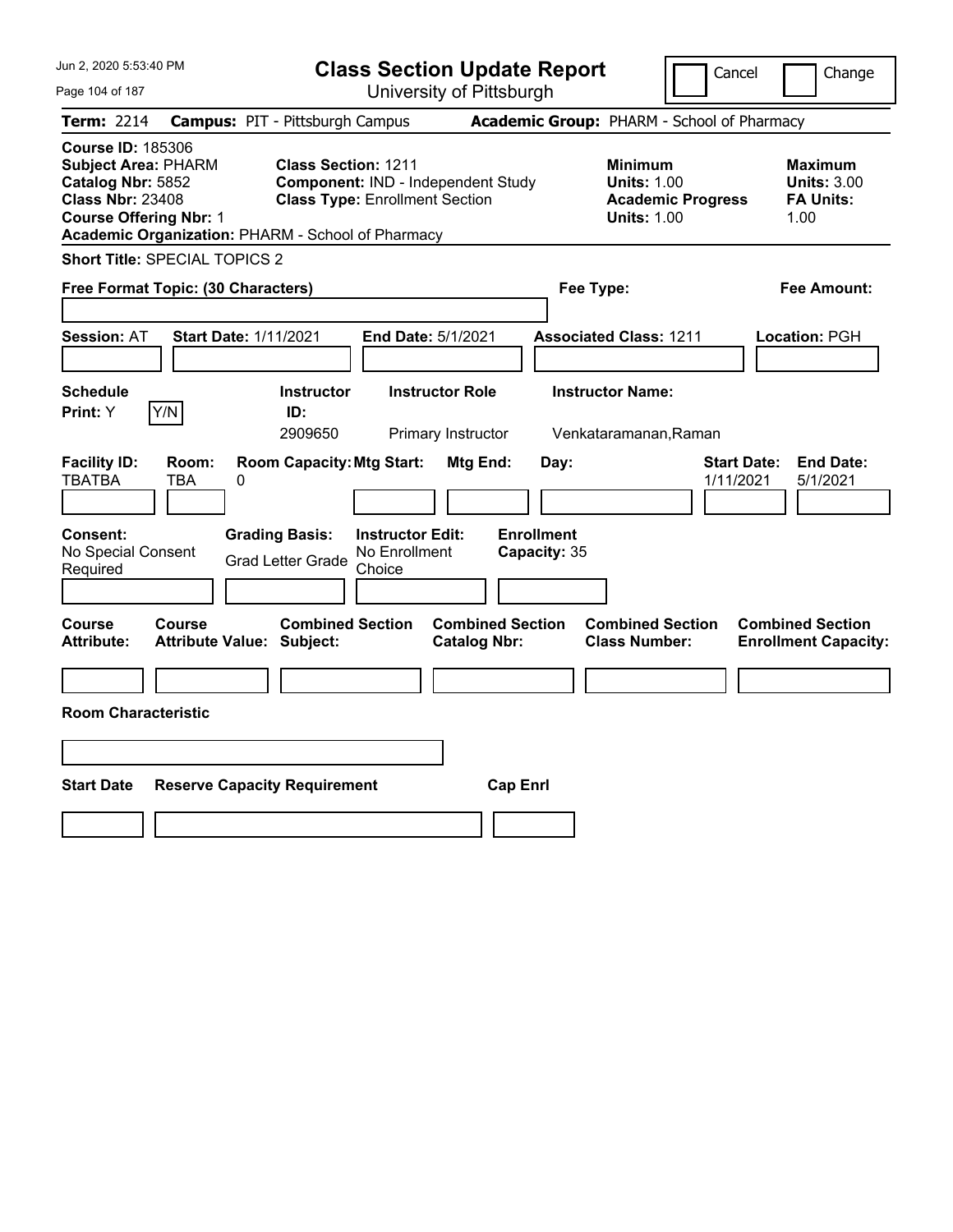| Jun 2, 2020 5:53:40 PM                                                                                                                                                                       |                                                             | <b>Class Section Update Report</b>                                          |                                                |                                   |                                                            | Cancel                                     | Change                                                           |
|----------------------------------------------------------------------------------------------------------------------------------------------------------------------------------------------|-------------------------------------------------------------|-----------------------------------------------------------------------------|------------------------------------------------|-----------------------------------|------------------------------------------------------------|--------------------------------------------|------------------------------------------------------------------|
| Page 105 of 187                                                                                                                                                                              |                                                             | University of Pittsburgh                                                    |                                                |                                   |                                                            |                                            |                                                                  |
| Term: 2214                                                                                                                                                                                   | <b>Campus: PIT - Pittsburgh Campus</b>                      |                                                                             |                                                |                                   |                                                            | Academic Group: PHARM - School of Pharmacy |                                                                  |
| <b>Course ID: 185306</b><br><b>Subject Area: PHARM</b><br>Catalog Nbr: 5852<br><b>Class Nbr: 23409</b><br><b>Course Offering Nbr: 1</b><br>Academic Organization: PHARM - School of Pharmacy | <b>Class Section: 1212</b>                                  | Component: IND - Independent Study<br><b>Class Type: Enrollment Section</b> |                                                |                                   | <b>Minimum</b><br><b>Units: 1.00</b><br><b>Units: 1.00</b> | <b>Academic Progress</b>                   | <b>Maximum</b><br><b>Units: 3.00</b><br><b>FA Units:</b><br>1.00 |
| <b>Short Title: SPECIAL TOPICS 2</b>                                                                                                                                                         |                                                             |                                                                             |                                                |                                   |                                                            |                                            |                                                                  |
| Free Format Topic: (30 Characters)                                                                                                                                                           |                                                             |                                                                             |                                                | Fee Type:                         |                                                            |                                            | Fee Amount:                                                      |
| <b>Session: AT</b>                                                                                                                                                                           | <b>Start Date: 1/11/2021</b>                                | End Date: 5/1/2021                                                          |                                                | <b>Associated Class: 1212</b>     |                                                            |                                            | Location: PGH                                                    |
| <b>Schedule</b><br>Y/N<br>Print: Y                                                                                                                                                           | <b>Instructor</b><br>ID:<br>1608889                         | <b>Instructor Role</b><br>Primary Instructor                                |                                                |                                   | <b>Instructor Name:</b><br>Jonkman, Lauren Jennifer        |                                            |                                                                  |
| <b>Facility ID:</b><br>Room:<br><b>TBATBA</b><br>TBA                                                                                                                                         | <b>Room Capacity: Mtg Start:</b><br>0                       |                                                                             | Mtg End:                                       | Day:                              |                                                            | 1/11/2021                                  | <b>End Date:</b><br><b>Start Date:</b><br>5/1/2021               |
| Consent:<br>No Special Consent<br>Required                                                                                                                                                   | <b>Grading Basis:</b><br><b>Grad Letter Grade</b>           | <b>Instructor Edit:</b><br>No Enrollment<br>Choice                          |                                                | <b>Enrollment</b><br>Capacity: 35 |                                                            |                                            |                                                                  |
| Course<br>Course<br>Attribute:                                                                                                                                                               | <b>Combined Section</b><br><b>Attribute Value: Subject:</b> |                                                                             | <b>Combined Section</b><br><b>Catalog Nbr:</b> |                                   | <b>Combined Section</b><br><b>Class Number:</b>            |                                            | <b>Combined Section</b><br><b>Enrollment Capacity:</b>           |
|                                                                                                                                                                                              |                                                             |                                                                             |                                                |                                   |                                                            |                                            |                                                                  |
| <b>Room Characteristic</b>                                                                                                                                                                   |                                                             |                                                                             |                                                |                                   |                                                            |                                            |                                                                  |
|                                                                                                                                                                                              |                                                             |                                                                             |                                                |                                   |                                                            |                                            |                                                                  |
| <b>Start Date</b>                                                                                                                                                                            | <b>Reserve Capacity Requirement</b>                         |                                                                             | <b>Cap Enrl</b>                                |                                   |                                                            |                                            |                                                                  |
|                                                                                                                                                                                              |                                                             |                                                                             |                                                |                                   |                                                            |                                            |                                                                  |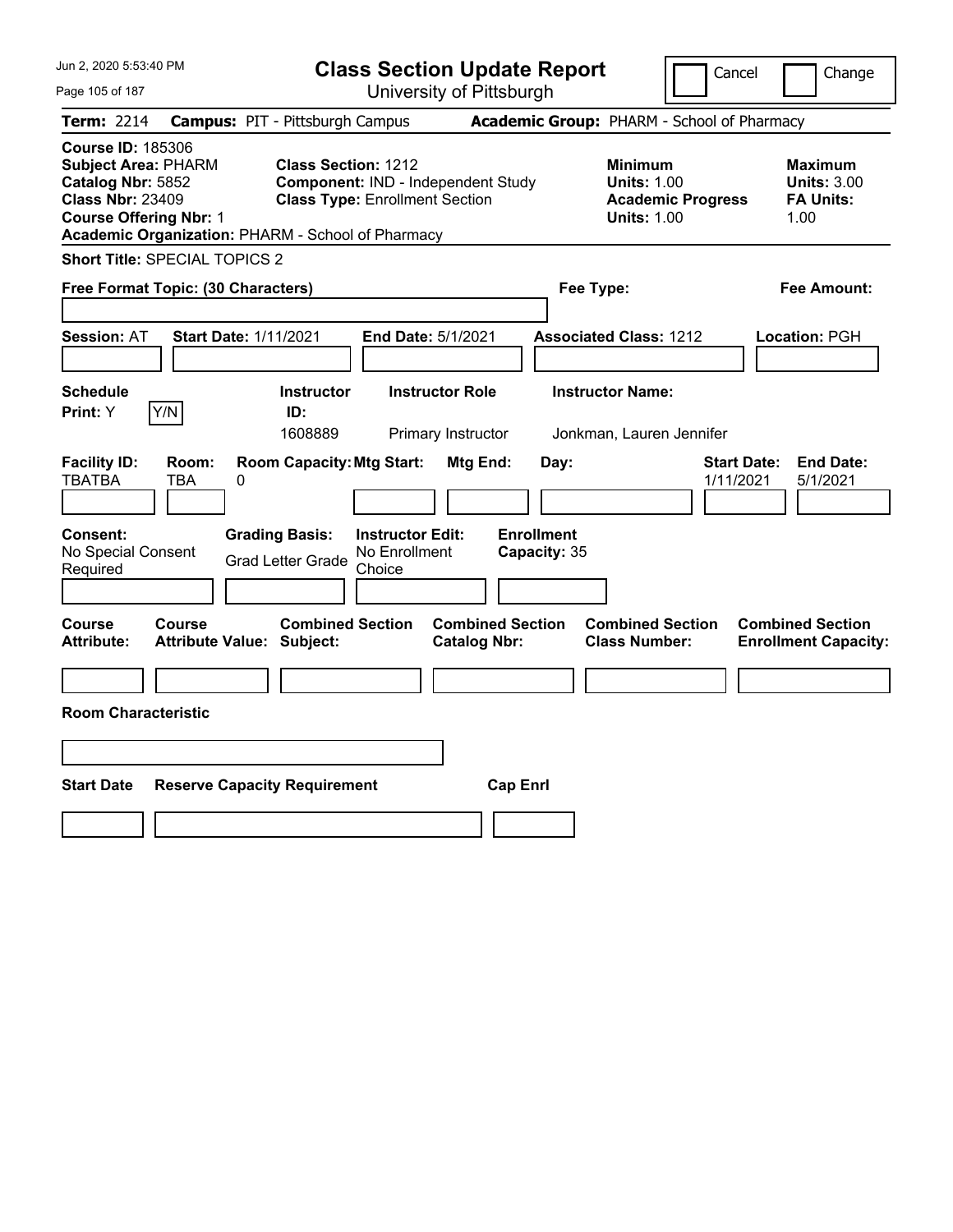| Jun 2, 2020 5:53:40 PM                                                                                                                                                                       |                                            |                                                                                                    |                                                    |                                                | <b>Class Section Update Report</b> |                                                            |                          | Cancel                          | Change                                                   |
|----------------------------------------------------------------------------------------------------------------------------------------------------------------------------------------------|--------------------------------------------|----------------------------------------------------------------------------------------------------|----------------------------------------------------|------------------------------------------------|------------------------------------|------------------------------------------------------------|--------------------------|---------------------------------|----------------------------------------------------------|
| Page 106 of 187                                                                                                                                                                              |                                            |                                                                                                    |                                                    | University of Pittsburgh                       |                                    |                                                            |                          |                                 |                                                          |
| Term: 2214                                                                                                                                                                                   | <b>Campus: PIT - Pittsburgh Campus</b>     |                                                                                                    |                                                    |                                                |                                    | Academic Group: PHARM - School of Pharmacy                 |                          |                                 |                                                          |
| <b>Course ID: 185306</b><br><b>Subject Area: PHARM</b><br>Catalog Nbr: 5852<br><b>Class Nbr: 23410</b><br><b>Course Offering Nbr: 1</b><br>Academic Organization: PHARM - School of Pharmacy |                                            | Class Section: 1213<br>Component: IND - Independent Study<br><b>Class Type: Enrollment Section</b> |                                                    |                                                |                                    | <b>Minimum</b><br><b>Units: 1.00</b><br><b>Units: 1.00</b> | <b>Academic Progress</b> | 1.00                            | <b>Maximum</b><br><b>Units: 3.00</b><br><b>FA Units:</b> |
| <b>Short Title: SPECIAL TOPICS 2</b>                                                                                                                                                         |                                            |                                                                                                    |                                                    |                                                |                                    |                                                            |                          |                                 |                                                          |
| Free Format Topic: (30 Characters)                                                                                                                                                           |                                            |                                                                                                    |                                                    |                                                |                                    | Fee Type:                                                  |                          |                                 | Fee Amount:                                              |
| <b>Session: AT</b>                                                                                                                                                                           | <b>Start Date: 1/11/2021</b>               |                                                                                                    | End Date: 5/1/2021                                 |                                                |                                    | <b>Associated Class: 1213</b>                              |                          | Location: PGH                   |                                                          |
| <b>Schedule</b><br>Y/N<br>Print: Y                                                                                                                                                           |                                            | <b>Instructor</b><br>ID:<br>3368596                                                                |                                                    | <b>Instructor Role</b><br>Primary Instructor   |                                    | <b>Instructor Name:</b><br>Korenoski, Amanda Suzanne       |                          |                                 |                                                          |
| <b>Facility ID:</b><br><b>TBATBA</b>                                                                                                                                                         | Room:<br>TBA<br>0                          | <b>Room Capacity: Mtg Start:</b>                                                                   |                                                    | Mtg End:                                       | Day:                               |                                                            |                          | <b>Start Date:</b><br>1/11/2021 | <b>End Date:</b><br>5/1/2021                             |
| Consent:<br>No Special Consent<br>Required                                                                                                                                                   |                                            | <b>Grading Basis:</b><br><b>Grad Letter Grade</b>                                                  | <b>Instructor Edit:</b><br>No Enrollment<br>Choice |                                                | <b>Enrollment</b><br>Capacity: 35  |                                                            |                          |                                 |                                                          |
| Course<br>Attribute:                                                                                                                                                                         | Course<br><b>Attribute Value: Subject:</b> | <b>Combined Section</b>                                                                            |                                                    | <b>Combined Section</b><br><b>Catalog Nbr:</b> |                                    | <b>Combined Section</b><br><b>Class Number:</b>            |                          | <b>Combined Section</b>         | <b>Enrollment Capacity:</b>                              |
|                                                                                                                                                                                              |                                            |                                                                                                    |                                                    |                                                |                                    |                                                            |                          |                                 |                                                          |
| <b>Room Characteristic</b>                                                                                                                                                                   |                                            |                                                                                                    |                                                    |                                                |                                    |                                                            |                          |                                 |                                                          |
|                                                                                                                                                                                              |                                            |                                                                                                    |                                                    |                                                |                                    |                                                            |                          |                                 |                                                          |
| <b>Start Date</b>                                                                                                                                                                            | <b>Reserve Capacity Requirement</b>        |                                                                                                    |                                                    |                                                | <b>Cap Enrl</b>                    |                                                            |                          |                                 |                                                          |
|                                                                                                                                                                                              |                                            |                                                                                                    |                                                    |                                                |                                    |                                                            |                          |                                 |                                                          |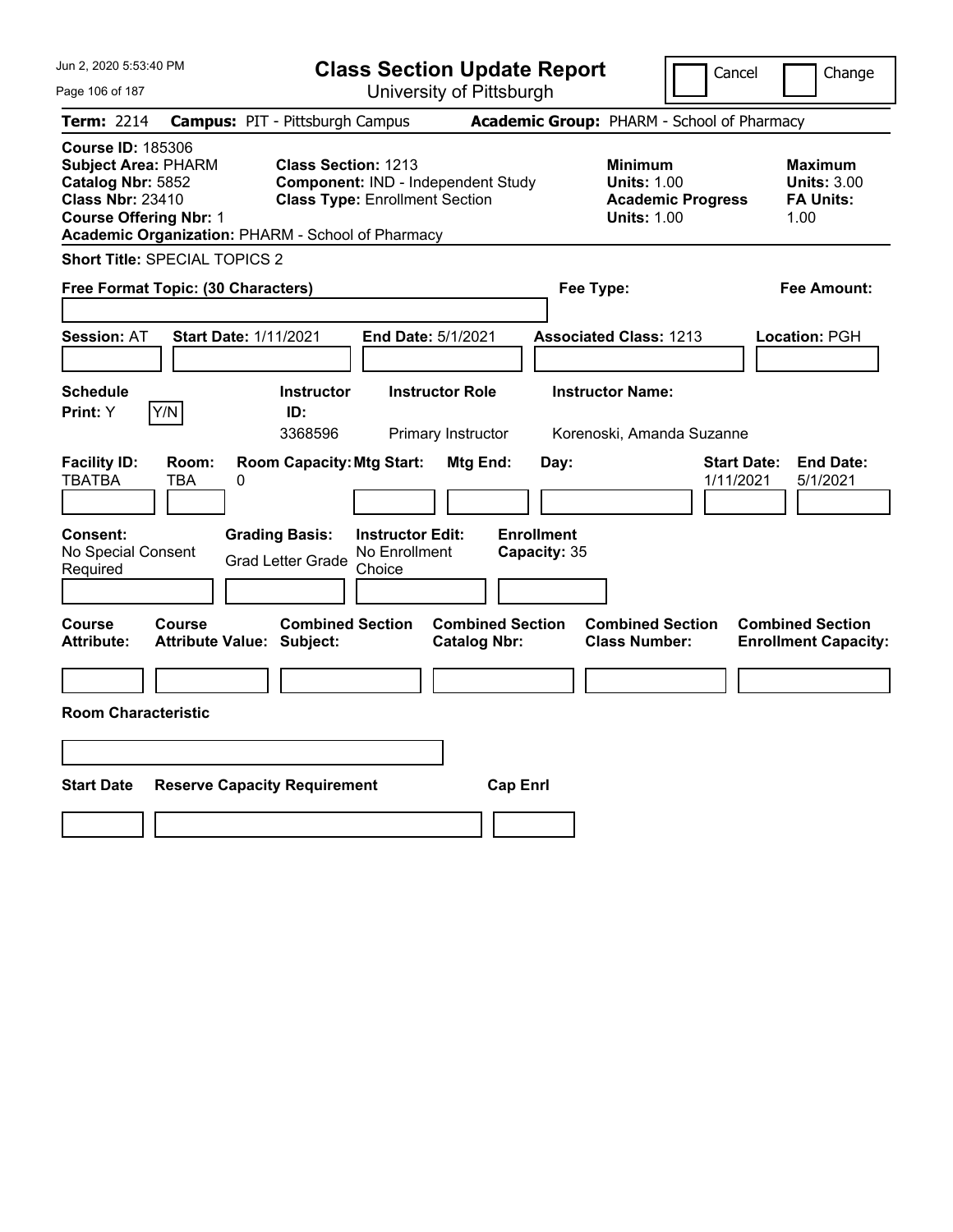| Jun 2, 2020 5:53:40 PM                                                                                                                                                                       |                                                                                                           | <b>Class Section Update Report</b>             | Cancel                                                                                 | Change                                                           |
|----------------------------------------------------------------------------------------------------------------------------------------------------------------------------------------------|-----------------------------------------------------------------------------------------------------------|------------------------------------------------|----------------------------------------------------------------------------------------|------------------------------------------------------------------|
| Page 107 of 187                                                                                                                                                                              |                                                                                                           | University of Pittsburgh                       |                                                                                        |                                                                  |
| Term: 2214                                                                                                                                                                                   | <b>Campus: PIT - Pittsburgh Campus</b>                                                                    |                                                | Academic Group: PHARM - School of Pharmacy                                             |                                                                  |
| <b>Course ID: 185306</b><br><b>Subject Area: PHARM</b><br>Catalog Nbr: 5852<br><b>Class Nbr: 23411</b><br><b>Course Offering Nbr: 1</b><br>Academic Organization: PHARM - School of Pharmacy | <b>Class Section: 1214</b><br>Component: IND - Independent Study<br><b>Class Type: Enrollment Section</b> |                                                | <b>Minimum</b><br><b>Units: 1.00</b><br><b>Academic Progress</b><br><b>Units: 1.00</b> | <b>Maximum</b><br><b>Units: 3.00</b><br><b>FA Units:</b><br>1.00 |
| Short Title: SPECIAL TOPICS 2                                                                                                                                                                |                                                                                                           |                                                |                                                                                        |                                                                  |
| Free Format Topic: (30 Characters)                                                                                                                                                           |                                                                                                           |                                                | Fee Type:                                                                              | Fee Amount:                                                      |
| <b>Session: AT</b><br><b>Start Date: 1/11/2021</b>                                                                                                                                           |                                                                                                           | End Date: 5/1/2021                             | <b>Associated Class: 1214</b>                                                          | Location: PGH                                                    |
| <b>Schedule</b><br>Y/N<br>Print: Y                                                                                                                                                           | <b>Instructor</b><br>ID:<br>1918824                                                                       | <b>Instructor Role</b><br>Primary Instructor   | <b>Instructor Name:</b><br>Grieve, Victoria Luna Brennan                               |                                                                  |
| <b>Facility ID:</b><br>Room:<br><b>TBATBA</b><br>TBA<br>0                                                                                                                                    | <b>Room Capacity: Mtg Start:</b>                                                                          | Mtg End:<br>Day:                               |                                                                                        | <b>End Date:</b><br><b>Start Date:</b><br>1/11/2021<br>5/1/2021  |
| Consent:<br>No Special Consent<br>Required                                                                                                                                                   | <b>Grading Basis:</b><br><b>Instructor Edit:</b><br>No Enrollment<br><b>Grad Letter Grade</b><br>Choice   | <b>Enrollment</b><br>Capacity: 35              |                                                                                        |                                                                  |
| Course<br>Course<br><b>Attribute:</b><br><b>Attribute Value: Subject:</b>                                                                                                                    | <b>Combined Section</b>                                                                                   | <b>Combined Section</b><br><b>Catalog Nbr:</b> | <b>Combined Section</b><br><b>Class Number:</b>                                        | <b>Combined Section</b><br><b>Enrollment Capacity:</b>           |
| <b>Room Characteristic</b>                                                                                                                                                                   |                                                                                                           |                                                |                                                                                        |                                                                  |
|                                                                                                                                                                                              |                                                                                                           |                                                |                                                                                        |                                                                  |
| <b>Start Date</b>                                                                                                                                                                            | <b>Reserve Capacity Requirement</b>                                                                       | <b>Cap Enrl</b>                                |                                                                                        |                                                                  |
|                                                                                                                                                                                              |                                                                                                           |                                                |                                                                                        |                                                                  |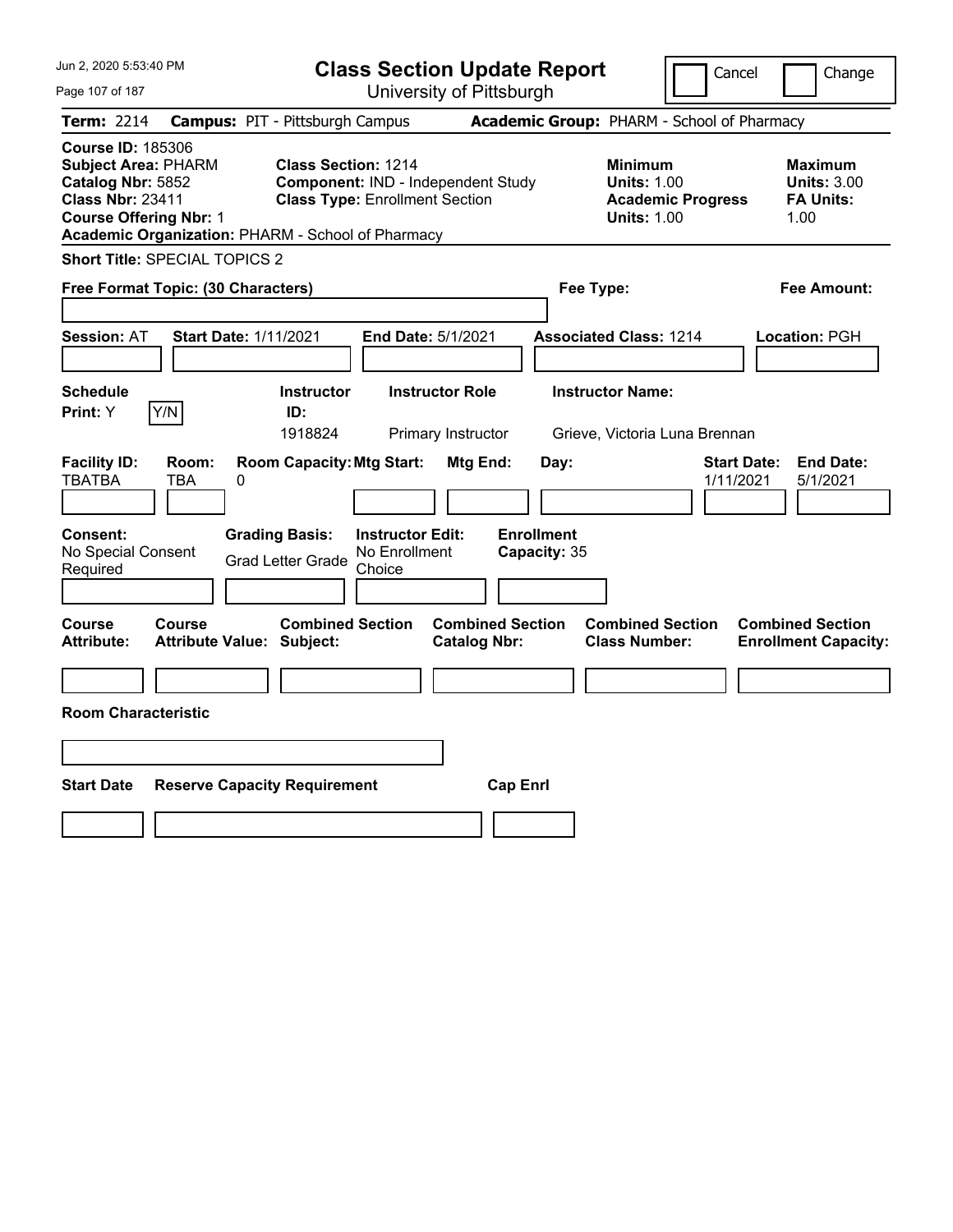| Jun 2, 2020 5:53:40 PM                                                                                                                                                                       |                                                             | <b>Class Section Update Report</b>                                          |                                                |                                                                                        | Cancel<br>Change                                                 |
|----------------------------------------------------------------------------------------------------------------------------------------------------------------------------------------------|-------------------------------------------------------------|-----------------------------------------------------------------------------|------------------------------------------------|----------------------------------------------------------------------------------------|------------------------------------------------------------------|
| Page 108 of 187                                                                                                                                                                              |                                                             | University of Pittsburgh                                                    |                                                |                                                                                        |                                                                  |
| Term: 2214                                                                                                                                                                                   | <b>Campus: PIT - Pittsburgh Campus</b>                      |                                                                             |                                                | Academic Group: PHARM - School of Pharmacy                                             |                                                                  |
| <b>Course ID: 185306</b><br><b>Subject Area: PHARM</b><br>Catalog Nbr: 5852<br><b>Class Nbr: 25463</b><br><b>Course Offering Nbr: 1</b><br>Academic Organization: PHARM - School of Pharmacy | <b>Class Section: 1215</b>                                  | Component: IND - Independent Study<br><b>Class Type: Enrollment Section</b> |                                                | <b>Minimum</b><br><b>Units: 1.00</b><br><b>Academic Progress</b><br><b>Units: 1.00</b> | <b>Maximum</b><br><b>Units: 3.00</b><br><b>FA Units:</b><br>1.00 |
| <b>Short Title: SPECIAL TOPICS 2</b>                                                                                                                                                         |                                                             |                                                                             |                                                |                                                                                        |                                                                  |
| Free Format Topic: (30 Characters)                                                                                                                                                           |                                                             |                                                                             |                                                | Fee Type:                                                                              | Fee Amount:                                                      |
| <b>Session: AT</b>                                                                                                                                                                           | <b>Start Date: 1/11/2021</b>                                | End Date: 5/1/2021                                                          |                                                | <b>Associated Class: 1215</b>                                                          | Location: PGH                                                    |
| <b>Schedule</b><br>Y/N<br>Print: Y                                                                                                                                                           | <b>Instructor</b><br>ID:<br>2958369                         | <b>Instructor Role</b><br>Primary Instructor                                |                                                | <b>Instructor Name:</b><br>Riley, John                                                 |                                                                  |
| <b>Facility ID:</b><br>Room:<br><b>TBATBA</b><br>TBA                                                                                                                                         | <b>Room Capacity: Mtg Start:</b><br>0                       |                                                                             | Mtg End:<br>Day:                               |                                                                                        | <b>Start Date:</b><br><b>End Date:</b><br>1/11/2021<br>5/1/2021  |
| <b>Consent:</b><br>No Special Consent<br>Required                                                                                                                                            | <b>Grading Basis:</b><br><b>Grad Letter Grade</b>           | <b>Instructor Edit:</b><br>No Enrollment<br>Choice                          | <b>Enrollment</b><br>Capacity: 35              |                                                                                        |                                                                  |
| Course<br>Course<br>Attribute:                                                                                                                                                               | <b>Combined Section</b><br><b>Attribute Value: Subject:</b> |                                                                             | <b>Combined Section</b><br><b>Catalog Nbr:</b> | <b>Combined Section</b><br><b>Class Number:</b>                                        | <b>Combined Section</b><br><b>Enrollment Capacity:</b>           |
| <b>Room Characteristic</b>                                                                                                                                                                   |                                                             |                                                                             |                                                |                                                                                        |                                                                  |
|                                                                                                                                                                                              |                                                             |                                                                             |                                                |                                                                                        |                                                                  |
| <b>Start Date</b>                                                                                                                                                                            | <b>Reserve Capacity Requirement</b>                         |                                                                             | <b>Cap Enrl</b>                                |                                                                                        |                                                                  |
|                                                                                                                                                                                              |                                                             |                                                                             |                                                |                                                                                        |                                                                  |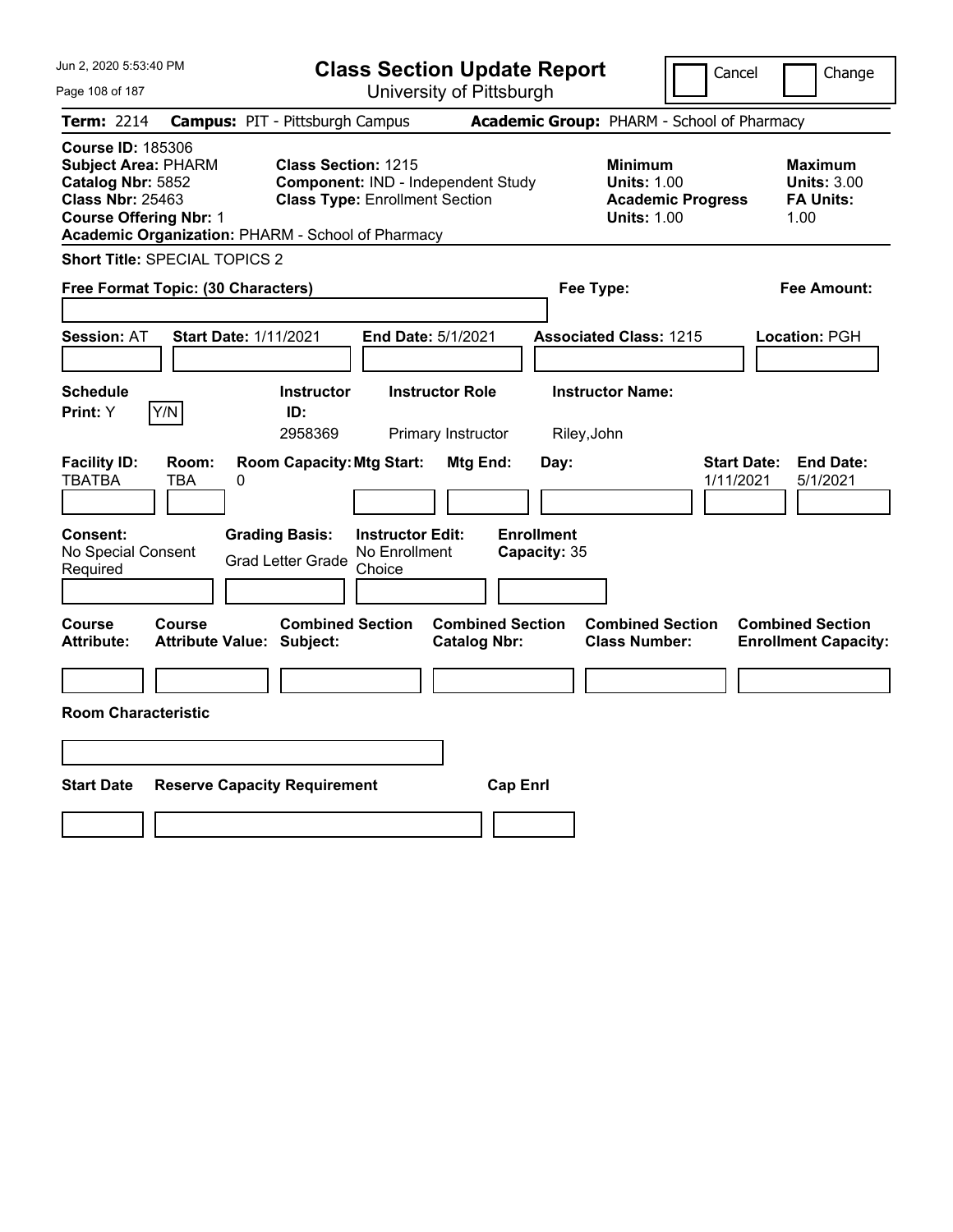| Jun 2, 2020 5:53:40 PM                                                                                                                                                                       |                                        |                                                                                                    |                                                    | <b>Class Section Update Report</b>             |                                   |                                                            | Cancel                   | Change                                                           |
|----------------------------------------------------------------------------------------------------------------------------------------------------------------------------------------------|----------------------------------------|----------------------------------------------------------------------------------------------------|----------------------------------------------------|------------------------------------------------|-----------------------------------|------------------------------------------------------------|--------------------------|------------------------------------------------------------------|
| Page 109 of 187                                                                                                                                                                              |                                        |                                                                                                    |                                                    | University of Pittsburgh                       |                                   |                                                            |                          |                                                                  |
| Term: 2214                                                                                                                                                                                   | <b>Campus: PIT - Pittsburgh Campus</b> |                                                                                                    |                                                    |                                                |                                   | Academic Group: PHARM - School of Pharmacy                 |                          |                                                                  |
| <b>Course ID: 185306</b><br><b>Subject Area: PHARM</b><br>Catalog Nbr: 5852<br><b>Class Nbr: 25464</b><br><b>Course Offering Nbr: 1</b><br>Academic Organization: PHARM - School of Pharmacy |                                        | Class Section: 1216<br>Component: IND - Independent Study<br><b>Class Type: Enrollment Section</b> |                                                    |                                                |                                   | <b>Minimum</b><br><b>Units: 1.00</b><br><b>Units: 1.00</b> | <b>Academic Progress</b> | <b>Maximum</b><br><b>Units: 3.00</b><br><b>FA Units:</b><br>1.00 |
| Short Title: SPECIAL TOPICS 2                                                                                                                                                                |                                        |                                                                                                    |                                                    |                                                |                                   |                                                            |                          |                                                                  |
| Free Format Topic: (30 Characters)                                                                                                                                                           |                                        |                                                                                                    |                                                    |                                                |                                   | Fee Type:                                                  |                          | Fee Amount:                                                      |
| <b>Session: AT</b>                                                                                                                                                                           | <b>Start Date: 1/11/2021</b>           |                                                                                                    |                                                    | End Date: 5/1/2021                             |                                   | <b>Associated Class: 1216</b>                              |                          | Location: PGH                                                    |
| <b>Schedule</b><br>Y/N<br>Print: Y                                                                                                                                                           |                                        | <b>Instructor</b><br>ID:<br>2922931                                                                |                                                    | <b>Instructor Role</b><br>Primary Instructor   |                                   | <b>Instructor Name:</b><br>Benedict, Neal Jaret            |                          |                                                                  |
| <b>Facility ID:</b><br><b>TBATBA</b><br>TBA                                                                                                                                                  | Room:<br>0                             | <b>Room Capacity: Mtg Start:</b>                                                                   |                                                    | Mtg End:                                       | Day:                              |                                                            |                          | <b>Start Date:</b><br><b>End Date:</b><br>1/11/2021<br>5/1/2021  |
| <b>Consent:</b><br>No Special Consent<br>Required                                                                                                                                            |                                        | <b>Grading Basis:</b><br><b>Grad Letter Grade</b>                                                  | <b>Instructor Edit:</b><br>No Enrollment<br>Choice |                                                | <b>Enrollment</b><br>Capacity: 35 |                                                            |                          |                                                                  |
| <b>Course</b><br><b>Course</b><br><b>Attribute:</b>                                                                                                                                          | <b>Attribute Value: Subject:</b>       | <b>Combined Section</b>                                                                            |                                                    | <b>Combined Section</b><br><b>Catalog Nbr:</b> |                                   | <b>Combined Section</b><br><b>Class Number:</b>            |                          | <b>Combined Section</b><br><b>Enrollment Capacity:</b>           |
| <b>Room Characteristic</b>                                                                                                                                                                   |                                        |                                                                                                    |                                                    |                                                |                                   |                                                            |                          |                                                                  |
|                                                                                                                                                                                              |                                        |                                                                                                    |                                                    |                                                |                                   |                                                            |                          |                                                                  |
| <b>Start Date</b>                                                                                                                                                                            | <b>Reserve Capacity Requirement</b>    |                                                                                                    |                                                    |                                                | <b>Cap Enrl</b>                   |                                                            |                          |                                                                  |
|                                                                                                                                                                                              |                                        |                                                                                                    |                                                    |                                                |                                   |                                                            |                          |                                                                  |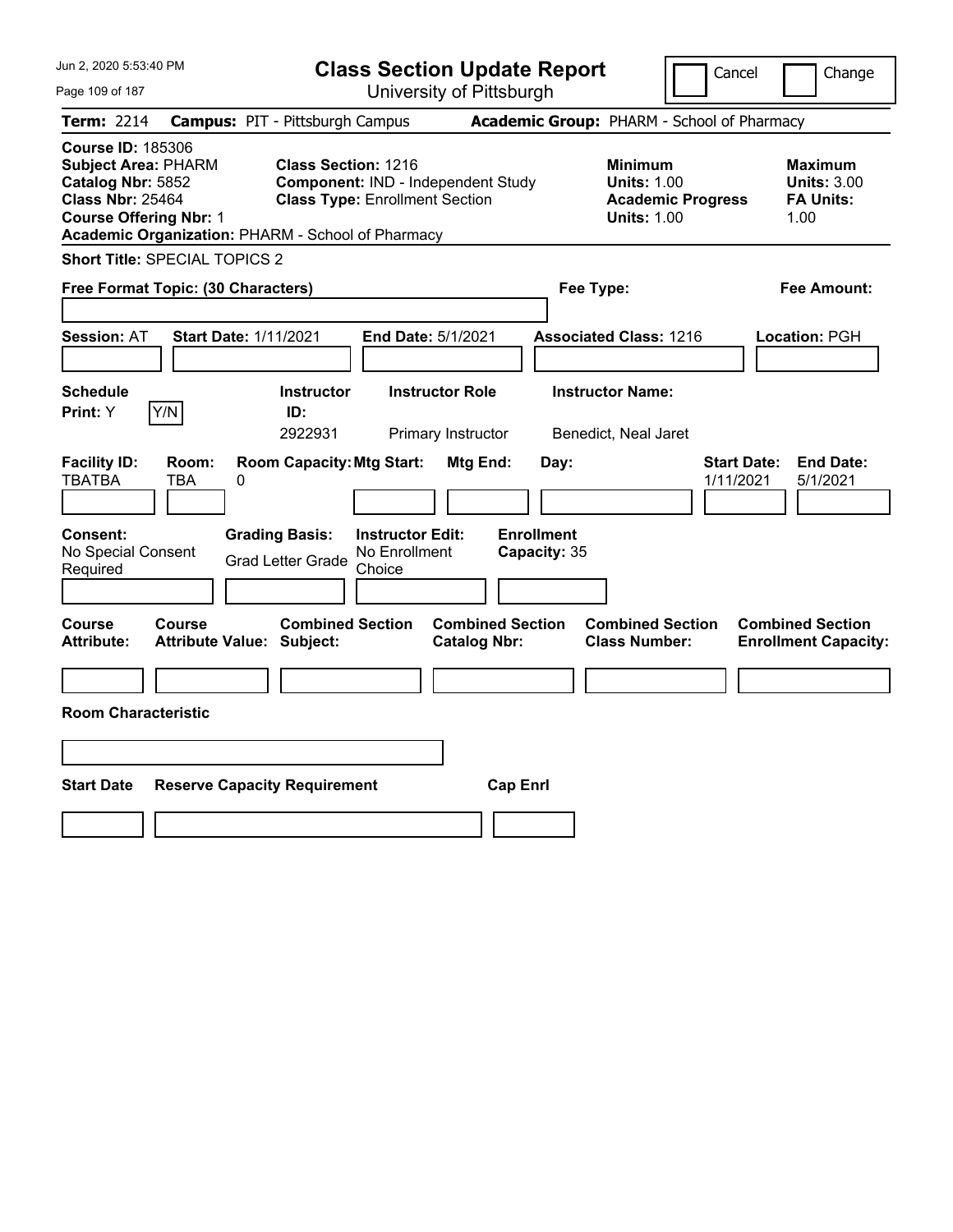| Jun 2, 2020 5:53:40 PM                                                                                                                                                                       |                                                                                                           | <b>Class Section Update Report</b>             |                                                                                        | Cancel<br>Change                                                 |
|----------------------------------------------------------------------------------------------------------------------------------------------------------------------------------------------|-----------------------------------------------------------------------------------------------------------|------------------------------------------------|----------------------------------------------------------------------------------------|------------------------------------------------------------------|
| Page 110 of 187                                                                                                                                                                              |                                                                                                           | University of Pittsburgh                       |                                                                                        |                                                                  |
| <b>Term: 2214</b>                                                                                                                                                                            | <b>Campus: PIT - Pittsburgh Campus</b>                                                                    |                                                | Academic Group: PHARM - School of Pharmacy                                             |                                                                  |
| <b>Course ID: 185306</b><br><b>Subject Area: PHARM</b><br>Catalog Nbr: 5852<br><b>Class Nbr: 25465</b><br><b>Course Offering Nbr: 1</b><br>Academic Organization: PHARM - School of Pharmacy | <b>Class Section: 1217</b><br>Component: IND - Independent Study<br><b>Class Type: Enrollment Section</b> |                                                | <b>Minimum</b><br><b>Units: 1.00</b><br><b>Academic Progress</b><br><b>Units: 1.00</b> | <b>Maximum</b><br><b>Units: 3.00</b><br><b>FA Units:</b><br>1.00 |
| Short Title: SPECIAL TOPICS 2                                                                                                                                                                |                                                                                                           |                                                |                                                                                        |                                                                  |
| Free Format Topic: (30 Characters)                                                                                                                                                           |                                                                                                           |                                                | Fee Type:                                                                              | Fee Amount:                                                      |
| <b>Session: AT</b><br><b>Start Date: 1/11/2021</b>                                                                                                                                           | End Date: 5/1/2021                                                                                        |                                                | <b>Associated Class: 1217</b>                                                          | Location: PGH                                                    |
| <b>Schedule</b><br>Y/N<br>Print: Y                                                                                                                                                           | <b>Instructor</b><br>ID:<br>1370423                                                                       | <b>Instructor Role</b><br>Primary Instructor   | <b>Instructor Name:</b><br>Nolin, Thomas D.                                            |                                                                  |
| <b>Facility ID:</b><br>Room:<br><b>TBATBA</b><br><b>TBA</b><br>0                                                                                                                             | <b>Room Capacity: Mtg Start:</b>                                                                          | Mtg End:<br>Day:                               |                                                                                        | <b>Start Date:</b><br><b>End Date:</b><br>1/11/2021<br>5/1/2021  |
| <b>Consent:</b><br>No Special Consent<br>Required                                                                                                                                            | <b>Grading Basis:</b><br><b>Instructor Edit:</b><br>No Enrollment<br><b>Grad Letter Grade</b><br>Choice   | <b>Enrollment</b><br>Capacity: 35              |                                                                                        |                                                                  |
| Course<br>Course<br><b>Attribute Value: Subject:</b><br><b>Attribute:</b>                                                                                                                    | <b>Combined Section</b>                                                                                   | <b>Combined Section</b><br><b>Catalog Nbr:</b> | <b>Combined Section</b><br><b>Class Number:</b>                                        | <b>Combined Section</b><br><b>Enrollment Capacity:</b>           |
| <b>Room Characteristic</b>                                                                                                                                                                   |                                                                                                           |                                                |                                                                                        |                                                                  |
|                                                                                                                                                                                              |                                                                                                           |                                                |                                                                                        |                                                                  |
| <b>Start Date</b>                                                                                                                                                                            | <b>Reserve Capacity Requirement</b>                                                                       | <b>Cap Enrl</b>                                |                                                                                        |                                                                  |
|                                                                                                                                                                                              |                                                                                                           |                                                |                                                                                        |                                                                  |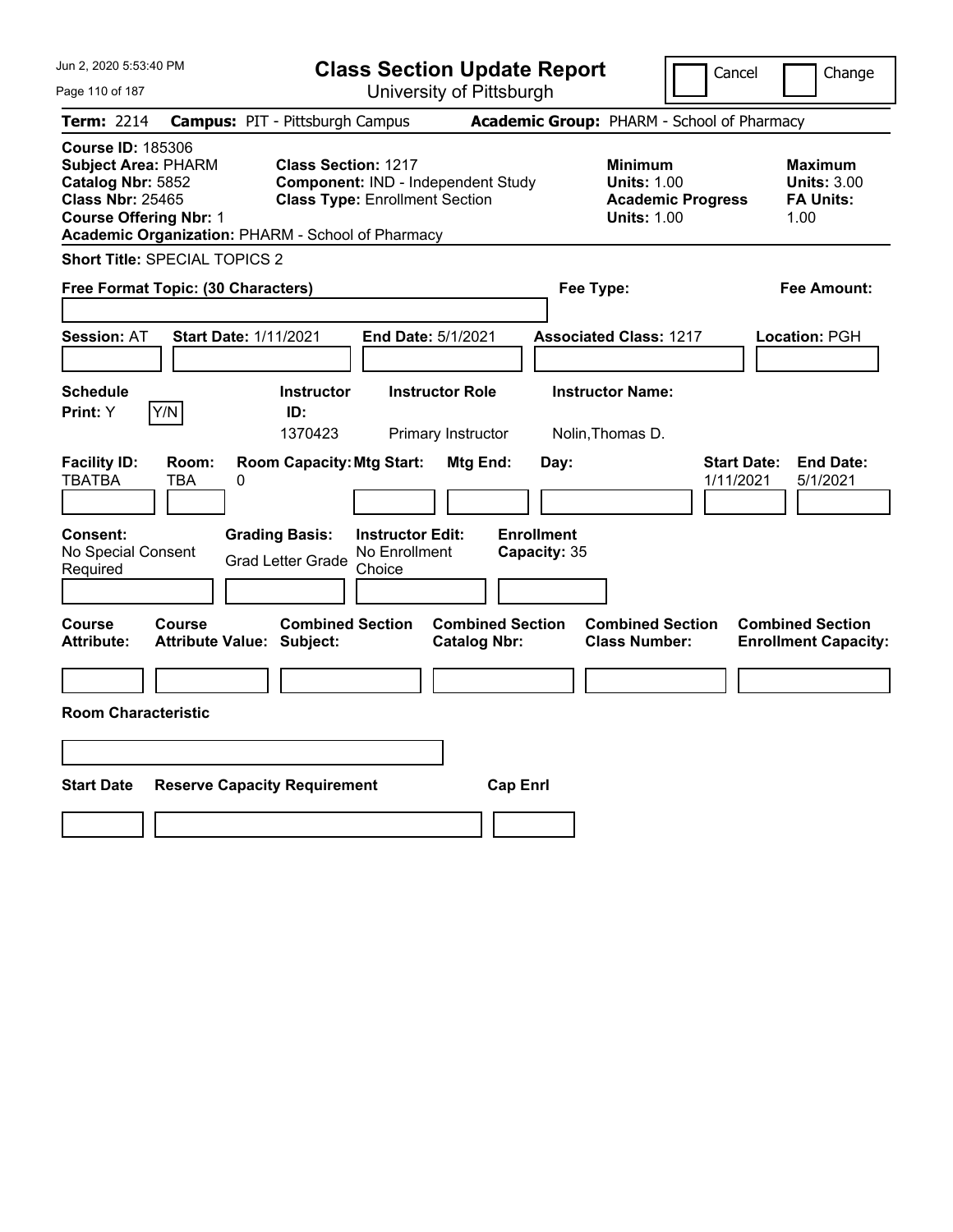| Jun 2, 2020 5:53:40 PM                                                                                                                                                                       |                                            |                                                                                                           |                                                    | <b>Class Section Update Report</b>             |                                   |                                                            |                          | Cancel                          | Change                                                           |
|----------------------------------------------------------------------------------------------------------------------------------------------------------------------------------------------|--------------------------------------------|-----------------------------------------------------------------------------------------------------------|----------------------------------------------------|------------------------------------------------|-----------------------------------|------------------------------------------------------------|--------------------------|---------------------------------|------------------------------------------------------------------|
| Page 111 of 187                                                                                                                                                                              |                                            |                                                                                                           |                                                    | University of Pittsburgh                       |                                   |                                                            |                          |                                 |                                                                  |
| Term: 2214                                                                                                                                                                                   | <b>Campus: PIT - Pittsburgh Campus</b>     |                                                                                                           |                                                    |                                                |                                   | Academic Group: PHARM - School of Pharmacy                 |                          |                                 |                                                                  |
| <b>Course ID: 185306</b><br><b>Subject Area: PHARM</b><br>Catalog Nbr: 5852<br><b>Class Nbr: 25466</b><br><b>Course Offering Nbr: 1</b><br>Academic Organization: PHARM - School of Pharmacy |                                            | <b>Class Section: 1218</b><br>Component: IND - Independent Study<br><b>Class Type: Enrollment Section</b> |                                                    |                                                |                                   | <b>Minimum</b><br><b>Units: 1.00</b><br><b>Units: 1.00</b> | <b>Academic Progress</b> |                                 | <b>Maximum</b><br><b>Units: 3.00</b><br><b>FA Units:</b><br>1.00 |
| <b>Short Title: SPECIAL TOPICS 2</b>                                                                                                                                                         |                                            |                                                                                                           |                                                    |                                                |                                   |                                                            |                          |                                 |                                                                  |
| Free Format Topic: (30 Characters)                                                                                                                                                           |                                            |                                                                                                           |                                                    |                                                |                                   | Fee Type:                                                  |                          |                                 | Fee Amount:                                                      |
| <b>Session: AT</b>                                                                                                                                                                           | <b>Start Date: 1/11/2021</b>               |                                                                                                           | End Date: 5/1/2021                                 |                                                |                                   | <b>Associated Class: 1218</b>                              |                          |                                 | Location: PGH                                                    |
| <b>Schedule</b><br>Y/N<br>Print: Y                                                                                                                                                           |                                            | <b>Instructor</b><br>ID:<br>2916887                                                                       |                                                    | <b>Instructor Role</b><br>Primary Instructor   |                                   | <b>Instructor Name:</b><br>McGivney, Melissa Anne Somma    |                          |                                 |                                                                  |
| <b>Facility ID:</b><br><b>TBATBA</b>                                                                                                                                                         | Room:<br>TBA<br>0                          | <b>Room Capacity: Mtg Start:</b>                                                                          |                                                    | Mtg End:                                       | Day:                              |                                                            |                          | <b>Start Date:</b><br>1/11/2021 | <b>End Date:</b><br>5/1/2021                                     |
| Consent:<br>No Special Consent<br>Required                                                                                                                                                   |                                            | <b>Grading Basis:</b><br><b>Grad Letter Grade</b>                                                         | <b>Instructor Edit:</b><br>No Enrollment<br>Choice |                                                | <b>Enrollment</b><br>Capacity: 35 |                                                            |                          |                                 |                                                                  |
| Course<br>Attribute:                                                                                                                                                                         | Course<br><b>Attribute Value: Subject:</b> | <b>Combined Section</b>                                                                                   |                                                    | <b>Combined Section</b><br><b>Catalog Nbr:</b> |                                   | <b>Combined Section</b><br><b>Class Number:</b>            |                          |                                 | <b>Combined Section</b><br><b>Enrollment Capacity:</b>           |
|                                                                                                                                                                                              |                                            |                                                                                                           |                                                    |                                                |                                   |                                                            |                          |                                 |                                                                  |
| <b>Room Characteristic</b>                                                                                                                                                                   |                                            |                                                                                                           |                                                    |                                                |                                   |                                                            |                          |                                 |                                                                  |
|                                                                                                                                                                                              |                                            |                                                                                                           |                                                    |                                                |                                   |                                                            |                          |                                 |                                                                  |
| <b>Start Date</b>                                                                                                                                                                            | <b>Reserve Capacity Requirement</b>        |                                                                                                           |                                                    |                                                | <b>Cap Enrl</b>                   |                                                            |                          |                                 |                                                                  |
|                                                                                                                                                                                              |                                            |                                                                                                           |                                                    |                                                |                                   |                                                            |                          |                                 |                                                                  |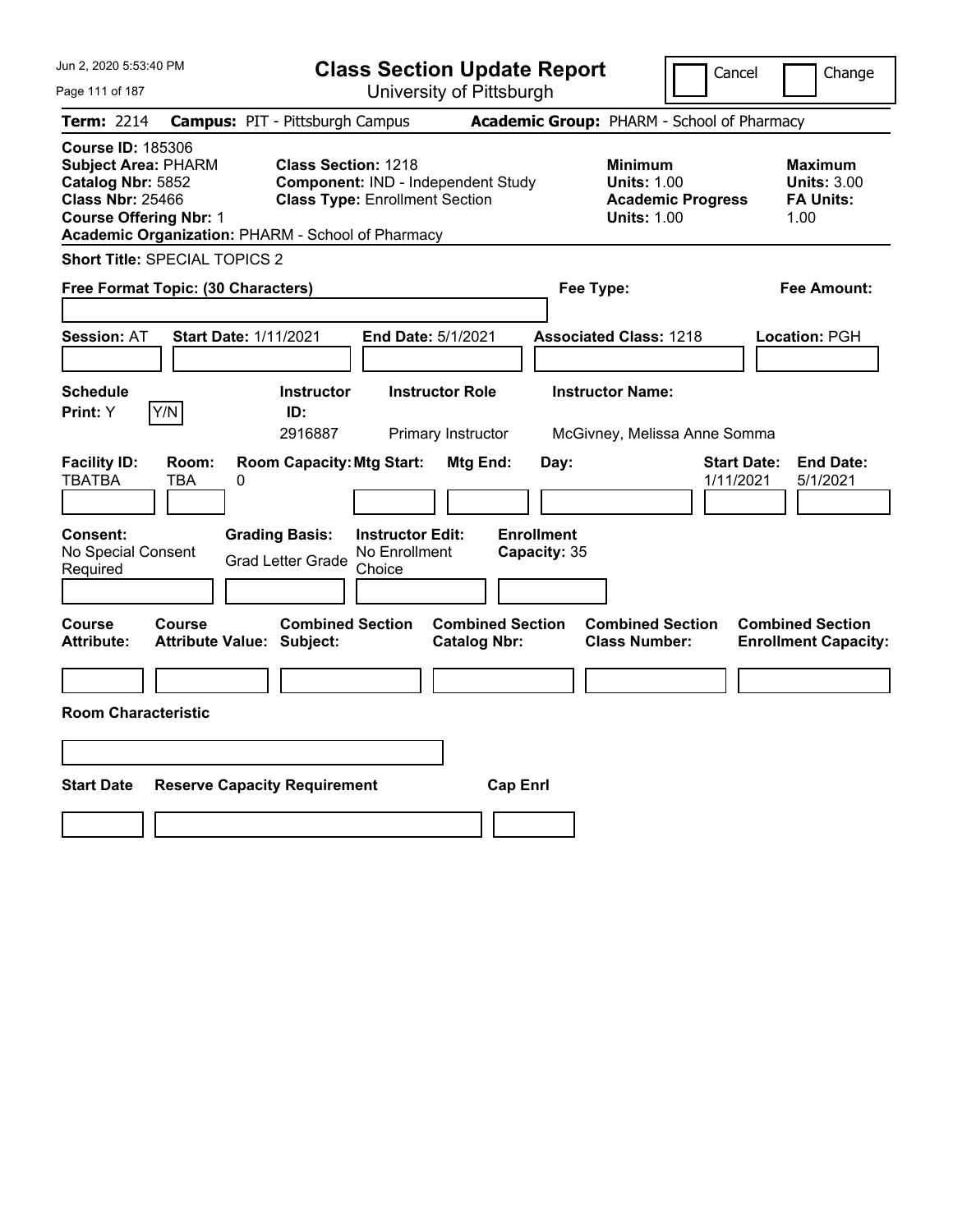| Jun 2, 2020 5:53:40 PM                                                                                                                                                                       |                                        |                                                              |                                                    | <b>Class Section Update Report</b>             |                                            |                                                            | Cancel                   | Change                                                           |
|----------------------------------------------------------------------------------------------------------------------------------------------------------------------------------------------|----------------------------------------|--------------------------------------------------------------|----------------------------------------------------|------------------------------------------------|--------------------------------------------|------------------------------------------------------------|--------------------------|------------------------------------------------------------------|
| Page 112 of 187                                                                                                                                                                              |                                        |                                                              |                                                    | University of Pittsburgh                       |                                            |                                                            |                          |                                                                  |
| Term: 2214                                                                                                                                                                                   | <b>Campus: PIT - Pittsburgh Campus</b> |                                                              |                                                    |                                                | Academic Group: PHARM - School of Pharmacy |                                                            |                          |                                                                  |
| <b>Course ID: 185306</b><br><b>Subject Area: PHARM</b><br>Catalog Nbr: 5852<br><b>Class Nbr: 25467</b><br><b>Course Offering Nbr: 1</b><br>Academic Organization: PHARM - School of Pharmacy |                                        | Class Section: 1219<br><b>Class Type: Enrollment Section</b> |                                                    | Component: IND - Independent Study             |                                            | <b>Minimum</b><br><b>Units: 1.00</b><br><b>Units: 1.00</b> | <b>Academic Progress</b> | <b>Maximum</b><br><b>Units: 3.00</b><br><b>FA Units:</b><br>1.00 |
| Short Title: SPECIAL TOPICS 2                                                                                                                                                                |                                        |                                                              |                                                    |                                                |                                            |                                                            |                          |                                                                  |
| Free Format Topic: (30 Characters)                                                                                                                                                           |                                        |                                                              |                                                    |                                                |                                            | Fee Type:                                                  |                          | Fee Amount:                                                      |
| <b>Session: AT</b>                                                                                                                                                                           | <b>Start Date: 1/11/2021</b>           |                                                              |                                                    | End Date: 5/1/2021                             |                                            | <b>Associated Class: 1219</b>                              |                          | Location: PGH                                                    |
| <b>Schedule</b><br>Y/N<br>Print: Y                                                                                                                                                           |                                        | <b>Instructor</b><br>ID:<br>2904587                          |                                                    | <b>Instructor Role</b><br>Primary Instructor   |                                            | <b>Instructor Name:</b><br>Coley, Kim Coccodrilli          |                          |                                                                  |
| <b>Facility ID:</b><br>Room:<br><b>TBATBA</b><br>TBA                                                                                                                                         | 0                                      | <b>Room Capacity: Mtg Start:</b>                             |                                                    | Mtg End:                                       | Day:<br><b>Enrollment</b>                  |                                                            |                          | <b>Start Date:</b><br><b>End Date:</b><br>1/11/2021<br>5/1/2021  |
| <b>Consent:</b><br>No Special Consent<br>Required                                                                                                                                            | <b>Grading Basis:</b>                  | <b>Grad Letter Grade</b>                                     | <b>Instructor Edit:</b><br>No Enrollment<br>Choice |                                                | Capacity: 35                               |                                                            |                          |                                                                  |
| <b>Course</b><br><b>Course</b><br><b>Attribute:</b>                                                                                                                                          | <b>Attribute Value: Subject:</b>       | <b>Combined Section</b>                                      |                                                    | <b>Combined Section</b><br><b>Catalog Nbr:</b> |                                            | <b>Combined Section</b><br><b>Class Number:</b>            |                          | <b>Combined Section</b><br><b>Enrollment Capacity:</b>           |
|                                                                                                                                                                                              |                                        |                                                              |                                                    |                                                |                                            |                                                            |                          |                                                                  |
| <b>Room Characteristic</b>                                                                                                                                                                   |                                        |                                                              |                                                    |                                                |                                            |                                                            |                          |                                                                  |
|                                                                                                                                                                                              |                                        |                                                              |                                                    |                                                |                                            |                                                            |                          |                                                                  |
| <b>Start Date</b>                                                                                                                                                                            | <b>Reserve Capacity Requirement</b>    |                                                              |                                                    |                                                | <b>Cap Enrl</b>                            |                                                            |                          |                                                                  |
|                                                                                                                                                                                              |                                        |                                                              |                                                    |                                                |                                            |                                                            |                          |                                                                  |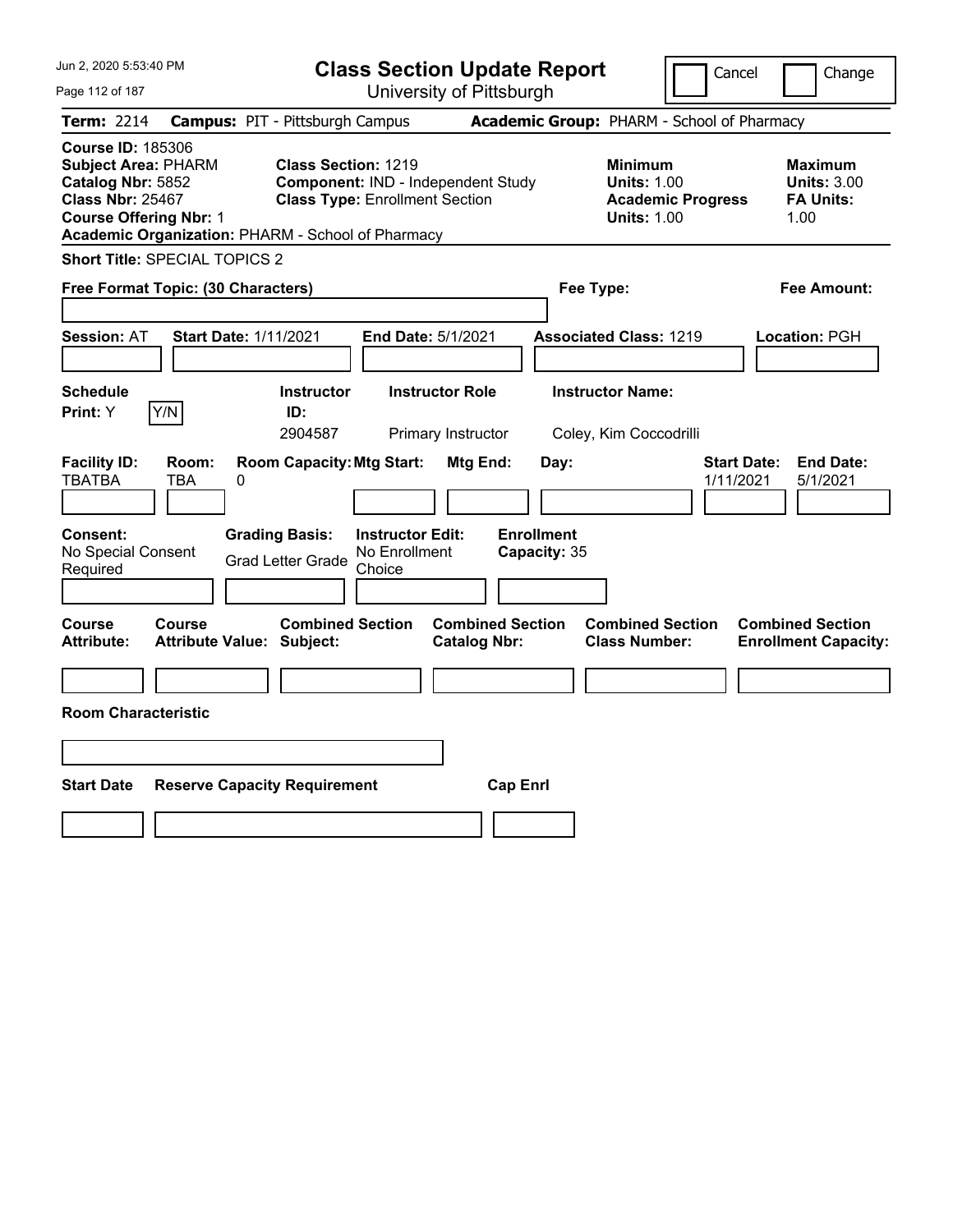| Jun 2, 2020 5:53:40 PM                                                                                                                                                                       |                                            |                                                                     |                                                    | <b>Class Section Update Report</b>             |                                            |                                                            | Cancel                   | Change                                                           |
|----------------------------------------------------------------------------------------------------------------------------------------------------------------------------------------------|--------------------------------------------|---------------------------------------------------------------------|----------------------------------------------------|------------------------------------------------|--------------------------------------------|------------------------------------------------------------|--------------------------|------------------------------------------------------------------|
| Page 113 of 187                                                                                                                                                                              |                                            |                                                                     |                                                    | University of Pittsburgh                       |                                            |                                                            |                          |                                                                  |
| Term: 2214                                                                                                                                                                                   | <b>Campus: PIT - Pittsburgh Campus</b>     |                                                                     |                                                    |                                                | Academic Group: PHARM - School of Pharmacy |                                                            |                          |                                                                  |
| <b>Course ID: 185307</b><br><b>Subject Area: PHARM</b><br>Catalog Nbr: 5853<br><b>Class Nbr: 22444</b><br><b>Course Offering Nbr: 1</b><br>Academic Organization: PHARM - School of Pharmacy |                                            | <b>Class Section: 1200</b><br><b>Class Type: Enrollment Section</b> |                                                    | Component: IND - Independent Study             |                                            | <b>Minimum</b><br><b>Units: 1.00</b><br><b>Units: 1.00</b> | <b>Academic Progress</b> | <b>Maximum</b><br><b>Units: 3.00</b><br><b>FA Units:</b><br>1.00 |
| <b>Short Title: SPECIAL TOPICS 3</b>                                                                                                                                                         |                                            |                                                                     |                                                    |                                                |                                            |                                                            |                          |                                                                  |
| Free Format Topic: (30 Characters)                                                                                                                                                           |                                            |                                                                     |                                                    |                                                | Fee Type:                                  |                                                            |                          | Fee Amount:                                                      |
| <b>Session: AT</b>                                                                                                                                                                           | <b>Start Date: 1/11/2021</b>               |                                                                     | End Date: 5/1/2021                                 |                                                |                                            | <b>Associated Class: 1200</b>                              |                          | Location: PGH                                                    |
| <b>Schedule</b><br>Y/N<br>Print: Y                                                                                                                                                           |                                            | <b>Instructor</b><br>ID:<br>1033502                                 |                                                    | <b>Instructor Role</b><br>Primary Instructor   |                                            | <b>Instructor Name:</b><br>Scelsi, Christine Marie         |                          |                                                                  |
| <b>Facility ID:</b><br><b>TBATBA</b>                                                                                                                                                         | Room:<br>TBA<br>0                          | <b>Room Capacity: Mtg Start:</b>                                    |                                                    | Mtg End:                                       | Day:                                       |                                                            |                          | <b>Start Date:</b><br><b>End Date:</b><br>1/11/2021<br>5/1/2021  |
| <b>Consent:</b><br>No Special Consent<br>Required                                                                                                                                            |                                            | <b>Grading Basis:</b><br><b>Grad Letter Grade</b>                   | <b>Instructor Edit:</b><br>No Enrollment<br>Choice |                                                | <b>Enrollment</b><br>Capacity: 35          |                                                            |                          |                                                                  |
| Course<br>Attribute:                                                                                                                                                                         | Course<br><b>Attribute Value: Subject:</b> | <b>Combined Section</b>                                             |                                                    | <b>Combined Section</b><br><b>Catalog Nbr:</b> |                                            | <b>Combined Section</b><br><b>Class Number:</b>            |                          | <b>Combined Section</b><br><b>Enrollment Capacity:</b>           |
|                                                                                                                                                                                              |                                            |                                                                     |                                                    |                                                |                                            |                                                            |                          |                                                                  |
| <b>Room Characteristic</b>                                                                                                                                                                   |                                            |                                                                     |                                                    |                                                |                                            |                                                            |                          |                                                                  |
|                                                                                                                                                                                              |                                            |                                                                     |                                                    |                                                |                                            |                                                            |                          |                                                                  |
| <b>Start Date</b>                                                                                                                                                                            | <b>Reserve Capacity Requirement</b>        |                                                                     |                                                    |                                                | <b>Cap Enrl</b>                            |                                                            |                          |                                                                  |
|                                                                                                                                                                                              |                                            |                                                                     |                                                    |                                                |                                            |                                                            |                          |                                                                  |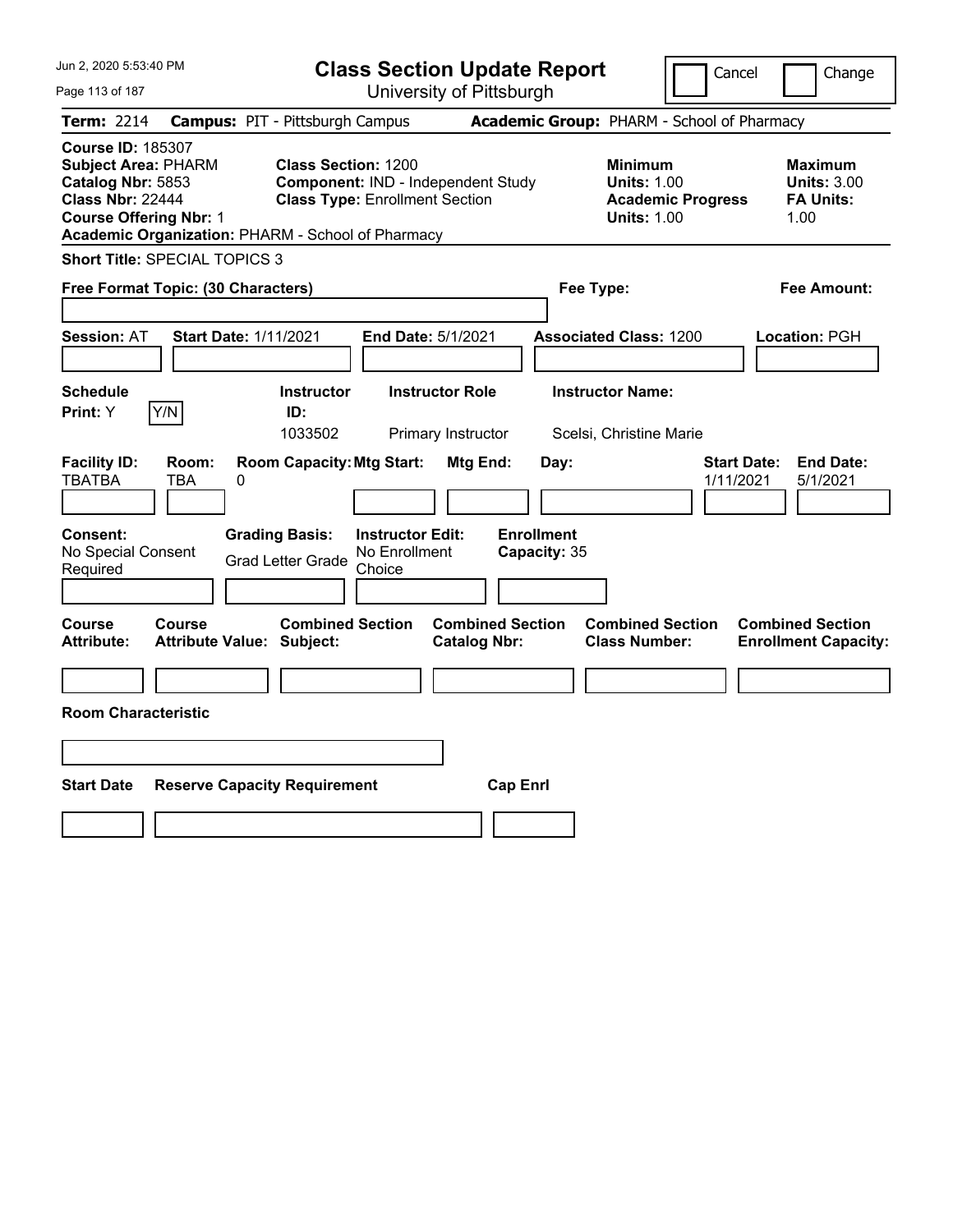| Jun 2, 2020 5:53:40 PM                                                                                                                                                                       |                                                             | <b>Class Section Update Report</b>                                          |                                                |                                                            | Cancel                          | Change                                                           |
|----------------------------------------------------------------------------------------------------------------------------------------------------------------------------------------------|-------------------------------------------------------------|-----------------------------------------------------------------------------|------------------------------------------------|------------------------------------------------------------|---------------------------------|------------------------------------------------------------------|
| Page 114 of 187                                                                                                                                                                              |                                                             |                                                                             | University of Pittsburgh                       |                                                            |                                 |                                                                  |
| Term: 2214                                                                                                                                                                                   | <b>Campus: PIT - Pittsburgh Campus</b>                      |                                                                             |                                                | Academic Group: PHARM - School of Pharmacy                 |                                 |                                                                  |
| <b>Course ID: 185307</b><br><b>Subject Area: PHARM</b><br>Catalog Nbr: 5853<br><b>Class Nbr: 22445</b><br><b>Course Offering Nbr: 1</b><br>Academic Organization: PHARM - School of Pharmacy | <b>Class Section: 1201</b>                                  | Component: IND - Independent Study<br><b>Class Type: Enrollment Section</b> |                                                | <b>Minimum</b><br><b>Units: 1.00</b><br><b>Units: 1.00</b> | <b>Academic Progress</b>        | <b>Maximum</b><br><b>Units: 3.00</b><br><b>FA Units:</b><br>1.00 |
| <b>Short Title: SPECIAL TOPICS 3</b>                                                                                                                                                         |                                                             |                                                                             |                                                |                                                            |                                 |                                                                  |
| Free Format Topic: (30 Characters)                                                                                                                                                           |                                                             |                                                                             |                                                | Fee Type:                                                  |                                 | Fee Amount:                                                      |
| <b>Session: AT</b>                                                                                                                                                                           | <b>Start Date: 1/11/2021</b>                                | End Date: 5/1/2021                                                          |                                                | <b>Associated Class: 1201</b>                              |                                 | Location: PGH                                                    |
| <b>Schedule</b><br>Y/N<br>Print: Y                                                                                                                                                           | <b>Instructor</b><br>ID:<br>3517618                         | <b>Instructor Role</b><br>Primary Instructor                                |                                                | <b>Instructor Name:</b><br>Patel, Ravi Mahendra            |                                 |                                                                  |
| <b>Facility ID:</b><br>Room:<br><b>TBATBA</b><br>TBA                                                                                                                                         | <b>Room Capacity: Mtg Start:</b><br>0                       |                                                                             | Mtg End:<br>Day:                               |                                                            | <b>Start Date:</b><br>1/11/2021 | <b>End Date:</b><br>5/1/2021                                     |
| Consent:<br>No Special Consent<br>Required                                                                                                                                                   | <b>Grading Basis:</b><br><b>Grad Letter Grade</b>           | <b>Instructor Edit:</b><br>No Enrollment<br>Choice                          | <b>Enrollment</b><br>Capacity: 35              |                                                            |                                 |                                                                  |
| Course<br>Course<br><b>Attribute:</b>                                                                                                                                                        | <b>Combined Section</b><br><b>Attribute Value: Subject:</b> |                                                                             | <b>Combined Section</b><br><b>Catalog Nbr:</b> | <b>Combined Section</b><br><b>Class Number:</b>            |                                 | <b>Combined Section</b><br><b>Enrollment Capacity:</b>           |
| <b>Room Characteristic</b>                                                                                                                                                                   |                                                             |                                                                             |                                                |                                                            |                                 |                                                                  |
|                                                                                                                                                                                              |                                                             |                                                                             |                                                |                                                            |                                 |                                                                  |
| <b>Start Date</b>                                                                                                                                                                            | <b>Reserve Capacity Requirement</b>                         |                                                                             | <b>Cap Enrl</b>                                |                                                            |                                 |                                                                  |
|                                                                                                                                                                                              |                                                             |                                                                             |                                                |                                                            |                                 |                                                                  |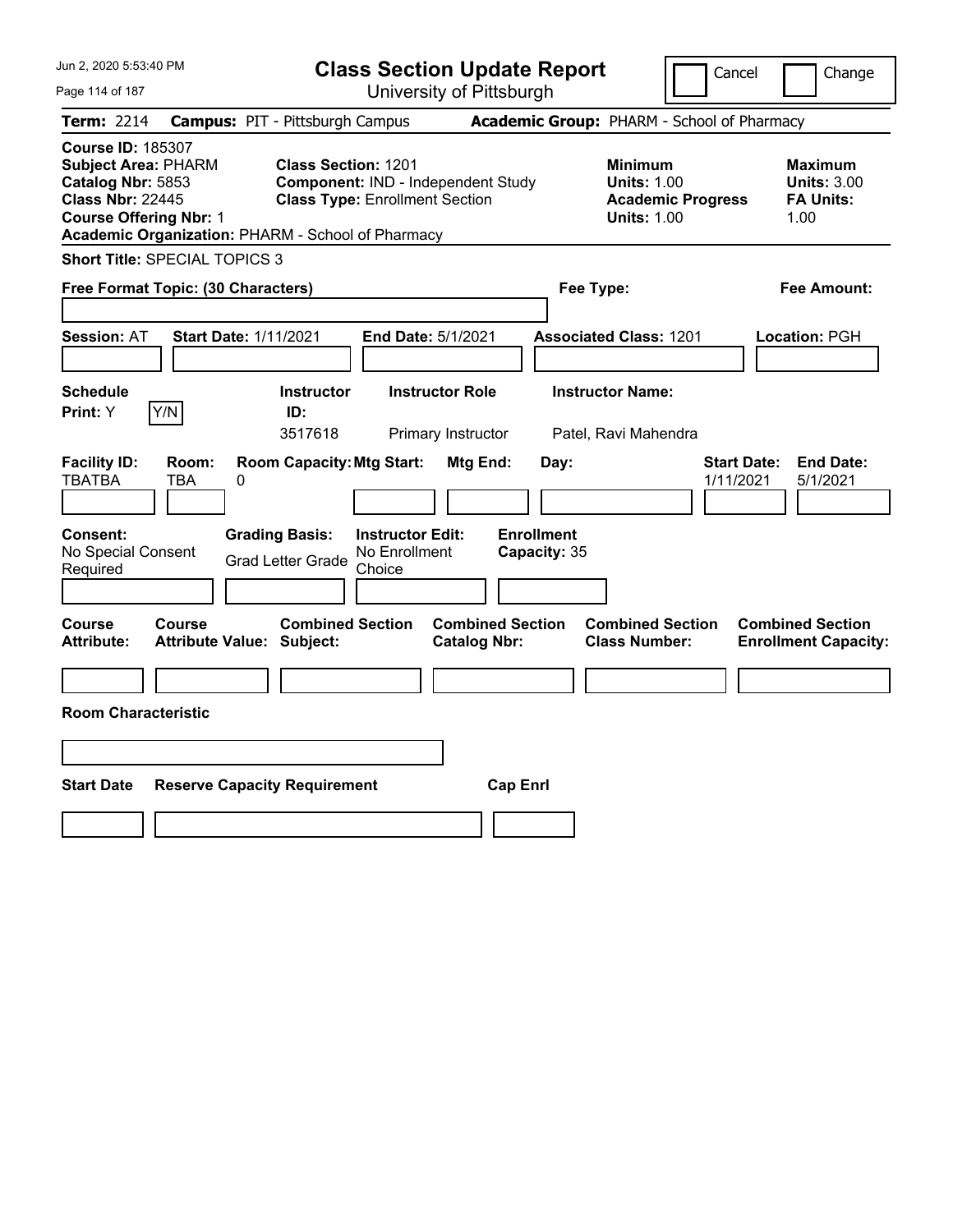| Jun 2, 2020 5:53:40 PM                                                                                                                                                                       |                                                   |                                                                     |                                                    | <b>Class Section Update Report</b>             |                                            |                                                            | Cancel                   | Change                                                           |  |
|----------------------------------------------------------------------------------------------------------------------------------------------------------------------------------------------|---------------------------------------------------|---------------------------------------------------------------------|----------------------------------------------------|------------------------------------------------|--------------------------------------------|------------------------------------------------------------|--------------------------|------------------------------------------------------------------|--|
| Page 115 of 187                                                                                                                                                                              |                                                   |                                                                     |                                                    | University of Pittsburgh                       |                                            |                                                            |                          |                                                                  |  |
| Term: 2214                                                                                                                                                                                   |                                                   | <b>Campus: PIT - Pittsburgh Campus</b>                              |                                                    |                                                | Academic Group: PHARM - School of Pharmacy |                                                            |                          |                                                                  |  |
| <b>Course ID: 185307</b><br><b>Subject Area: PHARM</b><br>Catalog Nbr: 5853<br><b>Class Nbr: 22446</b><br><b>Course Offering Nbr: 1</b><br>Academic Organization: PHARM - School of Pharmacy |                                                   | <b>Class Section: 1202</b><br><b>Class Type: Enrollment Section</b> |                                                    | Component: IND - Independent Study             |                                            | <b>Minimum</b><br><b>Units: 1.00</b><br><b>Units: 1.00</b> | <b>Academic Progress</b> | <b>Maximum</b><br><b>Units: 3.00</b><br><b>FA Units:</b><br>1.00 |  |
| <b>Short Title: SPECIAL TOPICS 3</b>                                                                                                                                                         |                                                   |                                                                     |                                                    |                                                |                                            |                                                            |                          |                                                                  |  |
| Free Format Topic: (30 Characters)                                                                                                                                                           |                                                   |                                                                     |                                                    |                                                | Fee Type:                                  |                                                            |                          | Fee Amount:                                                      |  |
| Session: AT                                                                                                                                                                                  | <b>Start Date: 1/11/2021</b>                      |                                                                     | End Date: 5/1/2021                                 |                                                |                                            | <b>Associated Class: 1202</b>                              |                          | Location: PGH                                                    |  |
| <b>Schedule</b><br><b>Print: Y</b>                                                                                                                                                           | Y/N                                               | <b>Instructor</b><br>ID:<br>2922879                                 |                                                    | <b>Instructor Role</b><br>Primary Instructor   |                                            | <b>Instructor Name:</b><br>Falcione, Bonnie                |                          |                                                                  |  |
| <b>Facility ID:</b><br><b>TBATBA</b>                                                                                                                                                         | Room:<br>TBA<br>0                                 | <b>Room Capacity: Mtg Start:</b>                                    |                                                    | Mtg End:                                       | Day:                                       |                                                            | 1/11/2021                | <b>Start Date:</b><br><b>End Date:</b><br>5/1/2021               |  |
| <b>Consent:</b><br>No Special Consent<br>Required                                                                                                                                            |                                                   | <b>Grading Basis:</b><br><b>Grad Letter Grade</b>                   | <b>Instructor Edit:</b><br>No Enrollment<br>Choice |                                                | <b>Enrollment</b><br>Capacity: 35          |                                                            |                          |                                                                  |  |
| Course<br><b>Attribute:</b>                                                                                                                                                                  | <b>Course</b><br><b>Attribute Value: Subject:</b> | <b>Combined Section</b>                                             |                                                    | <b>Combined Section</b><br><b>Catalog Nbr:</b> |                                            | <b>Combined Section</b><br><b>Class Number:</b>            |                          | <b>Combined Section</b><br><b>Enrollment Capacity:</b>           |  |
|                                                                                                                                                                                              |                                                   |                                                                     |                                                    |                                                |                                            |                                                            |                          |                                                                  |  |
| <b>Room Characteristic</b>                                                                                                                                                                   |                                                   |                                                                     |                                                    |                                                |                                            |                                                            |                          |                                                                  |  |
|                                                                                                                                                                                              |                                                   |                                                                     |                                                    |                                                |                                            |                                                            |                          |                                                                  |  |
| <b>Start Date</b>                                                                                                                                                                            |                                                   | <b>Reserve Capacity Requirement</b>                                 |                                                    | <b>Cap Enrl</b>                                |                                            |                                                            |                          |                                                                  |  |
|                                                                                                                                                                                              |                                                   |                                                                     |                                                    |                                                |                                            |                                                            |                          |                                                                  |  |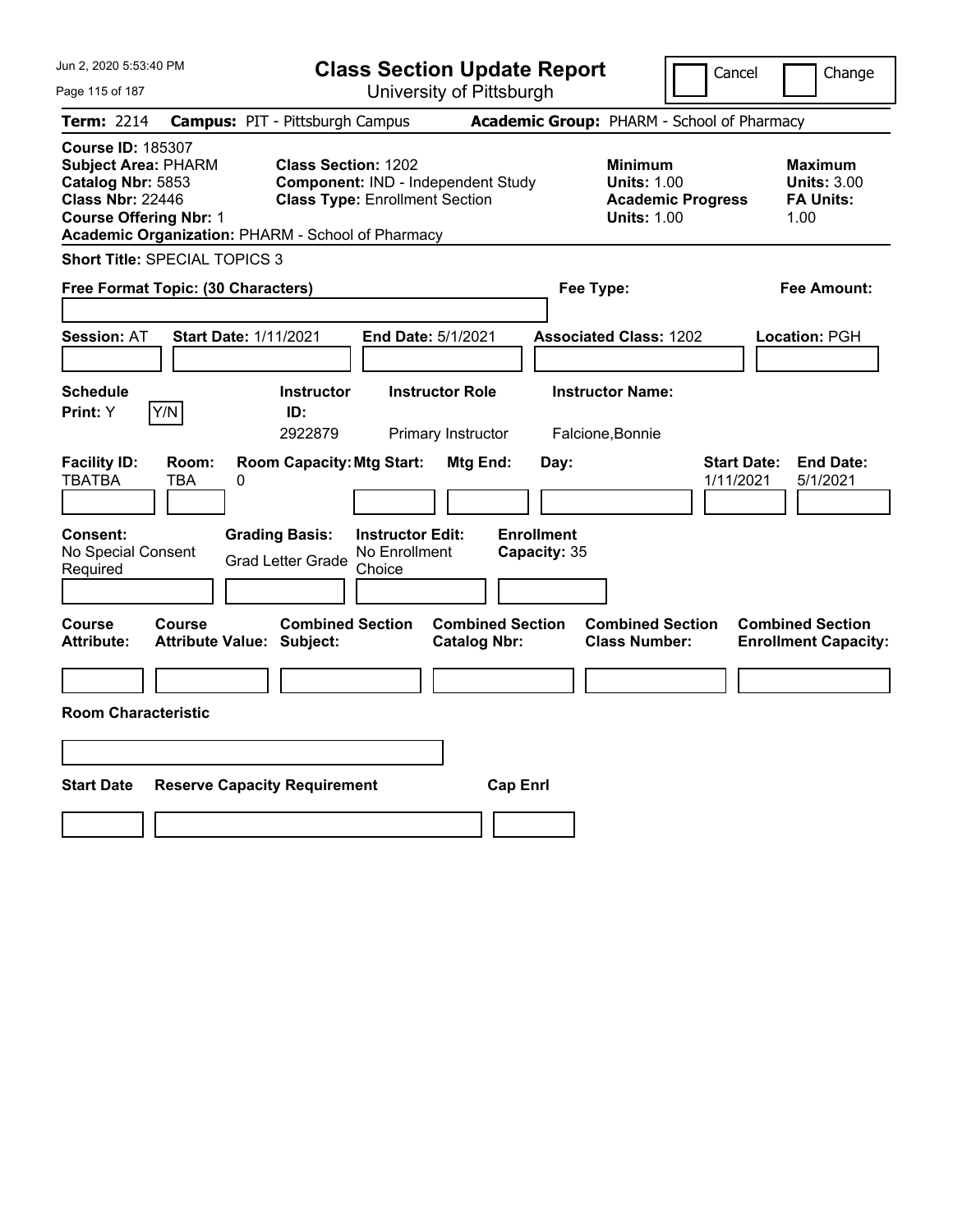| Jun 2, 2020 5:53:40 PM                                                                                                                                                                       |                                                             |                                                                             | <b>Class Section Update Report</b>             |                                                                                        | Cancel<br>Change                                                 |
|----------------------------------------------------------------------------------------------------------------------------------------------------------------------------------------------|-------------------------------------------------------------|-----------------------------------------------------------------------------|------------------------------------------------|----------------------------------------------------------------------------------------|------------------------------------------------------------------|
| Page 116 of 187                                                                                                                                                                              |                                                             | University of Pittsburgh                                                    |                                                |                                                                                        |                                                                  |
| Term: 2214                                                                                                                                                                                   | <b>Campus: PIT - Pittsburgh Campus</b>                      |                                                                             |                                                | Academic Group: PHARM - School of Pharmacy                                             |                                                                  |
| <b>Course ID: 185307</b><br><b>Subject Area: PHARM</b><br>Catalog Nbr: 5853<br><b>Class Nbr: 22447</b><br><b>Course Offering Nbr: 1</b><br>Academic Organization: PHARM - School of Pharmacy | <b>Class Section: 1203</b>                                  | Component: IND - Independent Study<br><b>Class Type: Enrollment Section</b> |                                                | <b>Minimum</b><br><b>Units: 1.00</b><br><b>Academic Progress</b><br><b>Units: 1.00</b> | <b>Maximum</b><br><b>Units: 3.00</b><br><b>FA Units:</b><br>1.00 |
| <b>Short Title: SPECIAL TOPICS 3</b>                                                                                                                                                         |                                                             |                                                                             |                                                |                                                                                        |                                                                  |
| Free Format Topic: (30 Characters)                                                                                                                                                           |                                                             |                                                                             |                                                | Fee Type:                                                                              | Fee Amount:                                                      |
| <b>Session: AT</b>                                                                                                                                                                           | <b>Start Date: 1/11/2021</b>                                | End Date: 5/1/2021                                                          |                                                | <b>Associated Class: 1203</b>                                                          | Location: PGH                                                    |
| <b>Schedule</b><br>Y/N<br>Print: Y                                                                                                                                                           | <b>Instructor</b><br>ID:<br>2904587                         | <b>Instructor Role</b><br>Primary Instructor                                |                                                | <b>Instructor Name:</b><br>Coley, Kim Coccodrilli                                      |                                                                  |
| <b>Facility ID:</b><br>Room:<br><b>TBATBA</b><br>TBA                                                                                                                                         | <b>Room Capacity: Mtg Start:</b><br>0                       |                                                                             | Mtg End:<br>Day:                               |                                                                                        | <b>Start Date:</b><br><b>End Date:</b><br>1/11/2021<br>5/1/2021  |
| Consent:<br>No Special Consent<br>Required                                                                                                                                                   | <b>Grading Basis:</b><br><b>Grad Letter Grade</b>           | <b>Instructor Edit:</b><br>No Enrollment<br>Choice                          | <b>Enrollment</b><br>Capacity: 35              |                                                                                        |                                                                  |
| Course<br>Course<br><b>Attribute:</b>                                                                                                                                                        | <b>Combined Section</b><br><b>Attribute Value: Subject:</b> |                                                                             | <b>Combined Section</b><br><b>Catalog Nbr:</b> | <b>Combined Section</b><br><b>Class Number:</b>                                        | <b>Combined Section</b><br><b>Enrollment Capacity:</b>           |
| <b>Room Characteristic</b>                                                                                                                                                                   |                                                             |                                                                             |                                                |                                                                                        |                                                                  |
|                                                                                                                                                                                              |                                                             |                                                                             |                                                |                                                                                        |                                                                  |
| <b>Start Date</b>                                                                                                                                                                            | <b>Reserve Capacity Requirement</b>                         |                                                                             | <b>Cap Enrl</b>                                |                                                                                        |                                                                  |
|                                                                                                                                                                                              |                                                             |                                                                             |                                                |                                                                                        |                                                                  |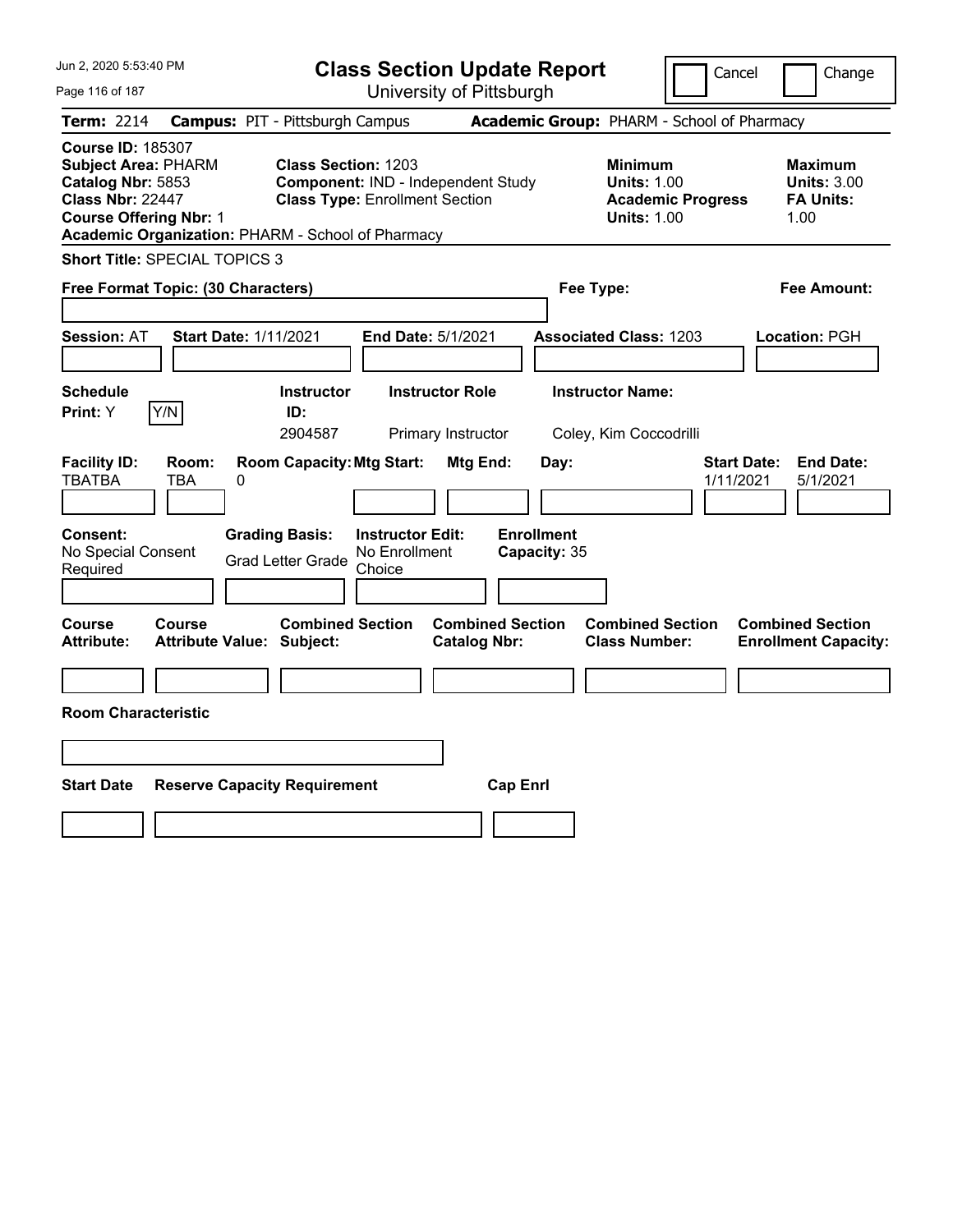| Jun 2, 2020 5:53:40 PM                                                                                                                                                                       |                                                                                                           | <b>Class Section Update Report</b>             |                                                                                        | Cancel<br>Change                                                 |
|----------------------------------------------------------------------------------------------------------------------------------------------------------------------------------------------|-----------------------------------------------------------------------------------------------------------|------------------------------------------------|----------------------------------------------------------------------------------------|------------------------------------------------------------------|
| Page 117 of 187                                                                                                                                                                              |                                                                                                           | University of Pittsburgh                       |                                                                                        |                                                                  |
| <b>Term: 2214</b>                                                                                                                                                                            | <b>Campus: PIT - Pittsburgh Campus</b>                                                                    |                                                | Academic Group: PHARM - School of Pharmacy                                             |                                                                  |
| <b>Course ID: 185307</b><br><b>Subject Area: PHARM</b><br>Catalog Nbr: 5853<br><b>Class Nbr: 22448</b><br><b>Course Offering Nbr: 1</b><br>Academic Organization: PHARM - School of Pharmacy | <b>Class Section: 1204</b><br>Component: IND - Independent Study<br><b>Class Type: Enrollment Section</b> |                                                | <b>Minimum</b><br><b>Units: 1.00</b><br><b>Academic Progress</b><br><b>Units: 1.00</b> | <b>Maximum</b><br><b>Units: 3.00</b><br><b>FA Units:</b><br>1.00 |
| <b>Short Title: SPECIAL TOPICS 3</b>                                                                                                                                                         |                                                                                                           |                                                |                                                                                        |                                                                  |
| Free Format Topic: (30 Characters)                                                                                                                                                           |                                                                                                           | Fee Type:                                      |                                                                                        | Fee Amount:                                                      |
| <b>Start Date: 1/11/2021</b><br><b>Session: AT</b>                                                                                                                                           | End Date: 5/1/2021                                                                                        |                                                | <b>Associated Class: 1204</b>                                                          | Location: PGH                                                    |
| <b>Schedule</b><br>Y/N<br>Print: Y                                                                                                                                                           | Instructor<br><b>Instructor Role</b><br>ID:<br>2915877<br>Primary Instructor                              |                                                | <b>Instructor Name:</b><br>Gill, Sandra Lucille                                        |                                                                  |
| <b>Facility ID:</b><br>Room:<br><b>TBATBA</b><br>TBA<br>0                                                                                                                                    | <b>Room Capacity: Mtg Start:</b>                                                                          | Mtg End:<br>Day:                               |                                                                                        | <b>Start Date:</b><br><b>End Date:</b><br>1/11/2021<br>5/1/2021  |
| Consent:<br>No Special Consent<br>Required                                                                                                                                                   | <b>Grading Basis:</b><br><b>Instructor Edit:</b><br>No Enrollment<br><b>Grad Letter Grade</b><br>Choice   | <b>Enrollment</b><br>Capacity: 35              |                                                                                        |                                                                  |
| Course<br>Course<br><b>Attribute Value: Subject:</b><br>Attribute:                                                                                                                           | <b>Combined Section</b>                                                                                   | <b>Combined Section</b><br><b>Catalog Nbr:</b> | <b>Combined Section</b><br><b>Class Number:</b>                                        | <b>Combined Section</b><br><b>Enrollment Capacity:</b>           |
|                                                                                                                                                                                              |                                                                                                           |                                                |                                                                                        |                                                                  |
| <b>Room Characteristic</b>                                                                                                                                                                   |                                                                                                           |                                                |                                                                                        |                                                                  |
|                                                                                                                                                                                              |                                                                                                           |                                                |                                                                                        |                                                                  |
| <b>Start Date</b><br><b>Reserve Capacity Requirement</b>                                                                                                                                     |                                                                                                           | <b>Cap Enrl</b>                                |                                                                                        |                                                                  |
|                                                                                                                                                                                              |                                                                                                           |                                                |                                                                                        |                                                                  |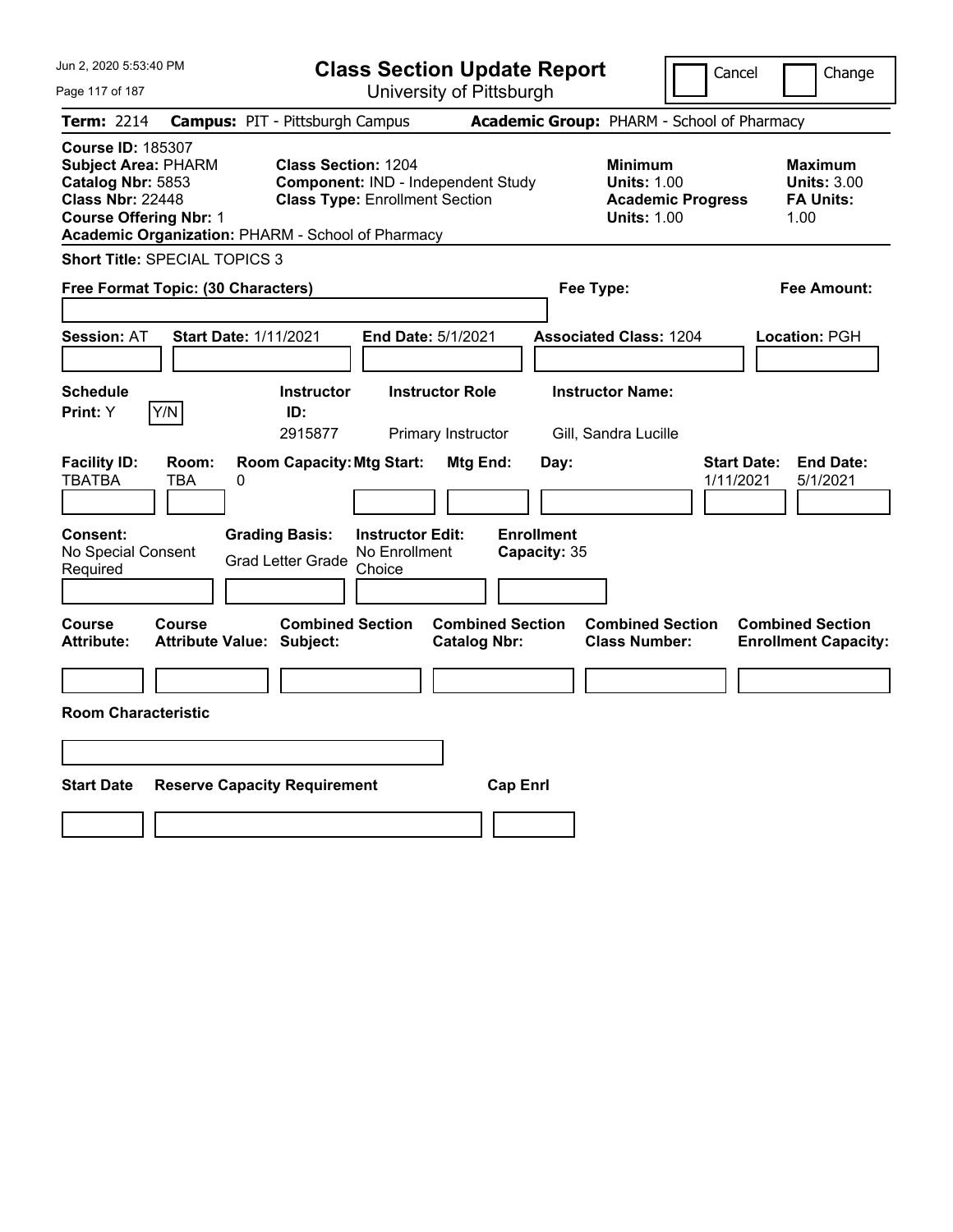| Jun 2, 2020 5:53:40 PM                                                                                                                                                                       |                                                             | <b>Class Section Update Report</b>                                          |                                                |                                                                                        | Cancel<br>Change                                                 |
|----------------------------------------------------------------------------------------------------------------------------------------------------------------------------------------------|-------------------------------------------------------------|-----------------------------------------------------------------------------|------------------------------------------------|----------------------------------------------------------------------------------------|------------------------------------------------------------------|
| Page 118 of 187                                                                                                                                                                              |                                                             | University of Pittsburgh                                                    |                                                |                                                                                        |                                                                  |
| Term: 2214                                                                                                                                                                                   | <b>Campus: PIT - Pittsburgh Campus</b>                      |                                                                             |                                                | Academic Group: PHARM - School of Pharmacy                                             |                                                                  |
| <b>Course ID: 185307</b><br><b>Subject Area: PHARM</b><br>Catalog Nbr: 5853<br><b>Class Nbr: 22449</b><br><b>Course Offering Nbr: 1</b><br>Academic Organization: PHARM - School of Pharmacy | <b>Class Section: 1205</b>                                  | Component: IND - Independent Study<br><b>Class Type: Enrollment Section</b> |                                                | <b>Minimum</b><br><b>Units: 1.00</b><br><b>Academic Progress</b><br><b>Units: 1.00</b> | <b>Maximum</b><br><b>Units: 3.00</b><br><b>FA Units:</b><br>1.00 |
| <b>Short Title: SPECIAL TOPICS 3</b>                                                                                                                                                         |                                                             |                                                                             |                                                |                                                                                        |                                                                  |
| Free Format Topic: (30 Characters)                                                                                                                                                           |                                                             |                                                                             |                                                | Fee Type:                                                                              | Fee Amount:                                                      |
| <b>Session: AT</b>                                                                                                                                                                           | <b>Start Date: 1/11/2021</b>                                | End Date: 5/1/2021                                                          |                                                | <b>Associated Class: 1205</b>                                                          | Location: PGH                                                    |
| <b>Schedule</b><br>Y/N<br>Print: Y                                                                                                                                                           | <b>Instructor</b><br>ID:<br>1370423                         | <b>Instructor Role</b><br>Primary Instructor                                |                                                | <b>Instructor Name:</b><br>Nolin, Thomas D.                                            |                                                                  |
| <b>Facility ID:</b><br>Room:<br><b>TBATBA</b><br>TBA                                                                                                                                         | <b>Room Capacity: Mtg Start:</b><br>0                       |                                                                             | Mtg End:<br>Day:                               |                                                                                        | <b>Start Date:</b><br><b>End Date:</b><br>1/11/2021<br>5/1/2021  |
| Consent:<br>No Special Consent<br>Required                                                                                                                                                   | <b>Grading Basis:</b><br><b>Grad Letter Grade</b>           | <b>Instructor Edit:</b><br>No Enrollment<br>Choice                          | <b>Enrollment</b><br>Capacity: 35              |                                                                                        |                                                                  |
| Course<br>Course<br><b>Attribute:</b>                                                                                                                                                        | <b>Combined Section</b><br><b>Attribute Value: Subject:</b> |                                                                             | <b>Combined Section</b><br><b>Catalog Nbr:</b> | <b>Combined Section</b><br><b>Class Number:</b>                                        | <b>Combined Section</b><br><b>Enrollment Capacity:</b>           |
| <b>Room Characteristic</b>                                                                                                                                                                   |                                                             |                                                                             |                                                |                                                                                        |                                                                  |
|                                                                                                                                                                                              |                                                             |                                                                             |                                                |                                                                                        |                                                                  |
| <b>Start Date</b>                                                                                                                                                                            | <b>Reserve Capacity Requirement</b>                         |                                                                             | <b>Cap Enrl</b>                                |                                                                                        |                                                                  |
|                                                                                                                                                                                              |                                                             |                                                                             |                                                |                                                                                        |                                                                  |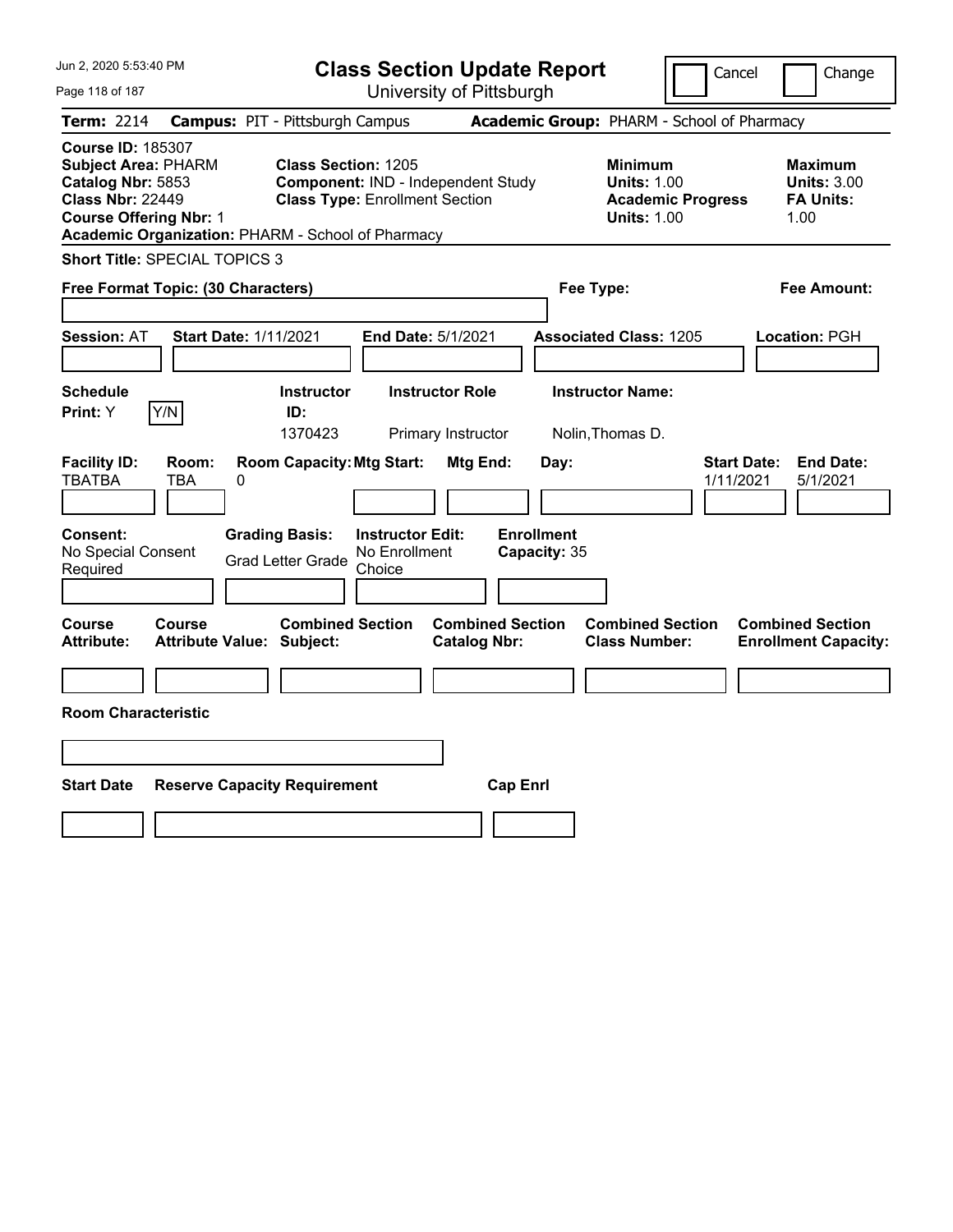| Jun 2, 2020 5:53:40 PM                                                                                                                                                                       |                                            |                                                                     |                                                    | <b>Class Section Update Report</b>             |                                            |                                                            | Cancel                   | Change                                                           |
|----------------------------------------------------------------------------------------------------------------------------------------------------------------------------------------------|--------------------------------------------|---------------------------------------------------------------------|----------------------------------------------------|------------------------------------------------|--------------------------------------------|------------------------------------------------------------|--------------------------|------------------------------------------------------------------|
| Page 119 of 187                                                                                                                                                                              |                                            |                                                                     |                                                    | University of Pittsburgh                       |                                            |                                                            |                          |                                                                  |
| Term: 2214                                                                                                                                                                                   | <b>Campus: PIT - Pittsburgh Campus</b>     |                                                                     |                                                    |                                                | Academic Group: PHARM - School of Pharmacy |                                                            |                          |                                                                  |
| <b>Course ID: 185307</b><br><b>Subject Area: PHARM</b><br>Catalog Nbr: 5853<br><b>Class Nbr: 22450</b><br><b>Course Offering Nbr: 1</b><br>Academic Organization: PHARM - School of Pharmacy |                                            | <b>Class Section: 1206</b><br><b>Class Type: Enrollment Section</b> |                                                    | Component: IND - Independent Study             |                                            | <b>Minimum</b><br><b>Units: 1.00</b><br><b>Units: 1.00</b> | <b>Academic Progress</b> | <b>Maximum</b><br><b>Units: 3.00</b><br><b>FA Units:</b><br>1.00 |
| <b>Short Title: SPECIAL TOPICS 3</b>                                                                                                                                                         |                                            |                                                                     |                                                    |                                                |                                            |                                                            |                          |                                                                  |
| Free Format Topic: (30 Characters)                                                                                                                                                           |                                            |                                                                     |                                                    |                                                | Fee Type:                                  |                                                            |                          | Fee Amount:                                                      |
| Session: AT                                                                                                                                                                                  | <b>Start Date: 1/11/2021</b>               |                                                                     | End Date: 5/1/2021                                 |                                                |                                            | <b>Associated Class: 1206</b>                              |                          | Location: PGH                                                    |
| <b>Schedule</b><br><b>Print: Y</b>                                                                                                                                                           | Y/N                                        | <b>Instructor</b><br>ID:<br>2920624                                 |                                                    | <b>Instructor Role</b><br>Primary Instructor   |                                            | <b>Instructor Name:</b><br>Ali, Ameer Sa'ad                |                          |                                                                  |
| <b>Facility ID:</b><br><b>TBATBA</b>                                                                                                                                                         | Room:<br>TBA<br>0                          | <b>Room Capacity: Mtg Start:</b>                                    |                                                    | Mtg End:                                       | Day:                                       |                                                            | 1/11/2021                | <b>Start Date:</b><br><b>End Date:</b><br>5/1/2021               |
| <b>Consent:</b><br>No Special Consent<br>Required                                                                                                                                            |                                            | <b>Grading Basis:</b><br><b>Grad Letter Grade</b>                   | <b>Instructor Edit:</b><br>No Enrollment<br>Choice |                                                | <b>Enrollment</b><br>Capacity: 35          |                                                            |                          |                                                                  |
| Course<br><b>Attribute:</b>                                                                                                                                                                  | Course<br><b>Attribute Value: Subject:</b> | <b>Combined Section</b>                                             |                                                    | <b>Combined Section</b><br><b>Catalog Nbr:</b> |                                            | <b>Combined Section</b><br><b>Class Number:</b>            |                          | <b>Combined Section</b><br><b>Enrollment Capacity:</b>           |
|                                                                                                                                                                                              |                                            |                                                                     |                                                    |                                                |                                            |                                                            |                          |                                                                  |
| <b>Room Characteristic</b>                                                                                                                                                                   |                                            |                                                                     |                                                    |                                                |                                            |                                                            |                          |                                                                  |
|                                                                                                                                                                                              |                                            |                                                                     |                                                    |                                                |                                            |                                                            |                          |                                                                  |
| <b>Start Date</b>                                                                                                                                                                            | <b>Reserve Capacity Requirement</b>        |                                                                     |                                                    | <b>Cap Enrl</b>                                |                                            |                                                            |                          |                                                                  |
|                                                                                                                                                                                              |                                            |                                                                     |                                                    |                                                |                                            |                                                            |                          |                                                                  |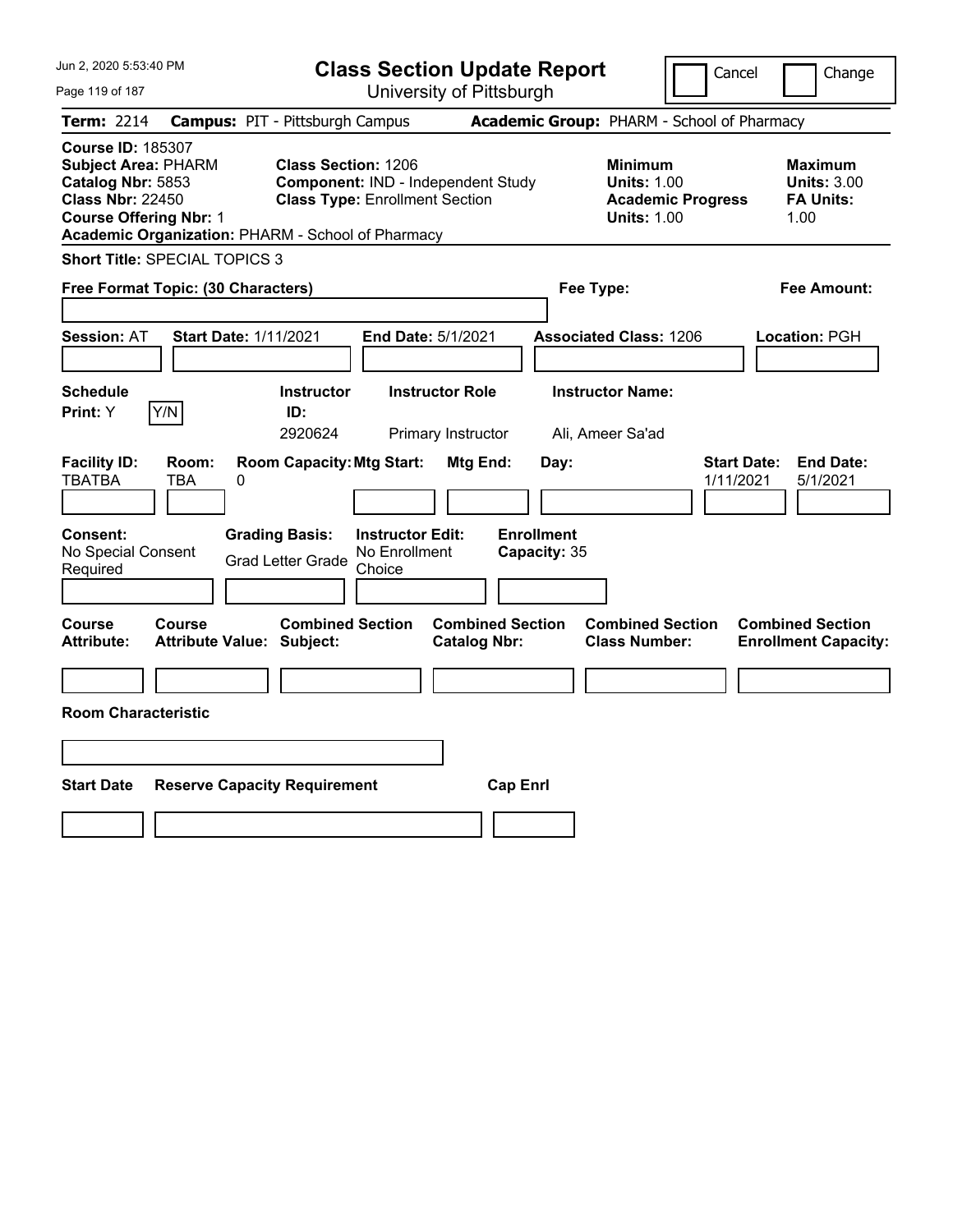| Jun 2, 2020 5:53:40 PM                                                                                                                                                                       |                                                   |                                                                     |                                                    | <b>Class Section Update Report</b>             |                                            |                                                            | Cancel                   |                                                                  | Change           |
|----------------------------------------------------------------------------------------------------------------------------------------------------------------------------------------------|---------------------------------------------------|---------------------------------------------------------------------|----------------------------------------------------|------------------------------------------------|--------------------------------------------|------------------------------------------------------------|--------------------------|------------------------------------------------------------------|------------------|
| Page 120 of 187                                                                                                                                                                              |                                                   |                                                                     |                                                    | University of Pittsburgh                       |                                            |                                                            |                          |                                                                  |                  |
| Term: 2214                                                                                                                                                                                   | <b>Campus: PIT - Pittsburgh Campus</b>            |                                                                     |                                                    |                                                | Academic Group: PHARM - School of Pharmacy |                                                            |                          |                                                                  |                  |
| <b>Course ID: 185307</b><br><b>Subject Area: PHARM</b><br>Catalog Nbr: 5853<br><b>Class Nbr: 22451</b><br><b>Course Offering Nbr: 1</b><br>Academic Organization: PHARM - School of Pharmacy |                                                   | <b>Class Section: 1207</b><br><b>Class Type: Enrollment Section</b> |                                                    | Component: IND - Independent Study             |                                            | <b>Minimum</b><br><b>Units: 1.00</b><br><b>Units: 1.00</b> | <b>Academic Progress</b> | <b>Maximum</b><br><b>Units: 3.00</b><br><b>FA Units:</b><br>1.00 |                  |
| <b>Short Title: SPECIAL TOPICS 3</b>                                                                                                                                                         |                                                   |                                                                     |                                                    |                                                |                                            |                                                            |                          |                                                                  |                  |
| Free Format Topic: (30 Characters)                                                                                                                                                           |                                                   |                                                                     |                                                    |                                                |                                            | Fee Type:                                                  |                          | Fee Amount:                                                      |                  |
| Session: AT                                                                                                                                                                                  | <b>Start Date: 1/11/2021</b>                      |                                                                     | End Date: 5/1/2021                                 |                                                |                                            | <b>Associated Class: 1207</b>                              |                          | Location: PGH                                                    |                  |
| <b>Schedule</b><br>Y/N<br><b>Print: Y</b>                                                                                                                                                    |                                                   | <b>Instructor</b><br>ID:<br>1274372                                 |                                                    | <b>Instructor Role</b><br>Primary Instructor   |                                            | <b>Instructor Name:</b><br>Coons, James Christopher        |                          |                                                                  |                  |
| <b>Facility ID:</b><br><b>TBATBA</b>                                                                                                                                                         | Room:<br>TBA<br>0                                 | <b>Room Capacity: Mtg Start:</b>                                    |                                                    | Mtg End:                                       | Day:                                       |                                                            | 1/11/2021                | <b>Start Date:</b><br>5/1/2021                                   | <b>End Date:</b> |
| <b>Consent:</b><br>No Special Consent<br>Required                                                                                                                                            |                                                   | <b>Grading Basis:</b><br><b>Grad Letter Grade</b>                   | <b>Instructor Edit:</b><br>No Enrollment<br>Choice |                                                | <b>Enrollment</b><br>Capacity: 35          |                                                            |                          |                                                                  |                  |
| Course<br><b>Attribute:</b>                                                                                                                                                                  | <b>Course</b><br><b>Attribute Value: Subject:</b> | <b>Combined Section</b>                                             |                                                    | <b>Combined Section</b><br><b>Catalog Nbr:</b> |                                            | <b>Combined Section</b><br><b>Class Number:</b>            |                          | <b>Combined Section</b><br><b>Enrollment Capacity:</b>           |                  |
|                                                                                                                                                                                              |                                                   |                                                                     |                                                    |                                                |                                            |                                                            |                          |                                                                  |                  |
| <b>Room Characteristic</b>                                                                                                                                                                   |                                                   |                                                                     |                                                    |                                                |                                            |                                                            |                          |                                                                  |                  |
|                                                                                                                                                                                              |                                                   |                                                                     |                                                    |                                                |                                            |                                                            |                          |                                                                  |                  |
| <b>Start Date</b>                                                                                                                                                                            | <b>Reserve Capacity Requirement</b>               |                                                                     |                                                    |                                                | <b>Cap Enrl</b>                            |                                                            |                          |                                                                  |                  |
|                                                                                                                                                                                              |                                                   |                                                                     |                                                    |                                                |                                            |                                                            |                          |                                                                  |                  |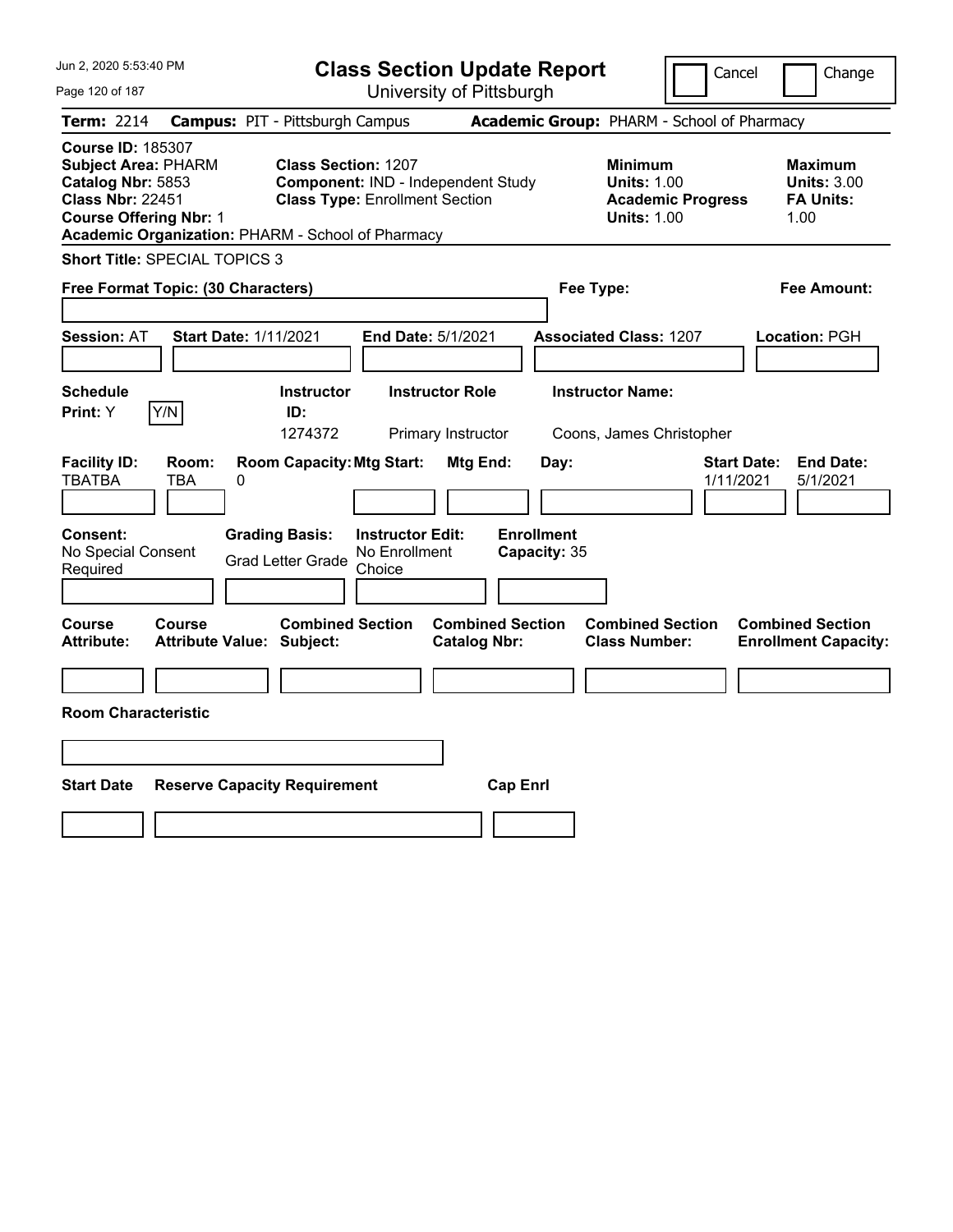| Jun 2, 2020 5:53:40 PM                                                                                                                                                                       |                                                                                                                                             | <b>Class Section Update Report</b>                    |                                                                                        | Cancel<br>Change                                                 |
|----------------------------------------------------------------------------------------------------------------------------------------------------------------------------------------------|---------------------------------------------------------------------------------------------------------------------------------------------|-------------------------------------------------------|----------------------------------------------------------------------------------------|------------------------------------------------------------------|
| Page 121 of 187                                                                                                                                                                              |                                                                                                                                             | University of Pittsburgh                              |                                                                                        |                                                                  |
| Term: 2214                                                                                                                                                                                   | <b>Campus: PIT - Pittsburgh Campus</b>                                                                                                      |                                                       | Academic Group: PHARM - School of Pharmacy                                             |                                                                  |
| <b>Course ID: 185307</b><br><b>Subject Area: PHARM</b><br>Catalog Nbr: 5853<br><b>Class Nbr: 22452</b><br><b>Course Offering Nbr: 1</b><br>Academic Organization: PHARM - School of Pharmacy | <b>Class Section: 1208</b><br>Component: IND - Independent Study<br><b>Class Type: Enrollment Section</b>                                   |                                                       | <b>Minimum</b><br><b>Units: 1.00</b><br><b>Academic Progress</b><br><b>Units: 1.00</b> | <b>Maximum</b><br><b>Units: 3.00</b><br><b>FA Units:</b><br>1.00 |
| <b>Short Title: SPECIAL TOPICS 3</b>                                                                                                                                                         |                                                                                                                                             |                                                       |                                                                                        |                                                                  |
| Free Format Topic: (30 Characters)                                                                                                                                                           |                                                                                                                                             |                                                       | Fee Type:                                                                              | Fee Amount:                                                      |
| <b>Start Date: 1/11/2021</b><br><b>Session: AT</b>                                                                                                                                           | End Date: 5/1/2021                                                                                                                          |                                                       | <b>Associated Class: 1208</b>                                                          | Location: PGH                                                    |
| <b>Schedule</b>                                                                                                                                                                              | <b>Instructor</b>                                                                                                                           | <b>Instructor Role</b>                                | <b>Instructor Name:</b>                                                                |                                                                  |
| Y/N<br>Print: Y                                                                                                                                                                              | ID:<br>1608889                                                                                                                              | Primary Instructor                                    | Jonkman, Lauren Jennifer                                                               |                                                                  |
| <b>Facility ID:</b><br>Room:<br><b>TBATBA</b><br>0<br>TBA<br>Consent:<br>No Special Consent<br>Required                                                                                      | <b>Room Capacity: Mtg Start:</b><br><b>Grading Basis:</b><br><b>Instructor Edit:</b><br>No Enrollment<br><b>Grad Letter Grade</b><br>Choice | Mtg End:<br>Day:<br><b>Enrollment</b><br>Capacity: 35 |                                                                                        | <b>Start Date:</b><br><b>End Date:</b><br>1/11/2021<br>5/1/2021  |
| <b>Course</b><br>Course<br><b>Attribute:</b><br><b>Attribute Value: Subject:</b>                                                                                                             | <b>Combined Section</b>                                                                                                                     | <b>Combined Section</b><br><b>Catalog Nbr:</b>        | <b>Combined Section</b><br><b>Class Number:</b>                                        | <b>Combined Section</b><br><b>Enrollment Capacity:</b>           |
|                                                                                                                                                                                              |                                                                                                                                             |                                                       |                                                                                        |                                                                  |
| <b>Room Characteristic</b>                                                                                                                                                                   |                                                                                                                                             |                                                       |                                                                                        |                                                                  |
|                                                                                                                                                                                              |                                                                                                                                             |                                                       |                                                                                        |                                                                  |
| <b>Start Date</b>                                                                                                                                                                            | <b>Reserve Capacity Requirement</b>                                                                                                         | <b>Cap Enrl</b>                                       |                                                                                        |                                                                  |
|                                                                                                                                                                                              |                                                                                                                                             |                                                       |                                                                                        |                                                                  |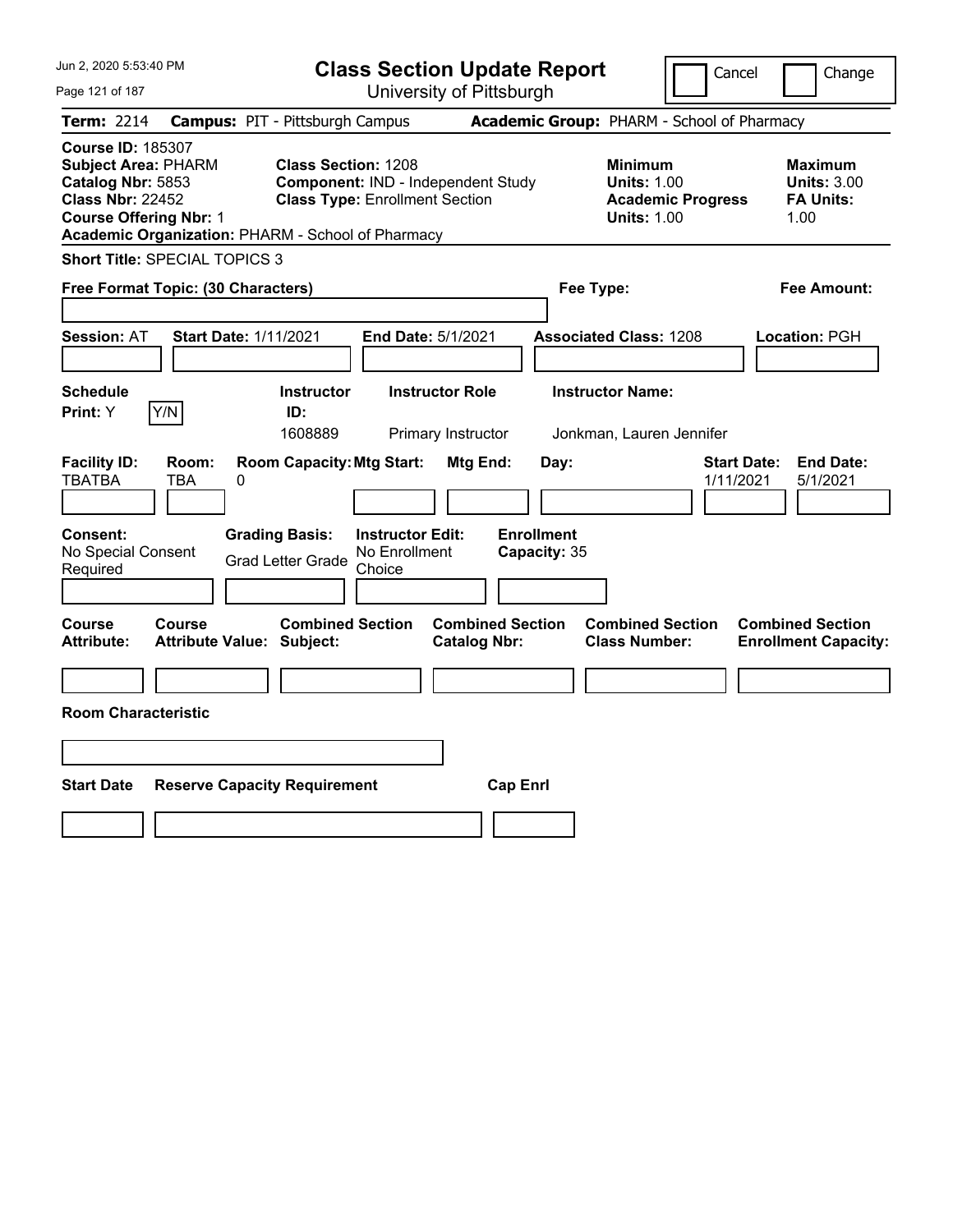| Jun 2, 2020 5:53:40 PM                                                                                                                                                                       |                                                             |                                                                             | <b>Class Section Update Report</b>             |                                                            | Cancel                          | Change                                                           |
|----------------------------------------------------------------------------------------------------------------------------------------------------------------------------------------------|-------------------------------------------------------------|-----------------------------------------------------------------------------|------------------------------------------------|------------------------------------------------------------|---------------------------------|------------------------------------------------------------------|
| Page 122 of 187                                                                                                                                                                              |                                                             |                                                                             | University of Pittsburgh                       |                                                            |                                 |                                                                  |
| Term: 2214                                                                                                                                                                                   | <b>Campus: PIT - Pittsburgh Campus</b>                      |                                                                             | Academic Group: PHARM - School of Pharmacy     |                                                            |                                 |                                                                  |
| <b>Course ID: 185307</b><br><b>Subject Area: PHARM</b><br>Catalog Nbr: 5853<br><b>Class Nbr: 22453</b><br><b>Course Offering Nbr: 1</b><br>Academic Organization: PHARM - School of Pharmacy | <b>Class Section: 1209</b>                                  | Component: IND - Independent Study<br><b>Class Type: Enrollment Section</b> |                                                | <b>Minimum</b><br><b>Units: 1.00</b><br><b>Units: 1.00</b> | <b>Academic Progress</b>        | <b>Maximum</b><br><b>Units: 3.00</b><br><b>FA Units:</b><br>1.00 |
| <b>Short Title: SPECIAL TOPICS 3</b>                                                                                                                                                         |                                                             |                                                                             |                                                |                                                            |                                 |                                                                  |
| Free Format Topic: (30 Characters)                                                                                                                                                           |                                                             |                                                                             |                                                | Fee Type:                                                  |                                 | Fee Amount:                                                      |
| <b>Session: AT</b>                                                                                                                                                                           | <b>Start Date: 1/11/2021</b>                                | End Date: 5/1/2021                                                          |                                                | <b>Associated Class: 1209</b>                              |                                 | Location: PGH                                                    |
| <b>Schedule</b><br>Y/N<br>Print: Y                                                                                                                                                           | <b>Instructor</b><br>ID:<br>3671529                         | <b>Instructor Role</b><br>Primary Instructor                                |                                                | <b>Instructor Name:</b><br>Antinopoulos, Brandon Charles   |                                 |                                                                  |
| <b>Facility ID:</b><br>Room:<br><b>TBATBA</b><br>TBA                                                                                                                                         | <b>Room Capacity: Mtg Start:</b><br>0                       |                                                                             | Mtg End:<br>Day:                               |                                                            | <b>Start Date:</b><br>1/11/2021 | <b>End Date:</b><br>5/1/2021                                     |
| Consent:<br>No Special Consent<br>Required                                                                                                                                                   | <b>Grading Basis:</b><br><b>Grad Letter Grade</b>           | <b>Instructor Edit:</b><br>No Enrollment<br>Choice                          | <b>Enrollment</b><br>Capacity: 35              |                                                            |                                 |                                                                  |
| <b>Course</b><br>Course<br><b>Attribute:</b>                                                                                                                                                 | <b>Combined Section</b><br><b>Attribute Value: Subject:</b> |                                                                             | <b>Combined Section</b><br><b>Catalog Nbr:</b> | <b>Combined Section</b><br><b>Class Number:</b>            |                                 | <b>Combined Section</b><br><b>Enrollment Capacity:</b>           |
|                                                                                                                                                                                              |                                                             |                                                                             |                                                |                                                            |                                 |                                                                  |
| <b>Room Characteristic</b>                                                                                                                                                                   |                                                             |                                                                             |                                                |                                                            |                                 |                                                                  |
|                                                                                                                                                                                              |                                                             |                                                                             |                                                |                                                            |                                 |                                                                  |
| <b>Start Date</b>                                                                                                                                                                            | <b>Reserve Capacity Requirement</b>                         |                                                                             | <b>Cap Enrl</b>                                |                                                            |                                 |                                                                  |
|                                                                                                                                                                                              |                                                             |                                                                             |                                                |                                                            |                                 |                                                                  |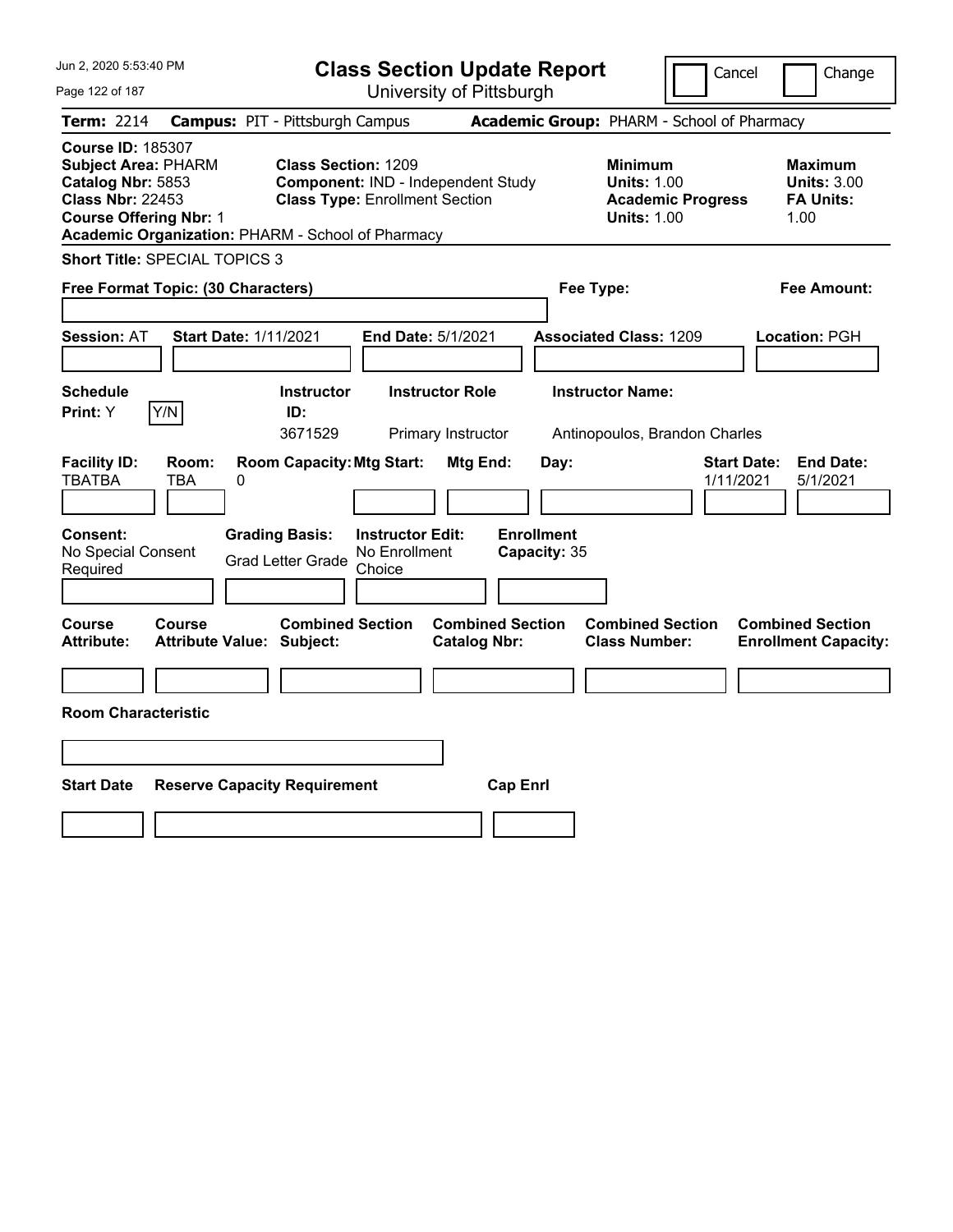| Jun 2, 2020 5:53:40 PM                                                                                                                                                                       | <b>Class Section Update Report</b>                                                                        |                                                | Cancel                                                                                 | Change                                                           |
|----------------------------------------------------------------------------------------------------------------------------------------------------------------------------------------------|-----------------------------------------------------------------------------------------------------------|------------------------------------------------|----------------------------------------------------------------------------------------|------------------------------------------------------------------|
| Page 123 of 187                                                                                                                                                                              | University of Pittsburgh                                                                                  |                                                |                                                                                        |                                                                  |
| <b>Term: 2214</b>                                                                                                                                                                            | <b>Campus: PIT - Pittsburgh Campus</b>                                                                    |                                                | Academic Group: PHARM - School of Pharmacy                                             |                                                                  |
| <b>Course ID: 185307</b><br><b>Subject Area: PHARM</b><br>Catalog Nbr: 5853<br><b>Class Nbr: 22454</b><br><b>Course Offering Nbr: 1</b><br>Academic Organization: PHARM - School of Pharmacy | <b>Class Section: 1210</b><br>Component: IND - Independent Study<br><b>Class Type: Enrollment Section</b> |                                                | <b>Minimum</b><br><b>Units: 1.00</b><br><b>Academic Progress</b><br><b>Units: 1.00</b> | <b>Maximum</b><br><b>Units: 3.00</b><br><b>FA Units:</b><br>1.00 |
| <b>Short Title: SPECIAL TOPICS 3</b>                                                                                                                                                         |                                                                                                           |                                                |                                                                                        |                                                                  |
| Free Format Topic: (30 Characters)                                                                                                                                                           |                                                                                                           | Fee Type:                                      |                                                                                        | Fee Amount:                                                      |
| <b>Start Date: 1/11/2021</b><br><b>Session: AT</b>                                                                                                                                           | End Date: 5/1/2021                                                                                        |                                                | <b>Associated Class: 1210</b>                                                          | Location: PGH                                                    |
| <b>Schedule</b><br>Y/N<br>Print: Y                                                                                                                                                           | <b>Instructor</b><br><b>Instructor Role</b><br>ID:<br>2916887<br>Primary Instructor                       |                                                | <b>Instructor Name:</b><br>McGivney, Melissa Anne Somma                                |                                                                  |
| <b>Facility ID:</b><br>Room:<br><b>TBATBA</b><br>TBA<br>0                                                                                                                                    | <b>Room Capacity: Mtg Start:</b>                                                                          | Mtg End:<br>Day:                               |                                                                                        | <b>Start Date:</b><br><b>End Date:</b><br>1/11/2021<br>5/1/2021  |
| Consent:<br>No Special Consent<br>Required                                                                                                                                                   | <b>Grading Basis:</b><br><b>Instructor Edit:</b><br>No Enrollment<br><b>Grad Letter Grade</b><br>Choice   | <b>Enrollment</b><br>Capacity: 35              |                                                                                        |                                                                  |
| Course<br>Course<br><b>Attribute Value: Subject:</b><br>Attribute:                                                                                                                           | <b>Combined Section</b>                                                                                   | <b>Combined Section</b><br><b>Catalog Nbr:</b> | <b>Combined Section</b><br><b>Class Number:</b>                                        | <b>Combined Section</b><br><b>Enrollment Capacity:</b>           |
|                                                                                                                                                                                              |                                                                                                           |                                                |                                                                                        |                                                                  |
| <b>Room Characteristic</b>                                                                                                                                                                   |                                                                                                           |                                                |                                                                                        |                                                                  |
|                                                                                                                                                                                              |                                                                                                           |                                                |                                                                                        |                                                                  |
| <b>Start Date</b><br><b>Reserve Capacity Requirement</b>                                                                                                                                     |                                                                                                           | <b>Cap Enrl</b>                                |                                                                                        |                                                                  |
|                                                                                                                                                                                              |                                                                                                           |                                                |                                                                                        |                                                                  |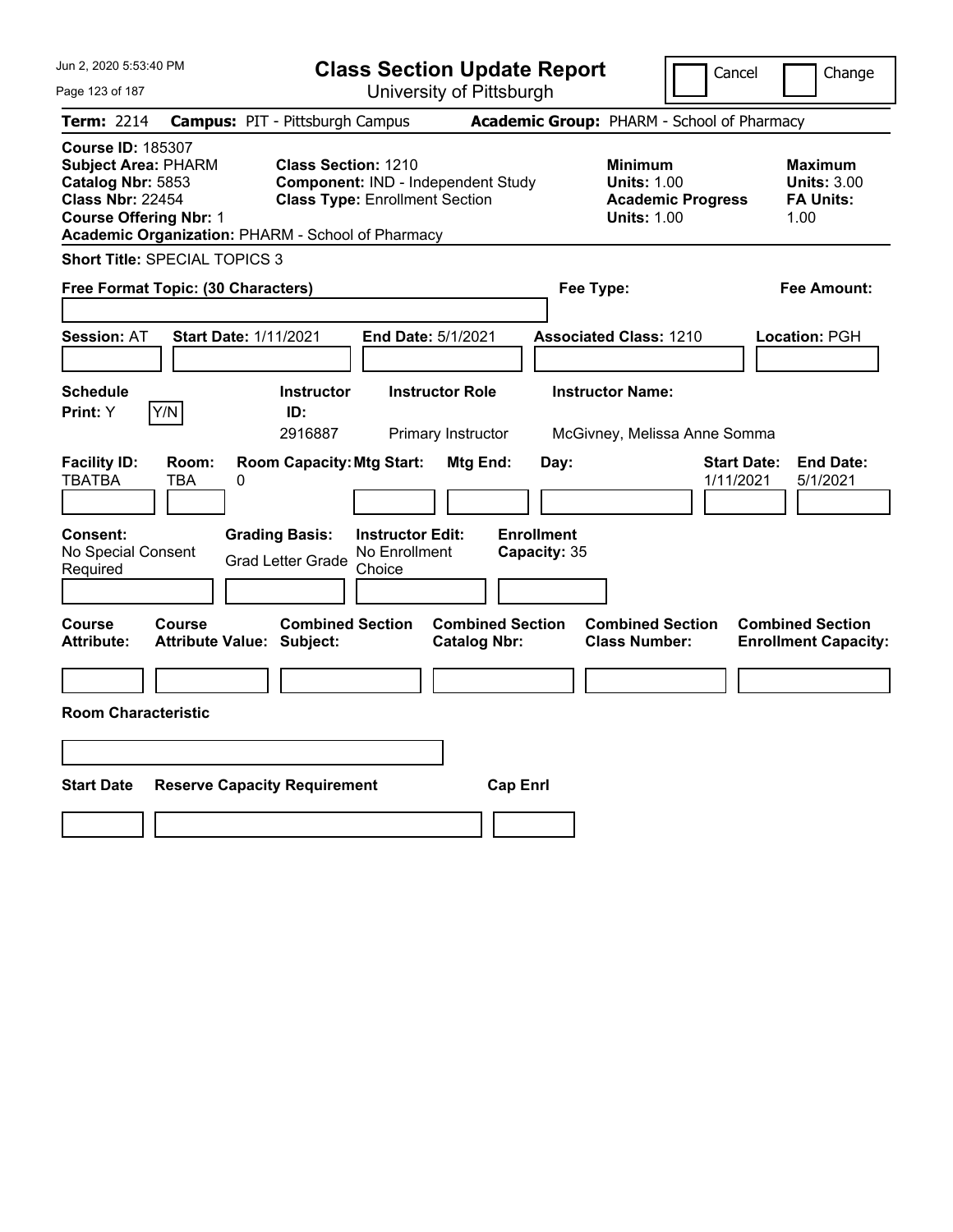| Jun 2, 2020 5:53:40 PM                                                                                                                                                                       | <b>Class Section Update Report</b>                                                                        |                                                | Cancel                                                                                 | Change                                                           |
|----------------------------------------------------------------------------------------------------------------------------------------------------------------------------------------------|-----------------------------------------------------------------------------------------------------------|------------------------------------------------|----------------------------------------------------------------------------------------|------------------------------------------------------------------|
| Page 124 of 187                                                                                                                                                                              | University of Pittsburgh                                                                                  |                                                |                                                                                        |                                                                  |
| <b>Term: 2214</b>                                                                                                                                                                            | <b>Campus: PIT - Pittsburgh Campus</b>                                                                    |                                                | Academic Group: PHARM - School of Pharmacy                                             |                                                                  |
| <b>Course ID: 185307</b><br><b>Subject Area: PHARM</b><br>Catalog Nbr: 5853<br><b>Class Nbr: 22455</b><br><b>Course Offering Nbr: 1</b><br>Academic Organization: PHARM - School of Pharmacy | <b>Class Section: 1211</b><br>Component: IND - Independent Study<br><b>Class Type: Enrollment Section</b> |                                                | <b>Minimum</b><br><b>Units: 1.00</b><br><b>Academic Progress</b><br><b>Units: 1.00</b> | <b>Maximum</b><br><b>Units: 3.00</b><br><b>FA Units:</b><br>1.00 |
| <b>Short Title: SPECIAL TOPICS 3</b>                                                                                                                                                         |                                                                                                           |                                                |                                                                                        |                                                                  |
| Free Format Topic: (30 Characters)                                                                                                                                                           |                                                                                                           | Fee Type:                                      |                                                                                        | Fee Amount:                                                      |
| <b>Start Date: 1/11/2021</b><br><b>Session: AT</b>                                                                                                                                           | End Date: 5/1/2021                                                                                        |                                                | <b>Associated Class: 1211</b>                                                          | Location: PGH                                                    |
| <b>Schedule</b><br>Y/N<br>Print: Y                                                                                                                                                           | Instructor<br><b>Instructor Role</b><br>ID:<br>2900679<br>Primary Instructor                              | Schiff, Denise                                 | <b>Instructor Name:</b>                                                                |                                                                  |
| <b>Facility ID:</b><br>Room:<br><b>TBATBA</b><br>TBA<br>0                                                                                                                                    | <b>Room Capacity: Mtg Start:</b>                                                                          | Mtg End:<br>Day:                               |                                                                                        | <b>Start Date:</b><br><b>End Date:</b><br>1/11/2021<br>5/1/2021  |
| Consent:<br>No Special Consent<br>Required                                                                                                                                                   | <b>Grading Basis:</b><br><b>Instructor Edit:</b><br>No Enrollment<br><b>Grad Letter Grade</b><br>Choice   | <b>Enrollment</b><br>Capacity: 35              |                                                                                        |                                                                  |
| Course<br>Course<br><b>Attribute Value: Subject:</b><br>Attribute:                                                                                                                           | <b>Combined Section</b>                                                                                   | <b>Combined Section</b><br><b>Catalog Nbr:</b> | <b>Combined Section</b><br><b>Class Number:</b>                                        | <b>Combined Section</b><br><b>Enrollment Capacity:</b>           |
|                                                                                                                                                                                              |                                                                                                           |                                                |                                                                                        |                                                                  |
| <b>Room Characteristic</b>                                                                                                                                                                   |                                                                                                           |                                                |                                                                                        |                                                                  |
|                                                                                                                                                                                              |                                                                                                           |                                                |                                                                                        |                                                                  |
| <b>Start Date</b><br><b>Reserve Capacity Requirement</b>                                                                                                                                     |                                                                                                           | <b>Cap Enrl</b>                                |                                                                                        |                                                                  |
|                                                                                                                                                                                              |                                                                                                           |                                                |                                                                                        |                                                                  |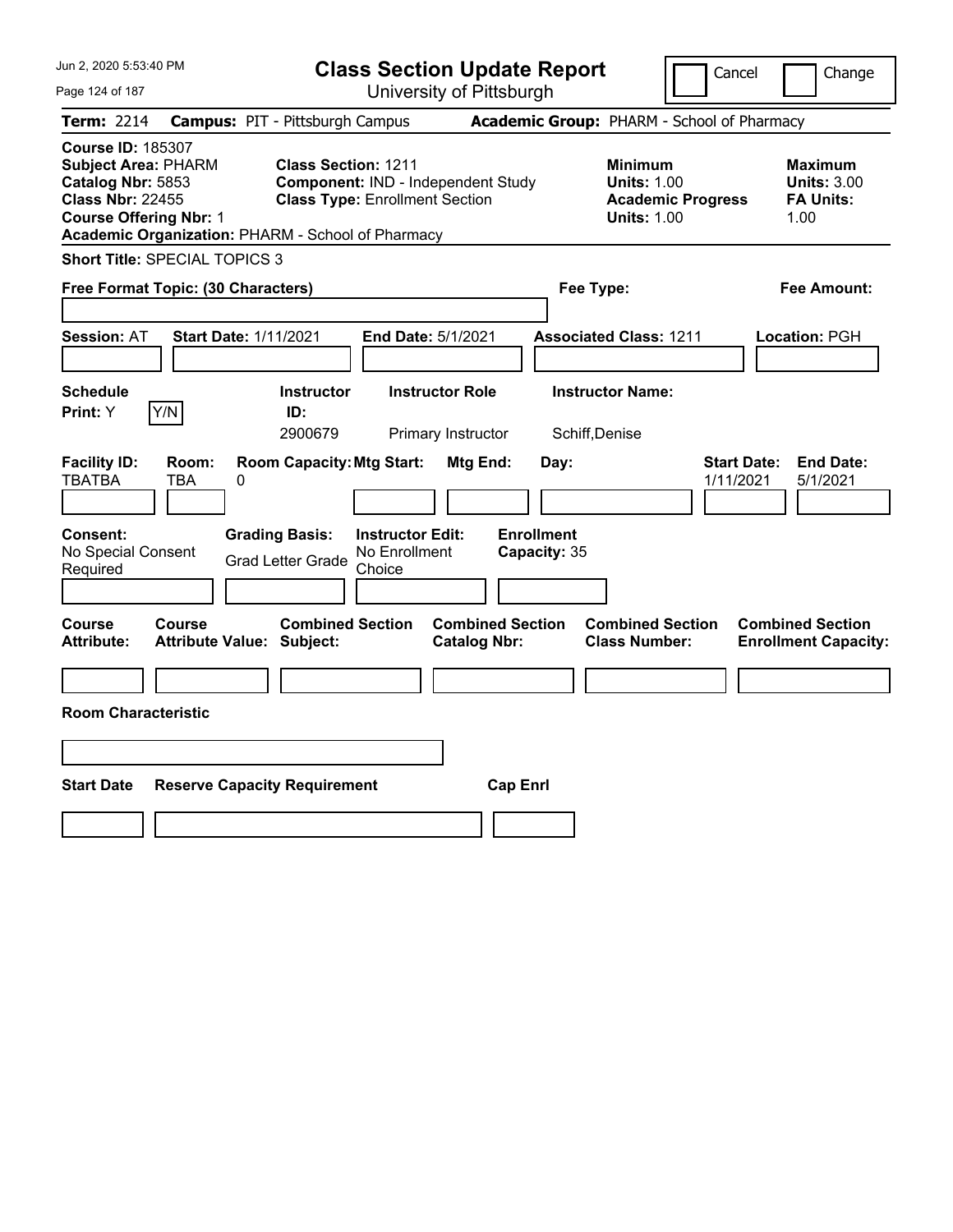| Jun 2, 2020 5:53:40 PM                                                                                                                                                                       |                                                   | <b>Class Section Update Report</b>                                                                        |                                                |                                   |                                                                                        | Cancel<br>Change                                                 |
|----------------------------------------------------------------------------------------------------------------------------------------------------------------------------------------------|---------------------------------------------------|-----------------------------------------------------------------------------------------------------------|------------------------------------------------|-----------------------------------|----------------------------------------------------------------------------------------|------------------------------------------------------------------|
| Page 125 of 187                                                                                                                                                                              |                                                   |                                                                                                           | University of Pittsburgh                       |                                   |                                                                                        |                                                                  |
| Term: 2214                                                                                                                                                                                   | <b>Campus: PIT - Pittsburgh Campus</b>            |                                                                                                           |                                                |                                   | Academic Group: PHARM - School of Pharmacy                                             |                                                                  |
| <b>Course ID: 185307</b><br><b>Subject Area: PHARM</b><br>Catalog Nbr: 5853<br><b>Class Nbr: 22456</b><br><b>Course Offering Nbr: 1</b><br>Academic Organization: PHARM - School of Pharmacy |                                                   | <b>Class Section: 1212</b><br>Component: IND - Independent Study<br><b>Class Type: Enrollment Section</b> |                                                |                                   | <b>Minimum</b><br><b>Units: 1.00</b><br><b>Academic Progress</b><br><b>Units: 1.00</b> | <b>Maximum</b><br><b>Units: 3.00</b><br><b>FA Units:</b><br>1.00 |
| <b>Short Title: SPECIAL TOPICS 3</b>                                                                                                                                                         |                                                   |                                                                                                           |                                                |                                   |                                                                                        |                                                                  |
| Free Format Topic: (30 Characters)                                                                                                                                                           |                                                   |                                                                                                           |                                                | Fee Type:                         |                                                                                        | Fee Amount:                                                      |
| <b>Session: AT</b>                                                                                                                                                                           | <b>Start Date: 1/11/2021</b>                      |                                                                                                           | End Date: 5/1/2021                             |                                   | <b>Associated Class: 1212</b>                                                          | Location: PGH                                                    |
| <b>Schedule</b><br>Y/N<br>Print: Y                                                                                                                                                           | ID:<br>2909504                                    | <b>Instructor</b>                                                                                         | <b>Instructor Role</b><br>Primary Instructor   |                                   | <b>Instructor Name:</b><br>Connor, Sharon E                                            |                                                                  |
| <b>Facility ID:</b><br>Room:<br><b>TBATBA</b><br>TBA                                                                                                                                         | 0                                                 | <b>Room Capacity: Mtg Start:</b>                                                                          | Mtg End:                                       | Day:                              |                                                                                        | <b>Start Date:</b><br><b>End Date:</b><br>1/11/2021<br>5/1/2021  |
| Consent:<br>No Special Consent<br>Required                                                                                                                                                   | <b>Grading Basis:</b><br><b>Grad Letter Grade</b> | <b>Instructor Edit:</b><br>No Enrollment<br>Choice                                                        |                                                | <b>Enrollment</b><br>Capacity: 35 |                                                                                        |                                                                  |
| Course<br>Course<br><b>Attribute:</b>                                                                                                                                                        | <b>Attribute Value: Subject:</b>                  | <b>Combined Section</b>                                                                                   | <b>Combined Section</b><br><b>Catalog Nbr:</b> |                                   | <b>Combined Section</b><br><b>Class Number:</b>                                        | <b>Combined Section</b><br><b>Enrollment Capacity:</b>           |
| <b>Room Characteristic</b>                                                                                                                                                                   |                                                   |                                                                                                           |                                                |                                   |                                                                                        |                                                                  |
|                                                                                                                                                                                              |                                                   |                                                                                                           |                                                |                                   |                                                                                        |                                                                  |
| <b>Start Date</b>                                                                                                                                                                            | <b>Reserve Capacity Requirement</b>               |                                                                                                           | <b>Cap Enrl</b>                                |                                   |                                                                                        |                                                                  |
|                                                                                                                                                                                              |                                                   |                                                                                                           |                                                |                                   |                                                                                        |                                                                  |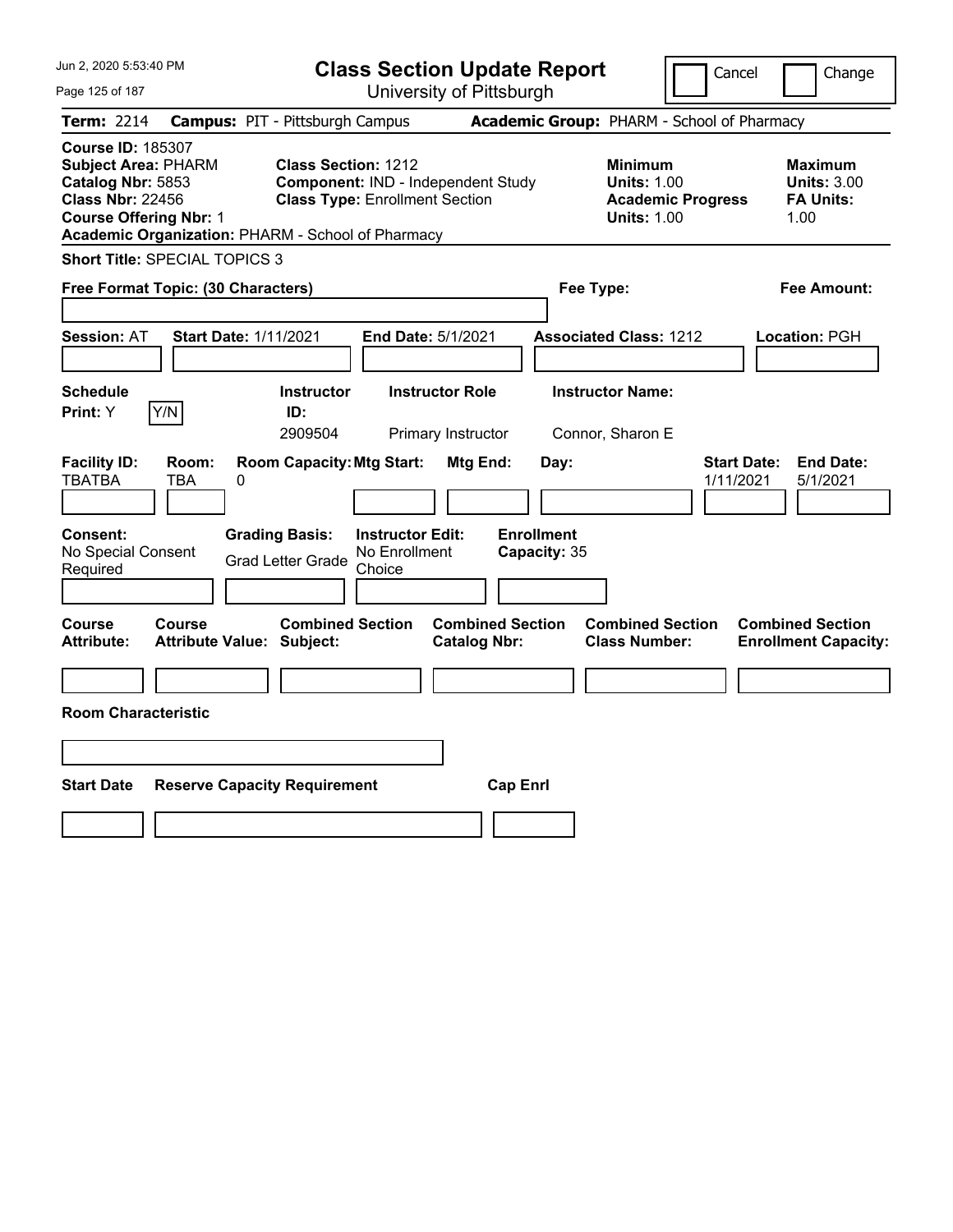| Jun 2, 2020 5:53:40 PM                                                                                                                  |                                                                                 | <b>Class Section Update Report</b>                                          |                                                |                                                                                        | Cancel<br>Change                                                 |
|-----------------------------------------------------------------------------------------------------------------------------------------|---------------------------------------------------------------------------------|-----------------------------------------------------------------------------|------------------------------------------------|----------------------------------------------------------------------------------------|------------------------------------------------------------------|
| Page 126 of 187                                                                                                                         |                                                                                 | University of Pittsburgh                                                    |                                                |                                                                                        |                                                                  |
| Term: 2214                                                                                                                              | <b>Campus: PIT - Pittsburgh Campus</b>                                          |                                                                             |                                                | Academic Group: PHARM - School of Pharmacy                                             |                                                                  |
| <b>Course ID: 185307</b><br><b>Subject Area: PHARM</b><br>Catalog Nbr: 5853<br><b>Class Nbr: 22457</b><br><b>Course Offering Nbr: 1</b> | <b>Class Section: 1213</b><br>Academic Organization: PHARM - School of Pharmacy | Component: IND - Independent Study<br><b>Class Type: Enrollment Section</b> |                                                | <b>Minimum</b><br><b>Units: 1.00</b><br><b>Academic Progress</b><br><b>Units: 1.00</b> | <b>Maximum</b><br><b>Units: 3.00</b><br><b>FA Units:</b><br>1.00 |
| <b>Short Title: SPECIAL TOPICS 3</b>                                                                                                    |                                                                                 |                                                                             |                                                |                                                                                        |                                                                  |
| Free Format Topic: (30 Characters)                                                                                                      |                                                                                 |                                                                             |                                                | Fee Type:                                                                              | Fee Amount:                                                      |
| <b>Session: AT</b>                                                                                                                      | <b>Start Date: 1/11/2021</b>                                                    | End Date: 5/1/2021                                                          |                                                | <b>Associated Class: 1213</b>                                                          | Location: PGH                                                    |
| <b>Schedule</b><br>Y/N<br>Print: Y                                                                                                      | <b>Instructor</b><br>ID:<br>2936884                                             | <b>Instructor Role</b><br>Primary Instructor                                |                                                | <b>Instructor Name:</b><br>Empey, Philip E                                             |                                                                  |
| <b>Facility ID:</b><br>Room:<br><b>TBATBA</b><br>TBA                                                                                    | <b>Room Capacity: Mtg Start:</b><br>0                                           |                                                                             | Mtg End:<br>Day:                               |                                                                                        | <b>Start Date:</b><br><b>End Date:</b><br>1/11/2021<br>5/1/2021  |
| <b>Consent:</b><br>No Special Consent<br>Required                                                                                       | <b>Grading Basis:</b><br><b>Grad Letter Grade</b>                               | <b>Instructor Edit:</b><br>No Enrollment<br>Choice                          | <b>Enrollment</b><br>Capacity: 35              |                                                                                        |                                                                  |
| Course<br>Course<br>Attribute:                                                                                                          | <b>Combined Section</b><br><b>Attribute Value: Subject:</b>                     |                                                                             | <b>Combined Section</b><br><b>Catalog Nbr:</b> | <b>Combined Section</b><br><b>Class Number:</b>                                        | <b>Combined Section</b><br><b>Enrollment Capacity:</b>           |
| <b>Room Characteristic</b>                                                                                                              |                                                                                 |                                                                             |                                                |                                                                                        |                                                                  |
|                                                                                                                                         |                                                                                 |                                                                             |                                                |                                                                                        |                                                                  |
| <b>Start Date</b>                                                                                                                       | <b>Reserve Capacity Requirement</b>                                             |                                                                             | <b>Cap Enrl</b>                                |                                                                                        |                                                                  |
|                                                                                                                                         |                                                                                 |                                                                             |                                                |                                                                                        |                                                                  |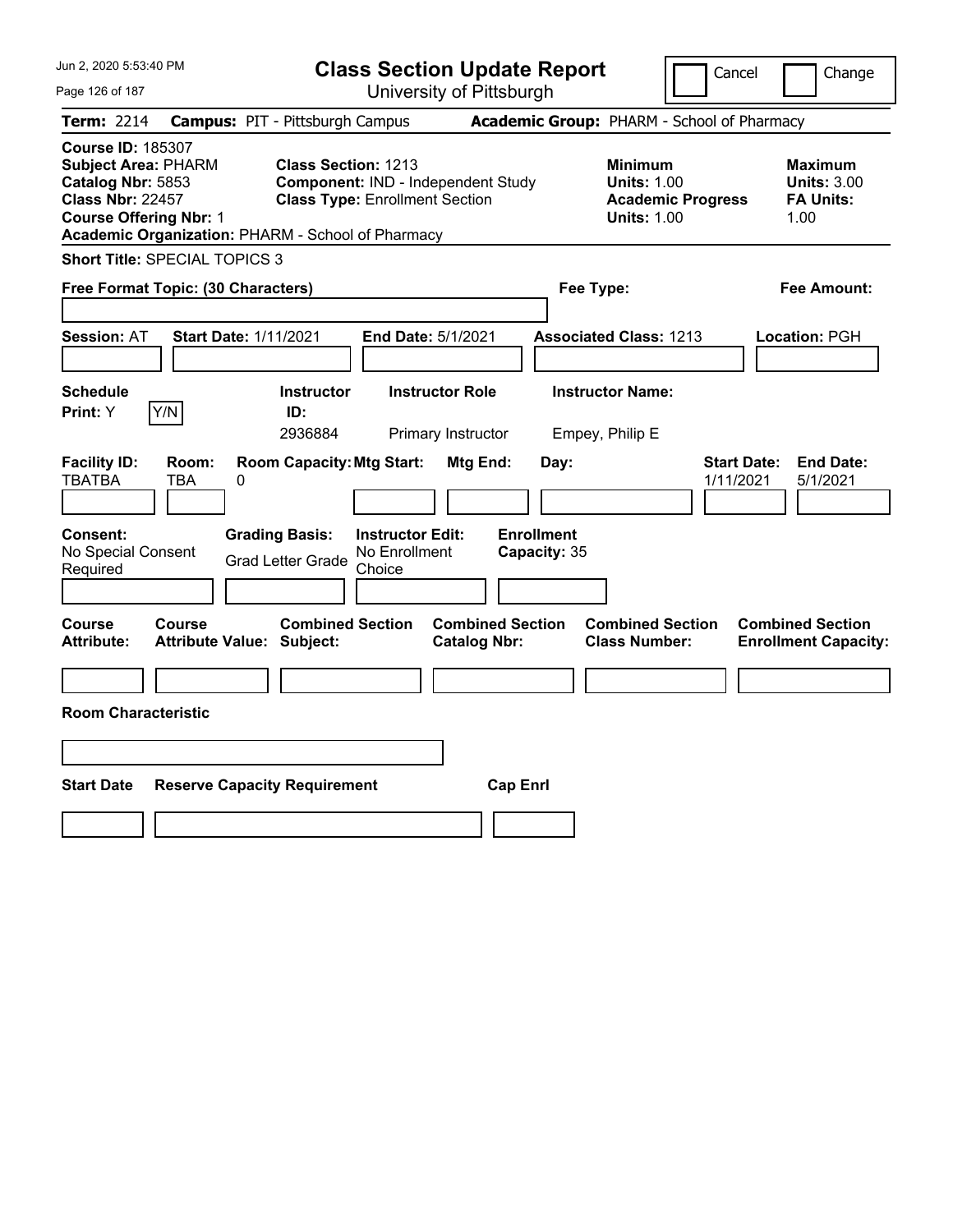| Jun 2, 2020 5:53:40 PM                                                                                                                                                                       | <b>Class Section Update Report</b>                                                                        |                                                | Cancel                                                                                 | Change                                                           |
|----------------------------------------------------------------------------------------------------------------------------------------------------------------------------------------------|-----------------------------------------------------------------------------------------------------------|------------------------------------------------|----------------------------------------------------------------------------------------|------------------------------------------------------------------|
| Page 127 of 187                                                                                                                                                                              | University of Pittsburgh                                                                                  |                                                |                                                                                        |                                                                  |
| <b>Term: 2214</b>                                                                                                                                                                            | <b>Campus: PIT - Pittsburgh Campus</b>                                                                    |                                                | Academic Group: PHARM - School of Pharmacy                                             |                                                                  |
| <b>Course ID: 185307</b><br><b>Subject Area: PHARM</b><br>Catalog Nbr: 5853<br><b>Class Nbr: 22458</b><br><b>Course Offering Nbr: 1</b><br>Academic Organization: PHARM - School of Pharmacy | <b>Class Section: 1214</b><br>Component: IND - Independent Study<br><b>Class Type: Enrollment Section</b> |                                                | <b>Minimum</b><br><b>Units: 1.00</b><br><b>Academic Progress</b><br><b>Units: 1.00</b> | <b>Maximum</b><br><b>Units: 3.00</b><br><b>FA Units:</b><br>1.00 |
| <b>Short Title: SPECIAL TOPICS 3</b>                                                                                                                                                         |                                                                                                           |                                                |                                                                                        |                                                                  |
| Free Format Topic: (30 Characters)                                                                                                                                                           |                                                                                                           | Fee Type:                                      |                                                                                        | Fee Amount:                                                      |
| <b>Start Date: 1/11/2021</b><br><b>Session: AT</b>                                                                                                                                           | End Date: 5/1/2021                                                                                        |                                                | <b>Associated Class: 1214</b>                                                          | Location: PGH                                                    |
| <b>Schedule</b><br>Y/N<br>Print: Y                                                                                                                                                           | <b>Instructor</b><br><b>Instructor Role</b><br>ID:<br>2907256<br>Primary Instructor                       |                                                | <b>Instructor Name:</b><br>Seybert, Amy Lynn                                           |                                                                  |
| <b>Facility ID:</b><br>Room:<br><b>TBATBA</b><br>TBA<br>0                                                                                                                                    | <b>Room Capacity: Mtg Start:</b>                                                                          | Mtg End:<br>Day:                               |                                                                                        | <b>Start Date:</b><br><b>End Date:</b><br>1/11/2021<br>5/1/2021  |
| Consent:<br>No Special Consent<br>Required                                                                                                                                                   | <b>Grading Basis:</b><br><b>Instructor Edit:</b><br>No Enrollment<br><b>Grad Letter Grade</b><br>Choice   | <b>Enrollment</b><br>Capacity: 35              |                                                                                        |                                                                  |
| Course<br>Course<br><b>Attribute Value: Subject:</b><br>Attribute:                                                                                                                           | <b>Combined Section</b>                                                                                   | <b>Combined Section</b><br><b>Catalog Nbr:</b> | <b>Combined Section</b><br><b>Class Number:</b>                                        | <b>Combined Section</b><br><b>Enrollment Capacity:</b>           |
|                                                                                                                                                                                              |                                                                                                           |                                                |                                                                                        |                                                                  |
| <b>Room Characteristic</b>                                                                                                                                                                   |                                                                                                           |                                                |                                                                                        |                                                                  |
|                                                                                                                                                                                              |                                                                                                           |                                                |                                                                                        |                                                                  |
| <b>Start Date</b><br><b>Reserve Capacity Requirement</b>                                                                                                                                     |                                                                                                           | <b>Cap Enrl</b>                                |                                                                                        |                                                                  |
|                                                                                                                                                                                              |                                                                                                           |                                                |                                                                                        |                                                                  |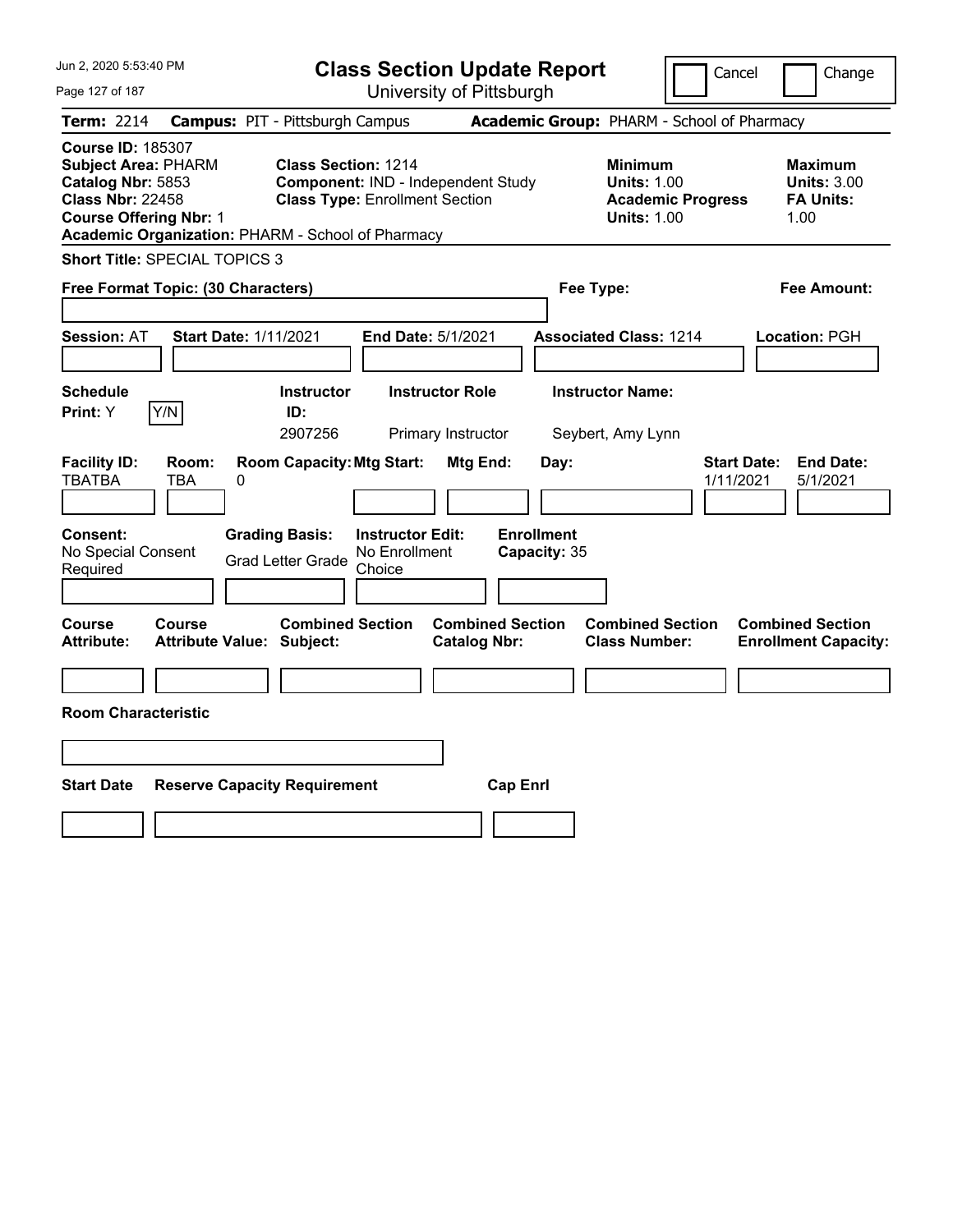| Jun 2, 2020 5:53:40 PM                                                                                                                                                                       |                                            |                                                                                                           |                                                    | <b>Class Section Update Report</b>             |                                           |                                                            |                          | Cancel                          | Change                                                   |
|----------------------------------------------------------------------------------------------------------------------------------------------------------------------------------------------|--------------------------------------------|-----------------------------------------------------------------------------------------------------------|----------------------------------------------------|------------------------------------------------|-------------------------------------------|------------------------------------------------------------|--------------------------|---------------------------------|----------------------------------------------------------|
| Page 128 of 187                                                                                                                                                                              |                                            |                                                                                                           |                                                    | University of Pittsburgh                       |                                           |                                                            |                          |                                 |                                                          |
| Term: 2214                                                                                                                                                                                   | <b>Campus: PIT - Pittsburgh Campus</b>     |                                                                                                           |                                                    |                                                |                                           | Academic Group: PHARM - School of Pharmacy                 |                          |                                 |                                                          |
| <b>Course ID: 185308</b><br><b>Subject Area: PHARM</b><br>Catalog Nbr: 5854<br><b>Class Nbr: 22459</b><br><b>Course Offering Nbr: 1</b><br>Academic Organization: PHARM - School of Pharmacy |                                            | <b>Class Section: 1200</b><br>Component: IND - Independent Study<br><b>Class Type: Enrollment Section</b> |                                                    |                                                |                                           | <b>Minimum</b><br><b>Units: 1.00</b><br><b>Units: 1.00</b> | <b>Academic Progress</b> | 1.00                            | <b>Maximum</b><br><b>Units: 3.00</b><br><b>FA Units:</b> |
| <b>Short Title: SPECIAL TOPICS 4</b>                                                                                                                                                         |                                            |                                                                                                           |                                                    |                                                |                                           |                                                            |                          |                                 |                                                          |
| Free Format Topic: (30 Characters)                                                                                                                                                           |                                            |                                                                                                           |                                                    |                                                |                                           | Fee Type:                                                  |                          |                                 | Fee Amount:                                              |
| <b>Session: AT</b>                                                                                                                                                                           | <b>Start Date: 1/11/2021</b>               |                                                                                                           | End Date: 5/1/2021                                 |                                                |                                           | <b>Associated Class: 1200</b>                              |                          | Location: PGH                   |                                                          |
| <b>Schedule</b>                                                                                                                                                                              |                                            | <b>Instructor</b>                                                                                         |                                                    | <b>Instructor Role</b>                         |                                           | <b>Instructor Name:</b>                                    |                          |                                 |                                                          |
| Y/N<br><b>Print: Y</b>                                                                                                                                                                       |                                            | ID:<br>2913280                                                                                            |                                                    | Primary Instructor                             |                                           | Schonder, Kristine Santus                                  |                          |                                 |                                                          |
| <b>Facility ID:</b><br><b>TBATBA</b><br><b>Consent:</b><br>No Special Consent<br>Required                                                                                                    | Room:<br>TBA<br>0                          | <b>Room Capacity: Mtg Start:</b><br><b>Grading Basis:</b><br><b>Grad Letter Grade</b>                     | <b>Instructor Edit:</b><br>No Enrollment<br>Choice | <b>Mtg End:</b>                                | Day:<br><b>Enrollment</b><br>Capacity: 35 |                                                            |                          | <b>Start Date:</b><br>1/11/2021 | <b>End Date:</b><br>5/1/2021                             |
| Course<br><b>Attribute:</b>                                                                                                                                                                  | Course<br><b>Attribute Value: Subject:</b> | <b>Combined Section</b>                                                                                   |                                                    | <b>Combined Section</b><br><b>Catalog Nbr:</b> |                                           | <b>Combined Section</b><br><b>Class Number:</b>            |                          | <b>Combined Section</b>         | <b>Enrollment Capacity:</b>                              |
| <b>Room Characteristic</b>                                                                                                                                                                   |                                            |                                                                                                           |                                                    |                                                |                                           |                                                            |                          |                                 |                                                          |
| <b>Start Date</b>                                                                                                                                                                            | <b>Reserve Capacity Requirement</b>        |                                                                                                           |                                                    |                                                | <b>Cap Enrl</b>                           |                                                            |                          |                                 |                                                          |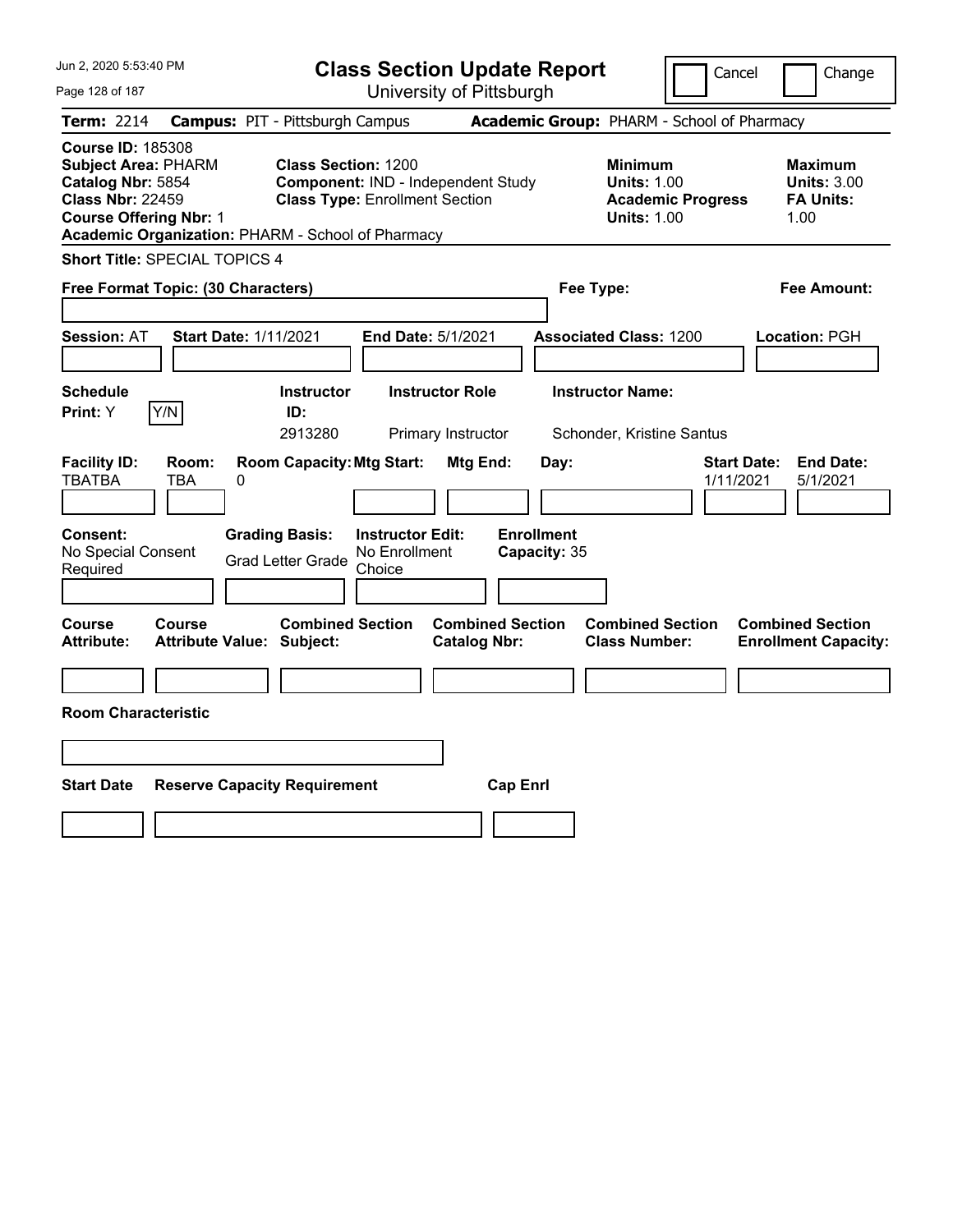| Jun 2, 2020 5:53:40 PM                                                                                                                                                                       |                                                                                                           | <b>Class Section Update Report</b>             |                                                                                        | Cancel<br>Change                                                 |
|----------------------------------------------------------------------------------------------------------------------------------------------------------------------------------------------|-----------------------------------------------------------------------------------------------------------|------------------------------------------------|----------------------------------------------------------------------------------------|------------------------------------------------------------------|
| Page 129 of 187                                                                                                                                                                              |                                                                                                           | University of Pittsburgh                       |                                                                                        |                                                                  |
| Term: 2214                                                                                                                                                                                   | <b>Campus: PIT - Pittsburgh Campus</b>                                                                    |                                                | Academic Group: PHARM - School of Pharmacy                                             |                                                                  |
| <b>Course ID: 185308</b><br><b>Subject Area: PHARM</b><br>Catalog Nbr: 5854<br><b>Class Nbr: 22460</b><br><b>Course Offering Nbr: 1</b><br>Academic Organization: PHARM - School of Pharmacy | <b>Class Section: 1201</b><br>Component: IND - Independent Study<br><b>Class Type: Enrollment Section</b> |                                                | <b>Minimum</b><br><b>Units: 1.00</b><br><b>Academic Progress</b><br><b>Units: 1.00</b> | <b>Maximum</b><br><b>Units: 3.00</b><br><b>FA Units:</b><br>1.00 |
| Short Title: SPECIAL TOPICS 4                                                                                                                                                                |                                                                                                           |                                                |                                                                                        |                                                                  |
| Free Format Topic: (30 Characters)                                                                                                                                                           |                                                                                                           |                                                | Fee Type:                                                                              | Fee Amount:                                                      |
| <b>Session: AT</b><br><b>Start Date: 1/11/2021</b>                                                                                                                                           |                                                                                                           | End Date: 5/1/2021                             | <b>Associated Class: 1201</b>                                                          | Location: PGH                                                    |
| <b>Schedule</b><br>Y/N<br>Print: Y                                                                                                                                                           | <b>Instructor</b><br>ID:<br>2900679                                                                       | <b>Instructor Role</b><br>Primary Instructor   | <b>Instructor Name:</b><br>Schiff, Denise                                              |                                                                  |
| <b>Facility ID:</b><br>Room:<br><b>TBATBA</b><br>TBA<br>0                                                                                                                                    | <b>Room Capacity: Mtg Start:</b>                                                                          | Mtg End:<br>Day:                               |                                                                                        | <b>Start Date:</b><br><b>End Date:</b><br>1/11/2021<br>5/1/2021  |
| Consent:<br>No Special Consent<br>Required                                                                                                                                                   | <b>Grading Basis:</b><br><b>Instructor Edit:</b><br>No Enrollment<br><b>Grad Letter Grade</b><br>Choice   | <b>Enrollment</b><br>Capacity: 35              |                                                                                        |                                                                  |
| Course<br>Course<br><b>Attribute:</b><br><b>Attribute Value: Subject:</b>                                                                                                                    | <b>Combined Section</b>                                                                                   | <b>Combined Section</b><br><b>Catalog Nbr:</b> | <b>Combined Section</b><br><b>Class Number:</b>                                        | <b>Combined Section</b><br><b>Enrollment Capacity:</b>           |
|                                                                                                                                                                                              |                                                                                                           |                                                |                                                                                        |                                                                  |
| <b>Room Characteristic</b>                                                                                                                                                                   |                                                                                                           |                                                |                                                                                        |                                                                  |
|                                                                                                                                                                                              |                                                                                                           |                                                |                                                                                        |                                                                  |
| <b>Start Date</b>                                                                                                                                                                            | <b>Reserve Capacity Requirement</b>                                                                       | <b>Cap Enrl</b>                                |                                                                                        |                                                                  |
|                                                                                                                                                                                              |                                                                                                           |                                                |                                                                                        |                                                                  |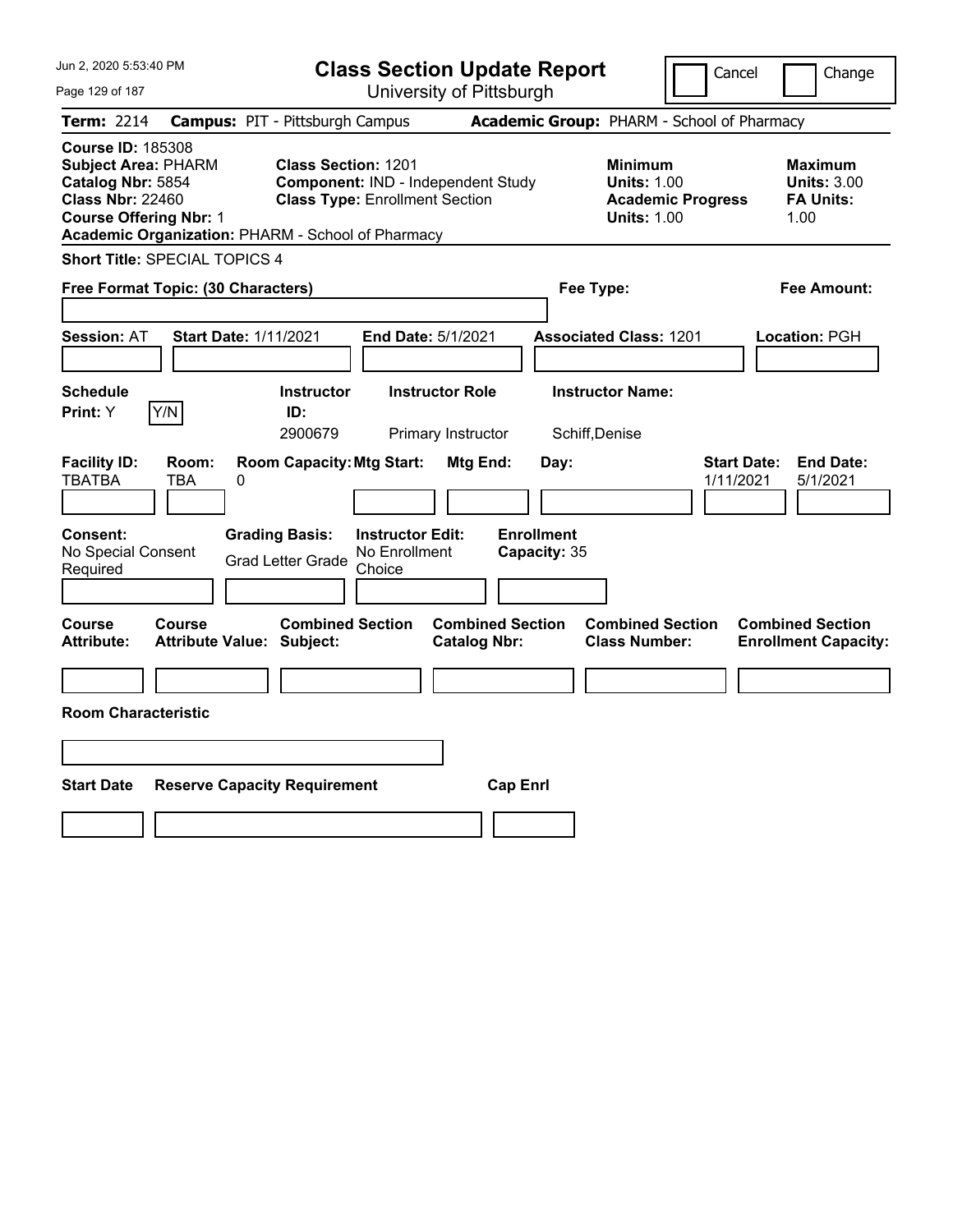| Jun 2, 2020 5:53:40 PM                                                                                                                                                                       |                                                                                                           | <b>Class Section Update Report</b>             | Cancel                                                                                 | Change                                                           |
|----------------------------------------------------------------------------------------------------------------------------------------------------------------------------------------------|-----------------------------------------------------------------------------------------------------------|------------------------------------------------|----------------------------------------------------------------------------------------|------------------------------------------------------------------|
| Page 130 of 187                                                                                                                                                                              |                                                                                                           | University of Pittsburgh                       |                                                                                        |                                                                  |
| Term: 2214                                                                                                                                                                                   | <b>Campus: PIT - Pittsburgh Campus</b>                                                                    |                                                | Academic Group: PHARM - School of Pharmacy                                             |                                                                  |
| <b>Course ID: 185308</b><br><b>Subject Area: PHARM</b><br>Catalog Nbr: 5854<br><b>Class Nbr: 22461</b><br><b>Course Offering Nbr: 1</b><br>Academic Organization: PHARM - School of Pharmacy | <b>Class Section: 1202</b><br>Component: IND - Independent Study<br><b>Class Type: Enrollment Section</b> |                                                | <b>Minimum</b><br><b>Units: 1.00</b><br><b>Academic Progress</b><br><b>Units: 1.00</b> | <b>Maximum</b><br><b>Units: 3.00</b><br><b>FA Units:</b><br>1.00 |
| Short Title: SPECIAL TOPICS 4                                                                                                                                                                |                                                                                                           |                                                |                                                                                        |                                                                  |
| Free Format Topic: (30 Characters)                                                                                                                                                           |                                                                                                           |                                                | Fee Type:                                                                              | Fee Amount:                                                      |
| <b>Session: AT</b><br><b>Start Date: 1/11/2021</b>                                                                                                                                           | End Date: 5/1/2021                                                                                        |                                                | <b>Associated Class: 1202</b>                                                          | Location: PGH                                                    |
| <b>Schedule</b><br>Y/N<br>Print: Y                                                                                                                                                           | <b>Instructor</b><br>ID:<br>2920624                                                                       | <b>Instructor Role</b><br>Primary Instructor   | <b>Instructor Name:</b><br>Ali, Ameer Sa'ad                                            |                                                                  |
| <b>Facility ID:</b><br>Room:<br><b>TBATBA</b><br>TBA<br>0                                                                                                                                    | <b>Room Capacity: Mtg Start:</b>                                                                          | Mtg End:<br>Day:                               |                                                                                        | <b>Start Date:</b><br><b>End Date:</b><br>1/11/2021<br>5/1/2021  |
| Consent:<br>No Special Consent<br>Required                                                                                                                                                   | <b>Grading Basis:</b><br><b>Instructor Edit:</b><br>No Enrollment<br><b>Grad Letter Grade</b><br>Choice   | <b>Enrollment</b><br>Capacity: 35              |                                                                                        |                                                                  |
| Course<br>Course<br><b>Attribute:</b><br><b>Attribute Value: Subject:</b>                                                                                                                    | <b>Combined Section</b>                                                                                   | <b>Combined Section</b><br><b>Catalog Nbr:</b> | <b>Combined Section</b><br><b>Class Number:</b>                                        | <b>Combined Section</b><br><b>Enrollment Capacity:</b>           |
|                                                                                                                                                                                              |                                                                                                           |                                                |                                                                                        |                                                                  |
| <b>Room Characteristic</b>                                                                                                                                                                   |                                                                                                           |                                                |                                                                                        |                                                                  |
|                                                                                                                                                                                              |                                                                                                           |                                                |                                                                                        |                                                                  |
| <b>Start Date</b><br><b>Reserve Capacity Requirement</b>                                                                                                                                     |                                                                                                           | <b>Cap Enrl</b>                                |                                                                                        |                                                                  |
|                                                                                                                                                                                              |                                                                                                           |                                                |                                                                                        |                                                                  |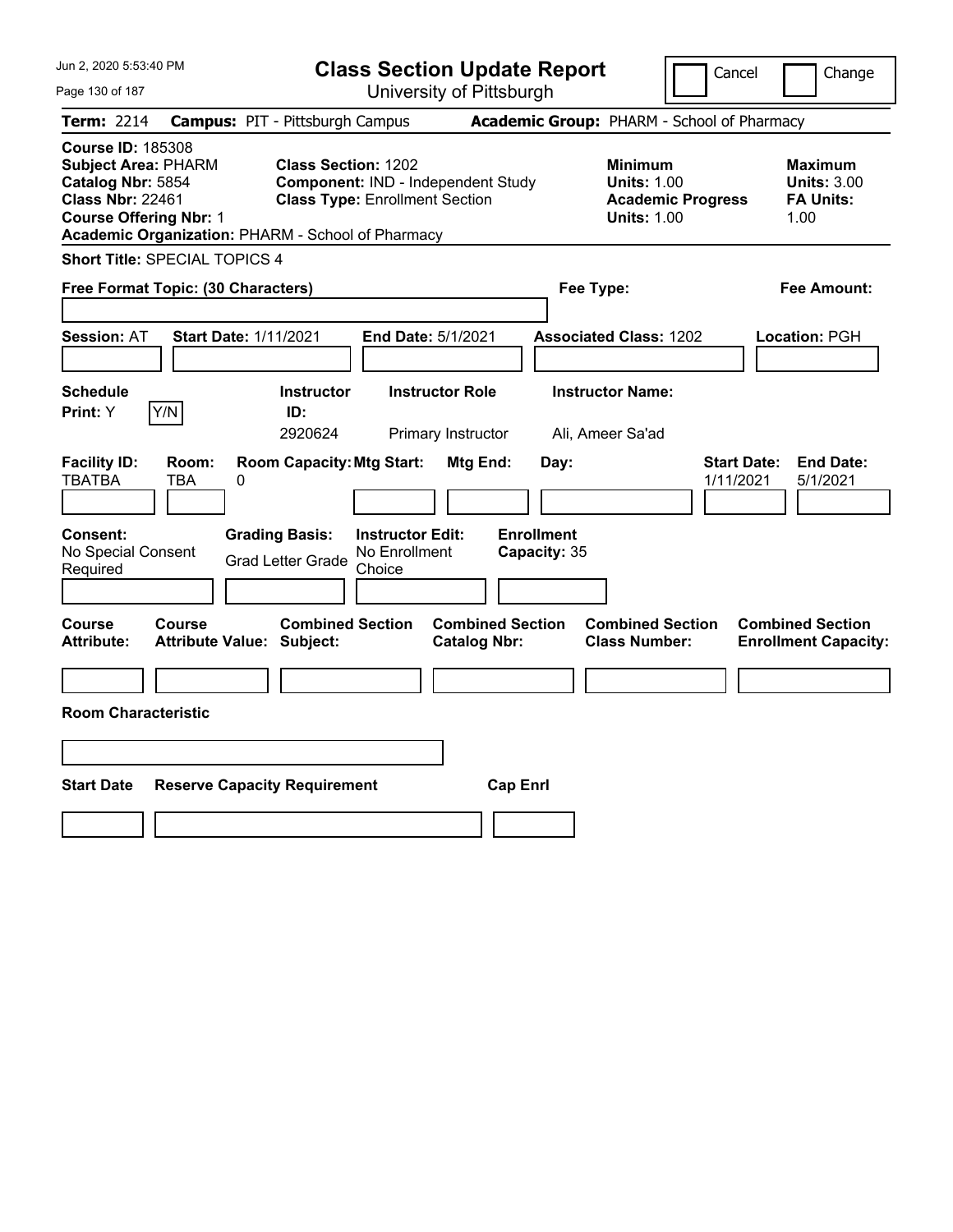| Jun 2, 2020 5:53:40 PM                                                                                                                                                                       |                                            |                                                                     |                                                    | <b>Class Section Update Report</b>             |                                            |                                                            | Cancel                   | Change                                                           |
|----------------------------------------------------------------------------------------------------------------------------------------------------------------------------------------------|--------------------------------------------|---------------------------------------------------------------------|----------------------------------------------------|------------------------------------------------|--------------------------------------------|------------------------------------------------------------|--------------------------|------------------------------------------------------------------|
| Page 131 of 187                                                                                                                                                                              |                                            |                                                                     |                                                    | University of Pittsburgh                       |                                            |                                                            |                          |                                                                  |
| Term: 2214                                                                                                                                                                                   | <b>Campus: PIT - Pittsburgh Campus</b>     |                                                                     |                                                    |                                                | Academic Group: PHARM - School of Pharmacy |                                                            |                          |                                                                  |
| <b>Course ID: 185308</b><br><b>Subject Area: PHARM</b><br>Catalog Nbr: 5854<br><b>Class Nbr: 22462</b><br><b>Course Offering Nbr: 1</b><br>Academic Organization: PHARM - School of Pharmacy |                                            | <b>Class Section: 1203</b><br><b>Class Type: Enrollment Section</b> |                                                    | Component: IND - Independent Study             |                                            | <b>Minimum</b><br><b>Units: 1.00</b><br><b>Units: 1.00</b> | <b>Academic Progress</b> | <b>Maximum</b><br><b>Units: 3.00</b><br><b>FA Units:</b><br>1.00 |
| <b>Short Title: SPECIAL TOPICS 4</b>                                                                                                                                                         |                                            |                                                                     |                                                    |                                                |                                            |                                                            |                          |                                                                  |
| Free Format Topic: (30 Characters)                                                                                                                                                           |                                            |                                                                     |                                                    |                                                |                                            | Fee Type:                                                  |                          | Fee Amount:                                                      |
| <b>Session: AT</b>                                                                                                                                                                           | <b>Start Date: 1/11/2021</b>               |                                                                     | End Date: 5/1/2021                                 |                                                |                                            | <b>Associated Class: 1203</b>                              |                          | Location: PGH                                                    |
| <b>Schedule</b><br>Y/N<br>Print: Y                                                                                                                                                           |                                            | <b>Instructor</b><br>ID:<br>2904587                                 |                                                    | <b>Instructor Role</b><br>Primary Instructor   |                                            | <b>Instructor Name:</b><br>Coley, Kim Coccodrilli          |                          |                                                                  |
| <b>Facility ID:</b><br><b>TBATBA</b>                                                                                                                                                         | Room:<br>TBA<br>0                          | <b>Room Capacity: Mtg Start:</b>                                    |                                                    | Mtg End:                                       | Day:                                       |                                                            |                          | <b>Start Date:</b><br><b>End Date:</b><br>1/11/2021<br>5/1/2021  |
| <b>Consent:</b><br>No Special Consent<br>Required                                                                                                                                            |                                            | <b>Grading Basis:</b><br><b>Grad Letter Grade</b>                   | <b>Instructor Edit:</b><br>No Enrollment<br>Choice |                                                | <b>Enrollment</b><br>Capacity: 35          |                                                            |                          |                                                                  |
| Course<br>Attribute:                                                                                                                                                                         | Course<br><b>Attribute Value: Subject:</b> | <b>Combined Section</b>                                             |                                                    | <b>Combined Section</b><br><b>Catalog Nbr:</b> |                                            | <b>Combined Section</b><br><b>Class Number:</b>            |                          | <b>Combined Section</b><br><b>Enrollment Capacity:</b>           |
|                                                                                                                                                                                              |                                            |                                                                     |                                                    |                                                |                                            |                                                            |                          |                                                                  |
| <b>Room Characteristic</b>                                                                                                                                                                   |                                            |                                                                     |                                                    |                                                |                                            |                                                            |                          |                                                                  |
|                                                                                                                                                                                              |                                            |                                                                     |                                                    |                                                |                                            |                                                            |                          |                                                                  |
| <b>Start Date</b>                                                                                                                                                                            | <b>Reserve Capacity Requirement</b>        |                                                                     |                                                    |                                                | <b>Cap Enrl</b>                            |                                                            |                          |                                                                  |
|                                                                                                                                                                                              |                                            |                                                                     |                                                    |                                                |                                            |                                                            |                          |                                                                  |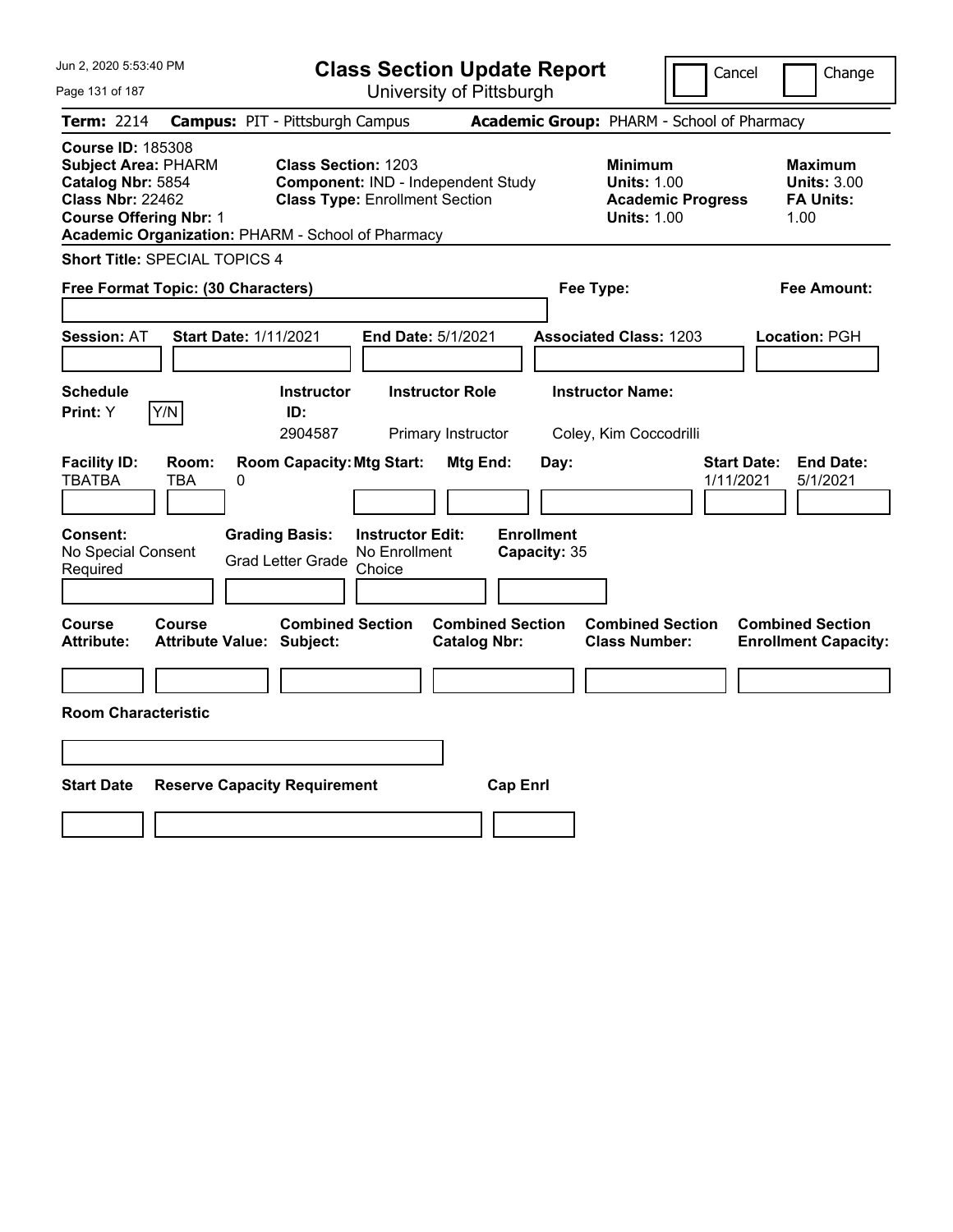| Jun 2, 2020 5:53:40 PM                                                                                                                                                                       |                                                             |                                                                             | <b>Class Section Update Report</b>             |                                                                                        | Cancel<br>Change                                                 |  |  |  |
|----------------------------------------------------------------------------------------------------------------------------------------------------------------------------------------------|-------------------------------------------------------------|-----------------------------------------------------------------------------|------------------------------------------------|----------------------------------------------------------------------------------------|------------------------------------------------------------------|--|--|--|
| Page 132 of 187                                                                                                                                                                              |                                                             | University of Pittsburgh                                                    |                                                |                                                                                        |                                                                  |  |  |  |
| Term: 2214                                                                                                                                                                                   | <b>Campus: PIT - Pittsburgh Campus</b>                      |                                                                             |                                                | Academic Group: PHARM - School of Pharmacy                                             |                                                                  |  |  |  |
| <b>Course ID: 185308</b><br><b>Subject Area: PHARM</b><br>Catalog Nbr: 5854<br><b>Class Nbr: 22463</b><br><b>Course Offering Nbr: 1</b><br>Academic Organization: PHARM - School of Pharmacy | <b>Class Section: 1204</b>                                  | Component: IND - Independent Study<br><b>Class Type: Enrollment Section</b> |                                                | <b>Minimum</b><br><b>Units: 1.00</b><br><b>Academic Progress</b><br><b>Units: 1.00</b> | <b>Maximum</b><br><b>Units: 3.00</b><br><b>FA Units:</b><br>1.00 |  |  |  |
| <b>Short Title: SPECIAL TOPICS 4</b>                                                                                                                                                         |                                                             |                                                                             |                                                |                                                                                        |                                                                  |  |  |  |
| Free Format Topic: (30 Characters)<br>Fee Type:<br>Fee Amount:                                                                                                                               |                                                             |                                                                             |                                                |                                                                                        |                                                                  |  |  |  |
| <b>Session: AT</b>                                                                                                                                                                           | <b>Start Date: 1/11/2021</b>                                | End Date: 5/1/2021                                                          |                                                | <b>Associated Class: 1204</b>                                                          | Location: PGH                                                    |  |  |  |
| <b>Schedule</b><br>Y/N<br>Print: Y                                                                                                                                                           | <b>Instructor</b><br>ID:<br>2932624                         | <b>Instructor Role</b><br>Primary Instructor                                |                                                | <b>Instructor Name:</b><br>Huryn, Donna M                                              |                                                                  |  |  |  |
| <b>Facility ID:</b><br>Room:<br><b>TBATBA</b><br>TBA                                                                                                                                         | <b>Room Capacity: Mtg Start:</b><br>0                       |                                                                             | Mtg End:<br>Day:                               |                                                                                        | <b>Start Date:</b><br><b>End Date:</b><br>1/11/2021<br>5/1/2021  |  |  |  |
| <b>Consent:</b><br>No Special Consent<br>Required                                                                                                                                            | <b>Grading Basis:</b><br><b>Grad Letter Grade</b>           | <b>Instructor Edit:</b><br>No Enrollment<br>Choice                          | <b>Enrollment</b><br>Capacity: 35              |                                                                                        |                                                                  |  |  |  |
| Course<br>Course<br><b>Attribute:</b>                                                                                                                                                        | <b>Combined Section</b><br><b>Attribute Value: Subject:</b> |                                                                             | <b>Combined Section</b><br><b>Catalog Nbr:</b> | <b>Combined Section</b><br><b>Class Number:</b>                                        | <b>Combined Section</b><br><b>Enrollment Capacity:</b>           |  |  |  |
|                                                                                                                                                                                              |                                                             |                                                                             |                                                |                                                                                        |                                                                  |  |  |  |
| <b>Room Characteristic</b>                                                                                                                                                                   |                                                             |                                                                             |                                                |                                                                                        |                                                                  |  |  |  |
|                                                                                                                                                                                              |                                                             |                                                                             |                                                |                                                                                        |                                                                  |  |  |  |
| <b>Start Date</b>                                                                                                                                                                            | <b>Reserve Capacity Requirement</b>                         |                                                                             | <b>Cap Enrl</b>                                |                                                                                        |                                                                  |  |  |  |
|                                                                                                                                                                                              |                                                             |                                                                             |                                                |                                                                                        |                                                                  |  |  |  |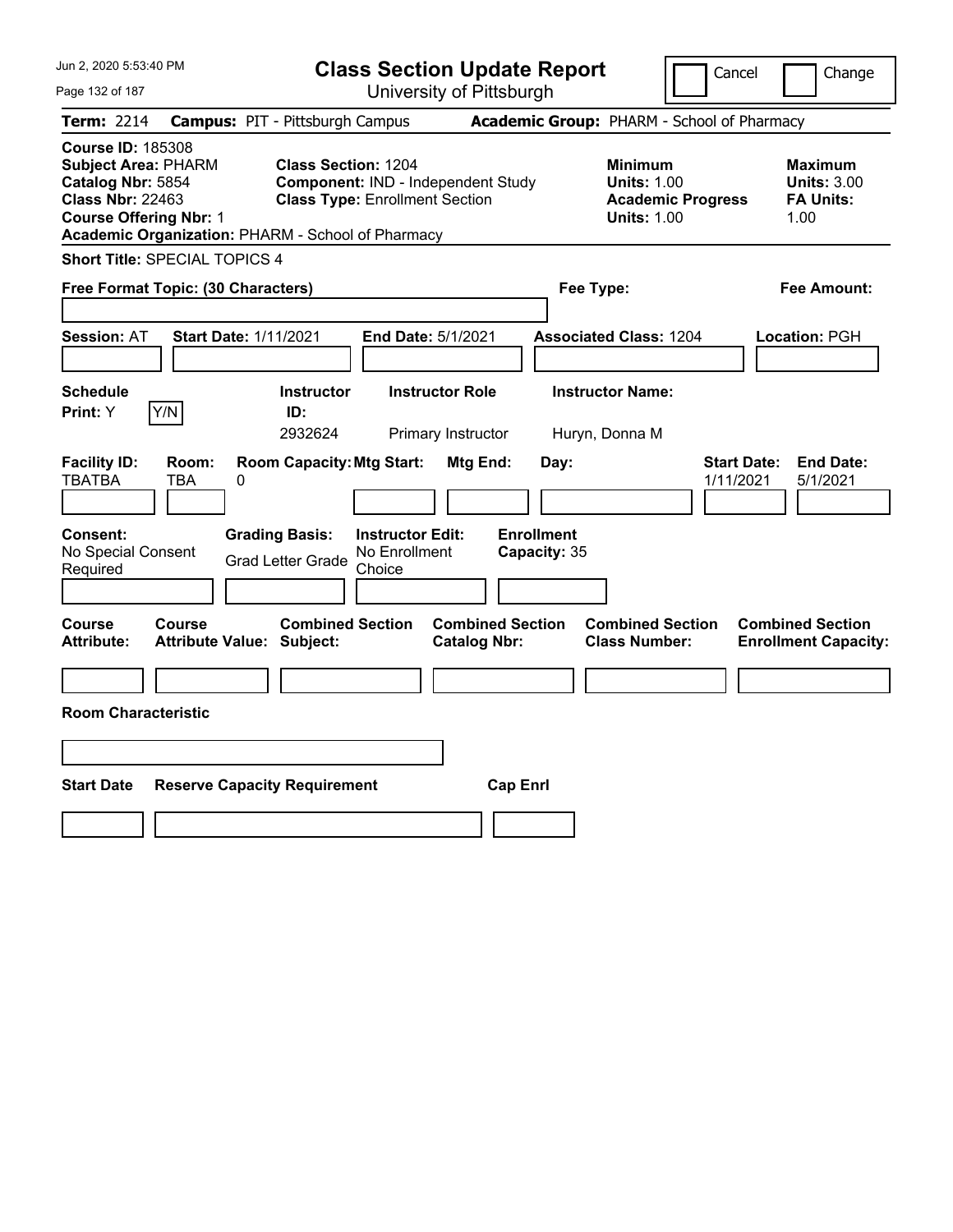| Jun 2, 2020 5:53:40 PM                                                                                                                                                                       |                                            |                                                                                                           |                                                    |                                                | <b>Class Section Update Report</b> |                                                            |                          | Cancel<br>Change                                                 |  |
|----------------------------------------------------------------------------------------------------------------------------------------------------------------------------------------------|--------------------------------------------|-----------------------------------------------------------------------------------------------------------|----------------------------------------------------|------------------------------------------------|------------------------------------|------------------------------------------------------------|--------------------------|------------------------------------------------------------------|--|
| Page 133 of 187                                                                                                                                                                              |                                            |                                                                                                           |                                                    | University of Pittsburgh                       |                                    |                                                            |                          |                                                                  |  |
| Term: 2214                                                                                                                                                                                   | <b>Campus: PIT - Pittsburgh Campus</b>     |                                                                                                           |                                                    |                                                |                                    | Academic Group: PHARM - School of Pharmacy                 |                          |                                                                  |  |
| <b>Course ID: 185308</b><br><b>Subject Area: PHARM</b><br>Catalog Nbr: 5854<br><b>Class Nbr: 22464</b><br><b>Course Offering Nbr: 1</b><br>Academic Organization: PHARM - School of Pharmacy |                                            | <b>Class Section: 1205</b><br>Component: IND - Independent Study<br><b>Class Type: Enrollment Section</b> |                                                    |                                                |                                    | <b>Minimum</b><br><b>Units: 1.00</b><br><b>Units: 1.00</b> | <b>Academic Progress</b> | <b>Maximum</b><br><b>Units: 3.00</b><br><b>FA Units:</b><br>1.00 |  |
| <b>Short Title: SPECIAL TOPICS 4</b>                                                                                                                                                         |                                            |                                                                                                           |                                                    |                                                |                                    |                                                            |                          |                                                                  |  |
| Free Format Topic: (30 Characters)<br>Fee Type:<br>Fee Amount:                                                                                                                               |                                            |                                                                                                           |                                                    |                                                |                                    |                                                            |                          |                                                                  |  |
| <b>Session: AT</b>                                                                                                                                                                           | <b>Start Date: 1/11/2021</b>               |                                                                                                           | End Date: 5/1/2021                                 |                                                |                                    | <b>Associated Class: 1205</b>                              |                          | Location: PGH                                                    |  |
| <b>Schedule</b><br>Y/N<br><b>Print: Y</b>                                                                                                                                                    |                                            | <b>Instructor</b><br>ID:<br>1701396                                                                       |                                                    | <b>Instructor Role</b><br>Primary Instructor   |                                    | <b>Instructor Name:</b><br>Smithburger, Pamela Lynn        |                          |                                                                  |  |
| <b>Facility ID:</b><br><b>TBATBA</b>                                                                                                                                                         | Room:<br>TBA<br>0                          | <b>Room Capacity: Mtg Start:</b>                                                                          |                                                    | <b>Mtg End:</b>                                | Day:                               |                                                            |                          | <b>Start Date:</b><br><b>End Date:</b><br>1/11/2021<br>5/1/2021  |  |
| <b>Consent:</b><br>No Special Consent<br>Required                                                                                                                                            |                                            | <b>Grading Basis:</b><br><b>Grad Letter Grade</b>                                                         | <b>Instructor Edit:</b><br>No Enrollment<br>Choice |                                                | <b>Enrollment</b><br>Capacity: 35  |                                                            |                          |                                                                  |  |
| Course<br><b>Attribute:</b>                                                                                                                                                                  | Course<br><b>Attribute Value: Subject:</b> | <b>Combined Section</b>                                                                                   |                                                    | <b>Combined Section</b><br><b>Catalog Nbr:</b> |                                    | <b>Combined Section</b><br><b>Class Number:</b>            |                          | <b>Combined Section</b><br><b>Enrollment Capacity:</b>           |  |
|                                                                                                                                                                                              |                                            |                                                                                                           |                                                    |                                                |                                    |                                                            |                          |                                                                  |  |
| <b>Room Characteristic</b>                                                                                                                                                                   |                                            |                                                                                                           |                                                    |                                                |                                    |                                                            |                          |                                                                  |  |
|                                                                                                                                                                                              |                                            |                                                                                                           |                                                    |                                                |                                    |                                                            |                          |                                                                  |  |
| <b>Start Date</b>                                                                                                                                                                            | <b>Reserve Capacity Requirement</b>        |                                                                                                           |                                                    |                                                | <b>Cap Enrl</b>                    |                                                            |                          |                                                                  |  |
|                                                                                                                                                                                              |                                            |                                                                                                           |                                                    |                                                |                                    |                                                            |                          |                                                                  |  |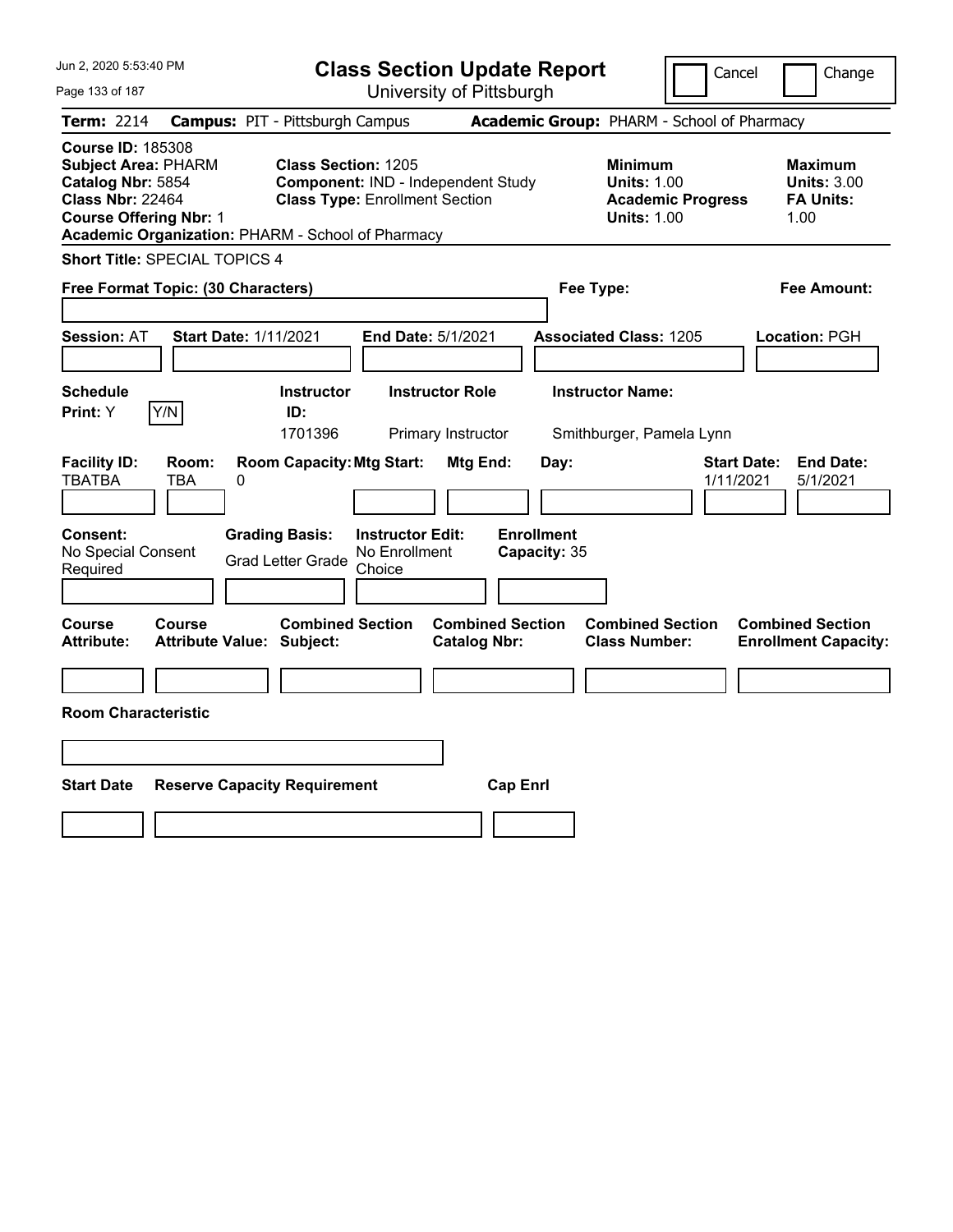| Jun 2, 2020 5:53:40 PM                                                                                                                  |                                                   |                                                                                       |                                                    | <b>Class Section Update Report</b>             |                                            |                                                            |                          | Cancel<br>Change                                                 |  |
|-----------------------------------------------------------------------------------------------------------------------------------------|---------------------------------------------------|---------------------------------------------------------------------------------------|----------------------------------------------------|------------------------------------------------|--------------------------------------------|------------------------------------------------------------|--------------------------|------------------------------------------------------------------|--|
| Page 134 of 187                                                                                                                         |                                                   |                                                                                       |                                                    | University of Pittsburgh                       |                                            |                                                            |                          |                                                                  |  |
| Term: 2214                                                                                                                              | <b>Campus: PIT - Pittsburgh Campus</b>            |                                                                                       |                                                    |                                                | Academic Group: PHARM - School of Pharmacy |                                                            |                          |                                                                  |  |
| <b>Course ID: 185308</b><br><b>Subject Area: PHARM</b><br>Catalog Nbr: 5854<br><b>Class Nbr: 22465</b><br><b>Course Offering Nbr: 1</b> | Academic Organization: PHARM - School of Pharmacy | <b>Class Section: 1206</b><br><b>Class Type: Enrollment Section</b>                   |                                                    | Component: IND - Independent Study             |                                            | <b>Minimum</b><br><b>Units: 1.00</b><br><b>Units: 1.00</b> | <b>Academic Progress</b> | <b>Maximum</b><br><b>Units: 3.00</b><br><b>FA Units:</b><br>1.00 |  |
|                                                                                                                                         | <b>Short Title: SPECIAL TOPICS 4</b>              |                                                                                       |                                                    |                                                |                                            |                                                            |                          |                                                                  |  |
| Free Format Topic: (30 Characters)<br>Fee Type:<br>Fee Amount:                                                                          |                                                   |                                                                                       |                                                    |                                                |                                            |                                                            |                          |                                                                  |  |
| <b>Session: AT</b>                                                                                                                      | <b>Start Date: 1/11/2021</b>                      |                                                                                       | End Date: 5/1/2021                                 |                                                |                                            | <b>Associated Class: 1206</b>                              |                          | Location: PGH                                                    |  |
| <b>Schedule</b>                                                                                                                         |                                                   | <b>Instructor</b>                                                                     |                                                    | <b>Instructor Role</b>                         |                                            | <b>Instructor Name:</b>                                    |                          |                                                                  |  |
| <b>Print: Y</b>                                                                                                                         | Y/N                                               | ID:<br>3007353                                                                        |                                                    | Primary Instructor                             |                                            | Pruskowski, Jennifer A                                     |                          |                                                                  |  |
| <b>Facility ID:</b><br><b>TBATBA</b><br><b>Consent:</b><br>No Special Consent<br>Required                                               | Room:<br>TBA<br>0                                 | <b>Room Capacity: Mtg Start:</b><br><b>Grading Basis:</b><br><b>Grad Letter Grade</b> | <b>Instructor Edit:</b><br>No Enrollment<br>Choice | <b>Mtg End:</b>                                | Day:<br><b>Enrollment</b><br>Capacity: 35  |                                                            |                          | <b>Start Date:</b><br><b>End Date:</b><br>1/11/2021<br>5/1/2021  |  |
| Course<br><b>Attribute:</b>                                                                                                             | Course<br><b>Attribute Value: Subject:</b>        | <b>Combined Section</b>                                                               |                                                    | <b>Combined Section</b><br><b>Catalog Nbr:</b> |                                            | <b>Combined Section</b><br><b>Class Number:</b>            |                          | <b>Combined Section</b><br><b>Enrollment Capacity:</b>           |  |
| <b>Room Characteristic</b>                                                                                                              |                                                   |                                                                                       |                                                    |                                                |                                            |                                                            |                          |                                                                  |  |
|                                                                                                                                         |                                                   |                                                                                       |                                                    |                                                |                                            |                                                            |                          |                                                                  |  |
| <b>Start Date</b>                                                                                                                       | <b>Reserve Capacity Requirement</b>               |                                                                                       |                                                    | <b>Cap Enrl</b>                                |                                            |                                                            |                          |                                                                  |  |
|                                                                                                                                         |                                                   |                                                                                       |                                                    |                                                |                                            |                                                            |                          |                                                                  |  |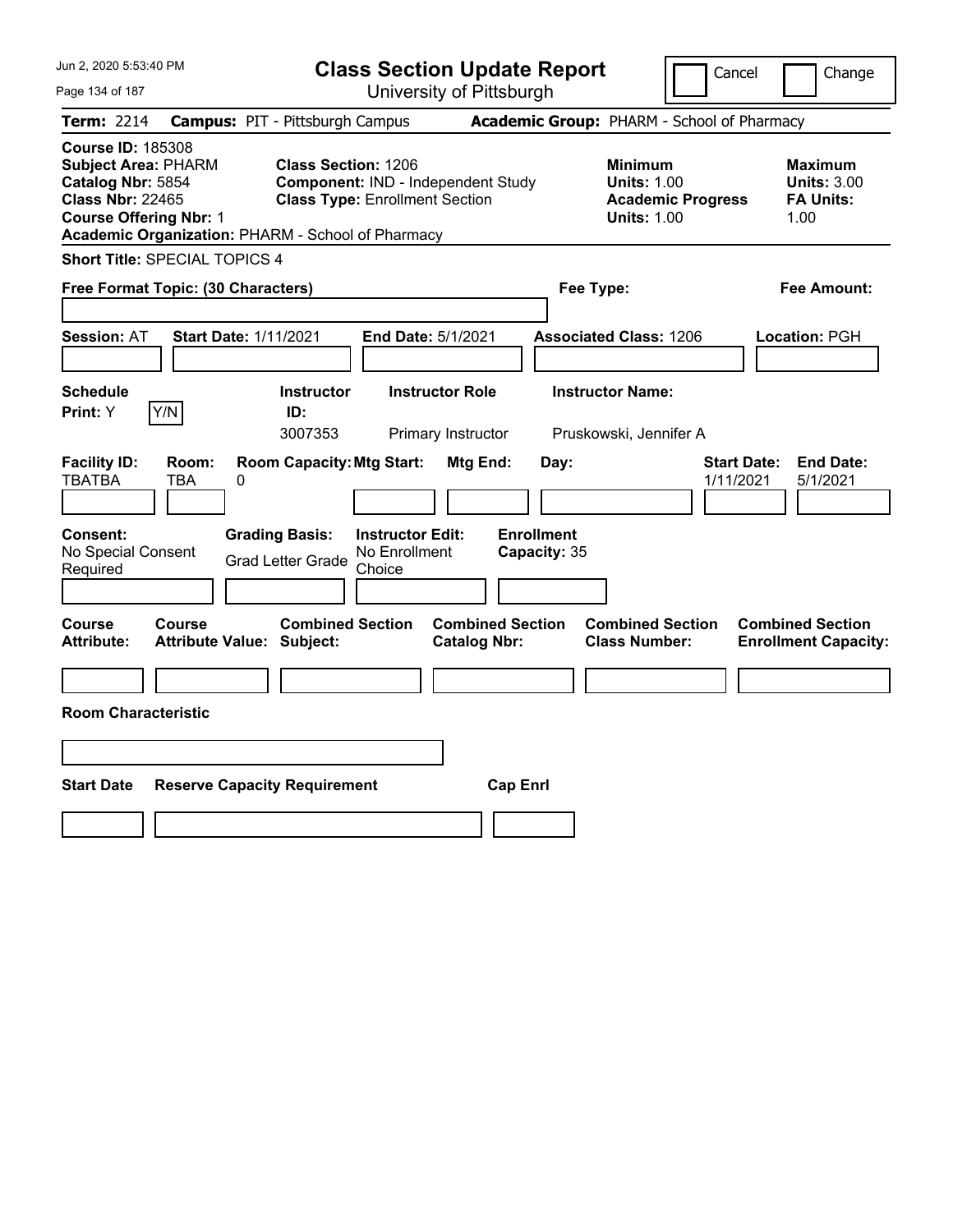| Jun 2, 2020 5:53:40 PM                                                                                                                                                                       |                                                                                                                  | <b>Class Section Update Report</b>             | Cancel                                                                                 | Change                                                           |
|----------------------------------------------------------------------------------------------------------------------------------------------------------------------------------------------|------------------------------------------------------------------------------------------------------------------|------------------------------------------------|----------------------------------------------------------------------------------------|------------------------------------------------------------------|
| Page 135 of 187                                                                                                                                                                              |                                                                                                                  | University of Pittsburgh                       |                                                                                        |                                                                  |
| Term: 2214                                                                                                                                                                                   | <b>Campus: PIT - Pittsburgh Campus</b>                                                                           |                                                | Academic Group: PHARM - School of Pharmacy                                             |                                                                  |
| <b>Course ID: 185308</b><br><b>Subject Area: PHARM</b><br>Catalog Nbr: 5854<br><b>Class Nbr: 22466</b><br><b>Course Offering Nbr: 1</b><br>Academic Organization: PHARM - School of Pharmacy | <b>Class Section: 1207</b><br><b>Component: IND - Independent Study</b><br><b>Class Type: Enrollment Section</b> |                                                | <b>Minimum</b><br><b>Units: 1.00</b><br><b>Academic Progress</b><br><b>Units: 1.00</b> | <b>Maximum</b><br><b>Units: 3.00</b><br><b>FA Units:</b><br>1.00 |
| Short Title: SPECIAL TOPICS 4                                                                                                                                                                |                                                                                                                  |                                                |                                                                                        |                                                                  |
| Free Format Topic: (30 Characters)                                                                                                                                                           |                                                                                                                  | Fee Type:                                      |                                                                                        | Fee Amount:                                                      |
| <b>Session: AT</b><br><b>Start Date: 1/11/2021</b>                                                                                                                                           | End Date: 5/1/2021                                                                                               |                                                | <b>Associated Class: 1207</b>                                                          | Location: PGH                                                    |
| <b>Schedule</b><br>Y/N<br>Print: Y                                                                                                                                                           | <b>Instructor</b><br><b>Instructor Role</b><br>ID:<br>2922931                                                    | Primary Instructor                             | <b>Instructor Name:</b><br>Benedict, Neal Jaret                                        |                                                                  |
| <b>Facility ID:</b><br>Room:<br><b>TBATBA</b><br>TBA<br>0                                                                                                                                    | <b>Room Capacity: Mtg Start:</b>                                                                                 | Mtg End:<br>Day:                               |                                                                                        | <b>Start Date:</b><br><b>End Date:</b><br>1/11/2021<br>5/1/2021  |
| Consent:<br>No Special Consent<br>Required                                                                                                                                                   | <b>Grading Basis:</b><br><b>Instructor Edit:</b><br>No Enrollment<br><b>Grad Letter Grade</b><br>Choice          | <b>Enrollment</b><br>Capacity: 35              |                                                                                        |                                                                  |
| Course<br>Course<br><b>Attribute:</b><br><b>Attribute Value: Subject:</b>                                                                                                                    | <b>Combined Section</b>                                                                                          | <b>Combined Section</b><br><b>Catalog Nbr:</b> | <b>Combined Section</b><br><b>Class Number:</b>                                        | <b>Combined Section</b><br><b>Enrollment Capacity:</b>           |
| <b>Room Characteristic</b>                                                                                                                                                                   |                                                                                                                  |                                                |                                                                                        |                                                                  |
|                                                                                                                                                                                              |                                                                                                                  |                                                |                                                                                        |                                                                  |
|                                                                                                                                                                                              |                                                                                                                  |                                                |                                                                                        |                                                                  |
| <b>Start Date</b>                                                                                                                                                                            | <b>Reserve Capacity Requirement</b>                                                                              | <b>Cap Enrl</b>                                |                                                                                        |                                                                  |
|                                                                                                                                                                                              |                                                                                                                  |                                                |                                                                                        |                                                                  |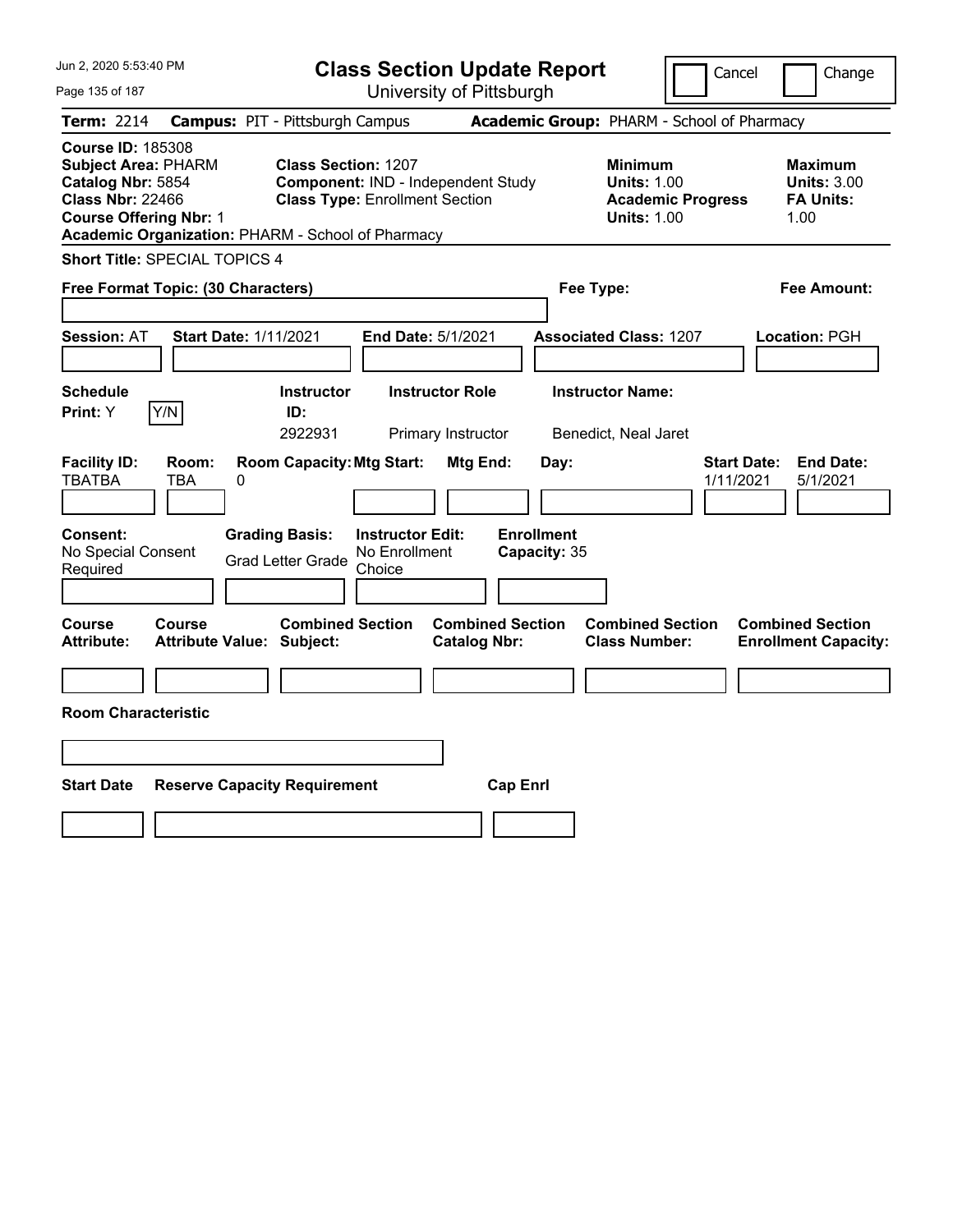| Jun 2, 2020 5:53:40 PM                                                                                                                                                                       | <b>Class Section Update Report</b>                                                                        |                                                                                        | Cancel<br>Change                                                 |  |  |  |  |  |  |
|----------------------------------------------------------------------------------------------------------------------------------------------------------------------------------------------|-----------------------------------------------------------------------------------------------------------|----------------------------------------------------------------------------------------|------------------------------------------------------------------|--|--|--|--|--|--|
| Page 136 of 187                                                                                                                                                                              | University of Pittsburgh                                                                                  |                                                                                        |                                                                  |  |  |  |  |  |  |
| Term: 2214                                                                                                                                                                                   | <b>Campus: PIT - Pittsburgh Campus</b>                                                                    | Academic Group: PHARM - School of Pharmacy                                             |                                                                  |  |  |  |  |  |  |
| <b>Course ID: 185308</b><br><b>Subject Area: PHARM</b><br>Catalog Nbr: 5854<br><b>Class Nbr: 22467</b><br><b>Course Offering Nbr: 1</b><br>Academic Organization: PHARM - School of Pharmacy | <b>Class Section: 1208</b><br>Component: IND - Independent Study<br><b>Class Type: Enrollment Section</b> | <b>Minimum</b><br><b>Units: 1.00</b><br><b>Academic Progress</b><br><b>Units: 1.00</b> | <b>Maximum</b><br><b>Units: 3.00</b><br><b>FA Units:</b><br>1.00 |  |  |  |  |  |  |
| <b>Short Title: SPECIAL TOPICS 4</b>                                                                                                                                                         |                                                                                                           |                                                                                        |                                                                  |  |  |  |  |  |  |
| Free Format Topic: (30 Characters)<br>Fee Type:<br>Fee Amount:                                                                                                                               |                                                                                                           |                                                                                        |                                                                  |  |  |  |  |  |  |
| <b>Session: AT</b><br><b>Start Date: 1/11/2021</b>                                                                                                                                           | End Date: 5/1/2021                                                                                        | <b>Associated Class: 1208</b>                                                          | Location: PGH                                                    |  |  |  |  |  |  |
| <b>Schedule</b><br>Y/N<br><b>Print: Y</b>                                                                                                                                                    | <b>Instructor</b><br><b>Instructor Role</b><br>ID:                                                        | <b>Instructor Name:</b>                                                                |                                                                  |  |  |  |  |  |  |
|                                                                                                                                                                                              | 2915877<br>Primary Instructor                                                                             | Gill, Sandra Lucille                                                                   |                                                                  |  |  |  |  |  |  |
| <b>Facility ID:</b><br>Room:<br><b>TBATBA</b><br>TBA<br>0                                                                                                                                    | <b>Room Capacity: Mtg Start:</b><br>Mtg End:                                                              | Day:                                                                                   | <b>Start Date:</b><br><b>End Date:</b><br>1/11/2021<br>5/1/2021  |  |  |  |  |  |  |
| <b>Consent:</b><br><b>Grading Basis:</b><br>No Special Consent<br>Required                                                                                                                   | <b>Instructor Edit:</b><br>No Enrollment<br><b>Grad Letter Grade</b><br>Choice                            | <b>Enrollment</b><br>Capacity: 35                                                      |                                                                  |  |  |  |  |  |  |
| Course<br>Course<br><b>Attribute:</b><br><b>Attribute Value: Subject:</b>                                                                                                                    | <b>Combined Section</b><br><b>Combined Section</b><br><b>Catalog Nbr:</b>                                 | <b>Combined Section</b><br><b>Class Number:</b>                                        | <b>Combined Section</b><br><b>Enrollment Capacity:</b>           |  |  |  |  |  |  |
|                                                                                                                                                                                              |                                                                                                           |                                                                                        |                                                                  |  |  |  |  |  |  |
| <b>Room Characteristic</b>                                                                                                                                                                   |                                                                                                           |                                                                                        |                                                                  |  |  |  |  |  |  |
|                                                                                                                                                                                              |                                                                                                           |                                                                                        |                                                                  |  |  |  |  |  |  |
| <b>Start Date</b><br><b>Reserve Capacity Requirement</b>                                                                                                                                     | <b>Cap Enrl</b>                                                                                           |                                                                                        |                                                                  |  |  |  |  |  |  |
|                                                                                                                                                                                              |                                                                                                           |                                                                                        |                                                                  |  |  |  |  |  |  |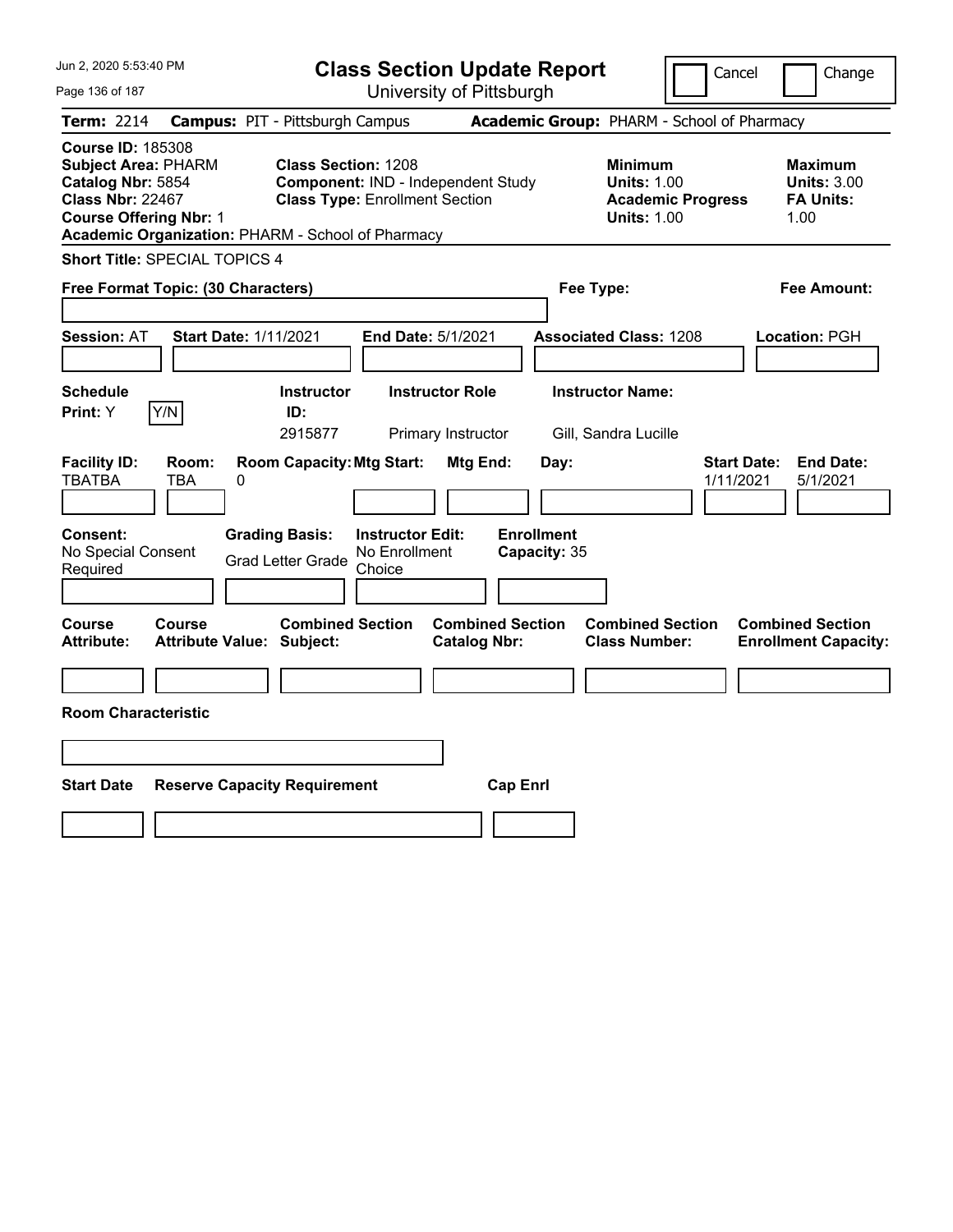| Jun 2, 2020 5:53:40 PM                                                                                                                                                                       |                                                                                                           | <b>Class Section Update Report</b>             | Cancel                                                                                 | Change                                                           |
|----------------------------------------------------------------------------------------------------------------------------------------------------------------------------------------------|-----------------------------------------------------------------------------------------------------------|------------------------------------------------|----------------------------------------------------------------------------------------|------------------------------------------------------------------|
| Page 137 of 187                                                                                                                                                                              |                                                                                                           | University of Pittsburgh                       |                                                                                        |                                                                  |
| Term: 2214                                                                                                                                                                                   | <b>Campus: PIT - Pittsburgh Campus</b>                                                                    |                                                | Academic Group: PHARM - School of Pharmacy                                             |                                                                  |
| <b>Course ID: 185308</b><br><b>Subject Area: PHARM</b><br>Catalog Nbr: 5854<br><b>Class Nbr: 22468</b><br><b>Course Offering Nbr: 1</b><br>Academic Organization: PHARM - School of Pharmacy | <b>Class Section: 1209</b><br>Component: IND - Independent Study<br><b>Class Type: Enrollment Section</b> |                                                | <b>Minimum</b><br><b>Units: 1.00</b><br><b>Academic Progress</b><br><b>Units: 1.00</b> | <b>Maximum</b><br><b>Units: 3.00</b><br><b>FA Units:</b><br>1.00 |
| Short Title: SPECIAL TOPICS 4                                                                                                                                                                |                                                                                                           |                                                |                                                                                        |                                                                  |
| Free Format Topic: (30 Characters)                                                                                                                                                           |                                                                                                           | Fee Type:                                      |                                                                                        | Fee Amount:                                                      |
| <b>Session: AT</b><br><b>Start Date: 1/11/2021</b>                                                                                                                                           | End Date: 5/1/2021                                                                                        |                                                | <b>Associated Class: 1209</b>                                                          | Location: PGH                                                    |
| <b>Schedule</b><br>Y/N<br>Print: Y                                                                                                                                                           | <b>Instructor</b><br><b>Instructor Role</b><br>ID:<br>2909504                                             | Primary Instructor                             | <b>Instructor Name:</b><br>Connor, Sharon E                                            |                                                                  |
| <b>Facility ID:</b><br>Room:<br><b>TBATBA</b><br>TBA<br>0                                                                                                                                    | <b>Room Capacity: Mtg Start:</b>                                                                          | Mtg End:<br>Day:                               | 1/11/2021                                                                              | <b>Start Date:</b><br><b>End Date:</b><br>5/1/2021               |
| Consent:<br>No Special Consent<br>Required                                                                                                                                                   | <b>Grading Basis:</b><br><b>Instructor Edit:</b><br>No Enrollment<br><b>Grad Letter Grade</b><br>Choice   | <b>Enrollment</b><br>Capacity: 35              |                                                                                        |                                                                  |
| Course<br>Course<br><b>Attribute:</b><br><b>Attribute Value: Subject:</b>                                                                                                                    | <b>Combined Section</b>                                                                                   | <b>Combined Section</b><br><b>Catalog Nbr:</b> | <b>Combined Section</b><br><b>Class Number:</b>                                        | <b>Combined Section</b><br><b>Enrollment Capacity:</b>           |
| <b>Room Characteristic</b>                                                                                                                                                                   |                                                                                                           |                                                |                                                                                        |                                                                  |
|                                                                                                                                                                                              |                                                                                                           |                                                |                                                                                        |                                                                  |
|                                                                                                                                                                                              |                                                                                                           |                                                |                                                                                        |                                                                  |
| <b>Start Date</b><br><b>Reserve Capacity Requirement</b>                                                                                                                                     |                                                                                                           | <b>Cap Enrl</b>                                |                                                                                        |                                                                  |
|                                                                                                                                                                                              |                                                                                                           |                                                |                                                                                        |                                                                  |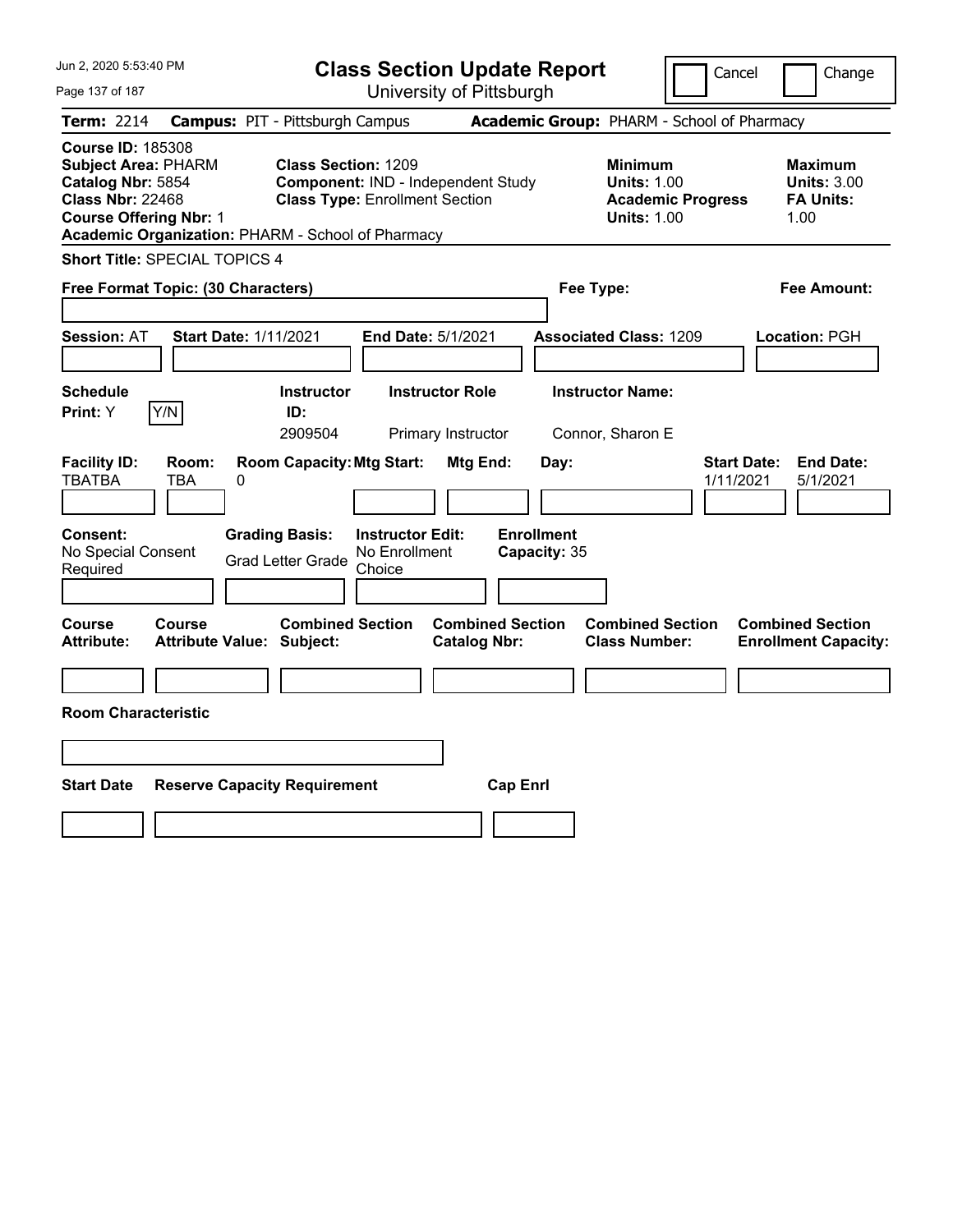| Jun 2, 2020 5:53:40 PM                                                                                                                                                                       |                                            |                                                                                                           |                                                    |                                                | <b>Class Section Update Report</b> |                                                            |                          | Cancel<br>Change                                                 |  |
|----------------------------------------------------------------------------------------------------------------------------------------------------------------------------------------------|--------------------------------------------|-----------------------------------------------------------------------------------------------------------|----------------------------------------------------|------------------------------------------------|------------------------------------|------------------------------------------------------------|--------------------------|------------------------------------------------------------------|--|
| Page 138 of 187                                                                                                                                                                              |                                            |                                                                                                           |                                                    | University of Pittsburgh                       |                                    |                                                            |                          |                                                                  |  |
| Term: 2214                                                                                                                                                                                   | <b>Campus: PIT - Pittsburgh Campus</b>     |                                                                                                           |                                                    |                                                |                                    | Academic Group: PHARM - School of Pharmacy                 |                          |                                                                  |  |
| <b>Course ID: 185309</b><br><b>Subject Area: PHARM</b><br>Catalog Nbr: 5855<br><b>Class Nbr: 22469</b><br><b>Course Offering Nbr: 1</b><br>Academic Organization: PHARM - School of Pharmacy |                                            | <b>Class Section: 1100</b><br>Component: IND - Independent Study<br><b>Class Type: Enrollment Section</b> |                                                    |                                                |                                    | <b>Minimum</b><br><b>Units: 1.00</b><br><b>Units: 1.00</b> | <b>Academic Progress</b> | <b>Maximum</b><br><b>Units: 3.00</b><br><b>FA Units:</b><br>1.00 |  |
| <b>Short Title: SPECIAL TOPICS 5</b>                                                                                                                                                         |                                            |                                                                                                           |                                                    |                                                |                                    |                                                            |                          |                                                                  |  |
| Free Format Topic: (30 Characters)<br>Fee Type:<br>Fee Amount:                                                                                                                               |                                            |                                                                                                           |                                                    |                                                |                                    |                                                            |                          |                                                                  |  |
| <b>Session: AT</b>                                                                                                                                                                           | <b>Start Date: 1/11/2021</b>               |                                                                                                           |                                                    | End Date: 5/1/2021                             |                                    | <b>Associated Class: 1100</b>                              |                          | Location: PGH                                                    |  |
| <b>Schedule</b><br>Y/N<br><b>Print: Y</b>                                                                                                                                                    |                                            | <b>Instructor</b><br>ID:<br>1701396                                                                       |                                                    | <b>Instructor Role</b><br>Primary Instructor   |                                    | <b>Instructor Name:</b><br>Smithburger, Pamela Lynn        |                          |                                                                  |  |
| <b>Facility ID:</b><br><b>TBATBA</b>                                                                                                                                                         | Room:<br>TBA<br>0                          | <b>Room Capacity: Mtg Start:</b>                                                                          |                                                    | Mtg End:                                       | Day:                               |                                                            |                          | <b>Start Date:</b><br><b>End Date:</b><br>1/11/2021<br>5/1/2021  |  |
| <b>Consent:</b><br>No Special Consent<br>Required                                                                                                                                            |                                            | <b>Grading Basis:</b><br><b>Grad Letter Grade</b>                                                         | <b>Instructor Edit:</b><br>No Enrollment<br>Choice |                                                | <b>Enrollment</b><br>Capacity: 35  |                                                            |                          |                                                                  |  |
| Course<br><b>Attribute:</b>                                                                                                                                                                  | Course<br><b>Attribute Value: Subject:</b> | <b>Combined Section</b>                                                                                   |                                                    | <b>Combined Section</b><br><b>Catalog Nbr:</b> |                                    | <b>Combined Section</b><br><b>Class Number:</b>            |                          | <b>Combined Section</b><br><b>Enrollment Capacity:</b>           |  |
|                                                                                                                                                                                              |                                            |                                                                                                           |                                                    |                                                |                                    |                                                            |                          |                                                                  |  |
| <b>Room Characteristic</b>                                                                                                                                                                   |                                            |                                                                                                           |                                                    |                                                |                                    |                                                            |                          |                                                                  |  |
|                                                                                                                                                                                              |                                            |                                                                                                           |                                                    |                                                |                                    |                                                            |                          |                                                                  |  |
| <b>Start Date</b>                                                                                                                                                                            | <b>Reserve Capacity Requirement</b>        |                                                                                                           |                                                    |                                                | <b>Cap Enrl</b>                    |                                                            |                          |                                                                  |  |
|                                                                                                                                                                                              |                                            |                                                                                                           |                                                    |                                                |                                    |                                                            |                          |                                                                  |  |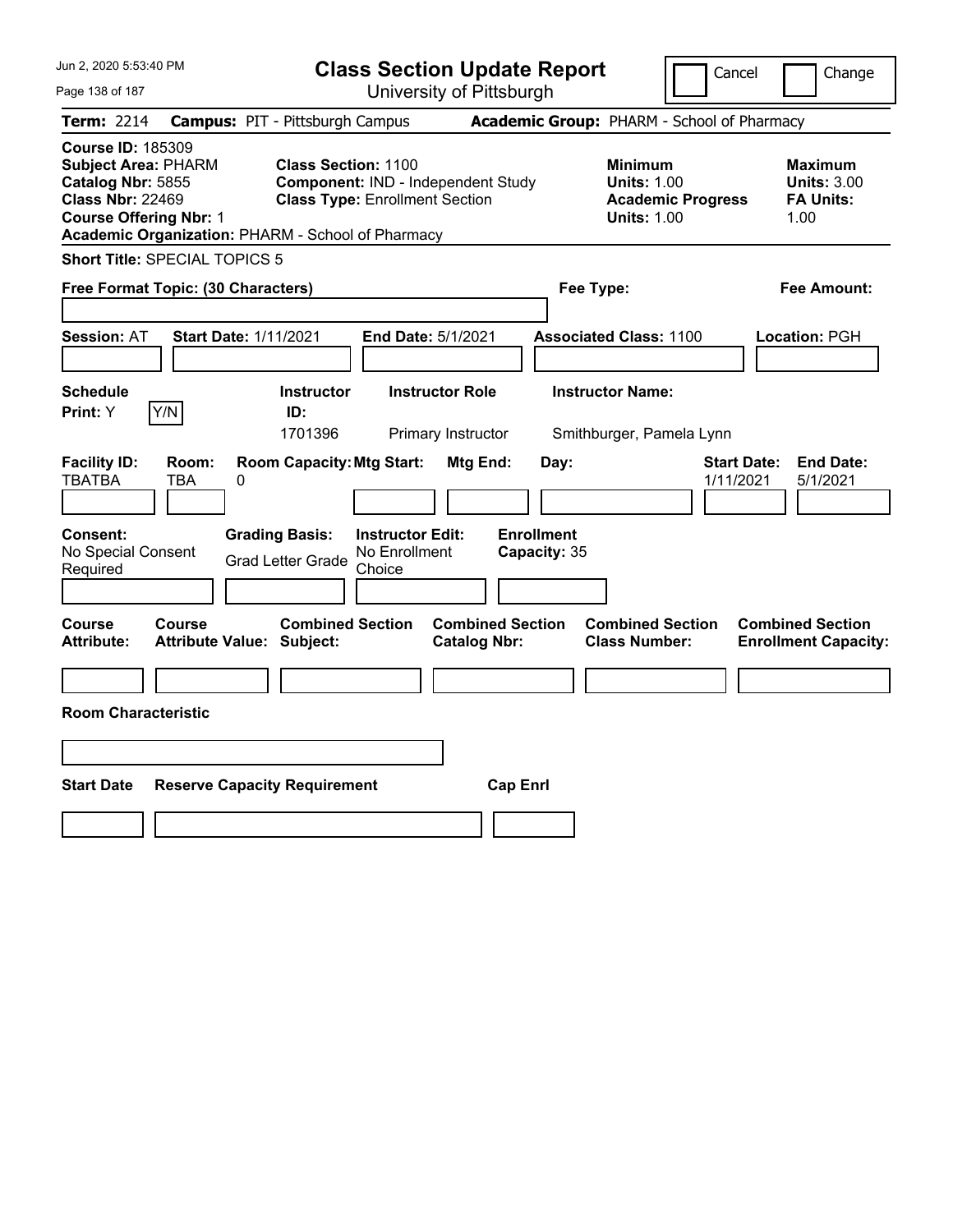| Jun 2, 2020 5:53:40 PM                                                                                                                                                                       |                                            |                                                              |                                                    | <b>Class Section Update Report</b>             |                                   |                                                            | Cancel                   | Change                                                           |  |
|----------------------------------------------------------------------------------------------------------------------------------------------------------------------------------------------|--------------------------------------------|--------------------------------------------------------------|----------------------------------------------------|------------------------------------------------|-----------------------------------|------------------------------------------------------------|--------------------------|------------------------------------------------------------------|--|
| Page 139 of 187                                                                                                                                                                              |                                            |                                                              |                                                    | University of Pittsburgh                       |                                   |                                                            |                          |                                                                  |  |
| Term: 2214                                                                                                                                                                                   | <b>Campus: PIT - Pittsburgh Campus</b>     |                                                              |                                                    |                                                |                                   | Academic Group: PHARM - School of Pharmacy                 |                          |                                                                  |  |
| <b>Course ID: 185309</b><br><b>Subject Area: PHARM</b><br>Catalog Nbr: 5855<br><b>Class Nbr: 22470</b><br><b>Course Offering Nbr: 1</b><br>Academic Organization: PHARM - School of Pharmacy |                                            | Class Section: 1101<br><b>Class Type: Enrollment Section</b> |                                                    | Component: IND - Independent Study             |                                   | <b>Minimum</b><br><b>Units: 1.00</b><br><b>Units: 1.00</b> | <b>Academic Progress</b> | <b>Maximum</b><br><b>Units: 3.00</b><br><b>FA Units:</b><br>1.00 |  |
| <b>Short Title: SPECIAL TOPICS 5</b>                                                                                                                                                         |                                            |                                                              |                                                    |                                                |                                   |                                                            |                          |                                                                  |  |
| Free Format Topic: (30 Characters)<br>Fee Type:<br>Fee Amount:                                                                                                                               |                                            |                                                              |                                                    |                                                |                                   |                                                            |                          |                                                                  |  |
| <b>Session: AT</b>                                                                                                                                                                           | <b>Start Date: 1/11/2021</b>               |                                                              |                                                    | End Date: 5/1/2021                             |                                   | <b>Associated Class: 1101</b>                              |                          | Location: PGH                                                    |  |
| <b>Schedule</b><br>Print: Y                                                                                                                                                                  | Y/N                                        | <b>Instructor</b><br>ID:<br>2915877                          |                                                    | <b>Instructor Role</b><br>Primary Instructor   |                                   | <b>Instructor Name:</b><br>Gill, Sandra Lucille            |                          |                                                                  |  |
| <b>Facility ID:</b><br><b>TBATBA</b>                                                                                                                                                         | Room:<br>TBA<br>0                          | <b>Room Capacity: Mtg Start:</b>                             |                                                    | Mtg End:                                       | Day:                              |                                                            |                          | <b>Start Date:</b><br><b>End Date:</b><br>1/11/2021<br>5/1/2021  |  |
| <b>Consent:</b><br>No Special Consent<br>Required                                                                                                                                            |                                            | <b>Grading Basis:</b><br><b>Grad Letter Grade</b>            | <b>Instructor Edit:</b><br>No Enrollment<br>Choice |                                                | <b>Enrollment</b><br>Capacity: 35 |                                                            |                          |                                                                  |  |
| Course<br>Attribute:                                                                                                                                                                         | Course<br><b>Attribute Value: Subject:</b> | <b>Combined Section</b>                                      |                                                    | <b>Combined Section</b><br><b>Catalog Nbr:</b> |                                   | <b>Combined Section</b><br><b>Class Number:</b>            |                          | <b>Combined Section</b><br><b>Enrollment Capacity:</b>           |  |
|                                                                                                                                                                                              |                                            |                                                              |                                                    |                                                |                                   |                                                            |                          |                                                                  |  |
| <b>Room Characteristic</b>                                                                                                                                                                   |                                            |                                                              |                                                    |                                                |                                   |                                                            |                          |                                                                  |  |
|                                                                                                                                                                                              |                                            |                                                              |                                                    |                                                |                                   |                                                            |                          |                                                                  |  |
| <b>Start Date</b>                                                                                                                                                                            | <b>Reserve Capacity Requirement</b>        |                                                              |                                                    | <b>Cap Enrl</b>                                |                                   |                                                            |                          |                                                                  |  |
|                                                                                                                                                                                              |                                            |                                                              |                                                    |                                                |                                   |                                                            |                          |                                                                  |  |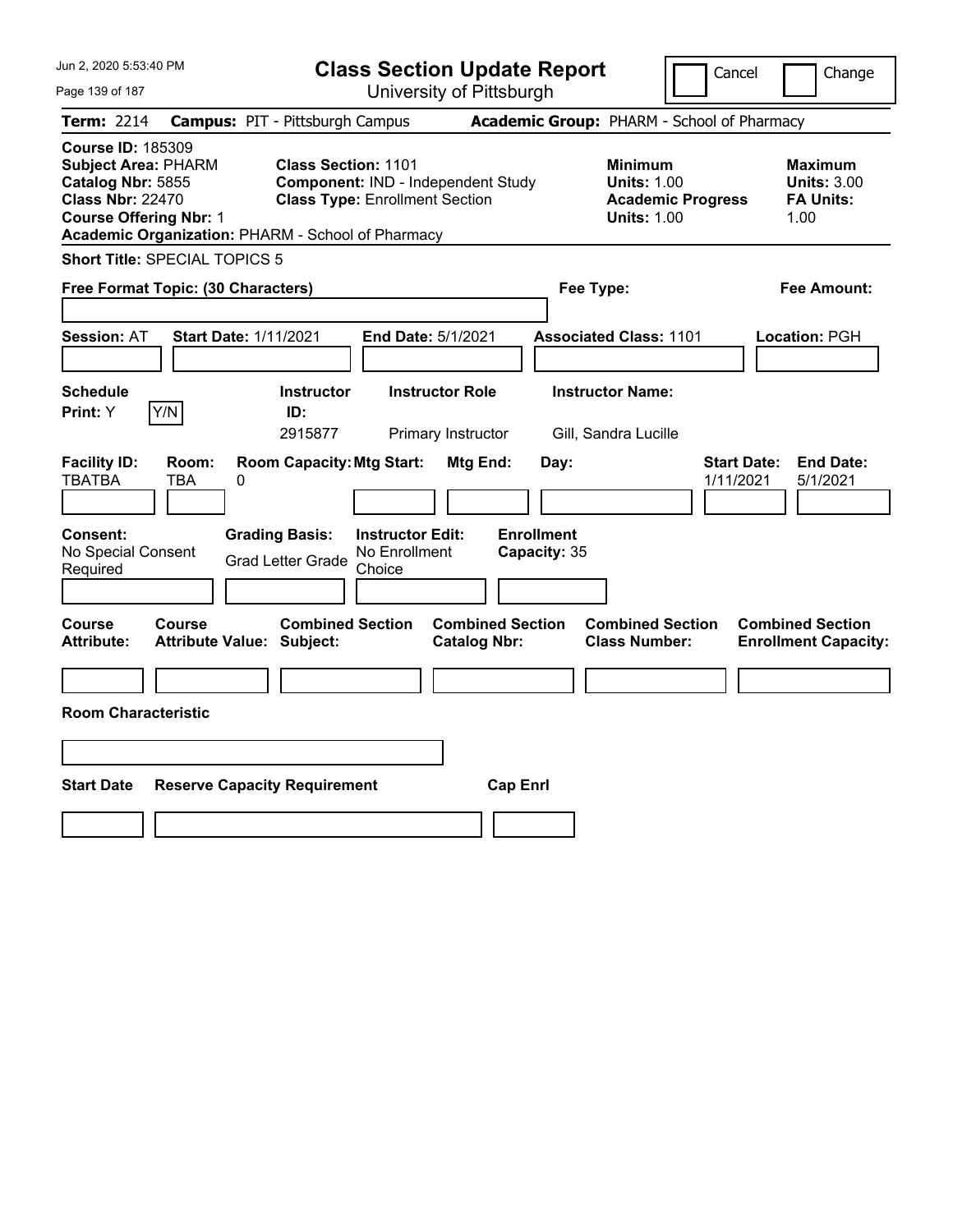| Jun 2, 2020 5:53:40 PM                                                                                                                                                                       |                                                                                                       | <b>Class Section Update Report</b>                                          |                                                |                                           |                                                                                        | Cancel<br>Change                                                 |
|----------------------------------------------------------------------------------------------------------------------------------------------------------------------------------------------|-------------------------------------------------------------------------------------------------------|-----------------------------------------------------------------------------|------------------------------------------------|-------------------------------------------|----------------------------------------------------------------------------------------|------------------------------------------------------------------|
| Page 140 of 187                                                                                                                                                                              |                                                                                                       |                                                                             | University of Pittsburgh                       |                                           |                                                                                        |                                                                  |
| Term: 2214                                                                                                                                                                                   | <b>Campus: PIT - Pittsburgh Campus</b>                                                                |                                                                             |                                                |                                           | Academic Group: PHARM - School of Pharmacy                                             |                                                                  |
| <b>Course ID: 185309</b><br><b>Subject Area: PHARM</b><br>Catalog Nbr: 5855<br><b>Class Nbr: 22471</b><br><b>Course Offering Nbr: 1</b><br>Academic Organization: PHARM - School of Pharmacy | <b>Class Section: 1102</b>                                                                            | Component: IND - Independent Study<br><b>Class Type: Enrollment Section</b> |                                                |                                           | <b>Minimum</b><br><b>Units: 1.00</b><br><b>Academic Progress</b><br><b>Units: 1.00</b> | <b>Maximum</b><br><b>Units: 3.00</b><br><b>FA Units:</b><br>1.00 |
| <b>Short Title: SPECIAL TOPICS 5</b>                                                                                                                                                         |                                                                                                       |                                                                             |                                                |                                           |                                                                                        |                                                                  |
| Free Format Topic: (30 Characters)                                                                                                                                                           |                                                                                                       |                                                                             |                                                | Fee Type:                                 |                                                                                        | Fee Amount:                                                      |
| <b>Session: AT</b><br><b>Schedule</b><br>Y/N<br><b>Print: Y</b>                                                                                                                              | <b>Start Date: 1/11/2021</b><br><b>Instructor</b><br>ID:                                              | End Date: 5/1/2021<br><b>Instructor Role</b>                                |                                                |                                           | <b>Associated Class: 1102</b><br><b>Instructor Name:</b>                               | Location: PGH                                                    |
| <b>Facility ID:</b><br>Room:<br><b>TBATBA</b><br><b>TBA</b><br><b>Consent:</b><br>No Special Consent<br>Required                                                                             | 3007353<br><b>Room Capacity: Mtg Start:</b><br>0<br><b>Grading Basis:</b><br><b>Grad Letter Grade</b> | <b>Instructor Edit:</b><br>No Enrollment<br>Choice                          | Primary Instructor<br>Mtg End:                 | Day:<br><b>Enrollment</b><br>Capacity: 35 | Pruskowski, Jennifer A                                                                 | <b>Start Date:</b><br><b>End Date:</b><br>1/11/2021<br>5/1/2021  |
| Course<br>Course<br><b>Attribute:</b><br><b>Room Characteristic</b>                                                                                                                          | <b>Combined Section</b><br><b>Attribute Value: Subject:</b>                                           |                                                                             | <b>Combined Section</b><br><b>Catalog Nbr:</b> |                                           | <b>Combined Section</b><br><b>Class Number:</b>                                        | <b>Combined Section</b><br><b>Enrollment Capacity:</b>           |
| <b>Start Date</b>                                                                                                                                                                            | <b>Reserve Capacity Requirement</b>                                                                   |                                                                             | <b>Cap Enrl</b>                                |                                           |                                                                                        |                                                                  |
|                                                                                                                                                                                              |                                                                                                       |                                                                             |                                                |                                           |                                                                                        |                                                                  |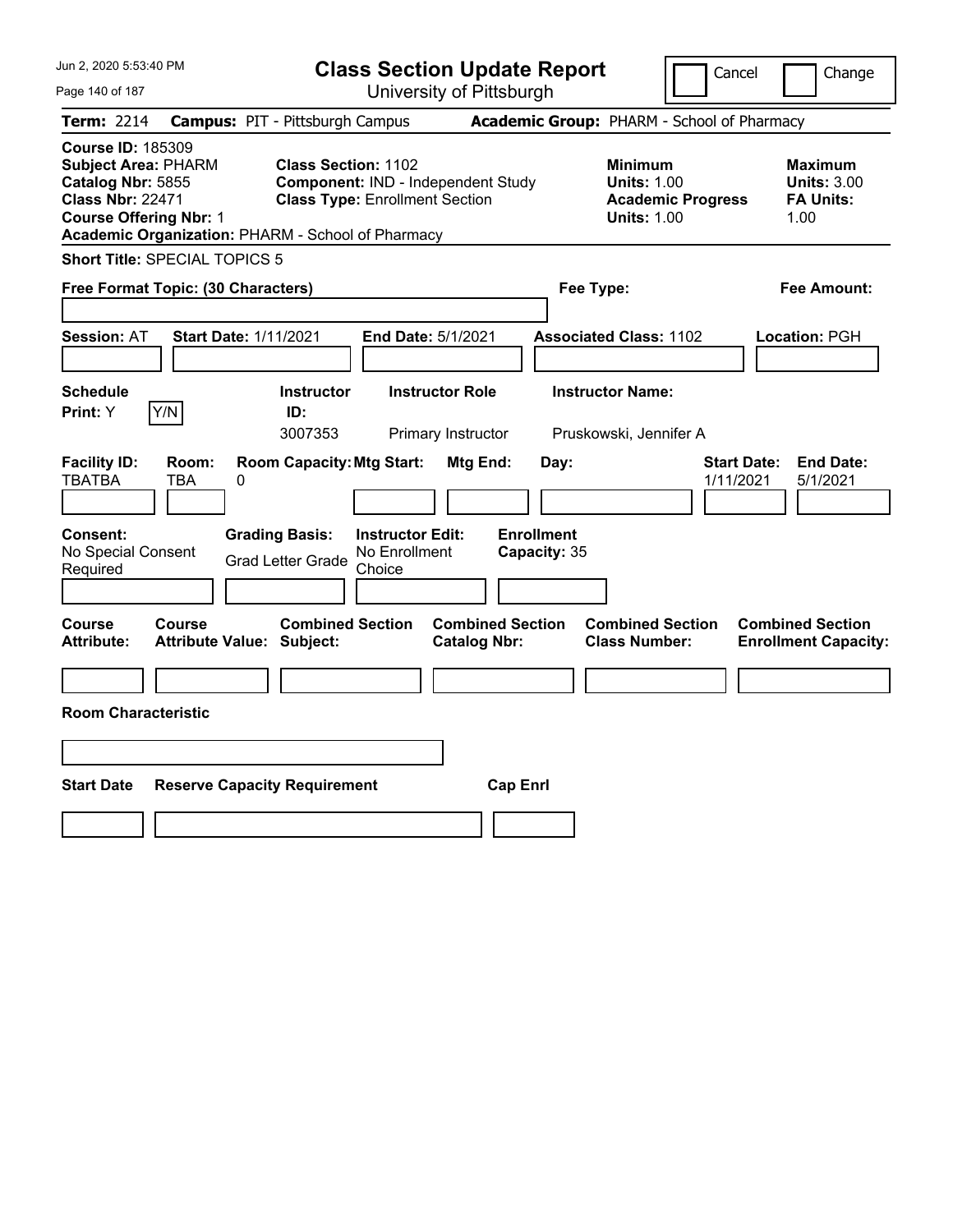| Jun 2, 2020 5:53:40 PM                                                                                                                                                                       |                                                                |                                                              |                                                    | <b>Class Section Update Report</b>             |                                            |                                                            | Cancel                   | Change                                                           |  |  |
|----------------------------------------------------------------------------------------------------------------------------------------------------------------------------------------------|----------------------------------------------------------------|--------------------------------------------------------------|----------------------------------------------------|------------------------------------------------|--------------------------------------------|------------------------------------------------------------|--------------------------|------------------------------------------------------------------|--|--|
| Page 141 of 187                                                                                                                                                                              |                                                                |                                                              |                                                    | University of Pittsburgh                       |                                            |                                                            |                          |                                                                  |  |  |
| Term: 2214                                                                                                                                                                                   | <b>Campus: PIT - Pittsburgh Campus</b>                         |                                                              |                                                    |                                                | Academic Group: PHARM - School of Pharmacy |                                                            |                          |                                                                  |  |  |
| <b>Course ID: 185309</b><br><b>Subject Area: PHARM</b><br>Catalog Nbr: 5855<br><b>Class Nbr: 22472</b><br><b>Course Offering Nbr: 1</b><br>Academic Organization: PHARM - School of Pharmacy |                                                                | Class Section: 1103<br><b>Class Type: Enrollment Section</b> |                                                    | Component: IND - Independent Study             |                                            | <b>Minimum</b><br><b>Units: 1.00</b><br><b>Units: 1.00</b> | <b>Academic Progress</b> | <b>Maximum</b><br><b>Units: 3.00</b><br><b>FA Units:</b><br>1.00 |  |  |
| <b>Short Title: SPECIAL TOPICS 5</b>                                                                                                                                                         |                                                                |                                                              |                                                    |                                                |                                            |                                                            |                          |                                                                  |  |  |
|                                                                                                                                                                                              | Free Format Topic: (30 Characters)<br>Fee Type:<br>Fee Amount: |                                                              |                                                    |                                                |                                            |                                                            |                          |                                                                  |  |  |
| <b>Session: AT</b>                                                                                                                                                                           | <b>Start Date: 1/11/2021</b>                                   |                                                              |                                                    | End Date: 5/1/2021                             |                                            | <b>Associated Class: 1103</b>                              |                          | Location: PGH                                                    |  |  |
| <b>Schedule</b><br>Y/N<br>Print: Y                                                                                                                                                           |                                                                | <b>Instructor</b><br>ID:<br>2909504                          |                                                    | <b>Instructor Role</b><br>Primary Instructor   |                                            | <b>Instructor Name:</b><br>Connor, Sharon E                |                          |                                                                  |  |  |
| <b>Facility ID:</b><br><b>TBATBA</b>                                                                                                                                                         | Room:<br>TBA<br>0                                              | <b>Room Capacity: Mtg Start:</b>                             |                                                    | Mtg End:                                       | Day:                                       |                                                            |                          | <b>Start Date:</b><br><b>End Date:</b><br>1/11/2021<br>5/1/2021  |  |  |
| <b>Consent:</b><br>No Special Consent<br>Required                                                                                                                                            |                                                                | <b>Grading Basis:</b><br><b>Grad Letter Grade</b>            | <b>Instructor Edit:</b><br>No Enrollment<br>Choice |                                                | <b>Enrollment</b><br>Capacity: 35          |                                                            |                          |                                                                  |  |  |
| Course<br>Attribute:                                                                                                                                                                         | Course<br><b>Attribute Value: Subject:</b>                     | <b>Combined Section</b>                                      |                                                    | <b>Combined Section</b><br><b>Catalog Nbr:</b> |                                            | <b>Combined Section</b><br><b>Class Number:</b>            |                          | <b>Combined Section</b><br><b>Enrollment Capacity:</b>           |  |  |
|                                                                                                                                                                                              |                                                                |                                                              |                                                    |                                                |                                            |                                                            |                          |                                                                  |  |  |
| <b>Room Characteristic</b>                                                                                                                                                                   |                                                                |                                                              |                                                    |                                                |                                            |                                                            |                          |                                                                  |  |  |
|                                                                                                                                                                                              |                                                                |                                                              |                                                    |                                                |                                            |                                                            |                          |                                                                  |  |  |
| <b>Start Date</b>                                                                                                                                                                            | <b>Reserve Capacity Requirement</b>                            |                                                              |                                                    |                                                | <b>Cap Enrl</b>                            |                                                            |                          |                                                                  |  |  |
|                                                                                                                                                                                              |                                                                |                                                              |                                                    |                                                |                                            |                                                            |                          |                                                                  |  |  |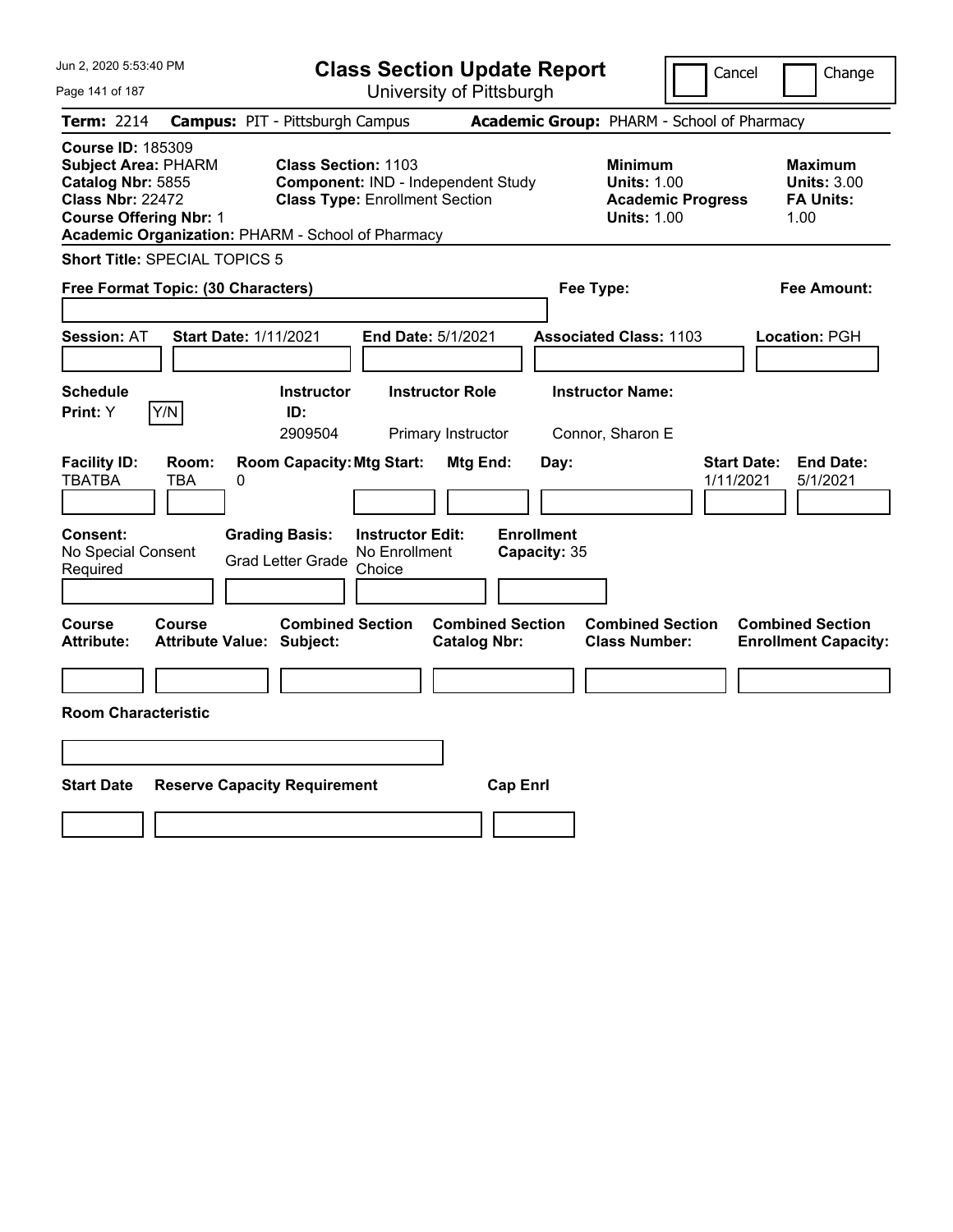| Jun 2, 2020 5:53:40 PM                                                                                                                                                                       |                                            |                                                                     |                                                    | <b>Class Section Update Report</b>             |                                   |                                                            | Cancel                   | Change                                                           |  |
|----------------------------------------------------------------------------------------------------------------------------------------------------------------------------------------------|--------------------------------------------|---------------------------------------------------------------------|----------------------------------------------------|------------------------------------------------|-----------------------------------|------------------------------------------------------------|--------------------------|------------------------------------------------------------------|--|
| Page 142 of 187                                                                                                                                                                              |                                            |                                                                     |                                                    | University of Pittsburgh                       |                                   |                                                            |                          |                                                                  |  |
| Term: 2214                                                                                                                                                                                   | <b>Campus: PIT - Pittsburgh Campus</b>     |                                                                     |                                                    |                                                |                                   | Academic Group: PHARM - School of Pharmacy                 |                          |                                                                  |  |
| <b>Course ID: 185309</b><br><b>Subject Area: PHARM</b><br>Catalog Nbr: 5855<br><b>Class Nbr: 22473</b><br><b>Course Offering Nbr: 1</b><br>Academic Organization: PHARM - School of Pharmacy |                                            | <b>Class Section: 1104</b><br><b>Class Type: Enrollment Section</b> |                                                    | Component: IND - Independent Study             |                                   | <b>Minimum</b><br><b>Units: 1.00</b><br><b>Units: 1.00</b> | <b>Academic Progress</b> | <b>Maximum</b><br><b>Units: 3.00</b><br><b>FA Units:</b><br>1.00 |  |
| <b>Short Title: SPECIAL TOPICS 5</b>                                                                                                                                                         |                                            |                                                                     |                                                    |                                                |                                   |                                                            |                          |                                                                  |  |
| Free Format Topic: (30 Characters)<br>Fee Type:<br>Fee Amount:                                                                                                                               |                                            |                                                                     |                                                    |                                                |                                   |                                                            |                          |                                                                  |  |
| <b>Session: AT</b>                                                                                                                                                                           | <b>Start Date: 1/11/2021</b>               |                                                                     |                                                    | End Date: 5/1/2021                             |                                   | <b>Associated Class: 1104</b>                              |                          | Location: PGH                                                    |  |
| <b>Schedule</b><br>Y/N<br>Print: Y                                                                                                                                                           |                                            | <b>Instructor</b><br>ID:<br>3517618                                 |                                                    | <b>Instructor Role</b><br>Primary Instructor   |                                   | <b>Instructor Name:</b><br>Patel, Ravi Mahendra            |                          |                                                                  |  |
| <b>Facility ID:</b><br><b>TBATBA</b>                                                                                                                                                         | Room:<br>TBA<br>0                          | <b>Room Capacity: Mtg Start:</b>                                    |                                                    | Mtg End:                                       | Day:                              |                                                            |                          | <b>Start Date:</b><br><b>End Date:</b><br>1/11/2021<br>5/1/2021  |  |
| <b>Consent:</b><br>No Special Consent<br>Required                                                                                                                                            |                                            | <b>Grading Basis:</b><br><b>Grad Letter Grade</b>                   | <b>Instructor Edit:</b><br>No Enrollment<br>Choice |                                                | <b>Enrollment</b><br>Capacity: 35 |                                                            |                          |                                                                  |  |
| Course<br>Attribute:                                                                                                                                                                         | Course<br><b>Attribute Value: Subject:</b> | <b>Combined Section</b>                                             |                                                    | <b>Combined Section</b><br><b>Catalog Nbr:</b> |                                   | <b>Combined Section</b><br><b>Class Number:</b>            |                          | <b>Combined Section</b><br><b>Enrollment Capacity:</b>           |  |
|                                                                                                                                                                                              |                                            |                                                                     |                                                    |                                                |                                   |                                                            |                          |                                                                  |  |
| <b>Room Characteristic</b>                                                                                                                                                                   |                                            |                                                                     |                                                    |                                                |                                   |                                                            |                          |                                                                  |  |
|                                                                                                                                                                                              |                                            |                                                                     |                                                    |                                                |                                   |                                                            |                          |                                                                  |  |
| <b>Start Date</b>                                                                                                                                                                            | <b>Reserve Capacity Requirement</b>        |                                                                     |                                                    | <b>Cap Enrl</b>                                |                                   |                                                            |                          |                                                                  |  |
|                                                                                                                                                                                              |                                            |                                                                     |                                                    |                                                |                                   |                                                            |                          |                                                                  |  |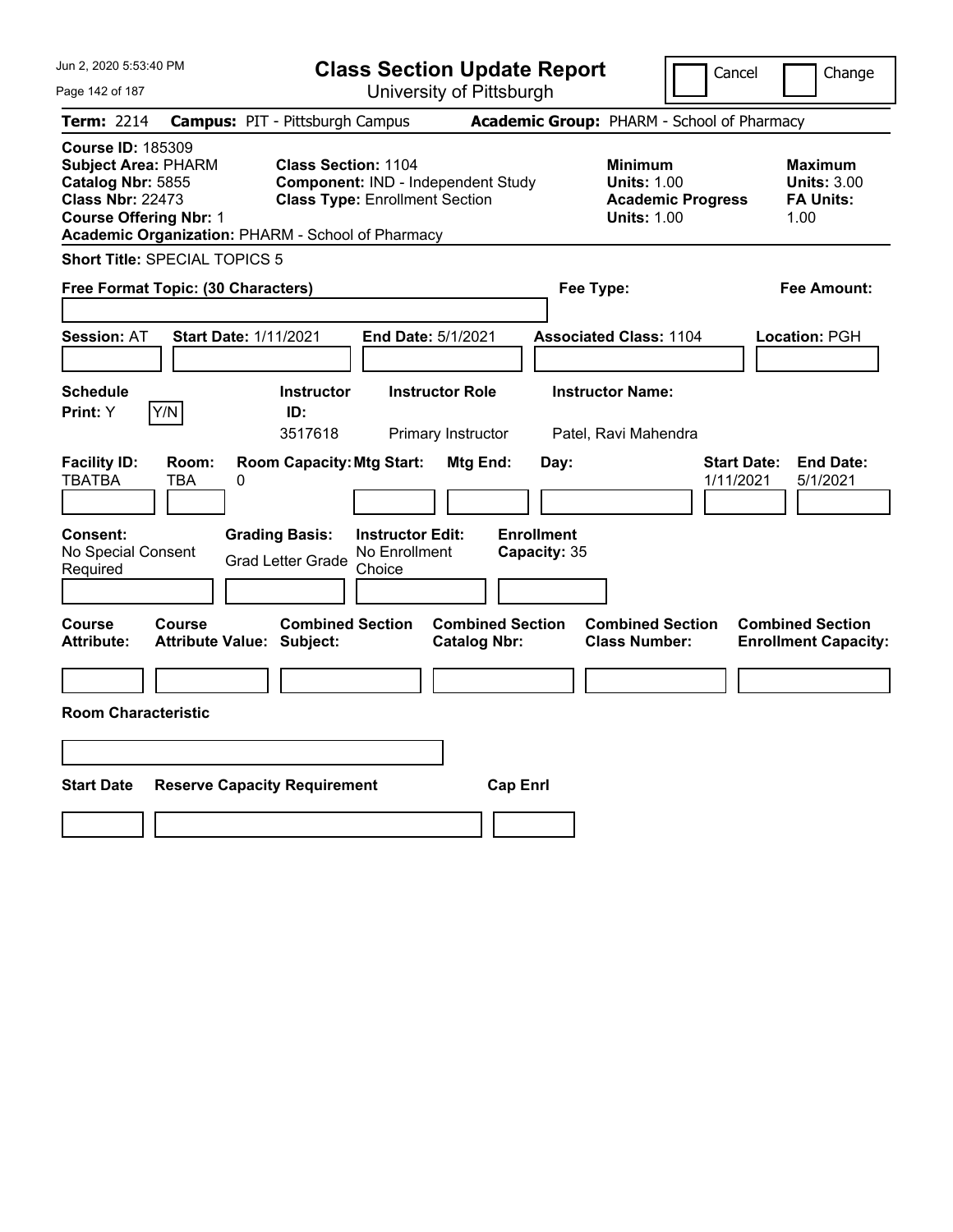| Jun 2, 2020 5:53:40 PM                                                                                                                                                                       |                                            |                                                                                                           |                                                    | <b>Class Section Update Report</b>             |                                           |                                                            | Cancel                   | Change                                                           |  |
|----------------------------------------------------------------------------------------------------------------------------------------------------------------------------------------------|--------------------------------------------|-----------------------------------------------------------------------------------------------------------|----------------------------------------------------|------------------------------------------------|-------------------------------------------|------------------------------------------------------------|--------------------------|------------------------------------------------------------------|--|
| Page 143 of 187                                                                                                                                                                              |                                            |                                                                                                           |                                                    | University of Pittsburgh                       |                                           |                                                            |                          |                                                                  |  |
| Term: 2214                                                                                                                                                                                   | <b>Campus: PIT - Pittsburgh Campus</b>     |                                                                                                           |                                                    |                                                |                                           | Academic Group: PHARM - School of Pharmacy                 |                          |                                                                  |  |
| <b>Course ID: 185309</b><br><b>Subject Area: PHARM</b><br>Catalog Nbr: 5855<br><b>Class Nbr: 22474</b><br><b>Course Offering Nbr: 1</b><br>Academic Organization: PHARM - School of Pharmacy |                                            | <b>Class Section: 1105</b><br>Component: IND - Independent Study<br><b>Class Type: Enrollment Section</b> |                                                    |                                                |                                           | <b>Minimum</b><br><b>Units: 1.00</b><br><b>Units: 1.00</b> | <b>Academic Progress</b> | <b>Maximum</b><br><b>Units: 3.00</b><br><b>FA Units:</b><br>1.00 |  |
| <b>Short Title: SPECIAL TOPICS 5</b>                                                                                                                                                         |                                            |                                                                                                           |                                                    |                                                |                                           |                                                            |                          |                                                                  |  |
| Free Format Topic: (30 Characters)<br>Fee Type:<br>Fee Amount:                                                                                                                               |                                            |                                                                                                           |                                                    |                                                |                                           |                                                            |                          |                                                                  |  |
| <b>Session: AT</b>                                                                                                                                                                           | <b>Start Date: 1/11/2021</b>               |                                                                                                           |                                                    | End Date: 5/1/2021                             |                                           | <b>Associated Class: 1105</b>                              |                          | Location: PGH                                                    |  |
| <b>Schedule</b>                                                                                                                                                                              |                                            | <b>Instructor</b>                                                                                         |                                                    | <b>Instructor Role</b>                         |                                           | <b>Instructor Name:</b>                                    |                          |                                                                  |  |
| Y/N<br><b>Print: Y</b>                                                                                                                                                                       |                                            | ID:<br>2906999                                                                                            |                                                    | Primary Instructor                             |                                           | Pater, Karen Steinmetz                                     |                          |                                                                  |  |
| <b>Facility ID:</b><br><b>TBATBA</b><br><b>Consent:</b><br>No Special Consent<br>Required                                                                                                    | Room:<br>TBA<br>0                          | <b>Room Capacity: Mtg Start:</b><br><b>Grading Basis:</b><br><b>Grad Letter Grade</b>                     | <b>Instructor Edit:</b><br>No Enrollment<br>Choice | Mtg End:                                       | Day:<br><b>Enrollment</b><br>Capacity: 35 |                                                            |                          | <b>Start Date:</b><br><b>End Date:</b><br>1/11/2021<br>5/1/2021  |  |
| Course<br><b>Attribute:</b>                                                                                                                                                                  | Course<br><b>Attribute Value: Subject:</b> | <b>Combined Section</b>                                                                                   |                                                    | <b>Combined Section</b><br><b>Catalog Nbr:</b> |                                           | <b>Combined Section</b><br><b>Class Number:</b>            |                          | <b>Combined Section</b><br><b>Enrollment Capacity:</b>           |  |
| <b>Room Characteristic</b>                                                                                                                                                                   |                                            |                                                                                                           |                                                    |                                                |                                           |                                                            |                          |                                                                  |  |
| <b>Start Date</b>                                                                                                                                                                            | <b>Reserve Capacity Requirement</b>        |                                                                                                           |                                                    |                                                | <b>Cap Enrl</b>                           |                                                            |                          |                                                                  |  |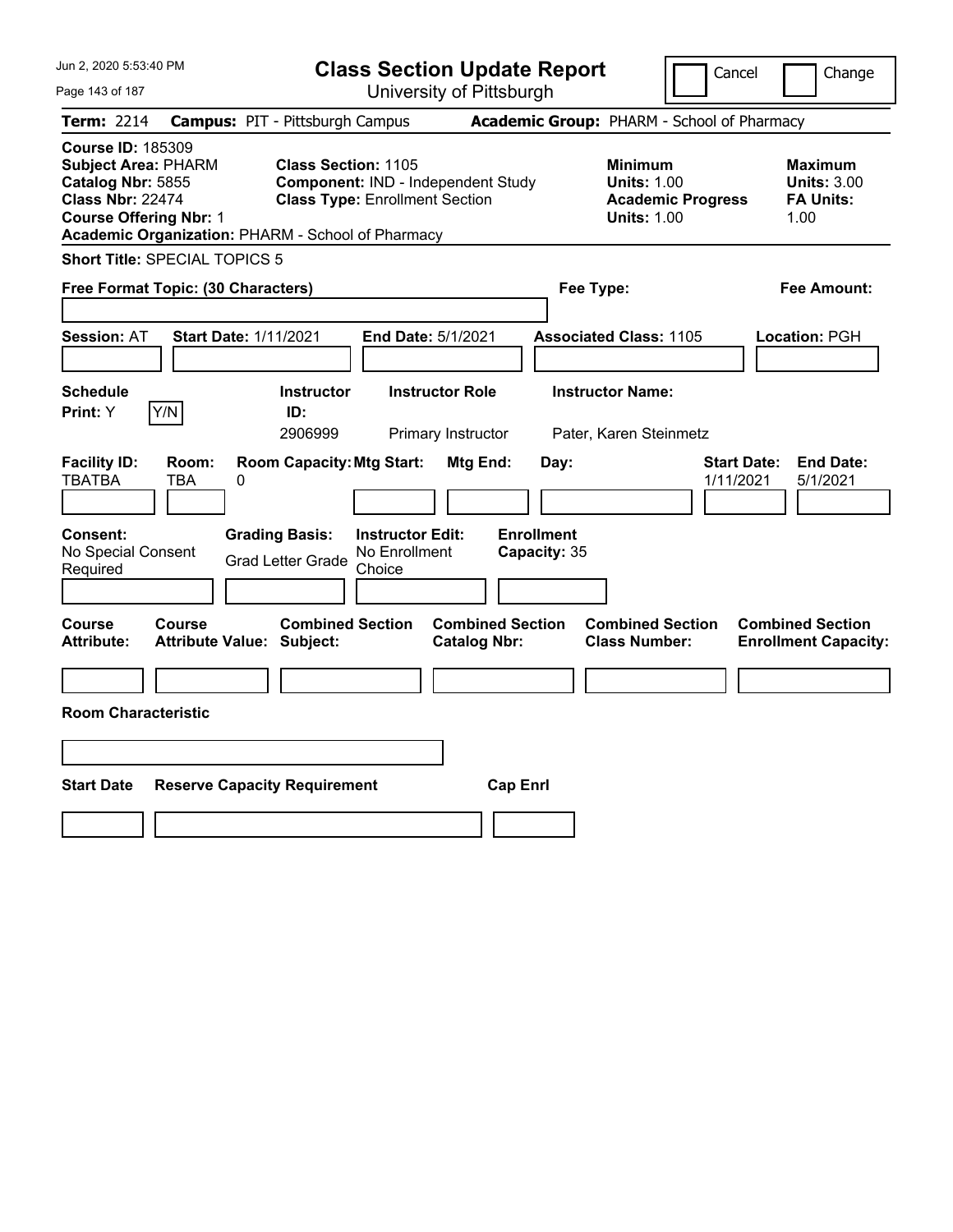| Jun 2, 2020 5:53:40 PM                                                                                                                  |                                                   | <b>Class Section Update Report</b>                                                                        |                                                |                           |                                                                                        | Cancel<br>Change                                                 |
|-----------------------------------------------------------------------------------------------------------------------------------------|---------------------------------------------------|-----------------------------------------------------------------------------------------------------------|------------------------------------------------|---------------------------|----------------------------------------------------------------------------------------|------------------------------------------------------------------|
| Page 144 of 187                                                                                                                         |                                                   |                                                                                                           | University of Pittsburgh                       |                           |                                                                                        |                                                                  |
| Term: 2214                                                                                                                              | <b>Campus: PIT - Pittsburgh Campus</b>            |                                                                                                           |                                                |                           | Academic Group: PHARM - School of Pharmacy                                             |                                                                  |
| <b>Course ID: 185309</b><br><b>Subject Area: PHARM</b><br>Catalog Nbr: 5855<br><b>Class Nbr: 22475</b><br><b>Course Offering Nbr: 1</b> | Academic Organization: PHARM - School of Pharmacy | <b>Class Section: 1106</b><br>Component: IND - Independent Study<br><b>Class Type: Enrollment Section</b> |                                                |                           | <b>Minimum</b><br><b>Units: 1.00</b><br><b>Academic Progress</b><br><b>Units: 1.00</b> | <b>Maximum</b><br><b>Units: 3.00</b><br><b>FA Units:</b><br>1.00 |
| <b>Short Title: SPECIAL TOPICS 5</b>                                                                                                    |                                                   |                                                                                                           |                                                |                           |                                                                                        |                                                                  |
| Free Format Topic: (30 Characters)                                                                                                      |                                                   |                                                                                                           |                                                | Fee Type:                 |                                                                                        | Fee Amount:                                                      |
| <b>Session: AT</b>                                                                                                                      | <b>Start Date: 1/11/2021</b>                      | End Date: 5/1/2021                                                                                        |                                                |                           | <b>Associated Class: 1106</b>                                                          | Location: PGH                                                    |
| <b>Schedule</b><br>Y/N<br>Print: Y                                                                                                      | <b>Instructor</b><br>ID:                          |                                                                                                           | <b>Instructor Role</b>                         |                           | <b>Instructor Name:</b>                                                                |                                                                  |
|                                                                                                                                         | 2904587                                           |                                                                                                           | Primary Instructor                             |                           | Coley, Kim Coccodrilli                                                                 |                                                                  |
| <b>Facility ID:</b><br><b>TBATBA</b><br>TBA<br>Consent:<br>No Special Consent                                                           | Room:<br>0<br><b>Grading Basis:</b>               | <b>Room Capacity: Mtg Start:</b><br><b>Instructor Edit:</b>                                               | Mtg End:                                       | Day:<br><b>Enrollment</b> |                                                                                        | <b>End Date:</b><br><b>Start Date:</b><br>1/11/2021<br>5/1/2021  |
| Required                                                                                                                                | <b>Grad Letter Grade</b>                          | No Enrollment<br>Choice                                                                                   |                                                | Capacity: 35              |                                                                                        |                                                                  |
|                                                                                                                                         |                                                   |                                                                                                           |                                                |                           |                                                                                        |                                                                  |
| Course<br><b>Course</b><br><b>Attribute:</b>                                                                                            | <b>Attribute Value: Subject:</b>                  | <b>Combined Section</b>                                                                                   | <b>Combined Section</b><br><b>Catalog Nbr:</b> |                           | <b>Combined Section</b><br><b>Class Number:</b>                                        | <b>Combined Section</b><br><b>Enrollment Capacity:</b>           |
|                                                                                                                                         |                                                   |                                                                                                           |                                                |                           |                                                                                        |                                                                  |
| <b>Room Characteristic</b>                                                                                                              |                                                   |                                                                                                           |                                                |                           |                                                                                        |                                                                  |
|                                                                                                                                         |                                                   |                                                                                                           |                                                |                           |                                                                                        |                                                                  |
| <b>Start Date</b>                                                                                                                       | <b>Reserve Capacity Requirement</b>               |                                                                                                           | <b>Cap Enrl</b>                                |                           |                                                                                        |                                                                  |
|                                                                                                                                         |                                                   |                                                                                                           |                                                |                           |                                                                                        |                                                                  |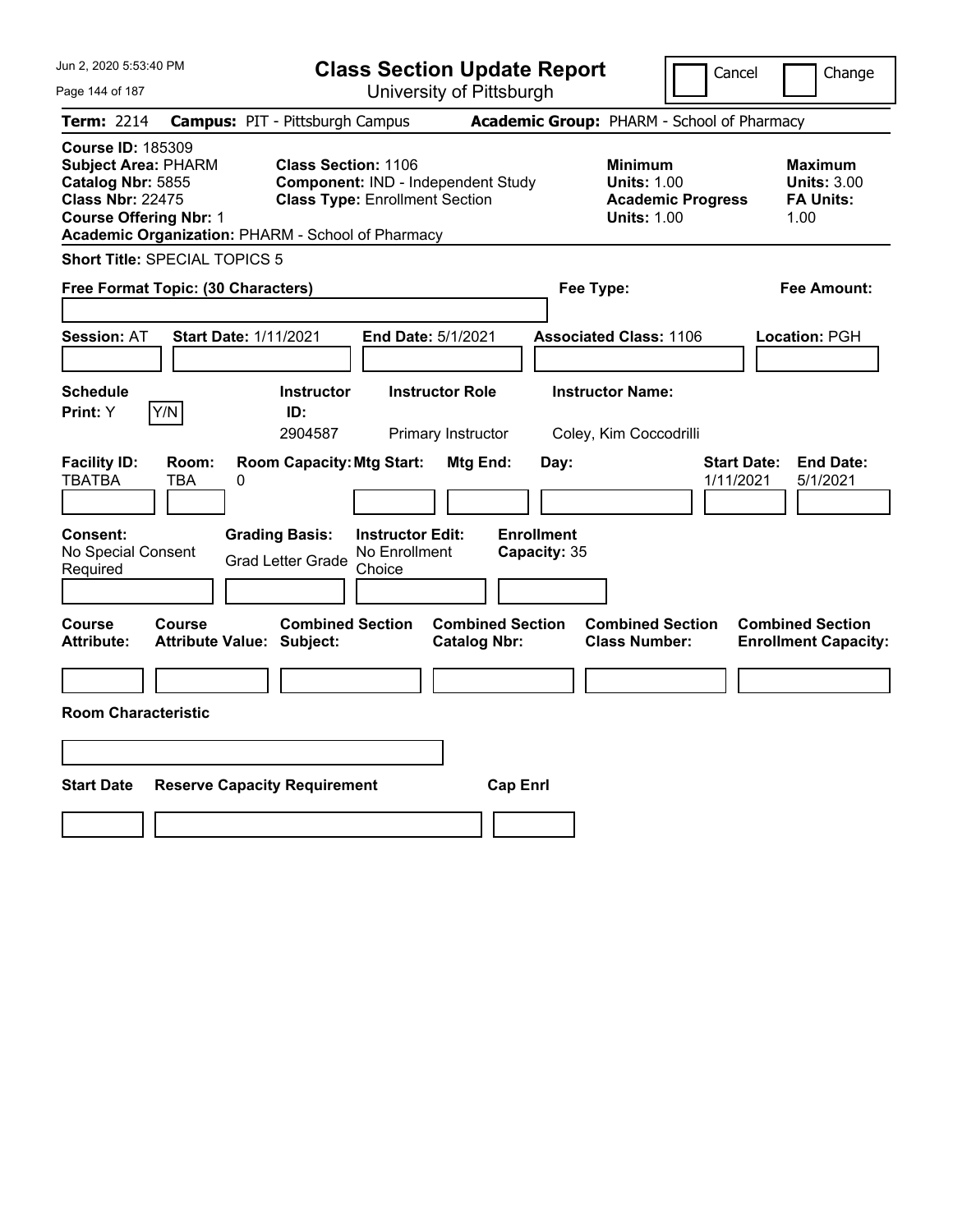| Jun 2, 2020 5:53:40 PM                                                                                                                                                                       |                                                                     |                                                    | <b>Class Section Update Report</b>             |                                   |                                                                                        | Cancel                          | Change                                                           |
|----------------------------------------------------------------------------------------------------------------------------------------------------------------------------------------------|---------------------------------------------------------------------|----------------------------------------------------|------------------------------------------------|-----------------------------------|----------------------------------------------------------------------------------------|---------------------------------|------------------------------------------------------------------|
| Page 145 of 187                                                                                                                                                                              |                                                                     |                                                    | University of Pittsburgh                       |                                   |                                                                                        |                                 |                                                                  |
| Term: 2214                                                                                                                                                                                   | <b>Campus: PIT - Pittsburgh Campus</b>                              |                                                    |                                                |                                   | Academic Group: PHARM - School of Pharmacy                                             |                                 |                                                                  |
| <b>Course ID: 185309</b><br><b>Subject Area: PHARM</b><br>Catalog Nbr: 5855<br><b>Class Nbr: 22476</b><br><b>Course Offering Nbr: 1</b><br>Academic Organization: PHARM - School of Pharmacy | <b>Class Section: 1107</b><br><b>Class Type: Enrollment Section</b> |                                                    | Component: IND - Independent Study             |                                   | <b>Minimum</b><br><b>Units: 1.00</b><br><b>Academic Progress</b><br><b>Units: 1.00</b> |                                 | <b>Maximum</b><br><b>Units: 3.00</b><br><b>FA Units:</b><br>1.00 |
| <b>Short Title: SPECIAL TOPICS 5</b>                                                                                                                                                         |                                                                     |                                                    |                                                |                                   |                                                                                        |                                 |                                                                  |
| Free Format Topic: (30 Characters)                                                                                                                                                           |                                                                     |                                                    |                                                | Fee Type:                         |                                                                                        |                                 | Fee Amount:                                                      |
| <b>Session: AT</b>                                                                                                                                                                           | <b>Start Date: 1/11/2021</b>                                        | End Date: 5/1/2021                                 |                                                |                                   | <b>Associated Class: 1107</b>                                                          |                                 | Location: PGH                                                    |
| <b>Schedule</b>                                                                                                                                                                              | <b>Instructor</b>                                                   |                                                    | <b>Instructor Role</b>                         |                                   | <b>Instructor Name:</b>                                                                |                                 |                                                                  |
| Y/N<br><b>Print:</b> Y                                                                                                                                                                       | ID:<br>2933099                                                      |                                                    | Primary Instructor                             |                                   | Meyer, Susan Marie                                                                     |                                 |                                                                  |
| <b>Facility ID:</b><br>Room:<br><b>TBATBA</b><br>TBA<br>0                                                                                                                                    | <b>Room Capacity: Mtg Start:</b>                                    |                                                    | Mtg End:                                       | Day:                              |                                                                                        | <b>Start Date:</b><br>1/11/2021 | <b>End Date:</b><br>5/1/2021                                     |
| Consent:<br>No Special Consent<br>Required                                                                                                                                                   | <b>Grading Basis:</b><br><b>Grad Letter Grade</b>                   | <b>Instructor Edit:</b><br>No Enrollment<br>Choice |                                                | <b>Enrollment</b><br>Capacity: 35 |                                                                                        |                                 |                                                                  |
|                                                                                                                                                                                              |                                                                     |                                                    |                                                |                                   |                                                                                        |                                 |                                                                  |
| Course<br>Course<br><b>Attribute:</b>                                                                                                                                                        | <b>Combined Section</b><br><b>Attribute Value: Subject:</b>         |                                                    | <b>Combined Section</b><br><b>Catalog Nbr:</b> |                                   | <b>Combined Section</b><br><b>Class Number:</b>                                        |                                 | <b>Combined Section</b><br><b>Enrollment Capacity:</b>           |
|                                                                                                                                                                                              |                                                                     |                                                    |                                                |                                   |                                                                                        |                                 |                                                                  |
| <b>Room Characteristic</b>                                                                                                                                                                   |                                                                     |                                                    |                                                |                                   |                                                                                        |                                 |                                                                  |
|                                                                                                                                                                                              |                                                                     |                                                    |                                                |                                   |                                                                                        |                                 |                                                                  |
| <b>Start Date</b>                                                                                                                                                                            | <b>Reserve Capacity Requirement</b>                                 |                                                    | <b>Cap Enrl</b>                                |                                   |                                                                                        |                                 |                                                                  |
|                                                                                                                                                                                              |                                                                     |                                                    |                                                |                                   |                                                                                        |                                 |                                                                  |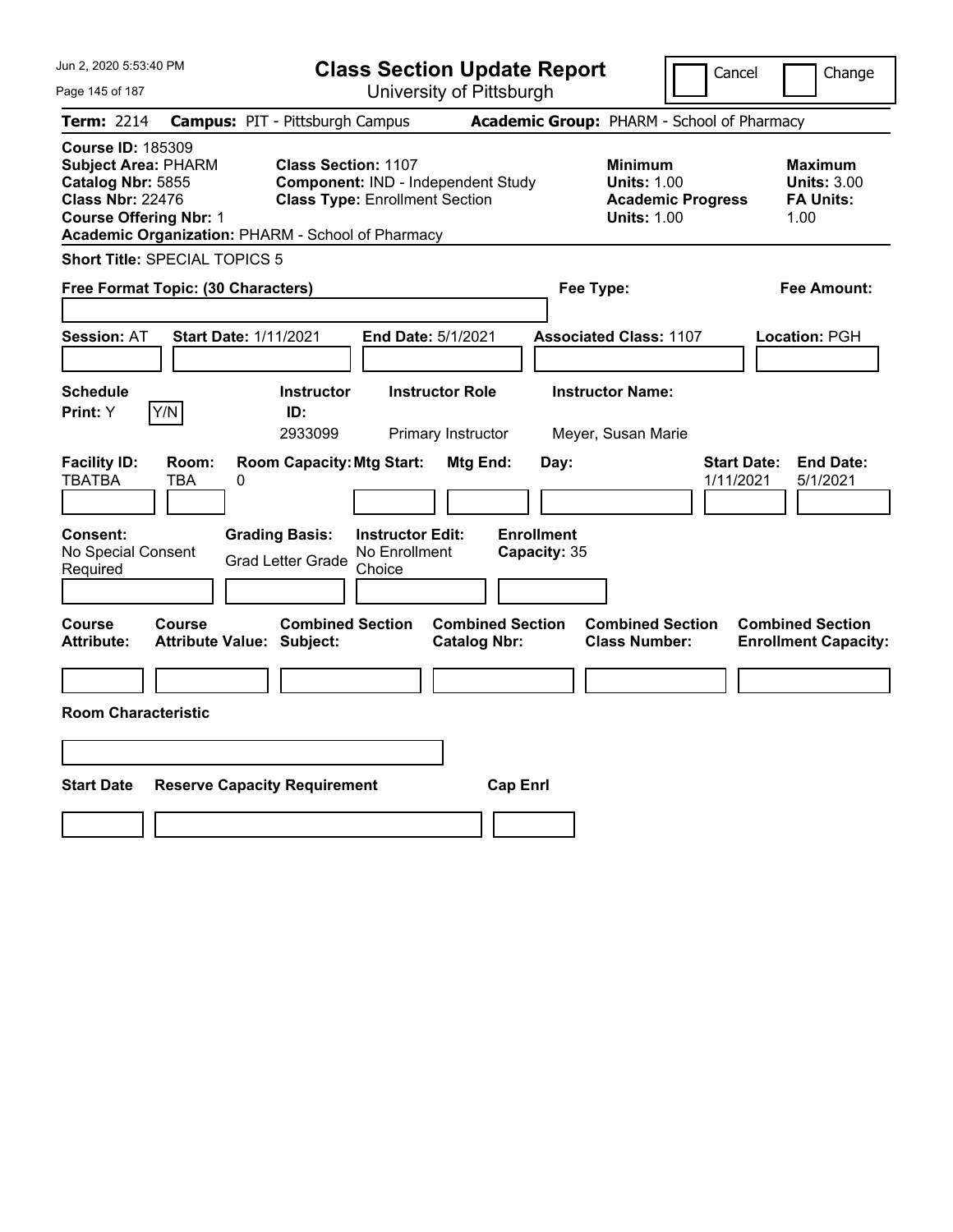| Jun 2, 2020 5:53:40 PM<br><b>Class Section Update Report</b><br>Cancel                                                                                                                       |                                        |                                                                                                           |                                                    |                                                |                                           |                                                            |                          | Change                                                           |
|----------------------------------------------------------------------------------------------------------------------------------------------------------------------------------------------|----------------------------------------|-----------------------------------------------------------------------------------------------------------|----------------------------------------------------|------------------------------------------------|-------------------------------------------|------------------------------------------------------------|--------------------------|------------------------------------------------------------------|
| Page 146 of 187                                                                                                                                                                              |                                        |                                                                                                           |                                                    | University of Pittsburgh                       |                                           |                                                            |                          |                                                                  |
| Term: 2214                                                                                                                                                                                   | <b>Campus: PIT - Pittsburgh Campus</b> |                                                                                                           |                                                    |                                                |                                           | Academic Group: PHARM - School of Pharmacy                 |                          |                                                                  |
| <b>Course ID: 185309</b><br><b>Subject Area: PHARM</b><br>Catalog Nbr: 5855<br><b>Class Nbr: 22477</b><br><b>Course Offering Nbr: 1</b><br>Academic Organization: PHARM - School of Pharmacy |                                        | <b>Class Section: 1108</b><br>Component: IND - Independent Study<br><b>Class Type: Enrollment Section</b> |                                                    |                                                |                                           | <b>Minimum</b><br><b>Units: 1.00</b><br><b>Units: 1.00</b> | <b>Academic Progress</b> | <b>Maximum</b><br><b>Units: 3.00</b><br><b>FA Units:</b><br>1.00 |
| <b>Short Title: SPECIAL TOPICS 5</b>                                                                                                                                                         |                                        |                                                                                                           |                                                    |                                                |                                           |                                                            |                          |                                                                  |
| Free Format Topic: (30 Characters)                                                                                                                                                           |                                        |                                                                                                           |                                                    |                                                |                                           | Fee Type:                                                  |                          | Fee Amount:                                                      |
| <b>Session: AT</b>                                                                                                                                                                           | <b>Start Date: 1/11/2021</b>           |                                                                                                           | End Date: 5/1/2021                                 |                                                |                                           | <b>Associated Class: 1108</b>                              |                          | Location: PGH                                                    |
| <b>Schedule</b>                                                                                                                                                                              |                                        | <b>Instructor</b>                                                                                         |                                                    | <b>Instructor Role</b>                         |                                           | <b>Instructor Name:</b>                                    |                          |                                                                  |
| Y/N<br><b>Print:</b> Y                                                                                                                                                                       |                                        | ID:<br>3885964                                                                                            |                                                    | Primary Instructor                             |                                           | Hernandez Delso, Inmaculada                                |                          |                                                                  |
| <b>Facility ID:</b><br><b>TBATBA</b><br>TBA<br><b>Consent:</b><br>No Special Consent<br>Required                                                                                             | Room:<br>0                             | <b>Room Capacity: Mtg Start:</b><br><b>Grading Basis:</b><br><b>Grad Letter Grade</b>                     | <b>Instructor Edit:</b><br>No Enrollment<br>Choice | <b>Mtg End:</b>                                | Day:<br><b>Enrollment</b><br>Capacity: 35 |                                                            |                          | <b>Start Date:</b><br><b>End Date:</b><br>1/11/2021<br>5/1/2021  |
|                                                                                                                                                                                              |                                        |                                                                                                           |                                                    |                                                |                                           |                                                            |                          |                                                                  |
| Course<br>Course<br><b>Attribute:</b>                                                                                                                                                        | <b>Attribute Value: Subject:</b>       | <b>Combined Section</b>                                                                                   |                                                    | <b>Combined Section</b><br><b>Catalog Nbr:</b> |                                           | <b>Combined Section</b><br><b>Class Number:</b>            |                          | <b>Combined Section</b><br><b>Enrollment Capacity:</b>           |
|                                                                                                                                                                                              |                                        |                                                                                                           |                                                    |                                                |                                           |                                                            |                          |                                                                  |
| <b>Room Characteristic</b>                                                                                                                                                                   |                                        |                                                                                                           |                                                    |                                                |                                           |                                                            |                          |                                                                  |
|                                                                                                                                                                                              |                                        |                                                                                                           |                                                    |                                                |                                           |                                                            |                          |                                                                  |
| <b>Start Date</b>                                                                                                                                                                            | <b>Reserve Capacity Requirement</b>    |                                                                                                           |                                                    |                                                | <b>Cap Enrl</b>                           |                                                            |                          |                                                                  |
|                                                                                                                                                                                              |                                        |                                                                                                           |                                                    |                                                |                                           |                                                            |                          |                                                                  |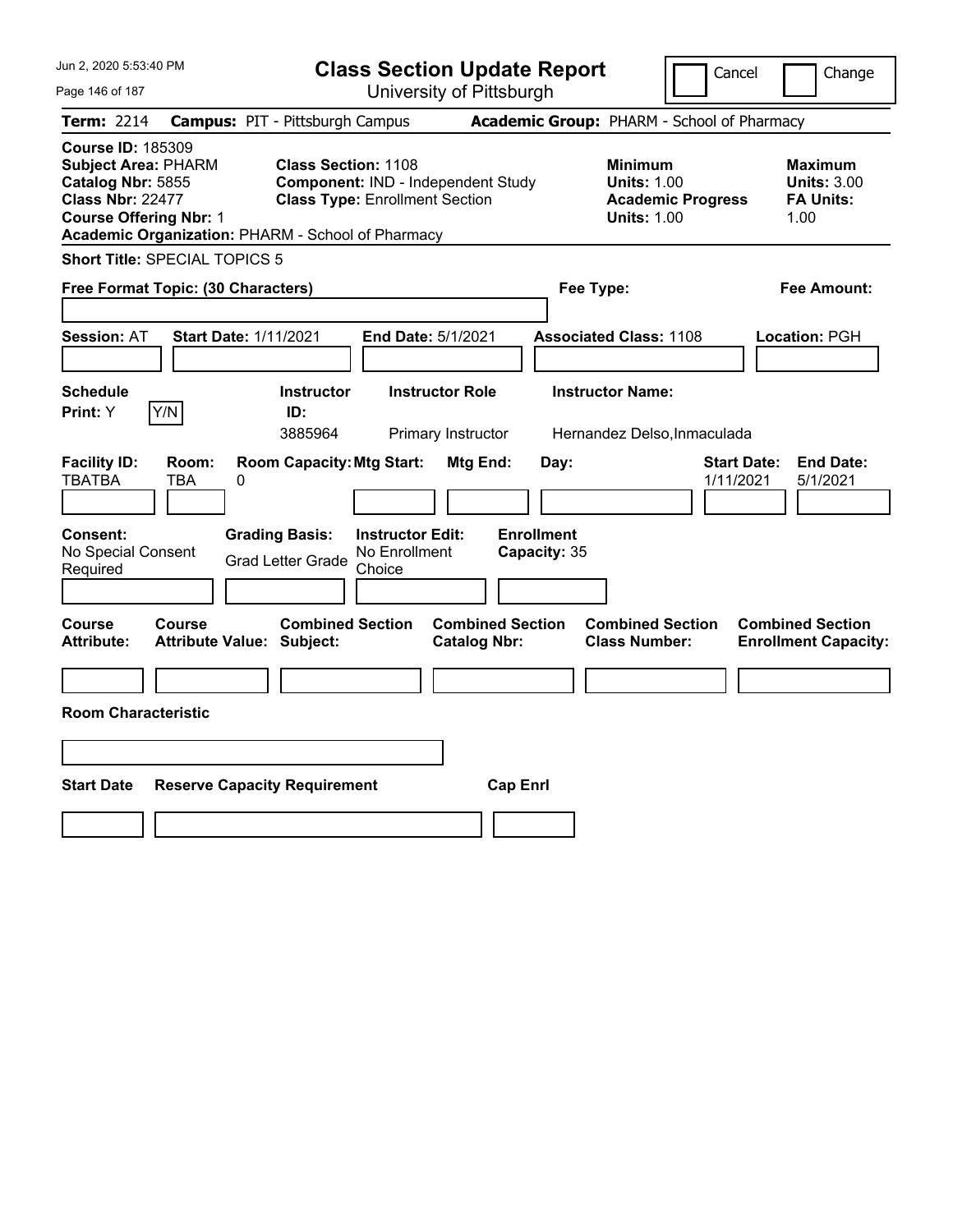| Jun 2, 2020 5:53:40 PM                                                                                                                                                                       |                                        |                                                                     |                                                    | <b>Class Section Update Report</b>             |                                   |                                                            | Cancel                   | Change                                                           |
|----------------------------------------------------------------------------------------------------------------------------------------------------------------------------------------------|----------------------------------------|---------------------------------------------------------------------|----------------------------------------------------|------------------------------------------------|-----------------------------------|------------------------------------------------------------|--------------------------|------------------------------------------------------------------|
| Page 147 of 187                                                                                                                                                                              |                                        |                                                                     |                                                    | University of Pittsburgh                       |                                   |                                                            |                          |                                                                  |
| Term: 2214                                                                                                                                                                                   | <b>Campus: PIT - Pittsburgh Campus</b> |                                                                     |                                                    |                                                |                                   | Academic Group: PHARM - School of Pharmacy                 |                          |                                                                  |
| <b>Course ID: 185309</b><br><b>Subject Area: PHARM</b><br>Catalog Nbr: 5855<br><b>Class Nbr: 22478</b><br><b>Course Offering Nbr: 1</b><br>Academic Organization: PHARM - School of Pharmacy |                                        | <b>Class Section: 1109</b><br><b>Class Type: Enrollment Section</b> |                                                    | Component: IND - Independent Study             |                                   | <b>Minimum</b><br><b>Units: 1.00</b><br><b>Units: 1.00</b> | <b>Academic Progress</b> | <b>Maximum</b><br><b>Units: 3.00</b><br><b>FA Units:</b><br>1.00 |
| <b>Short Title: SPECIAL TOPICS 5</b>                                                                                                                                                         |                                        |                                                                     |                                                    |                                                |                                   |                                                            |                          |                                                                  |
| Free Format Topic: (30 Characters)                                                                                                                                                           |                                        |                                                                     |                                                    |                                                |                                   | Fee Type:                                                  |                          | Fee Amount:                                                      |
| <b>Session: AT</b>                                                                                                                                                                           | <b>Start Date: 1/11/2021</b>           |                                                                     | End Date: 5/1/2021                                 |                                                |                                   | <b>Associated Class: 1109</b>                              |                          | Location: PGH                                                    |
| <b>Schedule</b>                                                                                                                                                                              |                                        | <b>Instructor</b>                                                   |                                                    | <b>Instructor Role</b>                         |                                   | <b>Instructor Name:</b>                                    |                          |                                                                  |
| Y/N<br><b>Print:</b> Y                                                                                                                                                                       |                                        | ID:<br>1608889                                                      |                                                    | Primary Instructor                             |                                   | Jonkman, Lauren Jennifer                                   |                          |                                                                  |
| <b>Facility ID:</b><br>Room:<br><b>TBATBA</b><br>TBA                                                                                                                                         | 0                                      | <b>Room Capacity: Mtg Start:</b>                                    |                                                    | Mtg End:                                       | Day:                              |                                                            | 1/11/2021                | <b>Start Date:</b><br><b>End Date:</b><br>5/1/2021               |
| <b>Consent:</b><br>No Special Consent<br>Required                                                                                                                                            |                                        | <b>Grading Basis:</b><br><b>Grad Letter Grade</b>                   | <b>Instructor Edit:</b><br>No Enrollment<br>Choice |                                                | <b>Enrollment</b><br>Capacity: 35 |                                                            |                          |                                                                  |
| Course<br>Course<br><b>Attribute:</b>                                                                                                                                                        | <b>Attribute Value: Subject:</b>       | <b>Combined Section</b>                                             |                                                    | <b>Combined Section</b><br><b>Catalog Nbr:</b> |                                   | <b>Combined Section</b><br><b>Class Number:</b>            |                          | <b>Combined Section</b><br><b>Enrollment Capacity:</b>           |
|                                                                                                                                                                                              |                                        |                                                                     |                                                    |                                                |                                   |                                                            |                          |                                                                  |
| <b>Room Characteristic</b>                                                                                                                                                                   |                                        |                                                                     |                                                    |                                                |                                   |                                                            |                          |                                                                  |
|                                                                                                                                                                                              |                                        |                                                                     |                                                    |                                                |                                   |                                                            |                          |                                                                  |
| <b>Start Date</b>                                                                                                                                                                            | <b>Reserve Capacity Requirement</b>    |                                                                     |                                                    |                                                | <b>Cap Enrl</b>                   |                                                            |                          |                                                                  |
|                                                                                                                                                                                              |                                        |                                                                     |                                                    |                                                |                                   |                                                            |                          |                                                                  |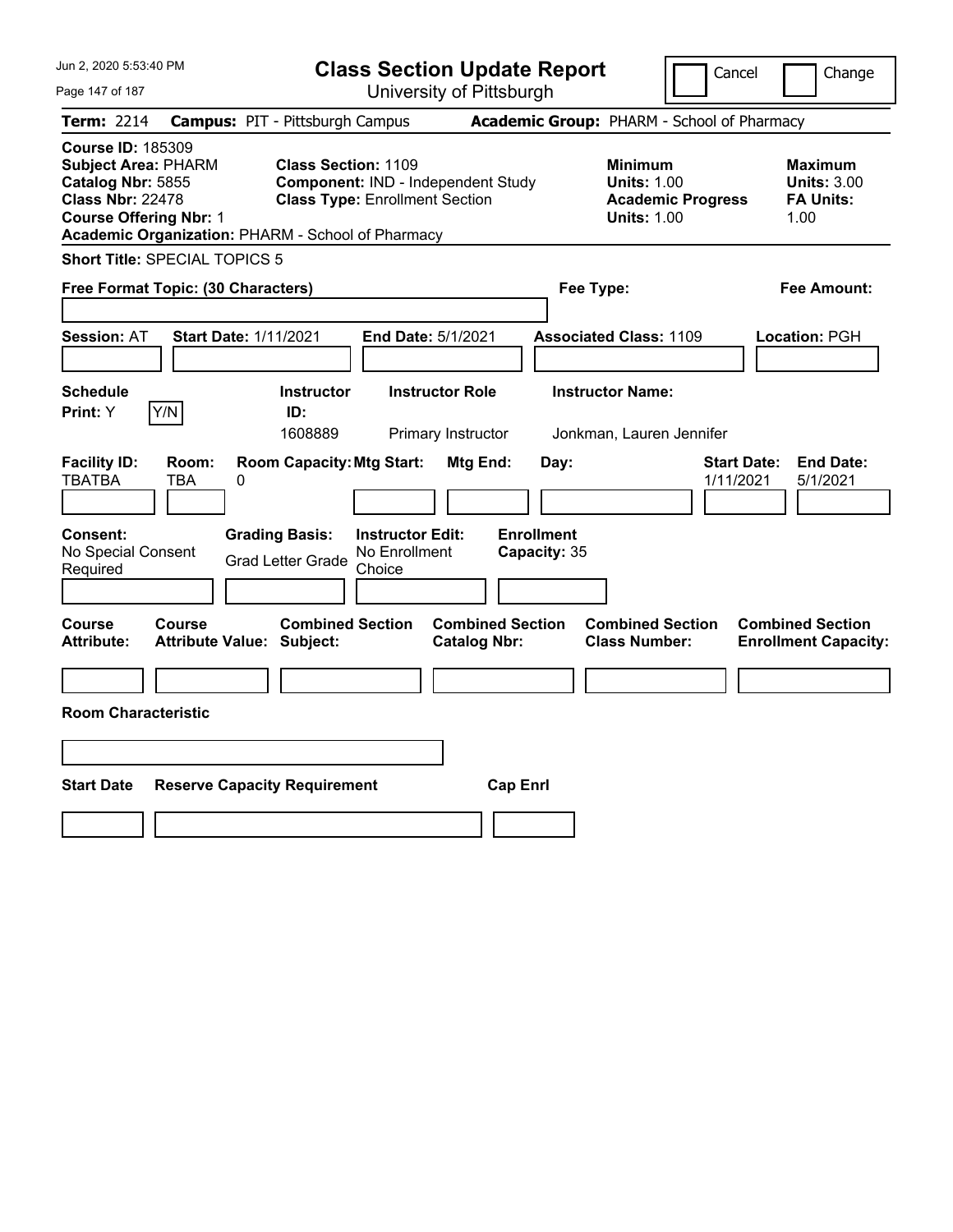| Jun 2, 2020 5:53:40 PM                                                                                                                                                                       |                                                                                                                                             | <b>Class Section Update Report</b>                    |                                                                                        | Cancel<br>Change                                                 |
|----------------------------------------------------------------------------------------------------------------------------------------------------------------------------------------------|---------------------------------------------------------------------------------------------------------------------------------------------|-------------------------------------------------------|----------------------------------------------------------------------------------------|------------------------------------------------------------------|
| Page 148 of 187                                                                                                                                                                              |                                                                                                                                             | University of Pittsburgh                              |                                                                                        |                                                                  |
| Term: 2214                                                                                                                                                                                   | <b>Campus: PIT - Pittsburgh Campus</b>                                                                                                      |                                                       | Academic Group: PHARM - School of Pharmacy                                             |                                                                  |
| <b>Course ID: 185310</b><br><b>Subject Area: PHARM</b><br>Catalog Nbr: 5856<br><b>Class Nbr: 22479</b><br><b>Course Offering Nbr: 1</b><br>Academic Organization: PHARM - School of Pharmacy | <b>Class Section: 1000</b><br>Component: IND - Independent Study<br><b>Class Type: Enrollment Section</b>                                   |                                                       | <b>Minimum</b><br><b>Units: 1.00</b><br><b>Academic Progress</b><br><b>Units: 1.00</b> | <b>Maximum</b><br><b>Units: 3.00</b><br><b>FA Units:</b><br>1.00 |
| <b>Short Title: SPECIAL TOPICS 6</b>                                                                                                                                                         |                                                                                                                                             |                                                       |                                                                                        |                                                                  |
| Free Format Topic: (30 Characters)                                                                                                                                                           |                                                                                                                                             | Fee Type:                                             |                                                                                        | Fee Amount:                                                      |
| <b>Session: AT</b><br><b>Start Date: 1/11/2021</b>                                                                                                                                           | End Date: 5/1/2021                                                                                                                          |                                                       | <b>Associated Class: 1000</b>                                                          | Location: PGH                                                    |
| <b>Schedule</b>                                                                                                                                                                              | <b>Instructor</b>                                                                                                                           | <b>Instructor Role</b>                                | <b>Instructor Name:</b>                                                                |                                                                  |
| Y/N<br><b>Print:</b> Y                                                                                                                                                                       | ID:<br>3007353                                                                                                                              | Primary Instructor                                    | Pruskowski, Jennifer A                                                                 |                                                                  |
| <b>Facility ID:</b><br>Room:<br><b>TBATBA</b><br>TBA<br>0<br><b>Consent:</b><br>No Special Consent<br>Required                                                                               | <b>Room Capacity: Mtg Start:</b><br><b>Grading Basis:</b><br><b>Instructor Edit:</b><br>No Enrollment<br><b>Grad Letter Grade</b><br>Choice | Mtg End:<br>Day:<br><b>Enrollment</b><br>Capacity: 35 |                                                                                        | <b>Start Date:</b><br><b>End Date:</b><br>1/11/2021<br>5/1/2021  |
| Course<br>Course<br><b>Attribute:</b><br><b>Attribute Value: Subject:</b>                                                                                                                    | <b>Combined Section</b>                                                                                                                     | <b>Combined Section</b><br><b>Catalog Nbr:</b>        | <b>Combined Section</b><br><b>Class Number:</b>                                        | <b>Combined Section</b><br><b>Enrollment Capacity:</b>           |
|                                                                                                                                                                                              |                                                                                                                                             |                                                       |                                                                                        |                                                                  |
| <b>Room Characteristic</b>                                                                                                                                                                   |                                                                                                                                             |                                                       |                                                                                        |                                                                  |
|                                                                                                                                                                                              |                                                                                                                                             |                                                       |                                                                                        |                                                                  |
| <b>Start Date</b><br><b>Reserve Capacity Requirement</b>                                                                                                                                     |                                                                                                                                             | <b>Cap Enrl</b>                                       |                                                                                        |                                                                  |
|                                                                                                                                                                                              |                                                                                                                                             |                                                       |                                                                                        |                                                                  |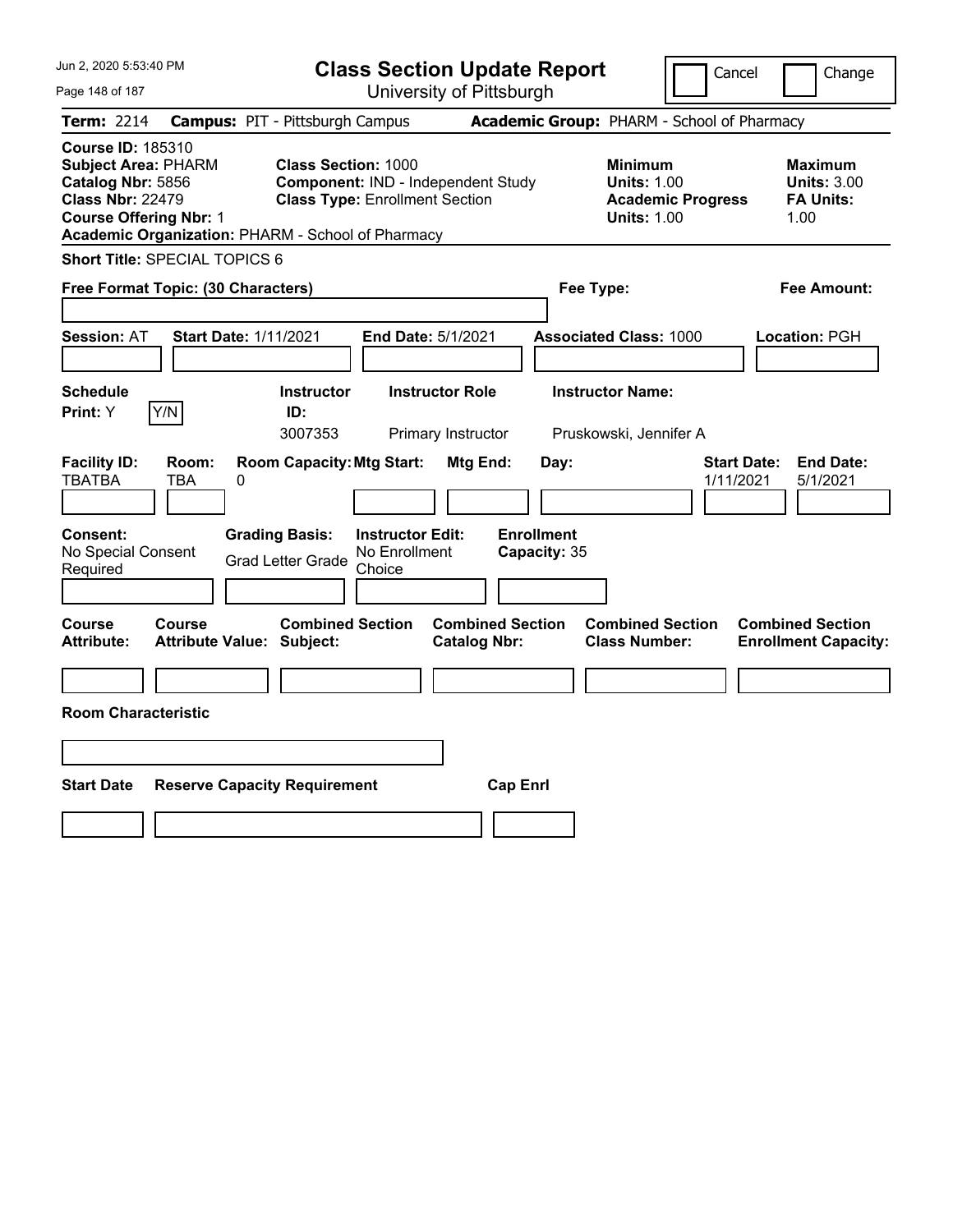| Jun 2, 2020 5:53:40 PM                                                                                                                                                                       |                                                                                                           | <b>Class Section Update Report</b>             |                                                                                        | Cancel<br>Change                                                 |
|----------------------------------------------------------------------------------------------------------------------------------------------------------------------------------------------|-----------------------------------------------------------------------------------------------------------|------------------------------------------------|----------------------------------------------------------------------------------------|------------------------------------------------------------------|
| Page 149 of 187                                                                                                                                                                              |                                                                                                           | University of Pittsburgh                       |                                                                                        |                                                                  |
| Term: 2214                                                                                                                                                                                   | <b>Campus: PIT - Pittsburgh Campus</b>                                                                    |                                                | Academic Group: PHARM - School of Pharmacy                                             |                                                                  |
| <b>Course ID: 185310</b><br><b>Subject Area: PHARM</b><br>Catalog Nbr: 5856<br><b>Class Nbr: 22480</b><br><b>Course Offering Nbr: 1</b><br>Academic Organization: PHARM - School of Pharmacy | <b>Class Section: 1001</b><br>Component: IND - Independent Study<br><b>Class Type: Enrollment Section</b> |                                                | <b>Minimum</b><br><b>Units: 1.00</b><br><b>Academic Progress</b><br><b>Units: 1.00</b> | <b>Maximum</b><br><b>Units: 3.00</b><br><b>FA Units:</b><br>1.00 |
| Short Title: SPECIAL TOPICS 6                                                                                                                                                                |                                                                                                           |                                                |                                                                                        |                                                                  |
| Free Format Topic: (30 Characters)                                                                                                                                                           |                                                                                                           |                                                | Fee Type:                                                                              | Fee Amount:                                                      |
| <b>Start Date: 1/11/2021</b><br><b>Session: AT</b>                                                                                                                                           | End Date: 5/1/2021                                                                                        |                                                | <b>Associated Class: 1001</b>                                                          | Location: PGH                                                    |
| <b>Schedule</b><br>Y/N<br>Print: Y                                                                                                                                                           | <b>Instructor</b><br>ID:<br>1701396                                                                       | <b>Instructor Role</b><br>Primary Instructor   | <b>Instructor Name:</b><br>Smithburger, Pamela Lynn                                    |                                                                  |
| <b>Facility ID:</b><br>Room:<br><b>TBATBA</b><br>0<br>TBA                                                                                                                                    | <b>Room Capacity: Mtg Start:</b>                                                                          | Mtg End:<br>Day:                               |                                                                                        | <b>Start Date:</b><br><b>End Date:</b><br>1/11/2021<br>5/1/2021  |
| Consent:<br>No Special Consent<br>Required                                                                                                                                                   | <b>Grading Basis:</b><br><b>Instructor Edit:</b><br>No Enrollment<br><b>Grad Letter Grade</b><br>Choice   | <b>Enrollment</b><br>Capacity: 35              |                                                                                        |                                                                  |
| <b>Course</b><br>Course<br><b>Attribute:</b><br><b>Attribute Value: Subject:</b>                                                                                                             | <b>Combined Section</b>                                                                                   | <b>Combined Section</b><br><b>Catalog Nbr:</b> | <b>Combined Section</b><br><b>Class Number:</b>                                        | <b>Combined Section</b><br><b>Enrollment Capacity:</b>           |
|                                                                                                                                                                                              |                                                                                                           |                                                |                                                                                        |                                                                  |
| <b>Room Characteristic</b>                                                                                                                                                                   |                                                                                                           |                                                |                                                                                        |                                                                  |
|                                                                                                                                                                                              |                                                                                                           |                                                |                                                                                        |                                                                  |
| <b>Start Date</b>                                                                                                                                                                            | <b>Reserve Capacity Requirement</b>                                                                       | <b>Cap Enrl</b>                                |                                                                                        |                                                                  |
|                                                                                                                                                                                              |                                                                                                           |                                                |                                                                                        |                                                                  |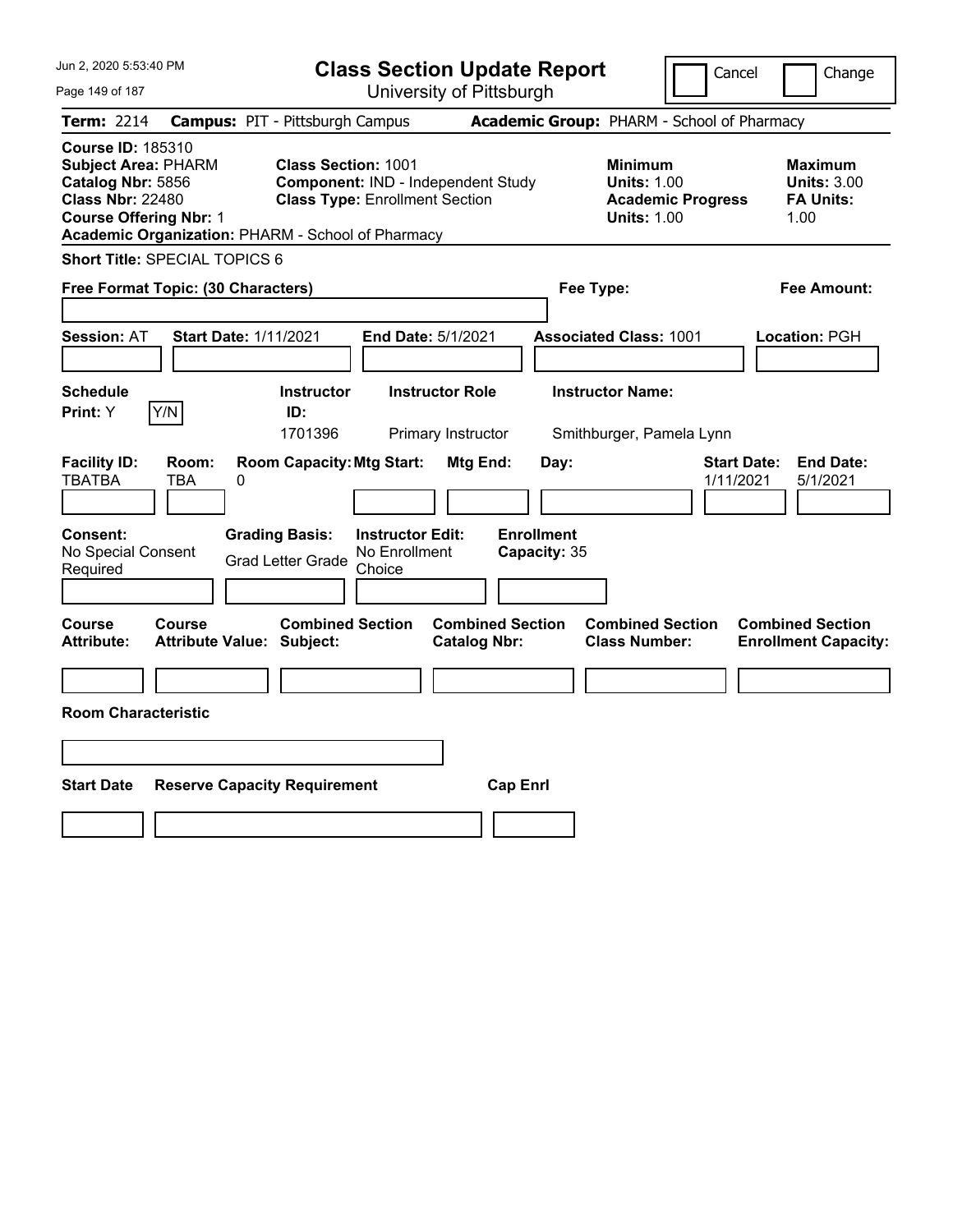| Jun 2, 2020 5:53:40 PM                                                                                                                                                                       |                                                                                                           | <b>Class Section Update Report</b>             | Cancel                                                                                 | Change                                                           |
|----------------------------------------------------------------------------------------------------------------------------------------------------------------------------------------------|-----------------------------------------------------------------------------------------------------------|------------------------------------------------|----------------------------------------------------------------------------------------|------------------------------------------------------------------|
| Page 150 of 187                                                                                                                                                                              |                                                                                                           | University of Pittsburgh                       |                                                                                        |                                                                  |
| Term: 2214                                                                                                                                                                                   | <b>Campus: PIT - Pittsburgh Campus</b>                                                                    |                                                | Academic Group: PHARM - School of Pharmacy                                             |                                                                  |
| <b>Course ID: 185310</b><br><b>Subject Area: PHARM</b><br>Catalog Nbr: 5856<br><b>Class Nbr: 22481</b><br><b>Course Offering Nbr: 1</b><br>Academic Organization: PHARM - School of Pharmacy | <b>Class Section: 1002</b><br>Component: IND - Independent Study<br><b>Class Type: Enrollment Section</b> |                                                | <b>Minimum</b><br><b>Units: 1.00</b><br><b>Academic Progress</b><br><b>Units: 1.00</b> | <b>Maximum</b><br><b>Units: 3.00</b><br><b>FA Units:</b><br>1.00 |
| <b>Short Title: SPECIAL TOPICS 6</b>                                                                                                                                                         |                                                                                                           |                                                |                                                                                        |                                                                  |
| Free Format Topic: (30 Characters)                                                                                                                                                           |                                                                                                           | Fee Type:                                      |                                                                                        | Fee Amount:                                                      |
| <b>Session: AT</b><br><b>Start Date: 1/11/2021</b>                                                                                                                                           | End Date: 5/1/2021                                                                                        |                                                | <b>Associated Class: 1002</b>                                                          | Location: PGH                                                    |
| <b>Schedule</b><br>Y/N<br><b>Print:</b> Y                                                                                                                                                    | <b>Instructor</b><br>ID:                                                                                  | <b>Instructor Role</b>                         | <b>Instructor Name:</b>                                                                |                                                                  |
|                                                                                                                                                                                              | 0                                                                                                         |                                                | No Instructor Assigned                                                                 |                                                                  |
| <b>Facility ID:</b><br>Room:<br><b>TBATBA</b><br>TBA<br>0                                                                                                                                    | <b>Room Capacity: Mtg Start:</b>                                                                          | Mtg End:<br>Day:                               | 1/11/2021                                                                              | <b>Start Date:</b><br><b>End Date:</b><br>5/1/2021               |
| <b>Consent:</b><br>No Special Consent<br>Required                                                                                                                                            | <b>Grading Basis:</b><br><b>Instructor Edit:</b><br>No Enrollment<br><b>Grad Letter Grade</b><br>Choice   | <b>Enrollment</b><br>Capacity: 35              |                                                                                        |                                                                  |
| Course<br>Course<br><b>Attribute:</b><br><b>Attribute Value: Subject:</b>                                                                                                                    | <b>Combined Section</b>                                                                                   | <b>Combined Section</b><br><b>Catalog Nbr:</b> | <b>Combined Section</b><br><b>Class Number:</b>                                        | <b>Combined Section</b><br><b>Enrollment Capacity:</b>           |
|                                                                                                                                                                                              |                                                                                                           |                                                |                                                                                        |                                                                  |
| <b>Room Characteristic</b>                                                                                                                                                                   |                                                                                                           |                                                |                                                                                        |                                                                  |
|                                                                                                                                                                                              |                                                                                                           |                                                |                                                                                        |                                                                  |
| <b>Start Date</b><br><b>Reserve Capacity Requirement</b>                                                                                                                                     |                                                                                                           | <b>Cap Enrl</b>                                |                                                                                        |                                                                  |
|                                                                                                                                                                                              |                                                                                                           |                                                |                                                                                        |                                                                  |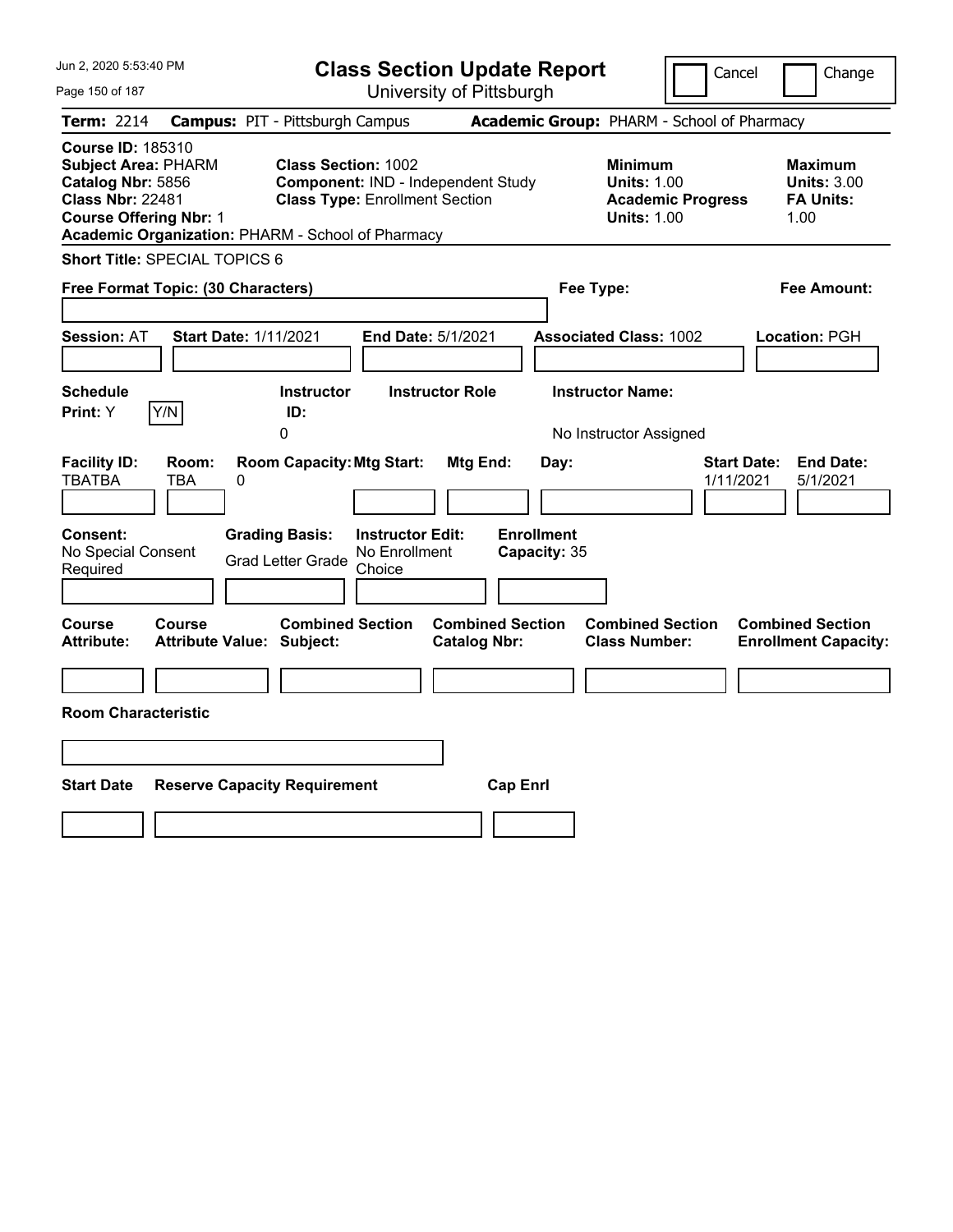| Jun 2, 2020 5:53:40 PM                                                                                                                                                                       |                                            |                                                                                                           |                                                    | <b>Class Section Update Report</b>             |                                            |                                                            | Cancel                   | Change                                                           |
|----------------------------------------------------------------------------------------------------------------------------------------------------------------------------------------------|--------------------------------------------|-----------------------------------------------------------------------------------------------------------|----------------------------------------------------|------------------------------------------------|--------------------------------------------|------------------------------------------------------------|--------------------------|------------------------------------------------------------------|
| Page 151 of 187                                                                                                                                                                              |                                            |                                                                                                           |                                                    | University of Pittsburgh                       |                                            |                                                            |                          |                                                                  |
| Term: 2214                                                                                                                                                                                   | <b>Campus: PIT - Pittsburgh Campus</b>     |                                                                                                           |                                                    |                                                | Academic Group: PHARM - School of Pharmacy |                                                            |                          |                                                                  |
| <b>Course ID: 185310</b><br><b>Subject Area: PHARM</b><br>Catalog Nbr: 5856<br><b>Class Nbr: 22482</b><br><b>Course Offering Nbr: 1</b><br>Academic Organization: PHARM - School of Pharmacy |                                            | <b>Class Section: 1003</b><br>Component: IND - Independent Study<br><b>Class Type: Enrollment Section</b> |                                                    |                                                |                                            | <b>Minimum</b><br><b>Units: 1.00</b><br><b>Units: 1.00</b> | <b>Academic Progress</b> | <b>Maximum</b><br><b>Units: 3.00</b><br><b>FA Units:</b><br>1.00 |
| <b>Short Title: SPECIAL TOPICS 6</b>                                                                                                                                                         |                                            |                                                                                                           |                                                    |                                                |                                            |                                                            |                          |                                                                  |
| Free Format Topic: (30 Characters)                                                                                                                                                           |                                            |                                                                                                           |                                                    |                                                |                                            | Fee Type:                                                  |                          | Fee Amount:                                                      |
| <b>Session: AT</b><br><b>Schedule</b>                                                                                                                                                        | <b>Start Date: 1/11/2021</b>               | <b>Instructor</b>                                                                                         | End Date: 5/1/2021                                 | <b>Instructor Role</b>                         |                                            | <b>Associated Class: 1003</b><br><b>Instructor Name:</b>   |                          | Location: PGH                                                    |
| Y/N<br><b>Print:</b> Y                                                                                                                                                                       |                                            | ID:                                                                                                       |                                                    |                                                |                                            |                                                            |                          |                                                                  |
|                                                                                                                                                                                              |                                            | 0                                                                                                         |                                                    |                                                |                                            | No Instructor Assigned                                     |                          |                                                                  |
| <b>Facility ID:</b><br><b>TBATBA</b>                                                                                                                                                         | Room:<br>TBA<br>0                          | <b>Room Capacity: Mtg Start:</b>                                                                          |                                                    | Mtg End:                                       | Day:                                       |                                                            | 1/11/2021                | <b>Start Date:</b><br><b>End Date:</b><br>5/1/2021               |
| <b>Consent:</b><br>No Special Consent<br>Required                                                                                                                                            |                                            | <b>Grading Basis:</b><br><b>Grad Letter Grade</b>                                                         | <b>Instructor Edit:</b><br>No Enrollment<br>Choice |                                                | <b>Enrollment</b><br>Capacity: 35          |                                                            |                          |                                                                  |
| Course<br><b>Attribute:</b>                                                                                                                                                                  | Course<br><b>Attribute Value: Subject:</b> | <b>Combined Section</b>                                                                                   |                                                    | <b>Combined Section</b><br><b>Catalog Nbr:</b> |                                            | <b>Combined Section</b><br><b>Class Number:</b>            |                          | <b>Combined Section</b><br><b>Enrollment Capacity:</b>           |
|                                                                                                                                                                                              |                                            |                                                                                                           |                                                    |                                                |                                            |                                                            |                          |                                                                  |
| <b>Room Characteristic</b>                                                                                                                                                                   |                                            |                                                                                                           |                                                    |                                                |                                            |                                                            |                          |                                                                  |
|                                                                                                                                                                                              |                                            |                                                                                                           |                                                    |                                                |                                            |                                                            |                          |                                                                  |
| <b>Start Date</b>                                                                                                                                                                            | <b>Reserve Capacity Requirement</b>        |                                                                                                           |                                                    |                                                | <b>Cap Enrl</b>                            |                                                            |                          |                                                                  |
|                                                                                                                                                                                              |                                            |                                                                                                           |                                                    |                                                |                                            |                                                            |                          |                                                                  |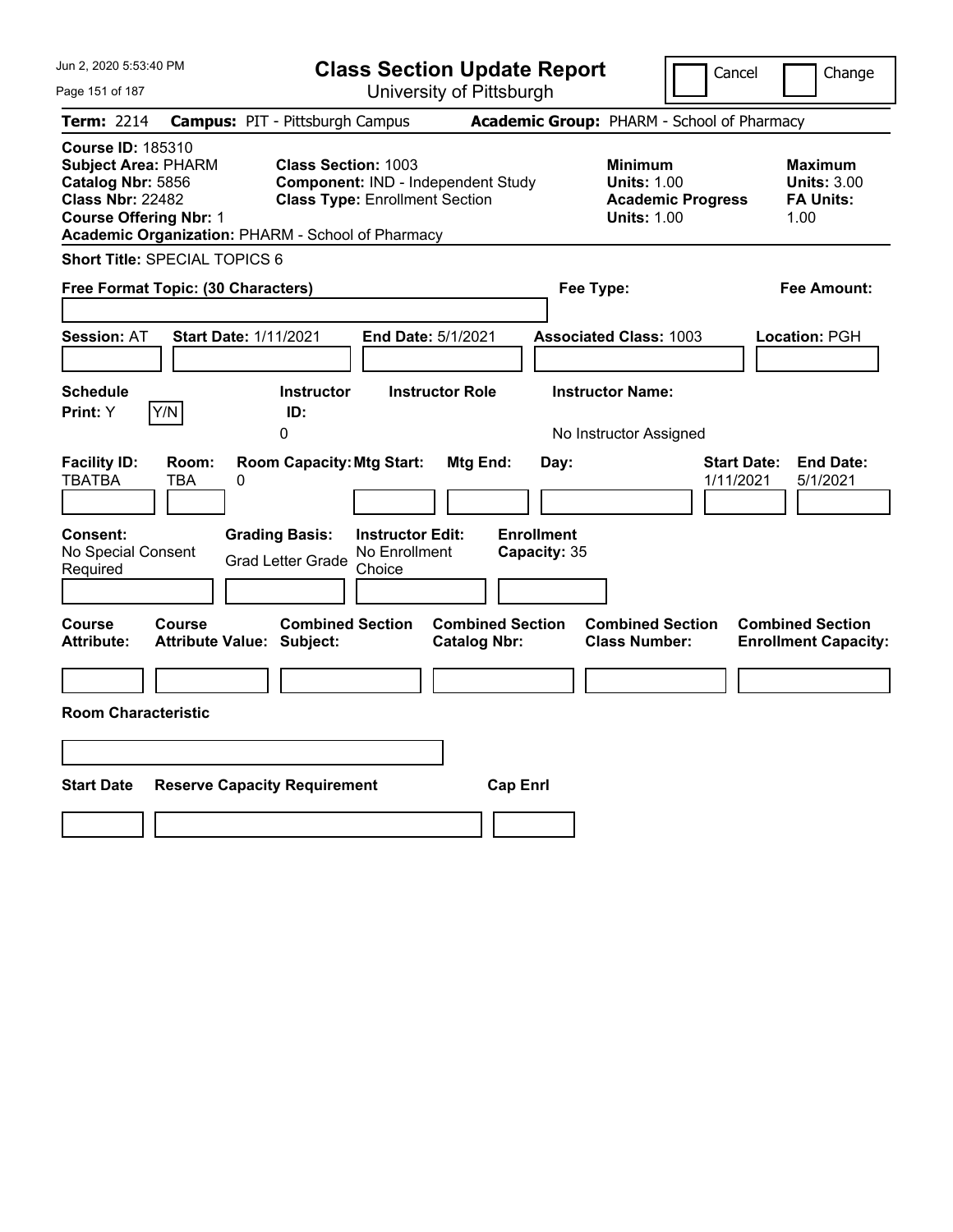| Jun 2, 2020 5:53:40 PM                                                                                                                                                                       |                                                                |                                                                             | <b>Class Section Update Report</b>                    |                                                            | Cancel                          | Change                                                           |
|----------------------------------------------------------------------------------------------------------------------------------------------------------------------------------------------|----------------------------------------------------------------|-----------------------------------------------------------------------------|-------------------------------------------------------|------------------------------------------------------------|---------------------------------|------------------------------------------------------------------|
| Page 152 of 187                                                                                                                                                                              |                                                                |                                                                             | University of Pittsburgh                              |                                                            |                                 |                                                                  |
| Term: 2214                                                                                                                                                                                   | <b>Campus: PIT - Pittsburgh Campus</b>                         |                                                                             |                                                       | Academic Group: PHARM - School of Pharmacy                 |                                 |                                                                  |
| <b>Course ID: 185310</b><br><b>Subject Area: PHARM</b><br>Catalog Nbr: 5856<br><b>Class Nbr: 22483</b><br><b>Course Offering Nbr: 1</b><br>Academic Organization: PHARM - School of Pharmacy | <b>Class Section: 1004</b>                                     | Component: IND - Independent Study<br><b>Class Type: Enrollment Section</b> |                                                       | <b>Minimum</b><br><b>Units: 1.00</b><br><b>Units: 1.00</b> | <b>Academic Progress</b>        | <b>Maximum</b><br><b>Units: 3.00</b><br><b>FA Units:</b><br>1.00 |
| Short Title: SPECIAL TOPICS 6                                                                                                                                                                |                                                                |                                                                             |                                                       |                                                            |                                 |                                                                  |
| Free Format Topic: (30 Characters)                                                                                                                                                           |                                                                |                                                                             |                                                       | Fee Type:                                                  |                                 | Fee Amount:                                                      |
| <b>Session: AT</b>                                                                                                                                                                           | <b>Start Date: 1/11/2021</b>                                   | End Date: 5/1/2021                                                          |                                                       | <b>Associated Class: 1004</b>                              |                                 | Location: PGH                                                    |
| <b>Schedule</b>                                                                                                                                                                              | <b>Instructor</b>                                              | <b>Instructor Role</b>                                                      |                                                       | <b>Instructor Name:</b>                                    |                                 |                                                                  |
| Y/N<br>Print: Y                                                                                                                                                                              | ID:<br>0                                                       |                                                                             |                                                       | No Instructor Assigned                                     |                                 |                                                                  |
| <b>Facility ID:</b><br>Room:<br><b>TBATBA</b><br>TBA<br><b>Consent:</b><br>No Special Consent                                                                                                | <b>Room Capacity: Mtg Start:</b><br>0<br><b>Grading Basis:</b> | <b>Instructor Edit:</b><br>No Enrollment                                    | Mtg End:<br>Day:<br><b>Enrollment</b><br>Capacity: 35 |                                                            | <b>Start Date:</b><br>1/11/2021 | <b>End Date:</b><br>5/1/2021                                     |
| Required                                                                                                                                                                                     | <b>Grad Letter Grade</b>                                       | Choice                                                                      |                                                       |                                                            |                                 |                                                                  |
|                                                                                                                                                                                              |                                                                |                                                                             |                                                       |                                                            |                                 |                                                                  |
| Course<br>Course<br>Attribute:                                                                                                                                                               | <b>Combined Section</b><br><b>Attribute Value: Subject:</b>    |                                                                             | <b>Combined Section</b><br><b>Catalog Nbr:</b>        | <b>Combined Section</b><br><b>Class Number:</b>            |                                 | <b>Combined Section</b><br><b>Enrollment Capacity:</b>           |
|                                                                                                                                                                                              |                                                                |                                                                             |                                                       |                                                            |                                 |                                                                  |
| <b>Room Characteristic</b>                                                                                                                                                                   |                                                                |                                                                             |                                                       |                                                            |                                 |                                                                  |
|                                                                                                                                                                                              |                                                                |                                                                             |                                                       |                                                            |                                 |                                                                  |
| <b>Start Date</b>                                                                                                                                                                            | <b>Reserve Capacity Requirement</b>                            |                                                                             | <b>Cap Enrl</b>                                       |                                                            |                                 |                                                                  |
|                                                                                                                                                                                              |                                                                |                                                                             |                                                       |                                                            |                                 |                                                                  |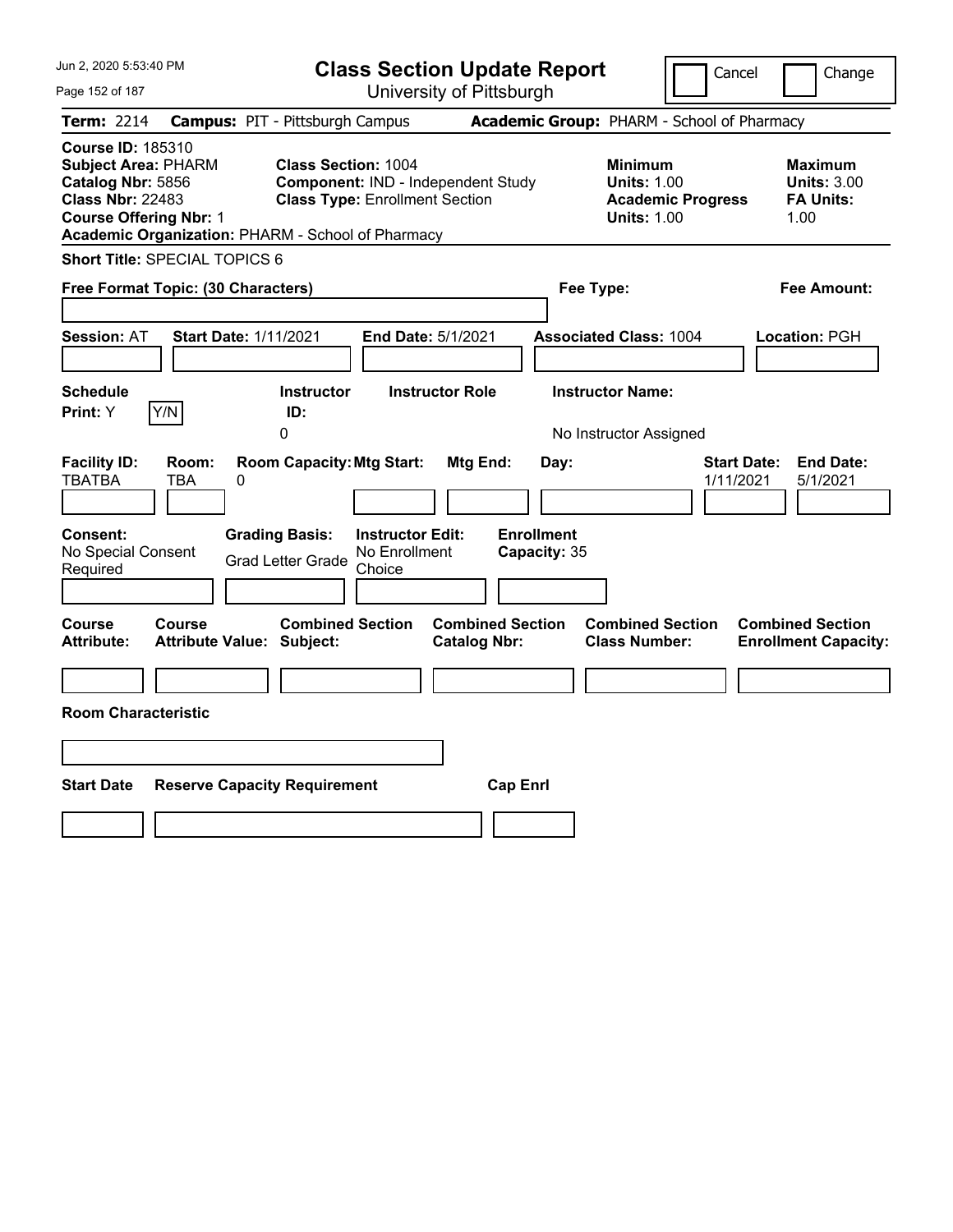| Jun 2, 2020 5:53:40 PM                                                                                                                                                                       |                                            |                                                                     |                                                    | <b>Class Section Update Report</b>             |                                            |                                                            | Cancel                   | Change                                                           |
|----------------------------------------------------------------------------------------------------------------------------------------------------------------------------------------------|--------------------------------------------|---------------------------------------------------------------------|----------------------------------------------------|------------------------------------------------|--------------------------------------------|------------------------------------------------------------|--------------------------|------------------------------------------------------------------|
| Page 153 of 187                                                                                                                                                                              |                                            |                                                                     |                                                    | University of Pittsburgh                       |                                            |                                                            |                          |                                                                  |
| Term: 2214                                                                                                                                                                                   | <b>Campus: PIT - Pittsburgh Campus</b>     |                                                                     |                                                    |                                                | Academic Group: PHARM - School of Pharmacy |                                                            |                          |                                                                  |
| <b>Course ID: 185310</b><br><b>Subject Area: PHARM</b><br>Catalog Nbr: 5856<br><b>Class Nbr: 22484</b><br><b>Course Offering Nbr: 1</b><br>Academic Organization: PHARM - School of Pharmacy |                                            | <b>Class Section: 1005</b><br><b>Class Type: Enrollment Section</b> |                                                    | Component: IND - Independent Study             |                                            | <b>Minimum</b><br><b>Units: 1.00</b><br><b>Units: 1.00</b> | <b>Academic Progress</b> | <b>Maximum</b><br><b>Units: 3.00</b><br><b>FA Units:</b><br>1.00 |
| Short Title: SPECIAL TOPICS 6                                                                                                                                                                |                                            |                                                                     |                                                    |                                                |                                            |                                                            |                          |                                                                  |
| Free Format Topic: (30 Characters)                                                                                                                                                           |                                            |                                                                     |                                                    |                                                | Fee Type:                                  |                                                            |                          | Fee Amount:                                                      |
| <b>Session: AT</b><br><b>Schedule</b>                                                                                                                                                        | <b>Start Date: 1/11/2021</b>               | <b>Instructor</b>                                                   | End Date: 5/1/2021                                 | <b>Instructor Role</b>                         |                                            | <b>Associated Class: 1005</b><br><b>Instructor Name:</b>   |                          | Location: PGH                                                    |
| Y/N<br>Print: Y                                                                                                                                                                              |                                            | ID:                                                                 |                                                    |                                                |                                            |                                                            |                          |                                                                  |
|                                                                                                                                                                                              |                                            | 0                                                                   |                                                    |                                                |                                            | No Instructor Assigned                                     |                          |                                                                  |
| <b>Facility ID:</b><br><b>TBATBA</b>                                                                                                                                                         | Room:<br>TBA<br>0                          | <b>Room Capacity: Mtg Start:</b>                                    |                                                    | Mtg End:                                       | Day:                                       |                                                            | 1/11/2021                | <b>Start Date:</b><br><b>End Date:</b><br>5/1/2021               |
| <b>Consent:</b><br>No Special Consent<br>Required                                                                                                                                            |                                            | <b>Grading Basis:</b><br><b>Grad Letter Grade</b>                   | <b>Instructor Edit:</b><br>No Enrollment<br>Choice |                                                | <b>Enrollment</b><br>Capacity: 35          |                                                            |                          |                                                                  |
| Course<br>Attribute:                                                                                                                                                                         | Course<br><b>Attribute Value: Subject:</b> | <b>Combined Section</b>                                             |                                                    | <b>Combined Section</b><br><b>Catalog Nbr:</b> |                                            | <b>Combined Section</b><br><b>Class Number:</b>            |                          | <b>Combined Section</b><br><b>Enrollment Capacity:</b>           |
|                                                                                                                                                                                              |                                            |                                                                     |                                                    |                                                |                                            |                                                            |                          |                                                                  |
| <b>Room Characteristic</b>                                                                                                                                                                   |                                            |                                                                     |                                                    |                                                |                                            |                                                            |                          |                                                                  |
|                                                                                                                                                                                              |                                            |                                                                     |                                                    |                                                |                                            |                                                            |                          |                                                                  |
| <b>Start Date</b>                                                                                                                                                                            | <b>Reserve Capacity Requirement</b>        |                                                                     |                                                    | <b>Cap Enrl</b>                                |                                            |                                                            |                          |                                                                  |
|                                                                                                                                                                                              |                                            |                                                                     |                                                    |                                                |                                            |                                                            |                          |                                                                  |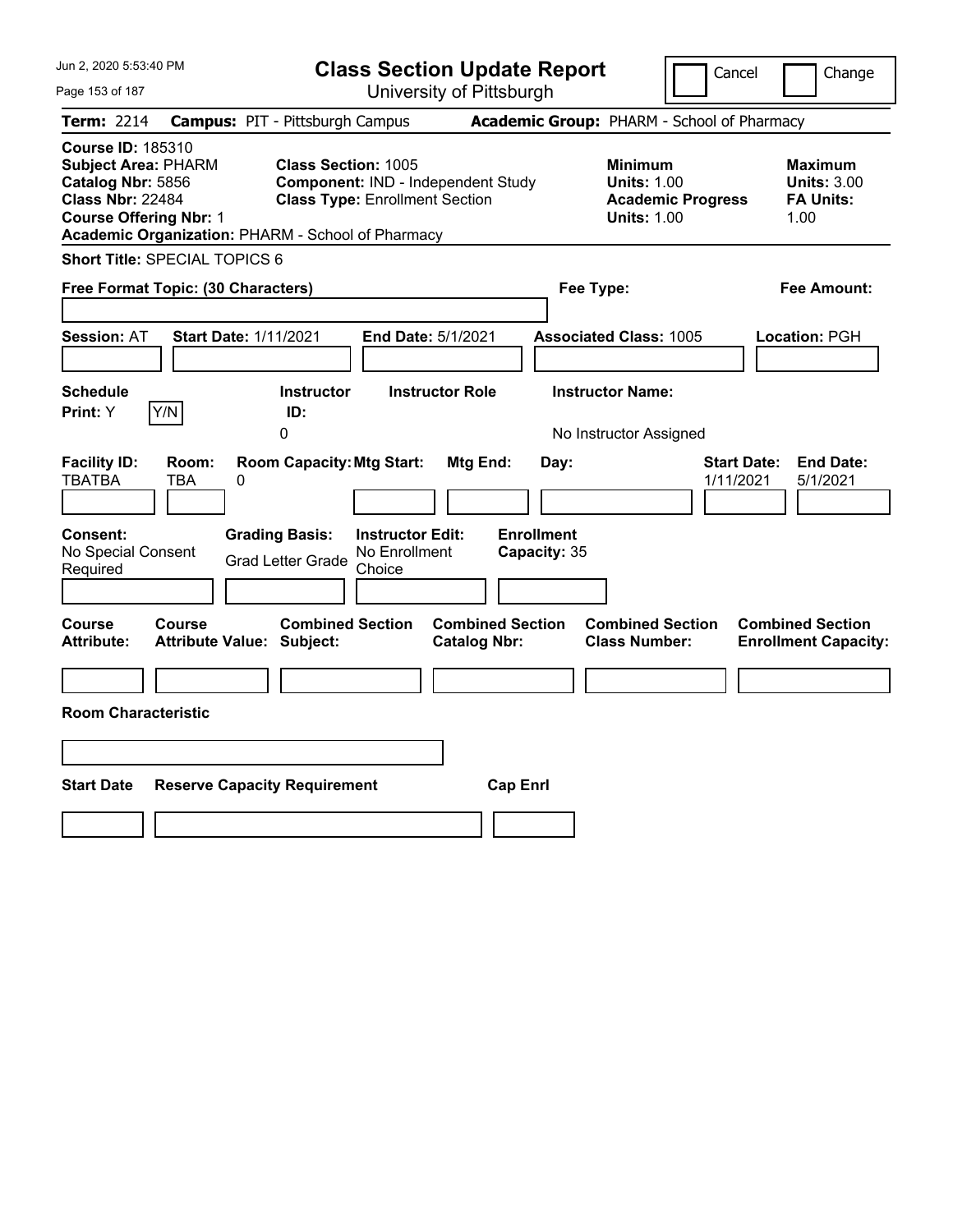| Jun 2, 2020 5:53:40 PM                                                                                                                                                                       |                                            |                                                                     |                                                    | <b>Class Section Update Report</b>             |                                            |                                                            | Cancel                   | Change                                                           |
|----------------------------------------------------------------------------------------------------------------------------------------------------------------------------------------------|--------------------------------------------|---------------------------------------------------------------------|----------------------------------------------------|------------------------------------------------|--------------------------------------------|------------------------------------------------------------|--------------------------|------------------------------------------------------------------|
| Page 154 of 187                                                                                                                                                                              |                                            |                                                                     |                                                    | University of Pittsburgh                       |                                            |                                                            |                          |                                                                  |
| Term: 2214                                                                                                                                                                                   | <b>Campus: PIT - Pittsburgh Campus</b>     |                                                                     |                                                    |                                                | Academic Group: PHARM - School of Pharmacy |                                                            |                          |                                                                  |
| <b>Course ID: 185310</b><br><b>Subject Area: PHARM</b><br>Catalog Nbr: 5856<br><b>Class Nbr: 22485</b><br><b>Course Offering Nbr: 1</b><br>Academic Organization: PHARM - School of Pharmacy |                                            | <b>Class Section: 1006</b><br><b>Class Type: Enrollment Section</b> |                                                    | Component: IND - Independent Study             |                                            | <b>Minimum</b><br><b>Units: 1.00</b><br><b>Units: 1.00</b> | <b>Academic Progress</b> | <b>Maximum</b><br><b>Units: 3.00</b><br><b>FA Units:</b><br>1.00 |
| <b>Short Title: SPECIAL TOPICS 6</b>                                                                                                                                                         |                                            |                                                                     |                                                    |                                                |                                            |                                                            |                          |                                                                  |
| Free Format Topic: (30 Characters)                                                                                                                                                           |                                            |                                                                     |                                                    |                                                |                                            | Fee Type:                                                  |                          | Fee Amount:                                                      |
| <b>Session: AT</b>                                                                                                                                                                           | <b>Start Date: 1/11/2021</b>               |                                                                     | End Date: 5/1/2021                                 |                                                |                                            | <b>Associated Class: 1006</b>                              |                          | Location: PGH                                                    |
| <b>Schedule</b><br><b>Print:</b> Y                                                                                                                                                           | Y/N                                        | <b>Instructor</b><br>ID:                                            |                                                    | <b>Instructor Role</b>                         |                                            | <b>Instructor Name:</b>                                    |                          |                                                                  |
|                                                                                                                                                                                              |                                            | 0                                                                   |                                                    |                                                |                                            | No Instructor Assigned                                     |                          |                                                                  |
| <b>Facility ID:</b><br><b>TBATBA</b>                                                                                                                                                         | Room:<br>TBA<br>0                          | <b>Room Capacity: Mtg Start:</b>                                    |                                                    | Mtg End:                                       | Day:                                       |                                                            |                          | <b>Start Date:</b><br><b>End Date:</b><br>1/11/2021<br>5/1/2021  |
| <b>Consent:</b><br>No Special Consent<br>Required                                                                                                                                            |                                            | <b>Grading Basis:</b><br><b>Grad Letter Grade</b>                   | <b>Instructor Edit:</b><br>No Enrollment<br>Choice |                                                | <b>Enrollment</b><br>Capacity: 35          |                                                            |                          |                                                                  |
| Course<br><b>Attribute:</b>                                                                                                                                                                  | Course<br><b>Attribute Value: Subject:</b> | <b>Combined Section</b>                                             |                                                    | <b>Combined Section</b><br><b>Catalog Nbr:</b> |                                            | <b>Combined Section</b><br><b>Class Number:</b>            |                          | <b>Combined Section</b><br><b>Enrollment Capacity:</b>           |
|                                                                                                                                                                                              |                                            |                                                                     |                                                    |                                                |                                            |                                                            |                          |                                                                  |
| <b>Room Characteristic</b>                                                                                                                                                                   |                                            |                                                                     |                                                    |                                                |                                            |                                                            |                          |                                                                  |
|                                                                                                                                                                                              |                                            |                                                                     |                                                    |                                                |                                            |                                                            |                          |                                                                  |
| <b>Start Date</b>                                                                                                                                                                            | <b>Reserve Capacity Requirement</b>        |                                                                     |                                                    | <b>Cap Enrl</b>                                |                                            |                                                            |                          |                                                                  |
|                                                                                                                                                                                              |                                            |                                                                     |                                                    |                                                |                                            |                                                            |                          |                                                                  |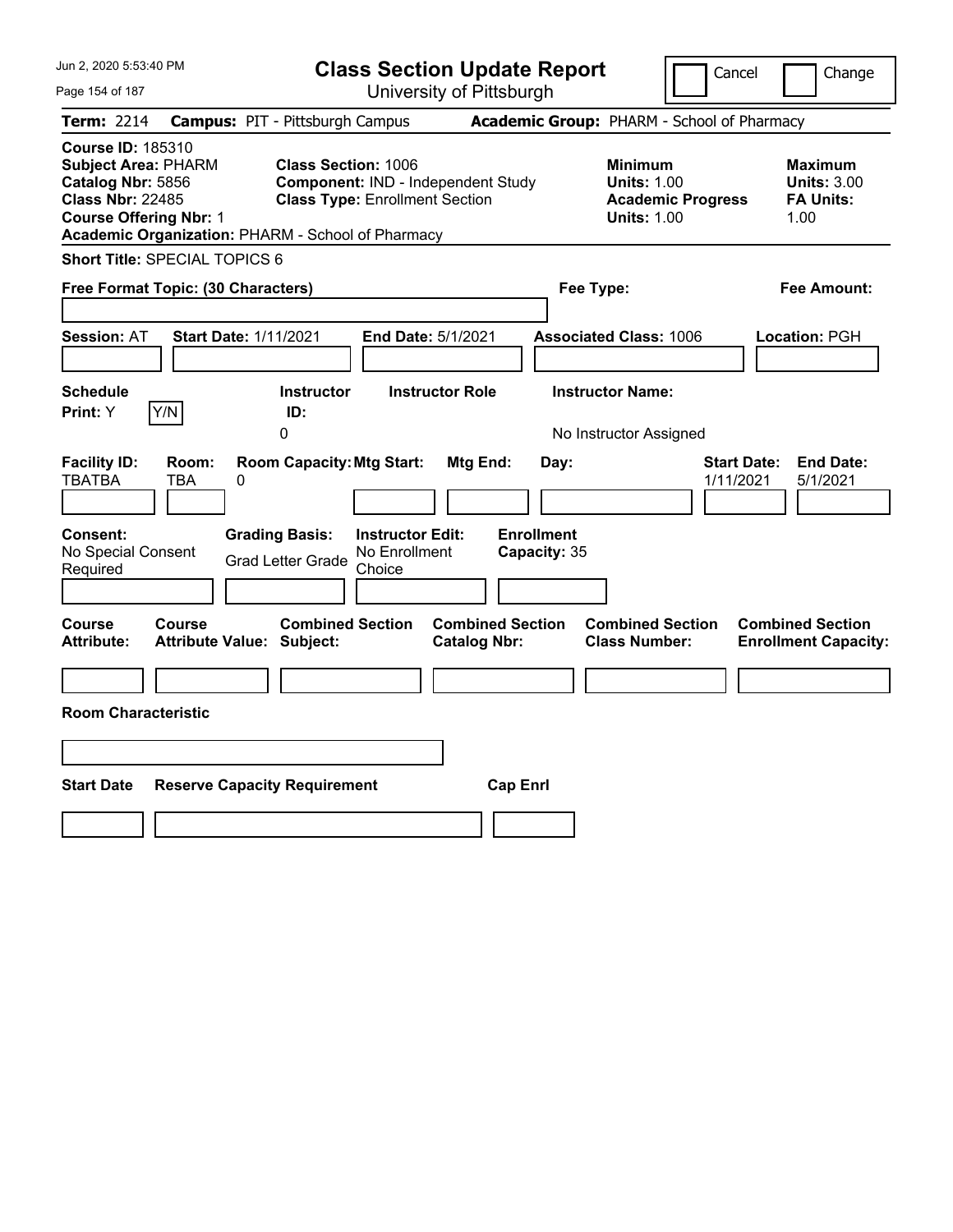| Jun 2, 2020 5:53:40 PM                                                                                                                                                                       |                                                                | <b>Class Section Update Report</b>                                          |                                                |                           |                                                                                        | Cancel                          | Change                                                           |
|----------------------------------------------------------------------------------------------------------------------------------------------------------------------------------------------|----------------------------------------------------------------|-----------------------------------------------------------------------------|------------------------------------------------|---------------------------|----------------------------------------------------------------------------------------|---------------------------------|------------------------------------------------------------------|
| Page 155 of 187                                                                                                                                                                              |                                                                | University of Pittsburgh                                                    |                                                |                           |                                                                                        |                                 |                                                                  |
| Term: 2214                                                                                                                                                                                   | <b>Campus: PIT - Pittsburgh Campus</b>                         |                                                                             |                                                |                           | Academic Group: PHARM - School of Pharmacy                                             |                                 |                                                                  |
| <b>Course ID: 185310</b><br><b>Subject Area: PHARM</b><br>Catalog Nbr: 5856<br><b>Class Nbr: 22486</b><br><b>Course Offering Nbr: 1</b><br>Academic Organization: PHARM - School of Pharmacy | <b>Class Section: 1007</b>                                     | Component: IND - Independent Study<br><b>Class Type: Enrollment Section</b> |                                                |                           | <b>Minimum</b><br><b>Units: 1.00</b><br><b>Academic Progress</b><br><b>Units: 1.00</b> |                                 | <b>Maximum</b><br><b>Units: 3.00</b><br><b>FA Units:</b><br>1.00 |
| <b>Short Title: SPECIAL TOPICS 6</b>                                                                                                                                                         |                                                                |                                                                             |                                                |                           |                                                                                        |                                 |                                                                  |
| Free Format Topic: (30 Characters)                                                                                                                                                           |                                                                |                                                                             |                                                | Fee Type:                 |                                                                                        |                                 | Fee Amount:                                                      |
| <b>Session: AT</b><br><b>Schedule</b><br>Y/N<br>Print: Y                                                                                                                                     | <b>Start Date: 1/11/2021</b><br><b>Instructor</b><br>ID:       | End Date: 5/1/2021<br><b>Instructor Role</b>                                |                                                |                           | <b>Associated Class: 1007</b><br><b>Instructor Name:</b>                               |                                 | Location: PGH                                                    |
|                                                                                                                                                                                              | 0                                                              |                                                                             |                                                |                           | No Instructor Assigned                                                                 |                                 |                                                                  |
| <b>Facility ID:</b><br>Room:<br><b>TBATBA</b><br>TBA<br>Consent:                                                                                                                             | <b>Room Capacity: Mtg Start:</b><br>0<br><b>Grading Basis:</b> | <b>Instructor Edit:</b>                                                     | Mtg End:                                       | Day:<br><b>Enrollment</b> |                                                                                        | <b>Start Date:</b><br>1/11/2021 | <b>End Date:</b><br>5/1/2021                                     |
| No Special Consent<br>Required                                                                                                                                                               | <b>Grad Letter Grade</b>                                       | No Enrollment<br>Choice                                                     |                                                | Capacity: 35              |                                                                                        |                                 |                                                                  |
| Course<br><b>Course</b><br><b>Attribute:</b>                                                                                                                                                 | <b>Combined Section</b><br><b>Attribute Value: Subject:</b>    |                                                                             | <b>Combined Section</b><br><b>Catalog Nbr:</b> |                           | <b>Combined Section</b><br><b>Class Number:</b>                                        |                                 | <b>Combined Section</b><br><b>Enrollment Capacity:</b>           |
|                                                                                                                                                                                              |                                                                |                                                                             |                                                |                           |                                                                                        |                                 |                                                                  |
| <b>Room Characteristic</b>                                                                                                                                                                   |                                                                |                                                                             |                                                |                           |                                                                                        |                                 |                                                                  |
|                                                                                                                                                                                              |                                                                |                                                                             |                                                |                           |                                                                                        |                                 |                                                                  |
| <b>Start Date</b>                                                                                                                                                                            | <b>Reserve Capacity Requirement</b>                            |                                                                             | <b>Cap Enrl</b>                                |                           |                                                                                        |                                 |                                                                  |
|                                                                                                                                                                                              |                                                                |                                                                             |                                                |                           |                                                                                        |                                 |                                                                  |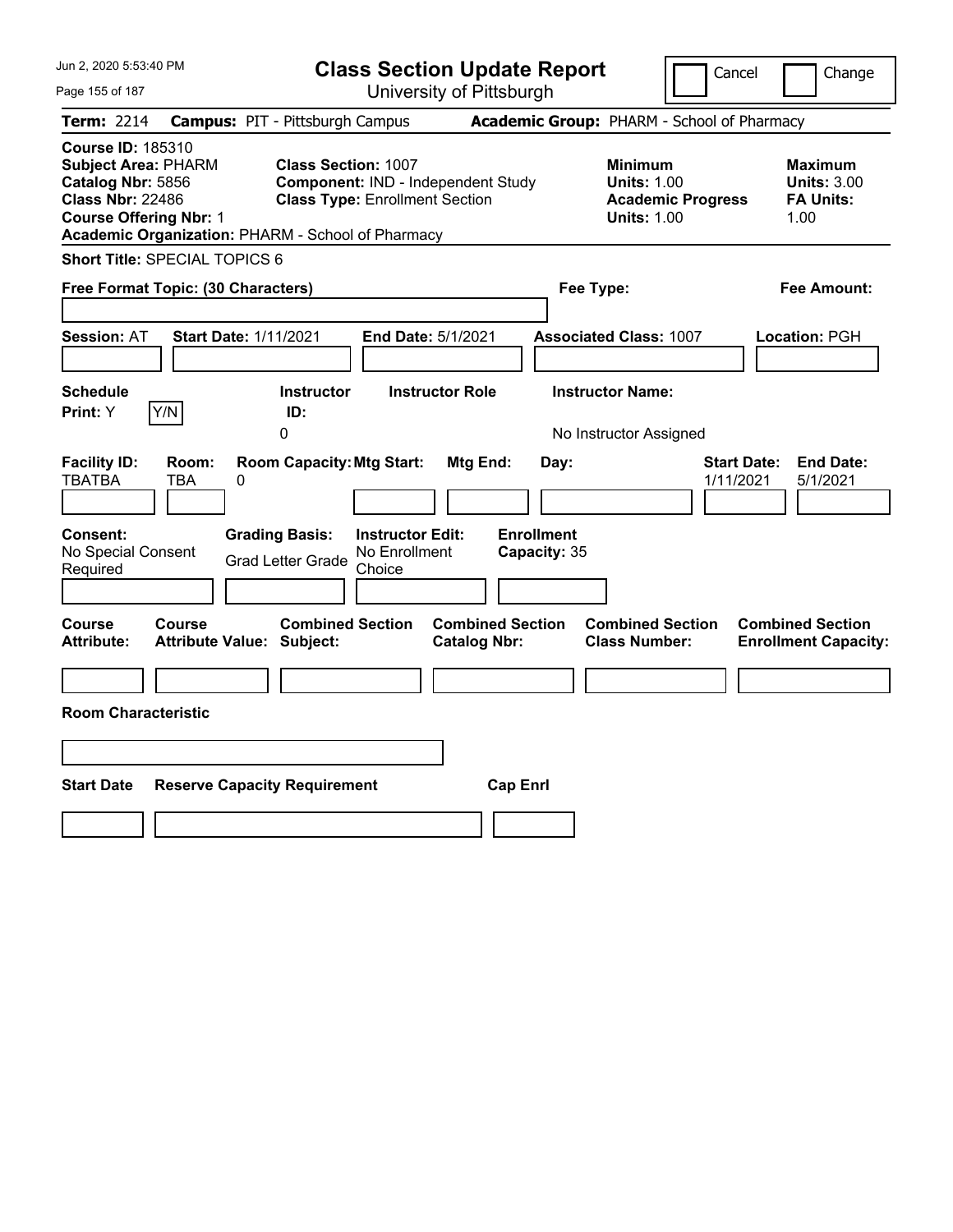| Jun 2, 2020 5:53:40 PM                                                                                                                                                                       |                                            |                                                                     |                                                    | <b>Class Section Update Report</b>             |                                            |                                                            | Cancel                   | Change                                                           |
|----------------------------------------------------------------------------------------------------------------------------------------------------------------------------------------------|--------------------------------------------|---------------------------------------------------------------------|----------------------------------------------------|------------------------------------------------|--------------------------------------------|------------------------------------------------------------|--------------------------|------------------------------------------------------------------|
| Page 156 of 187                                                                                                                                                                              |                                            |                                                                     |                                                    | University of Pittsburgh                       |                                            |                                                            |                          |                                                                  |
| Term: 2214                                                                                                                                                                                   | <b>Campus: PIT - Pittsburgh Campus</b>     |                                                                     |                                                    |                                                | Academic Group: PHARM - School of Pharmacy |                                                            |                          |                                                                  |
| <b>Course ID: 185310</b><br><b>Subject Area: PHARM</b><br>Catalog Nbr: 5856<br><b>Class Nbr: 22487</b><br><b>Course Offering Nbr: 1</b><br>Academic Organization: PHARM - School of Pharmacy |                                            | <b>Class Section: 1008</b><br><b>Class Type: Enrollment Section</b> |                                                    | Component: IND - Independent Study             |                                            | <b>Minimum</b><br><b>Units: 1.00</b><br><b>Units: 1.00</b> | <b>Academic Progress</b> | <b>Maximum</b><br><b>Units: 3.00</b><br><b>FA Units:</b><br>1.00 |
| <b>Short Title: SPECIAL TOPICS 6</b>                                                                                                                                                         |                                            |                                                                     |                                                    |                                                |                                            |                                                            |                          |                                                                  |
| Free Format Topic: (30 Characters)                                                                                                                                                           |                                            |                                                                     |                                                    |                                                |                                            | Fee Type:                                                  |                          | Fee Amount:                                                      |
| <b>Session: AT</b>                                                                                                                                                                           | <b>Start Date: 1/11/2021</b>               |                                                                     |                                                    | End Date: 5/1/2021                             |                                            | <b>Associated Class: 1008</b>                              |                          | Location: PGH                                                    |
| <b>Schedule</b><br><b>Print:</b> Y                                                                                                                                                           | Y/N                                        | <b>Instructor</b><br>ID:                                            |                                                    | <b>Instructor Role</b>                         |                                            | <b>Instructor Name:</b>                                    |                          |                                                                  |
|                                                                                                                                                                                              |                                            | 0                                                                   |                                                    |                                                |                                            | No Instructor Assigned                                     |                          |                                                                  |
| <b>Facility ID:</b><br><b>TBATBA</b>                                                                                                                                                         | Room:<br>TBA<br>0                          | <b>Room Capacity: Mtg Start:</b>                                    |                                                    | Mtg End:                                       | Day:<br><b>Enrollment</b>                  |                                                            | 1/11/2021                | <b>Start Date:</b><br><b>End Date:</b><br>5/1/2021               |
| <b>Consent:</b><br>No Special Consent<br>Required                                                                                                                                            |                                            | <b>Grading Basis:</b><br><b>Grad Letter Grade</b>                   | <b>Instructor Edit:</b><br>No Enrollment<br>Choice |                                                | Capacity: 35                               |                                                            |                          |                                                                  |
| Course<br><b>Attribute:</b>                                                                                                                                                                  | Course<br><b>Attribute Value: Subject:</b> | <b>Combined Section</b>                                             |                                                    | <b>Combined Section</b><br><b>Catalog Nbr:</b> |                                            | <b>Combined Section</b><br><b>Class Number:</b>            |                          | <b>Combined Section</b><br><b>Enrollment Capacity:</b>           |
|                                                                                                                                                                                              |                                            |                                                                     |                                                    |                                                |                                            |                                                            |                          |                                                                  |
| <b>Room Characteristic</b>                                                                                                                                                                   |                                            |                                                                     |                                                    |                                                |                                            |                                                            |                          |                                                                  |
|                                                                                                                                                                                              |                                            |                                                                     |                                                    |                                                |                                            |                                                            |                          |                                                                  |
| <b>Start Date</b>                                                                                                                                                                            | <b>Reserve Capacity Requirement</b>        |                                                                     |                                                    |                                                | <b>Cap Enrl</b>                            |                                                            |                          |                                                                  |
|                                                                                                                                                                                              |                                            |                                                                     |                                                    |                                                |                                            |                                                            |                          |                                                                  |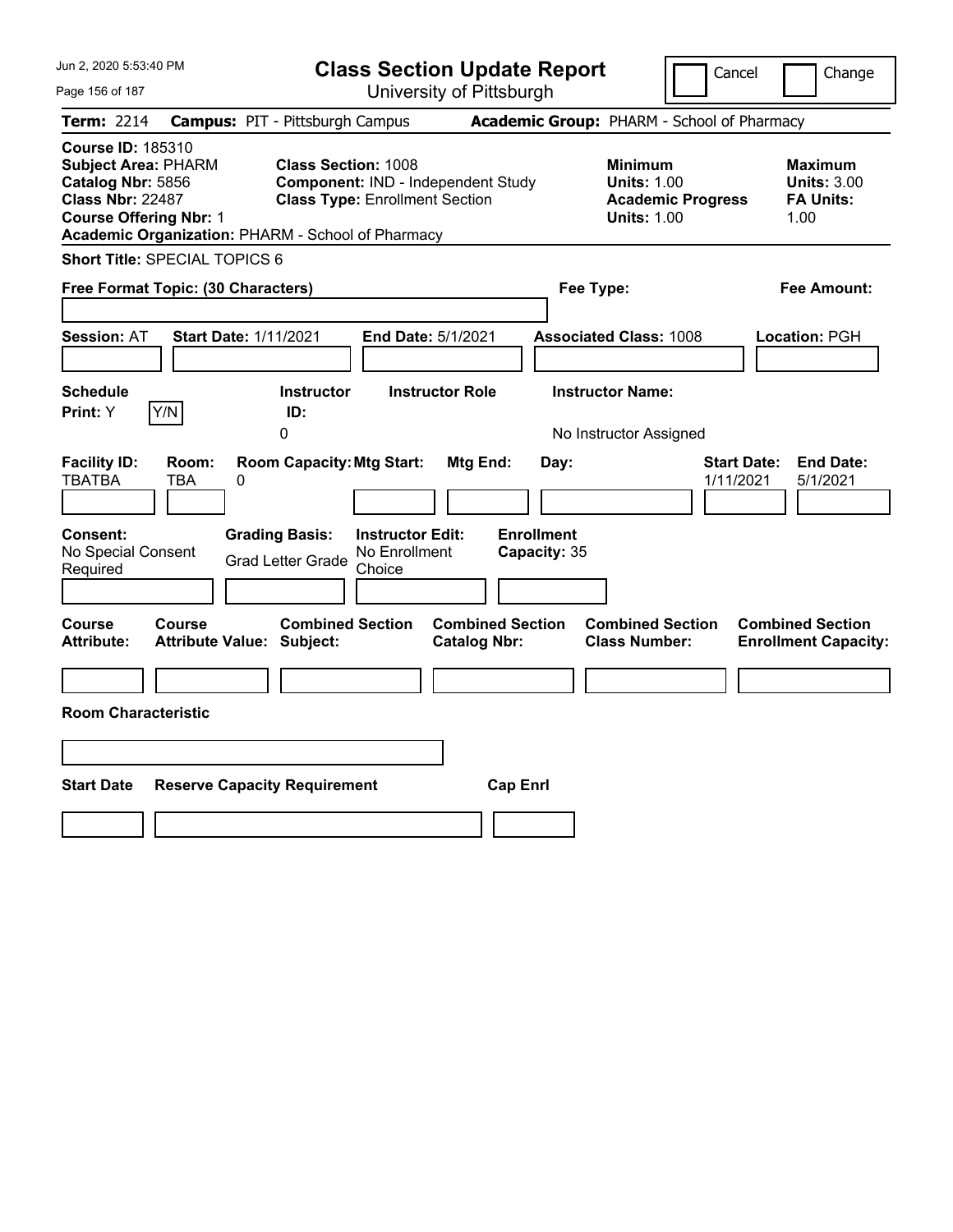| Jun 2, 2020 5:53:40 PM                                                                                                                                                                       |                                                                                                                                             | <b>Class Section Update Report</b>                    | Cancel                                                                                 | Change                                                           |
|----------------------------------------------------------------------------------------------------------------------------------------------------------------------------------------------|---------------------------------------------------------------------------------------------------------------------------------------------|-------------------------------------------------------|----------------------------------------------------------------------------------------|------------------------------------------------------------------|
| Page 157 of 187                                                                                                                                                                              |                                                                                                                                             | University of Pittsburgh                              |                                                                                        |                                                                  |
| Term: 2214                                                                                                                                                                                   | <b>Campus: PIT - Pittsburgh Campus</b>                                                                                                      |                                                       | Academic Group: PHARM - School of Pharmacy                                             |                                                                  |
| <b>Course ID: 185310</b><br><b>Subject Area: PHARM</b><br>Catalog Nbr: 5856<br><b>Class Nbr: 22488</b><br><b>Course Offering Nbr: 1</b><br>Academic Organization: PHARM - School of Pharmacy | <b>Class Section: 1009</b><br>Component: IND - Independent Study<br><b>Class Type: Enrollment Section</b>                                   |                                                       | <b>Minimum</b><br><b>Units: 1.00</b><br><b>Academic Progress</b><br><b>Units: 1.00</b> | <b>Maximum</b><br><b>Units: 3.00</b><br><b>FA Units:</b><br>1.00 |
| Short Title: SPECIAL TOPICS 6                                                                                                                                                                |                                                                                                                                             |                                                       |                                                                                        |                                                                  |
| Free Format Topic: (30 Characters)                                                                                                                                                           |                                                                                                                                             | Fee Type:                                             |                                                                                        | Fee Amount:                                                      |
| <b>Start Date: 1/11/2021</b><br><b>Session: AT</b>                                                                                                                                           | End Date: 5/1/2021                                                                                                                          |                                                       | <b>Associated Class: 1009</b>                                                          | Location: PGH                                                    |
| <b>Schedule</b>                                                                                                                                                                              | <b>Instructor Role</b><br><b>Instructor</b>                                                                                                 |                                                       | <b>Instructor Name:</b>                                                                |                                                                  |
| Y/N<br>Print: Y                                                                                                                                                                              | ID:<br>0                                                                                                                                    |                                                       | No Instructor Assigned                                                                 |                                                                  |
| <b>Facility ID:</b><br>Room:<br><b>TBATBA</b><br><b>TBA</b><br>0<br>Consent:<br>No Special Consent<br>Required                                                                               | <b>Room Capacity: Mtg Start:</b><br><b>Grading Basis:</b><br><b>Instructor Edit:</b><br>No Enrollment<br><b>Grad Letter Grade</b><br>Choice | Mtg End:<br>Day:<br><b>Enrollment</b><br>Capacity: 35 | 1/11/2021                                                                              | <b>Start Date:</b><br><b>End Date:</b><br>5/1/2021               |
| Course<br>Course<br><b>Attribute:</b><br><b>Attribute Value: Subject:</b>                                                                                                                    | <b>Combined Section</b>                                                                                                                     | <b>Combined Section</b><br><b>Catalog Nbr:</b>        | <b>Combined Section</b><br><b>Class Number:</b>                                        | <b>Combined Section</b><br><b>Enrollment Capacity:</b>           |
|                                                                                                                                                                                              |                                                                                                                                             |                                                       |                                                                                        |                                                                  |
| <b>Room Characteristic</b>                                                                                                                                                                   |                                                                                                                                             |                                                       |                                                                                        |                                                                  |
| <b>Start Date</b>                                                                                                                                                                            | <b>Reserve Capacity Requirement</b>                                                                                                         | <b>Cap Enrl</b>                                       |                                                                                        |                                                                  |
|                                                                                                                                                                                              |                                                                                                                                             |                                                       |                                                                                        |                                                                  |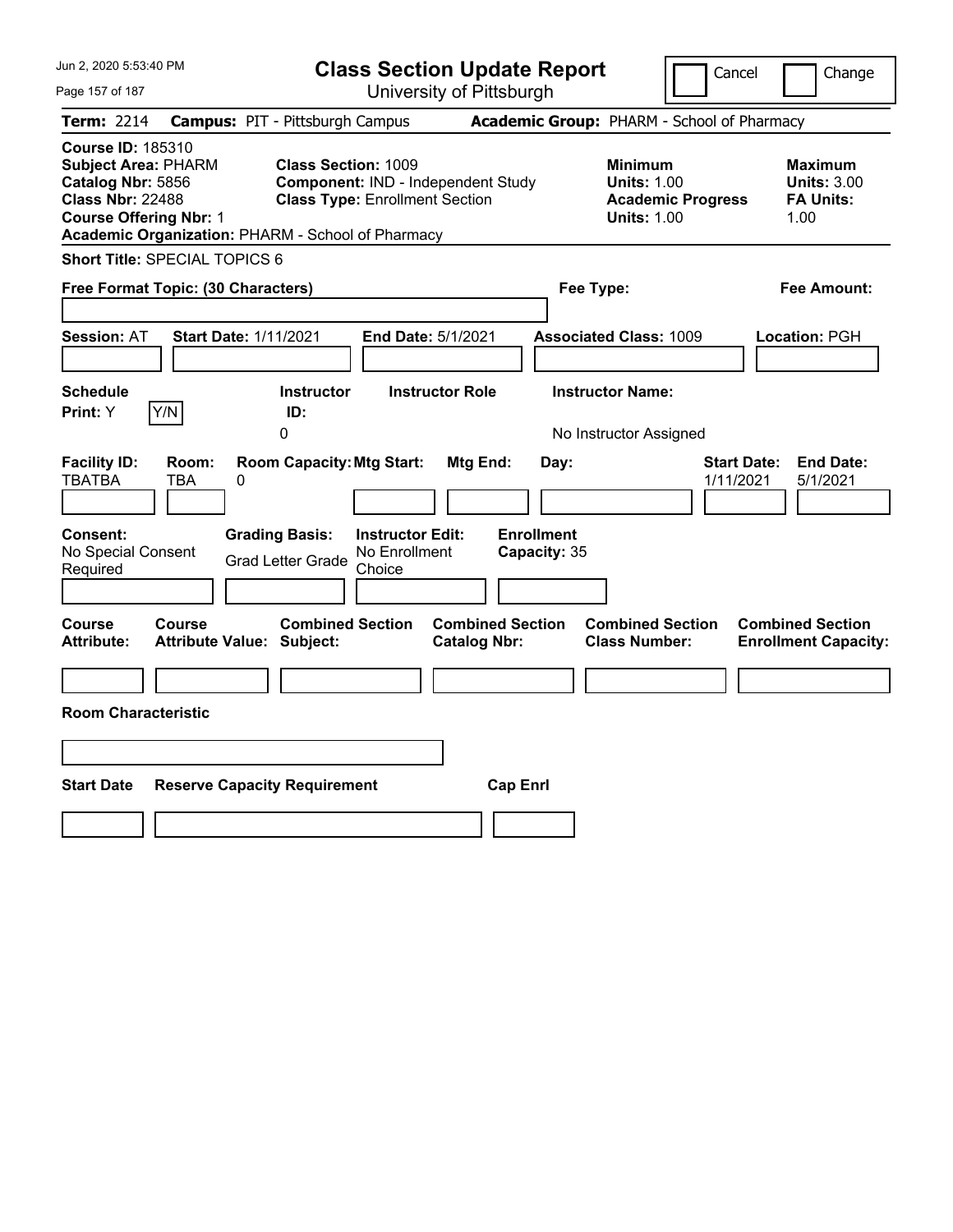| Jun 2, 2020 5:53:40 PM                                                                                                                                                                       |                                            |                                                                     |                                                    | <b>Class Section Update Report</b>             |                                            |                                                            | Cancel                   |                                                                  | Change |
|----------------------------------------------------------------------------------------------------------------------------------------------------------------------------------------------|--------------------------------------------|---------------------------------------------------------------------|----------------------------------------------------|------------------------------------------------|--------------------------------------------|------------------------------------------------------------|--------------------------|------------------------------------------------------------------|--------|
| Page 158 of 187                                                                                                                                                                              |                                            |                                                                     |                                                    | University of Pittsburgh                       |                                            |                                                            |                          |                                                                  |        |
| Term: 2214                                                                                                                                                                                   | <b>Campus: PIT - Pittsburgh Campus</b>     |                                                                     |                                                    |                                                | Academic Group: PHARM - School of Pharmacy |                                                            |                          |                                                                  |        |
| <b>Course ID: 185311</b><br><b>Subject Area: PHARM</b><br>Catalog Nbr: 5857<br><b>Class Nbr: 22489</b><br><b>Course Offering Nbr: 1</b><br>Academic Organization: PHARM - School of Pharmacy |                                            | <b>Class Section: 1300</b><br><b>Class Type: Enrollment Section</b> |                                                    | Component: IND - Independent Study             |                                            | <b>Minimum</b><br><b>Units: 1.00</b><br><b>Units: 1.00</b> | <b>Academic Progress</b> | <b>Maximum</b><br><b>Units: 3.00</b><br><b>FA Units:</b><br>1.00 |        |
| <b>Short Title: SPECIAL TOPICS 7</b>                                                                                                                                                         |                                            |                                                                     |                                                    |                                                |                                            |                                                            |                          |                                                                  |        |
| Free Format Topic: (30 Characters)                                                                                                                                                           |                                            |                                                                     |                                                    |                                                |                                            | Fee Type:                                                  |                          | Fee Amount:                                                      |        |
| <b>Session: AT</b>                                                                                                                                                                           | <b>Start Date: 1/11/2021</b>               |                                                                     | End Date: 5/1/2021                                 |                                                |                                            | <b>Associated Class: 1300</b>                              |                          | Location: PGH                                                    |        |
| <b>Schedule</b><br>Y/N<br><b>Print:</b> Y                                                                                                                                                    |                                            | <b>Instructor</b><br>ID:<br>2909194                                 |                                                    | <b>Instructor Role</b><br>Primary Instructor   |                                            | <b>Instructor Name:</b><br>Smith, Randall Bruce            |                          |                                                                  |        |
| <b>Facility ID:</b><br><b>TBATBA</b>                                                                                                                                                         | Room:<br>TBA<br>0                          | <b>Room Capacity: Mtg Start:</b>                                    |                                                    | Mtg End:                                       | Day:                                       |                                                            | 1/11/2021                | <b>Start Date:</b><br><b>End Date:</b><br>5/1/2021               |        |
| <b>Consent:</b><br>No Special Consent<br>Required                                                                                                                                            |                                            | <b>Grading Basis:</b><br><b>Grad Letter Grade</b>                   | <b>Instructor Edit:</b><br>No Enrollment<br>Choice |                                                | <b>Enrollment</b><br>Capacity: 35          |                                                            |                          |                                                                  |        |
| Course<br><b>Attribute:</b>                                                                                                                                                                  | Course<br><b>Attribute Value: Subject:</b> | <b>Combined Section</b>                                             |                                                    | <b>Combined Section</b><br><b>Catalog Nbr:</b> |                                            | <b>Combined Section</b><br><b>Class Number:</b>            |                          | <b>Combined Section</b><br><b>Enrollment Capacity:</b>           |        |
|                                                                                                                                                                                              |                                            |                                                                     |                                                    |                                                |                                            |                                                            |                          |                                                                  |        |
| <b>Room Characteristic</b>                                                                                                                                                                   |                                            |                                                                     |                                                    |                                                |                                            |                                                            |                          |                                                                  |        |
|                                                                                                                                                                                              |                                            |                                                                     |                                                    |                                                |                                            |                                                            |                          |                                                                  |        |
| <b>Start Date</b>                                                                                                                                                                            | <b>Reserve Capacity Requirement</b>        |                                                                     |                                                    |                                                | <b>Cap Enrl</b>                            |                                                            |                          |                                                                  |        |
|                                                                                                                                                                                              |                                            |                                                                     |                                                    |                                                |                                            |                                                            |                          |                                                                  |        |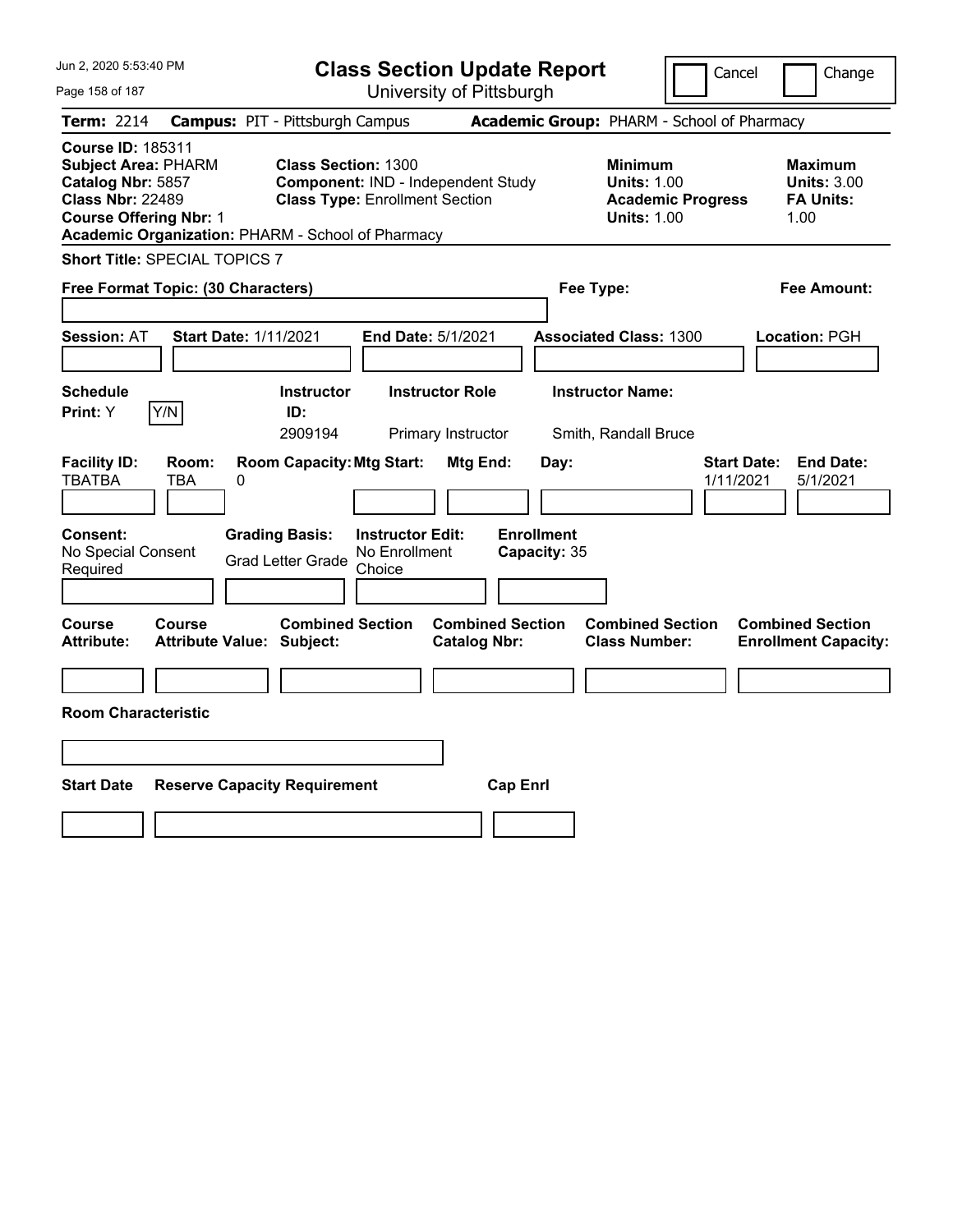| Jun 2, 2020 5:53:40 PM                                                                                                                                                                       |                                                   |                                                                     |                                                    | <b>Class Section Update Report</b>             |                                   |                                                            | Cancel                   | Change                                                           |
|----------------------------------------------------------------------------------------------------------------------------------------------------------------------------------------------|---------------------------------------------------|---------------------------------------------------------------------|----------------------------------------------------|------------------------------------------------|-----------------------------------|------------------------------------------------------------|--------------------------|------------------------------------------------------------------|
| Page 159 of 187                                                                                                                                                                              |                                                   |                                                                     |                                                    | University of Pittsburgh                       |                                   |                                                            |                          |                                                                  |
| Term: 2214                                                                                                                                                                                   | <b>Campus: PIT - Pittsburgh Campus</b>            |                                                                     |                                                    |                                                |                                   | Academic Group: PHARM - School of Pharmacy                 |                          |                                                                  |
| <b>Course ID: 185311</b><br><b>Subject Area: PHARM</b><br>Catalog Nbr: 5857<br><b>Class Nbr: 22490</b><br><b>Course Offering Nbr: 1</b><br>Academic Organization: PHARM - School of Pharmacy |                                                   | <b>Class Section: 1301</b><br><b>Class Type: Enrollment Section</b> |                                                    | Component: IND - Independent Study             |                                   | <b>Minimum</b><br><b>Units: 1.00</b><br><b>Units: 1.00</b> | <b>Academic Progress</b> | <b>Maximum</b><br><b>Units: 3.00</b><br><b>FA Units:</b><br>1.00 |
| <b>Short Title: SPECIAL TOPICS 7</b>                                                                                                                                                         |                                                   |                                                                     |                                                    |                                                |                                   |                                                            |                          |                                                                  |
| Free Format Topic: (30 Characters)                                                                                                                                                           |                                                   |                                                                     |                                                    |                                                |                                   | Fee Type:                                                  |                          | Fee Amount:                                                      |
| <b>Session: AT</b>                                                                                                                                                                           | <b>Start Date: 1/11/2021</b>                      |                                                                     |                                                    | End Date: 5/1/2021                             |                                   | <b>Associated Class: 1301</b>                              |                          | Location: PGH                                                    |
| <b>Schedule</b><br>Y/N<br>Print: Y                                                                                                                                                           |                                                   | <b>Instructor</b><br>ID:<br>1033502                                 |                                                    | <b>Instructor Role</b><br>Primary Instructor   |                                   | <b>Instructor Name:</b><br>Scelsi, Christine Marie         |                          |                                                                  |
| <b>Facility ID:</b><br><b>TBATBA</b>                                                                                                                                                         | Room:<br>TBA<br>0                                 | <b>Room Capacity: Mtg Start:</b>                                    |                                                    | Mtg End:                                       | Day:                              |                                                            |                          | <b>Start Date:</b><br><b>End Date:</b><br>1/11/2021<br>5/1/2021  |
| <b>Consent:</b><br>No Special Consent<br>Required                                                                                                                                            |                                                   | <b>Grading Basis:</b><br><b>Grad Letter Grade</b>                   | <b>Instructor Edit:</b><br>No Enrollment<br>Choice |                                                | <b>Enrollment</b><br>Capacity: 35 |                                                            |                          |                                                                  |
| Course<br><b>Attribute:</b>                                                                                                                                                                  | <b>Course</b><br><b>Attribute Value: Subject:</b> | <b>Combined Section</b>                                             |                                                    | <b>Combined Section</b><br><b>Catalog Nbr:</b> |                                   | <b>Combined Section</b><br><b>Class Number:</b>            |                          | <b>Combined Section</b><br><b>Enrollment Capacity:</b>           |
| <b>Room Characteristic</b>                                                                                                                                                                   |                                                   |                                                                     |                                                    |                                                |                                   |                                                            |                          |                                                                  |
|                                                                                                                                                                                              |                                                   |                                                                     |                                                    |                                                |                                   |                                                            |                          |                                                                  |
| <b>Start Date</b>                                                                                                                                                                            | <b>Reserve Capacity Requirement</b>               |                                                                     |                                                    |                                                | <b>Cap Enrl</b>                   |                                                            |                          |                                                                  |
|                                                                                                                                                                                              |                                                   |                                                                     |                                                    |                                                |                                   |                                                            |                          |                                                                  |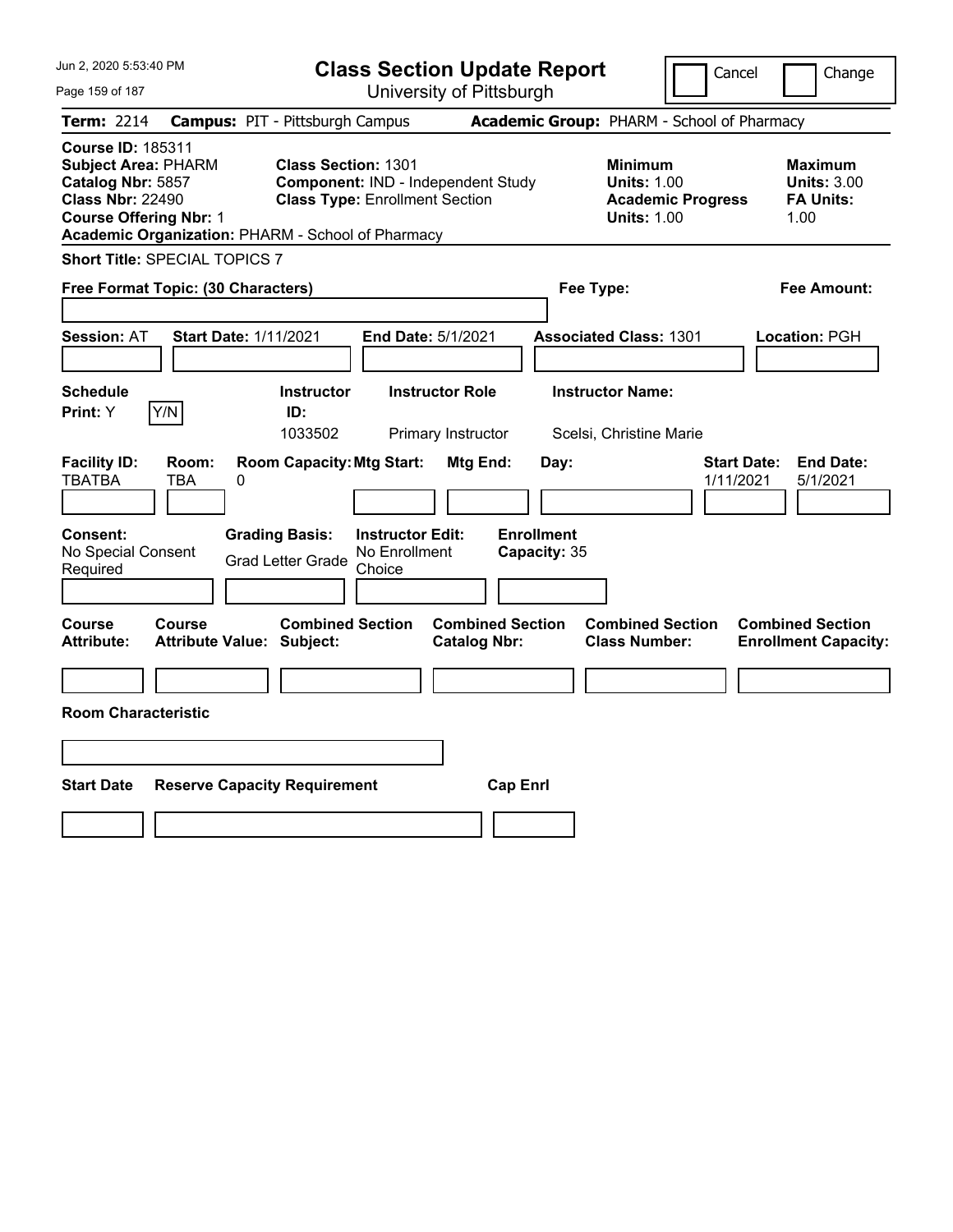| Jun 2, 2020 5:53:40 PM                                                                                                                                                                       |                                                   |                                                                     |                                                    | <b>Class Section Update Report</b>             |                                            |                                                            | Cancel                   | Change                                                           |  |
|----------------------------------------------------------------------------------------------------------------------------------------------------------------------------------------------|---------------------------------------------------|---------------------------------------------------------------------|----------------------------------------------------|------------------------------------------------|--------------------------------------------|------------------------------------------------------------|--------------------------|------------------------------------------------------------------|--|
| Page 160 of 187                                                                                                                                                                              |                                                   |                                                                     |                                                    | University of Pittsburgh                       |                                            |                                                            |                          |                                                                  |  |
| Term: 2214                                                                                                                                                                                   | <b>Campus: PIT - Pittsburgh Campus</b>            |                                                                     |                                                    |                                                | Academic Group: PHARM - School of Pharmacy |                                                            |                          |                                                                  |  |
| <b>Course ID: 185311</b><br><b>Subject Area: PHARM</b><br>Catalog Nbr: 5857<br><b>Class Nbr: 22491</b><br><b>Course Offering Nbr: 1</b><br>Academic Organization: PHARM - School of Pharmacy |                                                   | <b>Class Section: 1302</b><br><b>Class Type: Enrollment Section</b> |                                                    | Component: IND - Independent Study             |                                            | <b>Minimum</b><br><b>Units: 1.00</b><br><b>Units: 1.00</b> | <b>Academic Progress</b> | <b>Maximum</b><br><b>Units: 3.00</b><br><b>FA Units:</b><br>1.00 |  |
| <b>Short Title: SPECIAL TOPICS 7</b>                                                                                                                                                         |                                                   |                                                                     |                                                    |                                                |                                            |                                                            |                          |                                                                  |  |
| Free Format Topic: (30 Characters)                                                                                                                                                           |                                                   |                                                                     |                                                    |                                                | Fee Type:                                  |                                                            |                          | Fee Amount:                                                      |  |
| <b>Session: AT</b>                                                                                                                                                                           | <b>Start Date: 1/11/2021</b>                      |                                                                     |                                                    | End Date: 5/1/2021                             |                                            | <b>Associated Class: 1302</b>                              |                          | Location: PGH                                                    |  |
| <b>Schedule</b><br>Y/N<br>Print: Y                                                                                                                                                           |                                                   | <b>Instructor</b><br>ID:<br>2957737                                 |                                                    | <b>Instructor Role</b><br>Primary Instructor   |                                            | <b>Instructor Name:</b><br>Fernandez, Christian A          |                          |                                                                  |  |
| <b>Facility ID:</b><br><b>TBATBA</b>                                                                                                                                                         | Room:<br>TBA<br>0                                 | <b>Room Capacity: Mtg Start:</b>                                    |                                                    | Mtg End:                                       | Day:                                       |                                                            |                          | <b>Start Date:</b><br><b>End Date:</b><br>1/11/2021<br>5/1/2021  |  |
| <b>Consent:</b><br>No Special Consent<br>Required                                                                                                                                            |                                                   | <b>Grading Basis:</b><br><b>Grad Letter Grade</b>                   | <b>Instructor Edit:</b><br>No Enrollment<br>Choice |                                                | <b>Enrollment</b><br>Capacity: 35          |                                                            |                          |                                                                  |  |
| Course<br><b>Attribute:</b>                                                                                                                                                                  | <b>Course</b><br><b>Attribute Value: Subject:</b> | <b>Combined Section</b>                                             |                                                    | <b>Combined Section</b><br><b>Catalog Nbr:</b> |                                            | <b>Combined Section</b><br><b>Class Number:</b>            |                          | <b>Combined Section</b><br><b>Enrollment Capacity:</b>           |  |
| <b>Room Characteristic</b>                                                                                                                                                                   |                                                   |                                                                     |                                                    |                                                |                                            |                                                            |                          |                                                                  |  |
|                                                                                                                                                                                              |                                                   |                                                                     |                                                    |                                                |                                            |                                                            |                          |                                                                  |  |
| <b>Start Date</b>                                                                                                                                                                            | <b>Reserve Capacity Requirement</b>               |                                                                     |                                                    | <b>Cap Enrl</b>                                |                                            |                                                            |                          |                                                                  |  |
|                                                                                                                                                                                              |                                                   |                                                                     |                                                    |                                                |                                            |                                                            |                          |                                                                  |  |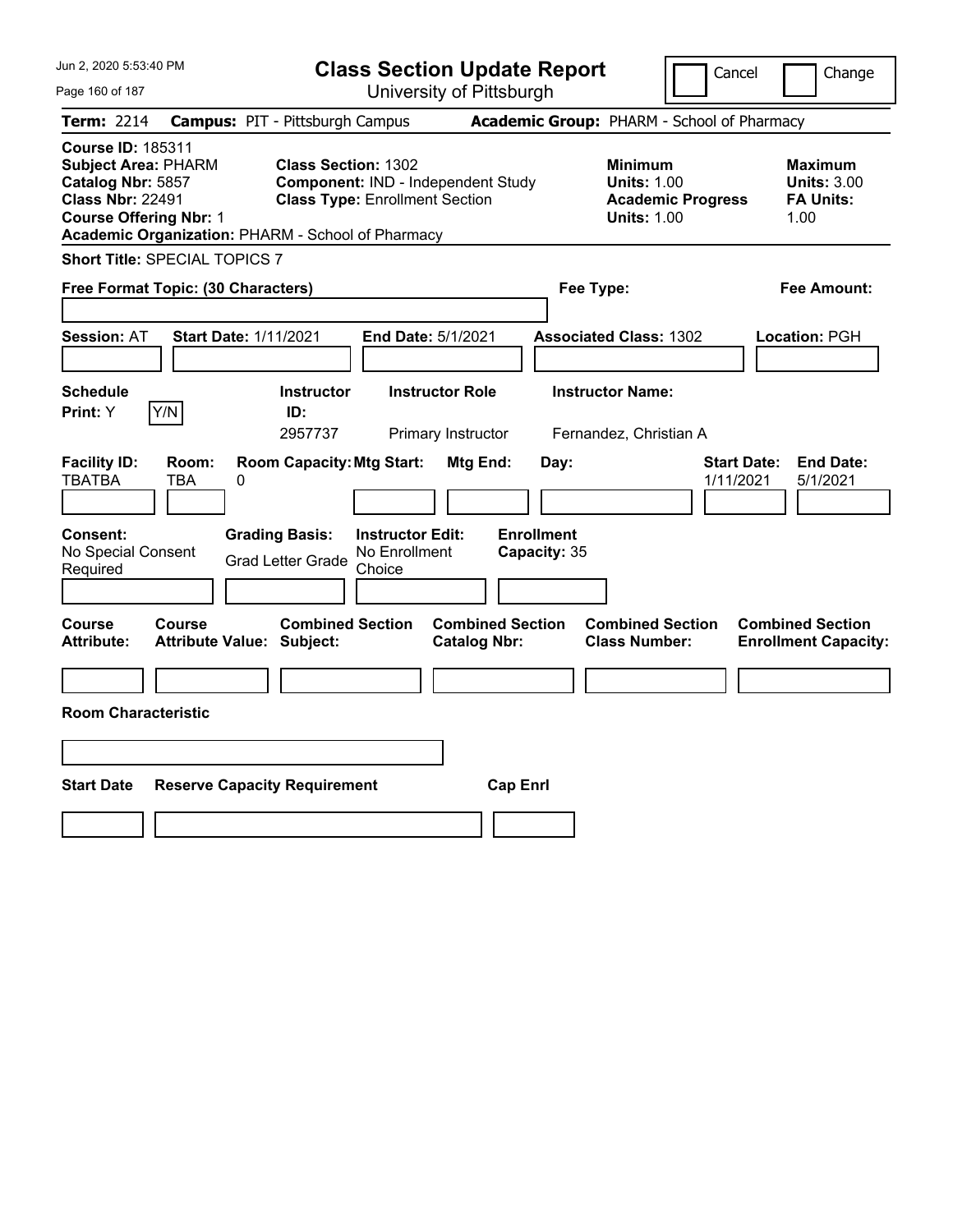| Jun 2, 2020 5:53:40 PM                                                                                                                                                                       |                                                                                                           | <b>Class Section Update Report</b>             | Cancel                                                                                 | Change                                                    |
|----------------------------------------------------------------------------------------------------------------------------------------------------------------------------------------------|-----------------------------------------------------------------------------------------------------------|------------------------------------------------|----------------------------------------------------------------------------------------|-----------------------------------------------------------|
| Page 161 of 187                                                                                                                                                                              |                                                                                                           | University of Pittsburgh                       |                                                                                        |                                                           |
| Term: 2214                                                                                                                                                                                   | <b>Campus: PIT - Pittsburgh Campus</b>                                                                    |                                                | Academic Group: PHARM - School of Pharmacy                                             |                                                           |
| <b>Course ID: 185311</b><br><b>Subject Area: PHARM</b><br>Catalog Nbr: 5857<br><b>Class Nbr: 22492</b><br><b>Course Offering Nbr: 1</b><br>Academic Organization: PHARM - School of Pharmacy | <b>Class Section: 1303</b><br>Component: IND - Independent Study<br><b>Class Type: Enrollment Section</b> |                                                | <b>Minimum</b><br><b>Units: 1.00</b><br><b>Academic Progress</b><br><b>Units: 1.00</b> | Maximum<br><b>Units: 3.00</b><br><b>FA Units:</b><br>1.00 |
| <b>Short Title: SPECIAL TOPICS 7</b>                                                                                                                                                         |                                                                                                           |                                                |                                                                                        |                                                           |
| Free Format Topic: (30 Characters)                                                                                                                                                           |                                                                                                           | Fee Type:                                      |                                                                                        | Fee Amount:                                               |
| <b>Start Date: 1/11/2021</b><br><b>Session: AT</b>                                                                                                                                           | End Date: 5/1/2021                                                                                        |                                                | <b>Associated Class: 1303</b>                                                          | Location: PGH                                             |
| <b>Schedule</b><br>Y/N<br>Print: Y                                                                                                                                                           | <b>Instructor</b><br>ID:                                                                                  | <b>Instructor Role</b>                         | <b>Instructor Name:</b>                                                                |                                                           |
|                                                                                                                                                                                              | 0                                                                                                         |                                                | No Instructor Assigned                                                                 |                                                           |
| <b>Facility ID:</b><br>Room:<br><b>TBATBA</b><br>TBA<br>0                                                                                                                                    | <b>Room Capacity: Mtg Start:</b>                                                                          | Mtg End:<br>Day:                               | 1/11/2021                                                                              | <b>End Date:</b><br><b>Start Date:</b><br>5/1/2021        |
| Consent:<br>No Special Consent<br>Required                                                                                                                                                   | <b>Grading Basis:</b><br><b>Instructor Edit:</b><br>No Enrollment<br><b>Grad Letter Grade</b><br>Choice   | <b>Enrollment</b><br>Capacity: 35              |                                                                                        |                                                           |
| Course<br>Course<br><b>Attribute Value: Subject:</b><br>Attribute:                                                                                                                           | <b>Combined Section</b>                                                                                   | <b>Combined Section</b><br><b>Catalog Nbr:</b> | <b>Combined Section</b><br><b>Class Number:</b>                                        | <b>Combined Section</b><br><b>Enrollment Capacity:</b>    |
|                                                                                                                                                                                              |                                                                                                           |                                                |                                                                                        |                                                           |
| <b>Room Characteristic</b>                                                                                                                                                                   |                                                                                                           |                                                |                                                                                        |                                                           |
|                                                                                                                                                                                              |                                                                                                           |                                                |                                                                                        |                                                           |
| <b>Start Date</b><br><b>Reserve Capacity Requirement</b>                                                                                                                                     |                                                                                                           | <b>Cap Enrl</b>                                |                                                                                        |                                                           |
|                                                                                                                                                                                              |                                                                                                           |                                                |                                                                                        |                                                           |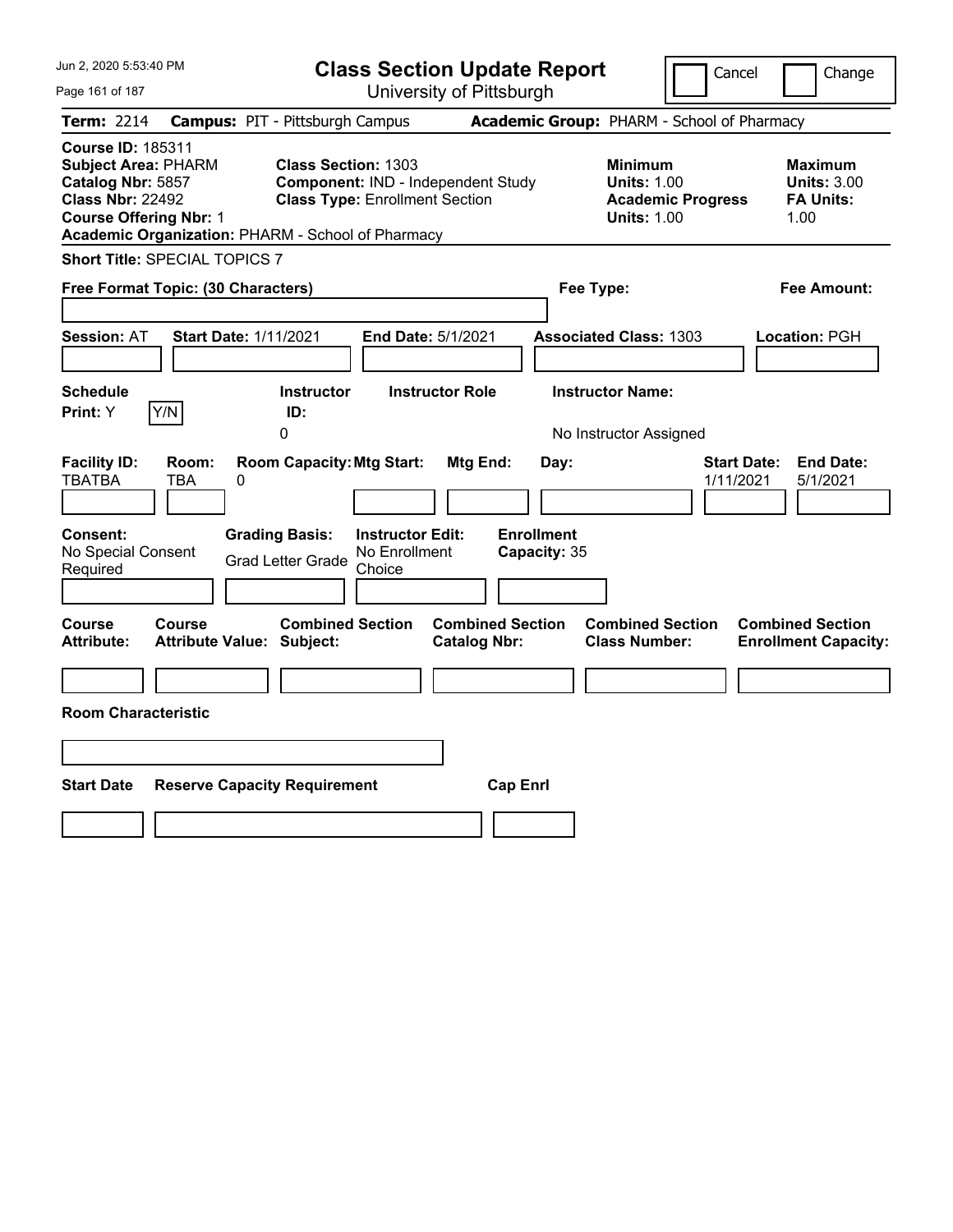| Jun 2, 2020 5:53:40 PM                                                                                                                                                                       |                                            |                                                                     |                                                    | <b>Class Section Update Report</b>             |                                            |                                                            |                          | Cancel<br>Change                                                 |
|----------------------------------------------------------------------------------------------------------------------------------------------------------------------------------------------|--------------------------------------------|---------------------------------------------------------------------|----------------------------------------------------|------------------------------------------------|--------------------------------------------|------------------------------------------------------------|--------------------------|------------------------------------------------------------------|
| Page 162 of 187                                                                                                                                                                              |                                            |                                                                     |                                                    | University of Pittsburgh                       |                                            |                                                            |                          |                                                                  |
| Term: 2214                                                                                                                                                                                   | <b>Campus: PIT - Pittsburgh Campus</b>     |                                                                     |                                                    |                                                | Academic Group: PHARM - School of Pharmacy |                                                            |                          |                                                                  |
| <b>Course ID: 185311</b><br><b>Subject Area: PHARM</b><br>Catalog Nbr: 5857<br><b>Class Nbr: 22493</b><br><b>Course Offering Nbr: 1</b><br>Academic Organization: PHARM - School of Pharmacy |                                            | <b>Class Section: 1304</b><br><b>Class Type: Enrollment Section</b> |                                                    | Component: IND - Independent Study             |                                            | <b>Minimum</b><br><b>Units: 1.00</b><br><b>Units: 1.00</b> | <b>Academic Progress</b> | <b>Maximum</b><br><b>Units: 3.00</b><br><b>FA Units:</b><br>1.00 |
| <b>Short Title: SPECIAL TOPICS 7</b>                                                                                                                                                         |                                            |                                                                     |                                                    |                                                |                                            |                                                            |                          |                                                                  |
| Free Format Topic: (30 Characters)                                                                                                                                                           |                                            |                                                                     |                                                    |                                                | Fee Type:                                  |                                                            |                          | Fee Amount:                                                      |
| Session: AT<br><b>Schedule</b><br>Y/N<br>Print: Y                                                                                                                                            | <b>Start Date: 1/11/2021</b>               | <b>Instructor</b><br>ID:                                            |                                                    | End Date: 5/1/2021<br><b>Instructor Role</b>   |                                            | <b>Associated Class: 1304</b><br><b>Instructor Name:</b>   |                          | Location: PGH                                                    |
|                                                                                                                                                                                              |                                            | 0                                                                   |                                                    |                                                |                                            | No Instructor Assigned                                     |                          |                                                                  |
| <b>Facility ID:</b><br><b>TBATBA</b>                                                                                                                                                         | Room:<br>TBA<br>0                          | <b>Room Capacity: Mtg Start:</b>                                    |                                                    | Mtg End:                                       | Day:                                       |                                                            |                          | <b>Start Date:</b><br><b>End Date:</b><br>1/11/2021<br>5/1/2021  |
| <b>Consent:</b><br>No Special Consent<br>Required                                                                                                                                            |                                            | <b>Grading Basis:</b><br><b>Grad Letter Grade</b>                   | <b>Instructor Edit:</b><br>No Enrollment<br>Choice |                                                | <b>Enrollment</b><br>Capacity: 35          |                                                            |                          |                                                                  |
| <b>Course</b><br><b>Attribute:</b>                                                                                                                                                           | Course<br><b>Attribute Value: Subject:</b> | <b>Combined Section</b>                                             |                                                    | <b>Combined Section</b><br><b>Catalog Nbr:</b> |                                            | <b>Combined Section</b><br><b>Class Number:</b>            |                          | <b>Combined Section</b><br><b>Enrollment Capacity:</b>           |
|                                                                                                                                                                                              |                                            |                                                                     |                                                    |                                                |                                            |                                                            |                          |                                                                  |
| <b>Room Characteristic</b>                                                                                                                                                                   |                                            |                                                                     |                                                    |                                                |                                            |                                                            |                          |                                                                  |
|                                                                                                                                                                                              |                                            |                                                                     |                                                    |                                                |                                            |                                                            |                          |                                                                  |
| <b>Start Date</b>                                                                                                                                                                            | <b>Reserve Capacity Requirement</b>        |                                                                     |                                                    | <b>Cap Enrl</b>                                |                                            |                                                            |                          |                                                                  |
|                                                                                                                                                                                              |                                            |                                                                     |                                                    |                                                |                                            |                                                            |                          |                                                                  |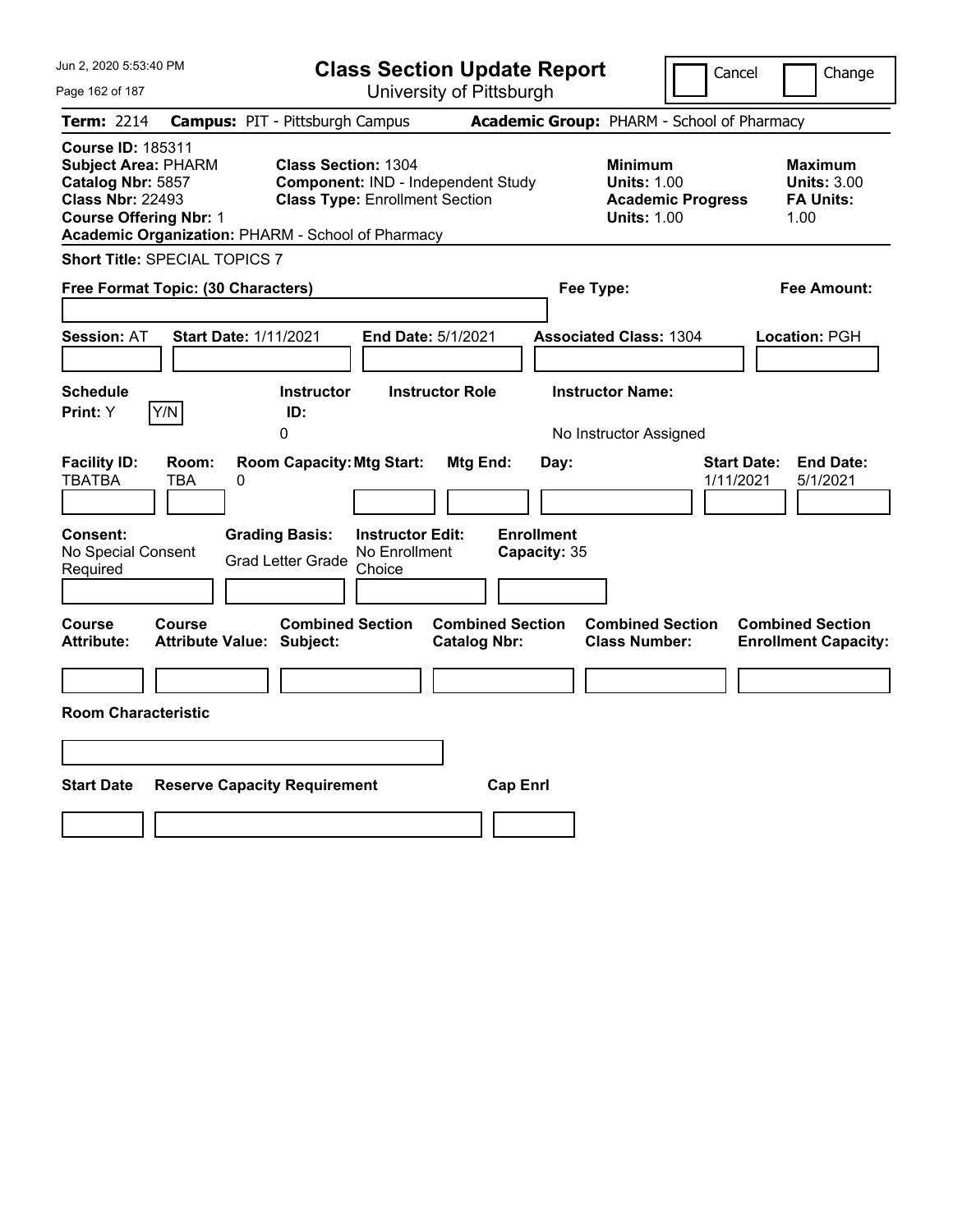| Jun 2, 2020 5:53:40 PM                                                                                                                  |                                                   |                                                                                            |                                                    | <b>Class Section Update Report</b>             |                                            |                                                            |                          | Cancel<br>Change                                                 |
|-----------------------------------------------------------------------------------------------------------------------------------------|---------------------------------------------------|--------------------------------------------------------------------------------------------|----------------------------------------------------|------------------------------------------------|--------------------------------------------|------------------------------------------------------------|--------------------------|------------------------------------------------------------------|
| Page 163 of 187                                                                                                                         |                                                   |                                                                                            |                                                    | University of Pittsburgh                       |                                            |                                                            |                          |                                                                  |
| Term: 2214                                                                                                                              | <b>Campus: PIT - Pittsburgh Campus</b>            |                                                                                            |                                                    |                                                | Academic Group: PHARM - School of Pharmacy |                                                            |                          |                                                                  |
| <b>Course ID: 185311</b><br><b>Subject Area: PHARM</b><br>Catalog Nbr: 5857<br><b>Class Nbr: 22494</b><br><b>Course Offering Nbr: 1</b> | Academic Organization: PHARM - School of Pharmacy | <b>Class Section: 1305</b><br><b>Class Type: Enrollment Section</b>                        |                                                    | Component: IND - Independent Study             |                                            | <b>Minimum</b><br><b>Units: 1.00</b><br><b>Units: 1.00</b> | <b>Academic Progress</b> | <b>Maximum</b><br><b>Units: 3.00</b><br><b>FA Units:</b><br>1.00 |
|                                                                                                                                         | <b>Short Title: SPECIAL TOPICS 7</b>              |                                                                                            |                                                    |                                                |                                            |                                                            |                          |                                                                  |
|                                                                                                                                         | Free Format Topic: (30 Characters)                |                                                                                            |                                                    |                                                |                                            | Fee Type:                                                  |                          | Fee Amount:                                                      |
| Session: AT<br><b>Schedule</b><br>Print: Y                                                                                              | <b>Start Date: 1/11/2021</b><br>Y/N               | <b>Instructor</b><br>ID:                                                                   |                                                    | End Date: 5/1/2021<br><b>Instructor Role</b>   |                                            | <b>Associated Class: 1305</b><br><b>Instructor Name:</b>   |                          | Location: PGH                                                    |
| <b>Facility ID:</b><br><b>TBATBA</b><br><b>Consent:</b><br>No Special Consent<br>Required                                               | Room:<br>TBA<br>0                                 | 0<br><b>Room Capacity: Mtg Start:</b><br><b>Grading Basis:</b><br><b>Grad Letter Grade</b> | <b>Instructor Edit:</b><br>No Enrollment<br>Choice | Mtg End:                                       | Day:<br><b>Enrollment</b><br>Capacity: 35  | No Instructor Assigned                                     |                          | <b>Start Date:</b><br><b>End Date:</b><br>1/11/2021<br>5/1/2021  |
| <b>Course</b><br><b>Attribute:</b><br><b>Room Characteristic</b>                                                                        | Course<br><b>Attribute Value: Subject:</b>        | <b>Combined Section</b>                                                                    |                                                    | <b>Combined Section</b><br><b>Catalog Nbr:</b> |                                            | <b>Combined Section</b><br><b>Class Number:</b>            |                          | <b>Combined Section</b><br><b>Enrollment Capacity:</b>           |
| <b>Start Date</b>                                                                                                                       | <b>Reserve Capacity Requirement</b>               |                                                                                            |                                                    |                                                | <b>Cap Enrl</b>                            |                                                            |                          |                                                                  |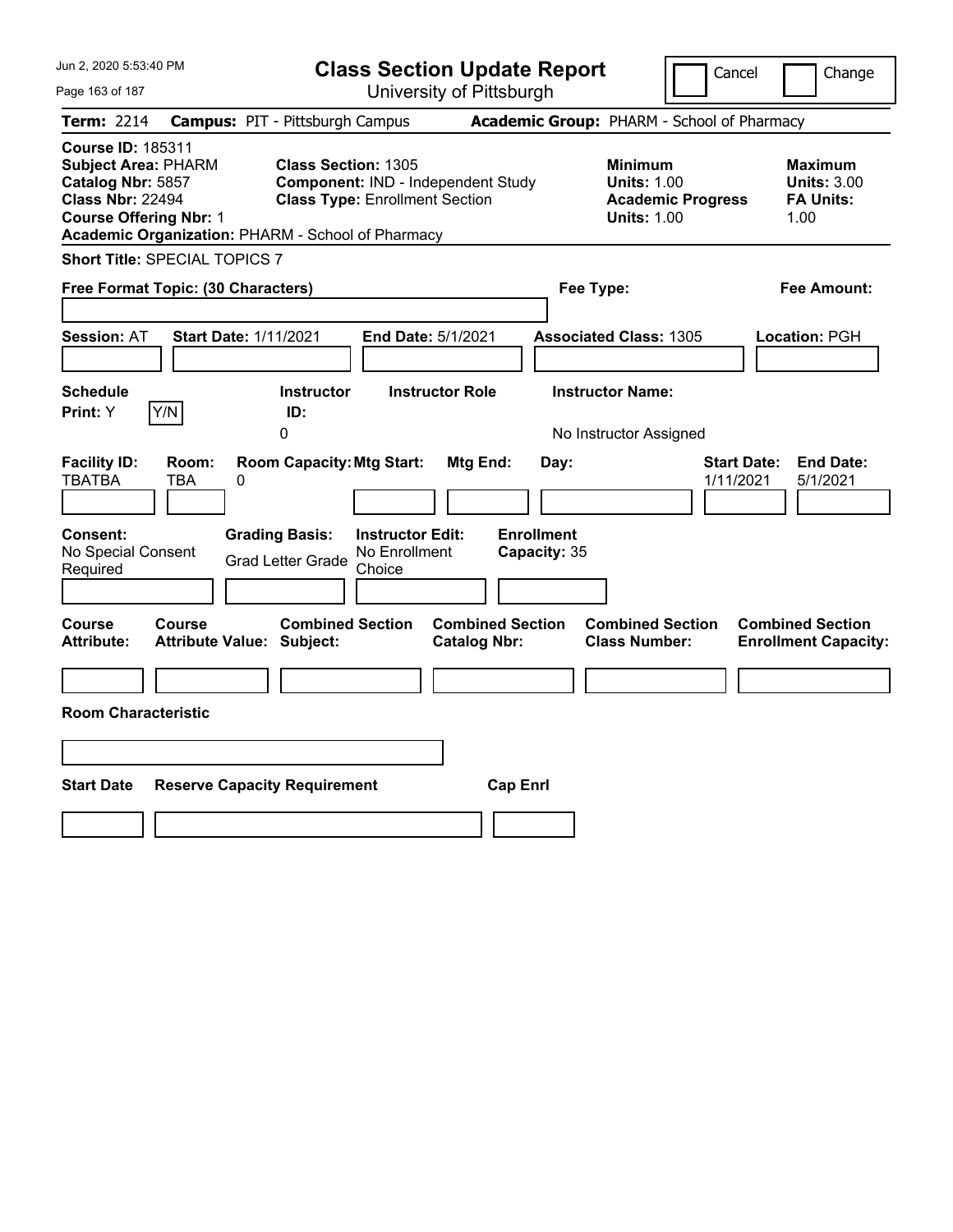| Jun 2, 2020 5:53:40 PM                                                                                                                  |                                                                                            | <b>Class Section Update Report</b>                                          |                                                       |                                                                                        | Cancel<br>Change                                                 |
|-----------------------------------------------------------------------------------------------------------------------------------------|--------------------------------------------------------------------------------------------|-----------------------------------------------------------------------------|-------------------------------------------------------|----------------------------------------------------------------------------------------|------------------------------------------------------------------|
| Page 164 of 187                                                                                                                         |                                                                                            | University of Pittsburgh                                                    |                                                       |                                                                                        |                                                                  |
| Term: 2214                                                                                                                              | <b>Campus: PIT - Pittsburgh Campus</b>                                                     |                                                                             |                                                       | Academic Group: PHARM - School of Pharmacy                                             |                                                                  |
| <b>Course ID: 185311</b><br><b>Subject Area: PHARM</b><br>Catalog Nbr: 5857<br><b>Class Nbr: 22495</b><br><b>Course Offering Nbr: 1</b> | <b>Class Section: 1306</b><br>Academic Organization: PHARM - School of Pharmacy            | Component: IND - Independent Study<br><b>Class Type: Enrollment Section</b> |                                                       | <b>Minimum</b><br><b>Units: 1.00</b><br><b>Academic Progress</b><br><b>Units: 1.00</b> | <b>Maximum</b><br><b>Units: 3.00</b><br><b>FA Units:</b><br>1.00 |
| <b>Short Title: SPECIAL TOPICS 7</b>                                                                                                    |                                                                                            |                                                                             |                                                       |                                                                                        |                                                                  |
| Free Format Topic: (30 Characters)                                                                                                      |                                                                                            |                                                                             |                                                       | Fee Type:                                                                              | Fee Amount:                                                      |
| <b>Session: AT</b><br><b>Schedule</b><br>Y/N<br><b>Print:</b> Y                                                                         | <b>Start Date: 1/11/2021</b><br><b>Instructor</b><br>ID:<br>0                              | End Date: 5/1/2021<br><b>Instructor Role</b>                                |                                                       | <b>Associated Class: 1306</b><br><b>Instructor Name:</b><br>No Instructor Assigned     | Location: PGH                                                    |
| <b>Facility ID:</b><br>Room:<br><b>TBATBA</b><br>TBA<br>Consent:<br>No Special Consent<br>Required                                      | <b>Room Capacity: Mtg Start:</b><br>0<br><b>Grading Basis:</b><br><b>Grad Letter Grade</b> | <b>Instructor Edit:</b><br>No Enrollment<br>Choice                          | Mtg End:<br>Day:<br><b>Enrollment</b><br>Capacity: 35 |                                                                                        | <b>Start Date:</b><br><b>End Date:</b><br>1/11/2021<br>5/1/2021  |
| Course<br>Course<br><b>Attribute:</b><br><b>Room Characteristic</b>                                                                     | <b>Combined Section</b><br><b>Attribute Value: Subject:</b>                                |                                                                             | <b>Combined Section</b><br><b>Catalog Nbr:</b>        | <b>Combined Section</b><br><b>Class Number:</b>                                        | <b>Combined Section</b><br><b>Enrollment Capacity:</b>           |
| <b>Start Date</b>                                                                                                                       | <b>Reserve Capacity Requirement</b>                                                        |                                                                             | <b>Cap Enrl</b>                                       |                                                                                        |                                                                  |
|                                                                                                                                         |                                                                                            |                                                                             |                                                       |                                                                                        |                                                                  |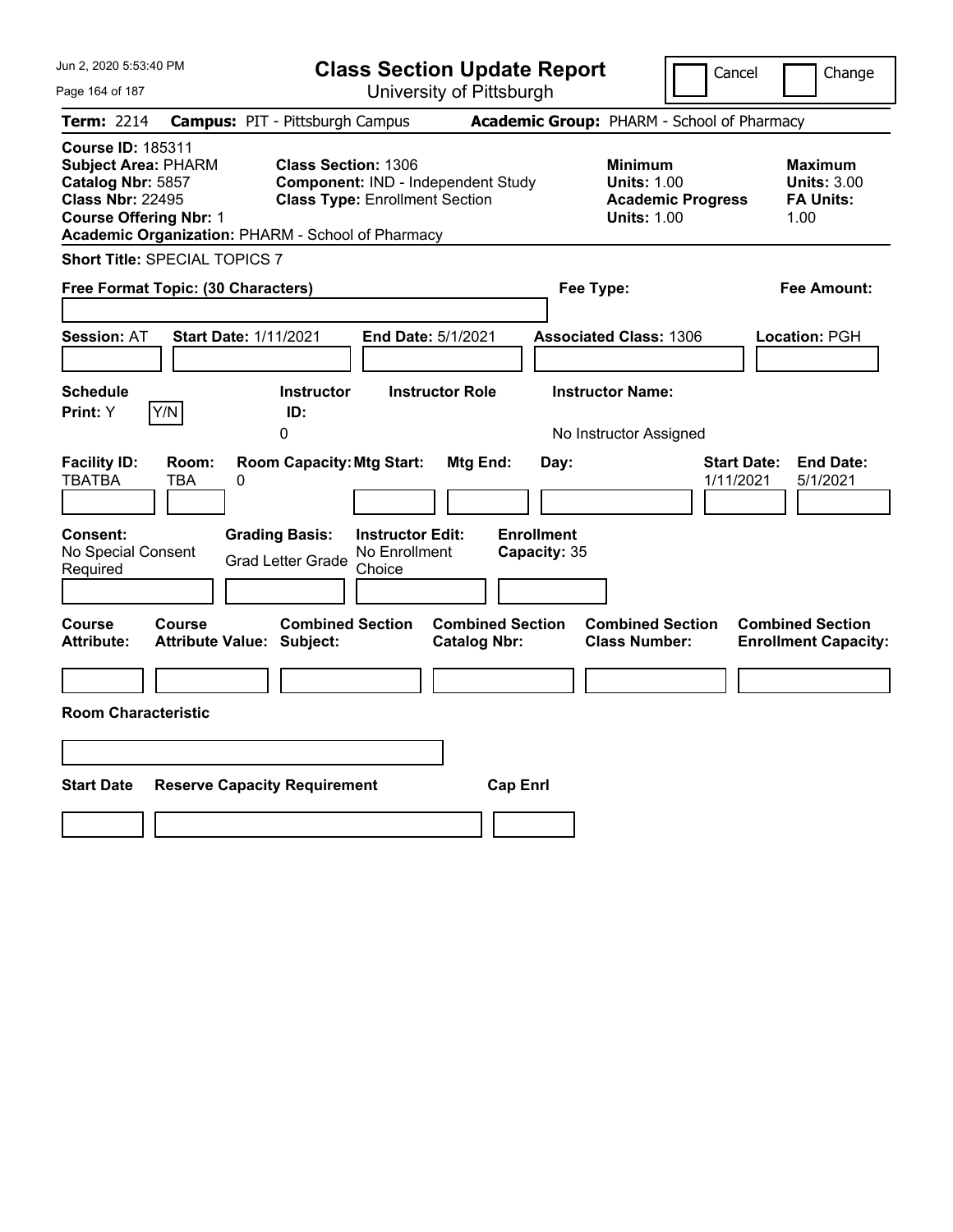| Jun 2, 2020 5:53:40 PM                                                                                                                  |                                                   |                                                                                       |                                                    | <b>Class Section Update Report</b>             |                                            |                                                                                    |                          | Cancel                          | Change                                                           |
|-----------------------------------------------------------------------------------------------------------------------------------------|---------------------------------------------------|---------------------------------------------------------------------------------------|----------------------------------------------------|------------------------------------------------|--------------------------------------------|------------------------------------------------------------------------------------|--------------------------|---------------------------------|------------------------------------------------------------------|
| Page 165 of 187                                                                                                                         |                                                   |                                                                                       |                                                    | University of Pittsburgh                       |                                            |                                                                                    |                          |                                 |                                                                  |
| Term: 2214                                                                                                                              | <b>Campus: PIT - Pittsburgh Campus</b>            |                                                                                       |                                                    |                                                | Academic Group: PHARM - School of Pharmacy |                                                                                    |                          |                                 |                                                                  |
| <b>Course ID: 185311</b><br><b>Subject Area: PHARM</b><br>Catalog Nbr: 5857<br><b>Class Nbr: 22496</b><br><b>Course Offering Nbr: 1</b> | Academic Organization: PHARM - School of Pharmacy | <b>Class Section: 1307</b><br><b>Class Type: Enrollment Section</b>                   |                                                    | Component: IND - Independent Study             |                                            | <b>Minimum</b><br><b>Units: 1.00</b><br><b>Units: 1.00</b>                         | <b>Academic Progress</b> |                                 | <b>Maximum</b><br><b>Units: 3.00</b><br><b>FA Units:</b><br>1.00 |
|                                                                                                                                         | <b>Short Title: SPECIAL TOPICS 7</b>              |                                                                                       |                                                    |                                                |                                            |                                                                                    |                          |                                 |                                                                  |
|                                                                                                                                         | Free Format Topic: (30 Characters)                |                                                                                       |                                                    |                                                | Fee Type:                                  |                                                                                    |                          |                                 | Fee Amount:                                                      |
| Session: AT<br><b>Schedule</b><br>Print: Y                                                                                              | <b>Start Date: 1/11/2021</b><br>Y/N               | <b>Instructor</b><br>ID:<br>0                                                         |                                                    | End Date: 5/1/2021<br><b>Instructor Role</b>   |                                            | <b>Associated Class: 1307</b><br><b>Instructor Name:</b><br>No Instructor Assigned |                          |                                 | Location: PGH                                                    |
| <b>Facility ID:</b><br><b>TBATBA</b><br><b>Consent:</b><br>No Special Consent<br>Required                                               | Room:<br>TBA<br>0                                 | <b>Room Capacity: Mtg Start:</b><br><b>Grading Basis:</b><br><b>Grad Letter Grade</b> | <b>Instructor Edit:</b><br>No Enrollment<br>Choice | Mtg End:                                       | Day:<br><b>Enrollment</b><br>Capacity: 35  |                                                                                    |                          | <b>Start Date:</b><br>1/11/2021 | <b>End Date:</b><br>5/1/2021                                     |
| <b>Course</b><br><b>Attribute:</b><br><b>Room Characteristic</b>                                                                        | Course<br><b>Attribute Value: Subject:</b>        | <b>Combined Section</b>                                                               |                                                    | <b>Combined Section</b><br><b>Catalog Nbr:</b> |                                            | <b>Combined Section</b><br><b>Class Number:</b>                                    |                          |                                 | <b>Combined Section</b><br><b>Enrollment Capacity:</b>           |
| <b>Start Date</b>                                                                                                                       | <b>Reserve Capacity Requirement</b>               |                                                                                       |                                                    | <b>Cap Enrl</b>                                |                                            |                                                                                    |                          |                                 |                                                                  |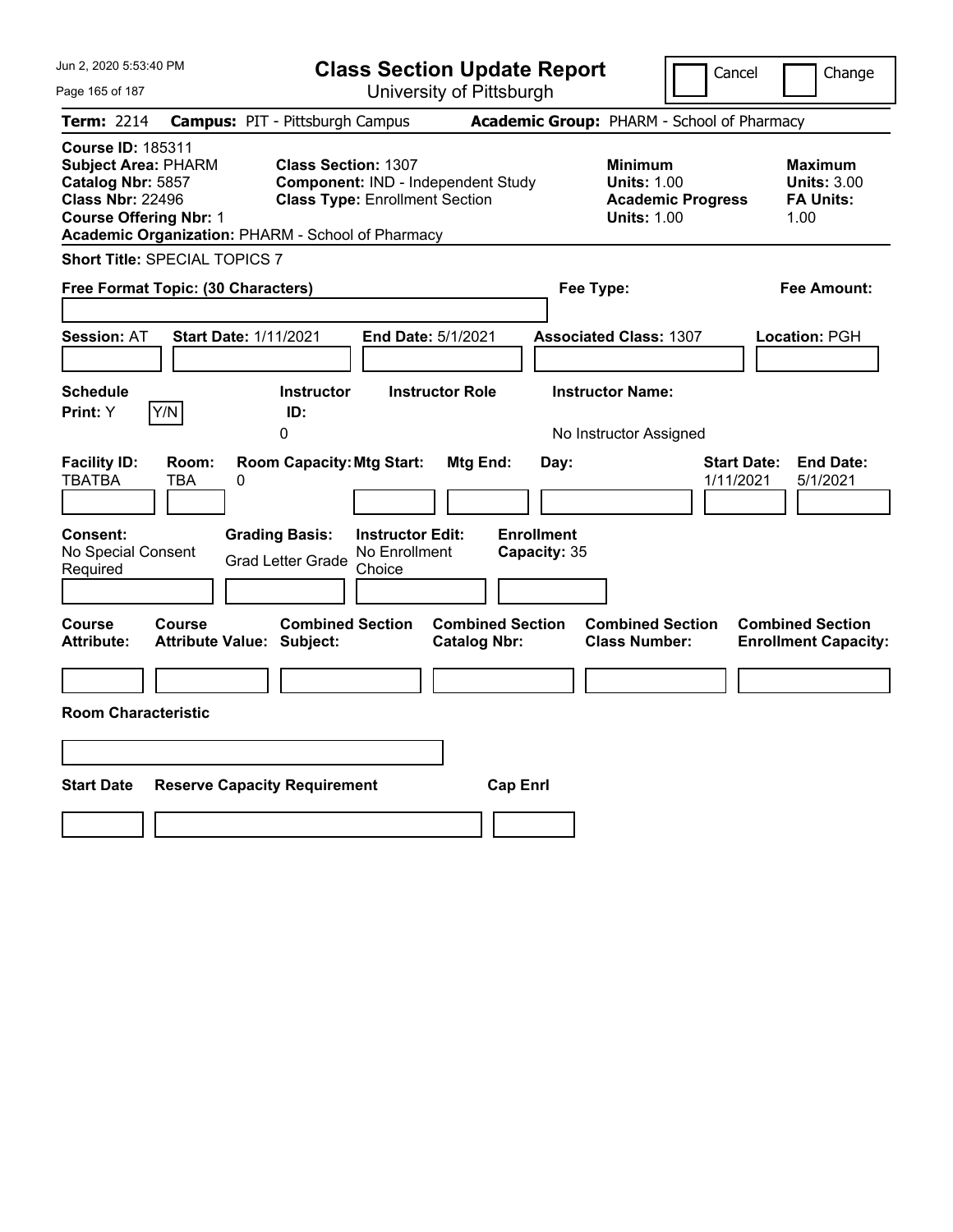| <b>Class Section Update Report</b><br>Cancel<br>Change<br>University of Pittsburgh<br>Page 166 of 187<br><b>Campus: PIT - Pittsburgh Campus</b><br>Academic Group: PHARM - School of Pharmacy<br>Term: 2214<br><b>Course ID: 185311</b><br><b>Class Section: 1308</b><br><b>Subject Area: PHARM</b><br><b>Minimum</b><br><b>Maximum</b><br>Catalog Nbr: 5857<br>Component: IND - Independent Study<br><b>Units: 1.00</b><br><b>Units: 3.00</b><br><b>Class Nbr: 22497</b><br><b>Class Type: Enrollment Section</b><br><b>Academic Progress</b><br><b>FA Units:</b><br><b>Course Offering Nbr: 1</b><br><b>Units: 1.00</b><br>1.00<br>Academic Organization: PHARM - School of Pharmacy<br><b>Short Title: SPECIAL TOPICS 7</b><br>Free Format Topic: (30 Characters)<br>Fee Type:<br>Fee Amount:<br><b>Start Date: 1/11/2021</b><br>End Date: 5/1/2021<br><b>Associated Class: 1308</b><br><b>Session: AT</b><br>Location: PGH |  |
|--------------------------------------------------------------------------------------------------------------------------------------------------------------------------------------------------------------------------------------------------------------------------------------------------------------------------------------------------------------------------------------------------------------------------------------------------------------------------------------------------------------------------------------------------------------------------------------------------------------------------------------------------------------------------------------------------------------------------------------------------------------------------------------------------------------------------------------------------------------------------------------------------------------------------------|--|
|                                                                                                                                                                                                                                                                                                                                                                                                                                                                                                                                                                                                                                                                                                                                                                                                                                                                                                                                |  |
|                                                                                                                                                                                                                                                                                                                                                                                                                                                                                                                                                                                                                                                                                                                                                                                                                                                                                                                                |  |
|                                                                                                                                                                                                                                                                                                                                                                                                                                                                                                                                                                                                                                                                                                                                                                                                                                                                                                                                |  |
|                                                                                                                                                                                                                                                                                                                                                                                                                                                                                                                                                                                                                                                                                                                                                                                                                                                                                                                                |  |
|                                                                                                                                                                                                                                                                                                                                                                                                                                                                                                                                                                                                                                                                                                                                                                                                                                                                                                                                |  |
| <b>Schedule</b><br><b>Instructor Name:</b><br><b>Instructor</b><br><b>Instructor Role</b>                                                                                                                                                                                                                                                                                                                                                                                                                                                                                                                                                                                                                                                                                                                                                                                                                                      |  |
| Y/N<br>Print: Y<br>ID:                                                                                                                                                                                                                                                                                                                                                                                                                                                                                                                                                                                                                                                                                                                                                                                                                                                                                                         |  |
| 0<br>No Instructor Assigned                                                                                                                                                                                                                                                                                                                                                                                                                                                                                                                                                                                                                                                                                                                                                                                                                                                                                                    |  |
| <b>Facility ID:</b><br><b>Room Capacity: Mtg Start:</b><br><b>Start Date:</b><br><b>End Date:</b><br>Room:<br>Mtg End:<br>Day:<br><b>TBATBA</b><br>1/11/2021<br>5/1/2021<br>TBA<br>0                                                                                                                                                                                                                                                                                                                                                                                                                                                                                                                                                                                                                                                                                                                                           |  |
| <b>Enrollment</b><br><b>Consent:</b><br><b>Grading Basis:</b><br><b>Instructor Edit:</b><br>No Special Consent<br>No Enrollment<br>Capacity: 35<br><b>Grad Letter Grade</b><br>Required<br>Choice                                                                                                                                                                                                                                                                                                                                                                                                                                                                                                                                                                                                                                                                                                                              |  |
| <b>Combined Section</b><br><b>Combined Section</b><br><b>Combined Section</b><br>Course<br><b>Combined Section</b><br>Course<br><b>Attribute Value: Subject:</b><br><b>Catalog Nbr:</b><br><b>Class Number:</b><br>Attribute:<br><b>Enrollment Capacity:</b>                                                                                                                                                                                                                                                                                                                                                                                                                                                                                                                                                                                                                                                                   |  |
|                                                                                                                                                                                                                                                                                                                                                                                                                                                                                                                                                                                                                                                                                                                                                                                                                                                                                                                                |  |
| <b>Room Characteristic</b>                                                                                                                                                                                                                                                                                                                                                                                                                                                                                                                                                                                                                                                                                                                                                                                                                                                                                                     |  |
|                                                                                                                                                                                                                                                                                                                                                                                                                                                                                                                                                                                                                                                                                                                                                                                                                                                                                                                                |  |
| <b>Start Date</b><br><b>Reserve Capacity Requirement</b><br><b>Cap Enrl</b>                                                                                                                                                                                                                                                                                                                                                                                                                                                                                                                                                                                                                                                                                                                                                                                                                                                    |  |
|                                                                                                                                                                                                                                                                                                                                                                                                                                                                                                                                                                                                                                                                                                                                                                                                                                                                                                                                |  |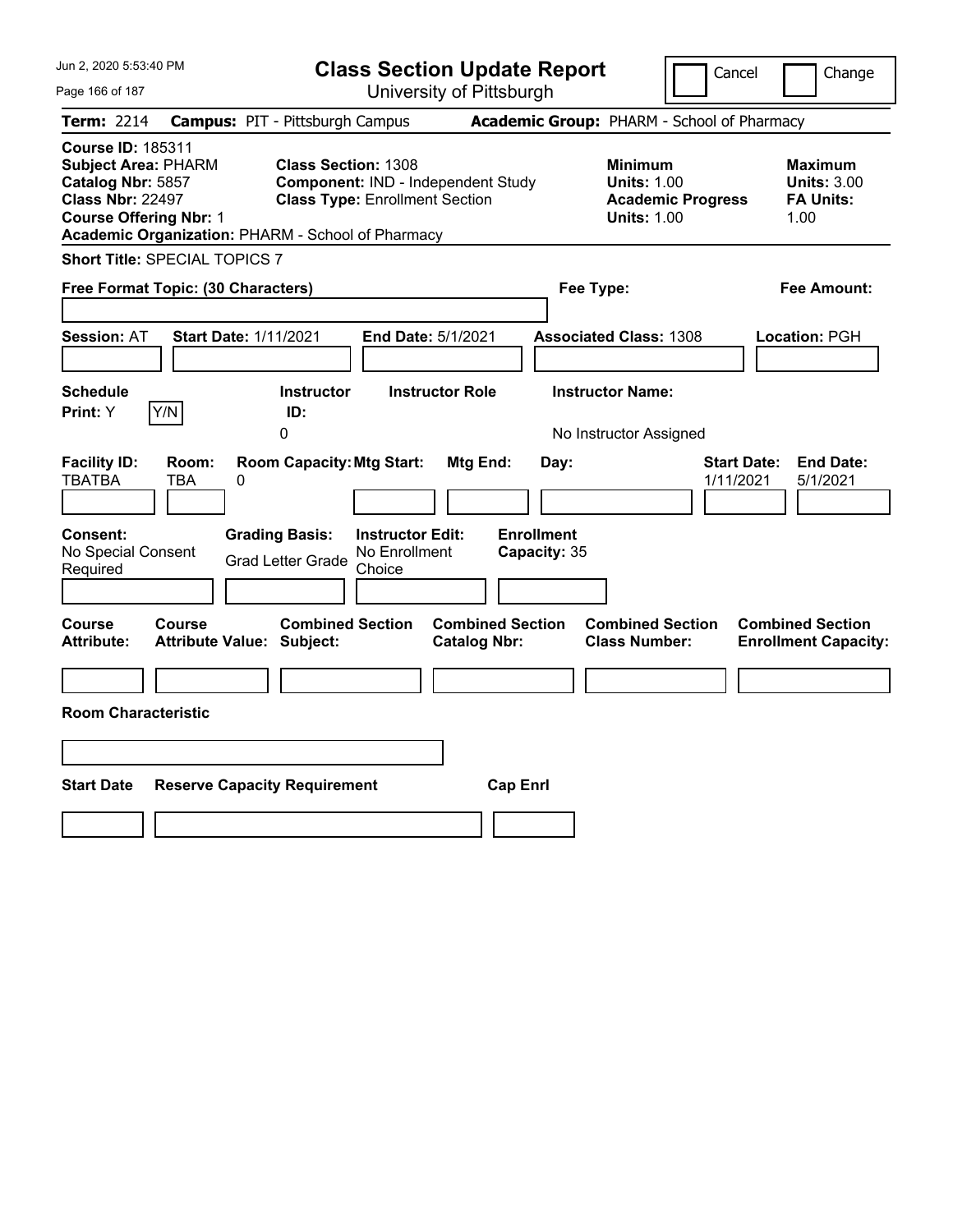| Jun 2, 2020 5:53:40 PM                                                                                                                                                                       |                                                             |                                                                             | <b>Class Section Update Report</b>             |                                                                                        | Cancel<br>Change                                                |
|----------------------------------------------------------------------------------------------------------------------------------------------------------------------------------------------|-------------------------------------------------------------|-----------------------------------------------------------------------------|------------------------------------------------|----------------------------------------------------------------------------------------|-----------------------------------------------------------------|
| Page 167 of 187                                                                                                                                                                              |                                                             |                                                                             | University of Pittsburgh                       |                                                                                        |                                                                 |
| Term: 2214                                                                                                                                                                                   | <b>Campus: PIT - Pittsburgh Campus</b>                      |                                                                             |                                                | Academic Group: PHARM - School of Pharmacy                                             |                                                                 |
| <b>Course ID: 185311</b><br><b>Subject Area: PHARM</b><br>Catalog Nbr: 5857<br><b>Class Nbr: 22498</b><br><b>Course Offering Nbr: 1</b><br>Academic Organization: PHARM - School of Pharmacy | <b>Class Section: 1309</b>                                  | Component: IND - Independent Study<br><b>Class Type: Enrollment Section</b> |                                                | <b>Minimum</b><br><b>Units: 1.00</b><br><b>Academic Progress</b><br><b>Units: 1.00</b> | Maximum<br><b>Units: 3.00</b><br><b>FA Units:</b><br>1.00       |
| <b>Short Title: SPECIAL TOPICS 7</b>                                                                                                                                                         |                                                             |                                                                             |                                                |                                                                                        |                                                                 |
| Free Format Topic: (30 Characters)                                                                                                                                                           |                                                             |                                                                             |                                                | Fee Type:                                                                              | Fee Amount:                                                     |
| <b>Session: AT</b><br><b>Schedule</b>                                                                                                                                                        | <b>Start Date: 1/11/2021</b><br><b>Instructor</b>           | End Date: 5/1/2021<br><b>Instructor Role</b>                                |                                                | <b>Associated Class: 1309</b><br><b>Instructor Name:</b>                               | Location: PGH                                                   |
| Y/N<br>Print: Y                                                                                                                                                                              | ID:                                                         |                                                                             |                                                |                                                                                        |                                                                 |
| <b>Facility ID:</b><br>Room:<br><b>TBATBA</b><br>TBA                                                                                                                                         | 0<br><b>Room Capacity: Mtg Start:</b><br>0                  |                                                                             | Mtg End:<br>Day:                               | No Instructor Assigned                                                                 | <b>End Date:</b><br><b>Start Date:</b><br>1/11/2021<br>5/1/2021 |
| Consent:<br>No Special Consent<br>Required                                                                                                                                                   | <b>Grading Basis:</b><br><b>Grad Letter Grade</b>           | <b>Instructor Edit:</b><br>No Enrollment<br>Choice                          | <b>Enrollment</b><br>Capacity: 35              |                                                                                        |                                                                 |
| Course<br>Course<br>Attribute:                                                                                                                                                               | <b>Combined Section</b><br><b>Attribute Value: Subject:</b> |                                                                             | <b>Combined Section</b><br><b>Catalog Nbr:</b> | <b>Combined Section</b><br><b>Class Number:</b>                                        | <b>Combined Section</b><br><b>Enrollment Capacity:</b>          |
|                                                                                                                                                                                              |                                                             |                                                                             |                                                |                                                                                        |                                                                 |
| <b>Room Characteristic</b>                                                                                                                                                                   |                                                             |                                                                             |                                                |                                                                                        |                                                                 |
|                                                                                                                                                                                              |                                                             |                                                                             |                                                |                                                                                        |                                                                 |
| <b>Start Date</b>                                                                                                                                                                            | <b>Reserve Capacity Requirement</b>                         |                                                                             | <b>Cap Enrl</b>                                |                                                                                        |                                                                 |
|                                                                                                                                                                                              |                                                             |                                                                             |                                                |                                                                                        |                                                                 |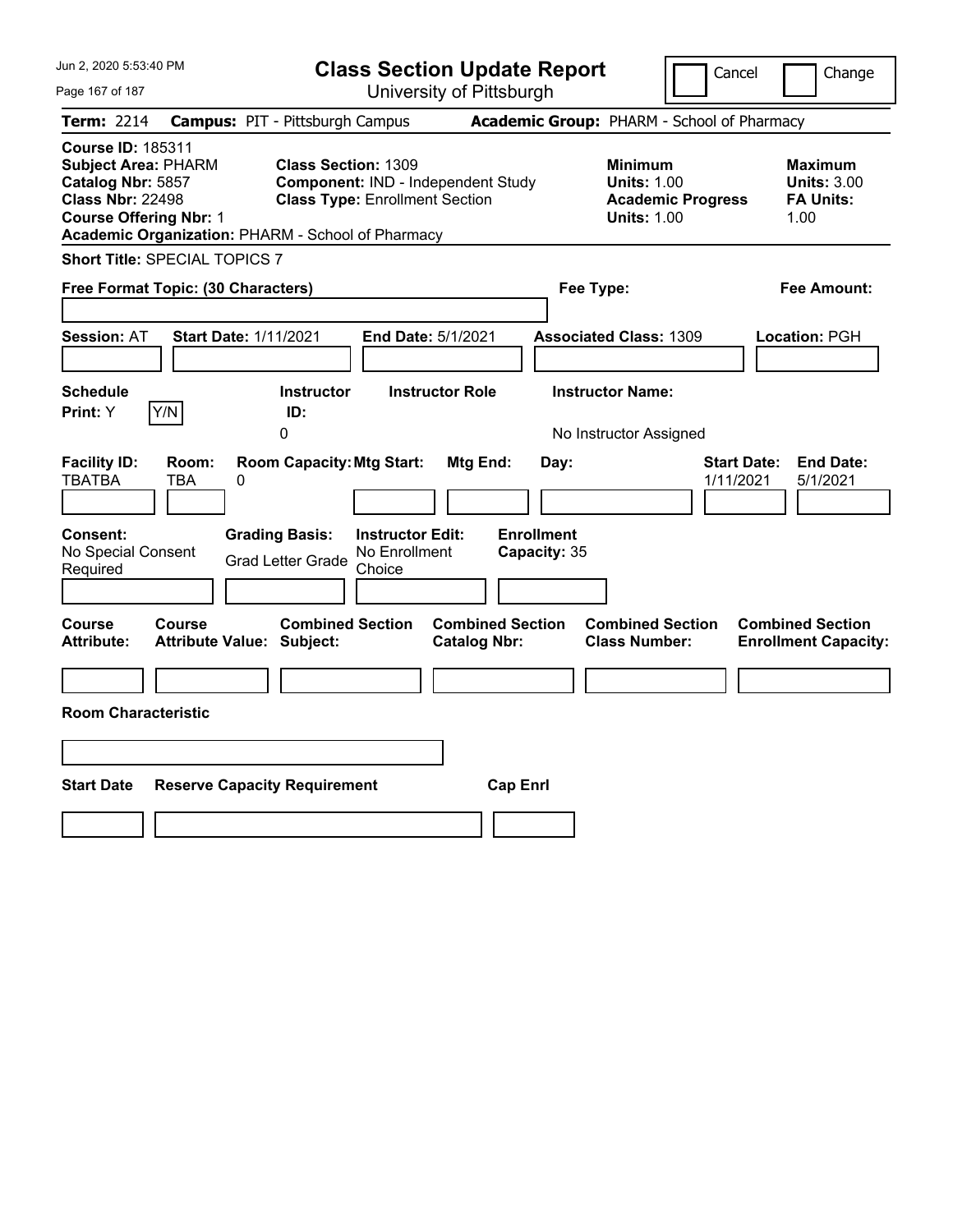| Jun 2, 2020 5:53:40 PM                                                                                                                                                                       |                                                   |                                                                                                           | <b>Class Section Update Report</b>             |                                                                                        | Cancel                          | Change                                                           |
|----------------------------------------------------------------------------------------------------------------------------------------------------------------------------------------------|---------------------------------------------------|-----------------------------------------------------------------------------------------------------------|------------------------------------------------|----------------------------------------------------------------------------------------|---------------------------------|------------------------------------------------------------------|
| Page 168 of 187                                                                                                                                                                              |                                                   |                                                                                                           | University of Pittsburgh                       |                                                                                        |                                 |                                                                  |
| Term: 2214                                                                                                                                                                                   | <b>Campus: PIT - Pittsburgh Campus</b>            |                                                                                                           |                                                | Academic Group: PHARM - School of Pharmacy                                             |                                 |                                                                  |
| <b>Course ID: 185312</b><br><b>Subject Area: PHARM</b><br>Catalog Nbr: 5858<br><b>Class Nbr: 22499</b><br><b>Course Offering Nbr: 1</b><br>Academic Organization: PHARM - School of Pharmacy |                                                   | <b>Class Section: 1400</b><br>Component: IND - Independent Study<br><b>Class Type: Enrollment Section</b> |                                                | <b>Minimum</b><br><b>Units: 1.00</b><br><b>Academic Progress</b><br><b>Units: 1.00</b> |                                 | <b>Maximum</b><br><b>Units: 3.00</b><br><b>FA Units:</b><br>1.00 |
| <b>Short Title: SPECIAL TOPICS 8</b>                                                                                                                                                         |                                                   |                                                                                                           |                                                |                                                                                        |                                 |                                                                  |
| Free Format Topic: (30 Characters)                                                                                                                                                           |                                                   |                                                                                                           |                                                | Fee Type:                                                                              |                                 | Fee Amount:                                                      |
| <b>Session: AT</b>                                                                                                                                                                           | <b>Start Date: 1/11/2021</b>                      | End Date: 5/1/2021                                                                                        |                                                | <b>Associated Class: 1400</b>                                                          |                                 | Location: PGH                                                    |
| <b>Schedule</b><br>Y/N<br>Print: Y                                                                                                                                                           | <b>Instructor</b><br>ID:<br>2909504               | <b>Instructor Role</b><br>Primary Instructor                                                              |                                                | <b>Instructor Name:</b><br>Connor, Sharon E                                            |                                 |                                                                  |
| <b>Facility ID:</b><br>Room:<br><b>TBATBA</b><br>TBA                                                                                                                                         | <b>Room Capacity: Mtg Start:</b><br>0             |                                                                                                           | Mtg End:<br>Day:                               |                                                                                        | <b>Start Date:</b><br>1/11/2021 | <b>End Date:</b><br>5/1/2021                                     |
| Consent:<br>No Special Consent<br>Required                                                                                                                                                   | <b>Grading Basis:</b><br><b>Grad Letter Grade</b> | <b>Instructor Edit:</b><br>No Enrollment<br>Choice                                                        | <b>Enrollment</b><br>Capacity: 35              |                                                                                        |                                 |                                                                  |
| <b>Course</b><br>Course<br><b>Attribute:</b>                                                                                                                                                 | <b>Attribute Value: Subject:</b>                  | <b>Combined Section</b>                                                                                   | <b>Combined Section</b><br><b>Catalog Nbr:</b> | <b>Combined Section</b><br><b>Class Number:</b>                                        |                                 | <b>Combined Section</b><br><b>Enrollment Capacity:</b>           |
|                                                                                                                                                                                              |                                                   |                                                                                                           |                                                |                                                                                        |                                 |                                                                  |
| <b>Room Characteristic</b>                                                                                                                                                                   |                                                   |                                                                                                           |                                                |                                                                                        |                                 |                                                                  |
|                                                                                                                                                                                              |                                                   |                                                                                                           |                                                |                                                                                        |                                 |                                                                  |
| <b>Start Date</b>                                                                                                                                                                            | <b>Reserve Capacity Requirement</b>               |                                                                                                           | <b>Cap Enrl</b>                                |                                                                                        |                                 |                                                                  |
|                                                                                                                                                                                              |                                                   |                                                                                                           |                                                |                                                                                        |                                 |                                                                  |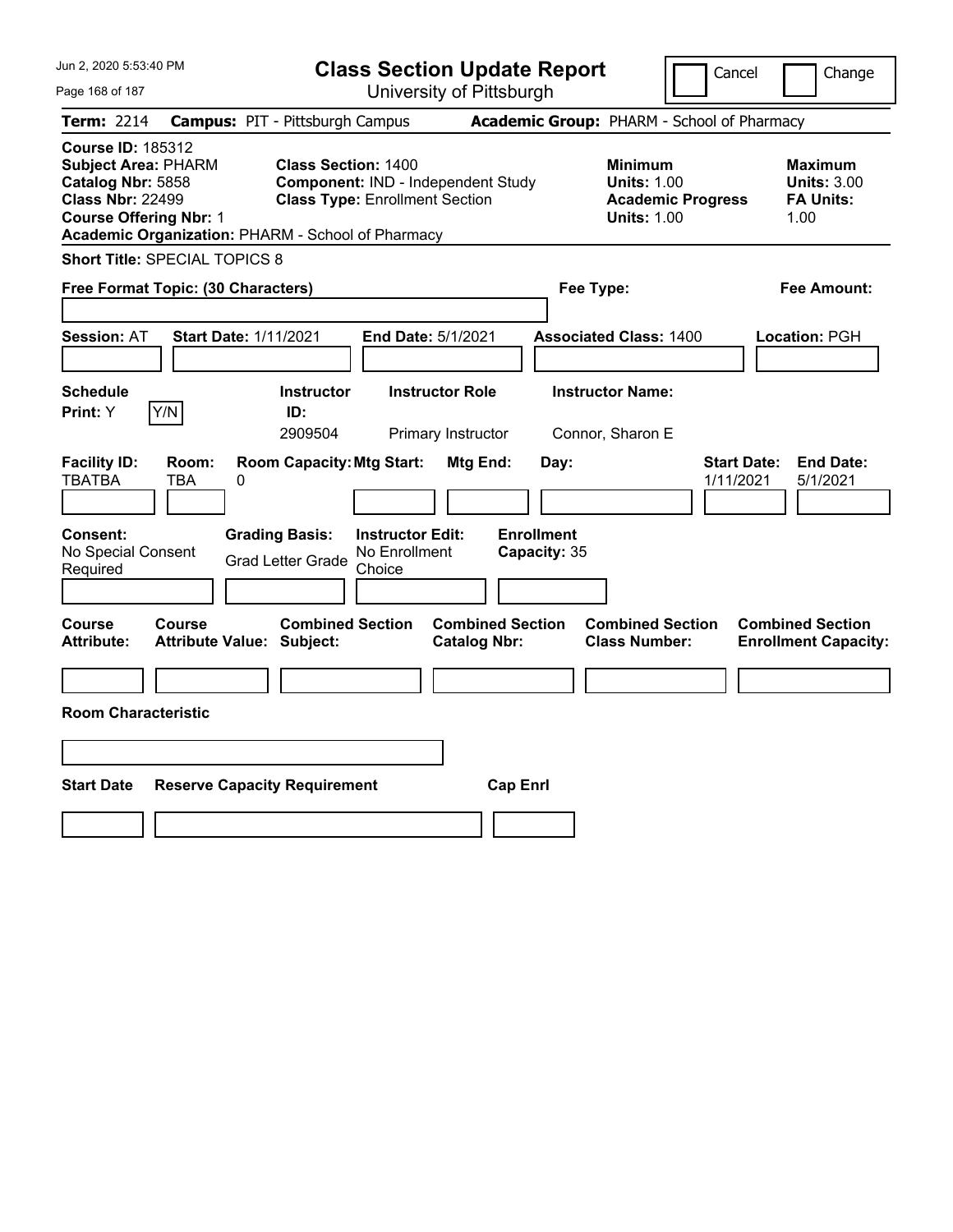| Jun 2, 2020 5:53:40 PM                                                                                                                                                                       |                                            |                                                                                       |                                                    | <b>Class Section Update Report</b>             |                                            |                                                            | Cancel                   | Change                                                           |  |
|----------------------------------------------------------------------------------------------------------------------------------------------------------------------------------------------|--------------------------------------------|---------------------------------------------------------------------------------------|----------------------------------------------------|------------------------------------------------|--------------------------------------------|------------------------------------------------------------|--------------------------|------------------------------------------------------------------|--|
| Page 169 of 187                                                                                                                                                                              |                                            |                                                                                       |                                                    | University of Pittsburgh                       |                                            |                                                            |                          |                                                                  |  |
| <b>Term: 2214</b>                                                                                                                                                                            | <b>Campus: PIT - Pittsburgh Campus</b>     |                                                                                       |                                                    |                                                | Academic Group: PHARM - School of Pharmacy |                                                            |                          |                                                                  |  |
| <b>Course ID: 185312</b><br><b>Subject Area: PHARM</b><br>Catalog Nbr: 5858<br><b>Class Nbr: 22500</b><br><b>Course Offering Nbr: 1</b><br>Academic Organization: PHARM - School of Pharmacy |                                            | <b>Class Section: 1401</b><br><b>Class Type: Enrollment Section</b>                   |                                                    | Component: IND - Independent Study             |                                            | <b>Minimum</b><br><b>Units: 1.00</b><br><b>Units: 1.00</b> | <b>Academic Progress</b> | <b>Maximum</b><br><b>Units: 3.00</b><br><b>FA Units:</b><br>1.00 |  |
| <b>Short Title: SPECIAL TOPICS 8</b>                                                                                                                                                         |                                            |                                                                                       |                                                    |                                                |                                            |                                                            |                          |                                                                  |  |
| Free Format Topic: (30 Characters)                                                                                                                                                           |                                            |                                                                                       |                                                    |                                                | Fee Type:                                  |                                                            |                          | Fee Amount:                                                      |  |
| <b>Session: AT</b>                                                                                                                                                                           | <b>Start Date: 1/11/2021</b>               |                                                                                       | End Date: 5/1/2021                                 |                                                |                                            | <b>Associated Class: 1401</b>                              |                          | Location: PGH                                                    |  |
| <b>Schedule</b>                                                                                                                                                                              |                                            | <b>Instructor</b>                                                                     |                                                    | <b>Instructor Role</b>                         |                                            | <b>Instructor Name:</b>                                    |                          |                                                                  |  |
| Y/N<br>Print: Y                                                                                                                                                                              |                                            | ID:<br>2915877                                                                        |                                                    | Primary Instructor                             |                                            | Gill, Sandra Lucille                                       |                          |                                                                  |  |
| <b>Facility ID:</b><br><b>TBATBA</b><br>Consent:<br>No Special Consent<br>Required                                                                                                           | Room:<br><b>TBA</b><br>0                   | <b>Room Capacity: Mtg Start:</b><br><b>Grading Basis:</b><br><b>Grad Letter Grade</b> | <b>Instructor Edit:</b><br>No Enrollment<br>Choice | Mtg End:                                       | Day:<br><b>Enrollment</b><br>Capacity: 35  |                                                            | 1/11/2021                | <b>Start Date:</b><br><b>End Date:</b><br>5/1/2021               |  |
|                                                                                                                                                                                              |                                            |                                                                                       |                                                    |                                                |                                            |                                                            |                          |                                                                  |  |
| Course<br><b>Attribute:</b>                                                                                                                                                                  | Course<br><b>Attribute Value: Subject:</b> | <b>Combined Section</b>                                                               |                                                    | <b>Combined Section</b><br><b>Catalog Nbr:</b> |                                            | <b>Combined Section</b><br><b>Class Number:</b>            |                          | <b>Combined Section</b><br><b>Enrollment Capacity:</b>           |  |
|                                                                                                                                                                                              |                                            |                                                                                       |                                                    |                                                |                                            |                                                            |                          |                                                                  |  |
| <b>Room Characteristic</b>                                                                                                                                                                   |                                            |                                                                                       |                                                    |                                                |                                            |                                                            |                          |                                                                  |  |
|                                                                                                                                                                                              |                                            |                                                                                       |                                                    |                                                |                                            |                                                            |                          |                                                                  |  |
| <b>Start Date</b>                                                                                                                                                                            | <b>Reserve Capacity Requirement</b>        |                                                                                       |                                                    | <b>Cap Enrl</b>                                |                                            |                                                            |                          |                                                                  |  |
|                                                                                                                                                                                              |                                            |                                                                                       |                                                    |                                                |                                            |                                                            |                          |                                                                  |  |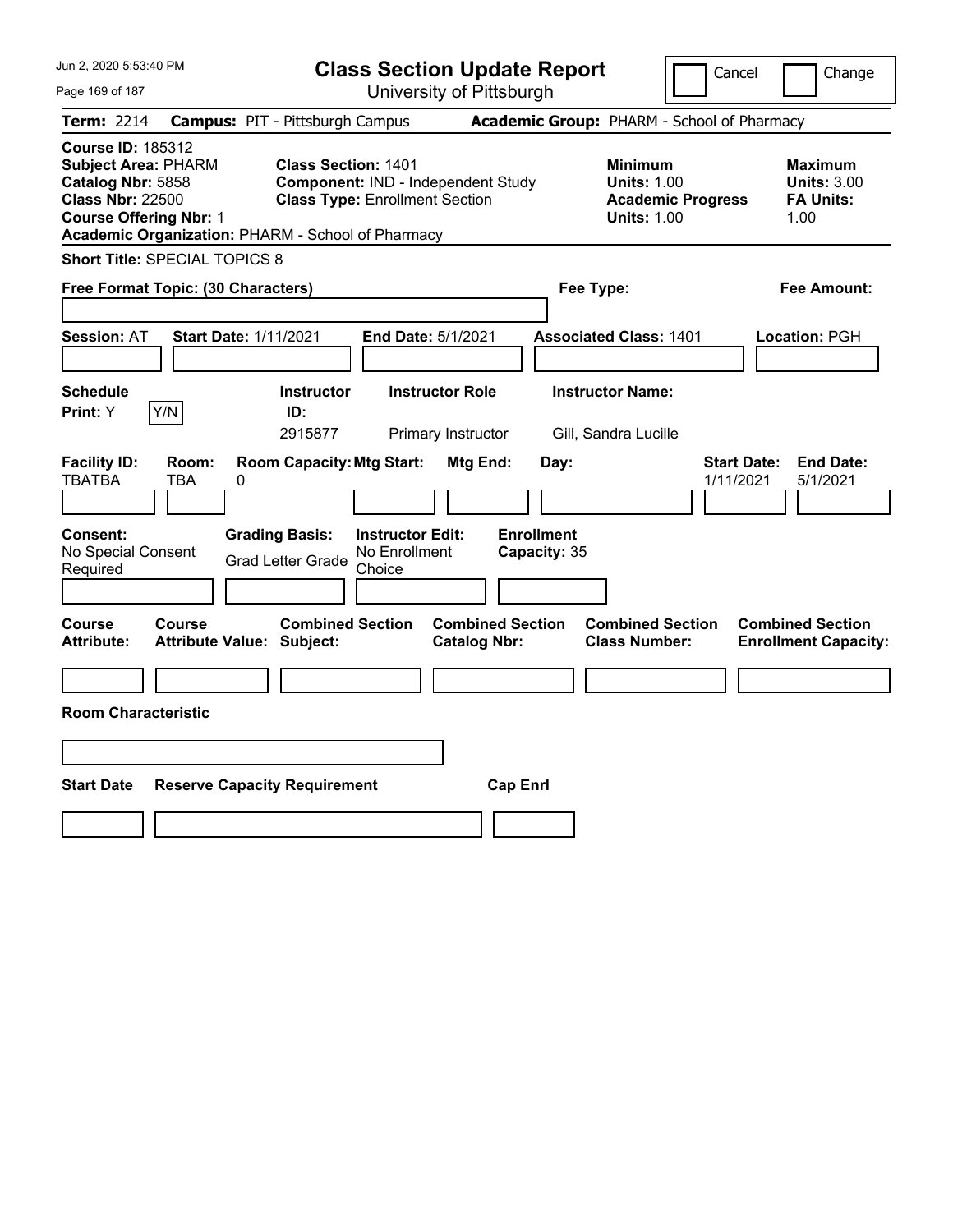| Jun 2, 2020 5:53:40 PM                                                                                                                  |                   |                                                                                                                          |                                                    | <b>Class Section Update Report</b>             |                                            |                                                            | Cancel                   |                    | Change                                                           |
|-----------------------------------------------------------------------------------------------------------------------------------------|-------------------|--------------------------------------------------------------------------------------------------------------------------|----------------------------------------------------|------------------------------------------------|--------------------------------------------|------------------------------------------------------------|--------------------------|--------------------|------------------------------------------------------------------|
| Page 170 of 187                                                                                                                         |                   |                                                                                                                          |                                                    | University of Pittsburgh                       |                                            |                                                            |                          |                    |                                                                  |
| Term: 2214                                                                                                                              |                   | <b>Campus: PIT - Pittsburgh Campus</b>                                                                                   |                                                    |                                                | Academic Group: PHARM - School of Pharmacy |                                                            |                          |                    |                                                                  |
| <b>Course ID: 185312</b><br><b>Subject Area: PHARM</b><br>Catalog Nbr: 5858<br><b>Class Nbr: 22501</b><br><b>Course Offering Nbr: 1</b> |                   | <b>Class Section: 1402</b><br><b>Class Type: Enrollment Section</b><br>Academic Organization: PHARM - School of Pharmacy |                                                    | Component: IND - Independent Study             |                                            | <b>Minimum</b><br><b>Units: 1.00</b><br><b>Units: 1.00</b> | <b>Academic Progress</b> |                    | <b>Maximum</b><br><b>Units: 3.00</b><br><b>FA Units:</b><br>1.00 |
| Short Title: SPECIAL TOPICS 8                                                                                                           |                   |                                                                                                                          |                                                    |                                                |                                            |                                                            |                          |                    |                                                                  |
| Free Format Topic: (30 Characters)                                                                                                      |                   |                                                                                                                          |                                                    |                                                | Fee Type:                                  |                                                            |                          |                    | Fee Amount:                                                      |
| <b>Session: AT</b>                                                                                                                      |                   | <b>Start Date: 1/11/2021</b>                                                                                             | End Date: 5/1/2021                                 |                                                | <b>Associated Class: 1402</b>              |                                                            |                          |                    | Location: PGH                                                    |
| <b>Schedule</b>                                                                                                                         |                   | <b>Instructor</b>                                                                                                        |                                                    | <b>Instructor Role</b>                         |                                            | <b>Instructor Name:</b>                                    |                          |                    |                                                                  |
| Print: Y                                                                                                                                | Y/N               | ID:<br>0                                                                                                                 |                                                    |                                                |                                            | No Instructor Assigned                                     |                          |                    |                                                                  |
| <b>Facility ID:</b><br><b>TBATBA</b><br>Consent:<br>No Special Consent<br>Required                                                      | Room:<br>TBA<br>0 | <b>Room Capacity: Mtg Start:</b><br><b>Grading Basis:</b><br><b>Grad Letter Grade</b>                                    | <b>Instructor Edit:</b><br>No Enrollment<br>Choice | Mtg End:                                       | Day:<br><b>Enrollment</b><br>Capacity: 35  |                                                            | 1/11/2021                | <b>Start Date:</b> | <b>End Date:</b><br>5/1/2021                                     |
| Course<br><b>Attribute:</b>                                                                                                             | Course            | <b>Combined Section</b><br><b>Attribute Value: Subject:</b>                                                              |                                                    | <b>Combined Section</b><br><b>Catalog Nbr:</b> |                                            | <b>Combined Section</b><br><b>Class Number:</b>            |                          |                    | <b>Combined Section</b><br><b>Enrollment Capacity:</b>           |
| <b>Room Characteristic</b>                                                                                                              |                   |                                                                                                                          |                                                    |                                                |                                            |                                                            |                          |                    |                                                                  |
| <b>Start Date</b>                                                                                                                       |                   | <b>Reserve Capacity Requirement</b>                                                                                      |                                                    | <b>Cap Enrl</b>                                |                                            |                                                            |                          |                    |                                                                  |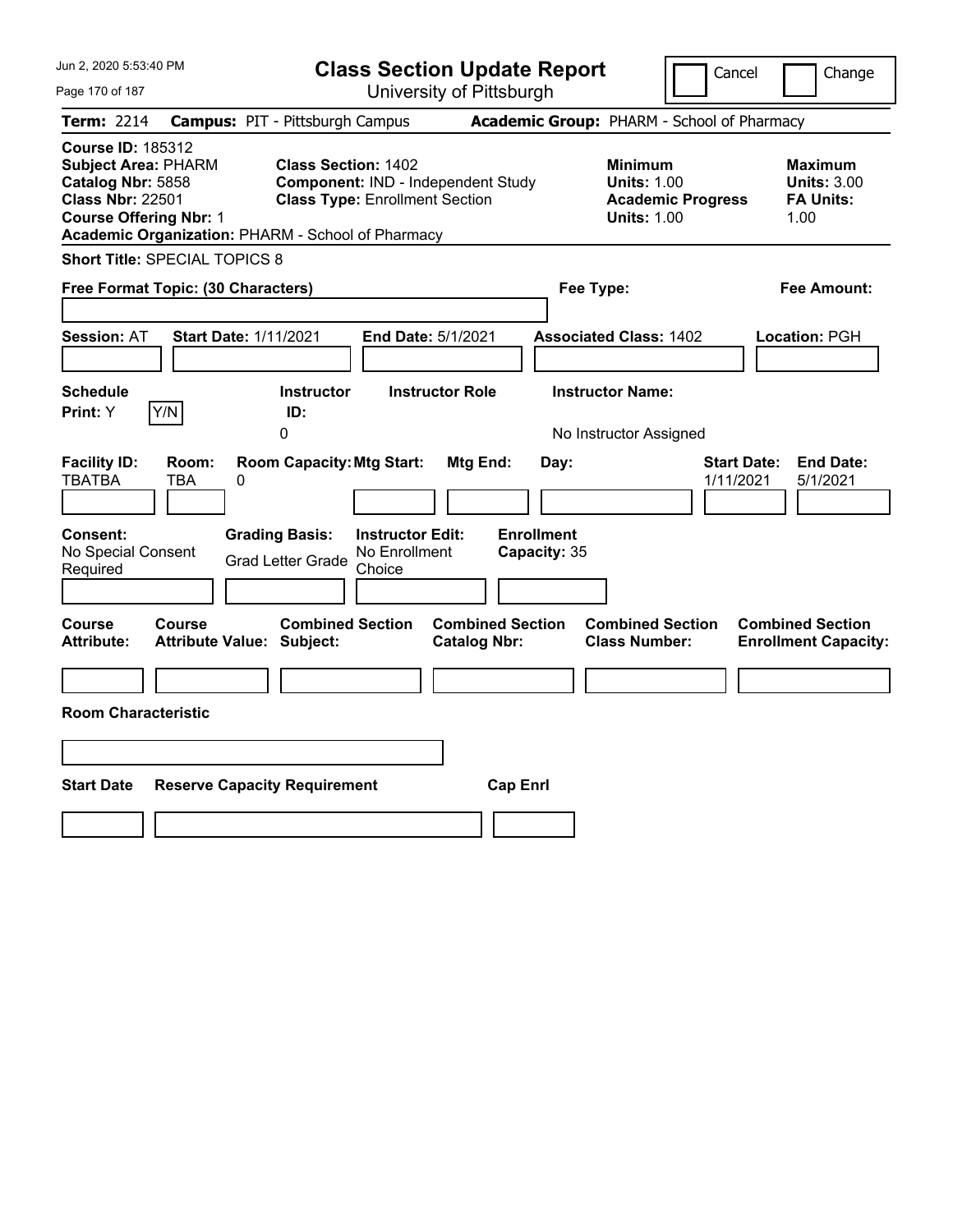| Jun 2, 2020 5:53:40 PM                                                                                                                                                                       |                                                                                                           | <b>Class Section Update Report</b>             | Cancel                                                                                 | Change                                                           |
|----------------------------------------------------------------------------------------------------------------------------------------------------------------------------------------------|-----------------------------------------------------------------------------------------------------------|------------------------------------------------|----------------------------------------------------------------------------------------|------------------------------------------------------------------|
| Page 171 of 187                                                                                                                                                                              |                                                                                                           | University of Pittsburgh                       |                                                                                        |                                                                  |
| <b>Term: 2214</b>                                                                                                                                                                            | <b>Campus: PIT - Pittsburgh Campus</b>                                                                    |                                                | Academic Group: PHARM - School of Pharmacy                                             |                                                                  |
| <b>Course ID: 185312</b><br><b>Subject Area: PHARM</b><br>Catalog Nbr: 5858<br><b>Class Nbr: 22502</b><br><b>Course Offering Nbr: 1</b><br>Academic Organization: PHARM - School of Pharmacy | <b>Class Section: 1403</b><br>Component: IND - Independent Study<br><b>Class Type: Enrollment Section</b> |                                                | <b>Minimum</b><br><b>Units: 1.00</b><br><b>Academic Progress</b><br><b>Units: 1.00</b> | <b>Maximum</b><br><b>Units: 3.00</b><br><b>FA Units:</b><br>1.00 |
| <b>Short Title: SPECIAL TOPICS 8</b>                                                                                                                                                         |                                                                                                           |                                                |                                                                                        |                                                                  |
| Free Format Topic: (30 Characters)                                                                                                                                                           |                                                                                                           | Fee Type:                                      |                                                                                        | Fee Amount:                                                      |
| <b>Session: AT</b><br><b>Start Date: 1/11/2021</b><br><b>Schedule</b>                                                                                                                        | End Date: 5/1/2021<br><b>Instructor</b>                                                                   | <b>Instructor Role</b>                         | <b>Associated Class: 1403</b><br><b>Instructor Name:</b>                               | Location: PGH                                                    |
| Y/N<br><b>Print:</b> Y                                                                                                                                                                       | ID:                                                                                                       |                                                |                                                                                        |                                                                  |
|                                                                                                                                                                                              | 0                                                                                                         |                                                | No Instructor Assigned                                                                 |                                                                  |
| <b>Facility ID:</b><br>Room:<br><b>TBATBA</b><br>TBA<br>0                                                                                                                                    | <b>Room Capacity: Mtg Start:</b>                                                                          | Mtg End:<br>Day:                               | 1/11/2021                                                                              | <b>Start Date:</b><br><b>End Date:</b><br>5/1/2021               |
| <b>Consent:</b><br>No Special Consent<br>Required                                                                                                                                            | <b>Grading Basis:</b><br><b>Instructor Edit:</b><br>No Enrollment<br><b>Grad Letter Grade</b><br>Choice   | <b>Enrollment</b><br>Capacity: 35              |                                                                                        |                                                                  |
| Course<br>Course<br><b>Attribute:</b><br><b>Attribute Value: Subject:</b>                                                                                                                    | <b>Combined Section</b>                                                                                   | <b>Combined Section</b><br><b>Catalog Nbr:</b> | <b>Combined Section</b><br><b>Class Number:</b>                                        | <b>Combined Section</b><br><b>Enrollment Capacity:</b>           |
|                                                                                                                                                                                              |                                                                                                           |                                                |                                                                                        |                                                                  |
| <b>Room Characteristic</b>                                                                                                                                                                   |                                                                                                           |                                                |                                                                                        |                                                                  |
|                                                                                                                                                                                              |                                                                                                           |                                                |                                                                                        |                                                                  |
| <b>Start Date</b>                                                                                                                                                                            | <b>Reserve Capacity Requirement</b>                                                                       | <b>Cap Enrl</b>                                |                                                                                        |                                                                  |
|                                                                                                                                                                                              |                                                                                                           |                                                |                                                                                        |                                                                  |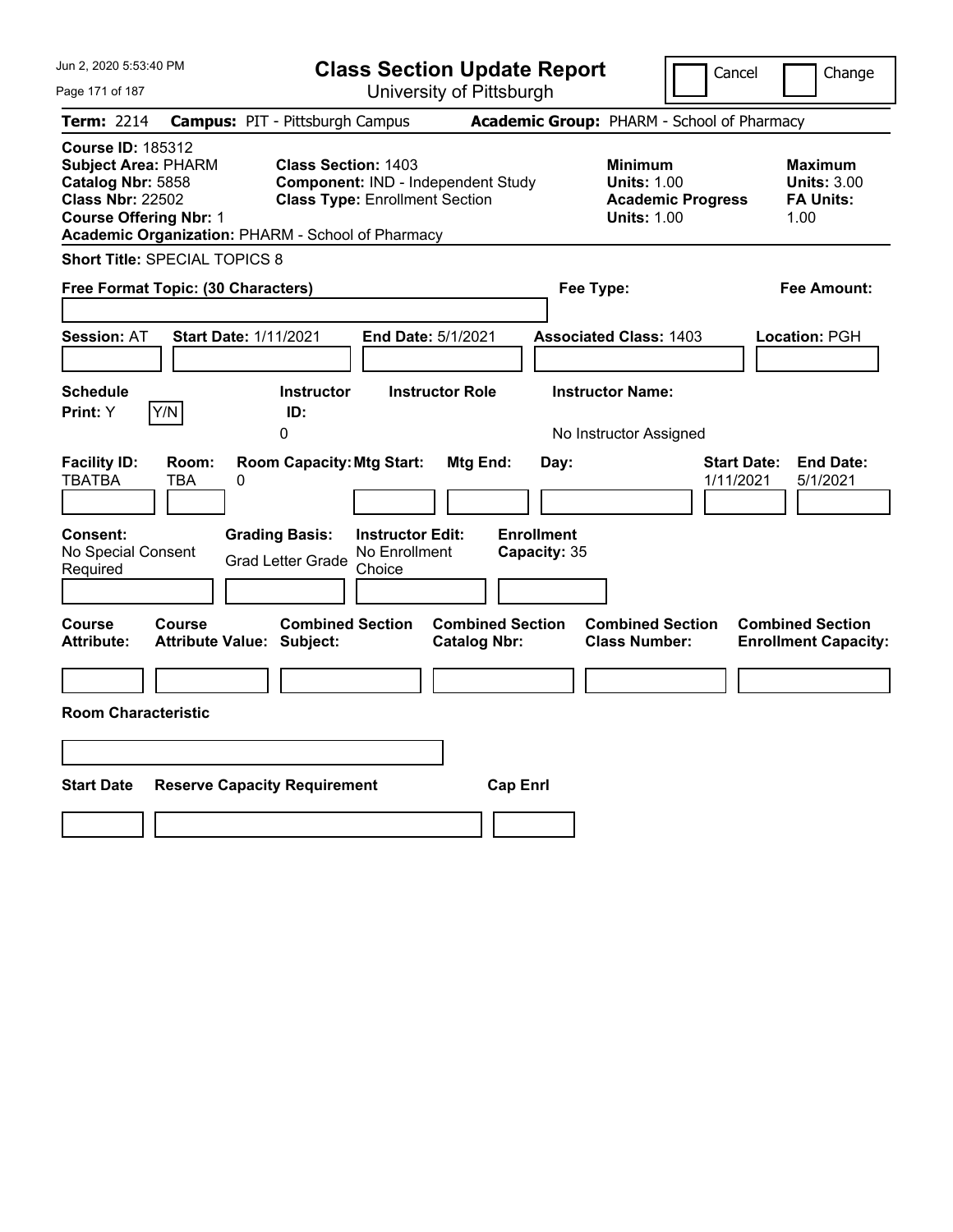| Jun 2, 2020 5:53:40 PM                                                                                                                                                                       |                                            |                                                                     |                                                    | <b>Class Section Update Report</b>             |                                            |                                                            | Cancel                   | Change                                                           |
|----------------------------------------------------------------------------------------------------------------------------------------------------------------------------------------------|--------------------------------------------|---------------------------------------------------------------------|----------------------------------------------------|------------------------------------------------|--------------------------------------------|------------------------------------------------------------|--------------------------|------------------------------------------------------------------|
| Page 172 of 187                                                                                                                                                                              |                                            |                                                                     |                                                    | University of Pittsburgh                       |                                            |                                                            |                          |                                                                  |
| Term: 2214                                                                                                                                                                                   | <b>Campus: PIT - Pittsburgh Campus</b>     |                                                                     |                                                    |                                                | Academic Group: PHARM - School of Pharmacy |                                                            |                          |                                                                  |
| <b>Course ID: 185312</b><br><b>Subject Area: PHARM</b><br>Catalog Nbr: 5858<br><b>Class Nbr: 22503</b><br><b>Course Offering Nbr: 1</b><br>Academic Organization: PHARM - School of Pharmacy |                                            | <b>Class Section: 1404</b><br><b>Class Type: Enrollment Section</b> |                                                    | Component: IND - Independent Study             |                                            | <b>Minimum</b><br><b>Units: 1.00</b><br><b>Units: 1.00</b> | <b>Academic Progress</b> | <b>Maximum</b><br><b>Units: 3.00</b><br><b>FA Units:</b><br>1.00 |
| <b>Short Title: SPECIAL TOPICS 8</b>                                                                                                                                                         |                                            |                                                                     |                                                    |                                                |                                            |                                                            |                          |                                                                  |
| Free Format Topic: (30 Characters)                                                                                                                                                           |                                            |                                                                     |                                                    |                                                |                                            | Fee Type:                                                  |                          | Fee Amount:                                                      |
| Session: AT                                                                                                                                                                                  | <b>Start Date: 1/11/2021</b>               |                                                                     |                                                    | End Date: 5/1/2021                             |                                            | <b>Associated Class: 1404</b>                              |                          | Location: PGH                                                    |
| <b>Schedule</b><br>Y/N<br><b>Print:</b> Y                                                                                                                                                    |                                            | <b>Instructor</b><br>ID:<br>0                                       |                                                    | <b>Instructor Role</b>                         |                                            | <b>Instructor Name:</b><br>No Instructor Assigned          |                          |                                                                  |
| <b>Facility ID:</b><br><b>TBATBA</b>                                                                                                                                                         | Room:<br>TBA<br>0                          | <b>Room Capacity: Mtg Start:</b>                                    |                                                    | Mtg End:                                       | Day:                                       |                                                            | 1/11/2021                | <b>Start Date:</b><br><b>End Date:</b><br>5/1/2021               |
| <b>Consent:</b><br>No Special Consent<br>Required                                                                                                                                            |                                            | <b>Grading Basis:</b><br><b>Grad Letter Grade</b>                   | <b>Instructor Edit:</b><br>No Enrollment<br>Choice |                                                | <b>Enrollment</b><br>Capacity: 35          |                                                            |                          |                                                                  |
| Course<br><b>Attribute:</b>                                                                                                                                                                  | Course<br><b>Attribute Value: Subject:</b> | <b>Combined Section</b>                                             |                                                    | <b>Combined Section</b><br><b>Catalog Nbr:</b> |                                            | <b>Combined Section</b><br><b>Class Number:</b>            |                          | <b>Combined Section</b><br><b>Enrollment Capacity:</b>           |
|                                                                                                                                                                                              |                                            |                                                                     |                                                    |                                                |                                            |                                                            |                          |                                                                  |
| <b>Room Characteristic</b>                                                                                                                                                                   |                                            |                                                                     |                                                    |                                                |                                            |                                                            |                          |                                                                  |
|                                                                                                                                                                                              |                                            |                                                                     |                                                    |                                                |                                            |                                                            |                          |                                                                  |
| <b>Start Date</b>                                                                                                                                                                            | <b>Reserve Capacity Requirement</b>        |                                                                     |                                                    |                                                | <b>Cap Enrl</b>                            |                                                            |                          |                                                                  |
|                                                                                                                                                                                              |                                            |                                                                     |                                                    |                                                |                                            |                                                            |                          |                                                                  |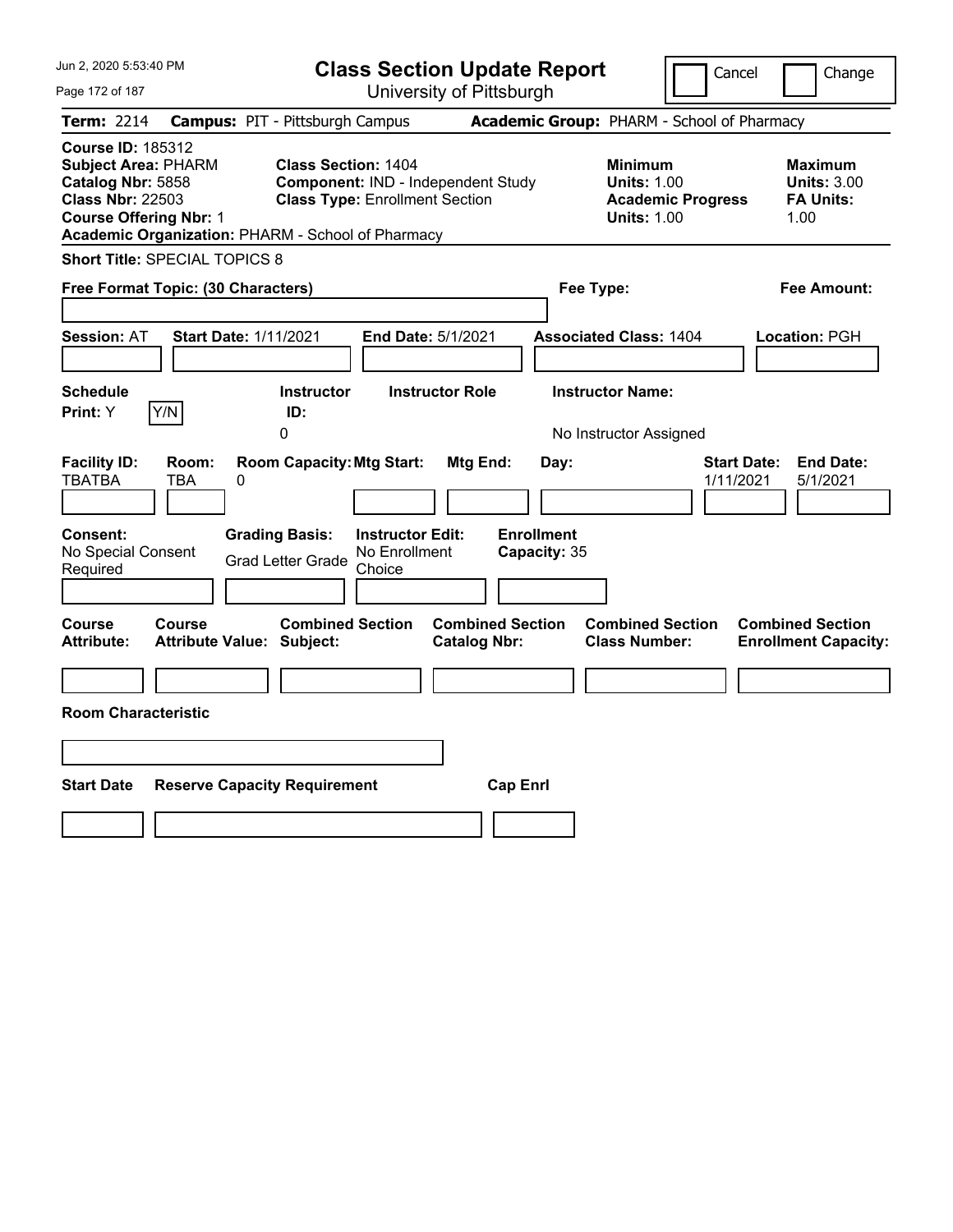| Jun 2, 2020 5:53:40 PM                                                                                                                                                                       |                                                                                            | <b>Class Section Update Report</b>                                          |                                                |                      |                                                            | Cancel                   | Change                                                           |
|----------------------------------------------------------------------------------------------------------------------------------------------------------------------------------------------|--------------------------------------------------------------------------------------------|-----------------------------------------------------------------------------|------------------------------------------------|----------------------|------------------------------------------------------------|--------------------------|------------------------------------------------------------------|
| Page 173 of 187                                                                                                                                                                              |                                                                                            |                                                                             | University of Pittsburgh                       |                      |                                                            |                          |                                                                  |
| Term: 2214                                                                                                                                                                                   | <b>Campus: PIT - Pittsburgh Campus</b>                                                     |                                                                             | Academic Group: PHARM - School of Pharmacy     |                      |                                                            |                          |                                                                  |
| <b>Course ID: 185312</b><br><b>Subject Area: PHARM</b><br>Catalog Nbr: 5858<br><b>Class Nbr: 22504</b><br><b>Course Offering Nbr: 1</b><br>Academic Organization: PHARM - School of Pharmacy | <b>Class Section: 1405</b>                                                                 | Component: IND - Independent Study<br><b>Class Type: Enrollment Section</b> |                                                |                      | <b>Minimum</b><br><b>Units: 1.00</b><br><b>Units: 1.00</b> | <b>Academic Progress</b> | <b>Maximum</b><br><b>Units: 3.00</b><br><b>FA Units:</b><br>1.00 |
| <b>Short Title: SPECIAL TOPICS 8</b>                                                                                                                                                         |                                                                                            |                                                                             |                                                |                      |                                                            |                          |                                                                  |
| Free Format Topic: (30 Characters)                                                                                                                                                           |                                                                                            |                                                                             |                                                | Fee Type:            |                                                            |                          | Fee Amount:                                                      |
| Session: AT                                                                                                                                                                                  | <b>Start Date: 1/11/2021</b>                                                               | End Date: 5/1/2021                                                          |                                                |                      | <b>Associated Class: 1405</b>                              |                          | Location: PGH                                                    |
| <b>Schedule</b><br>Y/N<br><b>Print:</b> Y                                                                                                                                                    | <b>Instructor</b><br>ID:<br>0                                                              | <b>Instructor Role</b>                                                      |                                                |                      | <b>Instructor Name:</b><br>No Instructor Assigned          |                          |                                                                  |
| <b>Facility ID:</b><br>Room:<br><b>TBATBA</b><br>TBA<br><b>Consent:</b><br>No Special Consent<br>Required                                                                                    | <b>Room Capacity: Mtg Start:</b><br>0<br><b>Grading Basis:</b><br><b>Grad Letter Grade</b> | <b>Instructor Edit:</b><br>No Enrollment<br>Choice                          | Mtg End:<br><b>Enrollment</b>                  | Day:<br>Capacity: 35 |                                                            | 1/11/2021                | <b>Start Date:</b><br><b>End Date:</b><br>5/1/2021               |
| Course<br>Course<br><b>Attribute:</b><br><b>Room Characteristic</b>                                                                                                                          | <b>Combined Section</b><br><b>Attribute Value: Subject:</b>                                |                                                                             | <b>Combined Section</b><br><b>Catalog Nbr:</b> |                      | <b>Combined Section</b><br><b>Class Number:</b>            |                          | <b>Combined Section</b><br><b>Enrollment Capacity:</b>           |
|                                                                                                                                                                                              |                                                                                            |                                                                             |                                                |                      |                                                            |                          |                                                                  |
| <b>Start Date</b>                                                                                                                                                                            | <b>Reserve Capacity Requirement</b>                                                        |                                                                             | <b>Cap Enrl</b>                                |                      |                                                            |                          |                                                                  |
|                                                                                                                                                                                              |                                                                                            |                                                                             |                                                |                      |                                                            |                          |                                                                  |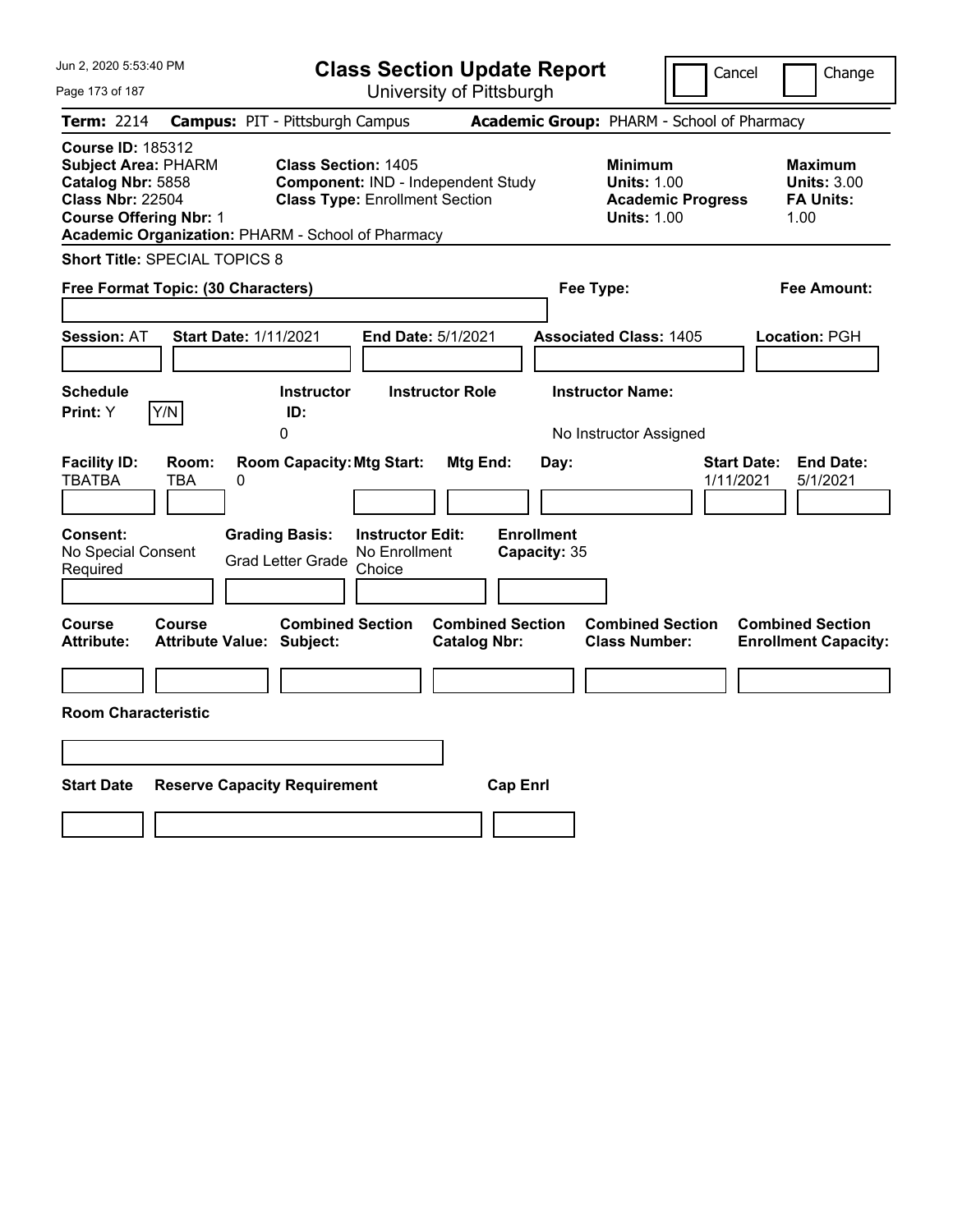| Jun 2, 2020 5:53:40 PM                                                                                                                                                                       |                                            |                                                                                                           |                         | <b>Class Section Update Report</b>             |                           |                                                            | Cancel                   | Change                                                           |
|----------------------------------------------------------------------------------------------------------------------------------------------------------------------------------------------|--------------------------------------------|-----------------------------------------------------------------------------------------------------------|-------------------------|------------------------------------------------|---------------------------|------------------------------------------------------------|--------------------------|------------------------------------------------------------------|
| Page 174 of 187                                                                                                                                                                              |                                            |                                                                                                           |                         | University of Pittsburgh                       |                           |                                                            |                          |                                                                  |
| Term: 2214                                                                                                                                                                                   | <b>Campus: PIT - Pittsburgh Campus</b>     |                                                                                                           |                         |                                                |                           | Academic Group: PHARM - School of Pharmacy                 |                          |                                                                  |
| <b>Course ID: 185312</b><br><b>Subject Area: PHARM</b><br>Catalog Nbr: 5858<br><b>Class Nbr: 22505</b><br><b>Course Offering Nbr: 1</b><br>Academic Organization: PHARM - School of Pharmacy |                                            | <b>Class Section: 1406</b><br>Component: IND - Independent Study<br><b>Class Type: Enrollment Section</b> |                         |                                                |                           | <b>Minimum</b><br><b>Units: 1.00</b><br><b>Units: 1.00</b> | <b>Academic Progress</b> | <b>Maximum</b><br><b>Units: 3.00</b><br><b>FA Units:</b><br>1.00 |
| <b>Short Title: SPECIAL TOPICS 8</b>                                                                                                                                                         |                                            |                                                                                                           |                         |                                                |                           |                                                            |                          |                                                                  |
| Free Format Topic: (30 Characters)                                                                                                                                                           |                                            |                                                                                                           |                         |                                                |                           | Fee Type:                                                  |                          | Fee Amount:                                                      |
| <b>Session: AT</b>                                                                                                                                                                           | <b>Start Date: 1/11/2021</b>               |                                                                                                           |                         | End Date: 5/1/2021                             |                           | <b>Associated Class: 1406</b>                              |                          | Location: PGH                                                    |
| <b>Schedule</b><br>Y/N<br><b>Print:</b> Y                                                                                                                                                    |                                            | <b>Instructor</b><br>ID:                                                                                  |                         | <b>Instructor Role</b>                         |                           | <b>Instructor Name:</b>                                    |                          |                                                                  |
|                                                                                                                                                                                              |                                            | 0                                                                                                         |                         |                                                |                           | No Instructor Assigned                                     |                          |                                                                  |
| <b>Facility ID:</b><br><b>TBATBA</b><br><b>Consent:</b>                                                                                                                                      | Room:<br>TBA<br>0                          | <b>Room Capacity: Mtg Start:</b><br><b>Grading Basis:</b>                                                 | <b>Instructor Edit:</b> | Mtg End:                                       | Day:<br><b>Enrollment</b> |                                                            |                          | <b>Start Date:</b><br><b>End Date:</b><br>1/11/2021<br>5/1/2021  |
| No Special Consent<br>Required                                                                                                                                                               |                                            | <b>Grad Letter Grade</b>                                                                                  | No Enrollment<br>Choice |                                                | Capacity: 35              |                                                            |                          |                                                                  |
| Course<br><b>Attribute:</b>                                                                                                                                                                  | Course<br><b>Attribute Value: Subject:</b> | <b>Combined Section</b>                                                                                   |                         | <b>Combined Section</b><br><b>Catalog Nbr:</b> |                           | <b>Combined Section</b><br><b>Class Number:</b>            |                          | <b>Combined Section</b><br><b>Enrollment Capacity:</b>           |
|                                                                                                                                                                                              |                                            |                                                                                                           |                         |                                                |                           |                                                            |                          |                                                                  |
| <b>Room Characteristic</b>                                                                                                                                                                   |                                            |                                                                                                           |                         |                                                |                           |                                                            |                          |                                                                  |
|                                                                                                                                                                                              |                                            |                                                                                                           |                         |                                                |                           |                                                            |                          |                                                                  |
| <b>Start Date</b>                                                                                                                                                                            | <b>Reserve Capacity Requirement</b>        |                                                                                                           |                         |                                                | <b>Cap Enrl</b>           |                                                            |                          |                                                                  |
|                                                                                                                                                                                              |                                            |                                                                                                           |                         |                                                |                           |                                                            |                          |                                                                  |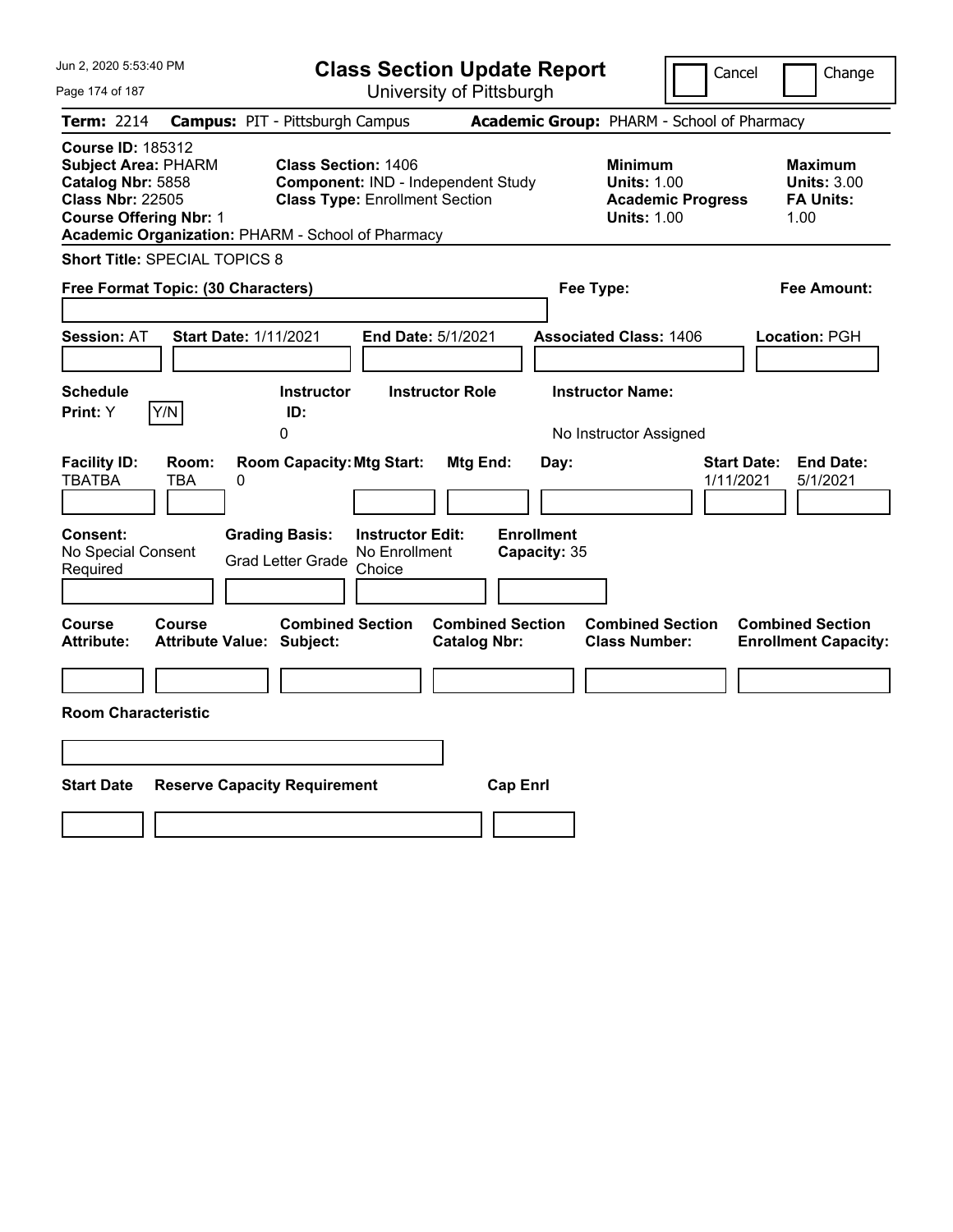| Jun 2, 2020 5:53:40 PM                                                                                                                                                                       |                                                             |                                                                             | <b>Class Section Update Report</b>             |                                                            | Cancel                          | Change                                                           |
|----------------------------------------------------------------------------------------------------------------------------------------------------------------------------------------------|-------------------------------------------------------------|-----------------------------------------------------------------------------|------------------------------------------------|------------------------------------------------------------|---------------------------------|------------------------------------------------------------------|
| Page 175 of 187                                                                                                                                                                              |                                                             |                                                                             | University of Pittsburgh                       |                                                            |                                 |                                                                  |
| Term: 2214                                                                                                                                                                                   | <b>Campus: PIT - Pittsburgh Campus</b>                      |                                                                             |                                                | Academic Group: PHARM - School of Pharmacy                 |                                 |                                                                  |
| <b>Course ID: 185312</b><br><b>Subject Area: PHARM</b><br>Catalog Nbr: 5858<br><b>Class Nbr: 22506</b><br><b>Course Offering Nbr: 1</b><br>Academic Organization: PHARM - School of Pharmacy | <b>Class Section: 1407</b>                                  | Component: IND - Independent Study<br><b>Class Type: Enrollment Section</b> |                                                | <b>Minimum</b><br><b>Units: 1.00</b><br><b>Units: 1.00</b> | <b>Academic Progress</b>        | <b>Maximum</b><br><b>Units: 3.00</b><br><b>FA Units:</b><br>1.00 |
| <b>Short Title: SPECIAL TOPICS 8</b>                                                                                                                                                         |                                                             |                                                                             |                                                |                                                            |                                 |                                                                  |
| Free Format Topic: (30 Characters)                                                                                                                                                           |                                                             |                                                                             |                                                | Fee Type:                                                  |                                 | Fee Amount:                                                      |
| Session: AT                                                                                                                                                                                  | <b>Start Date: 1/11/2021</b>                                | End Date: 5/1/2021                                                          |                                                | <b>Associated Class: 1407</b>                              |                                 | Location: PGH                                                    |
| <b>Schedule</b><br>Y/N<br><b>Print:</b> Y                                                                                                                                                    | <b>Instructor</b><br>ID:<br>0                               | <b>Instructor Role</b>                                                      |                                                | <b>Instructor Name:</b><br>No Instructor Assigned          |                                 |                                                                  |
| <b>Facility ID:</b><br>Room:<br><b>TBATBA</b><br>TBA                                                                                                                                         | <b>Room Capacity: Mtg Start:</b><br>0                       |                                                                             | Mtg End:<br>Day:                               |                                                            | <b>Start Date:</b><br>1/11/2021 | <b>End Date:</b><br>5/1/2021                                     |
| <b>Consent:</b><br>No Special Consent<br>Required                                                                                                                                            | <b>Grading Basis:</b><br><b>Grad Letter Grade</b>           | <b>Instructor Edit:</b><br>No Enrollment<br>Choice                          | <b>Enrollment</b><br>Capacity: 35              |                                                            |                                 |                                                                  |
| Course<br>Course<br><b>Attribute:</b>                                                                                                                                                        | <b>Combined Section</b><br><b>Attribute Value: Subject:</b> |                                                                             | <b>Combined Section</b><br><b>Catalog Nbr:</b> | <b>Combined Section</b><br><b>Class Number:</b>            |                                 | <b>Combined Section</b><br><b>Enrollment Capacity:</b>           |
|                                                                                                                                                                                              |                                                             |                                                                             |                                                |                                                            |                                 |                                                                  |
| <b>Room Characteristic</b>                                                                                                                                                                   |                                                             |                                                                             |                                                |                                                            |                                 |                                                                  |
|                                                                                                                                                                                              |                                                             |                                                                             |                                                |                                                            |                                 |                                                                  |
| <b>Start Date</b>                                                                                                                                                                            | <b>Reserve Capacity Requirement</b>                         |                                                                             | <b>Cap Enrl</b>                                |                                                            |                                 |                                                                  |
|                                                                                                                                                                                              |                                                             |                                                                             |                                                |                                                            |                                 |                                                                  |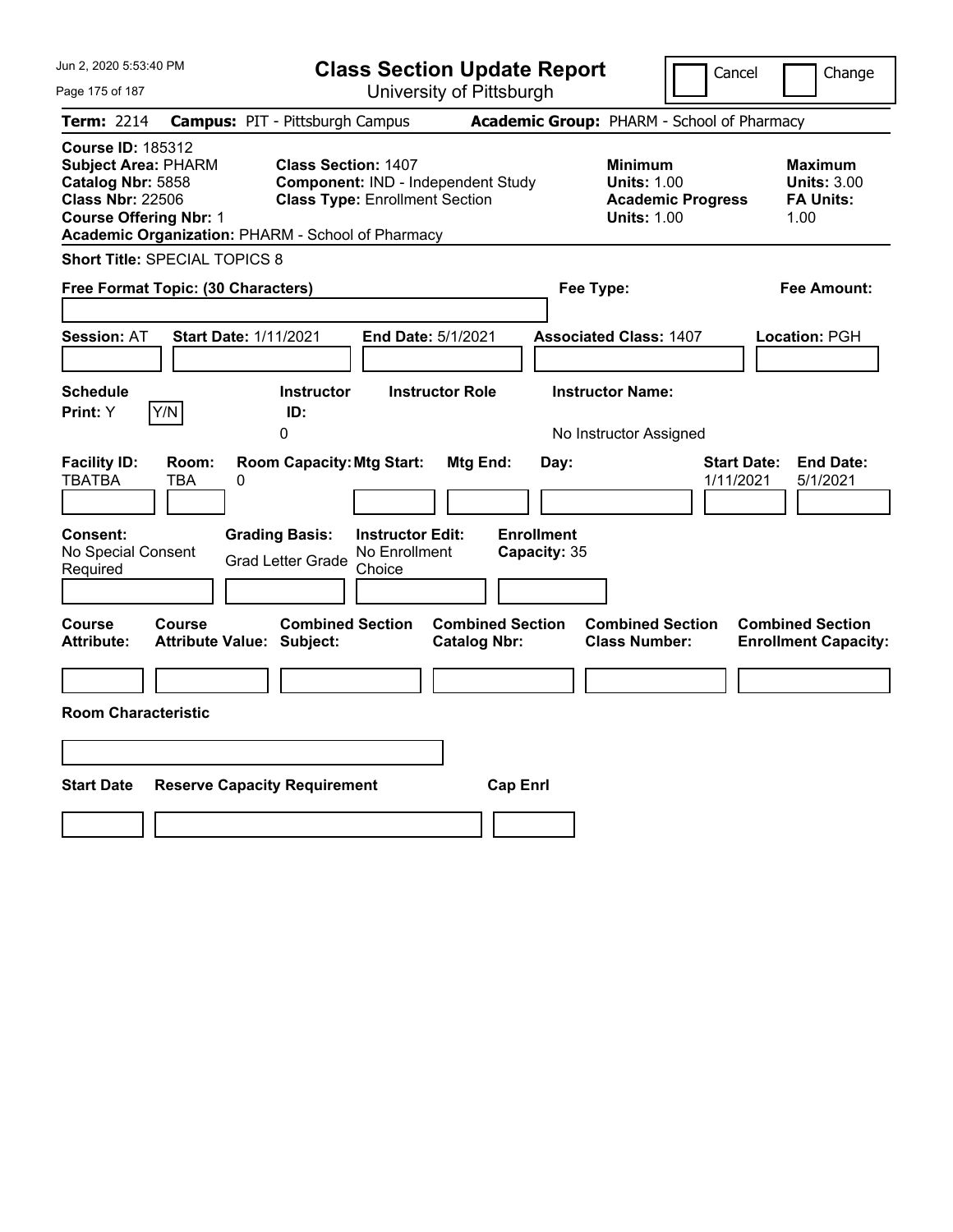| Jun 2, 2020 5:53:40 PM                                                                                                                  |                          |                                                                                 |                                                    | <b>Class Section Update Report</b>             |                                            |                                                            | Cancel                   | Change                                                           |
|-----------------------------------------------------------------------------------------------------------------------------------------|--------------------------|---------------------------------------------------------------------------------|----------------------------------------------------|------------------------------------------------|--------------------------------------------|------------------------------------------------------------|--------------------------|------------------------------------------------------------------|
| Page 176 of 187                                                                                                                         |                          |                                                                                 |                                                    | University of Pittsburgh                       |                                            |                                                            |                          |                                                                  |
| <b>Term: 2214</b>                                                                                                                       |                          | <b>Campus: PIT - Pittsburgh Campus</b>                                          |                                                    |                                                | Academic Group: PHARM - School of Pharmacy |                                                            |                          |                                                                  |
| <b>Course ID: 185312</b><br><b>Subject Area: PHARM</b><br>Catalog Nbr: 5858<br><b>Class Nbr: 22507</b><br><b>Course Offering Nbr: 1</b> |                          | <b>Class Section: 1408</b><br>Academic Organization: PHARM - School of Pharmacy | <b>Class Type: Enrollment Section</b>              | Component: IND - Independent Study             |                                            | <b>Minimum</b><br><b>Units: 1.00</b><br><b>Units: 1.00</b> | <b>Academic Progress</b> | <b>Maximum</b><br><b>Units: 3.00</b><br><b>FA Units:</b><br>1.00 |
| Short Title: SPECIAL TOPICS 8                                                                                                           |                          |                                                                                 |                                                    |                                                |                                            |                                                            |                          |                                                                  |
| Free Format Topic: (30 Characters)                                                                                                      |                          |                                                                                 |                                                    |                                                | Fee Type:                                  |                                                            |                          | Fee Amount:                                                      |
| <b>Session: AT</b><br><b>Schedule</b>                                                                                                   |                          | <b>Start Date: 1/11/2021</b><br><b>Instructor</b>                               | End Date: 5/1/2021                                 | <b>Instructor Role</b>                         | <b>Associated Class: 1408</b>              | <b>Instructor Name:</b>                                    |                          | Location: PGH                                                    |
| Print: Y                                                                                                                                | Y/N                      | ID:                                                                             |                                                    |                                                |                                            |                                                            |                          |                                                                  |
|                                                                                                                                         |                          | 0                                                                               |                                                    |                                                |                                            | No Instructor Assigned                                     |                          |                                                                  |
| <b>Facility ID:</b><br><b>TBATBA</b>                                                                                                    | Room:<br><b>TBA</b><br>0 | <b>Room Capacity: Mtg Start:</b>                                                |                                                    | Mtg End:                                       | Day:                                       |                                                            | 1/11/2021                | <b>Start Date:</b><br><b>End Date:</b><br>5/1/2021               |
| Consent:<br>No Special Consent<br>Required                                                                                              |                          | <b>Grading Basis:</b><br><b>Grad Letter Grade</b>                               | <b>Instructor Edit:</b><br>No Enrollment<br>Choice |                                                | <b>Enrollment</b><br>Capacity: 35          |                                                            |                          |                                                                  |
| Course<br><b>Attribute:</b>                                                                                                             | Course                   | <b>Combined Section</b><br><b>Attribute Value: Subject:</b>                     |                                                    | <b>Combined Section</b><br><b>Catalog Nbr:</b> |                                            | <b>Combined Section</b><br><b>Class Number:</b>            |                          | <b>Combined Section</b><br><b>Enrollment Capacity:</b>           |
|                                                                                                                                         |                          |                                                                                 |                                                    |                                                |                                            |                                                            |                          |                                                                  |
| <b>Room Characteristic</b>                                                                                                              |                          |                                                                                 |                                                    |                                                |                                            |                                                            |                          |                                                                  |
|                                                                                                                                         |                          |                                                                                 |                                                    |                                                |                                            |                                                            |                          |                                                                  |
|                                                                                                                                         |                          |                                                                                 |                                                    |                                                |                                            |                                                            |                          |                                                                  |
| <b>Start Date</b>                                                                                                                       |                          | <b>Reserve Capacity Requirement</b>                                             |                                                    | <b>Cap Enrl</b>                                |                                            |                                                            |                          |                                                                  |
|                                                                                                                                         |                          |                                                                                 |                                                    |                                                |                                            |                                                            |                          |                                                                  |
|                                                                                                                                         |                          |                                                                                 |                                                    |                                                |                                            |                                                            |                          |                                                                  |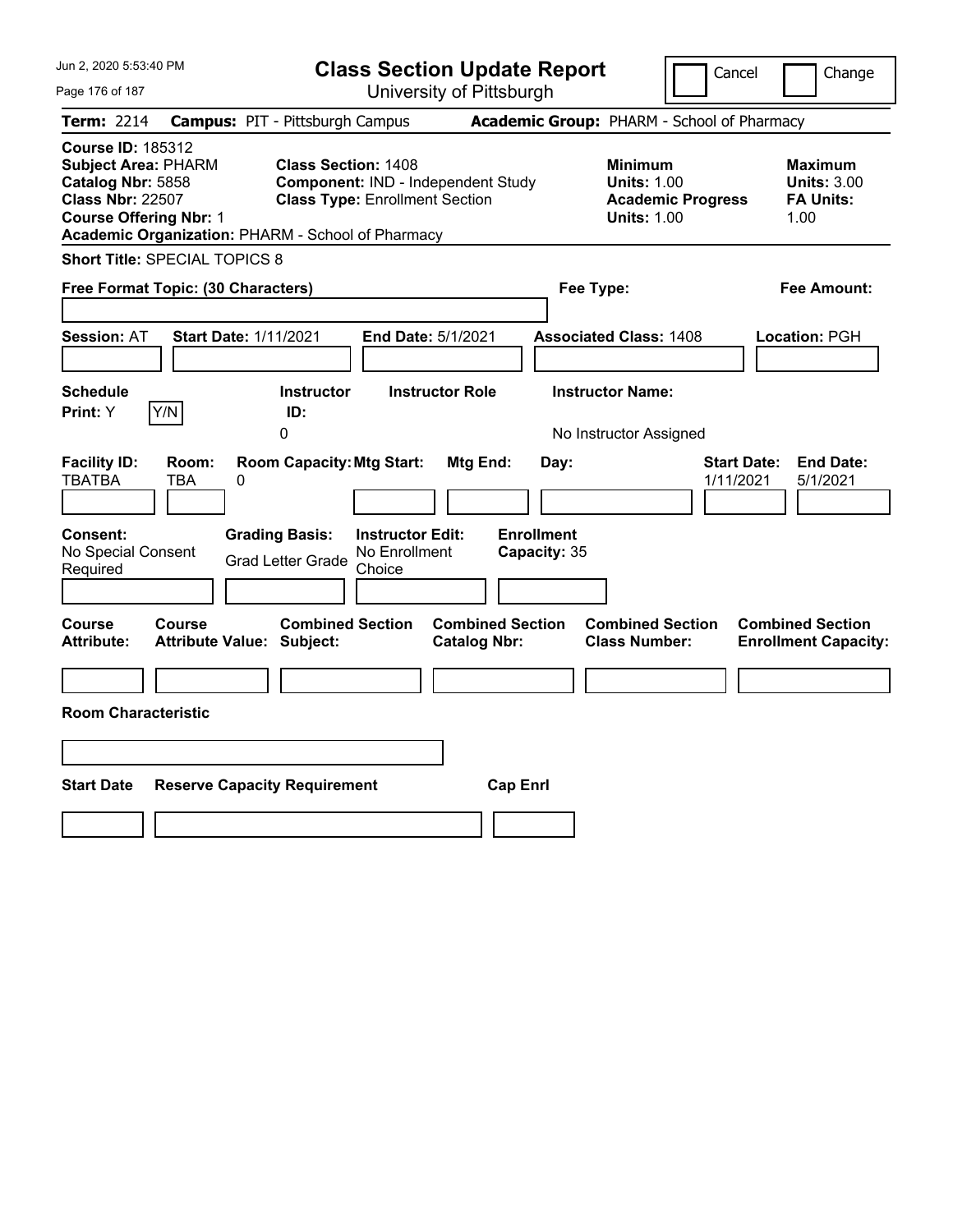| Jun 2, 2020 5:53:40 PM                                                                                                                                                                       |                                            |                                                                     |                         | <b>Class Section Update Report</b>             |                           |                                                            | Cancel                   | Change                                                           |
|----------------------------------------------------------------------------------------------------------------------------------------------------------------------------------------------|--------------------------------------------|---------------------------------------------------------------------|-------------------------|------------------------------------------------|---------------------------|------------------------------------------------------------|--------------------------|------------------------------------------------------------------|
| Page 177 of 187                                                                                                                                                                              |                                            |                                                                     |                         | University of Pittsburgh                       |                           |                                                            |                          |                                                                  |
| Term: 2214                                                                                                                                                                                   | <b>Campus: PIT - Pittsburgh Campus</b>     |                                                                     |                         |                                                |                           | Academic Group: PHARM - School of Pharmacy                 |                          |                                                                  |
| <b>Course ID: 185312</b><br><b>Subject Area: PHARM</b><br>Catalog Nbr: 5858<br><b>Class Nbr: 22508</b><br><b>Course Offering Nbr: 1</b><br>Academic Organization: PHARM - School of Pharmacy |                                            | <b>Class Section: 1409</b><br><b>Class Type: Enrollment Section</b> |                         | Component: IND - Independent Study             |                           | <b>Minimum</b><br><b>Units: 1.00</b><br><b>Units: 1.00</b> | <b>Academic Progress</b> | <b>Maximum</b><br><b>Units: 3.00</b><br><b>FA Units:</b><br>1.00 |
| <b>Short Title: SPECIAL TOPICS 8</b>                                                                                                                                                         |                                            |                                                                     |                         |                                                |                           |                                                            |                          |                                                                  |
| Free Format Topic: (30 Characters)                                                                                                                                                           |                                            |                                                                     |                         |                                                |                           | Fee Type:                                                  |                          | Fee Amount:                                                      |
| <b>Session: AT</b>                                                                                                                                                                           | <b>Start Date: 1/11/2021</b>               |                                                                     |                         | End Date: 5/1/2021                             |                           | <b>Associated Class: 1409</b>                              |                          | Location: PGH                                                    |
| <b>Schedule</b><br><b>Print:</b> Y                                                                                                                                                           | Y/N                                        | <b>Instructor</b><br>ID:                                            |                         | <b>Instructor Role</b>                         |                           | <b>Instructor Name:</b>                                    |                          |                                                                  |
|                                                                                                                                                                                              |                                            | 0                                                                   |                         |                                                |                           | No Instructor Assigned                                     |                          |                                                                  |
| <b>Facility ID:</b><br><b>TBATBA</b><br><b>Consent:</b>                                                                                                                                      | Room:<br>TBA<br>0                          | <b>Room Capacity: Mtg Start:</b><br><b>Grading Basis:</b>           | <b>Instructor Edit:</b> | Mtg End:                                       | Day:<br><b>Enrollment</b> |                                                            |                          | <b>Start Date:</b><br><b>End Date:</b><br>1/11/2021<br>5/1/2021  |
| No Special Consent<br>Required                                                                                                                                                               |                                            | <b>Grad Letter Grade</b>                                            | No Enrollment<br>Choice |                                                | Capacity: 35              |                                                            |                          |                                                                  |
| Course<br><b>Attribute:</b>                                                                                                                                                                  | Course<br><b>Attribute Value: Subject:</b> | <b>Combined Section</b>                                             |                         | <b>Combined Section</b><br><b>Catalog Nbr:</b> |                           | <b>Combined Section</b><br><b>Class Number:</b>            |                          | <b>Combined Section</b><br><b>Enrollment Capacity:</b>           |
|                                                                                                                                                                                              |                                            |                                                                     |                         |                                                |                           |                                                            |                          |                                                                  |
| <b>Room Characteristic</b>                                                                                                                                                                   |                                            |                                                                     |                         |                                                |                           |                                                            |                          |                                                                  |
|                                                                                                                                                                                              |                                            |                                                                     |                         |                                                |                           |                                                            |                          |                                                                  |
| <b>Start Date</b>                                                                                                                                                                            | <b>Reserve Capacity Requirement</b>        |                                                                     |                         |                                                | <b>Cap Enrl</b>           |                                                            |                          |                                                                  |
|                                                                                                                                                                                              |                                            |                                                                     |                         |                                                |                           |                                                            |                          |                                                                  |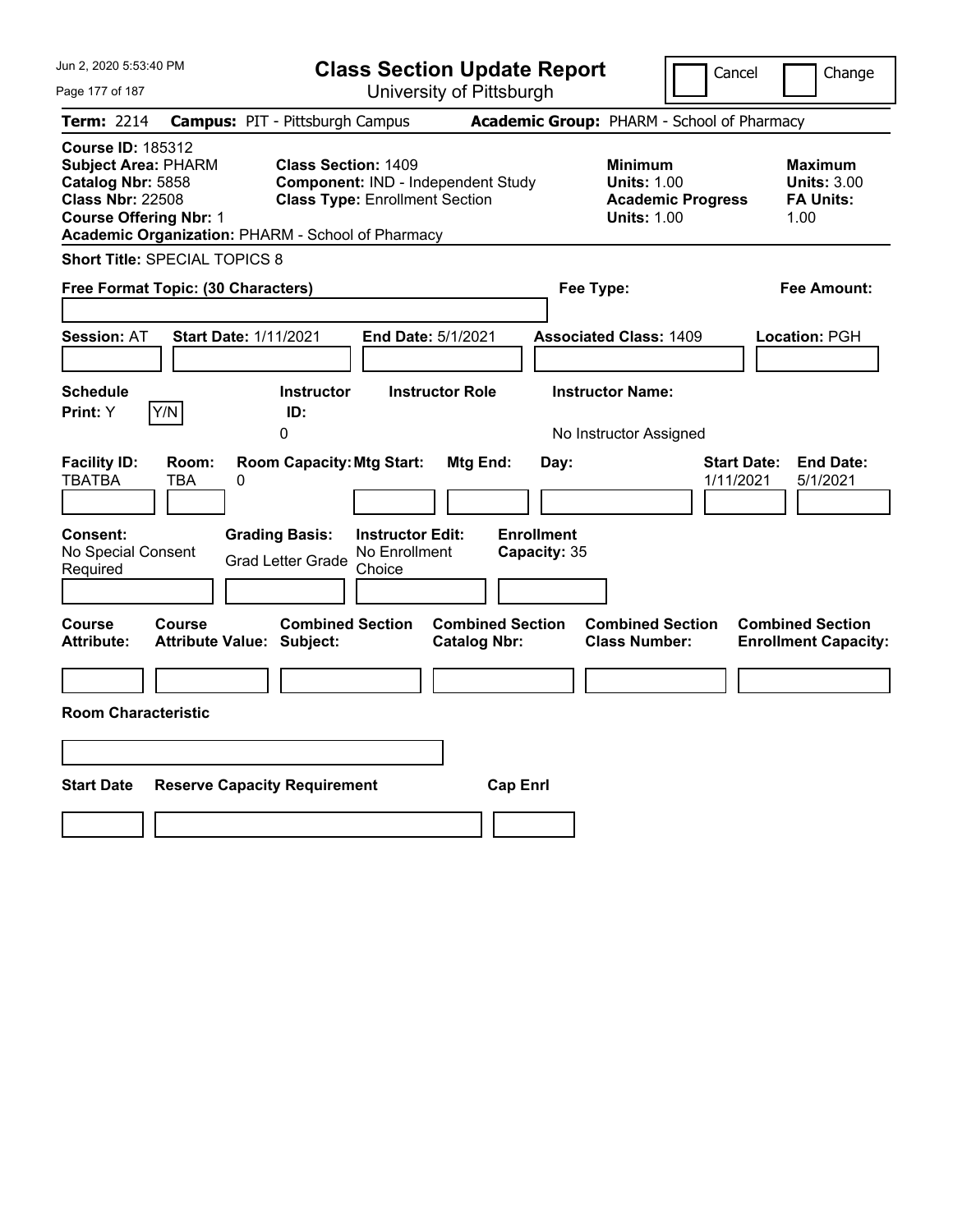| Jun 2, 2020 5:53:40 PM                                                                                                                                                                       |                                                                                                                                             | <b>Class Section Update Report</b>                    | Cancel                                                                                 | Change                                                    |
|----------------------------------------------------------------------------------------------------------------------------------------------------------------------------------------------|---------------------------------------------------------------------------------------------------------------------------------------------|-------------------------------------------------------|----------------------------------------------------------------------------------------|-----------------------------------------------------------|
| Page 178 of 187                                                                                                                                                                              |                                                                                                                                             | University of Pittsburgh                              |                                                                                        |                                                           |
| <b>Term: 2214</b>                                                                                                                                                                            | <b>Campus: PIT - Pittsburgh Campus</b>                                                                                                      |                                                       | Academic Group: PHARM - School of Pharmacy                                             |                                                           |
| <b>Course ID: 184309</b><br><b>Subject Area: PHARM</b><br>Catalog Nbr: 5890<br><b>Class Nbr: 22405</b><br><b>Course Offering Nbr: 1</b><br>Academic Organization: PHARM - School of Pharmacy | <b>Class Section: 1050</b><br>Component: IND - Independent Study<br><b>Class Type: Enrollment Section</b>                                   |                                                       | <b>Minimum</b><br><b>Units: 1.00</b><br><b>Academic Progress</b><br><b>Units: 1.00</b> | Maximum<br><b>Units: 3.00</b><br><b>FA Units:</b><br>1.00 |
| Short Title: INT'L PHARM SCHOLARLY EXPRN 1                                                                                                                                                   |                                                                                                                                             |                                                       |                                                                                        |                                                           |
| Free Format Topic: (30 Characters)                                                                                                                                                           |                                                                                                                                             |                                                       | Fee Type:                                                                              | Fee Amount:                                               |
| <b>Session: AT</b><br>Start Date: 1/11/2021                                                                                                                                                  |                                                                                                                                             | End Date: 5/1/2021                                    | <b>Associated Class: 1050</b>                                                          | Location: PGH                                             |
| <b>Schedule</b>                                                                                                                                                                              | <b>Instructor</b>                                                                                                                           | <b>Instructor Role</b>                                | <b>Instructor Name:</b>                                                                |                                                           |
| Y/N<br><b>Print:</b> Y                                                                                                                                                                       | ID:<br>1608889                                                                                                                              | Primary Instructor                                    | Jonkman, Lauren Jennifer                                                               |                                                           |
| <b>Facility ID:</b><br>Room:<br><b>TBATBA</b><br>0<br>TBA<br><b>Consent:</b><br>No Special Consent<br>Required                                                                               | <b>Room Capacity: Mtg Start:</b><br><b>Grading Basis:</b><br><b>Instructor Edit:</b><br>No Enrollment<br><b>Grad Letter Grade</b><br>Choice | Mtg End:<br>Day:<br><b>Enrollment</b><br>Capacity: 35 | <b>Start Date:</b><br>1/11/2021                                                        | <b>End Date:</b><br>5/1/2021                              |
| Course<br><b>Course</b><br><b>Attribute:</b><br><b>Attribute Value: Subject:</b>                                                                                                             | <b>Combined Section</b>                                                                                                                     | <b>Combined Section</b><br><b>Catalog Nbr:</b>        | <b>Combined Section</b><br><b>Class Number:</b>                                        | <b>Combined Section</b><br><b>Enrollment Capacity:</b>    |
| <b>Room Characteristic</b>                                                                                                                                                                   |                                                                                                                                             |                                                       |                                                                                        |                                                           |
|                                                                                                                                                                                              |                                                                                                                                             |                                                       |                                                                                        |                                                           |
| <b>Start Date</b>                                                                                                                                                                            | <b>Reserve Capacity Requirement</b>                                                                                                         | <b>Cap Enrl</b>                                       |                                                                                        |                                                           |
|                                                                                                                                                                                              |                                                                                                                                             |                                                       |                                                                                        |                                                           |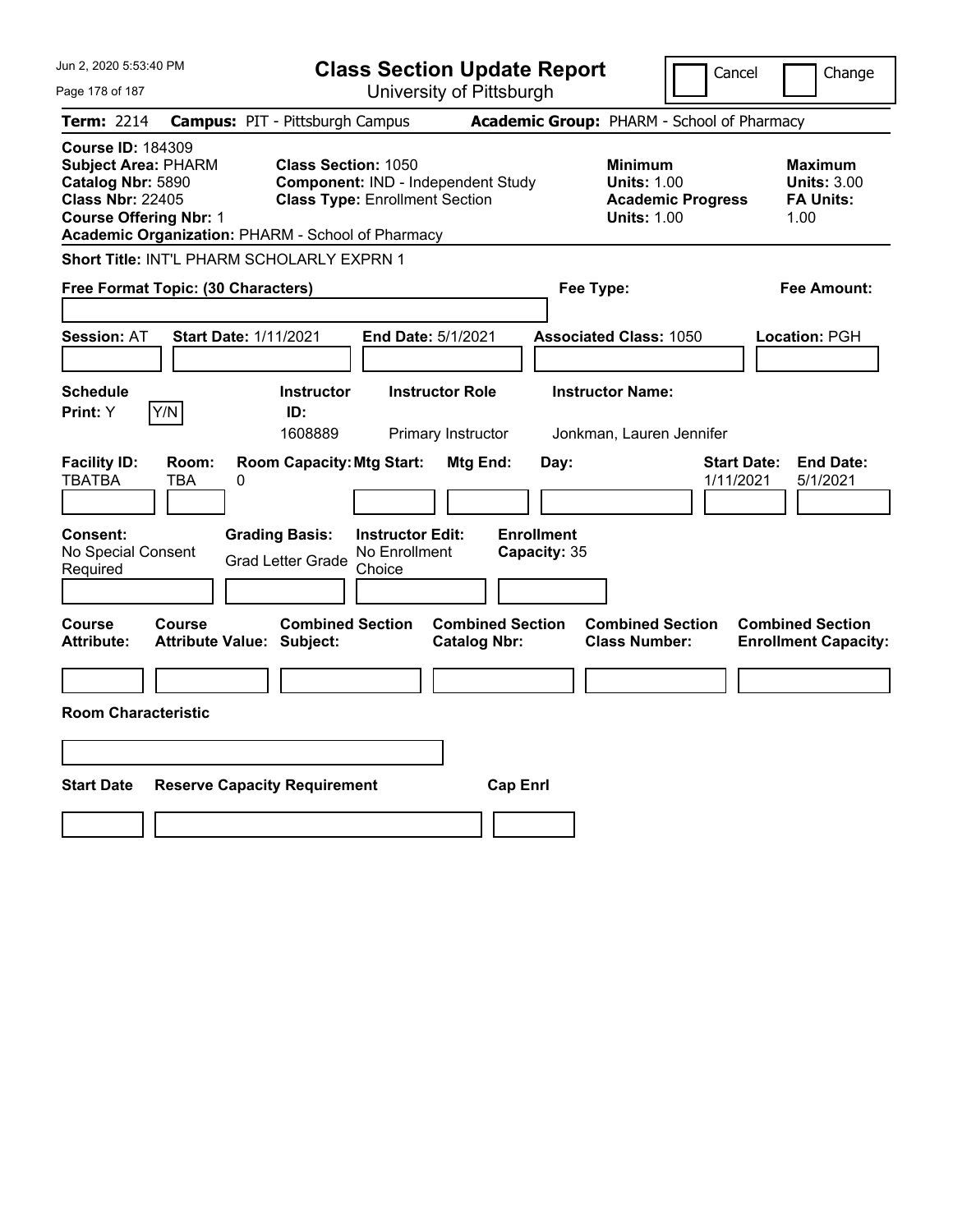| Jun 2, 2020 5:53:40 PM                                                                                                                                                                       |                                                                                            |                                                                             | <b>Class Section Update Report</b>                    |                                                                                        | Cancel<br>Change                                                |
|----------------------------------------------------------------------------------------------------------------------------------------------------------------------------------------------|--------------------------------------------------------------------------------------------|-----------------------------------------------------------------------------|-------------------------------------------------------|----------------------------------------------------------------------------------------|-----------------------------------------------------------------|
| Page 179 of 187                                                                                                                                                                              |                                                                                            | University of Pittsburgh                                                    |                                                       |                                                                                        |                                                                 |
| <b>Term: 2214</b>                                                                                                                                                                            | <b>Campus: PIT - Pittsburgh Campus</b>                                                     |                                                                             |                                                       | Academic Group: PHARM - School of Pharmacy                                             |                                                                 |
| <b>Course ID: 184310</b><br><b>Subject Area: PHARM</b><br>Catalog Nbr: 5891<br><b>Class Nbr: 22404</b><br><b>Course Offering Nbr: 1</b><br>Academic Organization: PHARM - School of Pharmacy | <b>Class Section: 1050</b>                                                                 | Component: IND - Independent Study<br><b>Class Type: Enrollment Section</b> |                                                       | <b>Minimum</b><br><b>Units: 1.00</b><br><b>Academic Progress</b><br><b>Units: 1.00</b> | Maximum<br><b>Units: 3.00</b><br><b>FA Units:</b><br>1.00       |
| Short Title: INT'L PHARM SCHOLARLY EXPRN 2                                                                                                                                                   |                                                                                            |                                                                             |                                                       |                                                                                        |                                                                 |
| Free Format Topic: (30 Characters)                                                                                                                                                           |                                                                                            |                                                                             |                                                       | Fee Type:                                                                              | Fee Amount:                                                     |
| <b>Session: AT</b>                                                                                                                                                                           | Start Date: 1/11/2021                                                                      | End Date: 5/1/2021                                                          |                                                       | <b>Associated Class: 1050</b>                                                          | Location: PGH                                                   |
| <b>Schedule</b>                                                                                                                                                                              | <b>Instructor</b>                                                                          | <b>Instructor Role</b>                                                      |                                                       | <b>Instructor Name:</b>                                                                |                                                                 |
| Y/N<br><b>Print:</b> Y                                                                                                                                                                       | ID:<br>1608889                                                                             | Primary Instructor                                                          |                                                       | Jonkman, Lauren Jennifer                                                               |                                                                 |
| <b>Facility ID:</b><br>Room:<br><b>TBATBA</b><br>TBA<br><b>Consent:</b><br>No Special Consent<br>Required                                                                                    | <b>Room Capacity: Mtg Start:</b><br>0<br><b>Grading Basis:</b><br><b>Grad Letter Grade</b> | <b>Instructor Edit:</b><br>No Enrollment<br>Choice                          | Mtg End:<br>Day:<br><b>Enrollment</b><br>Capacity: 35 |                                                                                        | <b>End Date:</b><br><b>Start Date:</b><br>1/11/2021<br>5/1/2021 |
| Course<br><b>Course</b><br><b>Attribute:</b>                                                                                                                                                 | <b>Combined Section</b><br><b>Attribute Value: Subject:</b>                                |                                                                             | <b>Combined Section</b><br><b>Catalog Nbr:</b>        | <b>Combined Section</b><br><b>Class Number:</b>                                        | <b>Combined Section</b><br><b>Enrollment Capacity:</b>          |
| <b>Room Characteristic</b>                                                                                                                                                                   |                                                                                            |                                                                             |                                                       |                                                                                        |                                                                 |
| <b>Start Date</b>                                                                                                                                                                            | <b>Reserve Capacity Requirement</b>                                                        |                                                                             | <b>Cap Enrl</b>                                       |                                                                                        |                                                                 |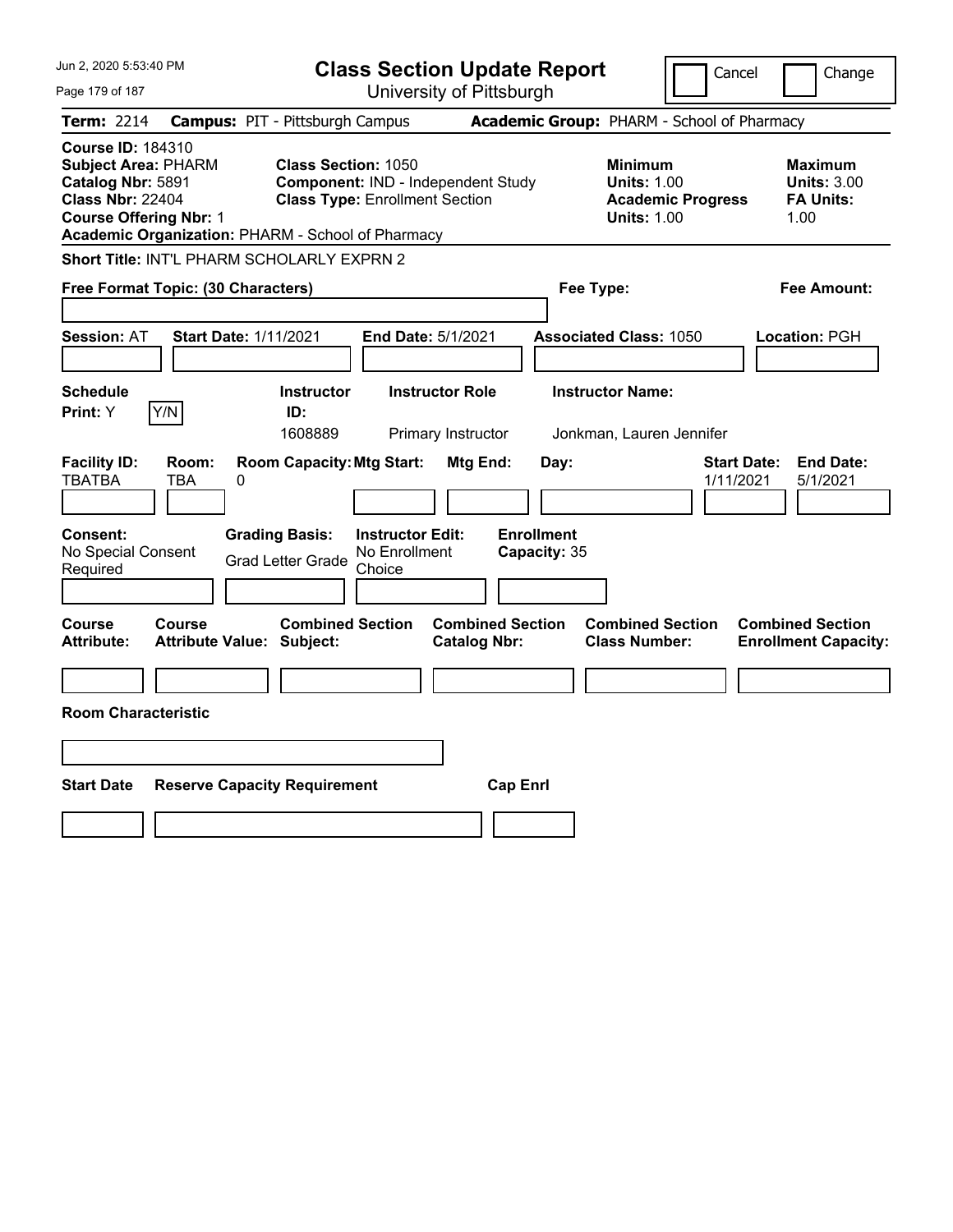| Jun 2, 2020 5:53:40 PM                                                                                                                                                                       | <b>Class Section Update Report</b>                                                                      | Cancel                                                                                 | Change                                                           |
|----------------------------------------------------------------------------------------------------------------------------------------------------------------------------------------------|---------------------------------------------------------------------------------------------------------|----------------------------------------------------------------------------------------|------------------------------------------------------------------|
| Page 180 of 187                                                                                                                                                                              | University of Pittsburgh                                                                                |                                                                                        |                                                                  |
| Term: 2214                                                                                                                                                                                   | <b>Campus: PIT - Pittsburgh Campus</b>                                                                  | Academic Group: PHARM - School of Pharmacy                                             |                                                                  |
| <b>Course ID: 184984</b><br><b>Subject Area: PHARM</b><br>Catalog Nbr: 5892<br><b>Class Nbr: 23028</b><br><b>Course Offering Nbr: 1</b><br>Academic Organization: PHARM - School of Pharmacy | <b>Class Section: 1200</b><br><b>Component: SEM - Seminar</b><br><b>Class Type: Enrollment Section</b>  | <b>Minimum</b><br><b>Units: 1.00</b><br><b>Academic Progress</b><br><b>Units: 1.00</b> | <b>Maximum</b><br><b>Units: 2.00</b><br><b>FA Units:</b><br>1.00 |
| Short Title: GLBL HLTH: INT'L PHARM EXPERN                                                                                                                                                   |                                                                                                         |                                                                                        |                                                                  |
| Free Format Topic: (30 Characters)                                                                                                                                                           |                                                                                                         | Fee Type:                                                                              | Fee Amount:                                                      |
| <b>Session: AT</b><br><b>Start Date: 1/11/2021</b>                                                                                                                                           | End Date: 5/1/2021                                                                                      | <b>Associated Class: 1200</b>                                                          | Location: PGH                                                    |
| <b>Schedule</b><br>Y/N<br>Print: Y                                                                                                                                                           | <b>Instructor Role</b><br><b>Instructor</b><br>ID:<br>1608889<br>Primary Instructor                     | <b>Instructor Name:</b><br>Jonkman, Lauren Jennifer                                    |                                                                  |
| <b>Facility ID:</b><br>Room:<br>SALK0513A<br>0513A<br>8                                                                                                                                      | <b>Room Capacity: Mtg Start:</b><br>Mtg End:<br>8:00 AM<br>8:50 AM                                      | Day:<br>1/11/2021<br>Mo                                                                | <b>Start Date:</b><br><b>End Date:</b><br>5/1/2021               |
| Consent:<br><b>Instructor Consent</b><br>Required                                                                                                                                            | <b>Grading Basis:</b><br><b>Instructor Edit:</b><br>No Enrollment<br><b>Grad Letter Grade</b><br>Choice | <b>Enrollment</b><br>Capacity: 35                                                      |                                                                  |
| Course<br>Course<br><b>Attribute:</b><br><b>Attribute Value: Subject:</b>                                                                                                                    | <b>Combined Section</b><br><b>Combined Section</b><br><b>Catalog Nbr:</b>                               | <b>Combined Section</b><br><b>Class Number:</b>                                        | <b>Combined Section</b><br><b>Enrollment Capacity:</b>           |
| <b>Room Characteristic</b>                                                                                                                                                                   |                                                                                                         |                                                                                        |                                                                  |
|                                                                                                                                                                                              |                                                                                                         |                                                                                        |                                                                  |
| <b>Start Date</b><br><b>Reserve Capacity Requirement</b>                                                                                                                                     | <b>Cap Enrl</b>                                                                                         |                                                                                        |                                                                  |
|                                                                                                                                                                                              |                                                                                                         |                                                                                        |                                                                  |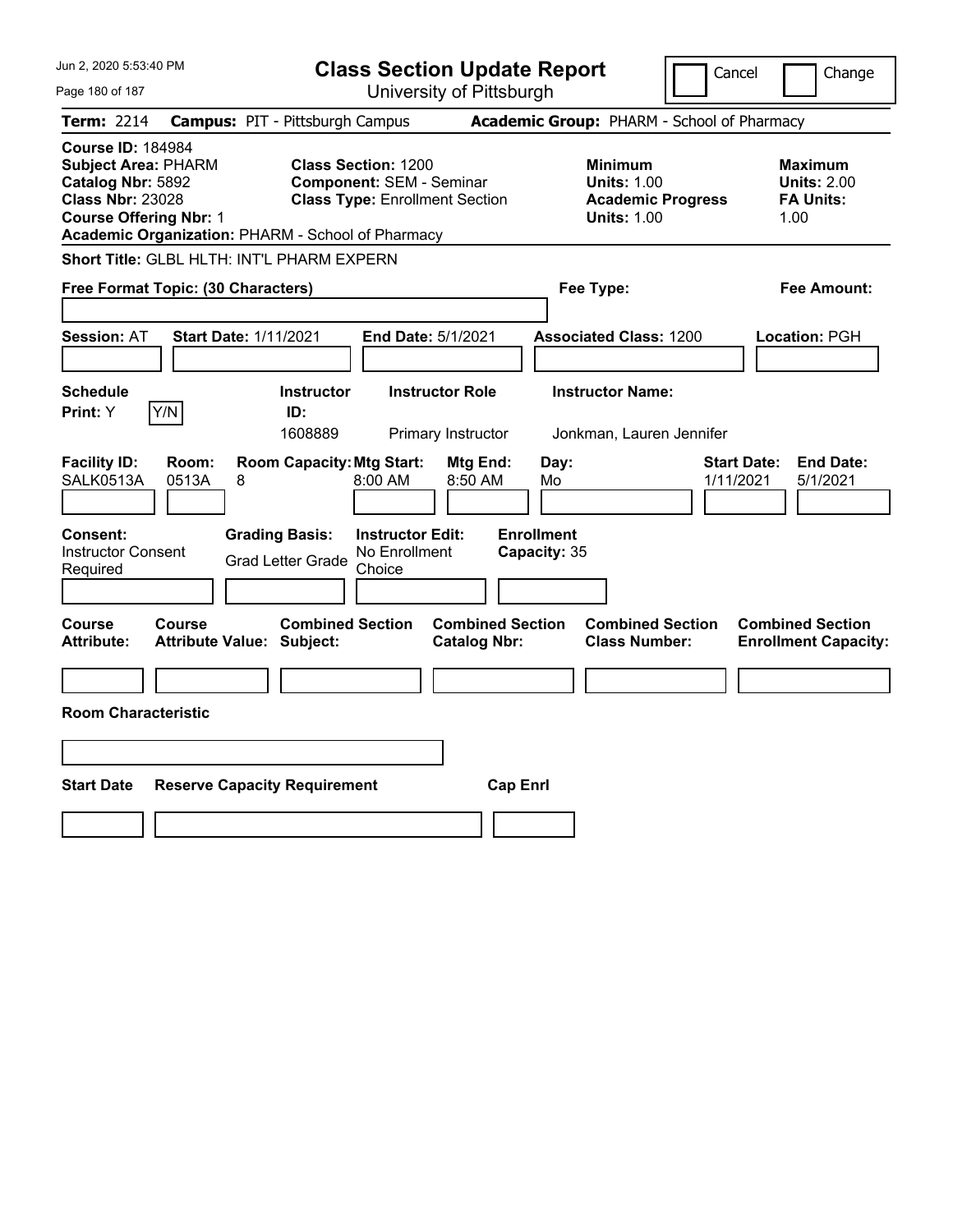| Jun 2, 2020 5:53:40 PM                                                                                                                                                                       | <b>Class Section Update Report</b>                                                                      |                                                                                        | Cancel<br>Change                                                 |
|----------------------------------------------------------------------------------------------------------------------------------------------------------------------------------------------|---------------------------------------------------------------------------------------------------------|----------------------------------------------------------------------------------------|------------------------------------------------------------------|
| Page 181 of 187                                                                                                                                                                              | University of Pittsburgh                                                                                |                                                                                        |                                                                  |
| <b>Term: 2214</b>                                                                                                                                                                            | <b>Campus: PIT - Pittsburgh Campus</b>                                                                  | Academic Group: PHARM - School of Pharmacy                                             |                                                                  |
| <b>Course ID: 184984</b><br><b>Subject Area: PHARM</b><br>Catalog Nbr: 5892<br><b>Class Nbr: 26357</b><br><b>Course Offering Nbr: 1</b><br>Academic Organization: PHARM - School of Pharmacy | <b>Class Section: 1201</b><br><b>Component: SEM - Seminar</b><br><b>Class Type: Enrollment Section</b>  | <b>Minimum</b><br><b>Units: 1.00</b><br><b>Academic Progress</b><br><b>Units: 1.00</b> | <b>Maximum</b><br><b>Units: 2.00</b><br><b>FA Units:</b><br>1.00 |
| Short Title: GLBL HLTH: INT'L PHARM EXPERN                                                                                                                                                   |                                                                                                         |                                                                                        |                                                                  |
| Free Format Topic: (30 Characters)                                                                                                                                                           |                                                                                                         | Fee Type:                                                                              | Fee Amount:                                                      |
| <b>Session: AT</b><br><b>Start Date: 1/11/2021</b>                                                                                                                                           | End Date: 5/1/2021                                                                                      | <b>Associated Class: 1201</b>                                                          | Location: PGH                                                    |
| <b>Schedule</b><br>Y/N<br>Print: Y                                                                                                                                                           | <b>Instructor</b><br><b>Instructor Role</b><br>ID:<br>1608889<br>Primary Instructor                     | <b>Instructor Name:</b><br>Jonkman, Lauren Jennifer                                    |                                                                  |
| <b>Facility ID:</b><br>Room:<br><b>TBATBA</b><br>TBA<br>0                                                                                                                                    | <b>Room Capacity: Mtg Start:</b><br>Mtg End:                                                            | Day:                                                                                   | <b>Start Date:</b><br><b>End Date:</b><br>1/11/2021<br>5/1/2021  |
| <b>Consent:</b><br><b>Instructor Consent</b><br>Required                                                                                                                                     | <b>Grading Basis:</b><br><b>Instructor Edit:</b><br>No Enrollment<br><b>Grad Letter Grade</b><br>Choice | <b>Enrollment</b><br>Capacity: 35                                                      |                                                                  |
| Course<br>Course<br><b>Attribute Value: Subject:</b><br><b>Attribute:</b>                                                                                                                    | <b>Combined Section</b><br><b>Combined Section</b><br><b>Catalog Nbr:</b>                               | <b>Combined Section</b><br><b>Class Number:</b>                                        | <b>Combined Section</b><br><b>Enrollment Capacity:</b>           |
| <b>Room Characteristic</b>                                                                                                                                                                   |                                                                                                         |                                                                                        |                                                                  |
|                                                                                                                                                                                              |                                                                                                         |                                                                                        |                                                                  |
| <b>Start Date</b><br><b>Reserve Capacity Requirement</b>                                                                                                                                     |                                                                                                         | <b>Cap Enrl</b>                                                                        |                                                                  |
|                                                                                                                                                                                              |                                                                                                         |                                                                                        |                                                                  |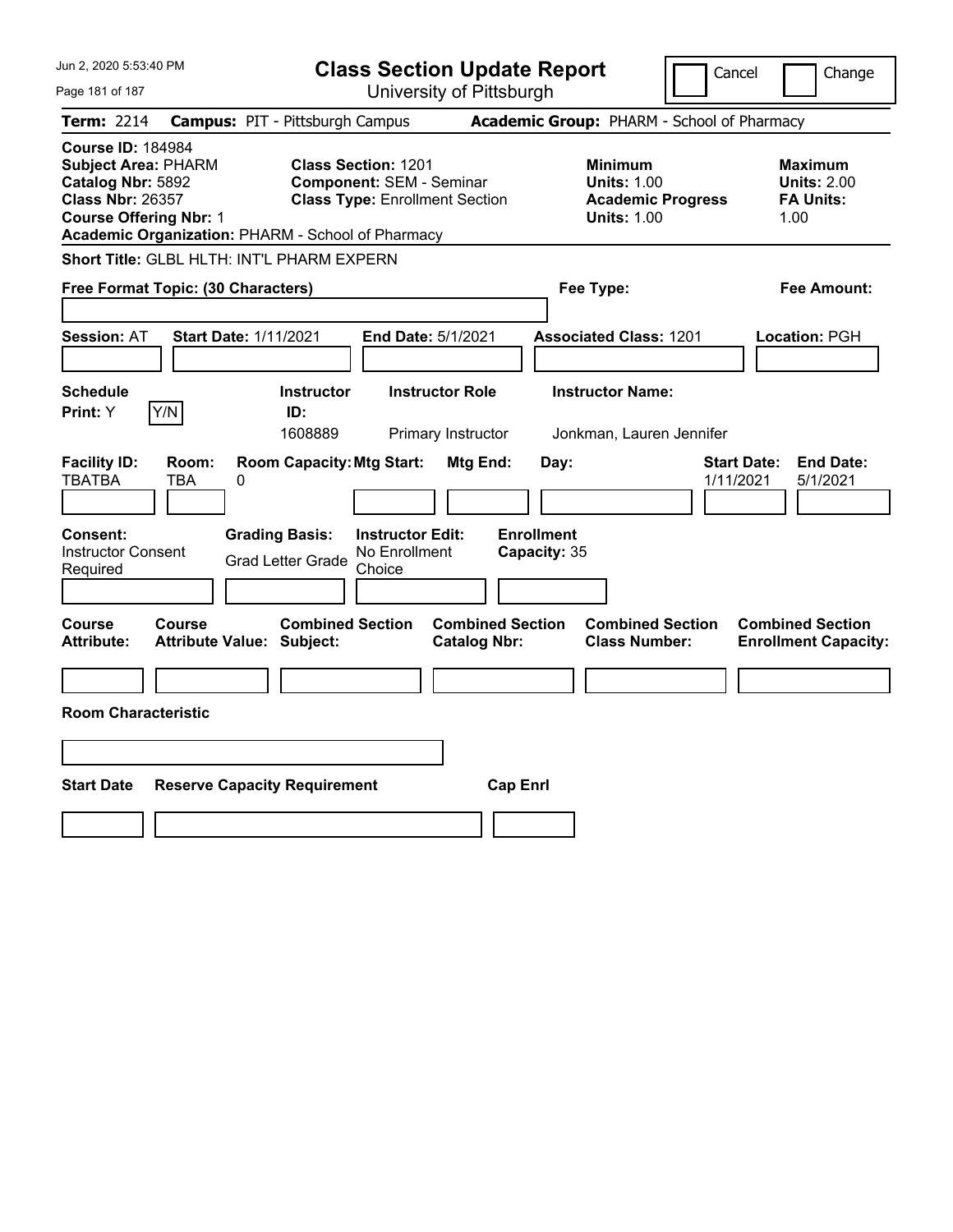| Jun 2, 2020 5:53:40 PM                                                                                                                                                                       | <b>Class Section Update Report</b>                                                                      | Cancel                                                                                 | Change                                                           |
|----------------------------------------------------------------------------------------------------------------------------------------------------------------------------------------------|---------------------------------------------------------------------------------------------------------|----------------------------------------------------------------------------------------|------------------------------------------------------------------|
| Page 182 of 187                                                                                                                                                                              | University of Pittsburgh                                                                                |                                                                                        |                                                                  |
| Term: 2214                                                                                                                                                                                   | <b>Campus: PIT - Pittsburgh Campus</b>                                                                  | Academic Group: PHARM - School of Pharmacy                                             |                                                                  |
| <b>Course ID: 186527</b><br><b>Subject Area: PHARM</b><br>Catalog Nbr: 5910<br><b>Class Nbr: 29072</b><br><b>Course Offering Nbr: 1</b><br>Academic Organization: PHARM - School of Pharmacy | <b>Class Section: 1105</b><br><b>Component: LEC - Lecture</b><br><b>Class Type: Enrollment Section</b>  | <b>Minimum</b><br><b>Units: 2.00</b><br><b>Academic Progress</b><br><b>Units: 2.00</b> | <b>Maximum</b><br><b>Units: 2.00</b><br><b>FA Units:</b><br>2.00 |
| <b>Short Title: US HEALTHCARE SYSTEM</b>                                                                                                                                                     |                                                                                                         |                                                                                        |                                                                  |
| Free Format Topic: (30 Characters)                                                                                                                                                           |                                                                                                         | Fee Type:                                                                              | Fee Amount:                                                      |
| <b>Session: AT</b><br><b>Start Date: 1/11/2021</b>                                                                                                                                           | End Date: 5/1/2021                                                                                      | <b>Associated Class: 1105</b>                                                          | Location: PGH                                                    |
| <b>Schedule</b><br>Print: Y<br>Y/N                                                                                                                                                           | <b>Instructor Role</b><br><b>Instructor</b><br>ID:<br>0                                                 | <b>Instructor Name:</b><br>No Instructor Assigned                                      |                                                                  |
| <b>Facility ID:</b><br>Room:<br><b>NEEDSAROOM</b>                                                                                                                                            | <b>Room Capacity: Mtg Start:</b><br>Mtg End:                                                            | Day:                                                                                   | <b>Start Date:</b><br><b>End Date:</b>                           |
| Consent:<br>No Special Consent<br>Required                                                                                                                                                   | <b>Grading Basis:</b><br><b>Instructor Edit:</b><br>No Enrollment<br><b>Grad Letter Grade</b><br>Choice | <b>Enrollment</b><br>Capacity: 35                                                      |                                                                  |
| Course<br>Course<br><b>Attribute:</b><br><b>Attribute Value: Subject:</b>                                                                                                                    | <b>Combined Section</b><br><b>Catalog Nbr:</b>                                                          | <b>Combined Section</b><br><b>Combined Section</b><br><b>Class Number:</b>             | <b>Combined Section</b><br><b>Enrollment Capacity:</b>           |
| <b>Room Characteristic</b><br>PeopleSoft - Scheduled (PS)                                                                                                                                    |                                                                                                         |                                                                                        |                                                                  |
| <b>Start Date</b><br><b>Reserve Capacity Requirement</b>                                                                                                                                     |                                                                                                         | <b>Cap Enrl</b>                                                                        |                                                                  |
|                                                                                                                                                                                              |                                                                                                         |                                                                                        |                                                                  |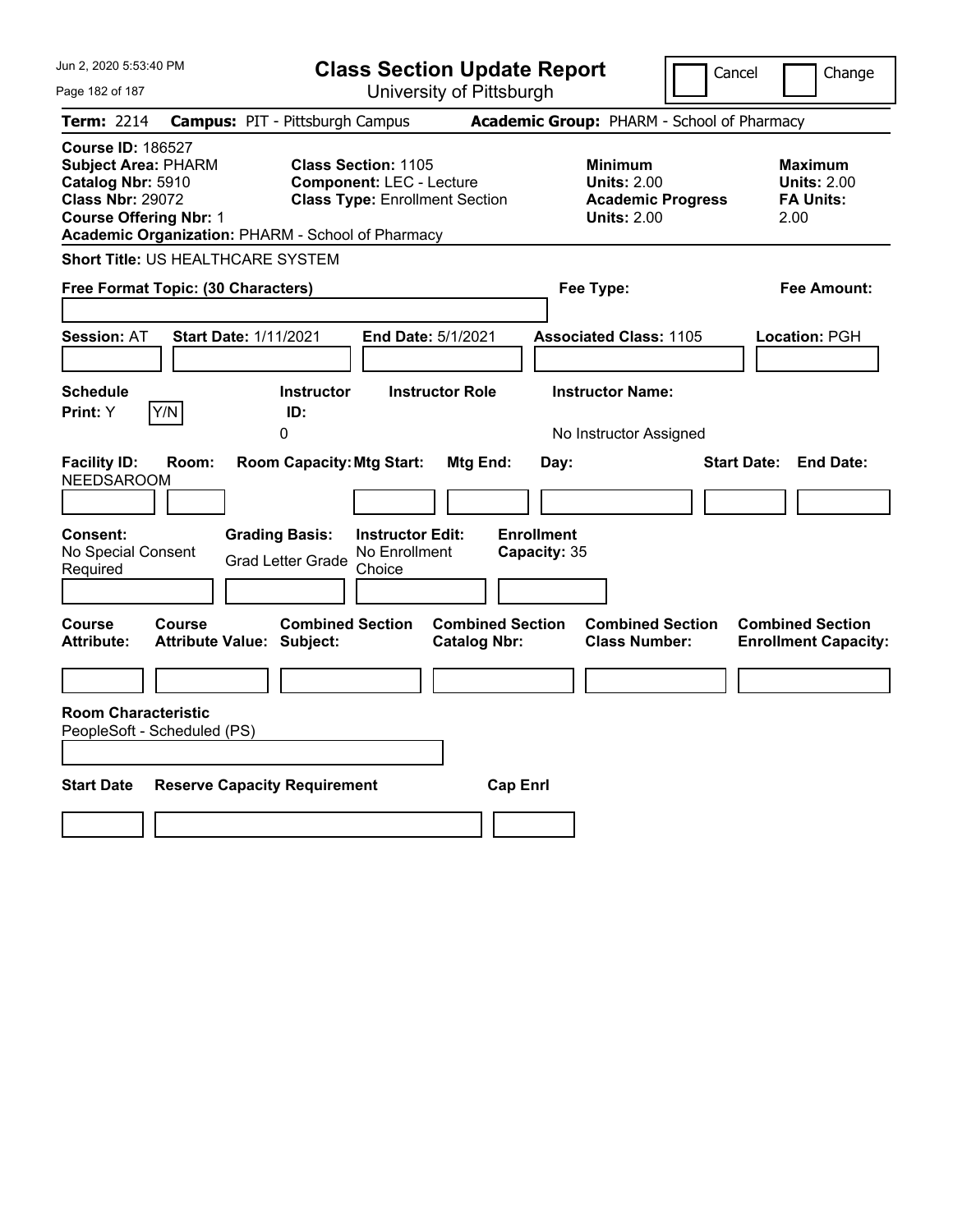| Jun 2, 2020 5:53:40 PM                                                                                                                                                                       | <b>Class Section Update Report</b>                                                                                                                      |                                                                                        | Cancel<br>Change                                                 |
|----------------------------------------------------------------------------------------------------------------------------------------------------------------------------------------------|---------------------------------------------------------------------------------------------------------------------------------------------------------|----------------------------------------------------------------------------------------|------------------------------------------------------------------|
| Page 183 of 187                                                                                                                                                                              | University of Pittsburgh                                                                                                                                |                                                                                        |                                                                  |
| <b>Term: 2214</b>                                                                                                                                                                            | <b>Campus: PIT - Pittsburgh Campus</b>                                                                                                                  | Academic Group: PHARM - School of Pharmacy                                             |                                                                  |
| <b>Course ID: 188172</b><br><b>Subject Area: PHARM</b><br>Catalog Nbr: 5916<br><b>Class Nbr: 29073</b><br><b>Course Offering Nbr: 1</b><br>Academic Organization: PHARM - School of Pharmacy | <b>Class Section: 1010</b><br><b>Component: LEC - Lecture</b><br><b>Class Type: Enrollment Section</b>                                                  | <b>Minimum</b><br><b>Units: 1.50</b><br><b>Academic Progress</b><br><b>Units: 1.50</b> | <b>Maximum</b><br><b>Units: 1.50</b><br><b>FA Units:</b><br>1.50 |
| <b>Short Title: PREDICTIVE ANALYTCS IN PHARM</b>                                                                                                                                             |                                                                                                                                                         |                                                                                        |                                                                  |
| Free Format Topic: (30 Characters)                                                                                                                                                           |                                                                                                                                                         | Fee Type:                                                                              | Fee Amount:                                                      |
| <b>Session: AT</b><br><b>Start Date: 1/11/2021</b>                                                                                                                                           | <b>End Date: 5/1/2021</b>                                                                                                                               | <b>Associated Class: 1010</b>                                                          | Location: PGH                                                    |
| <b>Schedule</b><br>Print: Y<br>Y/N                                                                                                                                                           | <b>Instructor</b><br><b>Instructor Role</b><br>ID:<br>$\mathbf{0}$                                                                                      | <b>Instructor Name:</b><br>No Instructor Assigned                                      |                                                                  |
| <b>Facility ID:</b><br>Room:<br><b>NEEDSAROOM</b><br><b>Consent:</b><br>No Special Consent<br>Required                                                                                       | <b>Room Capacity: Mtg Start:</b><br>Mtg End:<br><b>Grading Basis:</b><br><b>Instructor Edit:</b><br>No Enrollment<br><b>Grad Letter Grade</b><br>Choice | Day:<br><b>Enrollment</b><br>Capacity: 35                                              | <b>End Date:</b><br><b>Start Date:</b>                           |
| Course<br>Course<br><b>Attribute Value: Subject:</b><br><b>Attribute:</b>                                                                                                                    | <b>Combined Section</b><br><b>Catalog Nbr:</b>                                                                                                          | <b>Combined Section</b><br><b>Combined Section</b><br><b>Class Number:</b>             | <b>Combined Section</b><br><b>Enrollment Capacity:</b>           |
| <b>Room Characteristic</b><br>PeopleSoft - Scheduled (PS)                                                                                                                                    |                                                                                                                                                         |                                                                                        |                                                                  |
| <b>Start Date</b><br><b>Reserve Capacity Requirement</b>                                                                                                                                     |                                                                                                                                                         | <b>Cap Enrl</b>                                                                        |                                                                  |
|                                                                                                                                                                                              |                                                                                                                                                         |                                                                                        |                                                                  |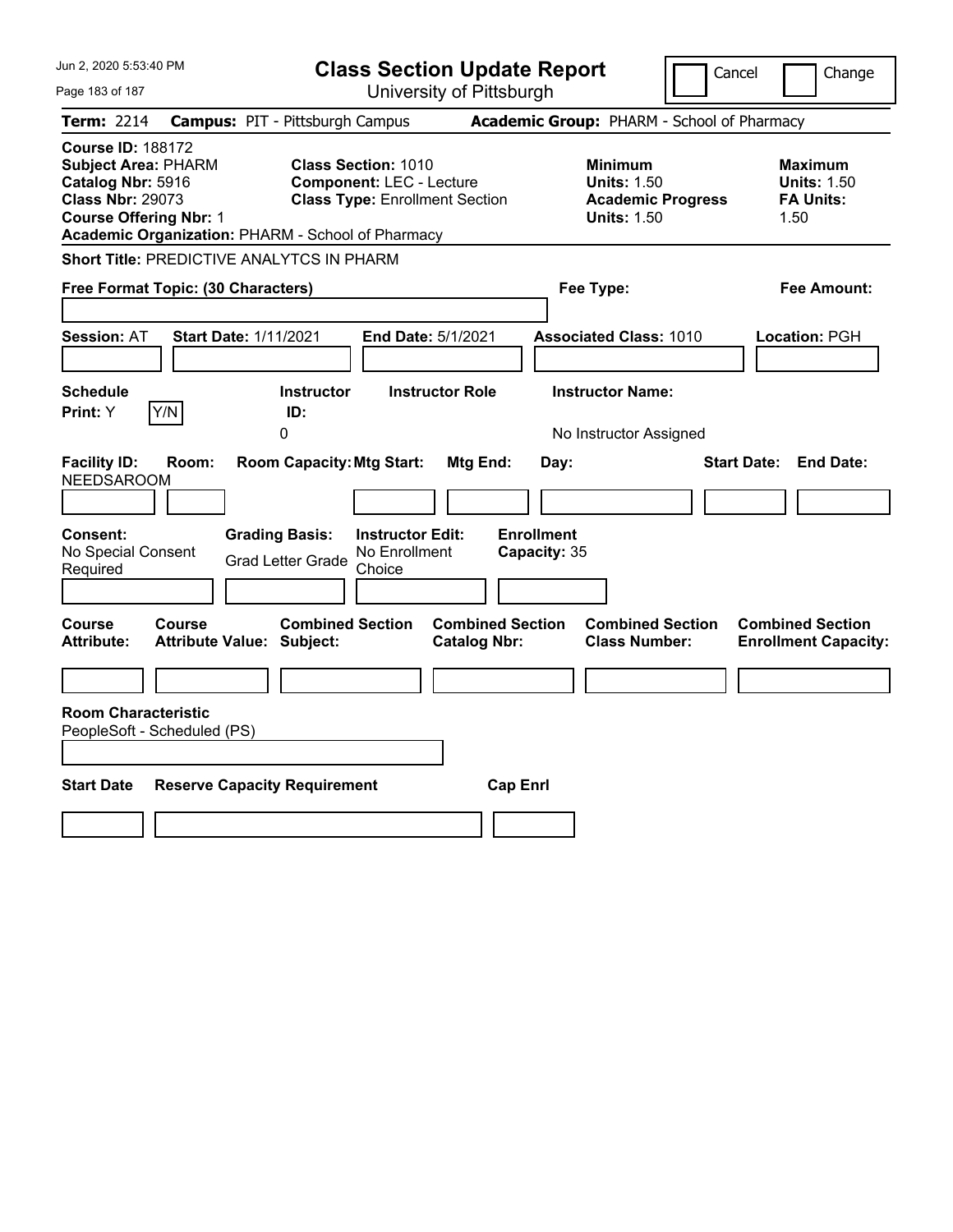| Jun 2, 2020 5:53:40 PM                                                                                                                                                                       | <b>Class Section Update Report</b>                                                                                                                      |                                                                                        | Cancel<br>Change                                          |
|----------------------------------------------------------------------------------------------------------------------------------------------------------------------------------------------|---------------------------------------------------------------------------------------------------------------------------------------------------------|----------------------------------------------------------------------------------------|-----------------------------------------------------------|
| Page 184 of 187                                                                                                                                                                              | University of Pittsburgh                                                                                                                                |                                                                                        |                                                           |
| <b>Term: 2214</b>                                                                                                                                                                            | <b>Campus: PIT - Pittsburgh Campus</b>                                                                                                                  | Academic Group: PHARM - School of Pharmacy                                             |                                                           |
| <b>Course ID: 188069</b><br><b>Subject Area: PHARM</b><br>Catalog Nbr: 5925<br><b>Class Nbr: 29074</b><br><b>Course Offering Nbr: 1</b><br>Academic Organization: PHARM - School of Pharmacy | <b>Class Section: 1020</b><br><b>Component: LEC - Lecture</b><br><b>Class Type: Enrollment Section</b>                                                  | <b>Minimum</b><br><b>Units: 3.00</b><br><b>Academic Progress</b><br><b>Units: 3.00</b> | Maximum<br><b>Units: 3.00</b><br><b>FA Units:</b><br>3.00 |
| Short Title: HEALTH SYSTEM PHARMACY MGMT 2                                                                                                                                                   |                                                                                                                                                         |                                                                                        |                                                           |
| Free Format Topic: (30 Characters)                                                                                                                                                           |                                                                                                                                                         | Fee Type:                                                                              | Fee Amount:                                               |
| Start Date: 1/11/2021<br><b>Session: AT</b>                                                                                                                                                  | End Date: 5/1/2021                                                                                                                                      | <b>Associated Class: 1020</b>                                                          | <b>Location: PGH</b>                                      |
| <b>Schedule</b><br>Print: Y<br>Y/N                                                                                                                                                           | <b>Instructor Role</b><br><b>Instructor</b><br>ID:<br>0                                                                                                 | <b>Instructor Name:</b><br>No Instructor Assigned                                      |                                                           |
| <b>Facility ID:</b><br>Room:<br><b>NEEDSAROOM</b><br>Consent:<br>No Special Consent<br>Required                                                                                              | <b>Room Capacity: Mtg Start:</b><br>Mtg End:<br><b>Grading Basis:</b><br><b>Instructor Edit:</b><br>No Enrollment<br><b>Grad Letter Grade</b><br>Choice | Day:<br><b>Enrollment</b><br>Capacity: 35                                              | <b>End Date:</b><br><b>Start Date:</b>                    |
| <b>Course</b><br>Course<br><b>Attribute:</b><br><b>Attribute Value: Subject:</b><br><b>Room Characteristic</b><br>PeopleSoft - Scheduled (PS)                                                | <b>Combined Section</b><br><b>Combined Section</b><br><b>Catalog Nbr:</b>                                                                               | <b>Combined Section</b><br><b>Class Number:</b>                                        | <b>Combined Section</b><br><b>Enrollment Capacity:</b>    |
| <b>Start Date</b><br><b>Reserve Capacity Requirement</b>                                                                                                                                     |                                                                                                                                                         | <b>Cap Enrl</b>                                                                        |                                                           |
|                                                                                                                                                                                              |                                                                                                                                                         |                                                                                        |                                                           |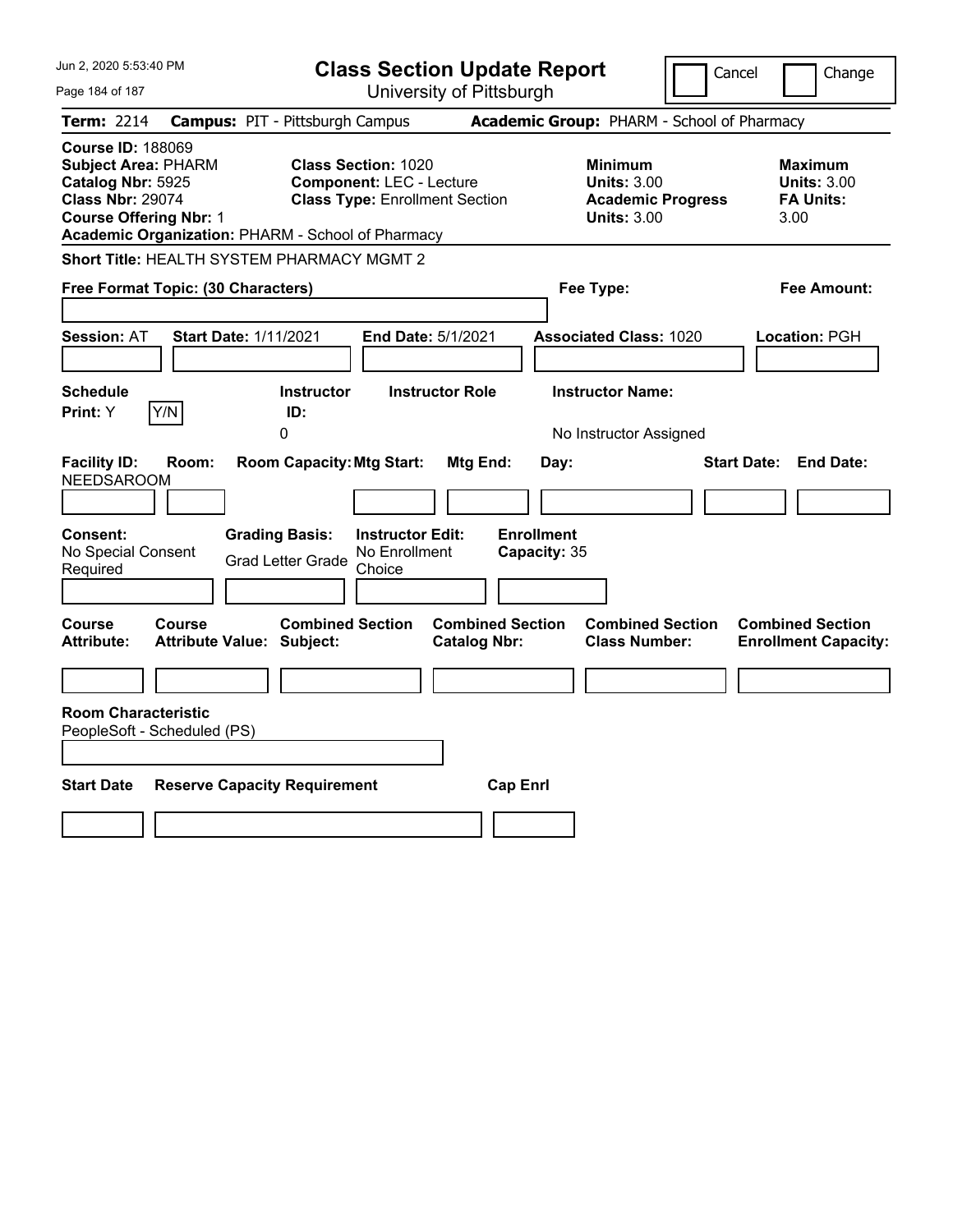| Jun 2, 2020 5:53:40 PM                                                                                                                                                                       | <b>Class Section Update Report</b>                                                                                                                      | Cancel                                                                                 | Change                                                    |
|----------------------------------------------------------------------------------------------------------------------------------------------------------------------------------------------|---------------------------------------------------------------------------------------------------------------------------------------------------------|----------------------------------------------------------------------------------------|-----------------------------------------------------------|
| Page 185 of 187                                                                                                                                                                              | University of Pittsburgh                                                                                                                                |                                                                                        |                                                           |
| <b>Term: 2214</b>                                                                                                                                                                            | <b>Campus: PIT - Pittsburgh Campus</b>                                                                                                                  | Academic Group: PHARM - School of Pharmacy                                             |                                                           |
| <b>Course ID: 188070</b><br><b>Subject Area: PHARM</b><br>Catalog Nbr: 5927<br><b>Class Nbr: 29075</b><br><b>Course Offering Nbr: 1</b><br>Academic Organization: PHARM - School of Pharmacy | <b>Class Section: 1100</b><br><b>Component: LEC - Lecture</b><br><b>Class Type: Enrollment Section</b>                                                  | <b>Minimum</b><br><b>Units: 3.00</b><br><b>Academic Progress</b><br><b>Units: 3.00</b> | Maximum<br><b>Units: 3.00</b><br><b>FA Units:</b><br>3.00 |
| Short Title: ADV COMMUNITY PHARMCY MGMNT 2                                                                                                                                                   |                                                                                                                                                         |                                                                                        |                                                           |
| Free Format Topic: (30 Characters)                                                                                                                                                           |                                                                                                                                                         | Fee Type:                                                                              | Fee Amount:                                               |
| <b>Session: AT</b><br>Start Date: 1/11/2021                                                                                                                                                  | End Date: 5/1/2021                                                                                                                                      | <b>Associated Class: 1100</b>                                                          | <b>Location: PGH</b>                                      |
| Schedule<br>Y/N<br>Print: Y                                                                                                                                                                  | <b>Instructor Role</b><br><b>Instructor</b><br>ID:<br>0                                                                                                 | <b>Instructor Name:</b><br>No Instructor Assigned                                      |                                                           |
| <b>Facility ID:</b><br>Room:<br><b>NEEDSAROOM</b><br>Consent:<br>No Special Consent<br>Required                                                                                              | <b>Room Capacity: Mtg Start:</b><br>Mtg End:<br><b>Grading Basis:</b><br><b>Instructor Edit:</b><br>No Enrollment<br><b>Grad Letter Grade</b><br>Choice | Day:<br><b>Enrollment</b><br>Capacity: 35                                              | <b>Start Date:</b><br><b>End Date:</b>                    |
| Course<br><b>Course</b><br><b>Attribute:</b><br><b>Attribute Value: Subject:</b>                                                                                                             | <b>Combined Section</b><br><b>Combined Section</b><br><b>Catalog Nbr:</b>                                                                               | <b>Combined Section</b><br><b>Class Number:</b>                                        | <b>Combined Section</b><br><b>Enrollment Capacity:</b>    |
| <b>Room Characteristic</b><br>PeopleSoft - Scheduled (PS)                                                                                                                                    |                                                                                                                                                         |                                                                                        |                                                           |
| <b>Start Date</b><br><b>Reserve Capacity Requirement</b>                                                                                                                                     |                                                                                                                                                         | <b>Cap Enrl</b>                                                                        |                                                           |
|                                                                                                                                                                                              |                                                                                                                                                         |                                                                                        |                                                           |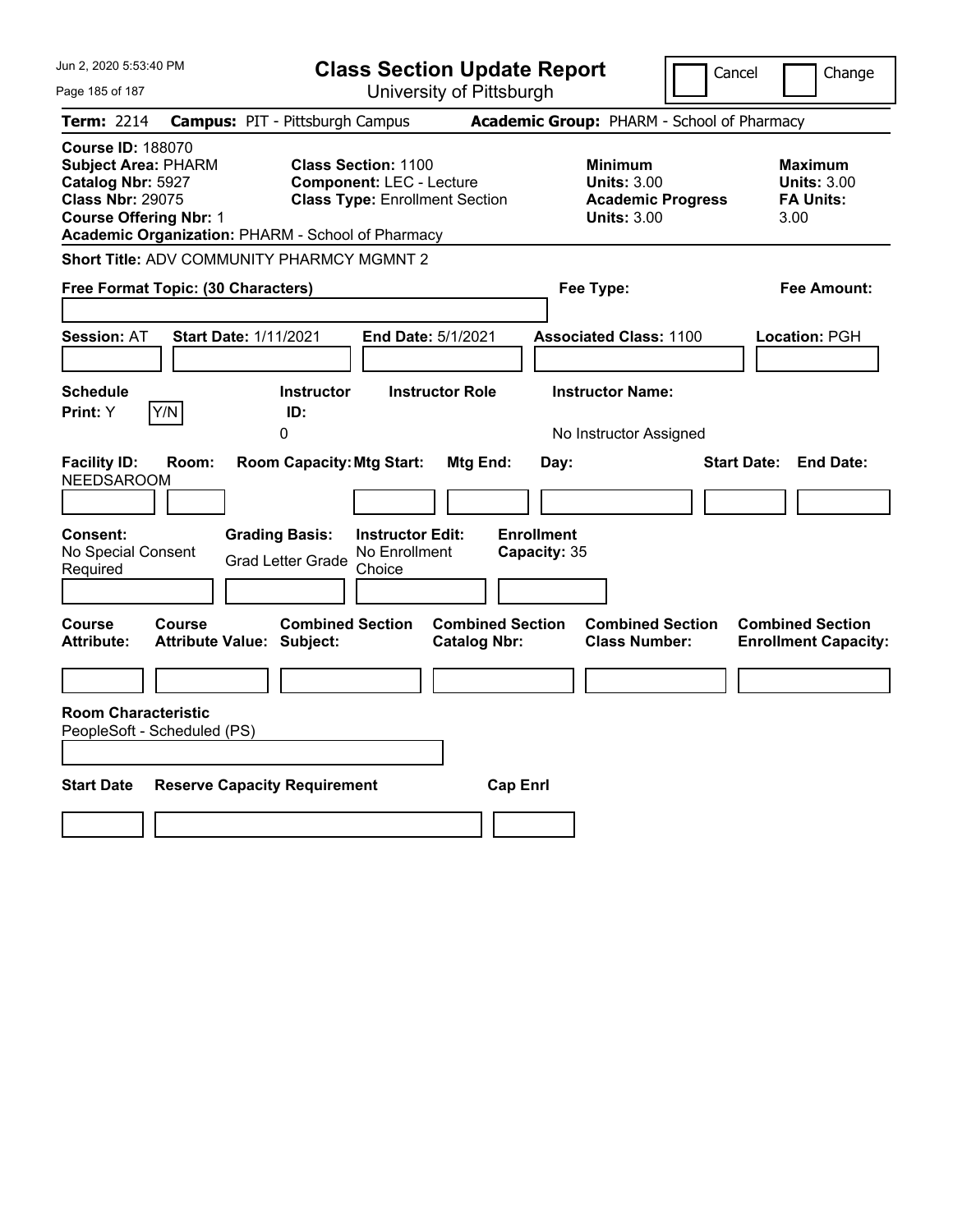| Jun 2, 2020 5:53:40 PM                                                                                                                  | <b>Class Section Update Report</b>                                                                                                                          |                                                                                        | Cancel<br>Change                                                 |
|-----------------------------------------------------------------------------------------------------------------------------------------|-------------------------------------------------------------------------------------------------------------------------------------------------------------|----------------------------------------------------------------------------------------|------------------------------------------------------------------|
| Page 186 of 187                                                                                                                         | University of Pittsburgh                                                                                                                                    |                                                                                        |                                                                  |
| <b>Term: 2214</b>                                                                                                                       | <b>Campus: PIT - Pittsburgh Campus</b>                                                                                                                      | Academic Group: PHARM - School of Pharmacy                                             |                                                                  |
| <b>Course ID: 188071</b><br><b>Subject Area: PHARM</b><br>Catalog Nbr: 5929<br><b>Class Nbr: 29076</b><br><b>Course Offering Nbr: 1</b> | <b>Class Section: 1110</b><br><b>Component: LEC - Lecture</b><br><b>Class Type: Enrollment Section</b><br>Academic Organization: PHARM - School of Pharmacy | <b>Minimum</b><br><b>Units: 3.00</b><br><b>Academic Progress</b><br><b>Units: 3.00</b> | <b>Maximum</b><br><b>Units: 3.00</b><br><b>FA Units:</b><br>3.00 |
|                                                                                                                                         | Short Title: SPECIALTY PHARMCY MANAGEMENT 2                                                                                                                 |                                                                                        |                                                                  |
| Free Format Topic: (30 Characters)                                                                                                      |                                                                                                                                                             | Fee Type:                                                                              | Fee Amount:                                                      |
| <b>Session: AT</b>                                                                                                                      | <b>Start Date: 1/11/2021</b><br>End Date: 5/1/2021                                                                                                          | <b>Associated Class: 1110</b>                                                          | <b>Location: PGH</b>                                             |
| <b>Schedule</b><br>Print: Y<br> Y/N                                                                                                     | <b>Instructor Role</b><br><b>Instructor</b><br>ID:<br>0                                                                                                     | <b>Instructor Name:</b><br>No Instructor Assigned                                      |                                                                  |
| <b>Facility ID:</b><br>Room:<br><b>NEEDSAROOM</b>                                                                                       | <b>Room Capacity: Mtg Start:</b><br>Mtg End:                                                                                                                | Day:                                                                                   | <b>Start Date:</b><br><b>End Date:</b>                           |
| Consent:<br>No Special Consent<br>Required                                                                                              | <b>Grading Basis:</b><br><b>Instructor Edit:</b><br>No Enrollment<br><b>Grad Letter Grade</b><br>Choice                                                     | <b>Enrollment</b><br>Capacity: 35                                                      |                                                                  |
| Course<br>Course<br><b>Attribute:</b>                                                                                                   | <b>Combined Section</b><br><b>Combined Section</b><br><b>Attribute Value: Subject:</b><br><b>Catalog Nbr:</b>                                               | <b>Combined Section</b><br><b>Class Number:</b>                                        | <b>Combined Section</b><br><b>Enrollment Capacity:</b>           |
|                                                                                                                                         |                                                                                                                                                             |                                                                                        |                                                                  |
| <b>Room Characteristic</b><br>PeopleSoft - Scheduled (PS)<br><b>Start Date</b>                                                          | <b>Reserve Capacity Requirement</b>                                                                                                                         | <b>Cap Enrl</b>                                                                        |                                                                  |
|                                                                                                                                         |                                                                                                                                                             |                                                                                        |                                                                  |